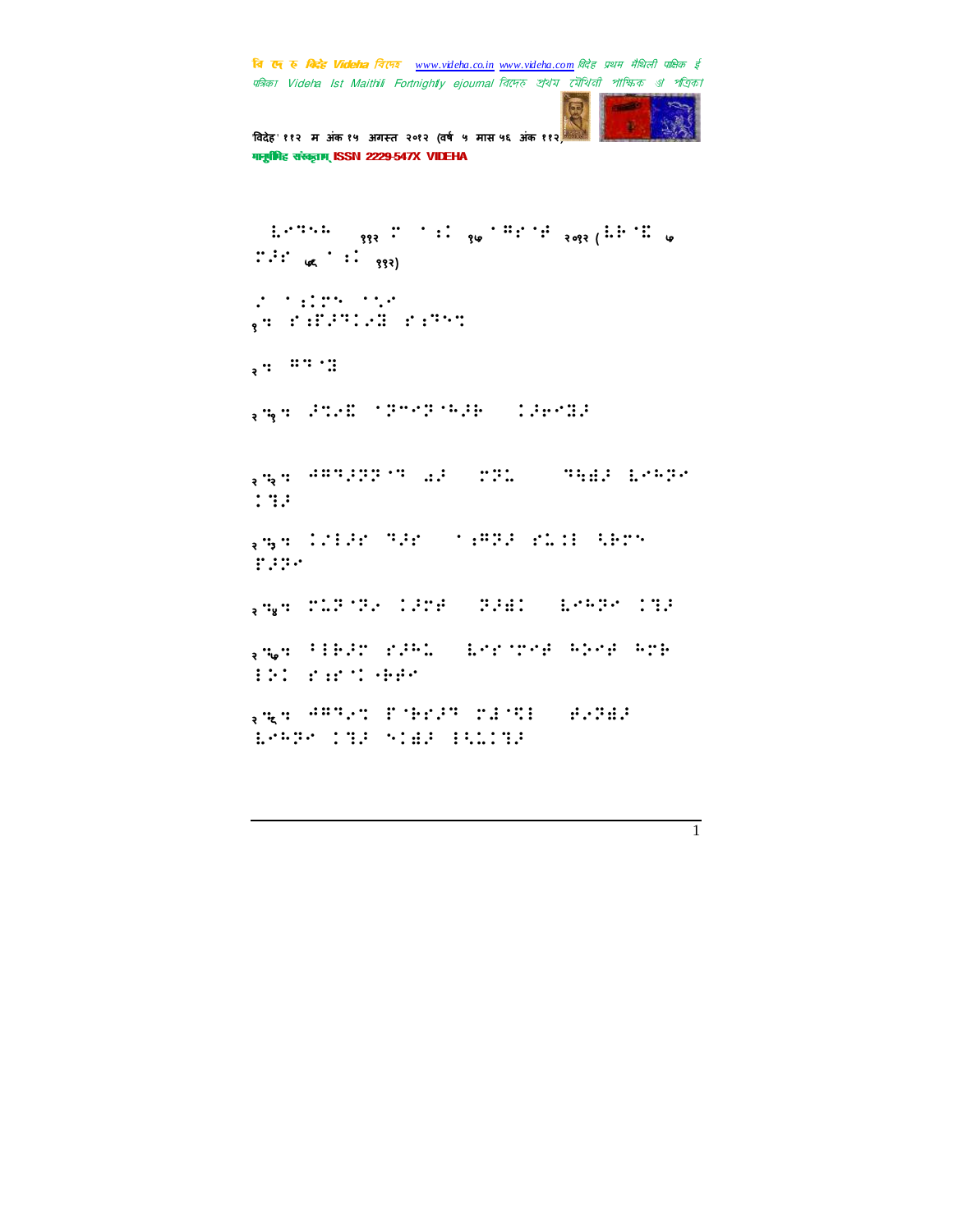चि एक रु *विदेह Videha चिए*न्छ <u>www.videha.co.in www.videha.com</u> विदेह प्रथम मैथिली पाक्षिक ई पत्रिका Videha Ist Maithili Fortnightly ejournal রিদেহ প্রথম মৌথিনী পাক্ষিক প্র পত্রিক।



.<br>विदेह' ११२ म अंक १५ अगस्त २०१२ (वर्ष ५ मास ५६ अंक ११२) मानुष्टीबिह संस्कृताम् ISSN 2229-547X VIDEHA

<sup>२</sup>⣒७⣒१⣒!⢽⣇⣐⢹⣅!⣅⢼⢷!⣔⢼.!⢻⣐⢻⢼!⢽⢹⢴!&⢷! FAIL TRETRY P. FOR IRRIGHT TRET ⢳⣏⢴!⢼⣝⢵⢺⢾!⢳⢵⣝⢾!⢼⣐9⢷⢾! ⢳⢵⢾⣇0!⢷⣇⢾=!⢸⢼&⢾!⢼! ⣅&⢼⣎⣝⢿!⢽⢷⣇⢼+⢾0!7⢳⢼⢷!⣉⢿⢼! 33!⢹⢾!⢷⢾!⣇⣉⣇!7"⣐!२⣒!⢾! ⣉⢷.!⢾⢼3!⢼⣈⢷!

<sup>२</sup>⣒८⣒!⣉⣇!⣅⢼⢷!⣔⢼.!9⢷⣏⣜⢺⢽!;;! ⣙⢼⢼⣇⣝!⣓⢾⢷&⢼⢾0!⢿⣜&⢷⢸⢼!

,. !" "

,‱ुषु प<sup>ु</sup> 1999 | 239 <sub>| २</sub>० | 229 | 22 | 2329 |

<sup>३</sup>⣒२⣒!⣇⢽⢴⢾!⣅⢾&3!!

<sup>३</sup>⣒३⣒१⣒!!⢺⢻⢹⢴⣉!&⢷⢼⢹!⣜⣋3२⣒!⣅⣅⢽⢹!  $::::$ 

<sup>३</sup>⣒४⣒१⣒!!⢷⢼⢺⢹⣇!⣜⣋3!२⣒!⢵&⢷⢼⣉!⣔⢼!

,५५५ °C थे अप्रैलेख करण सम्प्रेष्ठ अस्त्रीय अस्ति ।

الَامِ الْمُتَابِيَّةِ الْمَتَابِيَّةِ الْمَتَابِيَّةِ الْمَتَابَةِ وَالْمَتَابَةِ وَالْمَتَابِيَّةِ وَالْمَتَ

 $\mathfrak{D}$ <sup>३</sup>⣒७⣒!१⣒&3⣉⣇⢷!⢷⢼⣅⢾!⢼⢾9⢷⢸⢼⣏⢼!२⣒! ⢺⢻⢹⢼⢽⢽⢹!⣔⢼!(⢽⣅(!.⢳!⢳⢽!! ⣁⢴@0!⢵⢽⢼!⢹⢷!⣋!⢳"&&⢴!@!३⣒!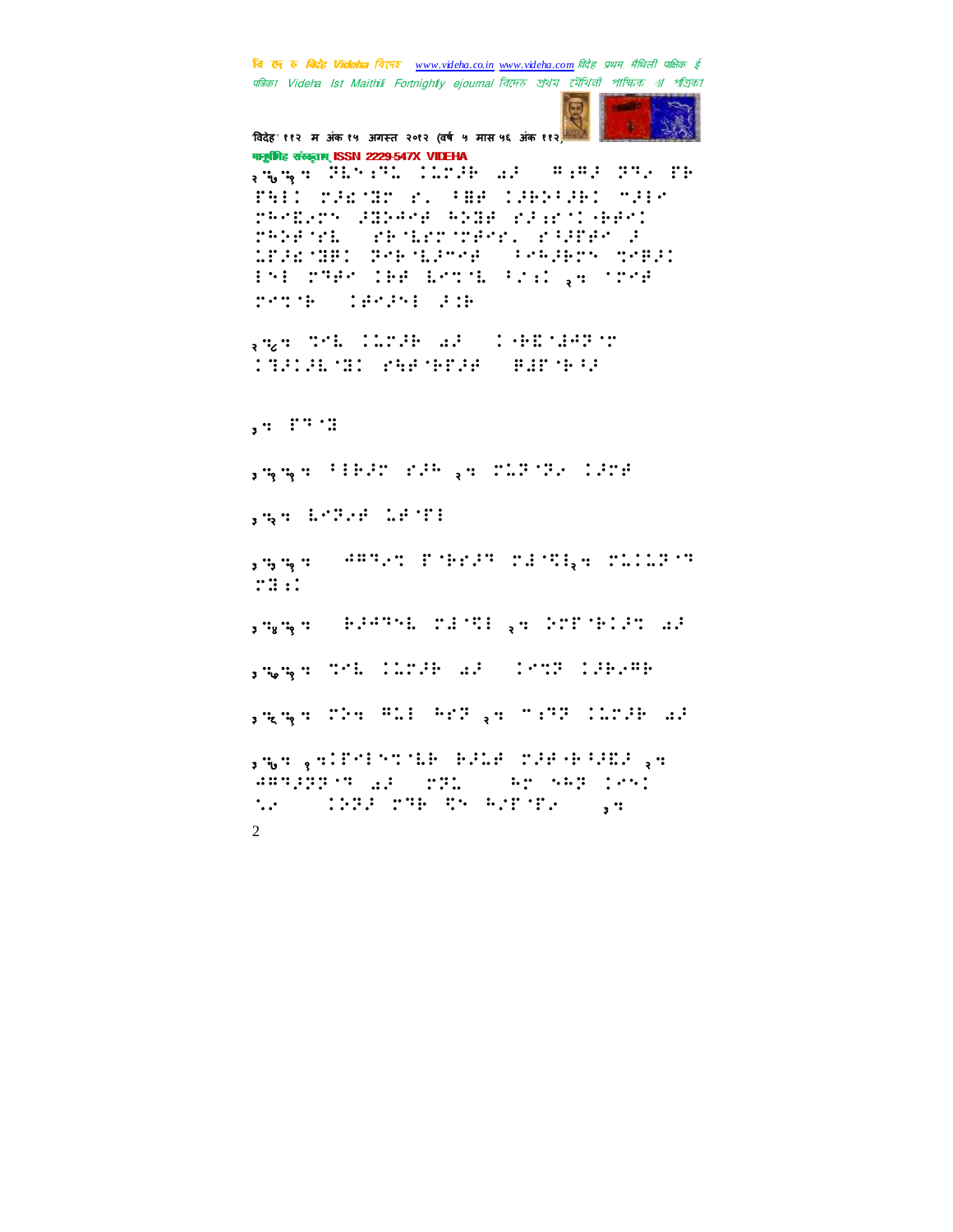वि ए रु क्रिडे Videha विएक www.videha.co.in www.videha.com विदेह प्रथम मैथिली पाक्षिक ई पत्रिका Videha Ist Maithili Fortnightly ejournal রিদেহ প্রথম মৌথিনী পাক্ষিক ্যা পত্রিকা



विदेह' ११२ म अंक १५ अगस्त २०१२ (वर्ष ५ मास ५६ अंक ११२) मानूबंगिह संस्कृतम् ISSN 2229-547X VIDEHA RASE TOOR AF (1976/92) (955  $\mathbf{H}^{\text{in}}$  ,  $\mathbf{H}^{\text{in}}$ 

suga enter mentre allie cents de PABL 2 12 RAB2 RAB - 2875 R28 GAAL , A S AGAADA SA S SAARAD AIRB  $1.7 - 1.144$ 

ye shirib 110 ramor ye bomon shirib insered pstell (gall 12051-2231) STATERI ERRITAR (SPIRERI ARE STORY TETRIT SEPRE

GARANTENT BREE STIRE TOTE TRITE I TRABA INSER ASTURA **TREP TORPE RATE OR TEST** rather (Files ) ( The meeting in the reak ga firsk rask (spendies i Report Clear: STREET STEER **TIME THEFT THE TELL INCH**  $\mathbf{r}^{\prime}$  , i.e.

gatebered takes over error ( ) **TREMBER SIGN RAF 3 SIGN IGSEN** WEBSTANDERS ENTERTAINMENT rziele () kezek rziele naciese z **SAPEAR MINE CONSTRUCTS** PROF TOP PROT ROLOTER CONTANTS

 $\overline{\mathcal{E}}$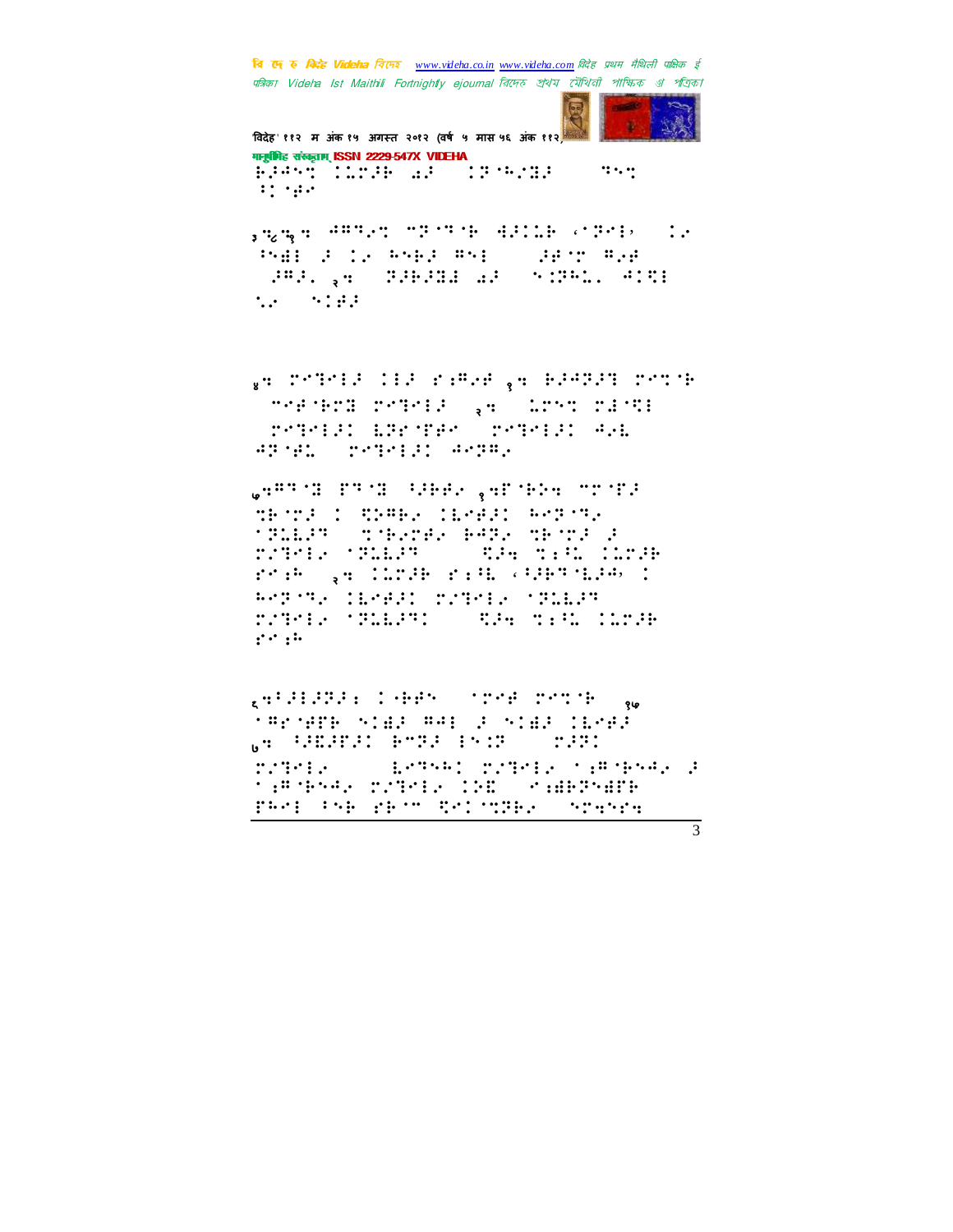चि एक रु *विदेह Videha चिए*न्छ <u>www.videha.co.in www.videha.com</u> विदेह प्रथम मैथिली पाक्षिक ई पत्रिका Videha Ist Maithili Fortnightly ejournal রিদেহ প্রথম মৌথিনী পাক্ষিক প্র পত্রিক।



.<br>विदेह' ११२ म अंक १५ अगस्त २०१२ (वर्ष ५ मास ५६ अंक ११२) मानुषिहि संस्कृतम् ISSN 2229-547X VIDEHA  $\tilde{\gamma}$  of  $\tilde{3}$  :  $\tilde{3}$ 

```
Ejduje – pobsze pod proces pod proces pod proces pod proces pod proces pod proces pod proces pod proces pod pr<br>Ejduje – pod proces pod proces pod proces pod proces pod proces pod proces pod proces pod proces pod proces po
```
9 WJEFIBID: SFTJEFIBID: SFTJEFIBID: SFTJEFIBID: SFTJEFOUT!

Lantsk & Pankrij: KAA Plkjr (d.<br>Finkt (Pankrij: Finlants 7⢷3-!⢾⢷⢳⣅⢾⢼!⢼!⢹⣇⢽⢼⢻⢷⢴!!\*! Bashara Banding Pal 3⣐&⢷!⣅&37⣎!⣁⣒!Bmm!uif!pme!

bu!uif!gpmmpxjoh!mjol⣒!! ⣇⢹⢳!⢴.&⢾⢷⢼!⢸⣞⢼!&⣅⢷⢼⢽!⣐! 7⢷3-!⢾⢷⢳⣅⢾⢼!⢼!⢹⣇⢽⢼⢻⢷⢴!⢷⣓&!

⣇⢹⢳!⢴.&⢾⢷⢼!&⢳3!५० ⣐!

⣇⢹⢳!⢴.&⢾⢷⢼!५०!=!⢼⢻⢼=!⣐!

↑ Lo<sup>ng</sup>ob Jesopratore.5 t220tdelt.  $'$  FF  $\times$  PH  $^2$  +  $^2$  +  $^2$  +  $^2$  +  $^2$  +  $^2$  +  $^2$  +  $^2$  +  $^2$  +  $^2$  +  $^2$  +  $^2$  +  $^2$  +  $^2$  +  $^2$  +  $^2$  +  $^2$  +  $^2$  +  $^2$  +  $^2$  +  $^2$  +  $^2$  +  $^2$  +  $^2$  +  $^2$  +  $^2$  +  $^2$  +  $^2$  +  $^2$  + !73⣍⢻!#3⢼⣅⣞#!&⢷!#⣋!⢻⢼⣋⢺⣞#!! #⢶⢴⣋#!3⣞!!#⢶⢴⣋!⣝⣓⣒⢼⢷⣒3⣒#!  $\cdots$ 

iuuq;00xxx⣒wjefib⣒dp⣒jo0joefy  $y$  =  $\frac{1}{2}$   $\frac{1}{2}$   $\frac{1}{2}$   $\frac{1}{2}$   $\frac{1}{2}$   $\frac{1}{2}$   $\frac{1}{2}$   $\frac{1}{2}$   $\frac{1}{2}$   $\frac{1}{2}$   $\frac{1}{2}$   $\frac{1}{2}$   $\frac{1}{2}$   $\frac{1}{2}$   $\frac{1}{2}$   $\frac{1}{2}$   $\frac{1}{2}$   $\frac{1}{2}$   $\frac{1}{2}$   $\frac{1}{2}$   $\frac{1}{2}$   $\frac{1}{$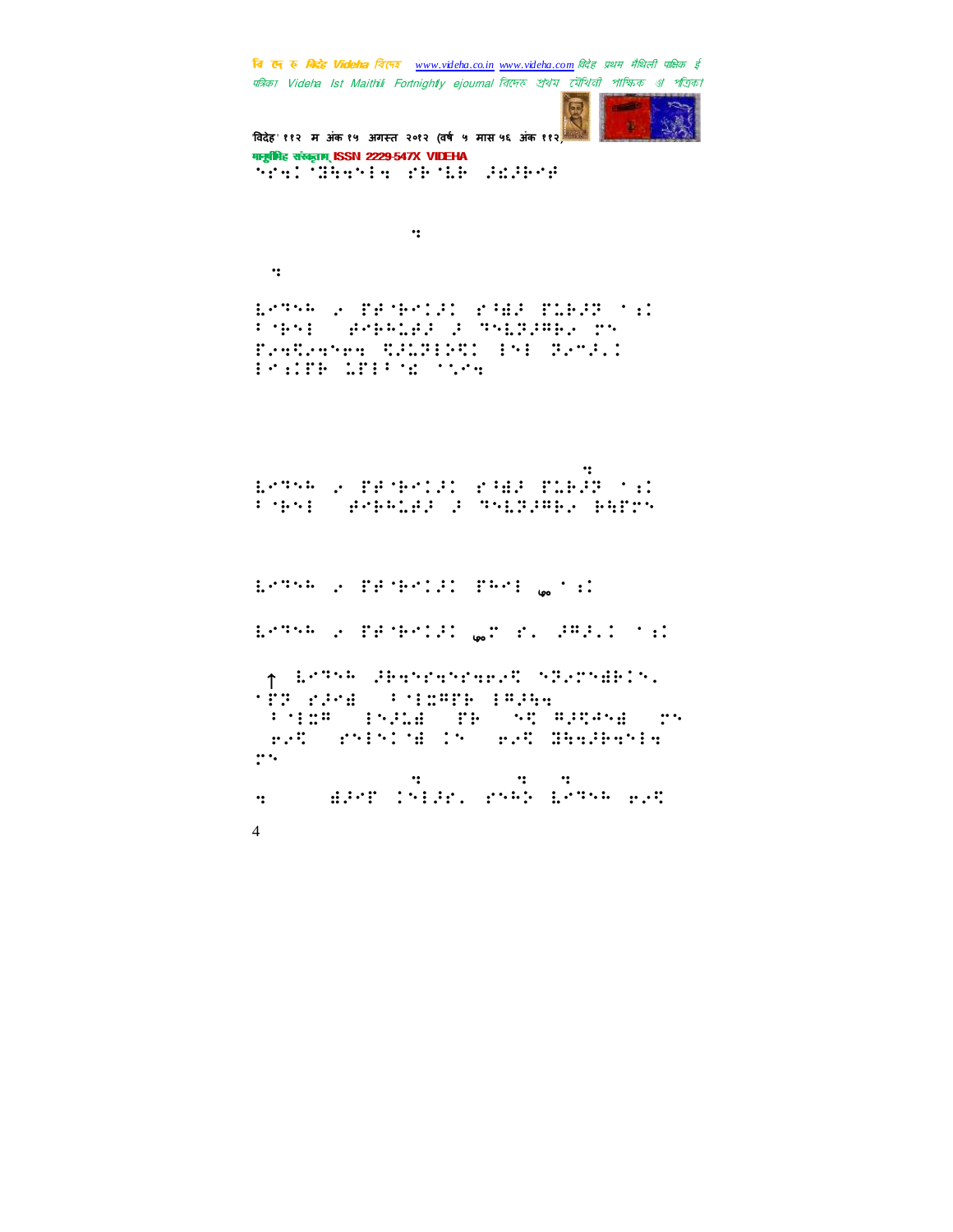चि एक रु *विदेह Videha चिए*न्छ <u>www.videha.co.in www.videha.com</u> विदेह प्रथम मैथिली पाक्षिक ई पत्रिका Videha Ist Maithili Fortnightly ejournal রিদেহ প্রথম মৌথিনী পাক্ষিক গ্র পত্রিক।



विदेह' ११२ म अंक १५ अगस्त २०१२ (वर्ष ५ मास ५६ अंक ११२) मानुषीिह संस्कृताम् ISSN 2229-547X VIDEHA fies and the complete states **THIS IS!** ius;00sfbefsquare.com ⢺⢼!j!Bee!b!!Tvctdsjqujpo!7⣞⢽! 3!⢷⣓!⢼!⣈⢼3⢴!⣙⢼⢽! iuuq;00xxx⣒wjefib⣒dp⣒jo0joefy  $y$  , the distribution of the state  $\mathbf{g}$  is a set of  $\mathbf{g}$  is a set of  $\mathbf{g}$ 

!⣇⢹⢳!⢷⣋⣝⢵;"⣙3⢴!⣙⢼.⣇⢾⢼! ⢼⢹!&⢳3!&⢵⣋⢼⣞!⢼⣞! ius (1993) in the control of the control of the control of the control of the control of the control of the co  $\cdot:$ 

"⣙3⢴!⢹⣇⢽⢼⢻⢷⢴!⣇⢼!⣙3⢼⢿⢷!⢽⢳! ⢹⣈0!3⣈!&⢼7!⢷⢳3!⣁⢴-!)dboopu!

hhbkfoesbawjefibetibles besteht in de steeds andere besteht in de steeds andere besteht in de steeds andere be ⢳⢾⣅!⢽⢴+⢼=!3⣐!⢸!&⢷!⢺⢼⣅⣒!⣐⢻⢳! ⣇⢹⢳!⢾⣐⢸!"⣙3⢴!⢸⢼⣏⢼&⢼0!⢷+⢽⢼! 3⣈⢽!⢽⣇.&⣅⢷⢼⢽!⣐!&9⣛⣓⣒!! ius (1990), provincia est anno 1990.<br>1900 - Carlo Carlo Carlo Carlo Carlo Carlo Carlo Carlo Carlo Carlo Carlo Carlo Carlo Carlo Carlo Carlo Carlo ius (100 lbvmpomio dpn0vojobha vojoba vojoba vojoba vojoba vojoba vojoba vojoba vojoba vojoba vojoba vojoba vo  $\sim$   $\frac{1}{2}$   $\frac{1}{2}$   $\frac{1}{2}$   $\frac{1}{2}$   $\frac{1}{2}$   $\frac{1}{2}$   $\frac{1}{2}$   $\frac{1}{2}$   $\frac{1}{2}$   $\frac{1}{2}$   $\frac{1}{2}$   $\frac{1}{2}$   $\frac{1}{2}$   $\frac{1}{2}$   $\frac{1}{2}$   $\frac{1}{2}$   $\frac{1}{2}$   $\frac{1}{2}$   $\frac{1}{2}$   $\frac{1}{2}$   $\frac{1}{2}$   $\frac{1}{$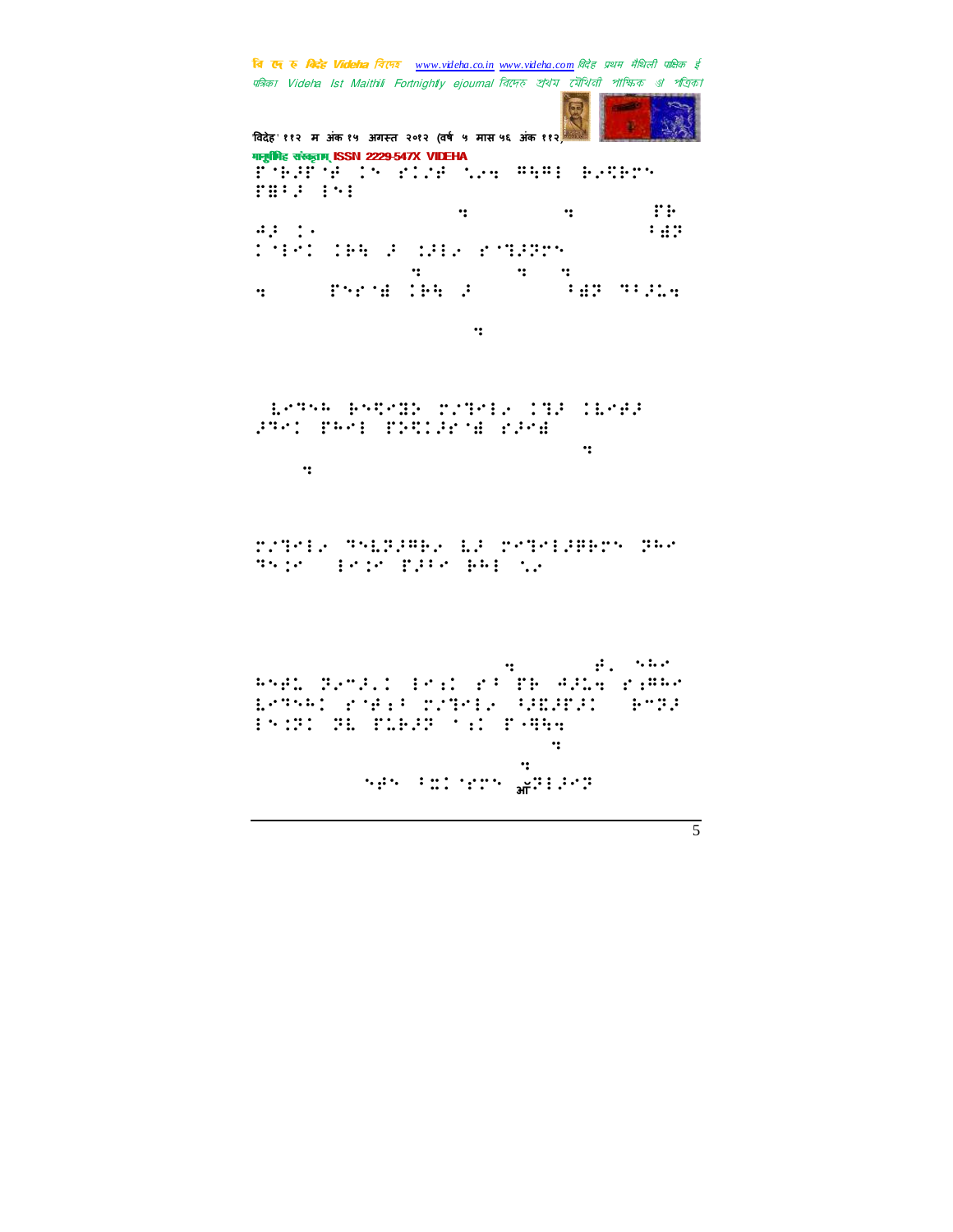बि ए रु क्रिटे Videha विरुक www.videha.co.in www.videha.com विदेह प्रथम मैथिली पाक्षिक ई पत्रिका Videha Ist Maithili Fortnightly ejournal রিদেহ প্রথম মৌথিনী পাক্ষিক প্র পত্রিকা



विदेह' ११२ म अंक १५ अगस्त २०१२ (वर्ष ५ मास ५६ अंक ११२) मानुबंधिह संस्कृतम् ISSN 2229-547X VIDEHA Thirlmg, ager (pa) (sc)con (gra THE 2 LEST CALCULOSTERS PARTNELS

LEAT WESTER YOU TEEN LATER **APPIDENT INE**  $\ddot{\mathbf{u}}$  $\cdots$ 

rrent image  $\dddot{\bullet}$  $\dddot{\mathbf{z}}$  $\cdot:$  $\dddot{\cdot}$  $\ddot{\cdot}$  $\dddot{\bullet}$  $\mathbf{u} = \mathbf{u}$  $\ddot{\phantom{1}}$ 

 $\cdot$ :

 $4.52341$ FLERE MAIL RESERVED SERVICE FRIE MARTELE (PARK PRO PROF PR tromand of ricean a margare rath red (SAAD) (BOS esp. Bethi Pel Th Alle pensa da trad

**THERE TO BE STORE THERE AND THE SAME** BABILAR & BROTTANOPORES BETORENT rjednjeg (der d'omedit njemm frei reteil: deel roein.e (lieer. rele 6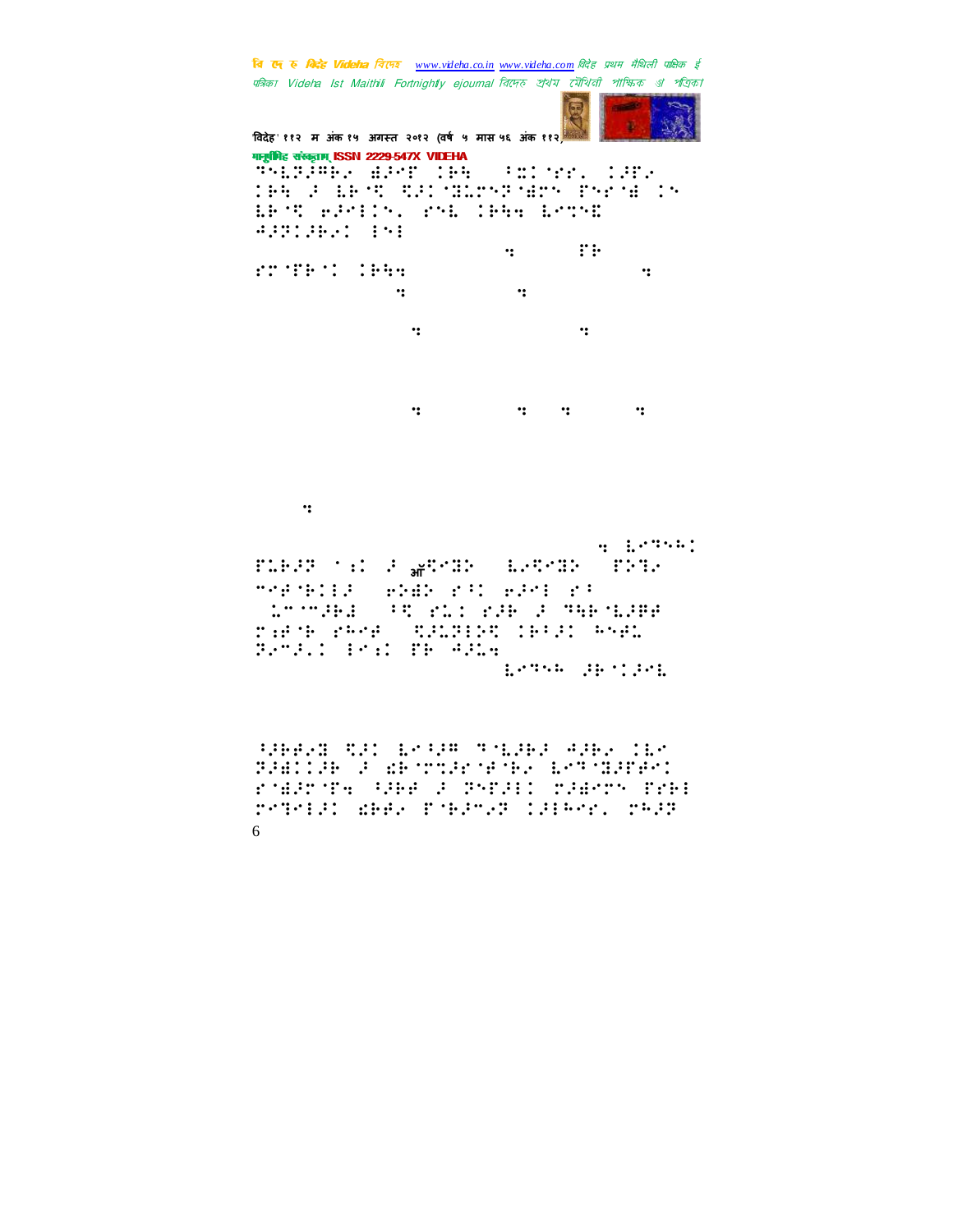वि ए रु क्रिडे Videha विएक www.videha.co.in www.videha.com विदेह प्रथम मैथिली पाक्षिक ई पत्रिका Videla Ist Maithili Fortnightly ejournal রিদেহ শ্রথম মৌথিনী পাক্ষিক গ্র পত্রিকা



विदेह' ११२ म अंक १५ अगस्त २०१२ (वर्ष ५ मास ५६ अंक ११२) मानूबंभिह संस्कृतम् ISSN 2229-547X VIDEHA

field's regulations increased tice referr reff firing power ESIPAL MARCH ( PARAER BROT ) PM  $35.34$ 

Reby till THEET CHI THETENY SARTS TRIPLINETS (goodle in The SLI ters tried the competency employ SYSSI MARYS SYN SAS ARS **MEMBER DEFENSE DE PORTENE** media (1999) a para antist shell 35 H 2777131 154

TARABA (TITAB) A TITABLAN, INTERFERE range (roman) (paleng rame) idade: PROStago do Bolha Presido d PARTIE (PLANE E PLANER) PROFESSOR ESPERANT PROFIN PERRIT PS CAN LOTAR PROFILE FERSON CROESER ESTAR SPIELSBEART TSTITT BIBTTE  $4324$ 

**CONTRACT AND CONTRACT** for her and have the and

 $\mathcal{L} = \mathbb{P} \left( \mathbb{P} \oplus \mathbb{P} \left( \mathbb{P} \oplus \mathbb{P} \right) \oplus \mathbb{P} \right) \oplus \mathbb{P} \left( \mathbb{P} \oplus \mathbb{P} \left( \mathbb{P} \right) \right) \oplus \mathbb{P} \left( \mathbb{P} \oplus \mathbb{P} \right) \oplus \mathbb{P} \left( \mathbb{P} \right)$ tighter (neighbor informationaler) 153 PAI TYRES FDRA LEBLEAR TOM

 $\overline{7}$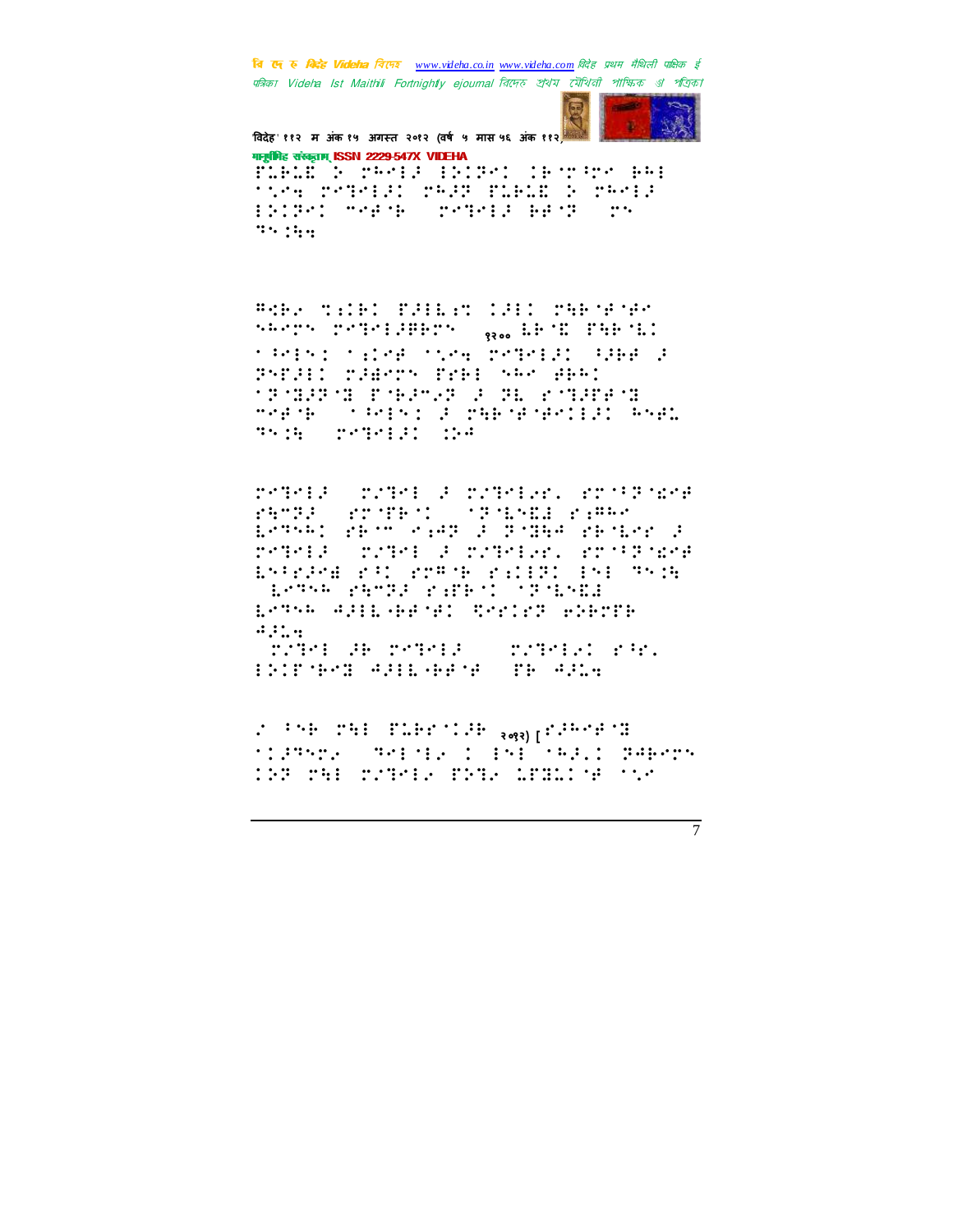वि ए रु क्रिडे Videha विएक www.videha.co.in www.videha.com विदेह प्रथम मैथिली पाक्षिक ई पत्रिका Videha Ist Maithili Fortnightly ejournal রিদেহ প্রথম মৌথিনী পাক্ষিক প্র পত্রিকা

विदेह' ११२ म अंक १५ अगस्त २०१२ (वर्ष ५ मास ५६ अंक ११२)

मानूबंभिह संस्कृतम् ISSN 2229-547X VIDEHA

the EPPS transformed and the control  $2.14333444$  $\dddot{\bullet}$ the test drims winds: Trup : **WANDALLS**, **HALL BILL**  $\dddot{\bullet}$ tikres and retied «1580 (187518)  $\dddot{\mathbf{r}}$ THERE FROM AN WOLHER (19)  $2.24 \pm 0.000$  $\dddot{\mathbf{r}}$ THE LEB BREEZE POINT SPOCERED SEE **NEMMER TO PARTY START**  $\sim$   $\sim$ THE PLUE TRUCK HILL AUCH  $\mathbb{E}[\mathcal{P}^{\text{H}}\mathcal{P}^{\text{H}}\mathcal{P}^{\text{H}}] = \mathbb{E}[\mathcal{P}^{\text{H}}\mathcal{P}^{\text{H}}\mathcal{P}^{\text{H}}\mathcal{P}^{\text{H}}\mathcal{P}^{\text{H}}] = \mathbb{E}[\mathcal{P}^{\text{H}}\mathcal{P}^{\text{H}}\mathcal{P}^{\text{H}}]\mathcal{P}^{\text{H}}$ there may be a conser **MENTHE CLOSE FIRMS COM** TTERTER THREETIE EETTEL WINKIN **THE WALK SHOTTED A** TTERNER LAND BOTH AND BACK **TEMP (73)** 7622 7021  $\dddot{\mathbf{r}}$ THE PERMITS FROM THE CONTRACT  $\mathcal{C}$  , if  $\mathcal{C}$  , if  $\dddot{\bullet}$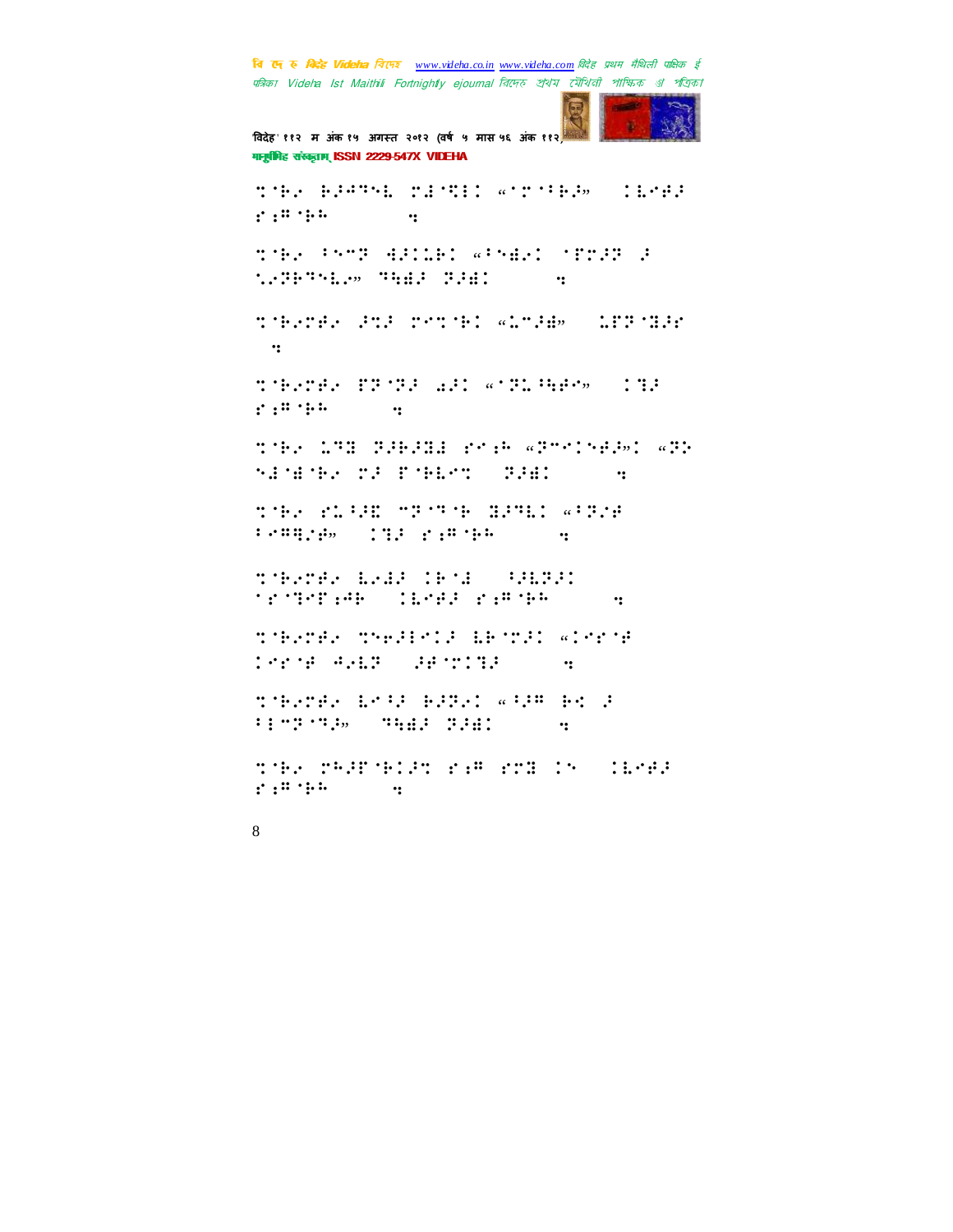वि ए रु क्रिडे Videha विएक www.videha.co.in www.videha.com विदेह प्रथम मैथिली पाक्षिक ई पत्रिका Videha Ist Maithili Fortnightly ejournal রিদেহ প্রথম মৌথিনী পাক্ষিক প্র পত্রিকা



विदेह' ११२ म अंक १५ अगस्त २०१२ (वर्ष ५ मास ५६ अंक ११२) मानांगिह संस्कृतम् ISSN 2229-547X VIDEHA the Boost Lebo, followed TEMPE PARTNE  $\sim$  11 the response response wiles the  $7.741$   $41$ there had all which was an  $2.243344$  $\dddot{\mathbf{r}}$ the released at the Coleman 200 nes nes mai rimano  $\bullet$  $\dddot{\mathbf{r}}$ 2015 BLLP FLECTIFF <sub>Resul</sub> CPHOFTE nighter (neine i 151 <sup>7</sup>eg.: Sepert there ander clies model  $\mathbf{w}^{\star} \oplus \mathbf{f}^{\star} \oplus \mathbf{f}^{\star} \oplus \mathbf{f}^{\star} \mathbf{g}^{\star} = \mathbf{f}^{\star} \oplus \mathbf{f}^{\star} \oplus \mathbf{f}^{\star} \oplus \mathbf{f}^{\star} \oplus \mathbf{f}^{\star} \oplus \mathbf{f}^{\star} \oplus \mathbf{f}^{\star} \oplus \mathbf{f}^{\star} \oplus \mathbf{f}^{\star} \oplus \mathbf{f}^{\star} \oplus \mathbf{f}^{\star} \oplus \mathbf{f}^{\star} \oplus \mathbf{$  $\mathbf{r}$ the behad is will war fills to the tish sa masuka  $\cdot$ : there large work ander **COMPANY CONSERVER CONSERVER**  $\ddot{\phantom{1}}$ the Philip Crime Wednie berg **THI HAW TEMAR PARTHA**  $\mathbf{r}$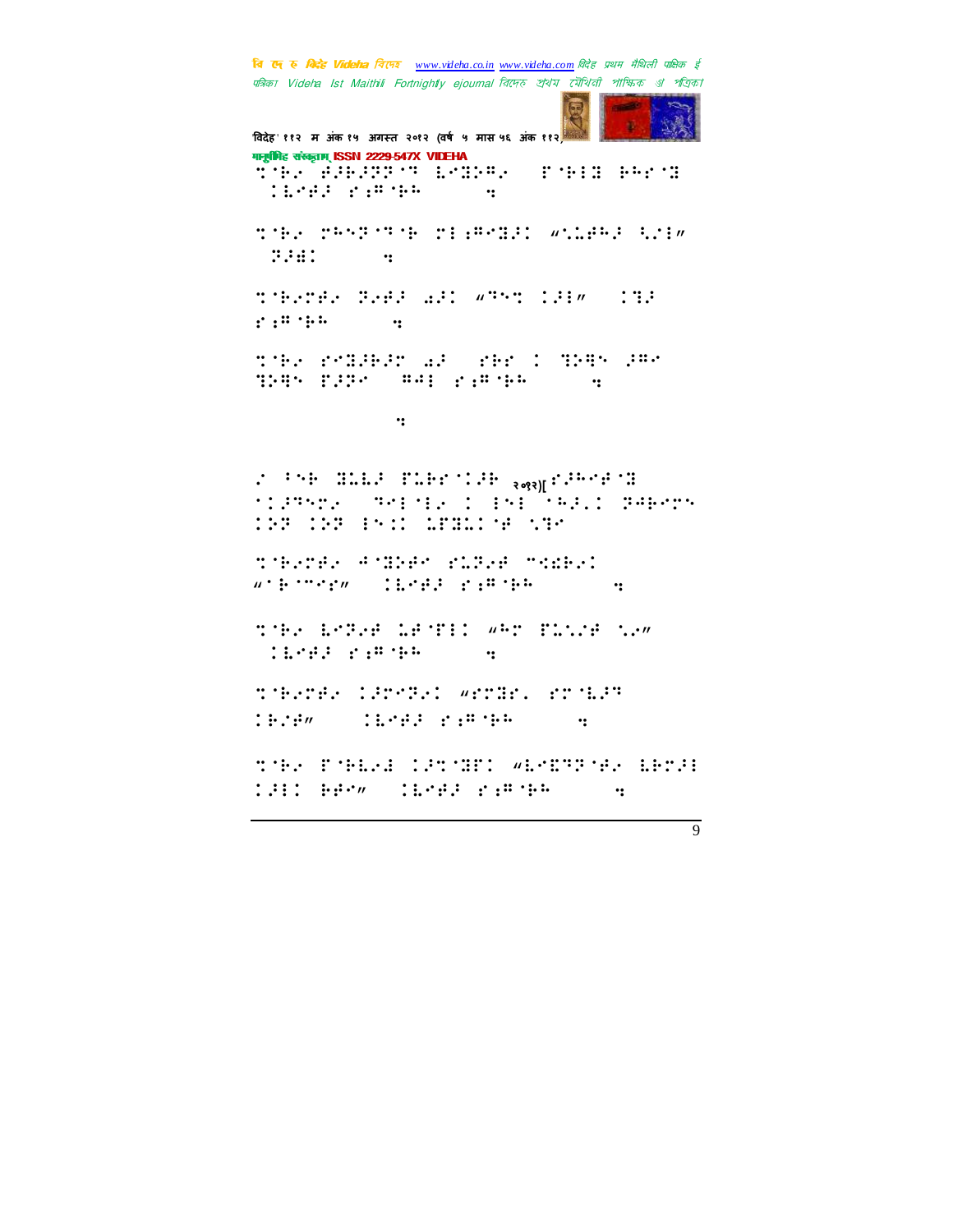चि एक रु *विदेह Videha चिए*न्छ <u>www.videha.co.in www.videha.com</u> विदेह प्रथम मैथिली पाक्षिक ई पत्रिका Videha Ist Maithili Fortnightly ejournal রিদেহ প্রথম মৌথিনী পাক্ষিক প্র পত্রিক।



'वदेह' ११२ म अंक १५ अगत २०१२ (वष ५ मास ५६ अंक ११२) मानुषीिह संस्कृताम् ISSN 2229-547X VIDEHA

⣉⢷⢴!⢼⣉⢴⣏!⢽+⢽⢳⢼⢷!#⢽+⢽⢳⢼⢷! ⢼⣈⢷#)⢻⢺3!⣐⢻⢷⢳\*!!29⣒6:&!!!!!

⣉⢷⢴!⢷⣅⣜⢼⢸!⣊⢷⢸!"⢾7!⣞⢼!⢽⢳" )⣇⢾⢼!⣐⢻⢷⢳\*!!7⣒52&!!!!!

⣉⢷⢴!⢹3⢴&!⣅⢼⢷!⣔⢼!#3⣓⣞⢽#!⢺⢻3!  $F^T$  =  $F^T$   $F^T$  =  $F^T$   $F^T$   $F^T$  =  $F^T$   $F^T$ 

⣉⢷⢴!⢼⢹!⣝⢼⣝⢼⣇⢷!"⢸⢵⣙⢷!&⣐3=! 3⣈3"!)⣙⢼!⣐⢻⢷⢳\*!!7⣒52&!!!!!

 $^{\prime}$  which is the set of  $^{\prime}$ ⣐⢻⢷⢳\*!!23⣒29&!!!!!

Puifs;!!2⣒:3&!!!!!

 $\langle 1 \rangle$  (308)  $\langle 2 \rangle$  (308.29) [ $\langle 2 \rangle$  (308.29) [ $\langle 2 \rangle$  (308.29) [ $\langle 2 \rangle$  (308.29) [ $\langle 2 \rangle$ ↑ Langer School (133) Construction  ${\mathbb C}$  &  ${\mathbb C}$   ${\mathbb C}$   ${\mathbb C}$   ${\mathbb C}$   ${\mathbb C}$   ${\mathbb C}$   ${\mathbb C}$   ${\mathbb C}$   ${\mathbb C}$   ${\mathbb C}$   ${\mathbb C}$   ${\mathbb C}$   ${\mathbb C}$   ${\mathbb C}$   ${\mathbb C}$   ${\mathbb C}$   ${\mathbb C}$   ${\mathbb C}$   ${\mathbb C}$   ${\mathbb C}$   ${\mathbb C}$   ${\mathbb C}$   ${\mathbb C}$   ${\mathbb C}$   ${\mathbb C}$   ${\mathbb C}$   ${\mathbb$ 

⣉⢷⢴!⢽⢷⣉!⣅⢼⢷!⣇3!#⣝⣝⢼⢾#! )⢷⢼⣚⢴!⣅&⢽⣝⢼!⣉⢷⢴!⣇⣏⣜⣅!⣈⢼⢷⢼! **∴**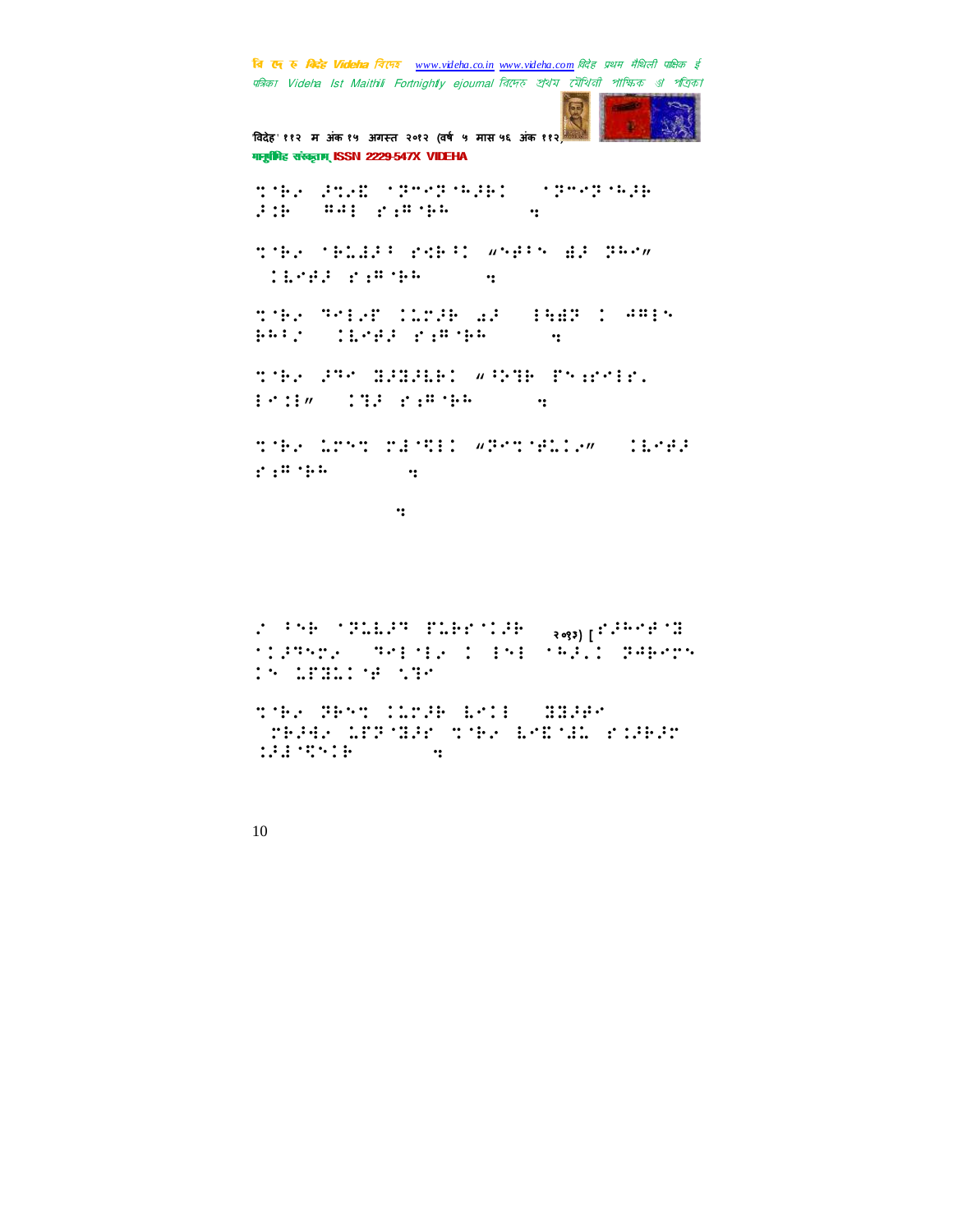चि एक रु *विदेह Videha चिए*न्छ <u>www.videha.co.in www.videha.com</u> विदेह प्रथम मैथिली पाक्षिक ई पत्रिका Videha Ist Maithili Fortnightly ejournal রিদেহ প্রথম মৌথিনী পাক্ষিক গ্র পত্রিক।



विदेह' ११२ म अंक १५ अगस्त २०१२ (वर्ष ५ मास ५६ अंक ११२) मानुष्टीबिह संस्कृताम् ISSN 2229-547X VIDEHA

tres definitions definitions of the set<br>The stress of the set of the set of the set of the set of the set of the set of the set of the set of the set #⢼⢷3⢴⢽#!)⢵⣐⣜⢴!⣅&⢽⣝⢼!⣉⢷⢴! ⢹⢼⢵⢹⢷!⢼⣇⢺⢵\*!!23⣒86&!!!!!

⣉⢷⢴!⢹⣇⢽⢹⢷!⣔⢼!#⢽⣅⢸⣇#)7⢼⣐⢻3⢼! ⣅&⢽⣝⢼!⣉⢷⢴!⢹⣇⣝⢽⢹⣅!&⢼3⢾\*!!  $23$ 

⣉⢷⢴⢾⢴!⢽⢼!33!#⢹⣉!⢼!⢽⣝! ⣇⢾⢼!⢸#!)⢽&⢼3⢴!⢽⣅⣇⢼⢹!⣓3.! Browle Hand (1982) and (1982) and (1982) and (1982) and (1982) and (1982) and (1982) and (1982) and (1982) and

⣉⢷⢴!9⢷⣏⣜!⣅⢼⢷!⣉⣝&!⢼!⣉⢷⢴⢾⢴!  $^{\prime}$ 37°33′. "OʻZYOS RABADLAR (S. 2335). ⣐9⢷⢾\*!!25⣒82&!!!!!

 $^{\prime}$   $^{\prime}$   $^{\prime}$   $^{\prime}$   $^{\prime}$   $^{\prime}$   $^{\prime}$   $^{\prime}$   $^{\prime}$   $^{\prime}$   $^{\prime}$   $^{\prime}$   $^{\prime}$   $^{\prime}$   $^{\prime}$   $^{\prime}$   $^{\prime}$   $^{\prime}$   $^{\prime}$   $^{\prime}$   $^{\prime}$   $^{\prime}$   $^{\prime}$   $^{\prime}$   $^{\prime}$   $^{\prime}$   $^{\prime}$   $^{\prime}$   $^{\prime}$   $^{\prime}$   $^{\prime}$   $^{\prime}$  #103 | 133 | 133 | 133 | 133 | 133 | 133 | 133 | 133 | 133 | 133 | 133 | 133 | 133 | 133 | 133 | 133 | 133 | 133 | 133 | 133 | 133 | 133 | 133 | 133 | 133 | 133 | 133 | 133 | 133 | 133 | 133 | 133 | 133 | 133 | 133 | 13 **WEBSTER** 

Puifs;!!1⣒:9&!!!!!

 $\pm$ 340 Black (1980 Black (1980 Black (1980 Black) ⢼⢽⢼⢽⢾⢷!⢼⢳⢾⣝!⢼⢹⢴-!⢹33⢴!

⣉⢷⢴!⢷⢼⢺⢽⢽⢹⢽!3⢼3!⢹⢼!!65⣒23&!!!!!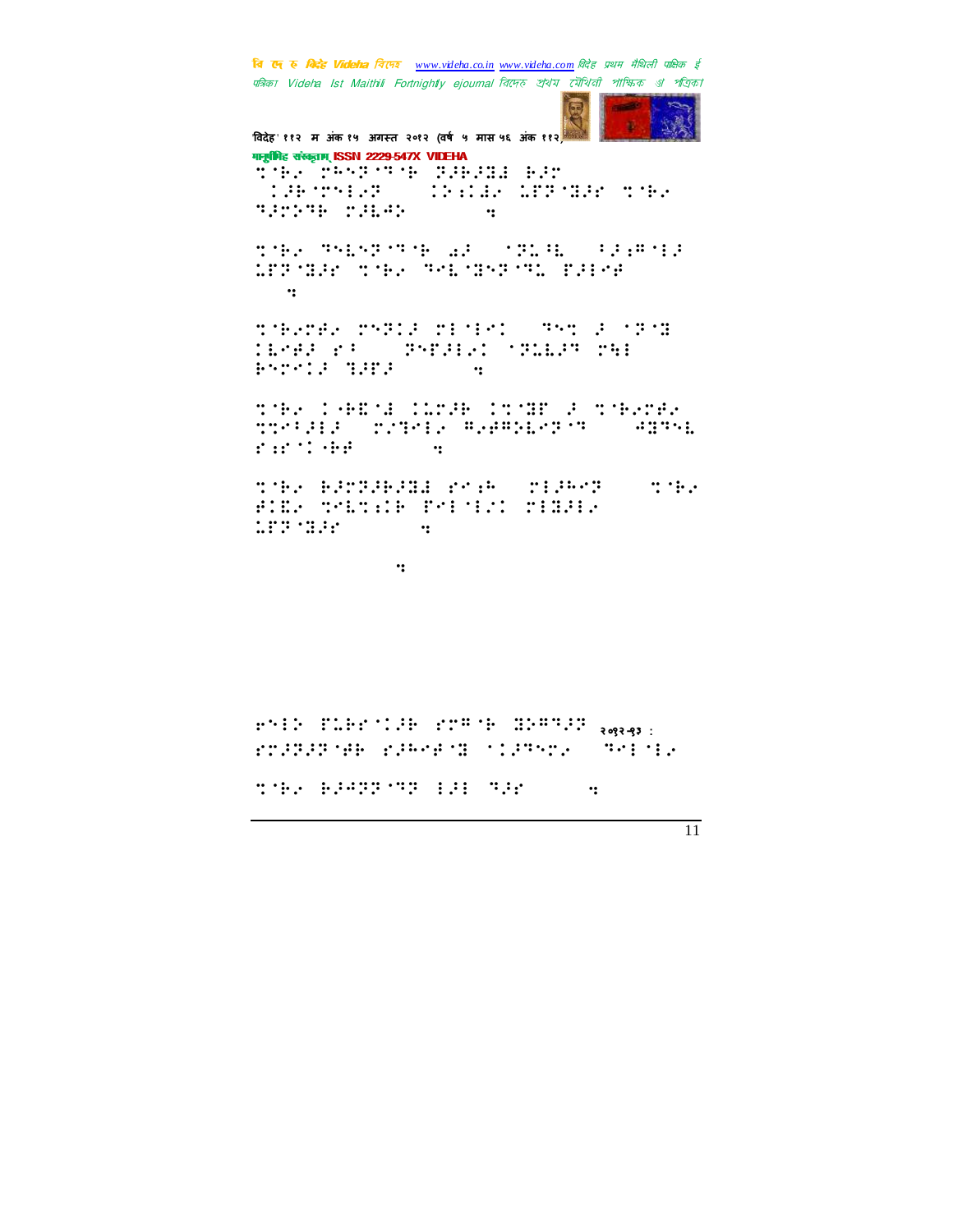वि एक रु क्रिटेड Videha विएम्ब www.videha.co.in www.videha.com विदेह प्रथम मैथिली पाक्षिक ई पत्रिका Videha Ist Maithili Fortnightly ejournal রিদেহ প্রথম মৌথিনী পাক্ষিক প্র পত্রিকা



विदेह' ११२ म अंक १५ अगस्त २०१२ (वर्ष ५ मास ५६ अंक ११२ गानूबंगिह संस्कृताम् ISSN 2229-547X VIDEHA

the CH (the Second)  $\dddot{\mathbf{z}}$ the strip will read

 $\cdot$ :

ard: Patter

 $\mathbf{R}$ PO KON STROOMS, KOKORATIR NIMA #282 MIZA BRZA FR2 I2MPI 184 PA2 Bre Mine (rominaria peroak) (APO) SIEP MITTE ARE BROW ISBN 1878-8. WB dete Ader, Michael Base 233 PHOR. J Provence, Statta Adapt THE PIERTHYM ERS TIME PHOTO PRESE MEGGER THE PRPY TOEPNE BURY rus Wing Ar (AW) run down Tetl Perre Is Star File Fombone. mans age to memoral composit SHEAR SHEW MARGEL LARK WARRING a daea ferze eeler fok ria ring PROSTER AN PARTNERSHOW MET kaping puny dang anggo pia di aug PRIME RESEARCHER MAN MARK MAIL tiend refeated and the new new Mich rains though 194 (595 though Professionnelle efficiere de cod Crratis, amras (Lorade) (1822-AGR) a BRANK POSTE TEM PARSE PART PR FTF WE BRIDGEFALL INTERFERING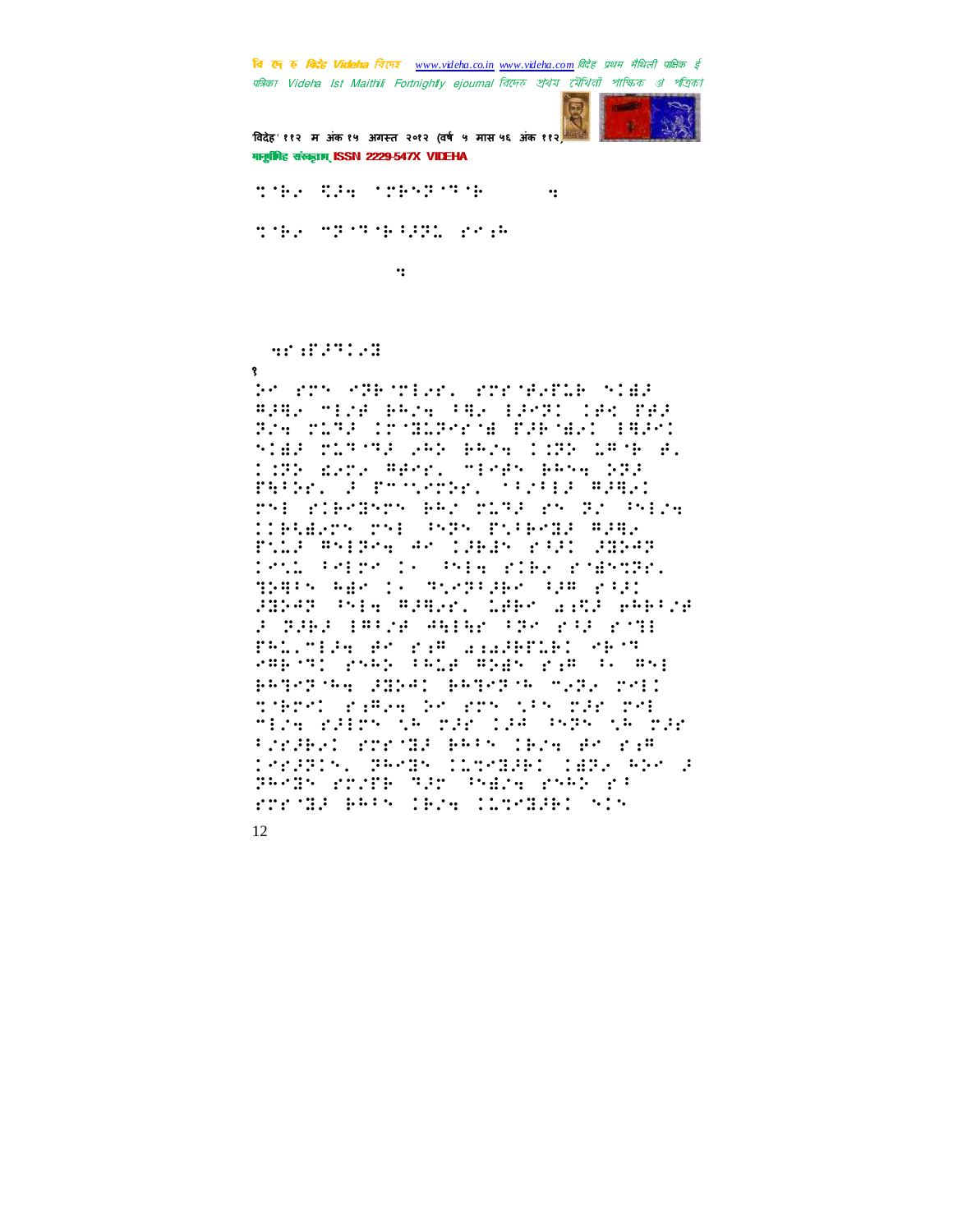बि एक रु *बिरोह Videha चिएक www.videha.co.in www.videha.com विदेह प्रथम मैथिली पाक्षिक ई* पत्रिका Videha Ist Maithili Fortnightly ejournal রিদেহ প্রথম মৌথিনী পাক্ষিক প্র পত্রিকা



विदेह' ११२ म अंक १५ अगस्त २०१२ (वर्ष ५ मास ५६ अंक ११२) गानूबंगिह संस्कृताम् ISSN 2229-547X VIDEHA

Dernfl nav Ask As (AASPA) Argae (A Wind rite tree willer chair way rosh leb. B. A. Pase odk 10e APIS & PSRS PIP PPIS PS ISPN PRACH MISIS RIE S PRO 45 MIRROS ROBIN PSPS MIRRARY BRI LENDING MYR. raenea (Alis EA) a Aes Pilase ees Br #2-4 PSPS MARAI MIRMBI F-48  $d$  ,  $\mathcal{C}$  ,  $\mathcal{C}$ 

from ers. Adapt them appear added Lengil (1950) Wireley Pipe (1950) 55 As Address models for falsons due due a ne pope span pang pang engnoon. ka kat milad kelaka bel PROPERTY PARTY STREET ARAGE TIMPE P. PARA POSS TAMIN ANAL CONSTAN HEE AN EDNA (PAYA BATA & MIR ESTAR STORES DAIRS, TERRITORIO BORGE BLEGER: 45 BSBF BATE & Bernelbr. (TV rornik billes AAS)c Pobraz raobi ra aggus zenonary Pred BATAG CHRATINGA, Tare Para PHOPS 2PS PAP ADEL PORTOR 28086<br>ASIA DONN PORTOR SAN DSIA tage gun babi filet ran berkan Pie razh ar Espekar mar 1991 BO ME RADA COS RUBBIO P ristre av svin Tim Sam POSTA F ANDRESSA (PS S) TO A l.A: The Phys Cantring SPROTOGRAP, PROPOSIT PORT fiar Phone Septema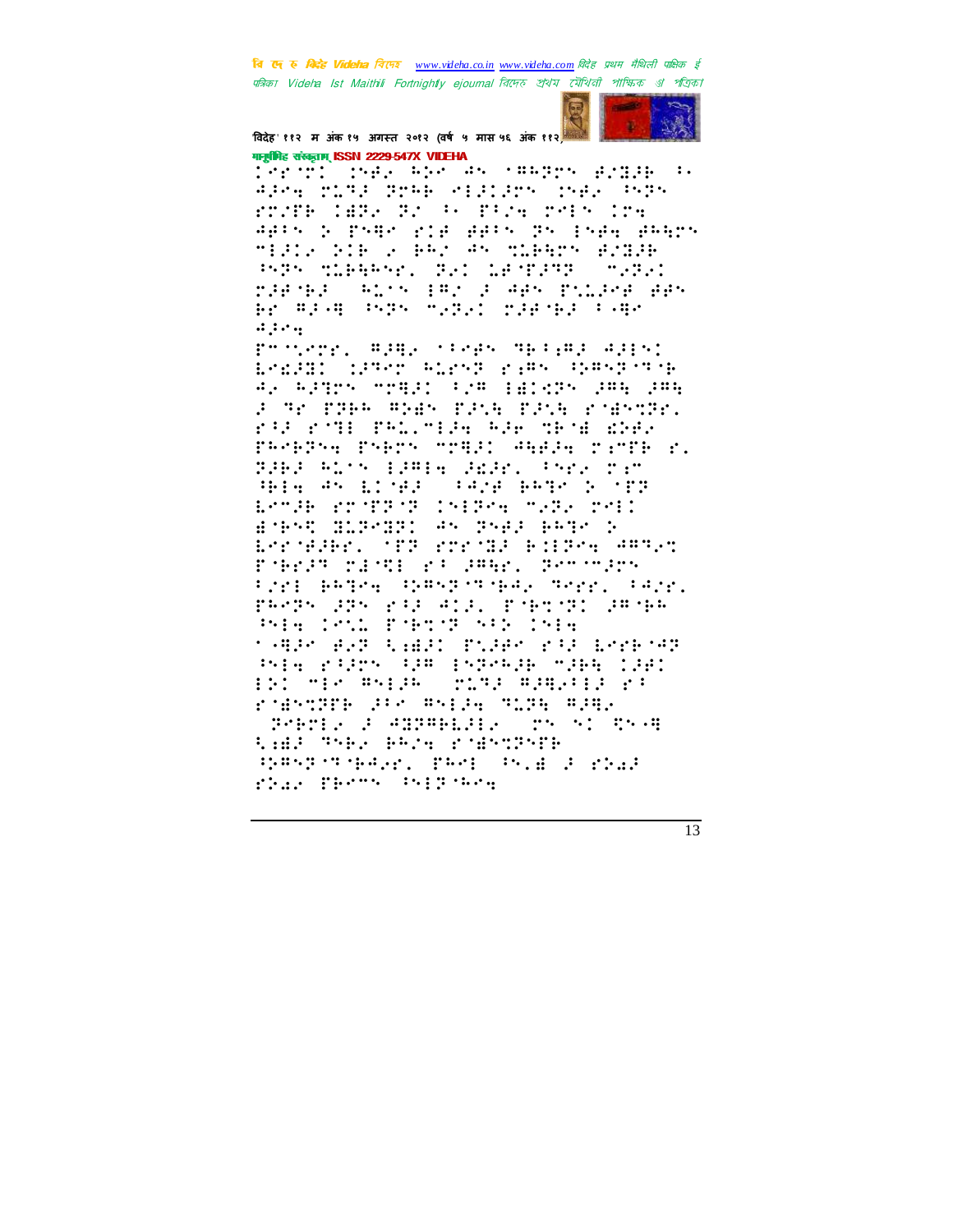वि एक रु क्रिटेड Videha विएम्ब www.videha.co.in www.videha.com विदेह प्रथम मैथिली पाक्षिक ई पत्रिका Videha Ist Maithili Fortnightly ejournal রিদেহ প্রথম মৌথিনী পাক্ষিক প্র পত্রিকা



विदेह' ११२ म अंक १५ अगस्त २०१२ (वर्ष ५ मास ५६ अंक ११२ गानूबंगिह संस्कृताम् ISSN 2229-547X VIDEHA

Part Crare Spark Straig F.B (1832) H. STETE THE BRTAN HROTE <sub>3988</sub> PATT (1987-1954) (2012-1957) 42 4255 BRAZIERT 26 SSB22 4281 BRS PROTE <sub>9000</sub> .91 MITHI PLAP PRRP PRES Predect per per elegant flema PRIMEDS PSE AS SIT ERS rare of Paleo de 45 fabre **STORY WERE PROPERTY OF THE**  $1.31999997$ rat BH: S Bal REPO TELR TRICH 233 Frager was hor 32 232 232 BERGEN PHE CELROPHE NI ROBLE BAR ( STIPLAR TE ) EPP MATH GPH (MP) CP.P MHP GREEN **TECH POTENT PROPERTY IN EXECUTIVE** FARMAL BATTY STORYN FARMA A **TTS PATE OUR OUR DIRECT AREA** rebor 1823 ester SASP Proiboro PH 25 FEB 22 (#22 #221 #2 #225 tra Alb Alb real resort (Sip PALERENT SAMPA AN IRIL PLER PREAD D'es d'annagement sur el grego d' FTF NEW FETTY STATISTICS IPHONE AND FR EPP MAIL TER TER BROPH (B. 1911) Par PROPOSITION PRESSENTING WARRANT

<sub>aw</sub> da (broad) broad? (farr a far rada farikian dari Telesa. PAPEL PURP PROFINE RY AP PROPE THT TEN HILL STA TIME PRINK (ROT 25 48 82 IN23) 5223 rege as a sy rice born chec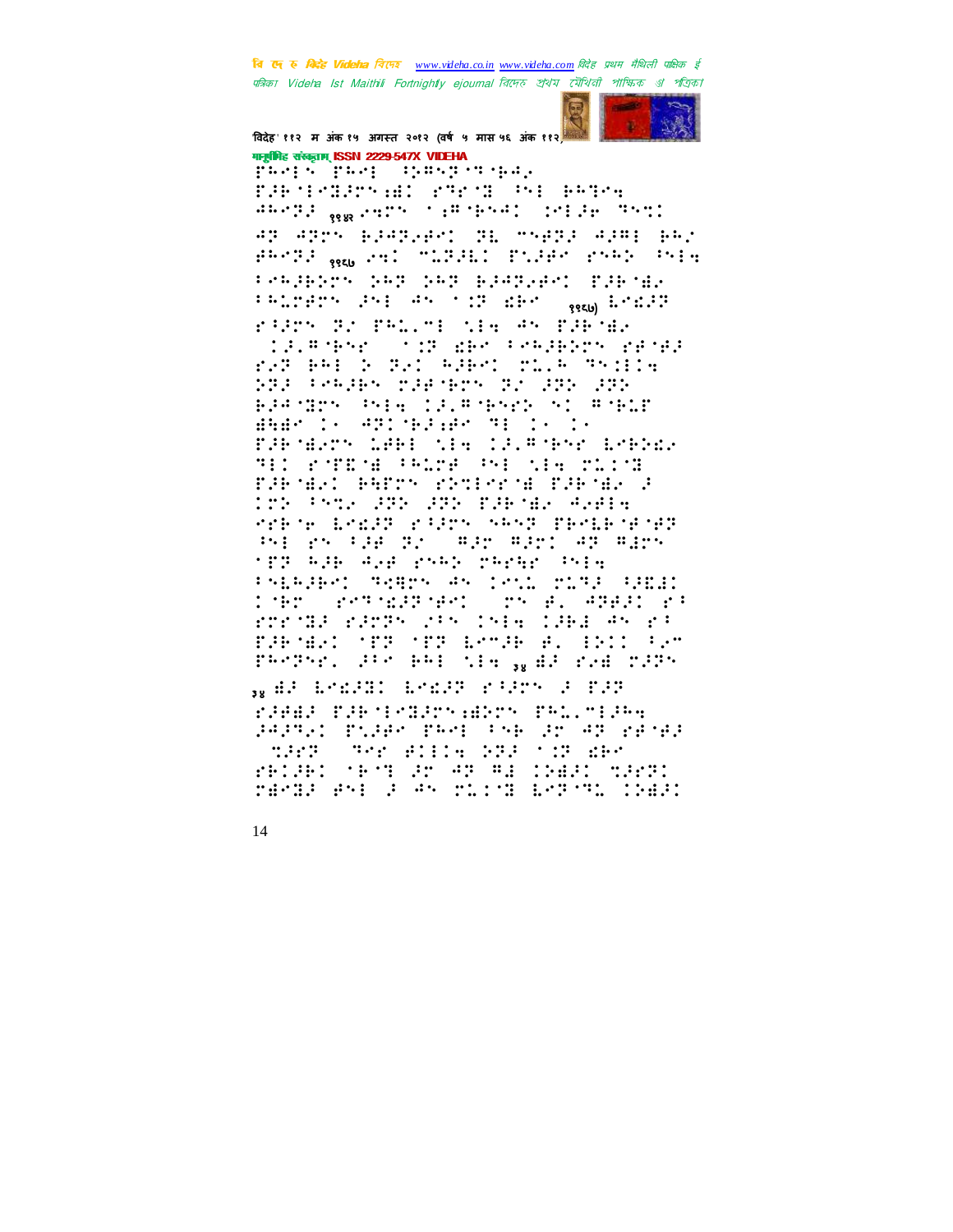बि एक रु *बिरोह Videha चिएक www.videha.co.in www.videha.com विदेह प्रथम मैथिली पाक्षिक ई* पत्रिका Videha Ist Maithili Fortnightly ejournal রিদেহ প্রথম মৌথিনী পাক্ষিক প্র পত্রিকা



विदेह' ११२ म अंक १५ अगस्त २०१२ (वर्ष ५ मास ५६ अंक ११२) गानूबंगिह संस्कृताम् ISSN 2229-547X VIDEHA

Gračjem sme sviko (241 inskomsk He many marked ay ay anamay e. WHEN INFORMATE INCLUSION FRAME BOTA TEMPS NE SIBN FTEM WERM PRIPED INFORMATION SENSORGE **Senda Alip** SARRI DESK SCHEEN 1514 Ann. 200 100 124 rhalms and a composition and a series and SK RAPON (PLOGRE 116 NAJBAG) spasiasa d MAAD spafiaps fidisi the thoughd? Spendana PB Spaper A. TELENI ANY BYETE PYRY **MALLERSHIPPH** BRE SERRE PERSONALE POSTA

19855 45281 1832 2542 821 413. 518 PRESSES TORPHOTOGRAPH TO PRETZ CORP. PRES 201013.5125 (DEC 1213 PRODUCT AN IPPORTUNING WAR TEACHER the Park Palenty of **SPEC PRACT** FABRISH TEN PETERNAL REMOVEMENTE  $45.411$ **CONTRACTOR** SERVICE SERVICE rrrus a lang trungera (fibract rting (A), A4( Ania Mn) (rough)  $51.49397$  $\epsilon$  (betzer  $\cdots$  ) in the set of  $\cdots$ **ASSESSMENT** 

the select practic these describeds Repared 198 Roef B. GROT Seneral S reads by a reads the man page An provides (August 2020 an Clearly PROSE PRODUCE SERRA SAS PROPORED LESTIFF RESEARCHE RETROITE Phila Ani, Albub All, 191 1778198 rim rim (Serge 1989) (Serge 1988 Ser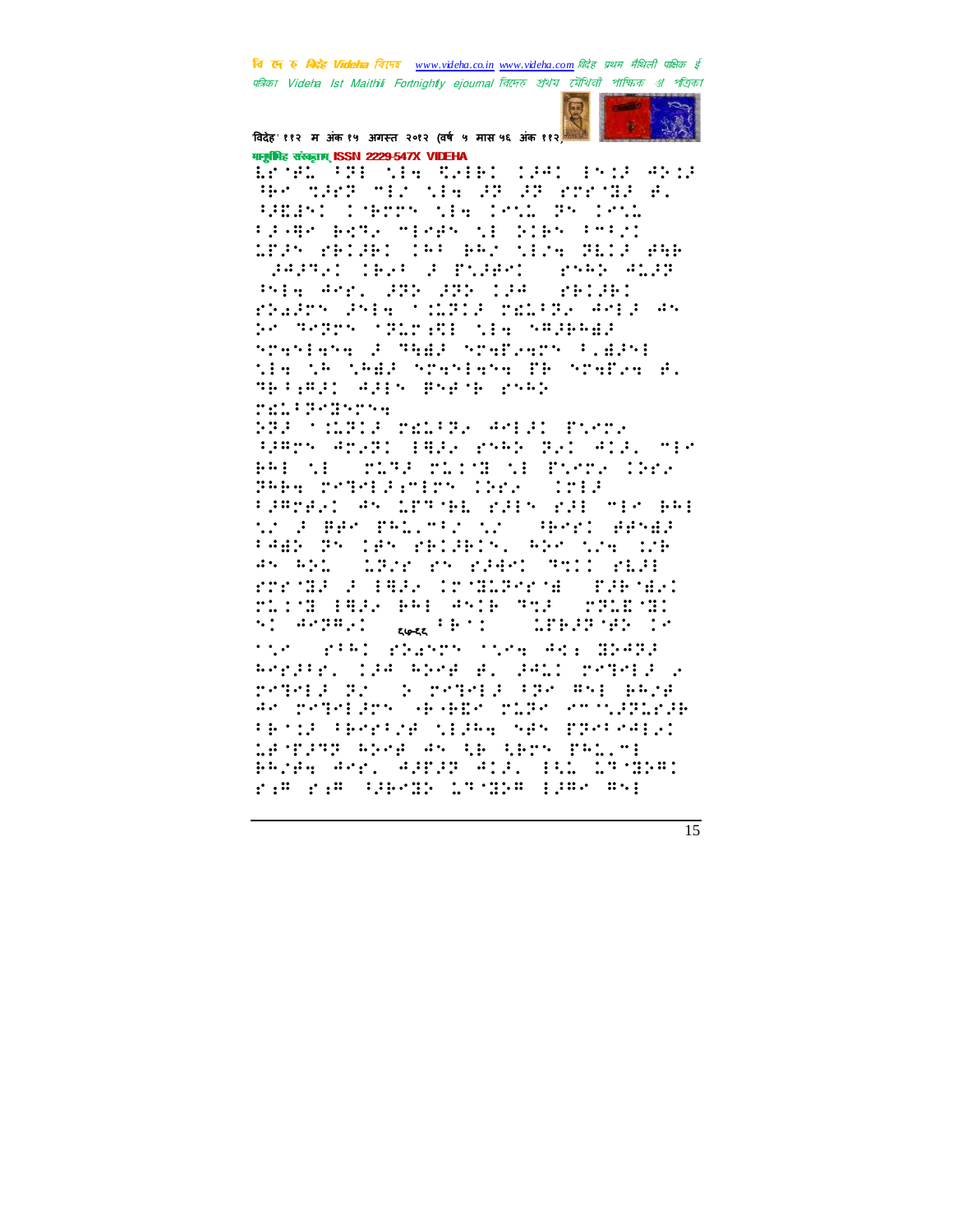बि एक रु *बिरोह Videha चिएक www.videha.co.in www.videha.com विदेह प्रथम मैथिली पाक्षिक ई* पत्रिका Videla Ist Maithili Fortnightly ejournal রিদেহ শ্রথম মৌথিনী পাক্ষিক প্রা পত্রিকা



विदेह' ११२ म अंक १५ अगस्त २०१२ (वर्ष ५ मास ५६ अंक ११२) गानुबंधिह संस्कृतम् ISSN 2229-547X VIDEHA

880 - 2019 - 2019 - 2019 - 2020 - 2020 aper par correo organização parada niga provia (an 142 inigai ger 1)<br>1911 - Vin An agyant aggyi miza gha **TRIP INE TIE : PRI 1500 F.** AMARI PARA SIN MARI AMBA YEN reteraction break (18) alography to Permany distance in pedemany entire PARTY BAN RAND PRODUCE TO SPOKE rang Pasan trunk Sia gaa FRID THE NO. FOR HOPER NOW regendario de gare de gindino con gr Richard He Roches Boyer FLETE TILFET THE TAC F BY NEW 221 raze (156 a 25 ses electronic)<br>1594 ruza ancienzisto se caso d de Pyng delger på gla pradga Size F Profess Picky PHF16  $\cdots$  : PRESI STORE LSIERA SI B. HEAPPI 198 PYLPH BRTH 1981 SAST PSIM FRIT TO AN AD BAB FBF 1985 THAT THE FREADH & STIPPE CAR CAPP TIPE FARK APER. PROOF. STRAKE STAR tice play accorde. Affecteder. APSA (ProAPSA) A. ARZARTS PAR (195 THE APP AL DIE EPPS APE INTE ANAMA R. TT.PI TERMITE. AF FILM (TLTP) SETS FLOW FROM STOR TOT PORTS Andar Bobnea die: Bud nieoea Ab (a PRINCIPLE FROM COMPANY STREET AND A Brage (592) 232: Alban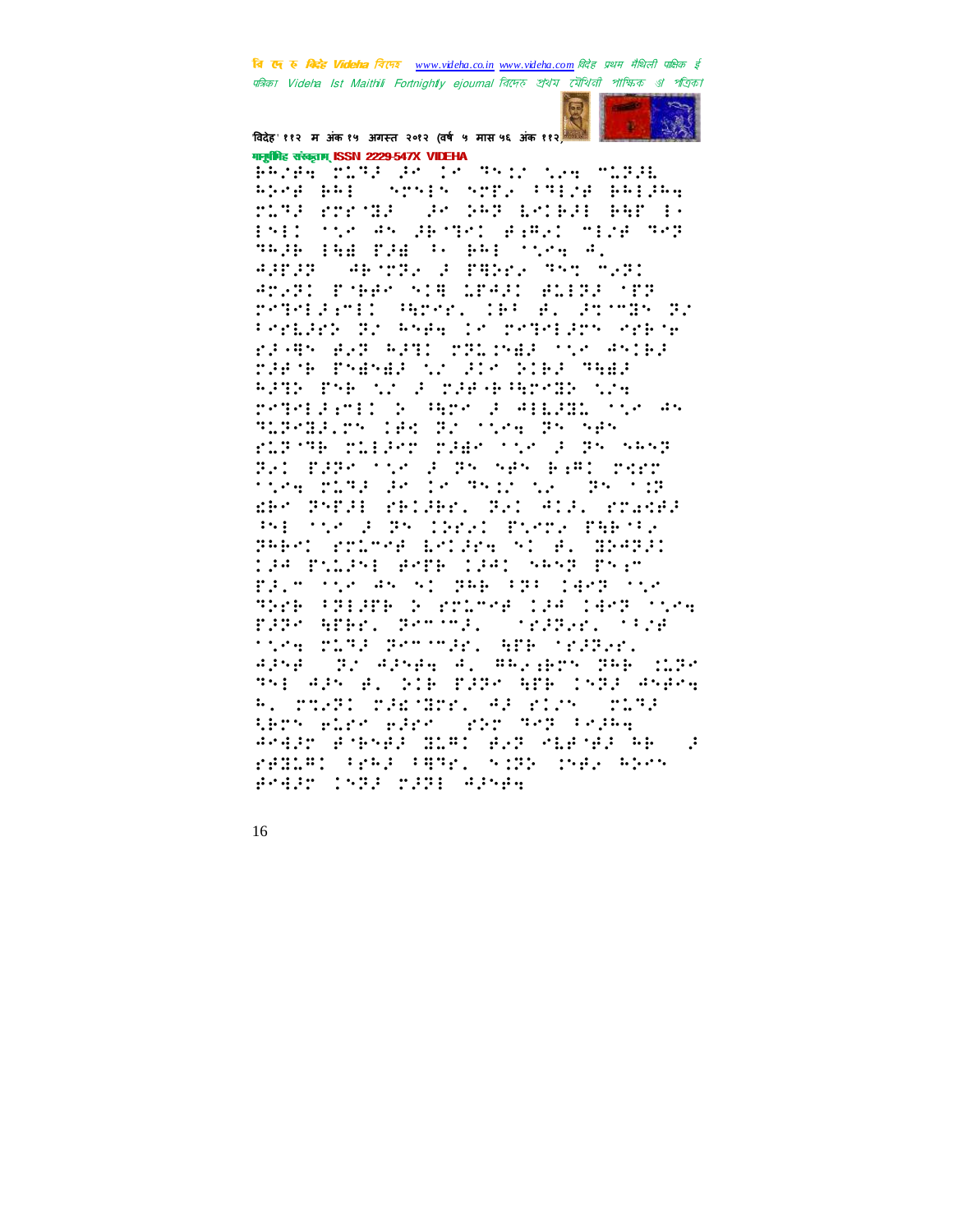वि एक रु क्विहेट Videha विएम्ब www.videha.co.in www.videha.com विदेह प्रथम मैथिली पाक्षिक ई पत्रिका Videha Ist Maithili Fortnightly ejournal রিদেহ প্রথম মৌথিনী পাক্ষিক প্র পত্রিকা



विदेह' ११२ म अंक १५ अगस्त २०१२ (वर्ष ५ मास ५६ अंक ११२) गानुबंधिह संस्कृतम् ISSN 2229-547X VIDEHA

rnamöde rusavard de ri gres In Friedry Plote read Spangoroad. rins, reed peopl thre Ierrore Addr. FIRSTN FORD TRONGER FESTA TANK President Processer Prep. 6 FUND BEER BYLER FINE FOR BEER BYISP PONES OF ME IPENTS CONSIDERANCE INTERFERING CON  $\cdot$  : : FJRMEN 2018-19-12-00-1222-0188 ranti Abril roccionardo carderico 8283 FRING 283 FR34 FR35F31 TOP Arry 35 1832 Hill BAR 3 35 313888 rie: Odd Chroma Bogar (rich) Bog ESBART STAR RAPS POR BACK DRE rijan, Famer (Schoolimaam (PPA 2430 85 H-BER MIRR PHIRR 2012-15128 PLEASE EN MEE PLAIN THEMES NIEHE Tern S pa off Aeday aga ghidey S 1512-6 A. PS 22 1512-04.  $f:III,0$ SI TEMPER ANGENY AGEN PER TROP TSEP MER TORP TER BERBEVON, R. BRER 182 Bill A. (5 Shar (1982) 324 EPSTA AF STREPHENTEN ENESKAPPER Robert Calor Raich Calor Ca  $44.14$ 

BST 7021 EMBINE 188 MIL-8227 ALTIE FRIMARY: POBSEOBRY BARA (SA rrandet aaklichea ande mont PORTHER ROWER PORTHERS js, m. maipeg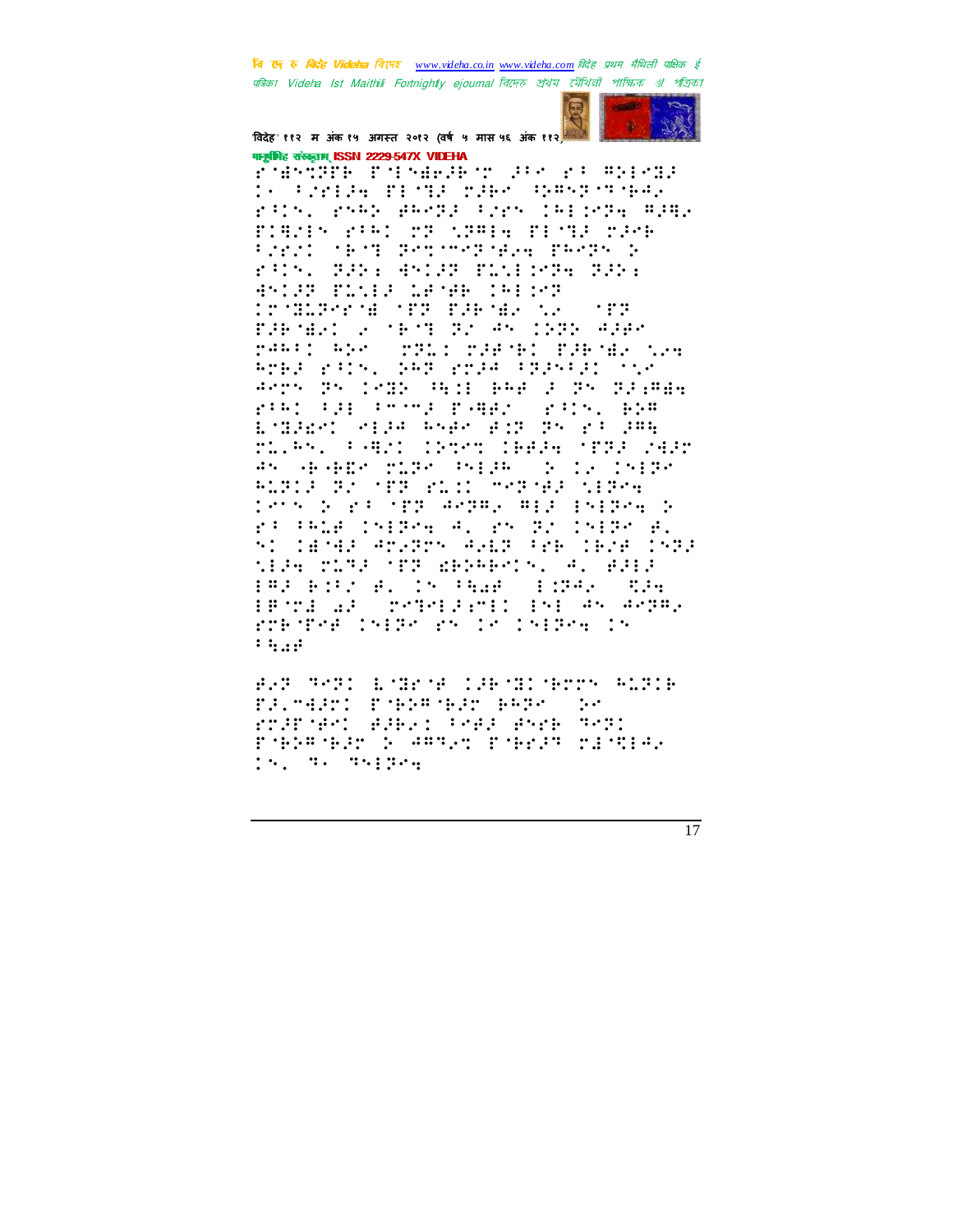```
चि एक रु विदेह Videha चिएन्छ <u>www.videha.co.in www.videha.com</u> विदेह प्रथम मैथिली पाक्षिक ई
 पत्रिका Videha Ist Maithili Fortnightly ejournal রিদেহ প্রথম মৌথিনী পাক্ষিক প্র পত্রিক।
'वदेह' ११२ म अंक १५ अगत २०१२ (वष ५ मास ५६ अंक ११२)
मानुषीिह संस्कृताम् ISSN 2229-547X VIDEHA
WE WE WE WERE THE THE STATE OF THE STATE OF THE STATE OF THE STATE OF THE STATE OF THE STATE OF THE STATE OF T
 7⢼⣝⢵⢻⢷⢼⢶⢴⣒⣒⣒⢻⢺⢽⢹⢷!⣚⢼⣅⢷!⢹⣇⢼⢷⢼!
    \cdot, \cdot, \cdot, \cdot, \cdot, \cdot, \cdot, \cdot, \cdot, \cdot, \cdot, \cdot, \cdot, \cdot, \cdot, \cdot, \cdot, \cdot, \cdot, \cdot, \cdot, \cdot, \cdot, \cdot, \cdot, \cdot, \cdot, \cdot, \cdot, \cdot, \cdot, \cdot, \cdot, \cdot, \cdot, \cdot, \cdot,
 "!⢷+⢽⢼&⢷!&⢽!⣐⢾⣇⣝!
                                                                   he state best and the state of the state of the state of the state of the state of the state of the state of t<br>And the state of the state of the state of the state of the state of the state of the state of the state of th
    !⢻⢺⢽⢹⢷!⣚⢼⣅⢷!
 hekawiefiburie banden die banden van die banden van die banden van die banden van die banden van die banden va<br>Die banden van die banden van die banden van die banden van die banden van die banden van die banden van die b
 iuuq;00xxx⣒nbjuijmjmflibltbo
 high control of the control of the control of the control of the control of the control of the control of the control of the control of the control of the control of the control of the control of the control of the control
 q_2 and q_3 if q_4 if q_5 if q_6 if q_7, ......
२⣒१⣒!⢼⣉⢴⣏!⢽+⢽⢳⢼⢷.!⢼⢶⣝⢼!
 २६<del>३ देव सम्पादका पाउन्हे अस्ता प्राप्ताः स्यापादका</del> सम्भावन्
⣙⢼!
 <sub>२</sub>७३º 12138 (138 - 139 - 1392 (1393 - 1392 - 1393 - 1393 - 1393 - 1393 - 1
&⢼⢽!
 २७७ थ. २००१ पर २००४ - अनुसार पर अस्ति केलाव अस्ति ।
 <sub>२</sub>५<sub>७</sub>५ गाउँँँ २००४ साला घर साला पुरस्का साला प्र
3⢵!⣐9⢷⢾!
```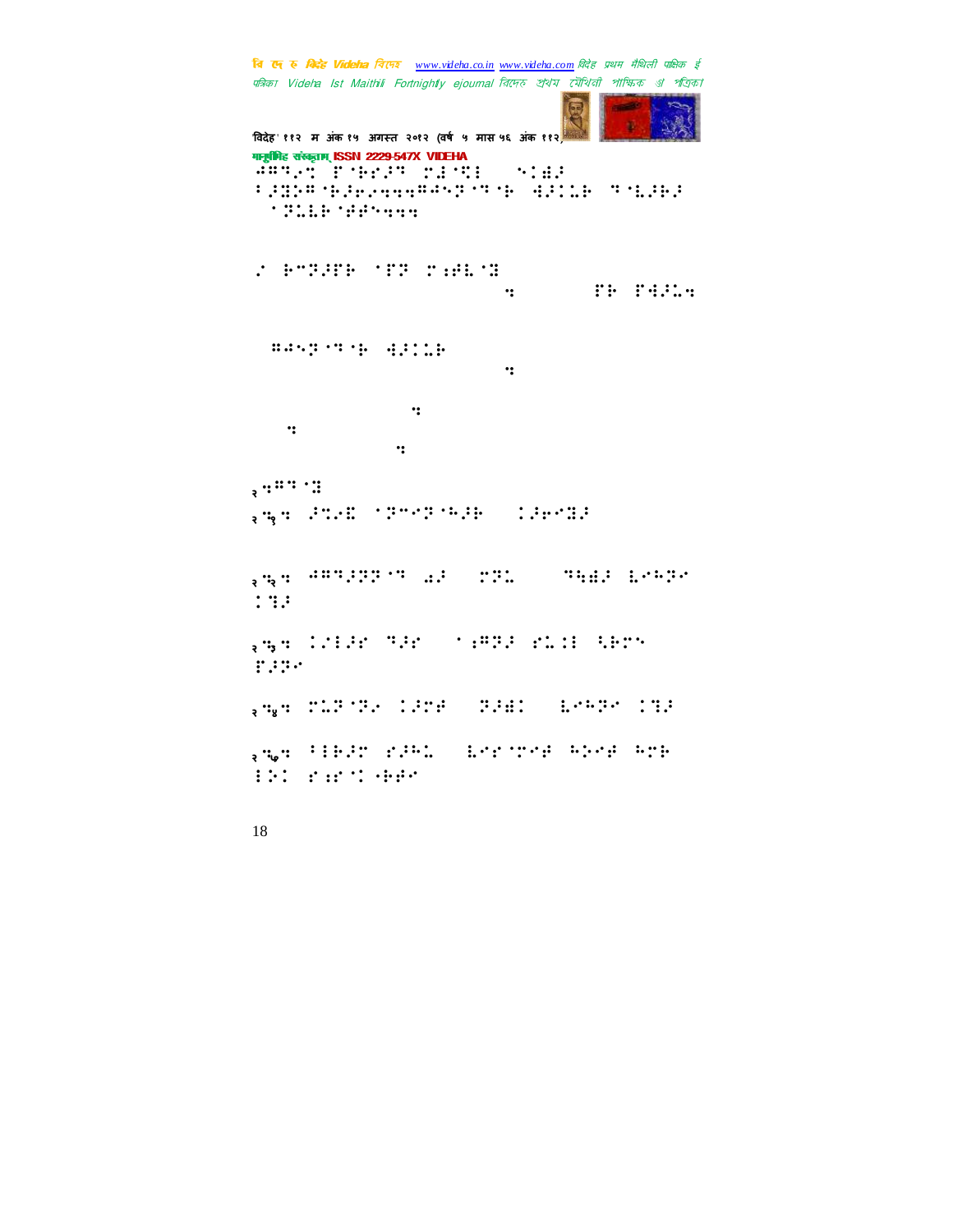वि एक रु क्विहेट Videha विएम्ब www.videha.co.in www.videha.com विदेह प्रथम मैथिली पाक्षिक ई पत्रिका Videha Ist Maithili Fortnightly ejournal রিদেহ প্রথম মৌথিনী পাক্ষিক প্র পত্রিকা



विदेह' ११२ म अंक १५ अगस्त २०१२ (वर्ष ५ मास ५६ अंक ११२) गानूबंगिह संस्कृताम् ISSN 2229-547X VIDEHA <sub>ang</sub> <sup>aan</sup>go pobrin riop: 1000 100 510 1000 1000

saya PESPE CEDP ar "BiBI PRO TR FAIL MARCHER (ABSONIC MAP respre docent enormer class dens **CONFIDENTIAL PREPARE MADE MADE** LPSE MBI PREMIPRE (PRESERVO MRBS) Informed The Education (1994) rende (1882-1811)

<sub>ang</sub> the Confe af Commonwerth **TOOLOGY AND SPEED BOOKS** 

FOR SPORTER CHANGE

CAPAR TR BOORNA F BOORN TR role randicalisation of the Solenai role rand evice nachad role randa Page, Pedro en Aliand REMAINING AIRS CSAMBS IRE ASMA NINA F. PARTNER AIR, AAII ABSI MSBI THIS HIS TABLAS AND A THIB FALENTY ETHER, FRONT CROLEROS PLEN: THERE MARGH CARMER MR ABMIN PMB PORTABLE PROFILED FRIDA I THREE FER STOR BROAD (SARGE 151 GSR) RRSD PS.AMOS<br>RG2AP. PRMOS POSO BROAD SCRIBSE. PROPRIETED FOLK FROM RESERVITION STAR APSPORT (A) (AANARY: SPORT (PH)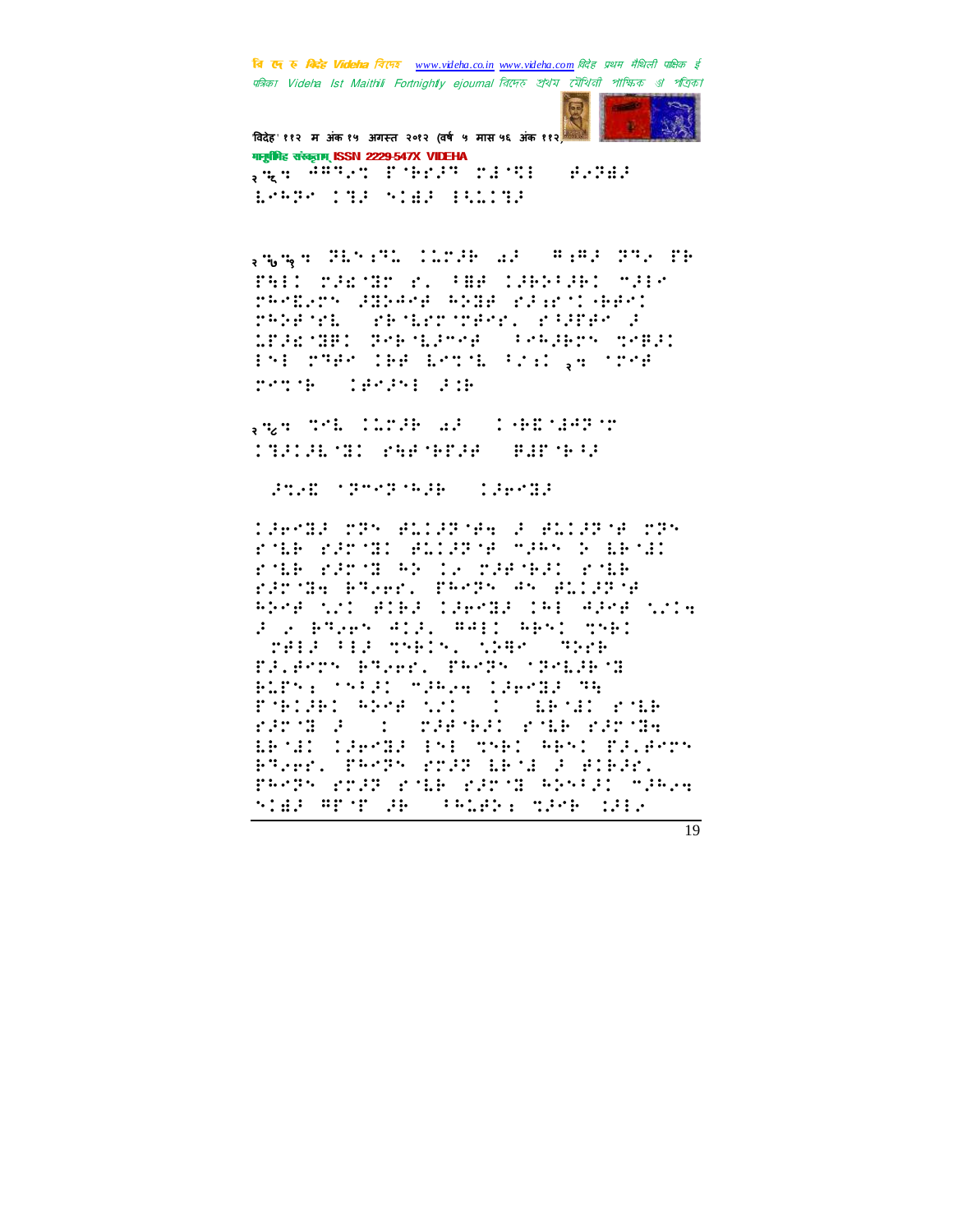वि एक रु क्रिटेड Videha विएम्ब www.videha.co.in www.videha.com विदेह प्रथम मैथिली पाक्षिक ई पत्रिका Videla Ist Maithili Fortnightly ejournal রিদেহ শ্রথম মৌথিনী পাক্ষিক গ্র পত্রিকা



विदेह' ११२ म अंक १५ अगस्त २०१२ (वर्ष ५ मास ५६ अंक ११२ की मानूबंगिह संस्कृतम् ISSN 2229-547X VIDEHA

FreeDoughter (1980) are all construction DEPTE PART DIE NIM 25 Alex Carda: Prendama (Arrol 191 POSSED STORY **THE UP AF THE** der 151 AP Strow 132661 3516

IBM Arch. 2341 BJM BriBC MC PARE WIRRY WILL RE WER RAINE TE

SAR TSBI PART PRIPRON BROWN PRIBI tro tria d'aquant dur Pagno ago tako bene a citolografio a cha SPO BOBES (BP) SMAD NOIS BAMBE THE EASENT PLE SPORT OF BUILDING parps gum grow spreads and say. ra ale status shik critical Bena <sup>The</sup> Calculus Pages Page of EMERGINE PARK WIN THE PASSITE! THE TIME MAJESTS RIGHT MAJES IS  $\mathbb{R}^2 \times \mathbb{R}^2$  . Then S. PROPRI W. BEOGLOGO kiri dengan kalendar dalam rams (# 1651) roman Caroll Mig PURBEN 2022 BRIE AN AL WEED 2  $31.34$ THE COOR WALL THIS NOT H. DE WALL

RESI TSEL LEMBE (# | BEMBL 2:# | ENER PERMIT MARKETTMIN E BAL #10 Produced DP 2 #411 MD28 MD615.  $33.34$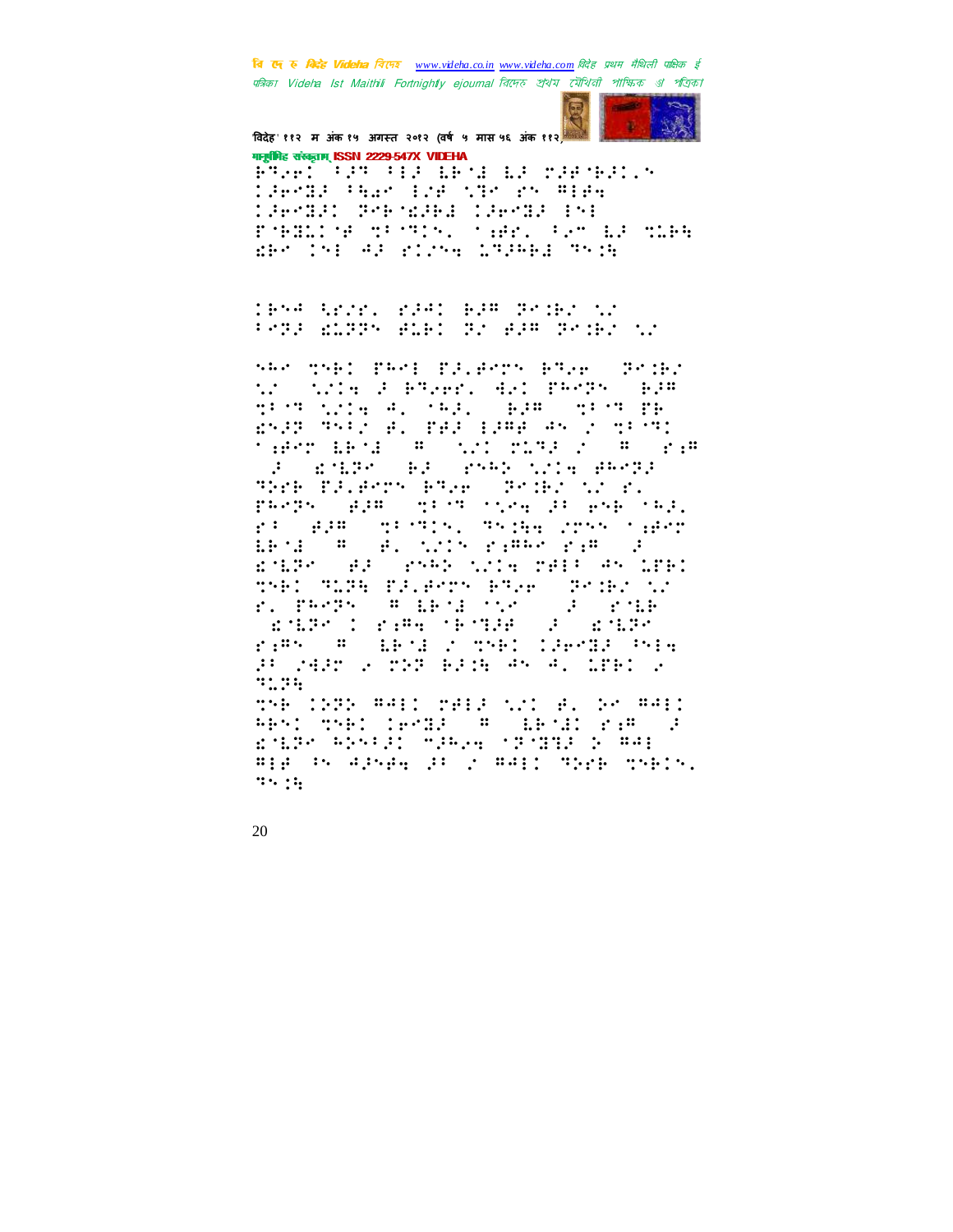वि एक रु क्विहेट Videha विएम्ब www.videha.co.in www.videha.com विदेह प्रथम मैथिली पाक्षिक ई पत्रिका Videla Ist Maithili Fortnightly ejournal রিদেহ শ্রথম মৌথিনী পাক্ষিক প্রা পত্রিকা



विदेह' ११२ म अंक १५ अगस्त २०१२ (वर्ष ५ मास ५६ अंक ११२ के गानुबंधिह संस्कृतम् ISSN 2229-547X VIDEHA

a hibara psoport orige transport FAZ RET BIR YOHE REF ROIEZ NY

n therm fend fluenth fm efter wil a 35 LEPSA MIRE REMA PELANTS ARLA  $\mathbf{r}^{(1)}$  . In fact, WI FARGE PROPERTY OF ting 2 mars: 1985 (# 1981 #) WIN FIRES FIRE ROLL PROPERTY  $\ddot{\cdot}$ EMERGENED NOTE OF PAID OR ISBNDS ristra pro din alla proposan S THE STAGE TYPE

198 12 (1982) Page Provide Area Alra ri (del Cale del Area

n relat sherh (Arba) Aque ning a Ples. Propr Prof Pleaserr (201 disco sono pappo pap papp palabro WHEN THE TERM OF STREET ENTRY W. SPOTS LEECH PORTHER TEAR TERR things, Belleig, Thing Tipe thing nafyr Bend (d. 1920), pard ferd<br>Fdyfyrir a an ferdro (n. 1991) **SECRETISTICS J THE ELECT I C. PROP** st samte tie skaak food ming.<br>Skater bekendt ferskeide kine mei: na an mighth (1) bend rogg then<br>ragger rag bend (1) ri pergy (1) rde svera por policiale aplaren s PROPOSIC POPS & PLACEFER FRISC THAT I R FAN 2 WALL LARGE COST CHAPT ARTH CARTH THRIP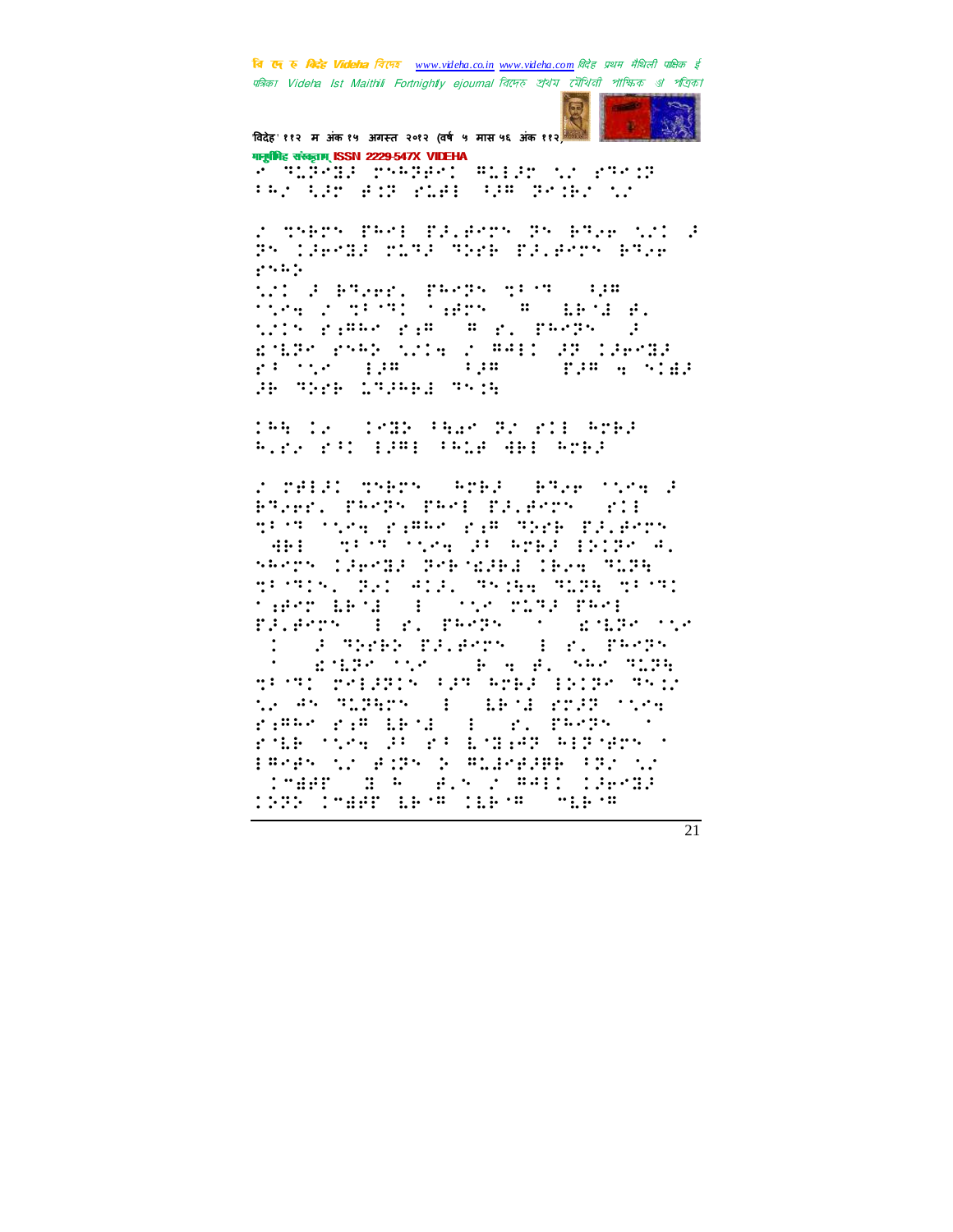वि ए रु क्रिडे Videha विएक www.videha.co.in www.videha.com विदेह प्रथम मैथिली पाक्षिक ई पत्रिका Videla Ist Maithili Fortnightly ejournal রিদেহ শ্রথম মৌথিনী পাক্ষিক গ্র পত্রিকা



विदेह' ११२ म अंक १५ अगस्त २०१२ (वर्ष ५ मास ५६ अंक ११२) मानूबंभिह संस्कृतम् ISSN 2229-547X VIDEHA

ALPA ALPA MIPA LI LI L'A **TECHNICAL PHACE SECRETAL FRIDE** therm (Sends) earrh nap thin nurb PAPPAR ADE SAPPA (B) ARMA SPAR ALTS SEE ART. PARPS INCE (TREAT B A (A) Slove o WALPY POBBLOF PH 28 126583 TV5 (861)  $\cdots$  $\cdots$  :  $\cdots$ 

Prob 173661 crep 7536

BOS 79, 2802 41 28298 33 **PAR ROB CHIEF 2 SHINE SE** 

2 réléry (23) anya sing 2 anyar. PROF PELBOYS (PAPSE) MEST TOO P  $\mathbb{R}^n \times \mathbb{R}^n$ FRIENDS (PRPSE A 4. SLPR SPORTS THIS INC #. 54 **MISS PAIRS** termen 1958 NASA (ABS) el 1969 (Sascando)<br>1987 Pascal (1961-1981-Party) (Bassa TRANS PALAMON (1942) A CO-OALAON (1969)<br>Ana (1961) Ovar National Charles Library rrang r #41rs 1s1 #51 33 libros tic Pers Prise three second creek A. MAISI TITLE FILM ( 1907220) **Contract Experience Barrows B. SiBA** PHILL PROFILE APMENING LIPLE THIRD SHOTS, HAIRIE BRAK IAI APPE NPH CHPMED 2 EPEREDN, NTP **Than B. B. Php**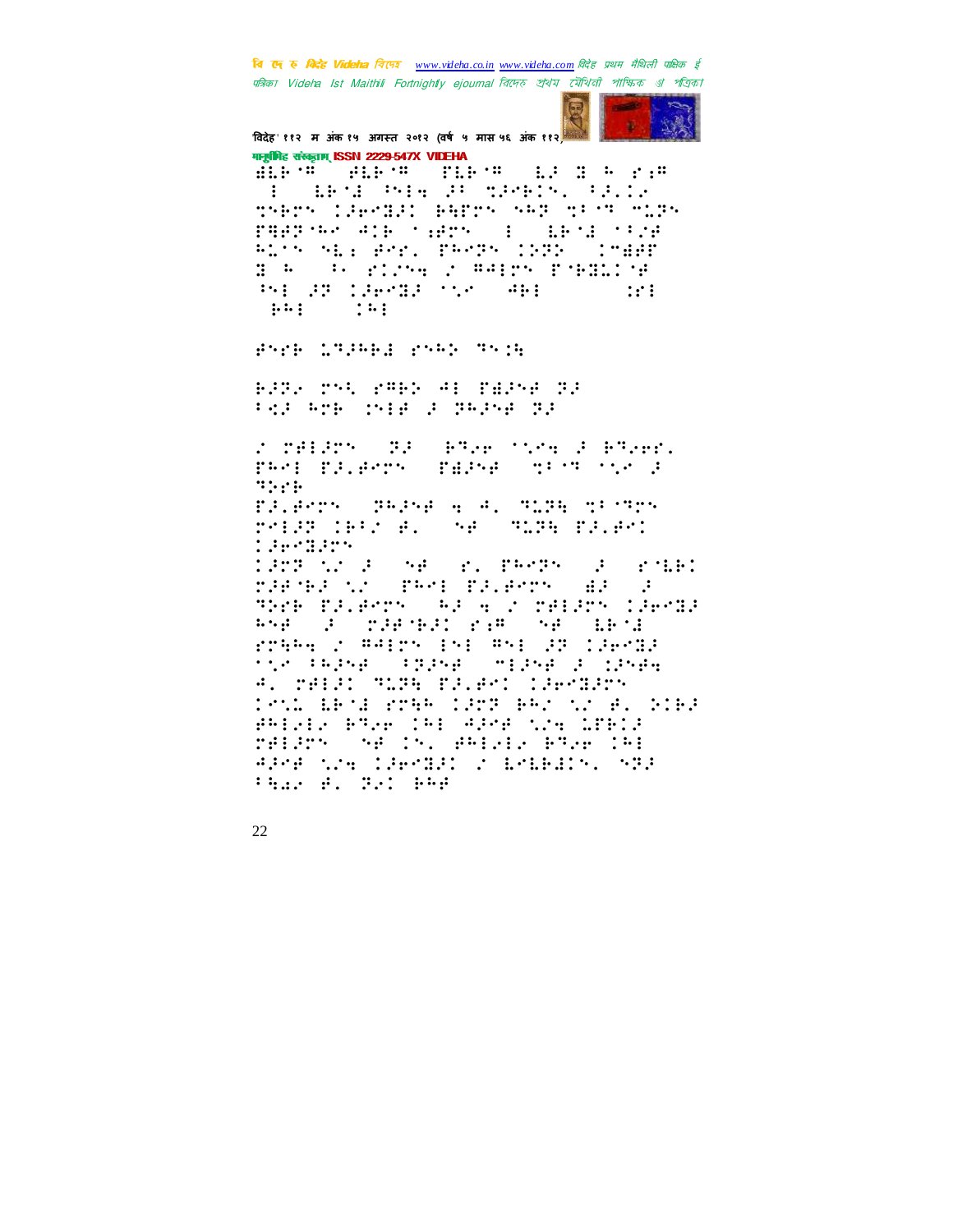वि एक रु क्विहेट Videha विएम्ब www.videha.co.in www.videha.com विदेह प्रथम मैथिली पाक्षिक ई पत्रिका Videla Ist Maithili Fortnightly ejournal রিদেহ শ্রথম মৌথিনী পাক্ষিক প্রা পত্রিকা



विदेह' ११२ म अंक १५ अगस्त २०१२ (वर्ष ५ मास ५६ अंक ११२) गानूबंगिह संस्कृताम् ISSN 2229-547X VIDEHA

 $_{\odot}$  4. 1000 respective  $\mathbb{R}^2$  $\mathbb{R}^2 \times \mathbb{R}^2$ iaeda yn el nos (B) meso oel BROWNER (PROBLEM) POINT PROP tako (ni 484 dr. 2 ben feril EPAC PAR PRO

TESTE ANTSI MSAGH IPEIS IMSABANN  $\left\langle \mathbb{P} \right\rangle = \text{Lip}\left\{ \mathbb{E}\left[ \mathbb{P} \right] \mathbb{P} \right\} \left\{ \mathbb{P} \right\} \left\{ \mathbb{P} \right\} \left\{ \mathbb{P} \right\} \left\{ \mathbb{P} \right\} \left\{ \mathbb{P} \right\} \left\{ \mathbb{P} \right\} \left\{ \mathbb{P} \right\} \left\{ \mathbb{P} \right\} \left\{ \mathbb{P} \right\} \left\{ \mathbb{P} \right\} \left\{ \mathbb{P} \right\} \left\{ \mathbb{P} \right\} \$ ERSE FOR NO FUSERED POLE (2000) NO ran (1969ang 12 eln 19ap relarn 2<br>1969au rhy bheilac a chealan 9a che rans segs chemicaser espri cep  $\mathbb{R}^n$  $\langle \sigma_1 \sigma_2 \sigma_3 \rangle = \langle \sigma_1 \sigma_2 \sigma_1 \rangle \langle \sigma_2 \sigma_2 \sigma_3 \rangle \langle \sigma_1 \sigma_2 \sigma_1 \rangle$ FLARED TO AN AL MARENT OF SP SELP (PROFINS) LEPOLE REPORT AND 1961 MH ARMA (F. 1963-1971 PMB) raenea engo (priabholgenna rrig) raka roma (nobelkelen stea (akrears<br>19 - Dek fam i nordener modeaak sc F. Therm which is the compound A STEED OF SEATHER PHESICEPT  $: \cdot :$ SPAR (250 CREATED) PACES PIAE tra 252 223 BJ16 35 512 8411 23.<br>JS SSB25 251 1651 512 6524 3533 WHIP WREADY (S F PR  $13.0037$ sz el az szer raksaal sabs Ma ERNE MENERNI BAIN, BRENN

 $\frac{1}{30}$  4. IPPP THERMAN ARE SAME transformation and raw d red bend ander drøv da mned cobrad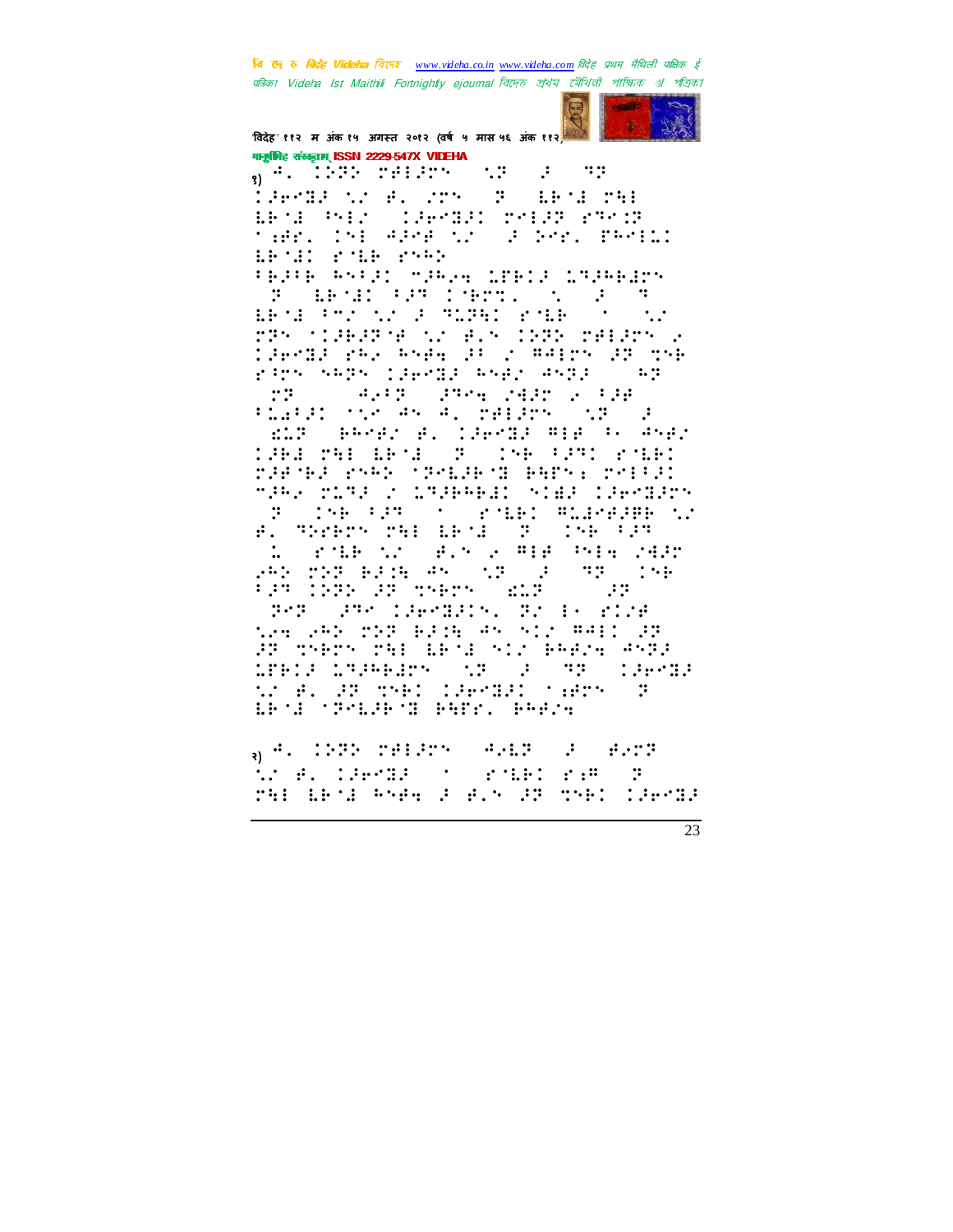वि ए रु क्रिडे Videha विएक www.videha.co.in www.videha.com विदेह प्रथम मैथिली पाक्षिक ई पत्रिका Videla Ist Maithili Fortnightly ejournal রিদেহ শ্রথম মৌথিনী পাক্ষিক প্রা পত্রিকা



विदेह' ११२ म अंक १५ अगस्त २०१२ (वर्ष ५ मास ५६ अंक ११२) मानामिह संस्कृतम् ISSN 2229-547X VIDEHA **CENT CONSTRUCTION**  $\mathbf{r} = \mathbf{r} \cdot \mathbf{r} \cdot \mathbf{r}$  $\mathbf{1} \cdot \mathbf{1}$ **TIME AND LATE PRES** 

<sub>a</sub> 4. 1989 refers leeses (exre )e FATE (TECH NAME IF ITS WARE BEIN FARA TITE TESTING ANCHO TNIE SAPPS OFFICIAL PER LIBRARY WO #. SAP CHPSHOW OT OTHERWIGHT roak (si a esp. pasos miders)  $\mathbb{R}^n$ rances restaurant and security and with Caerda Pricos (single) paeneal sym TP LEAD TTEM 4. 1999 TPP GRAND CO DRAMA CHA POR CHAR AN THET WALE WHITE IN THE TALP (CHPSE ENERGY AL ALE ANEW res laeras ene ("Perrson" anna 2425 252 523 6236 45 41 1232 MALAMA (ASMA ) A (ARMA ) (ARMA ). B. S MIR RY CHA 72 (BR)  $\mathcal{L} = \mathcal{L}^{\text{max}}$ rram: Phore Slare THORAGE THEY  $\mathbf{r}$  : the f  $\ddot{\phantom{a}}$ DJENEJA PSDJRSPS (1958. SET. JSP *LEPTERS SARE, SE LETERARYE SE* ali Anni penda (d. 1916) odanje<br>12. staljenog osada (dana) Serve Profession **Singled State TEPSE PRE RNETH** 

WIPPE THERTY (Staalfer ) Fourier SPORT TERMIN BY PROVINCES IN THE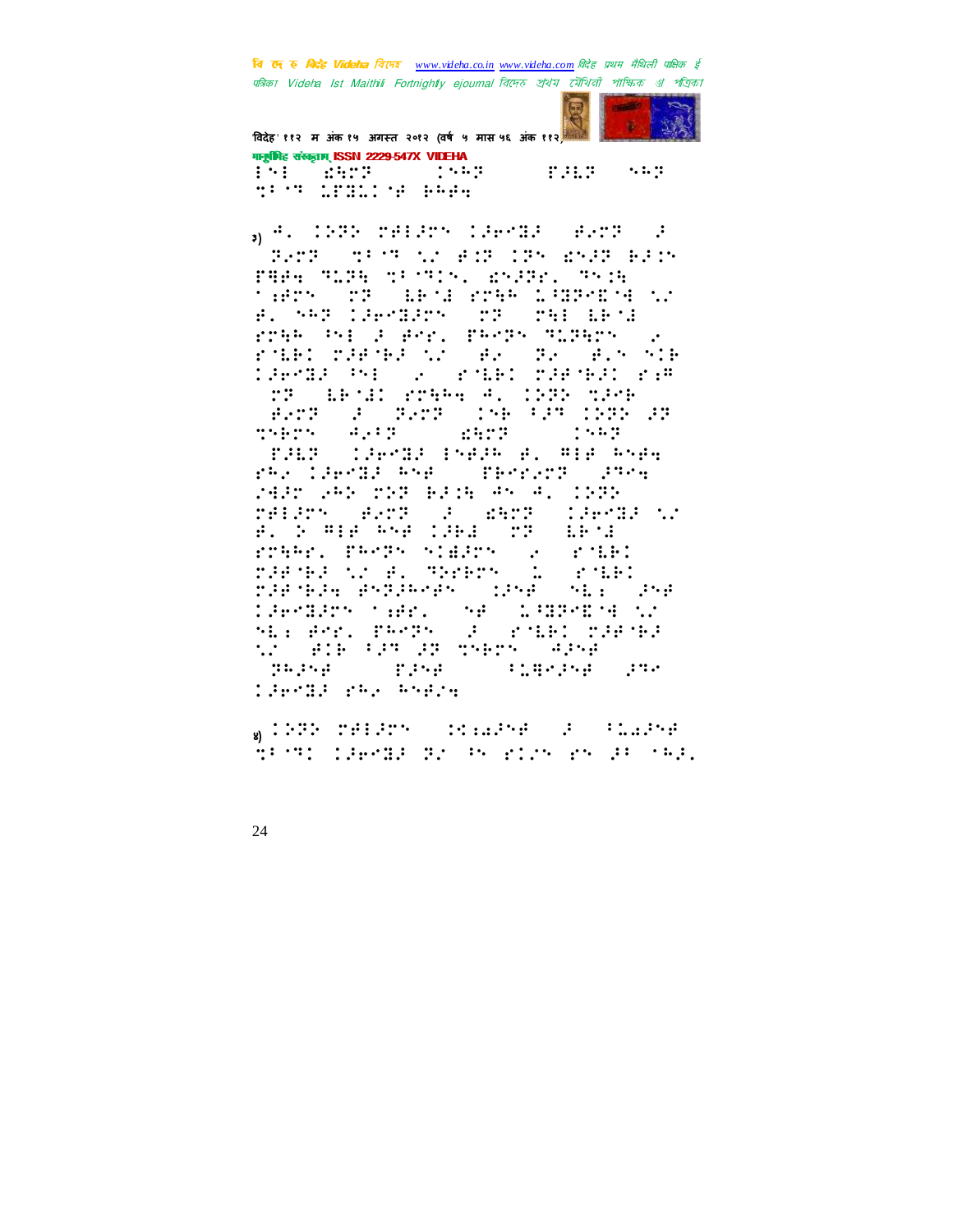वि एक रु क्विहेट Videha विएम्ब www.videha.co.in www.videha.com विदेह प्रथम मैथिली पाक्षिक ई पत्रिका Videla Ist Maithili Fortnightly ejournal রিদেহ শ্রথম মৌথিনী পাক্ষিক প্রা পত্রিকা



विदेह' ११२ म अंक १५ अगस्त २०१२ (वर्ष ५ मास ५६ अंक ११२) मानूबंभिह संस्कृतम् ISSN 2229-547X VIDEHA

FO BRI ALA. CLAR AND ANCHOR. 1979 make sep capked by the B. Capkedars 2022 THE 310 APH 124

WINDER IS THE WAR ARE TRIP SPECIALLY tro laerdarro (Arconetarra, rierar  $1.1.74$ tur angu **STORY SEE STATES STATES** transformation and conductive the  $\ddot{\cdot}$ **ROBOTA PROPRIED** 152 1682 AS ( riko marafra esko metal maken mas **ME: PAR TWO Trib**  $\ddot{\cdot}$ 1919–102 B.S. (2006) 2007–2010<br>2016–1039–21 Mars (2019–2020–2021–2012) Replace relars sky (leedla) poeder WEB ANYB MAN TETRE INGN MBERM 1971 TERR MEL ERRY PATRONAM SEMPRO I PAR (MPR) PRO IPPORT RI  $\mathbb{H}^1$  and  $\mathbb{H}^1$  and  $\mathbb{H}^1$  are the set of  $\mathbb{H}^1$ 

a Pro IPS andmilling.PPF fig. IPERBRIS. Thing Ini Space Liber, PROTH Ini PARLINE MENT PRINT THIS APHA Poblomar (starte) makaroe (cristing PUS TERM PERMIT ROLL TRANS 198 romanne para cirke A. 2 caer. Per l'alt de ce care de flec rigger (128 AS A. 1360031 Scip parps and arguments and run PARLINE ERNE CHRYBE FER MENTI tako menderman profesione kolone 2535 TSIS FRAG 2356 101 AS 28131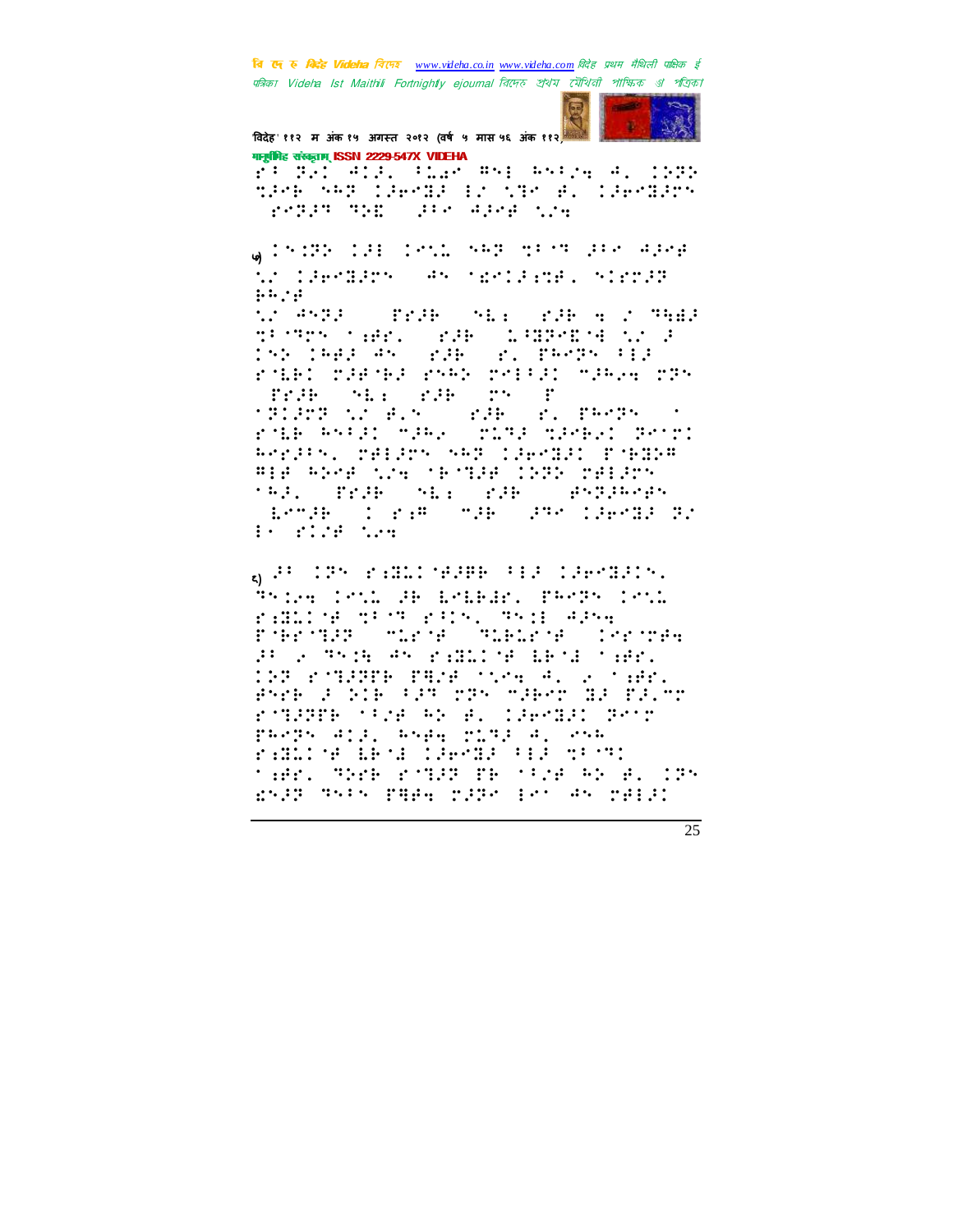वि ए रु क्रिडे Videha विएक www.videha.co.in www.videha.com विदेह प्रथम मैथिली पाक्षिक ई पत्रिका Videla Ist Maithili Fortnightly ejournal রিদেহ শ্রথম মৌথিনী পাক্ষিক প্রা পত্রিকা



विदेह' ११२ म अंक १५ अगस्त २०१२ (वर्ष ५ मास ५६ अंक ११२) मानूसीमेह संस्कृताम् ISSN 2229-547X VIDEHA

PROFILENTS TROP CLEATE WIR B. an Absolutermac representationnais ngkak brgkeg 191 (opine) (1919-192)<br>"Trine" (opine) (() kerie () grafik  $\mathbb{R}^n$  is the set of  $\mathbb{R}^n$ riche imaggi parro otas robio.  $35.11 - 4.15$ **ANA (222 BISP) # #2:2** PH SPERBE WHERE WHE

an a mhenn egyes gyng sona a prha FRIGHTS IRGHBS SENSON (1980) RE ram: GARB (B) Print Repars. lgengg fig af mar hær. Merk beng<br>Søngs ebrigt mgeve grumpek påvenne This Place Teach Clarket Perry siper Colesgi (2018) and cardinals<br>and college and and anti-siper Colesgi<br>and permit maggior and colesgi (2019)<br>and (argument name) over the current chrome control and control LEBIN PATE ALF. MALFI EARL EF.AMM 4. Trie (1831) W.A. Sib CP CP therm where shere age takens driver along additional of Dit THE RESIDENCE IN THE TEACHER  $-4.442.1214$ 

 $\mathbf{0} \begin{array}{l} \mathbf{0} \end{array} \begin{array}{l} \mathbf{0} \end{array} \begin{array}{l} \mathbf{0} \end{array} \begin{array}{l} \mathbf{0} \end{array} \begin{array}{l} \mathbf{0} \end{array} \begin{array}{l} \mathbf{0} \end{array} \begin{array}{l} \mathbf{0} \end{array} \begin{array}{l} \mathbf{0} \end{array} \begin{array}{l} \mathbf{0} \end{array} \begin{array}{l} \mathbf{0} \end{array} \begin{array}{l} \mathbf{0} \end{array} \begin{array}{l} \mathbf{0} \end{$ Police (SPP) + PORTH PORTSE TITULE IN THE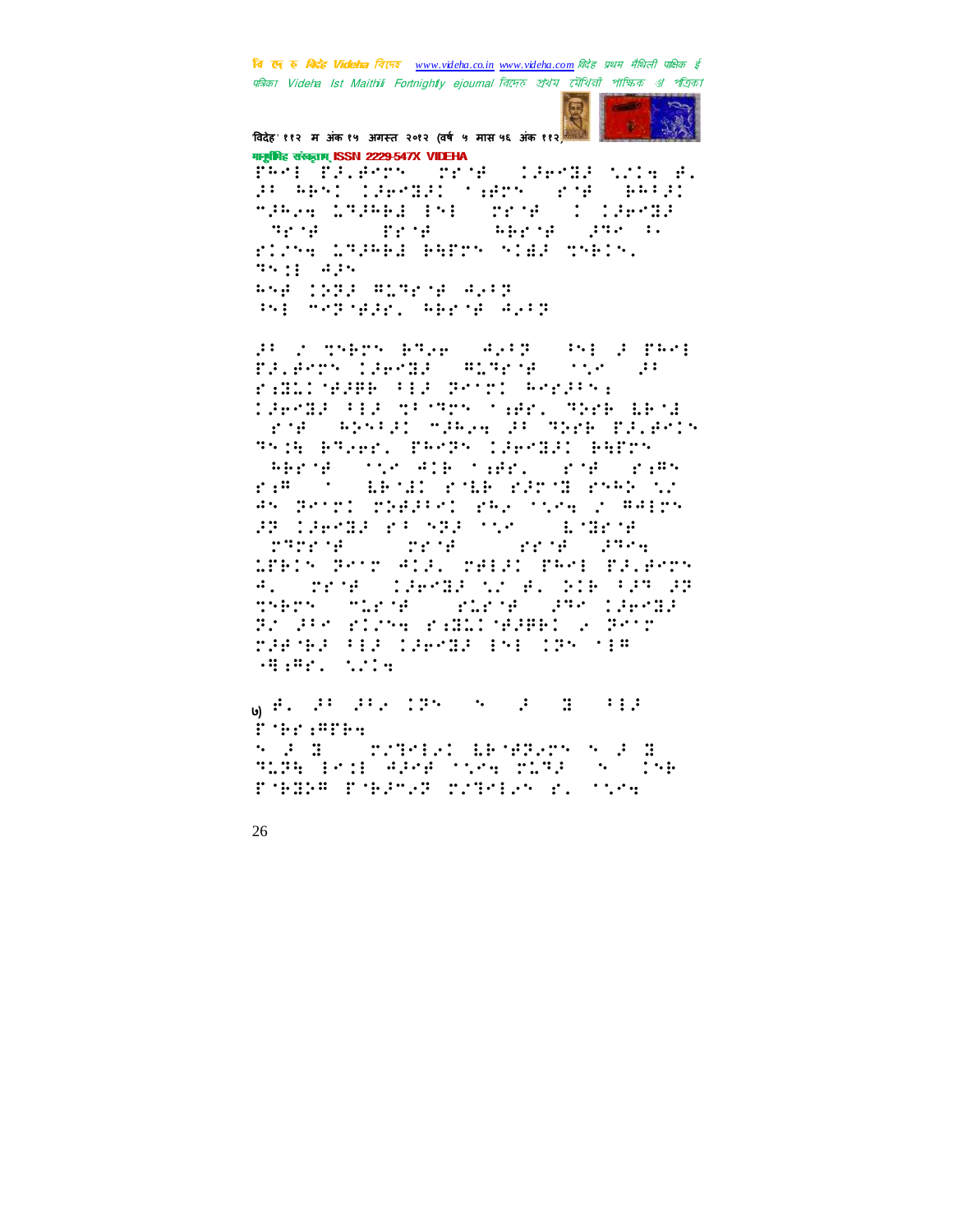वि एक रु क्विहेट Videha विएम्ब www.videha.co.in www.videha.com विदेह प्रथम मैथिली पाक्षिक ई पत्रिका Videha Ist Maithili Fortnightly ejournal রিদেহ প্রথম মৌথিনী পাক্ষিক প্র পত্রিকা



विदेह' ११२ म अंक १५ अगस्त २०१२ (वर्ष ५ मास ५६ अंक ११२) गानूबंगिह संस्कृताम् ISSN 2229-547X VIDEHA

ESPARA LESPA (191)<br>125 - Par Ceps (195) ang sa pang **SEPT ED SEPT 131 111 011 112** FRIDAMENT CHANNEL COMMON COMPANY riga ngay angg nasi nggo nga  $\cdots$ 3984 SAR MESS PAI PSIDNED BA 1992 - 1116 - 1149 (998), fotballe (92)<br>1943-21 - March (1971), fotball (999-1994), fotball PROF LOND APPROVATORE PROSPERS whath, Boles Loomaka Info@aane over retrial demanded in what wil Company of the Post Cole  $\mathbb{R}$ He is the same producer with. 12: A2: PR PATTY 1841 1841 ESI **APAC PART WAL PORTHING CAPA** rnamak Kobraiae (Bag otas APS ANIX PROPERTY AT LA  $\mathbb{R}^2$  :  $\mathbb{R}^2$ EMERGINE THE NEW SCHOOLS IN ras ras de la marcada responsa MIRE DIE METME SAS GEMOIL FIS A. This Mille INT: Tetr EMERGINE CONTROLLED TECTION  $\label{eq:2} \frac{1}{2}\left(1+\frac{1}{2}\right)\frac{1}{2}\left(1-\frac{1}{2}\right)\left(1-\frac{1}{2}\right)\left(1-\frac{1}{2}\right)$  $\mathbf{1}_{\mathcal{A}}=\mathbf{1}_{\mathcal{A}}\mathbf{1}_{\mathcal{A}}\mathbf{1}_{\mathcal{B}}\mathbf{1}_{\mathcal{A}}\mathbf{1}_{\mathcal{C}}\mathbf{1}_{\mathcal{C}}$ **CONSTRUCTION CONSTRUCTION** s fires a sper sing proporter til 15 media 326 d. A. Adea (tiek 118 PRES INT PART SPACE IS INTERV  $\mathcal{L} = \left\{ \begin{array}{ll} \mathcal{L} \left( \mathcal{L} \right) \left( \mathcal{L} \right) \left( \mathcal{L} \right) \left( \mathcal{L} \right) \left( \mathcal{L} \right) \left( \mathcal{L} \right) \left( \mathcal{L} \right) \left( \mathcal{L} \right) \left( \mathcal{L} \right) \left( \mathcal{L} \right) \left( \mathcal{L} \right) \left( \mathcal{L} \right) \left( \mathcal{L} \right) \left( \mathcal{L} \right) \left( \mathcal{L} \right) \left( \mathcal{L} \right) \left( \$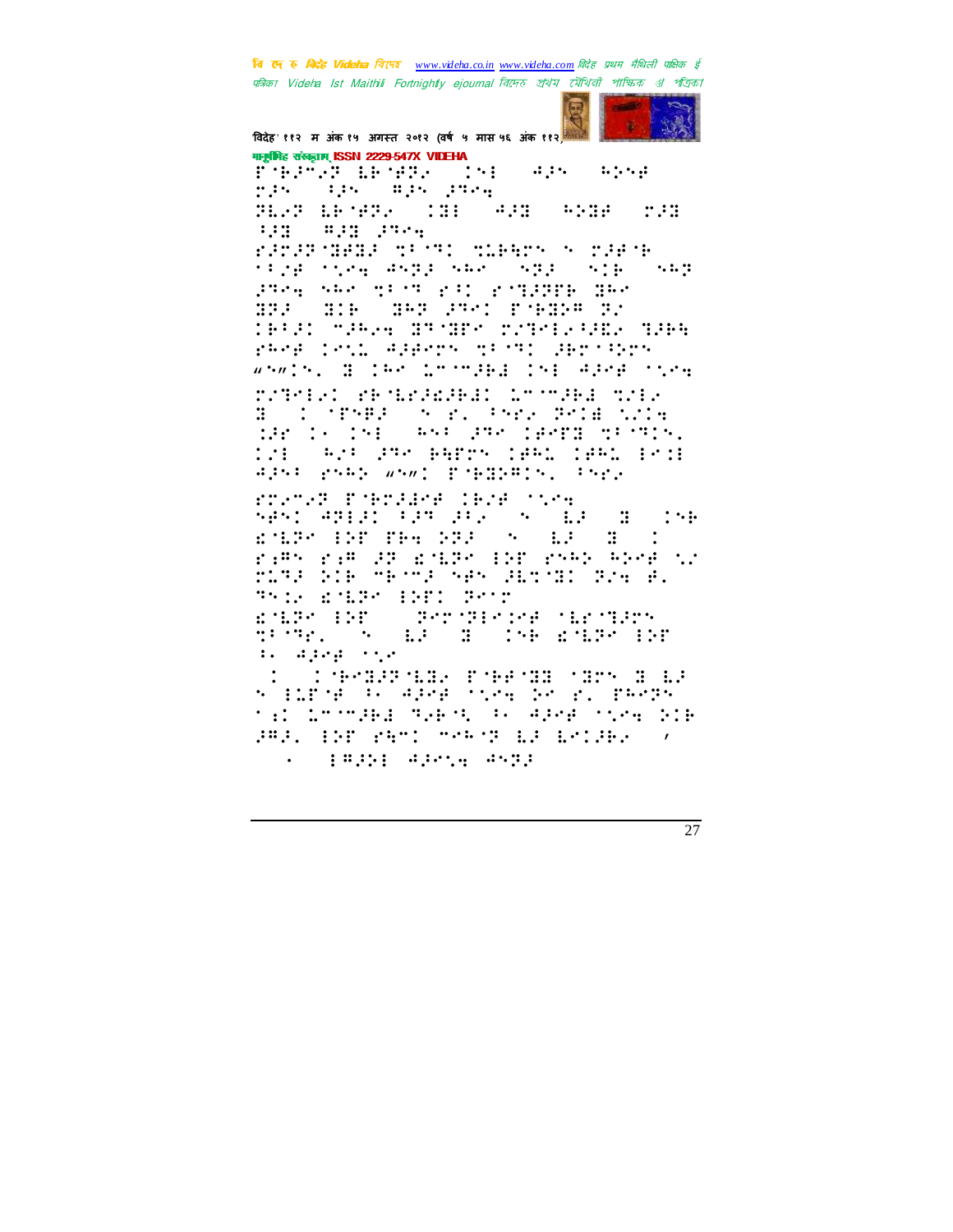वि ए रु क्रिडे Videha विएक www.videha.co.in www.videha.com विदेह प्रथम मैथिली पाक्षिक ई पत्रिका Videla Ist Maithili Fortnightly ejournal রিদেহ শ্রথম মৌথিনী পাক্ষিক গ্র পত্রিকা



विदेह' ११२ म अंक १५ अगस्त २०१२ (वर्ष ५ मास ५६ अंक ११२ के मानूसीमेह संस्कृताम् ISSN 2229-547X VIDEHA **CONFIDENTIAL CONSTRUCTS** The description **THE INE LAN LAB PRACH TERMI RAT ( P.A. ANISA () INI** 14, PHPCO. ran magnetic resolute randa **CONTRACTS: CONTRACTS: SECOND SERVE BOSHOP POSE MIRT II**  $\mathcal{A}_{\bullet}$  . MARK INF WATER BRIGHT BY IRENE apera aspr FARMER DES ES PAL FALE<br>18 Partie Papa de Malpa **TERMI RAT ( OF WAIT PARTNAL PAR**  $\cdots$  ; ; ; ; , , PUSE ISE EST SAM SENATORE PR LoomsBarr (DP PBM) measure  $\mathbb{R}^2$ ESTINA (A) THE TINE THEM NI HI ANS this TPS INF PASI SOFTS LE ESTERNI PROPY AN ERNE NI BIRN TARA TARA LOOMARA ASBA 1951 9048<br>Loomaral Bag () pluga 2019s 9048 chinaeac (aea o Geid Saéin Goirage APSA SPA PROBADE BRAN 2 POPP ingraeals, specific pragmings hist

akaa aktifaanka 194 aas ka

Chinaba Abre tir nCha Ain bA.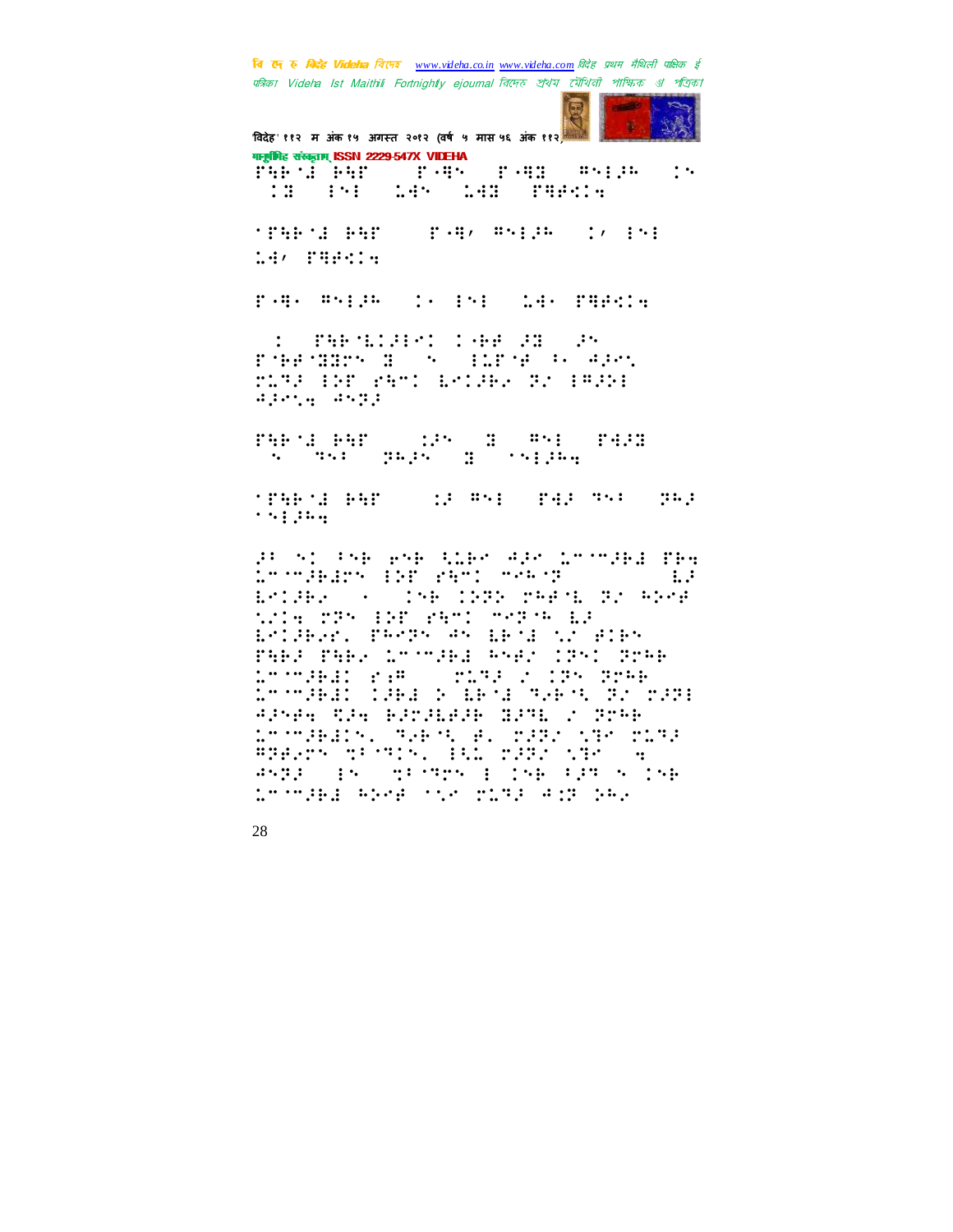वि एक रु क्विहेट Videha विएम्ब www.videha.co.in www.videha.com विदेह प्रथम मैथिली पाक्षिक ई पत्रिका Videha Ist Maithili Fortnightly ejournal রিদেহ প্রথম মৌথিনী পাক্ষিক প্র পত্রিকা



विदेह' ११२ म अंक १५ अगस्त २०१२ (वर्ष ५ मास ५६ अंक ११२) गानूबंगिह संस्कृताम् ISSN 2229-547X VIDEHA

The Brune and Lands Brune FOR DIE CHOMPED FREM APHELPHOTE Sil (1963) 16216 (5966) 2813<br>Sile (1963) 1963 (1979) 164  $\mathbf{a}$ .  $\mathbb{R}$ **STORY PRINTED SERVICE**  $\vdots$  :  $\mathbb{R}^3$ PSTP-SPS OF SALE OF STORE Loopea des La dem Store. (18 1504 592 592 593 50 416 1985 - S **THE INT ROOF ROOM BIRD INT NRON**  $\mathbb{R}^3$ FR Beng Angga #. 1939 MIPR ROLER EPPI MPPOR LP ESTARA FEA MESMIT TARSEA FAFIS NAS B. S BYBP BENTY AN ABNI LEPTING **ALE LOTED** DE SANT SERVICE **Food Profil bridge Sidney Bactro** angy (1) (1) 13 (1) (n) (n) (2) 11-11) (1)<br>Sieh neg sich swige alb cabon (1) **SAME MARKET COMPANY** LP LODER EPRO AN AIRPORT ERMIT IN AN ANDR  $\cdot \cdot$  : EP THE 4 4. INTE TREE  $\mathbb{R}^2$ (196 126932)  $\mathbf{H}$ :  $\mathbb{R}^2$  :  $\mathbb{R}^2$  :  $\mathbb{R}^2$  $\mathbb{R}^2 \rightarrow \mathbb{R}^2$  $\mathbf{1}$  ,  $\mathbf{1}$ **BOOK AND ALL AND ADDRESS**  $\mathbb{E} \mathcal{H}^{\mathcal{M}}_{\mathcal{M}} \mathcal{H}^{\mathcal{M}} = \mathbb{E} \mathcal{H}^{\mathcal{M}} = \mathbb{E} \mathcal{H}^{\mathcal{M}} = \mathbb{E} \mathcal{H}^{\mathcal{M}} = \mathbb{E} \mathcal{H}^{\mathcal{M}} = \mathbb{E} \mathcal{H}^{\mathcal{M}}$ **Silence Website**  $\mathbb{R}^2 = \mathbb{R}^{2d+1}$  $\mathcal{L}^{(1,1)}$ rams ram (Senda) Greca (Ba dhir ri PROPORT ALL CANDS LING BANG A. 1985 - 548 - 669 - 669 - 669 - 660 - 660 - 66 E THE END PHONE FOR PROPE 1935 MARTAR NO B. GIB (APMER 15) rakan désa (Brasilea Ad Leibi PRA Sel AP BRI Stea BE SABLE FROM PART FIRE NEW AN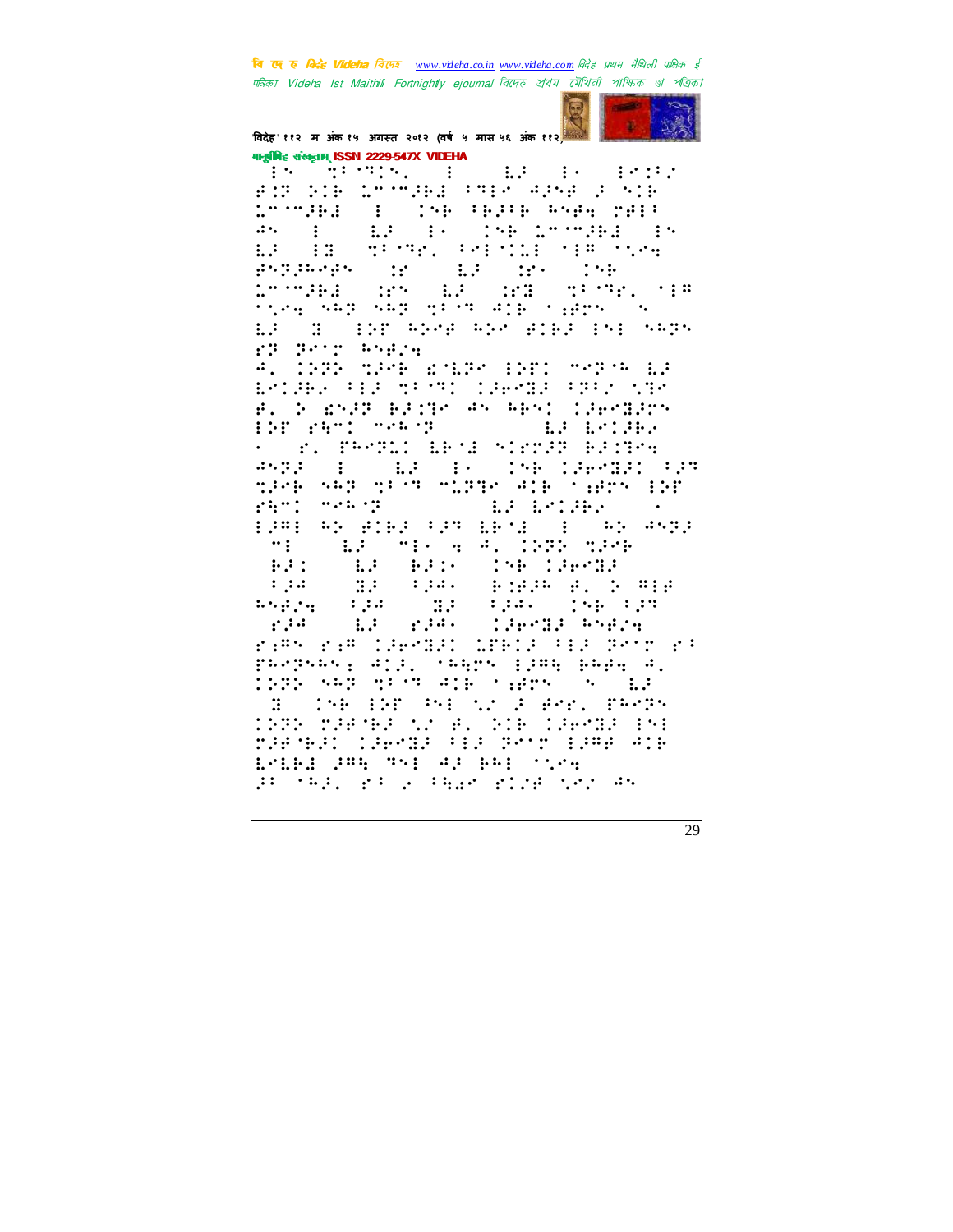बि एक रु मिन्हें Videha विरफर www.videha.co.in www.videha.com विदेह प्रथम मैथिली पाक्षिक ई पत्रिका Videha Ist Maithili Fortnightly ejournal রিদেহ প্রথম মৌথিনী পাক্ষিক প্র পত্রিকা



विदेह' ११२ म अंक १५ अगस्त २०१२ (वर्ष ५ मास ५६ अंक ११२) गानूबंगिह संस्कृताम् ISSN 2229-547X VIDEHA **PORTL SPECK**  $\vdots$  $\ddot{\mathbf{r}}$  $\ddot{\ddot{\cdot}}$  $\cdots$  :  $\cdots$  : **AMENT AMENT LE THEM**  $\vdots$  $\mathbb{R}^n$  . Then  $\begin{array}{cccccccccccccc} \updownarrow\sim&\downarrow\sim\sim&\updownarrow\sim&\downarrow\sim&\downarrow\sim&\downarrow\sim&\downarrow\sim&\downarrow\sim&\downarrow\sim&\downarrow\sim&\downarrow\sim&\downarrow\sim&\downarrow\sim&\downarrow\sim&\downarrow\sim&\downarrow\sim&\downarrow\sim&\downarrow\sim&\downarrow\sim&\downarrow\sim&\downarrow\sim&\downarrow\sim&\downarrow\sim&\downarrow\sim&\downarrow\sim&\downarrow\sim&\downarrow\sim&\downarrow\sim&\downarrow\sim&\downarrow\sim&\downarrow\sim&\downarrow\sim&\downarrow\sim&\downarrow\sim&\down$  $......$ Policy as sesident and the propose **FLATISH IND BARA**  $\epsilon$ F-77286 2 (The 138 **P-MARBER 1997 12** . . . . . . MEZE TOME RAPOLAER PREPL TREPAR dist. Speech as been seemed that SAS LEORI PAOPINE ORIN OVER ANNE TIME I BENEVARAL CHAR SPORT  $\begin{picture}(130,10) \put(0,0){\vector(1,0){30}} \put(15,0){\vector(1,0){30}} \put(15,0){\vector(1,0){30}} \put(15,0){\vector(1,0){30}} \put(15,0){\vector(1,0){30}} \put(15,0){\vector(1,0){30}} \put(15,0){\vector(1,0){30}} \put(15,0){\vector(1,0){30}} \put(15,0){\vector(1,0){30}} \put(15,0){\vector(1,0){30}} \put(15,0){\vector(1,0){30}} \put(15,0){\vector($ Ferrard Hibron Beng; (SB28 (Prems  $\mathbf{u}^{(k)}$  ,  $\mathbf{f}^{(k)}$  ,  $\mathbf{f}^{(k)}$  ,  $\mathbf{f}^{(k)}$  ,  $\mathbf{f}^{(k)}$  ,  $\mathbf{f}^{(k)}$ MACH A LEORY BRIDG CABLES STORES  $25.351.524$ ranch a benn each laean nann a STORY FILENCE PROFILED SPEAK OF SPORT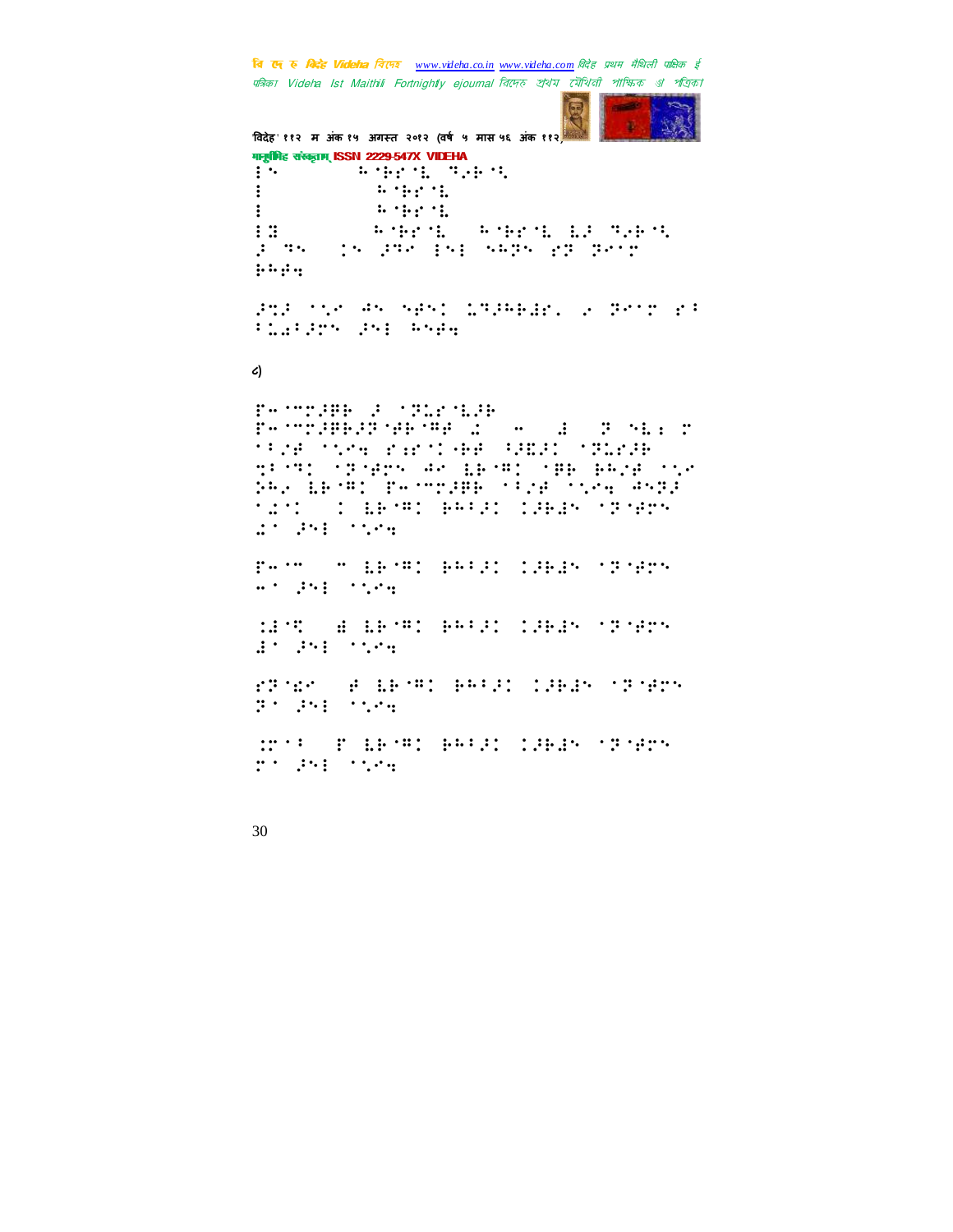बि एक रु *बिरोह Videha चिएक www.videha.co.in www.videha.com विदेह प्रथम मैथिली पाक्षिक ई* पत्रिका Videha Ist Maithili Fortnightly ejournal রিদেহ প্রথম মৌথিনী পাক্ষিক প্র পত্রিকা



## विदेह' ११२ म अंक १५ अगस्त २०१२ (वर्ष ५ मास ५६ अंक ११२) गानूबंगिह संस्कृताम् ISSN 2229-547X VIDEHA

SPETRO 4 PAR TITELET OT TY H APAR TERR PATTERNS PREPD TERLET ARADE (1912-1628) Poboar Prof. A2014  $4572 + 11 + 12$  $\mathbb{R}^2$  :  $\mathbb{R}^2$  :  $\mathbb{R}^2$  :  $\mathbb{R}^2$  :  $\mathbb{R}^2$  :  $: : :$ ande bomannemen factor moboron aan 183 NPK AN 11678 (M1678 J B16786) PARTE TRIATEDE EXTENSIVE SERVE F PERMAN, PHRME PAMMAPRA PAIR agna anggo silo mimbo silga (1914)<br>agla limaga miga kegugul gelib kel Gebagi (Kil)2 (Sal)2 (Ako 2022)<br>Sang 2 (Silay sasa 2 (2sal) (Akon rner og at land anne della gre  $1.399$ 

PEAR PROBE CONDUCTED ARTIST wie 1951 au d'on foar 2 foart. Pre apre this rife (SB) Par Referred LP pictifiary (constituted tha PROPERD POTESE RACHERY SECTION the most cost components are concer **TRACKED PREPRO LOCARE THE** 88732632 8555 8855 9511 9208 5508 Aparticle. Britishman Fernalder Fredrik (et 1996 (1996 Bris 1982, 1983 albei (1861) auch<br>1912 albei Graelen (1619) albei (1695 EMERT TE TRIE APMIR POIR RESIRER TROVADE ATE ande as piccane: poeze (sp. 4as. PRE PROPRIAD (PPR) (PLP) GERE PORTPR **TRIB MIRE TONE IN FETTIBED FABOR** IBJA NA JALAMA MINABAI APAMA NG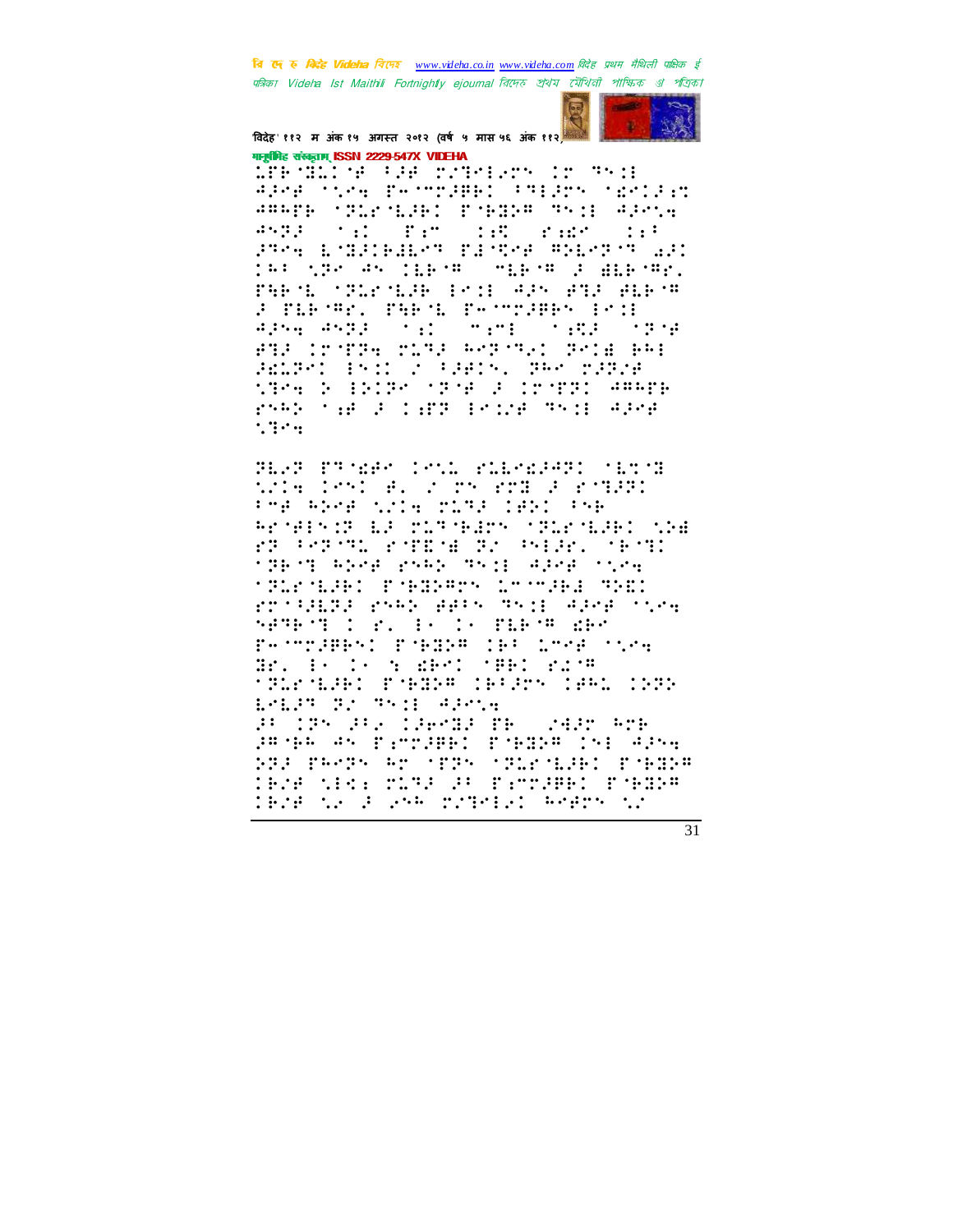वि एक रु क्रिटेड Videha विएम्ब www.videha.co.in www.videha.com विदेह प्रथम मैथिली पाक्षिक ई पत्रिका Videla Ist Maithili Fortnightly ejournal রিদেহ শ্রথম মৌথিনী পাক্ষিক প্রা পত্রিকা



विदेह' ११२ म अंक १५ अगस्त २०१२ (वर्ष ५ मास ५६ अंक ११२) गानुबंधिह संस्कृतम् ISSN 2229-547X VIDEHA

4. MÅL: 1989 196988 MY PAMMAR LA **TREPERD PREDUCTED ARMITMED** 12691225 SPLETER E2 Parc2PB ASS21 many pap ay: pay riman me ar me PRAD COPARDON NOTE ANDE MODA DAN 1930 relat SW-6 Balant (Senda Free will else their par SPORTIANSEN RYPY PHE ALE SARD. The design formed by firstne tize RSPI ANDESIA (1998) (STARGE arhiberal i sheshir esti mangrapa ESE PSAN SZLA SIÆR FJA JA A. 1939 MAIR TURE PRIAMM (TURNIN AIR Caenda (2014) Viel Can Tig Sheed TJARBI ESE PATTIER FEJ TEST PSAG En rice na Angel (1941-1981-2051) Star Formal Walley (FR) THE CHEMICAL END START HE START IN rice the SP ra FirmSPB 151 5525 Principale nite set den 2 nit beid AN PATTER TERN ERTHI ANGEL TERRA THE RESERVED IN STREET IN THE STREET PROPR (PRI BREE, BREAK BRAK 2 break letter mellema 1624 1964 An provide lead new pair na copy rac APAR NATH IP BIN DOCTORE CIRCUIT BAR President Party Program and Party  $40.4011$  $\mathbb{R}^{2n+1}$  , then ratelers leftings method erathing. ra "Pa title  $14.19$  $\mathbf{1} \cdot \mathbf{1}$  $\mathcal{F}_{\mathcal{F}}$  and  $\mathcal{F}_{\mathcal{F}}$  $: ...$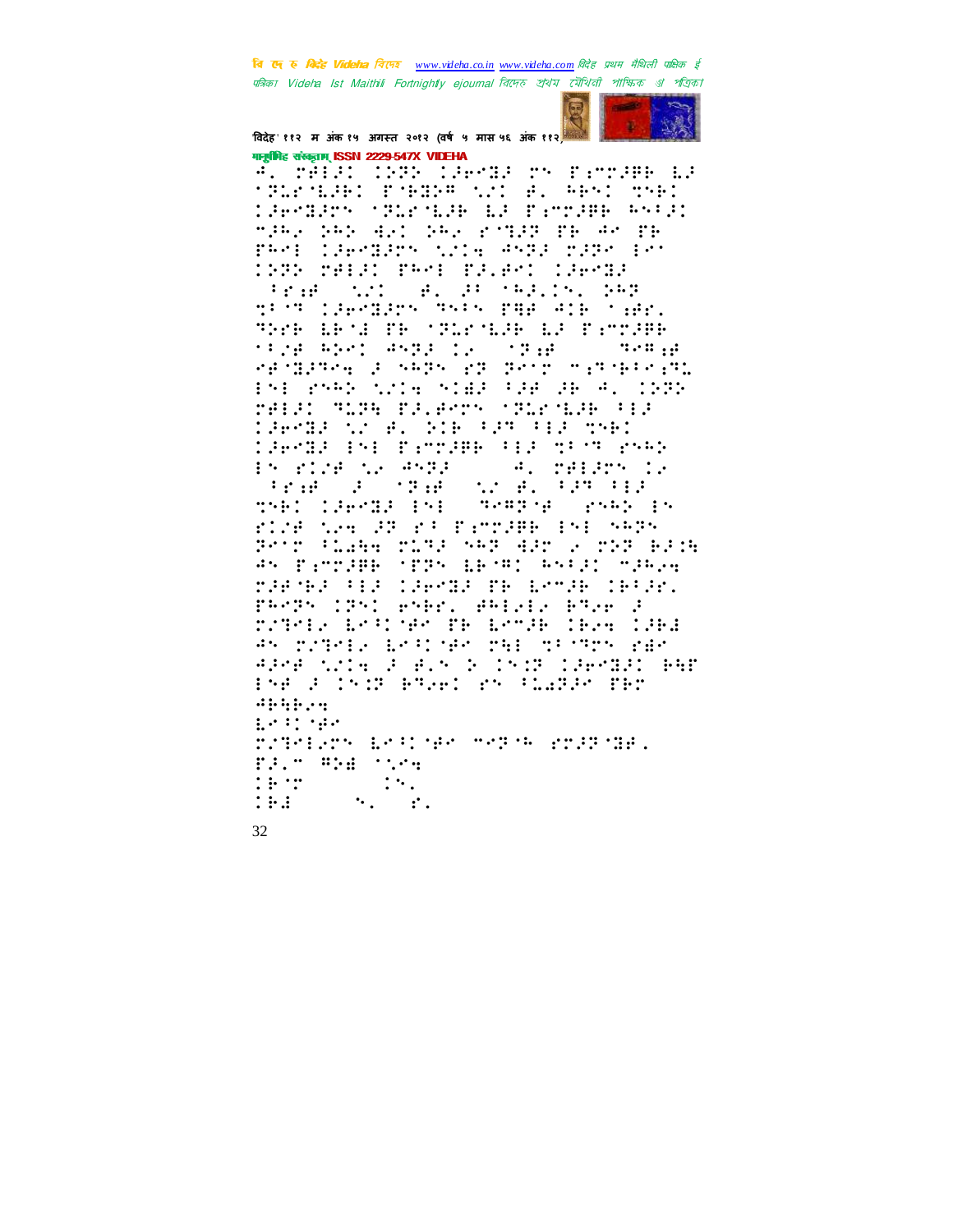वि एक रु क्विहेट Videha विएम्ब www.videha.co.in www.videha.com विदेह प्रथम मैथिली पाक्षिक ई पत्रिका Videha Ist Maithili Fortnightly ejournal রিদেহ প্রথম মৌথিনী পাক্ষিক প্র পত্রিকা



विदेह' ११२ म अंक १५ अगस्त २०१२ (वर्ष ५ मास ५६ अंक ११२) मानूबंगिह संस्कृतम् ISSN 2229-547X VIDEHA  $\mathcal{L}$  is a set of  $\mathcal{L}$  $\mathbf{f}$ .  $22.22.22.22.22$ 

**SECOND TRUNK** 

MS. MEMBER 1877 1887 1917 19181 MARINEN PORTRAI BAPTY EMB NTMA 2 FRINK MATHE PHE NEUTRO PEACHFACH wie a z fachtnym (m. 1979 n. didi shir bak the she inser **SALE SECTION AND**  $\frac{1}{2}$   $\frac{1}{2}$   $\frac{1}{2}$   $\frac{1}{2}$   $\frac{1}{2}$   $\frac{1}{2}$   $\frac{1}{2}$   $\frac{1}{2}$   $\frac{1}{2}$   $\frac{1}{2}$   $\frac{1}{2}$  $\frac{1}{2}$   $\frac{1}{2}$   $\frac{1}{2}$   $\frac{1}{2}$   $\frac{1}{2}$   $\frac{1}{2}$   $\frac{1}{2}$   $\frac{1}{2}$   $\frac{1}{2}$   $\frac{1}{2}$ media sade alge. **APP STORY FER APPS.** eponenea di 1950 a Lendea Asca. thall when we will across that you rd: Abril A. Sib (Serds (Shees A. I. pregasjon and structure from the World ESTINA PER ADSIN 172APE ESE 251 2522 Left Ger. rdf grow  $\mathbf{u}$  :  $\mathbf{u}$  $1.331$ **APPL APREL APPROVERED.**  $\cdots$  $\cdots$  : : :  $r$  :  $r$  :  $r$  $\cdots$  $: :$ "  $\mathbf{r}$  :  $\mathbf{r}$  :  $\mathcal{L}:\mathbb{R}^{n}\times\mathbb{R}$  $1.14.7$ BJBYS, BJBYS, BJBYSS r Estadis, apad introductional FRIGHT STATIST  $_{3})$  and children as a Her. (1999) e  $\mathbf{L}$  ,  $\mathbf{L}$  ,  $\mathbf{L}$  $\mathbf{R}$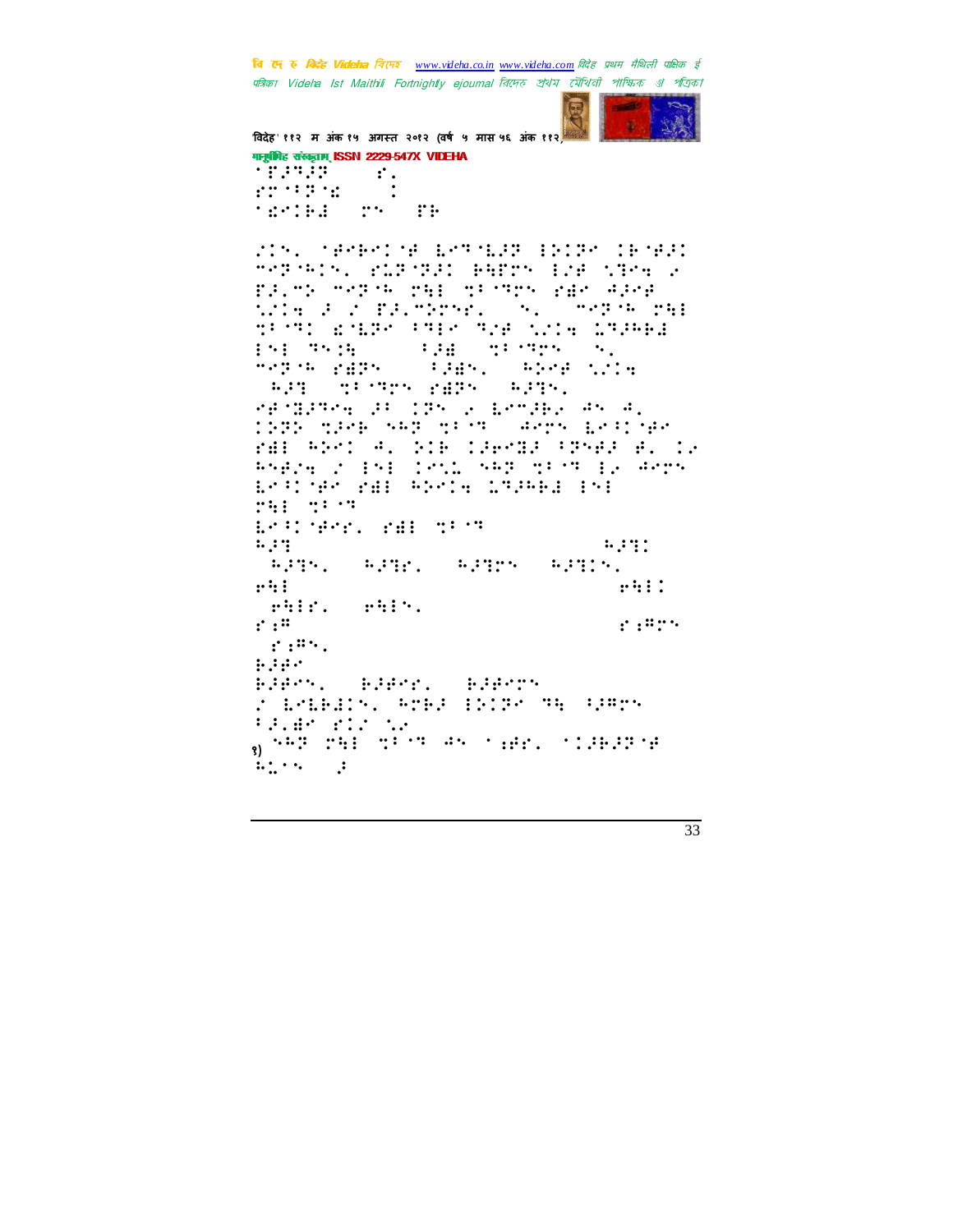वि एक रु क्रिटेड Videha विएम्ब www.videha.co.in www.videha.com विदेह प्रथम मैथिली पाक्षिक ई पत्रिका Videla Ist Maithili Fortnightly ejournal রিদেহ শ্রথম মৌথিনী পাক্ষিক প্রা পত্রিকা



विदेह' ११२ म अंक १५ अगस्त २०१२ (वर्ष ५ मास ५६ अंक ११२) गानूबंगिह संस्कृताम् ISSN 2229-547X VIDEHA

Sourch Transportance (1989) ruman aper g Productions when sampled write as flagare this provising an ear the side computed the three substa a 200 klim popular as cines jõs tic best concordinates as<br>anticenciana concordinates concors tided the spel rims rim roun round ryky Bird Ale 172461 151 PARE AN INDUCED ( RAT ) ME MEN Endinan Ayan (Aya) (Sandy Presse ਸਿੰਦਰੀ ਕੁਝ ਕੁਝ ਪਰਮਾਗਰ ਰਾਜ ਦਾ ਹੁੰਦਰ ਰਹੁੰਦਰ

AN JEN FER DE CRASBEL SARDN ESPIRAS AL SPECIENT CONFEDERINAS I ri 421 PROS (1822'S AR'S SE) ram rang byog way book I. 1976 (FDB) 15-715 12-11-42 CONDUCTE PROTECTIVE PROFINE an periodieraa (east of meek relag esemponista caerulina agea<br>Nolos shop peel laeega (eggi )a THE CHPSE FHIL TERRITORY Endings of the range random proper I THE FP TER CHEER TEST al al Scalaballist (palledes e.g.)<br>1941 - Che prime parime (factoristiche PURSE PAPE STORY PRESS POSSES berg () welcome good as fam trit (Pers an Pers Caerda (Aato

a men laetan dan selah lau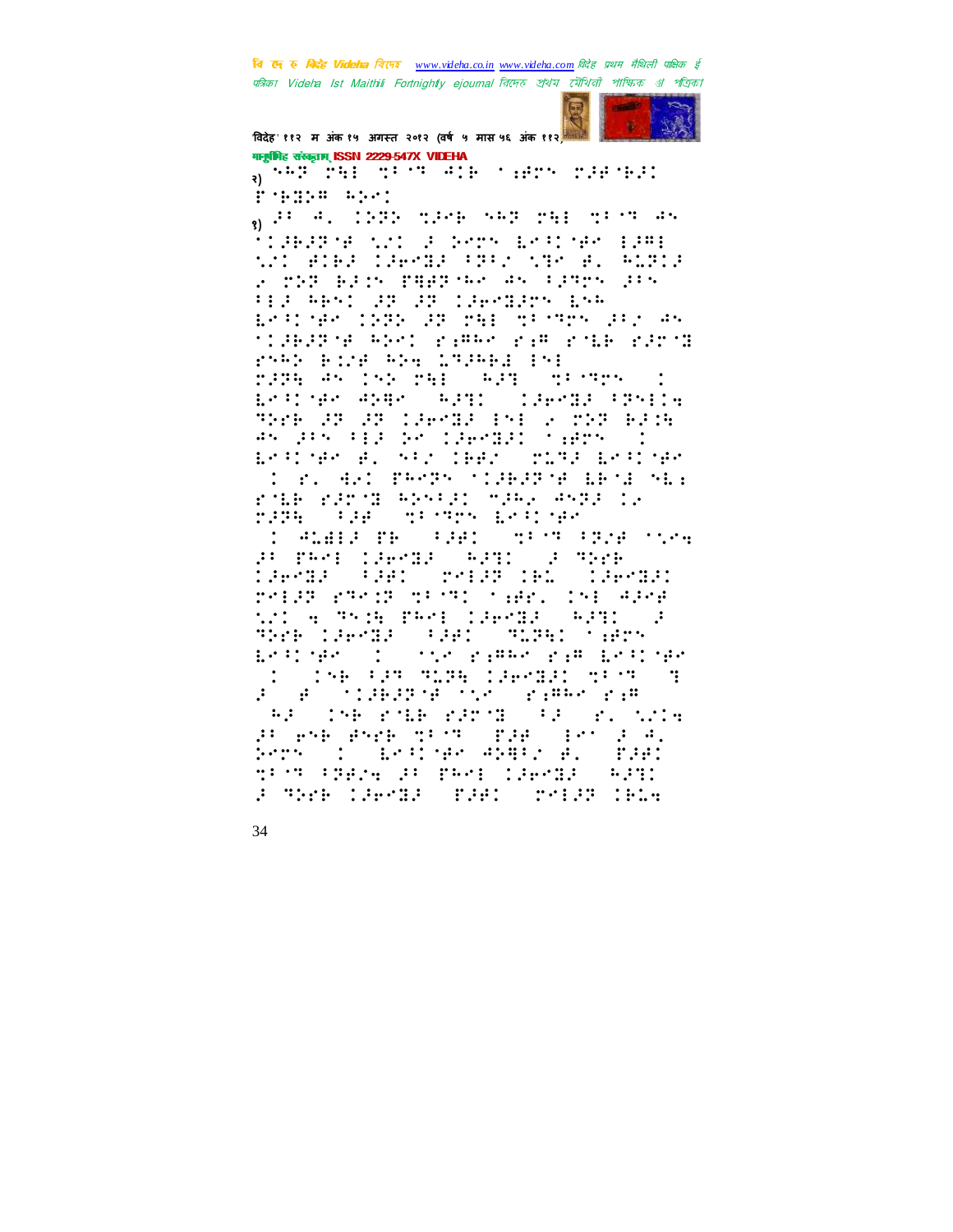बि एक रु *बिरोह Videha चिएक www.videha.co.in www.videha.com विदेह प्रथम मैथिली पाक्षिक ई* पत्रिका Videla Ist Maithili Fortnightly ejournal রিদেহ শ্রথম মৌথিনী পাক্ষিক প্রা পত্রিকা



विदेह' ११२ म अंक १५ अगस्त २०१२ (वर्ष ५ मास ५६ अंक ११२) गानूबंगिह संस्कृताम् ISSN 2229-547X VIDEHA

SANG TARK SURFACE MEN ON CARD NR<br>NAN SEARN SPAN TRAPA SURFACE M MIRREN NO FEBRUARY PE rik rand (facturer) Saakes The Class to Scott Company and Company ESTING TO SEARCH PROPERTY tion (President and Park tion **FAR ASTER THE SARE TH SPARY A PURPHER SPIRE IN STARK** dring (1985 belijke 1957 liger Silk<br>belijke opstal die prepstijdiging Dena angkonstitut alagger alago (198 rolk ranol (face, with iswicak<br>1946-1946 - 1972, Confear, **SECRET PERSONAL**  $\mathbf{H}$  ,  $\mathbf{H}$  ,  $\mathbf{H}$  ,  $\mathbf{H}$ MIRA VEAM 2003A SIR SIR BSAR BASH AS 1939 MPH 15:375 Report:  $\ddot{\cdot}$ . PORTHER THE TECTTS ESTIMATED rato var ads promakars rai dios a En Common Common San Ademaid (1980) ESTURE PAR IS TEMP ER PAR IN THR FT261 ##1 #515 1P#4 51P# 57P# FRA2 - 1985 relaty - 18re. - 2<br>Pearl - 196982 Par elity 2 pagy ra malarro (linor) a consolida SMAR CREMER FRAUSTIN RUNCHR Pris Elect WAL (Al Albertander Surel Schlieb, Claroll Prac del BRE 2002, por el 12 maile el<br>embo a 1922 di 1925 la machine tre contents in the following<br>Personal contents in the content<br>Schedrocher al bibliography **THE P.**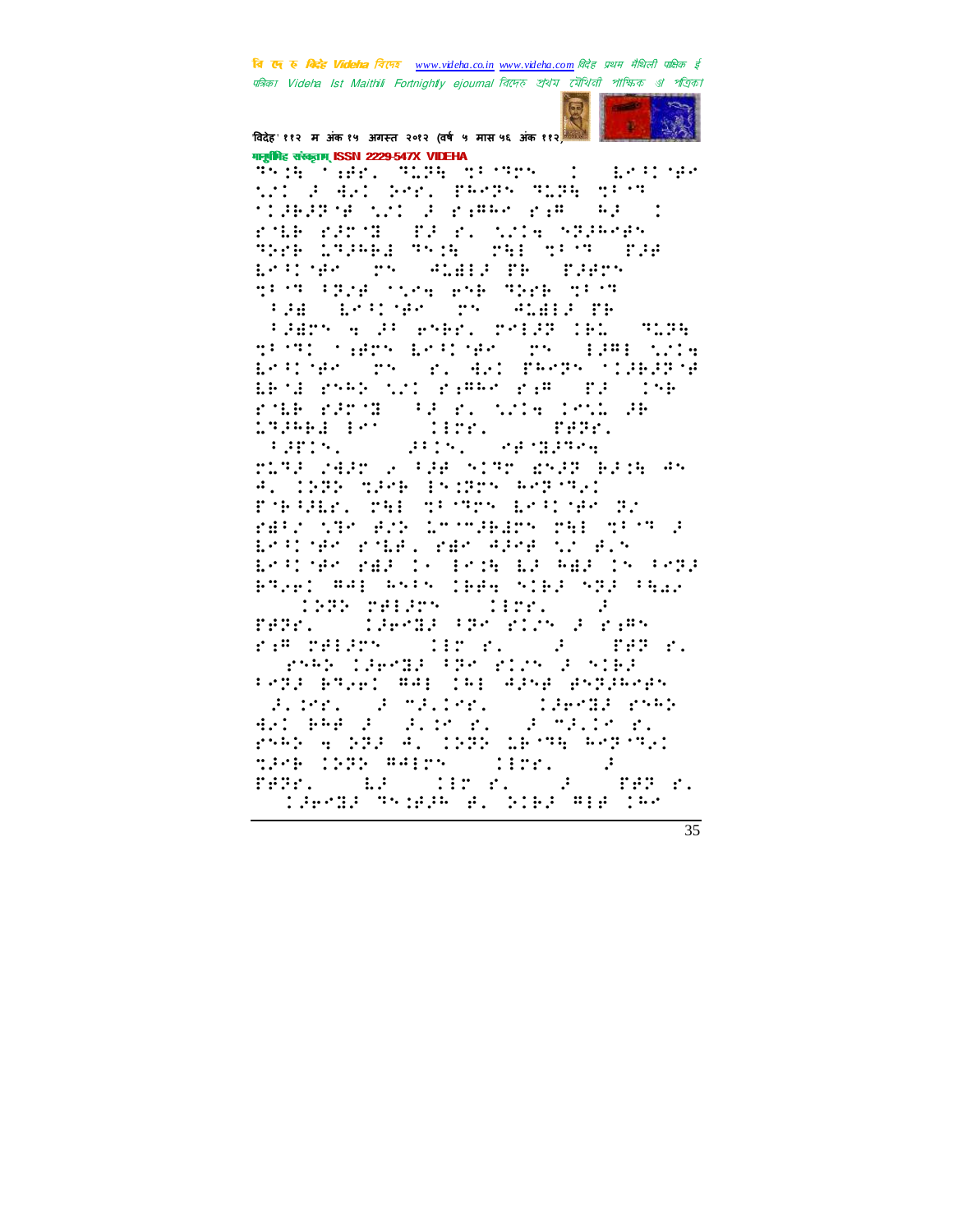वि एक रु क्रिटेड Videha विएम्ब www.videha.co.in www.videha.com विदेह प्रथम मैथिली पाक्षिक ई पत्रिका Videha Ist Maithili Fortnightly ejournal রিদেহ প্রথম মৌথিনী পাক্ষিক প্র পত্রিকা



विदेह' ११२ म अंक १५ अगस्त २०१२ (वर्ष ५ मास ५६ अंक ११२ के गानूबंधिह संस्कृताम् ISSN 2229-547X VIDEHA

SARA TELEVISIA PERSONAL PARA as then asymptoment and the send rather GHA new samples broaded a Louisea Progeo (18 true en 18120) FJERE FAEJ FAEJ FRYT TITREJTY 1JPA British Plant

 $\frac{1}{3}$  , which is the control of the control of the state  $\frac{1}{3}$ ANYT NIE TJERZE ENE WNJF EJIN 45 Defined for all bee connected rando resourcement operative  $1.1441$  $\mathcal{L}(\mathcal{L}_1, \mathcal{L}_2, \mathcal{L}_1)$  $3.3931$ **Participant** Barbara ( a diplomación de al diplomación **PERMITTE**  $1.144114...$ **AND STATES South State Control** eginggale i rader to **STAR SEMINARY** DRIBR 198 MAAR EKSTYAK RID BYA (F.Hen. 2. 1982) Aldr APre thi Arde rolow (Allia, Serb) (Serl) 2455 iyly raf Arry Alge british rrdg RNO POLE PROCHO PARSA LIRREL ESE Rafovin, 196-1965ag (d. 1967)<br>1965ag - Palovin, 196-1965ag<br>1965ag - Palovin Sagar **PARTICAL CONSTRUCTION** rice time brainer als clembs: ratary star about write 1976 sep MAR SPORTAGE CAR ISSN SIAP SPE ESPIRENT PROMIERTE RESP Erscher, Pers Sid Erichtsbare La raegea Billye (AseB Porele') els ramen ram ber. Perzy role raroz ALTS AL D MINH COAPROL BATTS INE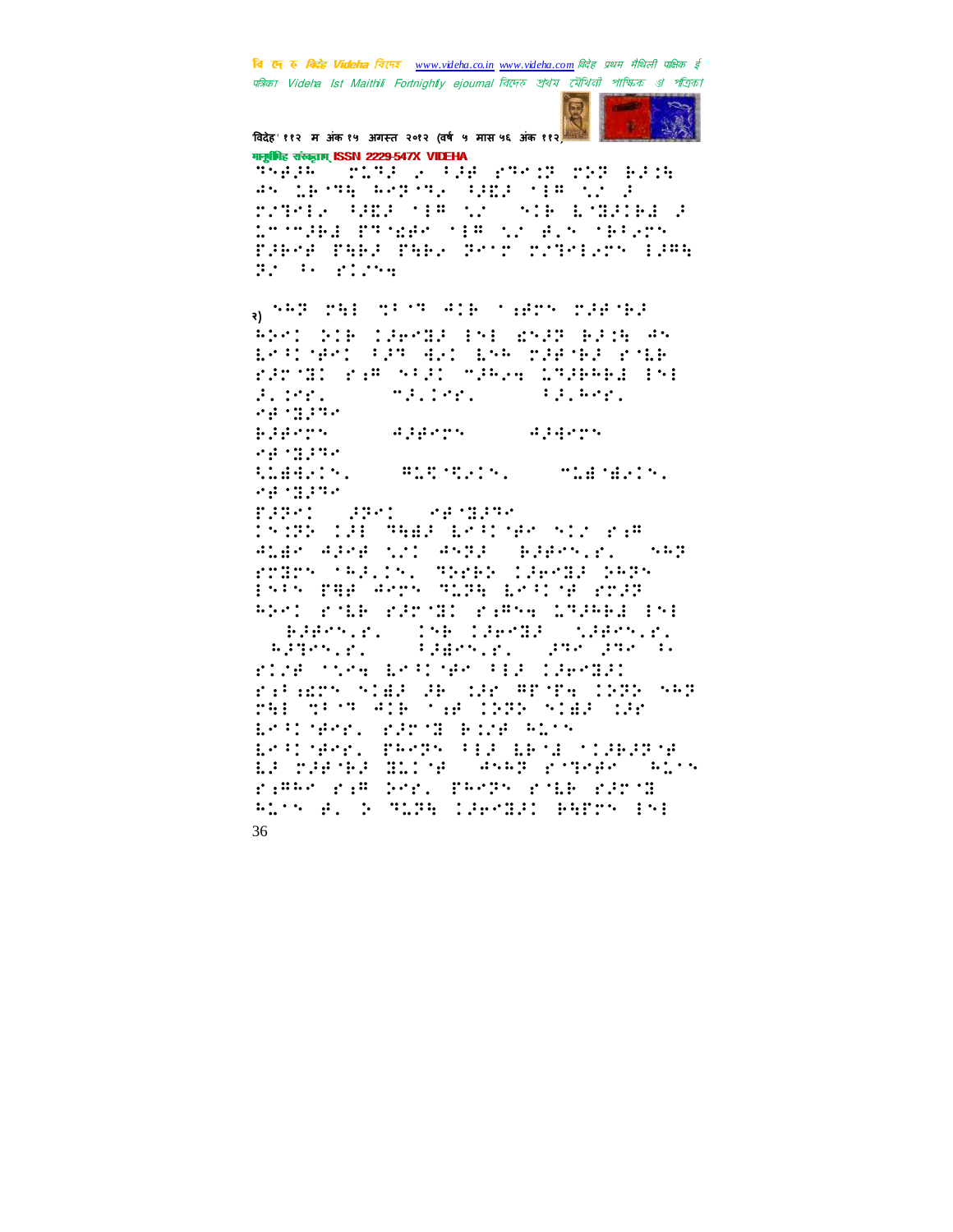वि एक रु क्विहेट Videha विएम्ब www.videha.co.in www.videha.com विदेह प्रथम मैथिली पाक्षिक ई पत्रिका Videla Ist Maithili Fortnightly ejournal রিদেহ শ্রথম মৌথিনী পাক্ষিক প্রা পত্রিকা



विदेह' ११२ म अंक १५ अगस्त २०१२ (वर्ष ५ मास ५६ अंक ११२) गानूबंगिह संस्कृताम् ISSN 2229-547X VIDEHA

Ar richa 1924 Electric Star Leston  $\{ \frac{1}{2}, \frac{1}{2}, \frac{1}{2}, \frac{1}{2}, \frac{1}{2}, \frac{1}{2}, \frac{1}{2}, \frac{1}{2}, \frac{1}{2}, \frac{1}{2}, \frac{1}{2}, \frac{1}{2}, \frac{1}{2}, \frac{1}{2}, \frac{1}{2}, \frac{1}{2}, \frac{1}{2}, \frac{1}{2}, \frac{1}{2}, \frac{1}{2}, \frac{1}{2}, \frac{1}{2}, \frac{1}{2}, \frac{1}{2}, \frac{1}{2}, \frac{1}{2}, \frac{1}{2}, \frac{1}{2}, \frac{1}{2}, \frac{1}{2}, \frac{1}{2}, \$ **THI AS PART PROPER** an sep pal drom aala gle caaps  $\mathbb{R}^2$  : PRPP (11839)  $\mathbb{Z}$  .  $\mathbb{Z}$  .  $\mathbb{Z}$  $\ddot{\cdot}$ ERSEARCH AL STREPSHEMENE PROPRIECENT PROCESSIBLE SERVICE B. S MIRE (STAR BRATISH BILLY ) SPER PHILOIDENT CERTE EN RICE STRA LTPRES INFORME INFORMATION  $\mathcal{P} = \{H_{\text{eff}}^{\text{max}}\}$  (2011) Hille gree paper gren fall fål (12 mal). refile A. Ader. Third B. PAP fine An a mism pacificate information traité sué, Adamén dans Cra mism arms principe rail answer par PHE TRITAN PIERS, PAPINE BLIN SIRGERI LEPGE (PROVINCE SVR) 4. INTE MALAGE SAN MALE MESTER SALE Endinant, Adri al diel Prof. Bouel **84: 2399 23862 15:** Frei ar deles reep (Sere r Addi di rahvornim run **WEBSTER AND - THE CONSTRAINING** standard (1981) and the standard state of the state of the state of the state of the state of the state of the<br>State of the state of the state of the state of the state of the state of the state of the state of the state 2321 Albert an 195 papiean na 1apida de 695a IPAN CATHIA LPOLCHIPS & PAE BOLP **35:22: 85: 1129 1 2** a <sub>m</sub> ia (21a) a súplas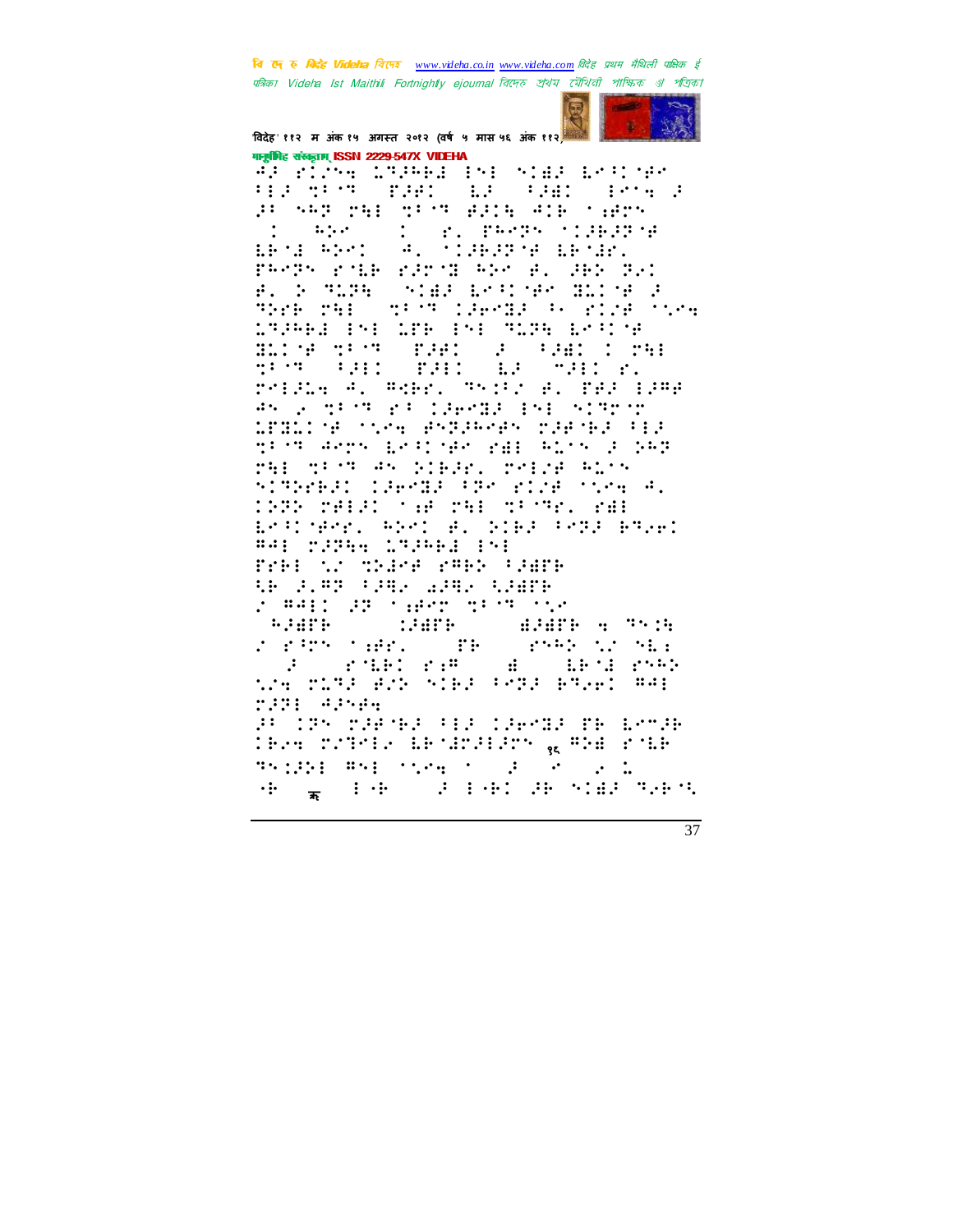वि एक रु क्रिटेड Videha विएम्ब www.videha.co.in www.videha.com विदेह प्रथम मैथिली पाक्षिक ई पत्रिका Videla Ist Maithili Fortnightly ejournal রিদেহ শ্রথম মৌথিনী পাক্ষিক প্রা পত্রিকা



विदेह' ११२ म अंक १५ अगस्त २०१२ (वर्ष ५ मास ५६ अंक ११२) मानूबंगिह संस्कृतम् ISSN 2229-547X VIDEHA

o <sup>2</sup>A (1961) za da shekarar 1969 zuwa<br>9 - Maria Absolubiyoti (1955) **WE**  $\mathbf{a}$  ,  $\mathbf{a}$  ,  $\mathbf{a}$  ,  $\mathbf{a}$  ,  $\mathbf{a}$  ,  $\mathbf{a}$ RIPSES RACIARI RESULTS SARDS SPARS **WIRTH START START**  $\cdots$  ,  $\cdots$ a bar am sima gamu mur sé si.  $\ddot{\phantom{0}}$ n 1991 (1992) af ren de rens seva surta.<br>And de seva antik (2003) (2004) a Source State of SIR ISI RAT **THERE**  $\label{eq:2.1} \mathcal{L}=\mathcal{L}=\mathcal{L}=\mathcal{L}=\mathcal{L}=\mathcal{L}=\mathcal{H}=\mathcal{H}=\mathcal{L}=\mathcal{L}$ Ali d'out a ram rim de romàged Pre FIS CSPMBS TR PrP2 Frm3R CRT4 MAIR AN WARD AD ILL ME ADA MUACH. PHORMORE IRRA MITROS TRIMMONO of Breaking Compact by Congress (BC)  $\ddot{\cdot}$ SIE LAEW AS TURPLATS O AVARI Loomaal 195 (18 BaAr, ASKA 1554 A. MIR SPECHALLER CREMEN THE SHIRS' BROGEN PROTECTS EBORY 1978 TORPEOR tri el mali mesi muki lawaa Ms ESA PIRTEI TSII MIAL MIAS DE raenea: rae fia dena green (nn: gn  $\cdots$ FAR TH 181 BILE THE AT  $\mathbb{R}^n \times \mathbb{R}^n$ THANK AR TOS TO CHEAN BUILTY OF **STORY TATION** r Agirs isi Asi 28 (2001) 23 con DAIDHE FAMAR TARE RAHE A PRIPRA VARD 2 BNPP THIN FIR FPR tic An relarn An lawda Poede (ne transporter the service **Second State State State State** Bellouse the the trust ber. PROPRIETZ POLE POSTOLEO PRESSO NIR rain y shi an raacha sia cayoma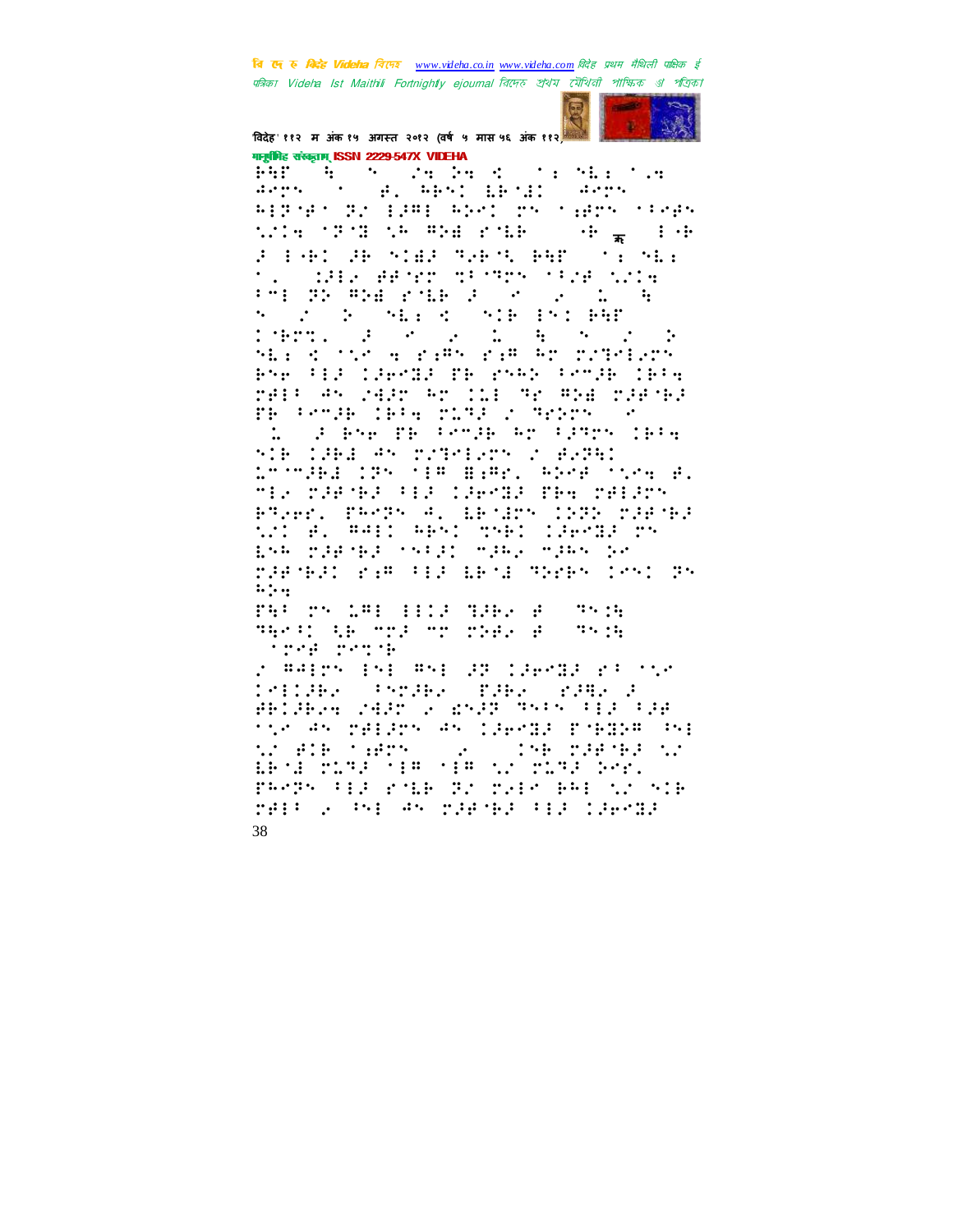वि एक रु क्विहेट Videha विएम्ब www.videha.co.in www.videha.com विदेह प्रथम मैथिली पाक्षिक ई पत्रिका Videha Ist Maithili Fortnightly ejournal রিদেহ প্রথম মৌথিনী পাক্ষিক প্র পত্রিকা



विदेह' ११२ म अंक १५ अगस्त २०१२ (वर्ष ५ मास ५६ अंक ११२) गानूबंगिह संस्कृताम् ISSN 2229-547X VIDEHA

Pel Sist caps as paralel to re sender en planten beginne 22. 23. 23. De Brussim sim Alske di 24dr 2 This Ancalogue is the State of the State of the State of the State of the State of the State of the State of the State of the State of the State of the State of the State of the State of the State of the State of the State  $\therefore$   $\therefore$   $\therefore$ rage been bur ar taergarr  $\ddot{a}$ Br (1953 BRABY 3 BAY, 2003)  $\mathbb{R}^3$ Information Personal Ange  $\mathcal{L}$ **SECRET SECRETA** 1,182 **MANUFACT** 1962 - 2 COURT 1960<br>CONTROL DEPRES 12 NASEL  $(1.54 - 1.22)$  $\ddot{a}$ .  $TSP$ reduce the use agent of topedd min sk Alben Ablikain A. (1926 relieb 136533 DNA 202 nder de service de la proporcione de la contextura de la contextura de la contextura de la contextura de la co<br>De la contextura de la contextura de la contextura de la contextura de la contextura de la contextura de la co  $\mathcal{F}$  . Then  $\mathcal{F}$ LEBA PROTECTS AND STORE rum. 1983 PS 3: 543, PT 821 413, PLAC BNI RNIZA Z POTOL TERR PR RTR PORTAGE PRIS CONTROLLER AND .<br>196 FALA 622 (26912 Ala 1196 2192 .<br>De ard Arby (A lybedy Apyl ard th PO ROBBEL PIE POBBELINIA BLACK PO EPRE PRID IMAG IPPORT POT P PARTHE PRING Resource and Party rim 242 grup elig 45 de riginal (1) Terma (5) 5425 Brit BAA. **STAR REPORTED TSPACE AT STREET.** BRIC RO BAI NOW 2 MORE AMPS ROI spread said particular

| 300.000 0000 0000 00             |                                 |
|----------------------------------|---------------------------------|
|                                  |                                 |
| <b>BALL (238 100000 100</b>      | $\cdots$ is the set of $\cdots$ |
| <b>Philadelphia (1999)</b>       |                                 |
| dian san distributed and several |                                 |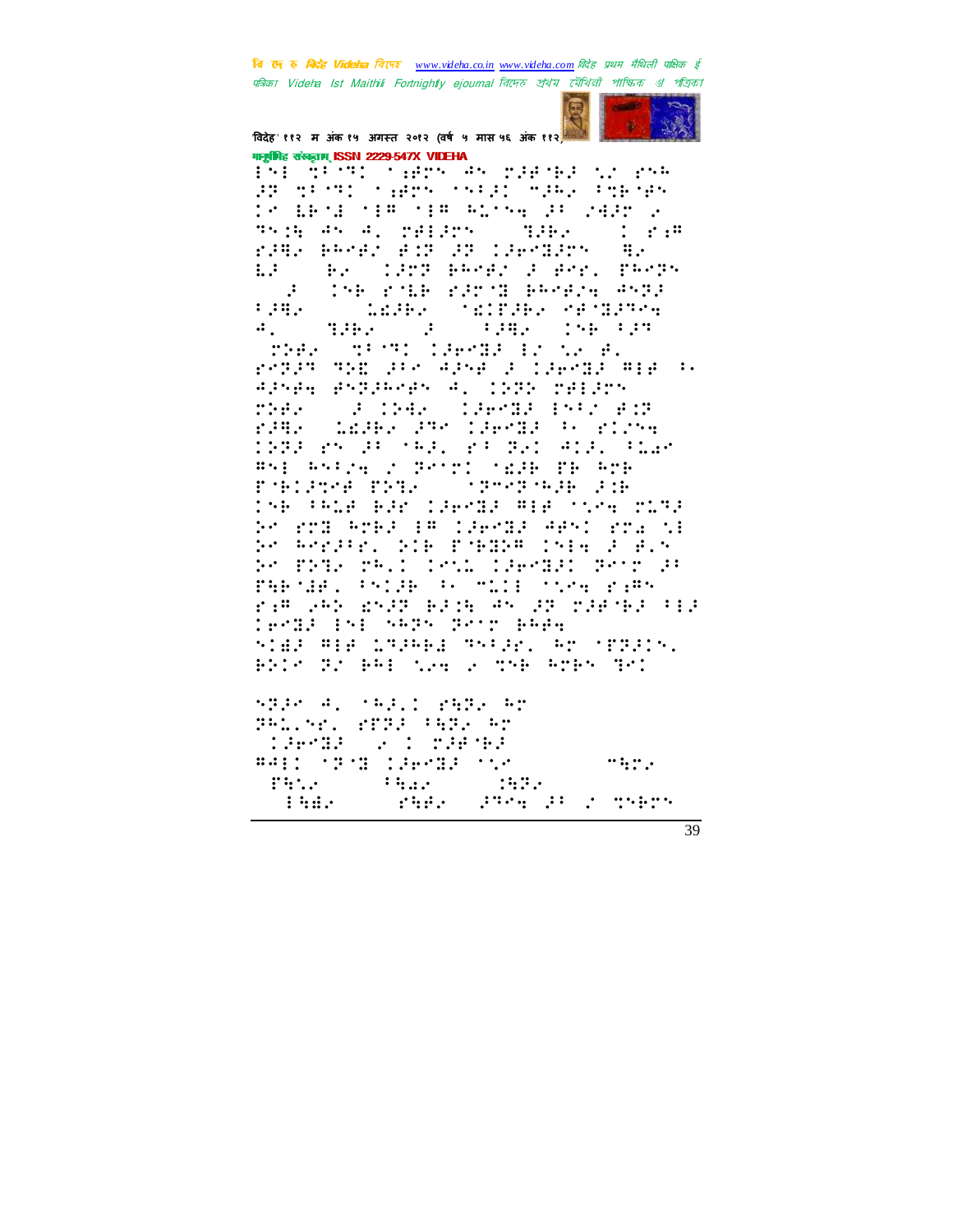बि एक रु मिन्हें Videha विरमर www.videha.co.in www.videha.com विदेह प्रथम मैथिली पाक्षिक ई पत्रिका Videla Ist Maithili Fortnightly ejournal রিদেহ শ্রথম মৌথিনী পাক্ষিক প্রা পত্রিকা



विदेह' ११२ म अंक १५ अगस्त २०१२ (वर्ष ५ मास ५६ अंक ११२) मानूसीमेह संस्कृताम् ISSN 2229-547X VIDEHA

The Pile Elect Clessor  $\mathbb{R}^n$ TREP NO R RE REPRIE REPRI SRP. 196919 MIRSEL NE AIR SARTS<br>1978 AN 2 BAY, PAMPS (19  $\mathbb{R}$  :  $: \cdot :$  $\mathbf{1} \cdot \mathbf{1}$ randa alise romano  $\ddot{a}$ THE REAL END AND STATISTICS. THE 158 FJP 22 PSE 158 B.5 2 MME ralı yıldı (Jerop - 1922) (1998–192)<br>23 - Aydı Merk - Patlan - Salak grade aggebrade **Similar**  $\mathbf{r}$  : the set of  $\mathbf{r}$ **TRID PHE CREMER ENE NAPH CORP** Priz Tir 2 APSI Z281921 SI SIAR **MINE THE 43 BM STAR**  $\frac{1}{30}$  where  $\frac{1}{3}$  ,  $\frac{1}{3}$  and  $\frac{1}{3}$  and  $\frac{1}{3}$  and  $\frac{1}{3}$  and  $\frac{1}{3}$  and  $\frac{1}{3}$  and  $\frac{1}{3}$ 

(RAPT) MARIE (PRO PLIP) PRESSUR Caendal al Companie **BOSTON BOSTON** 

2004: 22 126-126 23 1121  $\mathbf{1}$   $\mathbf{3}$   $\mathbf{1}$ ROSE AF SE CROSSING

 $\frac{1}{30}$  and  $\frac{1}{30}$  . The second second second second second second second second second second second second second second second second second second second second second second second second second second second

#3.rc% (#3 rH= r375 '\*3. **TAPSA ROCKETS POSE CROSS-RPF (SPF EPPIEC)** r ##irk ini #ni (PSI (PSI) *<u><b>0.000</u>* **1.000 1.000 1.000 1.000 1.000 1.000 1.000 1.000 1.000**  $_{3)}$  (2002) (Fig. 2003) (Fig. **TAR BULL PHIA (BB)** Maria Strainer

2 #4155 151 #51 (2013)18038 **SERVE STARTING**  $11.4333$  $\mathbb{R}^{n}$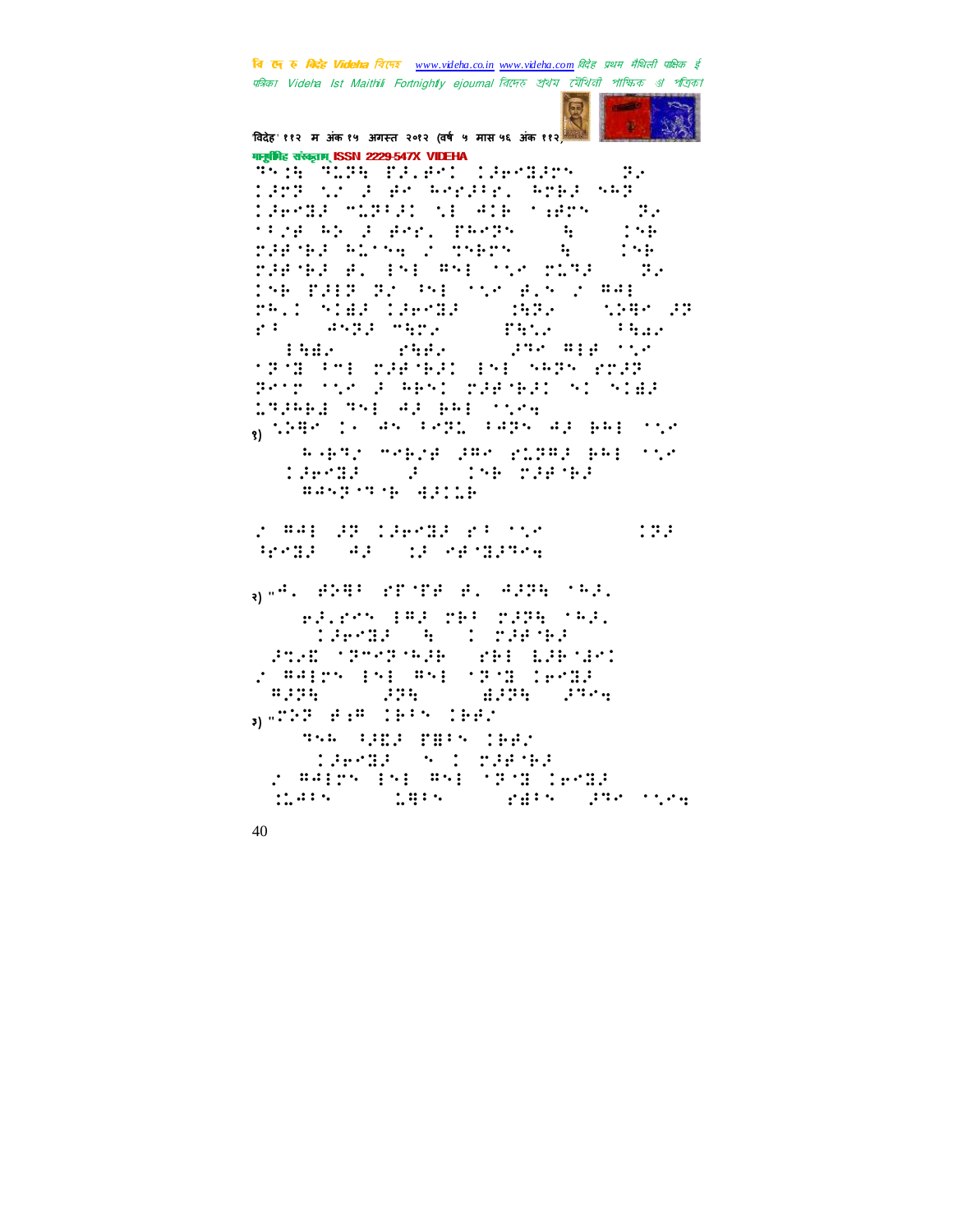वि एक रु क्विहेट Videha विएम्ब www.videha.co.in www.videha.com विदेह प्रथम मैथिली पाक्षिक ई पत्रिका Videha Ist Maithili Fortnightly ejournal রিদেহ প্রথম মৌথিনী পাক্ষিক প্র পত্রিকা



विदेह' ११२ म अंक १५ अगस्त २०१२ (वर्ष ५ मास ५६ अंक ११२) गानूबंगिह संस्कृताम् ISSN 2229-547X VIDEHA  $\frac{1}{20}$  :245  $\frac{1}{2}$  .45 (2.723 (851) (2.2 Promence, Serge e. 15er (83) **STAR STORY SAFE COMMON CONSTRUCTION** r WAIT 22 TEPSE PROTO SER **ANAS (PAS (MIAS PRO PRO)** r The Safean Miaa ae Louisea onas 1852 P2 MARA M2, PB52 RMAR.<br>P2 RR52 185 P258 SB52 RMAR. **DOST SECTION** 2 ##125 151 #51 28 126582 515 **SAMPLE PARTY WARES FROM PROV** INDREDIAL CONTRACTOR  $\cdots$ ALA, ASAA YOMA ANGA (2020) (19125) PART (PREPLIEBERS PARR  $99.1233999$ g : Abdinin, Bri Probr dr bn Pol MAR RESIDENT MICHAEL ME BELLEVI 1969 1 1 1999 FRED TRAP SHE SHE LARGED r PAlry Eye Pye (1978-1878) SHE THE SPORTS SEA  $\ddot{\cdot}$  $\mathbf{g}^{(n)}$  . The special special problem pay pape gi dejeg (pe) **COMMON SECTION** POETYPESHE PHILEPIC 2 BALCH IN BNI 1218 IPNE  $\ddot{v}$  is a set of  $\ddot{v}$  $\sigma$  is a set of  $\sigma$  .  $\cdots$ **INSTEAD OF STRAIN STRAIN**  $\cdot$  :  $\begin{array}{cccccc} \mathcal{A} & \mathcal{C} & \mathcal{C} & \mathcal{C} & \mathcal{C} & \mathcal{C} & \mathcal{C} & \mathcal{C} & \mathcal{C} & \mathcal{C} & \mathcal{C} & \mathcal{C} & \mathcal{C} & \mathcal{C} & \mathcal{C} & \mathcal{C} & \mathcal{C} & \mathcal{C} & \mathcal{C} & \mathcal{C} & \mathcal{C} & \mathcal{C} & \mathcal{C} & \mathcal{C} & \mathcal{C} & \mathcal{C} & \mathcal{C} & \mathcal{C} & \mathcal{C} & \mathcal{C} & \math$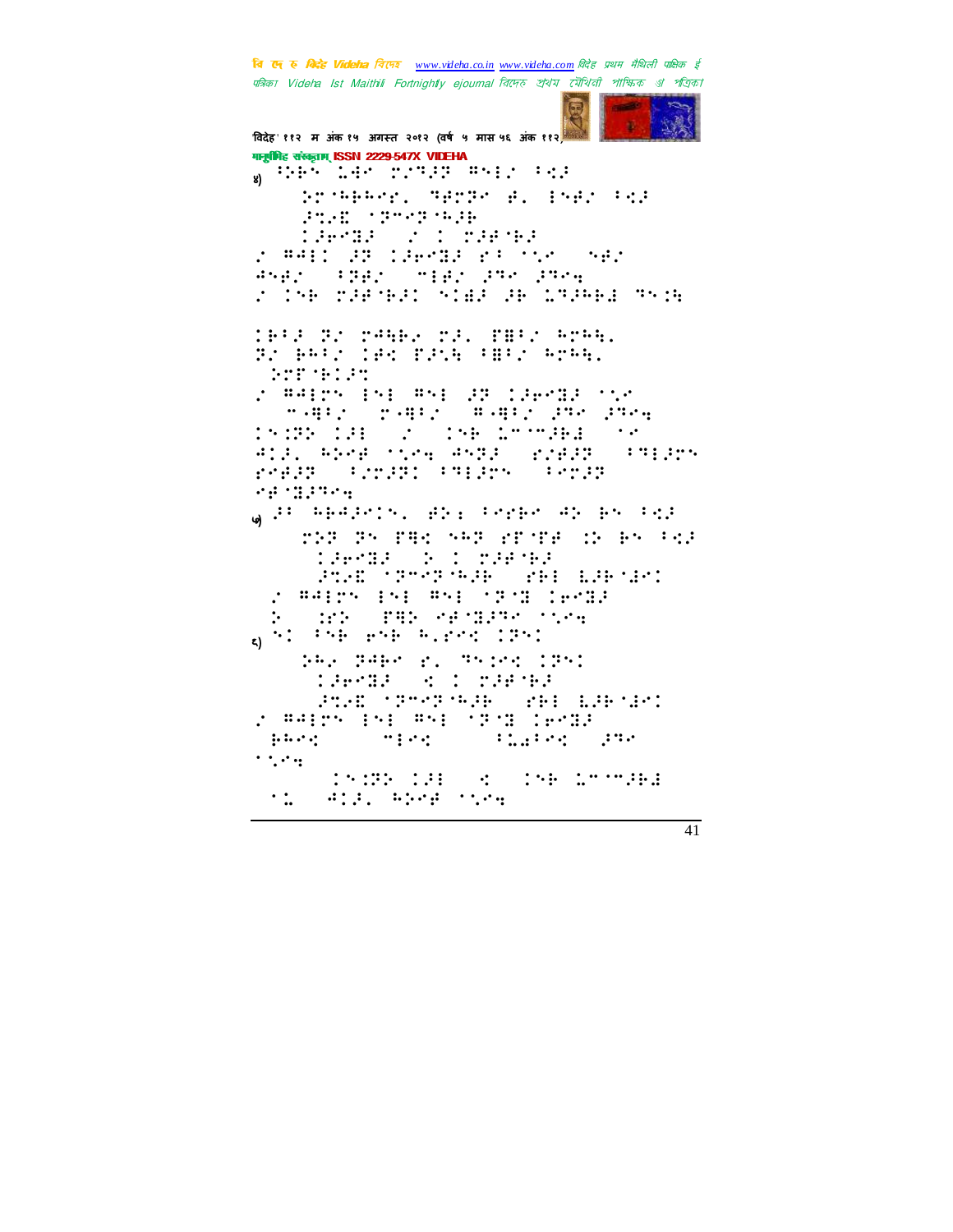वि एक रु क्रिटेड Videha विएम्ब www.videha.co.in www.videha.com विदेह प्रथम मैथिली पाक्षिक ई पत्रिका Videla Ist Maithili Fortnightly ejournal রিদেহ শ্রথম মৌথিনী পাক্ষিক প্রা পত্রিকা



विदेह' ११२ म अंक १५ अगस्त २०१२ (वर्ष ५ मास ५६ अंक ११२) गानूबंगिह संस्कृताम् ISSN 2229-547X VIDEHA

j<sup>e a</sup>rre detro eser, strsk rancers (1980) and the company of the company FED RABLINGDEN ENE PROPHET (PN MER BAY, Thing & APTE LTDARIE, Thre FROM SHE MIRE AN MILL TANK FALENTY COMMON BETTY TEACHER TEST ESE PSIN 28 TEMP CHRIB ISE 723 BASH 45 (2) 738 928 821 98 1202 diction and the Indeed Inf a dia 1970 mponina amin'ny faritr'i Nord-Amerika ao amin'ny faritr'i Nord-Amerika ao amin'ny faritr'i Nord-Amerika<br>Ny faritr'ora dia GMT+1.  $\mathcal{O}(\mathcal{O}(10^6))$ chiadiko daftarte etzi huniorra A. MARIT CHAND MINGER C Starter (121 august 1981 lieber)<br>Schedule (13 august 1981 lieber)<br>Stres 1984 av Start auf Night mei  $\ldots, \ldots,$ Loures the An Lob Sni Ani official HI LTPARE (PROB) films Por र भिन्न सिर्माणील के साथ सम्मूल<br>के अन्तर्गत के साथ साथ S President binérien) es as fissant a chinava SLEE PROPRIECH IN 151 APORTUNIE nieg er Logebar, online (e. 1869)<br>19 - De Logebar, olbis leva ofto adar (1919) bia loomdal (54)<br>adre (1911) sors (819-) bi  $\mathbb{R}^n$ tja: ajes mjež (pszjmegs zjze 158 Loomaal (Park (F. 8514) rathers bend of Gene benefi rnsil as this dront risk a ERMIN KAR ERME APR EPRE ANDE 12  $\left( \begin{array}{ccc} 0.1884 & 0 & 0.1884 \\ 0.0000 & 0.0000 & 0.0000 \\ 0.0000 & 0.0000 & 0.0000 \\ \end{array} \right) \times \left( \begin{array}{ccc} 0.0000 & 0.0000 & 0.0000 \\ 0.0000 & 0.0000 & 0.0000 \\ 0.0000 & 0.0000 & 0.0000 \\ \end{array} \right) \times \left( \begin{array}{ccc} 0.0000 & 0.0000 & 0.0000 \\ 0.0000$ reported a most constant a cap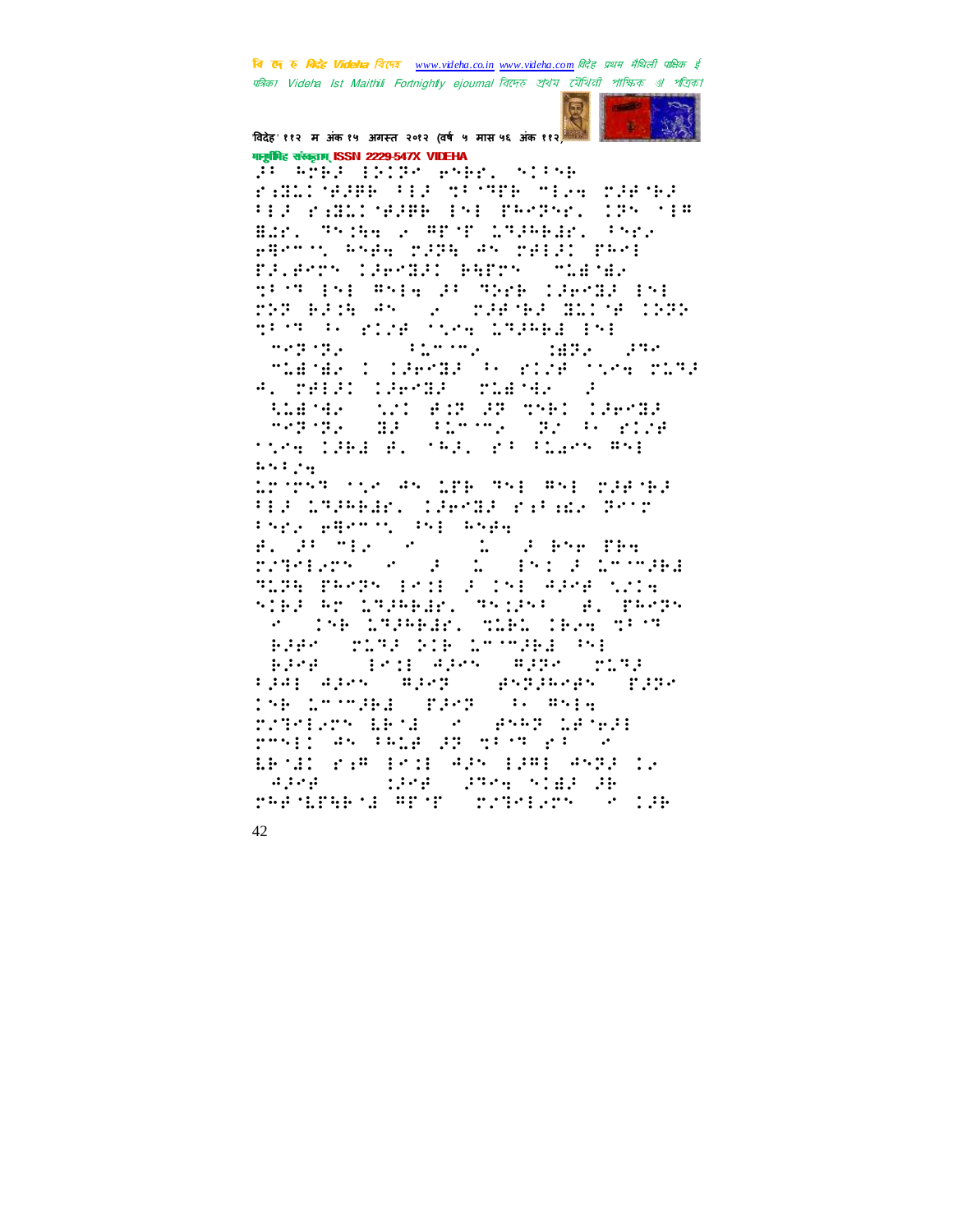बि एक रु *बिरोह Videha चिएक www.videha.co.in www.videha.com विदेह प्रथम मैथिली पाक्षिक ई* पत्रिका Videla Ist Maithili Fortnightly ejournal রিদেহ শ্রথম মৌথিনী পাক্ষিক প্রা পত্রিকা



विदेह' ११२ म अंक १५ अगस्त २०१२ (वर्ष ५ मास ५६ अंक ११२) गानूबंगिह संस्कृताम् ISSN 2229-547X VIDEHA

the birds remove about the crack bur sti den halla sigl sis stage BAPOS (2012) LESIL BAPOS STAR SSPA<br>PROL BAPI LITZABAL (BJBP) (1948) r: 251 2 Mark BAP: 1926B1 (4208 1208 208 9514 25 125 5262 12120 CAPTER TH STOR AL MASS COTO NAT this control the beside album and ROCHE HIDDE STROEP (SAFILLY)  $1.1.1.1$ BR BR 196000 151 (St. 196001115 ESA ERSE ESPS PHP AS PAPE COPPOORS tice LAPHER Ene Al (AP), SEPR TEST LEPTE ESE ESERI EL 25 fealth, The Caesar End of Caesa se ige ming esta sage Gsag (  $\begin{array}{cccccccccccccc} & T\mathcal{F}_1,\mathcal{F}_2 & & \cdots & \mathcal{F}_1\mathcal{F}_2 & & \mathcal{F}_2\mathcal{F}_2 & & \mathcal{F}_1\mathcal{F}_1 & & \mathcal{F}_2\mathcal{F}_2 \\ & T\mathcal{F}_1,\mathcal{F}_2 & & \mathcal{F}_2\mathcal{F}_2 & & \mathcal{F}_1\mathcal{F}_2 & & \mathcal{F}_2\mathcal{F}_2 & & \mathcal{F}_2\mathcal{F}_2 \\ & & T\mathcal{F}_1,\mathcal{F}_2 & & \mathcal{F}_1\mathcal{F}_2 & & \mathcal{F}_2\math$ Provincial Communications (PAP) 4522 12 (4268 4 518 2818 45 BARK STORY CAPABE ENE SAAR Trian Confan Arna Conne SPARA SPAR PROVINCE COMPARADOR APINE INST TITULE AAL LETTE AALE. ribud. Ha bilaya she a rawo ram a bronzeg padria meli nigg (pr He ALE PROP them a component  $\frac{1}{2}$  .  $5.25 \pm 0.11$  ,  $-1.1$ **Said Start Party Start**  $\frac{1}{2} \left( \mathcal{N} \left( \mathcal{N} \right) \right) \left( \mathcal{N} \left( \mathcal{N} \right) \right) \left( \mathcal{N} \left( \mathcal{N} \right) \right) \left( \mathcal{N} \left( \mathcal{N} \right) \right) \left( \mathcal{N} \left( \mathcal{N} \right) \right) \left( \mathcal{N} \left( \mathcal{N} \right) \right) \left( \mathcal{N} \left( \mathcal{N} \right) \right) \left( \mathcal{N} \left( \mathcal{N} \right) \right) \left( \mathcal{N} \left( \mathcal{N} \right)$ B IP FARI ar 195 Forest Co. (Broasar Sav<br>Evertars footbost carrs Co. (1924 RESPONSE ERROR CONFIDENTIAL Rick auf (1888) im Schaal Poble.<br>Rooms Avi, Rick moek in Baby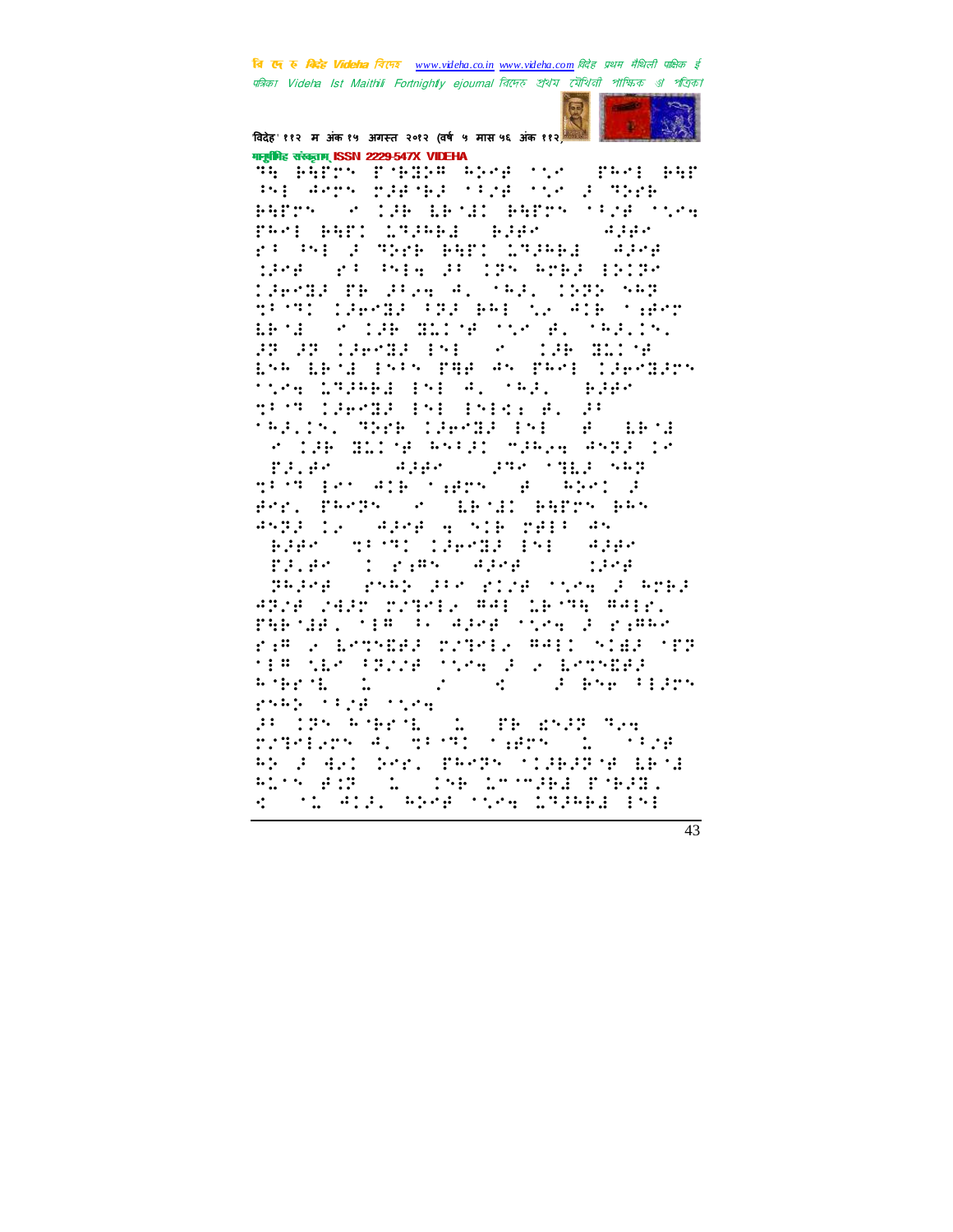वि ए रु क्रिडे Videha विएक www.videha.co.in www.videha.com विदेह प्रथम मैथिली पाक्षिक ई पत्रिका Videla Ist Maithili Fortnightly ejournal রিদেহ শ্রথম মৌথিনী পাক্ষিক প্রা পত্রিকা



विदेह' ११२ म अंक १५ अगस्त २०१२ (वर्ष ५ मास ५६ अंक ११२ व मानूबंगिह संस्कृताम् ISSN 2229-547X VIDEHA

fil that income per the spe ting a 4. To 2. There allegate ERG RESTRICT STATES IN THE Dringed peers and side broad pa **FALL INF LOOMBE FRIE (1991)** THE LOOPER COURT CHANGES SEA 1555.A. ISB 232 SPORT ESE 42 SIZSA FROM THIS ANDER PHILED TRITT 196988 1989 (19824 A. 1983)  $\ddot{\cdot}$ PROPRIATIONARY PERSONAL PRESSURE THEAR INE ENFORCED WHAT BENE AN ST ST COMMON LTTMBE (1989 BB18 si 12 sir. Tsr. 114 sir. 114 sir.<br>Prover 1831 (Pira Pick 1818), 113 TROT TEL IN POSS NIE LTOCHE CT  $\mathcal{A}$  , the scalar state of  $\mathcal{B}$  , which will define MAGE OND BREAK AT BEATER ingur (d. 1872), a chugaigh all<br>1932 ghab dina faoi 1919. Cair<br>1916 1877 ghac foi dina con  $\ddots \ddots$ rénde del lise innues per 158 PRPE Time Bir (mail 158) Caerda (pro Angelhagher ap ap ding a lawan in Gari al King BURG SAR MUMPER ALE TER L. RESIGNARI EST. PROPRIATARISM BROB REST (ANDER 18 DEREN NIR <u>Dringed propos regulard ard co</u>r Bir rhan (Sends PR mis a As)  $\frac{1}{2} \left( \frac{1}{2} \frac{1}{2} \frac{1}{2} \frac{1}{2} \frac{1}{2} \frac{1}{2} \frac{1}{2} \frac{1}{2} \frac{1}{2} \frac{1}{2} \frac{1}{2} \frac{1}{2} \frac{1}{2} \frac{1}{2} \frac{1}{2} \frac{1}{2} \frac{1}{2} \frac{1}{2} \frac{1}{2} \frac{1}{2} \frac{1}{2} \frac{1}{2} \frac{1}{2} \frac{1}{2} \frac{1}{2} \frac{1}{2} \frac{1}{2} \frac{1}{2} \frac{1}{2} \frac{1}{2}$ 1 ADA Promini nika nde les 4, sad, sidio nest ESIAL (#. 253 BJSB 352B 1360331 <u> 1999: Hall States Bord (1911-1913)</u>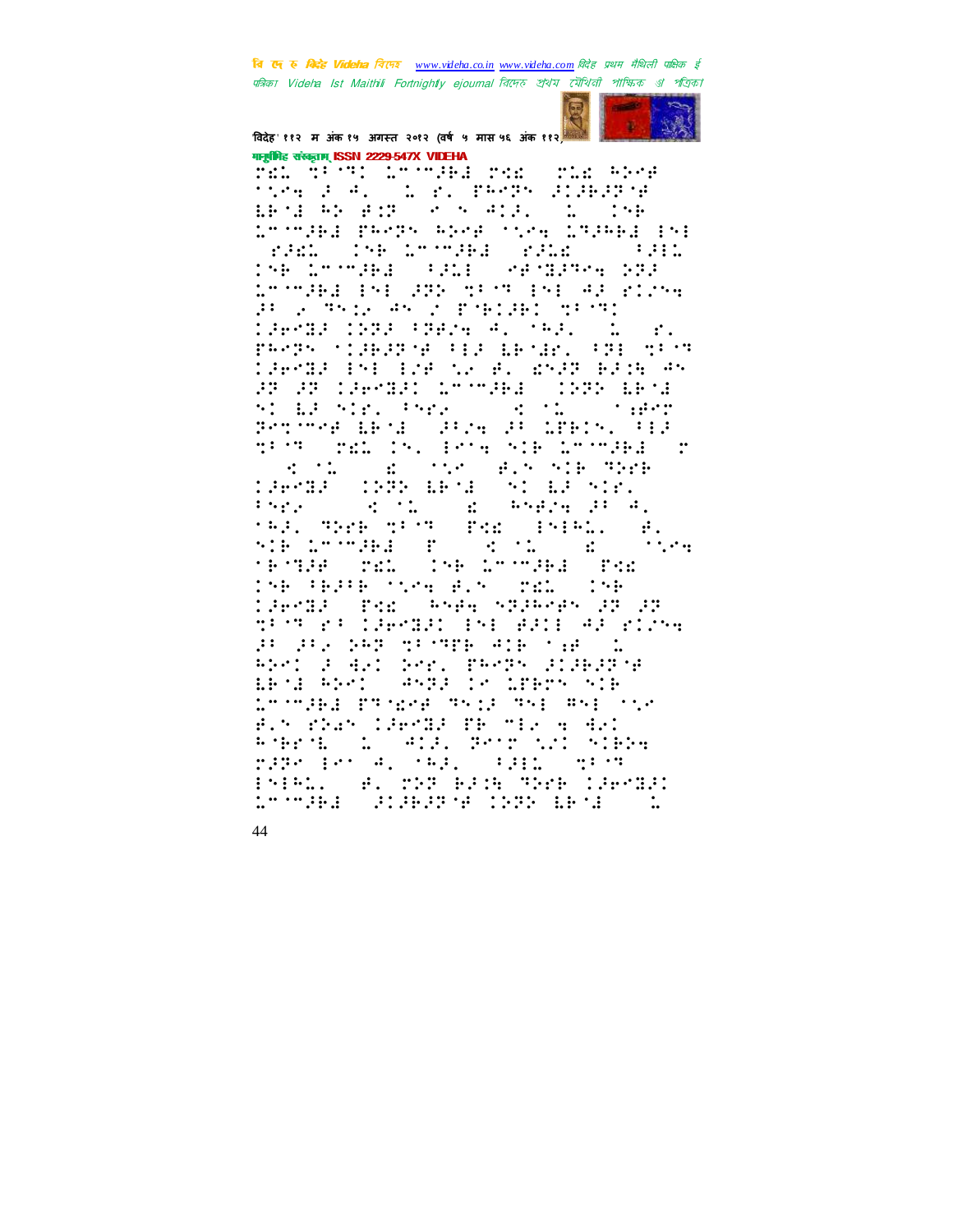वि एक रु क्विहेट Videha विएम्ब www.videha.co.in www.videha.com विदेह प्रथम मैथिली पाक्षिक ई पत्रिका Videla Ist Maithili Fortnightly ejournal রিদেহ শ্রথম মৌথিনী পাক্ষিক প্রা পত্রিকা



विदेह' ११२ म अंक १५ अगस्त २०१२ (वर्ष ५ मास ५६ अंक ११२ व गानूबंगिह संस्कृताम् ISSN 2229-547X VIDEHA

SARI SERIES<br>SARA AMA SARI rime rim whrth 198 (Senas Stand Services) (98  $35.722.727779$ Martia al TIME (1918) 1919  $\mathbb{Z} \longrightarrow \mathbb{R}$ eperempte province and enterpresent and p CHINA STRING  $\cdots$  :  $\cdots$  : 2004 선고대 Ent Al 2 선터역 관계 4. TRANSPORTED AND BAILING B. SAP rolom chap bash am caerlach del ESA ERSED E DE MESTARRAGALI PAR anse es al med de caesoa mie n APSAS LEEDS ASE AVAN NUMER (ASIN a Anglich (alla la Sal  $1.4.1$  $\mathbb{Z}^2 = \mathbb{Z}^2 \times \mathbb{Z}^2 \times \mathbb{Z}^2 \times \mathbb{Z}^2 \times \mathbb{Z}^2 \times \mathbb{Z}^2 \times \mathbb{Z}^2 \times \mathbb{Z}^2 \times \mathbb{Z}^2 \times \mathbb{Z}^2 \times \mathbb{Z}^2 \times \mathbb{Z}^2 \times \mathbb{Z}^2 \times \mathbb{Z}^2 \times \mathbb{Z}^2 \times \mathbb{Z}^2 \times \mathbb{Z}^2 \times \mathbb{Z}^2 \times \mathbb{Z}^2 \times \mathbb{Z}^2 \times \mathbb{Z}^2 \times \$ syne chema and member from **BURGER SECRITARYS** STREET TH POSSES SURFIVE MARTER MISSION MARAGO AGA NEL MARA DI BIG the B.S Ar SP (BB) FEBUR TR Pende dels ratelers (ST of The Cas aude PRA #192 7511 425 s) The EBSCH who coupled to the depth STREE RIPE ERSE PL RISK (SRP there was the second the sum raze szta especiael i Pelalóte 1554.<br>1554 MH (S. 2003) Brogan PH<br>1514 A. S. 16 Sin, Park Personal B. PROP SPROG PROGRAM PROF SOCK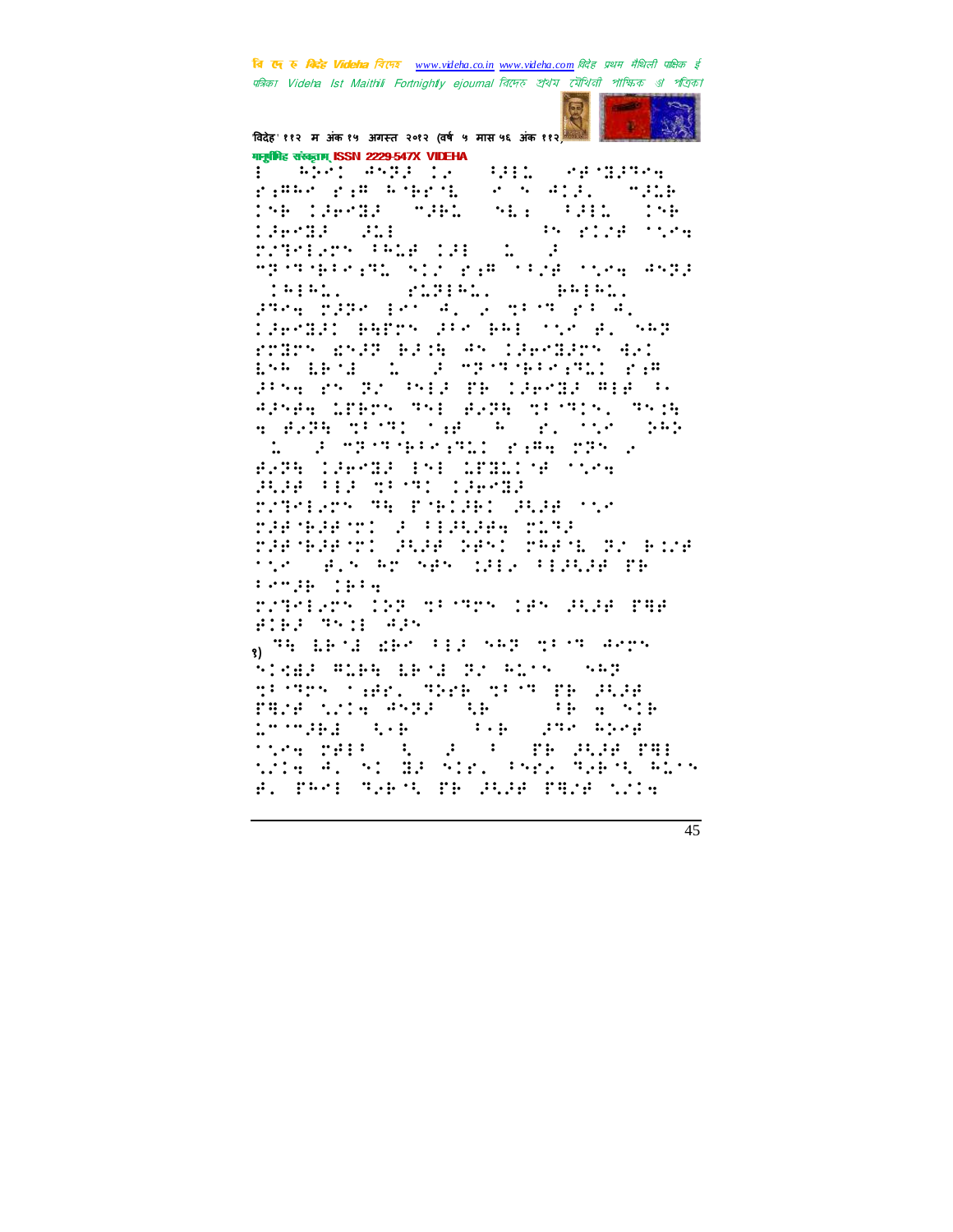वि एक रु क्रिटेड Videha विएम्ब www.videha.co.in www.videha.com विदेह प्रथम मैथिली पाक्षिक ई पत्रिका Videla Ist Maithili Fortnightly ejournal রিদেহ শ্রথম মৌথিনী পাক্ষিক প্রা পত্রিকা



विदेह' ११२ म अंक १५ अगस्त २०१२ (वर्ष ५ मास ५६ अंक ११२) गानूबंगिह संस्कृताम् ISSN 2229-547X VIDEHA

SPAR STARTED  $\mathcal{P}(\mathcal{G},\mathcal{G})=\mathcal{P}(\mathcal{G})$ **AF F FAR TH BULL WILL CONSTRUCTION CONSTRUCTION**  $\ldots$ mini na Vila (na cre anae shin <sub>a</sub> est mend for ser goer gens girk Him about Add (AAP groups (1991) Union BROWNER CHARTERY SERVICE  $\mathbb{R}^2$  $\mathbf{H} = \mathbf{H}$ PLAR STORY ALL SOCIETY SOCIOLASH THROUGH RITS B. PROF RAROL PROPERTYR WIRTH PARK CHORAGE TACCORD TROUBLE inter 1992 (pr. 1918)<br><sub>3)</sub> make leng tid of compromise. She's LEAS TE SUSH TRAP ANDE L'UPER 191 **PORT TO POST BOARDON** teach and a mand me wie fil make iking tia yaa mitut wemu makin res on aik sus ince the sh 335 3612 413. 1164 4533 - 157538 rn mond fe dide wile<br>Illi relacio nie, maer lewiceeri TEST ENE NIC BARI POST TION a PALT LETA FEA DITTY TARL PYPE BROW TROPPART ON TOPAC ROBBER 12 THE SEA TRY TAIN ABOUT ANDER THOM ter til med fr fare trie 1934. (Third of the Seat Photo Leng  $\mathbf{1} \cdot \mathbf{1}$ THE PURP NOTE - PREPROPR  $\ddot{\phantom{a}}$ **CONSIDER TO BE** STORE THE TO THE SIGN WITH g të fitesi shkararët në She se er ald fere til die statt tek.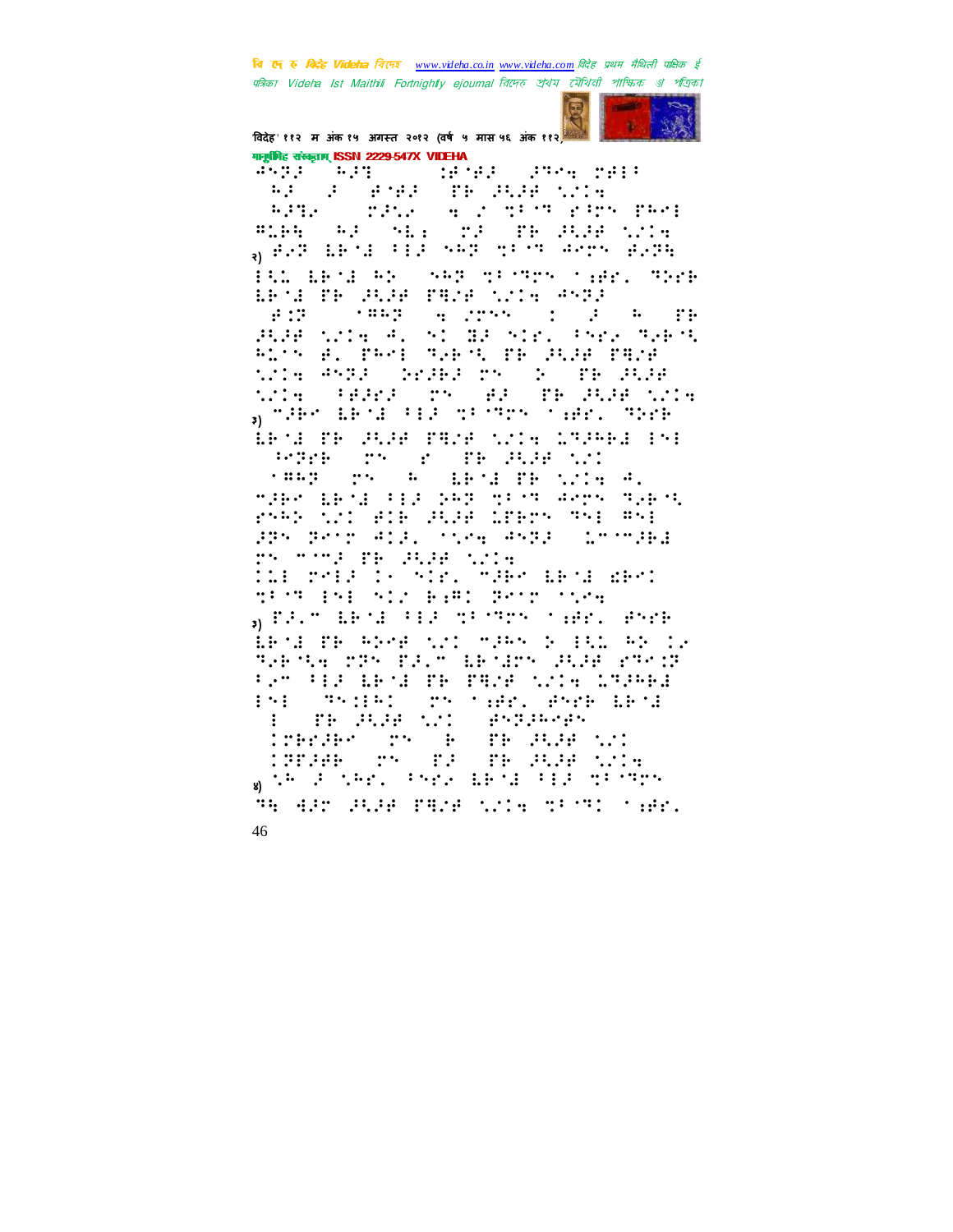बि एक रु मिन्हें Videha विरमर www.videha.co.in www.videha.com विदेह प्रथम मैथिली पाक्षिक ई पत्रिका Videla Ist Maithili Fortnightly ejournal রিদেহ শ্রথম মৌথিনী পাক্ষিক প্রা পত্রিকা



विदेह' ११२ म अंक १५ अगस्त २०१२ (वर्ष ५ मास ५६ अंक ११२) मानामिह संस्कृतम् ISSN 2229-547X VIDEHA

THE BEST PEOPLIPHIC SPECTABLE TE MIRS & IND REMA IS THE MA CHIM **PRESIDE BEDEVAL MESSED SHEET SPEER** LEAD TE THE JULE THAN CHEE TITLE "Her ridge the FAI (B.H. 2773 ASK)  $\cdots$ 

ESPIRATORS TEST TEST PRIME President (PFF) (54) 1837-08-15. Add G AURA IRIA ANRA IV (PARI trings and which a ABSAR, TAPA And Bridge Capture LBod  $\mathbb{R}^2$  . The state of  $\mathbb{R}^2$ Endinan Ald: Stor End and Sta **FF:55** 

BUILDS BUBB FED TO THE LEATH TSIAN sap admissions adda as dida tid POTAR A BROAD CAROBA POAR BROW comparing the 2 yage occasion Reel colds be due out class caeoes nie nie tyd (alt ) fore to francj<br>1964: Profesorote alt (alt ) fr  $\mathbf{H}$ 126513 151  $\mathbf{H}$  $\ddots$  : were are handed began

 $1.44$  $\cdot$  : : : :  $\mathbf{1} \cdot \mathbf{1}$ **STORE**  $\ldots$  :  $\ldots$ 1881:4 PRA SS SS SS SS FER 50 55 19608 191 296 Beir (1966 2007 Ar PH TRE FINE AN INPOINT THE MINE MIR TAIRTH ANNA NOT ROBERT TARTY BIB FRITH R.S.R. 150 TREPT ESTINA PERSONAL AND  $\mathcal{L}$ RATI (IAPOIA ESAGAR AL 282 RSA A (PRESIDENTIFY) OR TENNIS PARA RSAMIN MITH A. TSP RPAS MAIRMS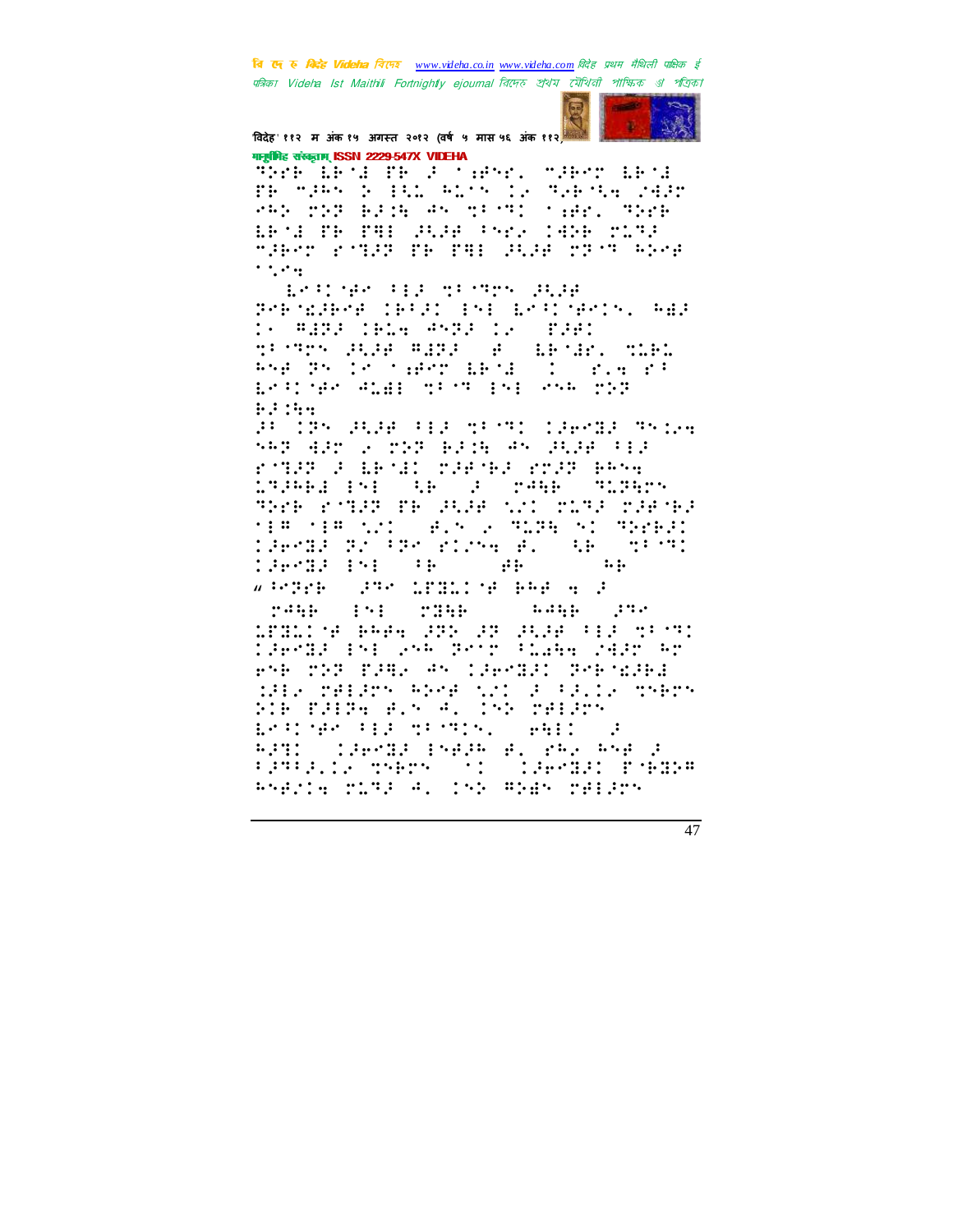वि एक रु क्रिटेड Videha विएम्ब www.videha.co.in www.videha.com विदेह प्रथम मैथिली पाक्षिक ई पत्रिका Videla Ist Maithili Fortnightly ejournal রিদেহ শ্রথম মৌথিনী পাক্ষিক প্রা পত্রিকা



विदेह' ११२ म अंक १५ अगस्त २०१२ (वर्ष ५ मास ५६ अंक ११२ व गानूबंगिह संस्कृताम् ISSN 2229-547X VIDEHA **SERVICE SERVICE ALL: ALL: ALL:** titlemen Airl fere dele pla Principal Air Angel (AGI)  $\ddot{\cdot}$ 198411 (FP 22 TH 151 126512 an tas (ese) nia taeraa me nrmae The Press Politics (AID PAT 152 45 BY 275 REP BY 2771 4246 tire complete bee 2 bib fabri bar  $\begin{array}{cccccccccc} \mathbf{1} & \mathbf{1} & \mathbf{1} & \mathbf{1} & \mathbf{1} & \mathbf{1} & \mathbf{1} & \mathbf{1} & \mathbf{1} & \mathbf{1} & \mathbf{1} & \mathbf{1} & \mathbf{1} & \mathbf{1} & \mathbf{1} & \mathbf{1} & \mathbf{1} & \mathbf{1} & \mathbf{1} & \mathbf{1} & \mathbf{1} & \mathbf{1} & \mathbf{1} & \mathbf{1} & \mathbf{1} & \mathbf{1} & \mathbf{1} & \mathbf{1} & \mathbf{1} & \mathbf{1} & \$ **ERSTART SERVICE**  $\mathbb{R}^{n+1}$  $\cdots$  $1 + 12$  $\cdots$  $\cdots$  $\mathbf{1}$  is the set of  $\mathbf{1}$  $\alpha_1,\ldots,\alpha_n$  $\cdots$  :  $\cdots$  : LPRIS MARKER MEST TRIBAL 20 FLARKE tic An Bhe: PAB 12 BAP 3 Bhe FIS SPORT IMPORTANCE IPST COMPOSITION the reference to the state of the service. wer meng e ine roleern <sup>y</sup>oue tice R.S. LEPTRI riture Arb 2 ESTER TO AN AL TEST PAR HILDE ROOM TORE FREE THEORIC ROOM BU ros rue a crosed form dem GADE DIRECTOR PARTNERSHIP  $\mathbb{R}^n$  is the set of  $\mathbb{R}^n$ S 2 TROT (26012-15151) 2-8162<br>F251 TSBTS - TRT (260121-15168 ROBE REPORTS FOR REPORTS LEED POTECH pars, mess portiones serve Dromaea (1989) na Parl (1980) nin Byzande Selas Serg a ser didio check sie ese. Mes didio 1980 1980 - 1980 - 1980 1991 **TRANSPORT BARA MINE A. 1939 SAB**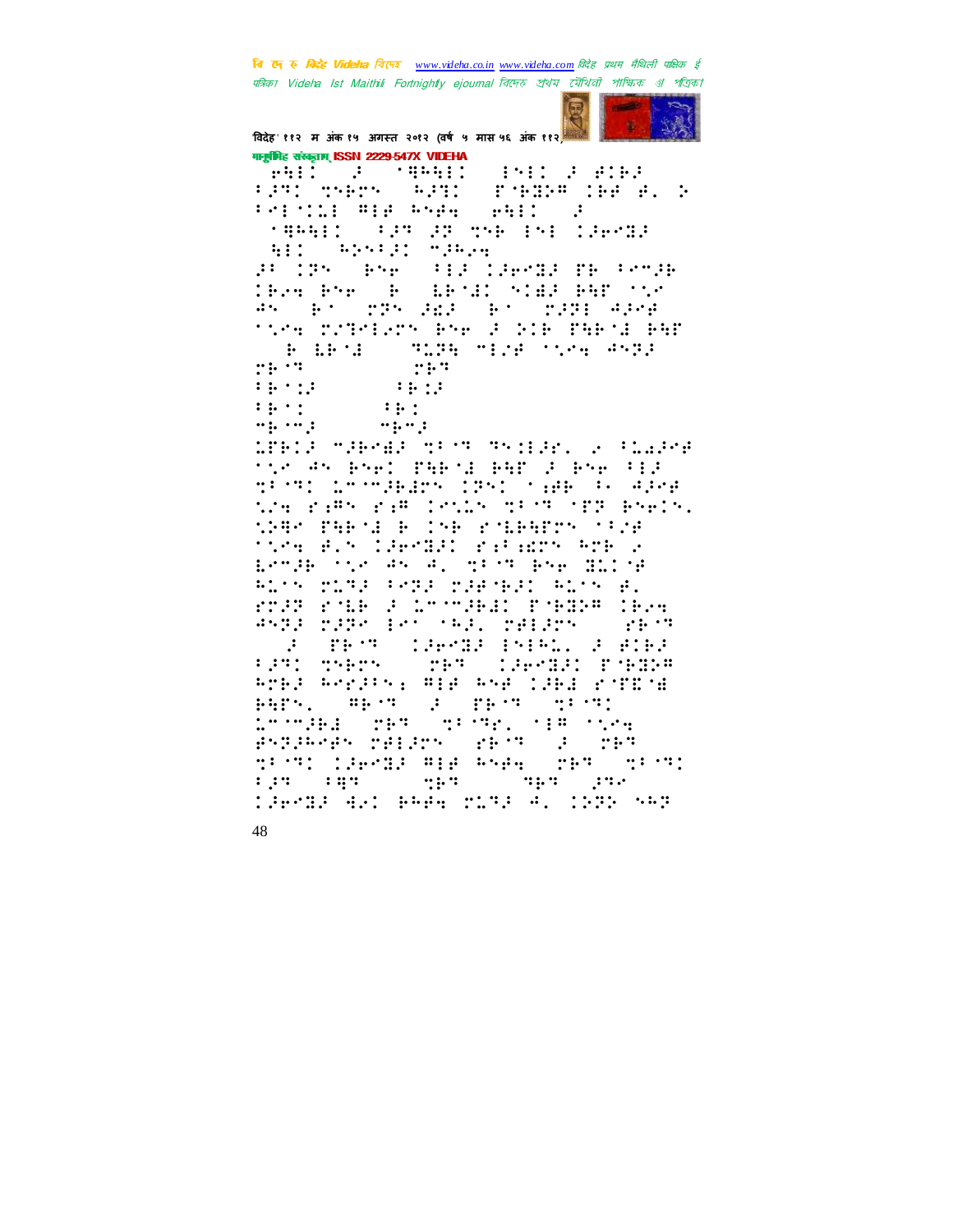बि एक रु *बिरोह Videha चिएक www.videha.co.in www.videha.com विदेह प्रथम मैथिली पाक्षिक ई* पत्रिका Videla Ist Maithili Fortnightly ejournal রিদেহ শ্রথম মৌথিনী পাক্ষিক প্রা পত্রিকা



विदेह' ११२ म अंक १५ अगस्त २०१२ (वर्ष ५ मास ५६ अंक ११२) गानूबंगिह संस्कृताम् ISSN 2229-547X VIDEHA

from Windows the Second State of the Second State of the Second State of the Second State of the Second State o ram no massa rapera a la sensa del perro PSP Andre Malt an Mind auf Prie 1935 Servier (1903) (31) 2019 5304 IRFAI MAIR AN A. MAA. MAIAI PRMI EALERTH CAPREL (PRIMA) (PHALL) A RIER FRAGIS CHRIE FERIE IE FEIR PRING B. PRICE PRACHABL BROAD, ra alum rice nec an ibab relarn standard (1952) (1953) (1953) (1954)<br>Braker (1955) (Braker (1968) (1968) (1968) HIS PORTH ROOFF CHAND AND. there flug head asplaces a TDP BESH AND ALL BNP METRING THE NEBR

there is terry led (ill e. rander wound been perchan Estria dan De Seta Adena d'Eeste FED SPORTS (B) PROGRESS STAR AND is produced a problem by paid as rich ring destate. Sheep Agap Exist play the agent works each TE SERVE SERVE SERVE SERVE DEPOSIT  $\mathcal{L}_{\mathcal{F}} = \{ \mathcal{L}_{\mathcal{F}} \mathcal{L}_{\mathcal{F}} \mathcal{L}_{\mathcal{F}} \}$ 

**COPYRED RAFARTY SIGN APST OR** CHAIRS WHITE THE COURT ፨ C FEPF 225 2356 2356 235 23 °C 3 E (156 LTT-BI PS5) PPP PARA Arago (B): Tin-Agel (S) (Atd. (Age APROPABLE : CAPAZI PAPPROJER FINE TOME ALL BOOTER TEST TIGHTS wi el bib inches (B) Aisl Abre wi misa adaa sas bia tiroogaa GRANI ATEL SITA E AMBE LAMERA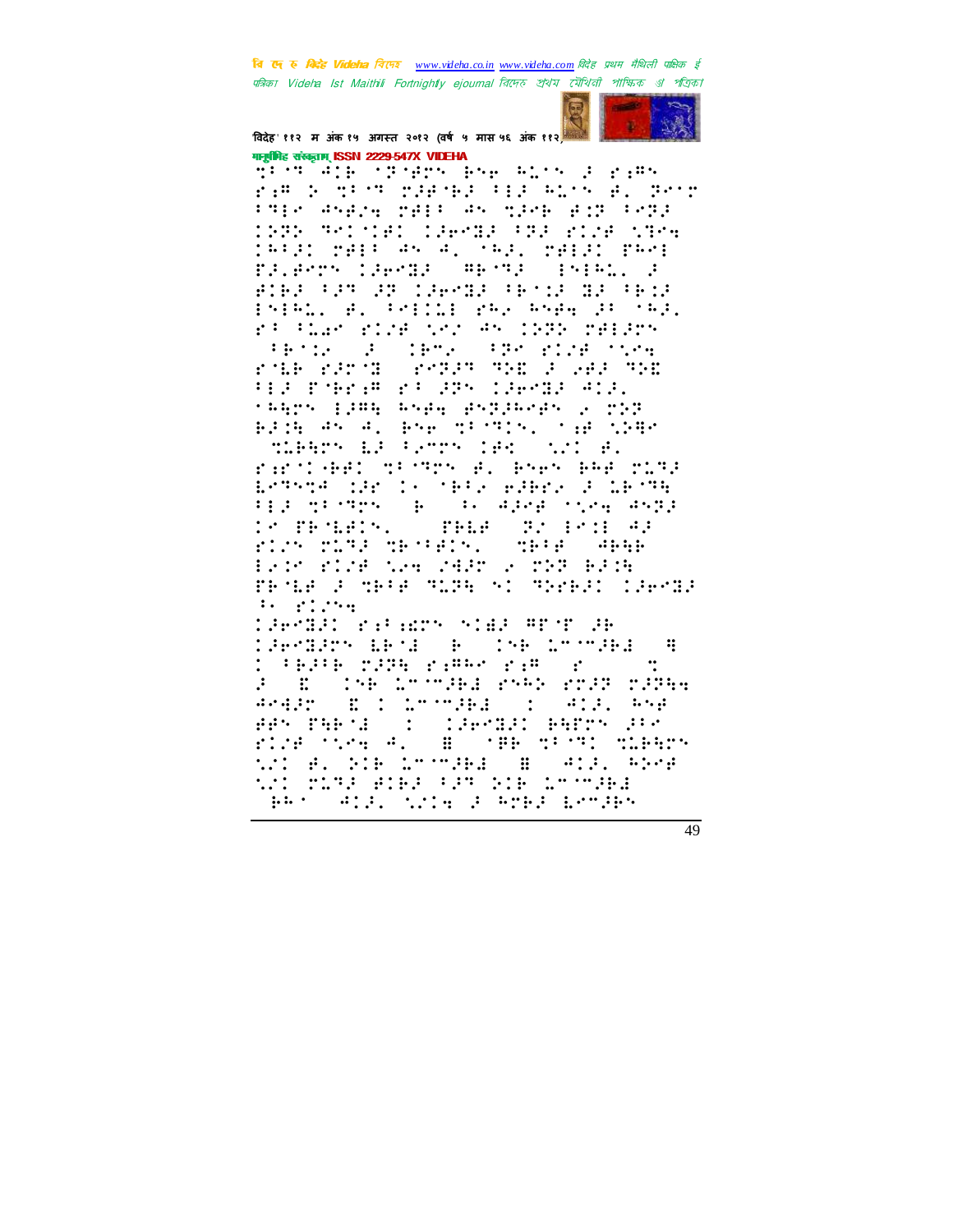वि एक रु क्रिटेड Videha विएम्ब www.videha.co.in www.videha.com विदेह प्रथम मैथिली पाक्षिक ई पत्रिका Videha Ist Maithili Fortnightly ejournal রিদেহ প্রথম মৌথিনী পাক্ষিক প্র পত্রিকা



विदेह' ११२ म अंक १५ अगस्त २०१२ (वर्ष ५ मास ५६ अंक ११२) गानुबंधिह संस्कृतम् ISSN 2229-547X VIDEHA

DEPERTY BOOK HOMES  $\ddot{H}$   $\ddot{H}$   $\ddot{H}$   $\ddot{H}$ ting inspective against there: (1853) - Albam (and ) albam (se 15:22 19: 20: 20: 15: 15: 20: 20: FOR THE END BETWEEN THE TIME SPECIFIC POST POST STRIP CHOID **FRANCH** 

a da mana ua reco de cae PARE PORTON NE AN A. 1939 MAE20N ANDRE SA SENDER CAPABA PLAN BL tin til sverk lakas la kara LEARN FATEAR AND FRAUDRAINER Caerda Sark La Serk Artai makae dr e. Wal Wie in Alsen rimsk rim THE POST OF AN ALL SPENCE

PSA LA ATAN SIRA LAMAR 2000'N MAS agê (1 brîngeg) (285 - 62 - 265 - 26<br>de perez (155 - 265 - 425 - 1264 - 26 **SPR FOR PRESS IS FROM HIM ANPA** an the et new tapemare was mem  $25.11 - 4.15$ 

**AND THE CONSIDER PRINT RESOURCE** radi Aare waa die 195 metal 17 maa  $_{30}$  and the run will replace when the a) 4. Separa Super Caesaa Saasea durise ALOS LE POHENBEL FRI AN LE FROM PRESPONDED TERM COMMAN ble helmed was all colemn her was

EF PINES ESTIMATORS THREE FOUNDATION AN TAPARA (PAPPARA LA LETTONA (PAP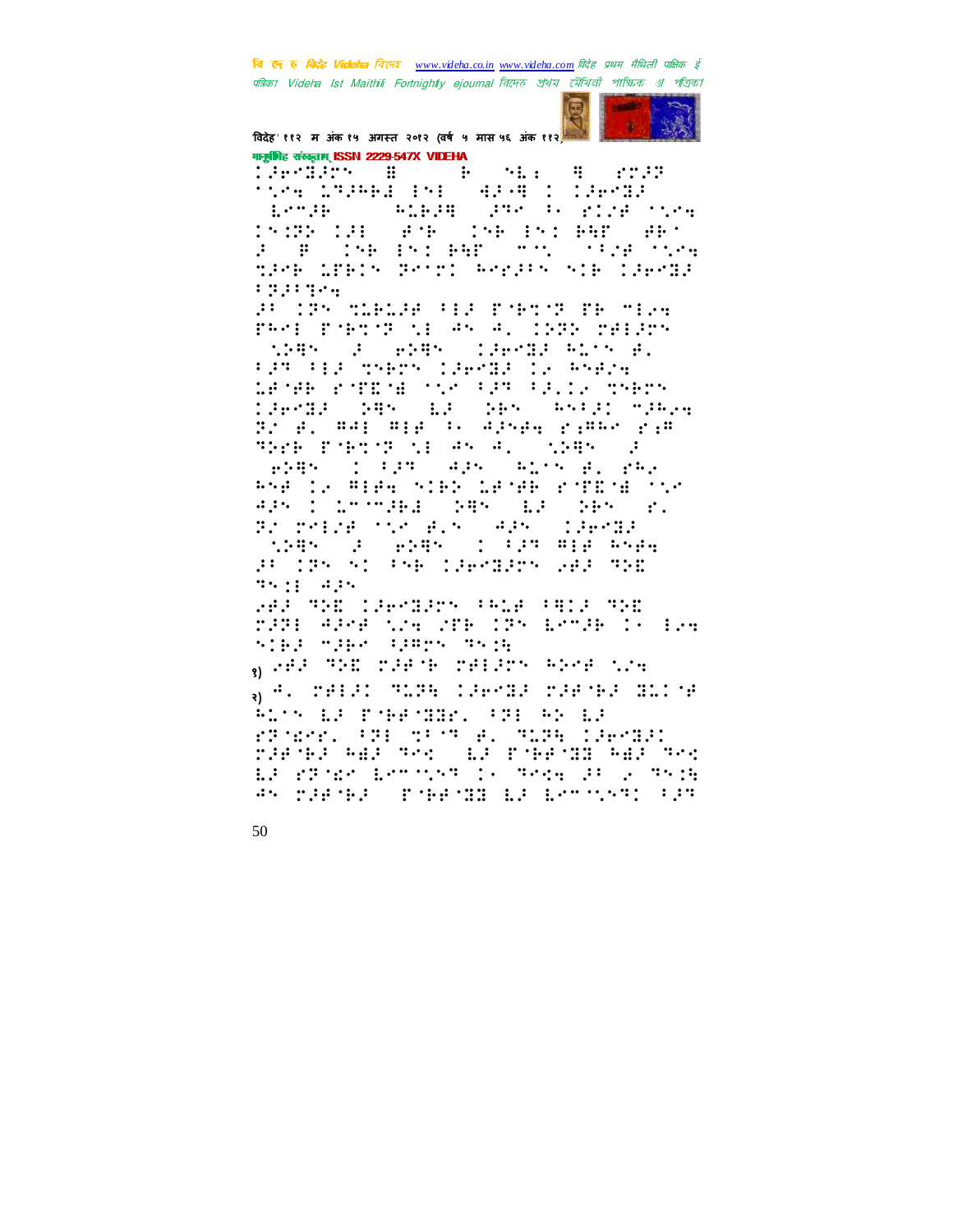वि एक रु क्विहेट Videha विएम्ब www.videha.co.in www.videha.com विदेह प्रथम मैथिली पाक्षिक ई पत्रिका Videha Ist Maithili Fortnightly ejournal রিদেহ প্রথম মৌথিনী পাক্ষিক প্র পত্রিকা



विदेह' ११२ म अंक १५ अगस्त २०१२ (वर्ष ५ मास ५६ अंक ११२)

गानूबंगिह संस्कृताम् ISSN 2229-547X VIDEHA an ping great reporter the short product.<br>An included Sir and great the short PORTUGAL POSTE CRIA PET BY 1868 SAR RINGERY 200 TEE BY  $1.444$ 

 $_{31}$  4, SLPH distribution and the second ABREAT FOR ES ERMINARI FOR COSENTI the Pole (Part Part Public Story) arres capyra (proper so addorate) LA PORPOR LA PROPRIA SION PARA larda (de a zry 283 920 92 Ayes <sub>w</sub> risk al sign of school ried

PORPOR REVEAL PAR LA LATINARI FRAME PRESTRICTED ROOM PROPERTY rakon dios ancos lavos prosp PH W BU THAN DI TARUB D range fire masser component and the a cry all the their

an 195 19ambar, S512 2 Pobleal basi estralarsi (praecula cares <u> 1964: She'd, an Allmann Sanga</u>  $\mathbf{R}$ RESERVED THRUST COMPANY OF THE

THE THE REPORT OF THE TELL TIME MIRA PROBLEMA SPORTS NO REPEAT DEPART RESPECTIEVE BIN MELROY (1982) Marc (1982) 1993 P.<br>1944 Mersen A. 192 942 194918 FREE STRIKE SIER WAR TRIEL FORCH MPH APPE NOW SIMP MODE LAPPER Pro Throe Planner Method **TRANS BY PROVIDING IRBS END** rafne meklar fan nyene a nichts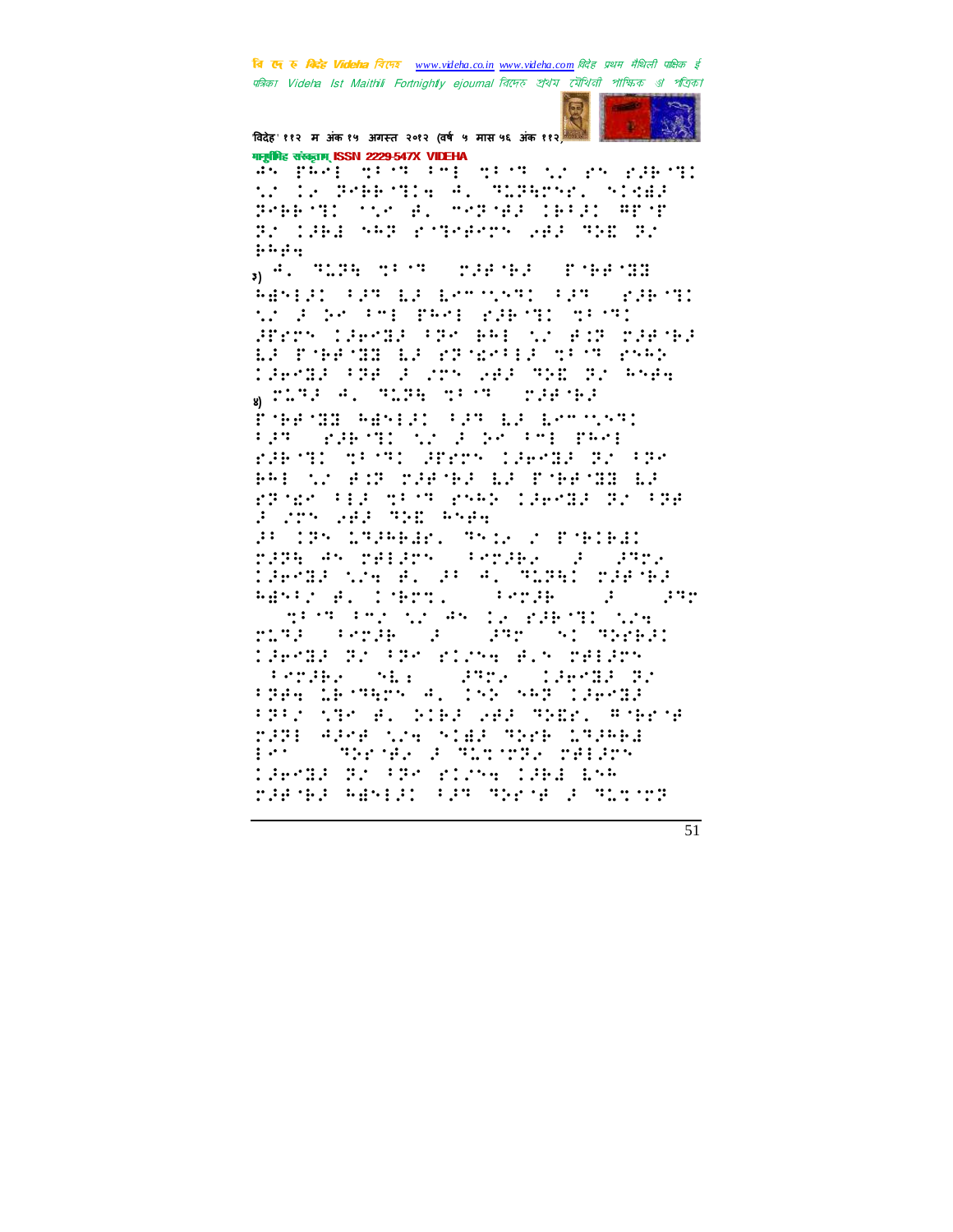वि एक रु क्रिटेड Videha विएम्ब www.videha.co.in www.videha.com विदेह प्रथम मैथिली पाक्षिक ई पत्रिका Videla Ist Maithili Fortnightly ejournal রিদেহ শ্রথম মৌথিনী পাক্ষিক প্রা পত্রিকা



## विदेह' ११२ म अंक १५ अगस्त २०१२ (वर्ष ५ मास ५६ अंक ११२) गानूबंगिह संस्कृताम् ISSN 2229-547X VIDEHA

THE REAL AND AND THE PARTICULAR 136583 Br (82) N **FOREST STATES** A.S THING A TUITURE TALENT CAPAR B2 (FBP) 21259

ratelers foreomniele diese ale asse SPECISE AF RICH STRACE PARTHE FER SPORT INTO ORPHAINE SAN CAPE SPORTS #B PYBBYRH (#MEGB) HE METH FRY NY 

FMARTH PRESS STREET TEST PROCH CONSIGNATION CONTROL CONSIGNING STATES STIRSES IT PORTHER TRIP BIR TH dich fan 124.<br>Giornald al dicht (Geragie Glosse)

EPRE SPORT (SPORT 2986 FPRP) 8. AN THE TO HARRY CONFIRE SERVICE BL SPIREN E. AR PIRRIB RENE R. CHTL AF F TH FT AT F TATHT SAPAR PROS PROGRESS SARE THE BACK AN EMBRICA BALL CAR AT the relate and the 12 dif President of cripricates en la **PER 5** 

20 A. MAL2MY WPRE RAPY TOWER 202 B. This Is the the Post College of the l'esti de l'audient distinguent.<br>Al absell labell et facient distingu EPRE 2 MIERR SI MIERRI LIEGER PE **PER BRITISH** 

22 23 Energia La 23ndr La 236nd2 PSP SAPS PP PLAP APSA

an al nepake raw where any al mesk TV PSEZH PROJE SE: LEJE JUDE OPTJ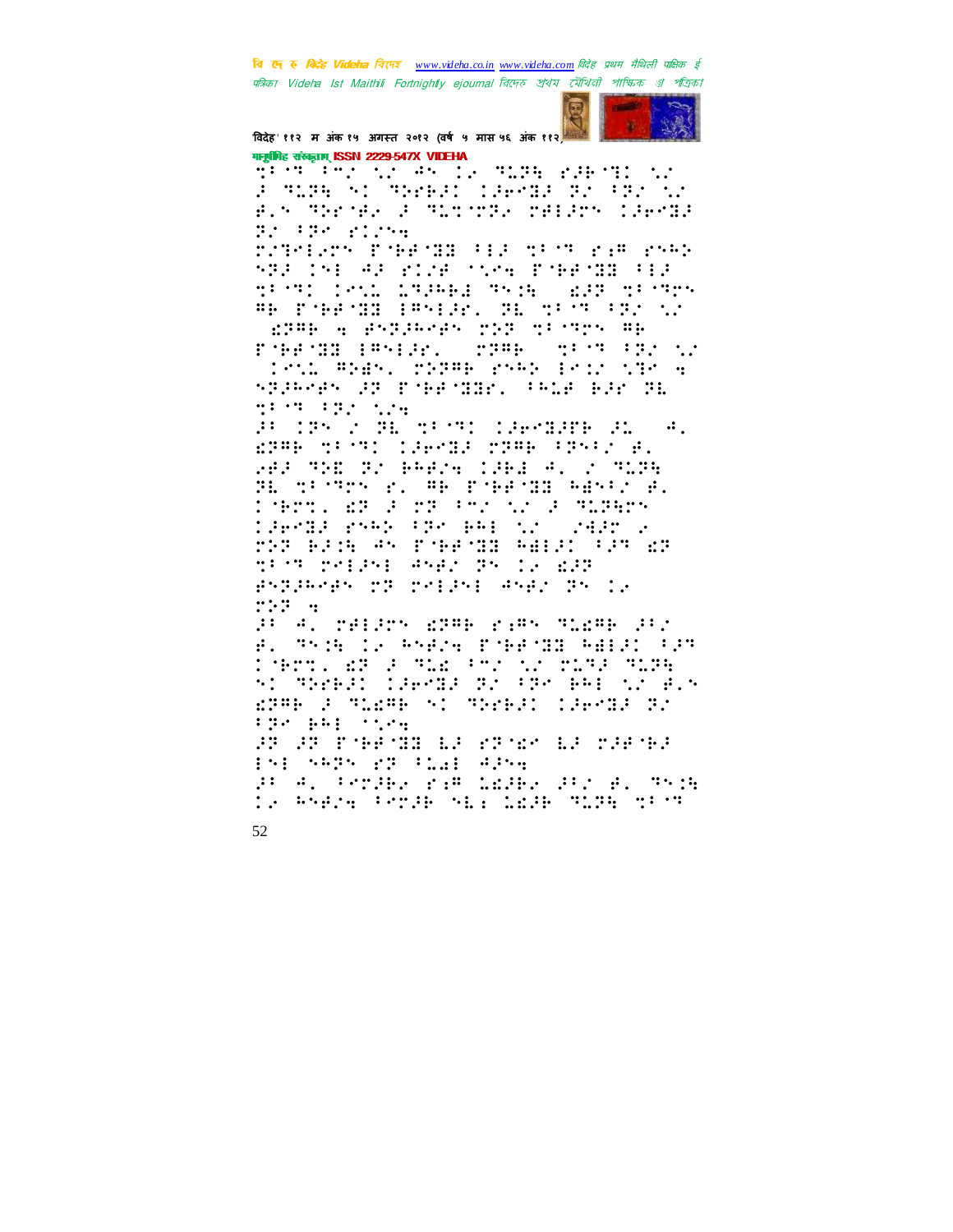वि एक रु क्विहेट Videha विएम्ब www.videha.co.in www.videha.com विदेह प्रथम मैथिली पाक्षिक ई पत्रिका Videla Ist Maithili Fortnightly ejournal রিদেহ শ্রথম মৌথিনী পাক্ষিক প্রা পত্রিকা



विदेह' ११२ म अंक १५ अगस्त २०१२ (वर्ष ५ मास ५६ अंक ११२) गानूबंगिह संस्कृताम् ISSN 2229-547X VIDEHA

rafé forma medicina d End the RIC (FIRST) order RIC (1990) of the Constant TIPE SI THEI CHPER FRO BREAK F.S. Persby 3 LESBY PSPD SI TREE **THERE BE A MOST WAR THE TO BREEK** ji aj terjic rimanjac istr al This Is bhaing frogh his drop THE RESOURCE THE RESOURCE OF LA ESTIMATE FROM CROSS MEST PRESTO WA ring acre norm reading also cengal F ARTAG PRAS RO TEPEC CIRRIE FTR riche (richter mehreren) er TE THE BE BRIE NI FIT TER TELE Rod to a paral Amar (an Abres part the aleaser aship.  $1.39x - 0.$ SIE MAIN SSIM BAR (2824 MINE 4. SIR MARTHA REALTSPOORS PHAY (188 AN IS REAL PARKING PERMIT MEM B. M. TITE THIS TEEN NOW B.S. TAN **TRANSPORTER THE BY BABE 28 NETT** 5326595 BRIE #2 BIS59 BRO 1905-190 ric the second profession of the ti# ti# th phPl App (A) 45 (Proph F Porter Three (1878) Streeters Sere to plas like i like the money pr  $32.724$ 

**TENNIS PRESSURE THE PARTNER** 

*FARISH MIR THEMS* TH PASSA  $\cdot$ :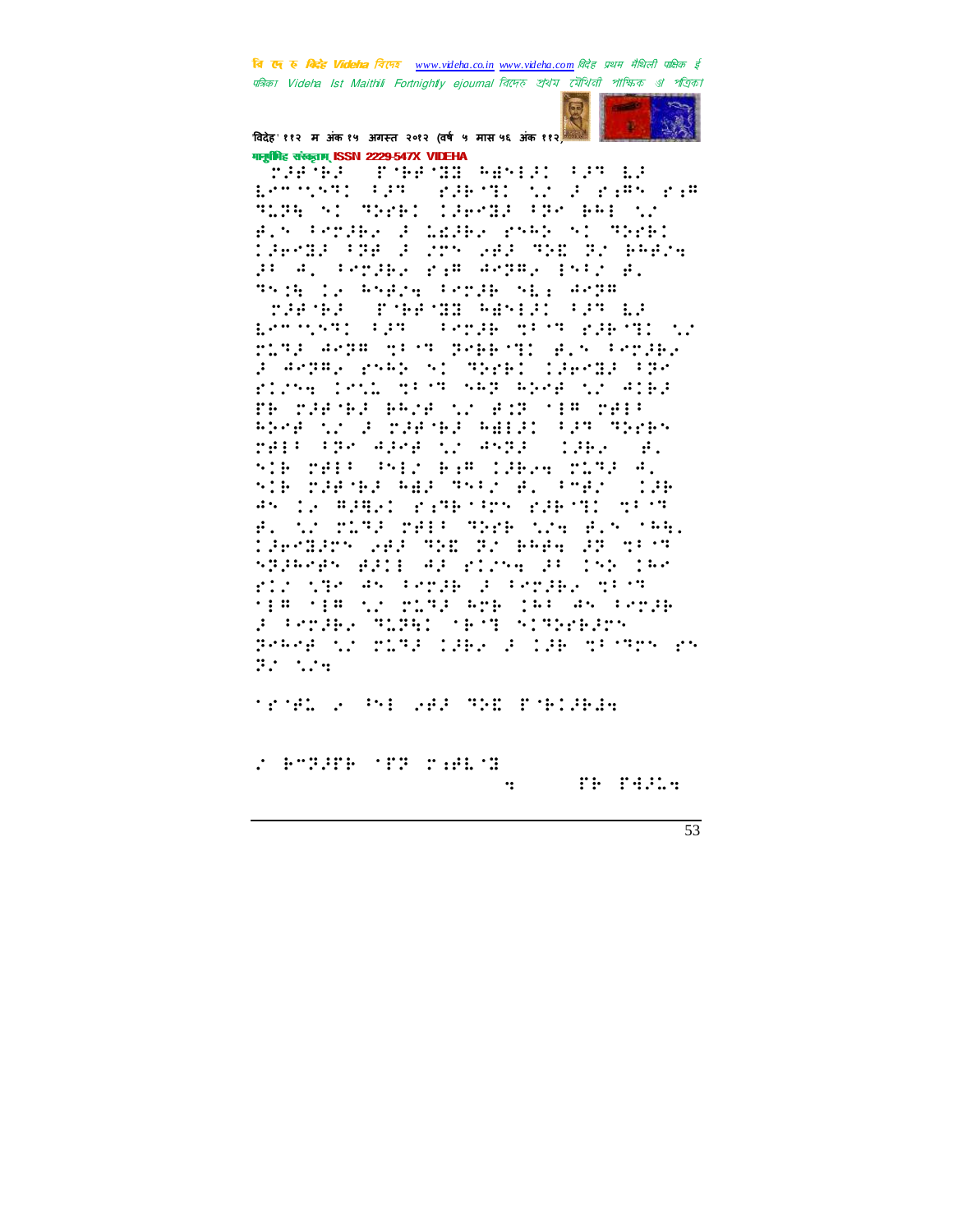बि एक रु मिन्हें Videha विरमर www.videha.co.in www.videha.com विदेह प्रथम मैथिली पाक्षिक ई पत्रिका Videla Ist Maithili Fortnightly ejournal রিদেহ শ্রথম মৌথিনী পাক্ষিক প্রা পত্রিকা



विदेह' ११२ म अंक १५ अगस्त २०१२ (वर्ष ५ मास ५६ अंक ११२) गानूबंगिह संस्कृताम् ISSN 2229-547X VIDEHA Jarijira ya shi wake mkan WESTER CONSET TELFR. ,ePheni rilar A TE PETI PAT IMAI BAR CARA SINGLE SENSITY SERVICES ment de Plang best ses "Schels tate boarder Aber propie Sroeid tr rythernie Pal Mrche PAGER IN W. W. WEDIA (WAT (MAR DIES D'ASPE ABAILEMEN MAIN PROF 2 25 2 22 9 0 5 1 2 1 2 2 3 4 5 1 argument and the PROPRIATE TOTAL IN THE NEUTRO PRE  $: 4: 1:$ **Ar INS (1932) 1992 2318 Contract Contract Contract**  $151.3547$ rera (1981a 1912) Milha Adir a Crea r. 1985 (S. 225 F.C. 155 (1654) **COMPARED INSTALL PREPRIENCE**  $\mathbf{f}$ .  $\mathbf{f}$   $\mathbf{d}$ . ing Allian (1982) and an India (1982)<br>In 1981 an Iomraidh (1982) a' Chaidhlic TEEL SPECIFIC BALE **BOOK THE STATE OF STATE** PROBAT PROOF PRICATURE PROBACTED Bille, present bisher:  $\mathbf{1}$  : : rdeld al sweding, 1981s Mar nin Palon (P)<br>Tarix (1941) And And Alas Paparen stran rand en al abibl  $\mathbb{R}^2$ THE THE SAFE SAFE INST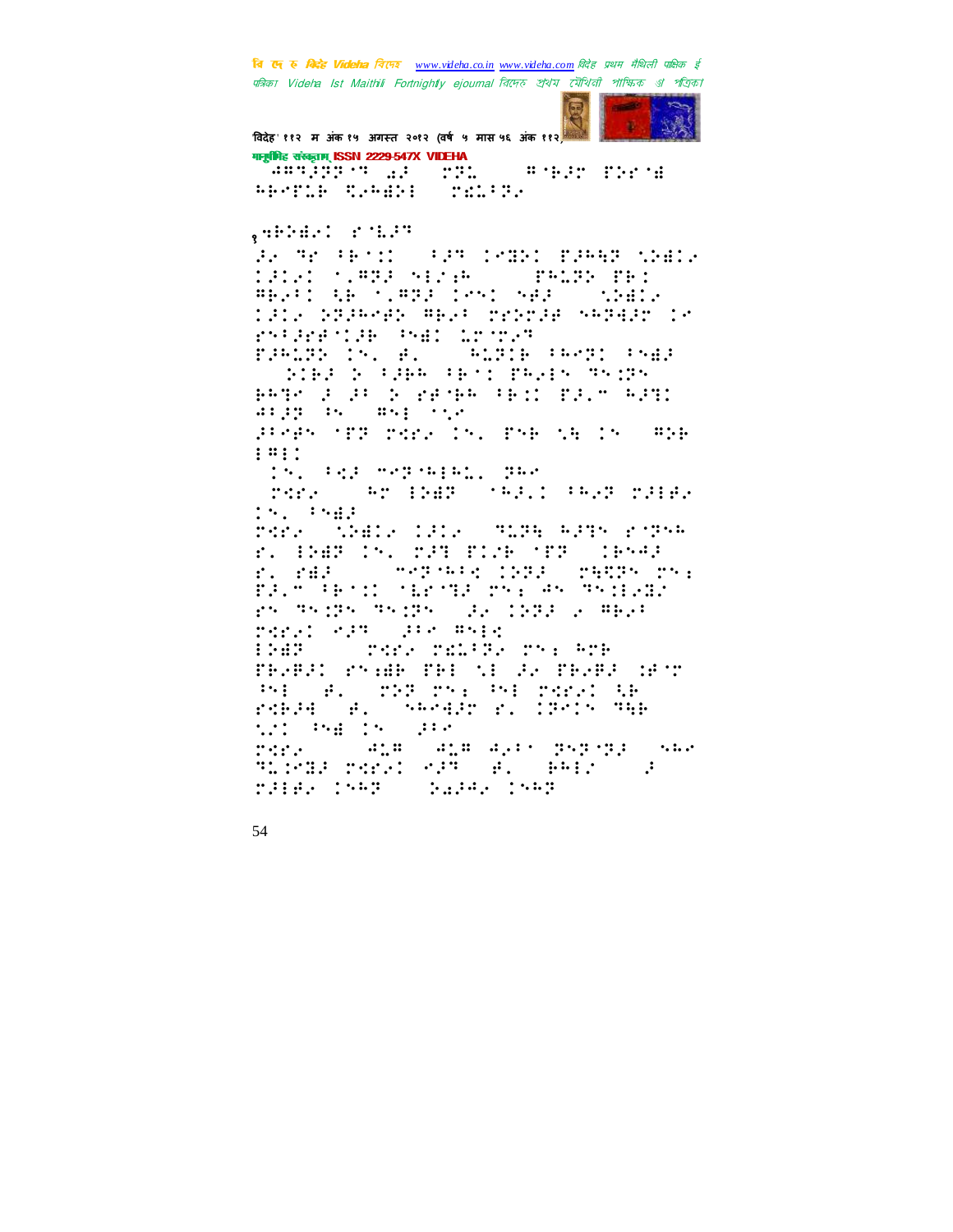वि एक रु क्विहेट Videha विएम्ब www.videha.co.in www.videha.com विदेह प्रथम मैथिली पाक्षिक ई पत्रिका Videla Ist Maithili Fortnightly ejournal রিদেহ শ্রথম মৌথিনী পাক্ষিক প্রা পত্রিকা

Barnea (Bah (MELAR) r. Pebag Prer

ringes rade reral tada res di ri 14: 2 MPH (MP PPH) PRES (PHP) Dr. Dr. MEJA (1948–1958) Dr. 186 TERN B. C. TELRY PAPA I REARD IN

RLP: rPM (S. Frms rS. RPB)# HPAR

rfalling from Albert Care (1941) norn ag nga sina silakgi angi digi

ri (1930) in Component in Component (193)<br>1932 : Freguesia Component (193) in Freguesia mer (emp) (mir) (amp) ir Aipir (insi

MINE ROBIN BRIDGE BRIDGE SHAR PRO TRANSPORT CHAINES TO BOOK TEST FAR TELETA PL FIREFRAG the masses are considered and many consideration and proposed and proposed and proposed and consideration of the

rde 'PR' GD' Alle Thin Dig: Ar T.

SALE TS: EDAR (FREE RED (R)MP PP In The Part (2018) (See The Part 21, 25, 2

188 PRO TO 2201 PRESS (28) rathe PSP CS, Builde (S) PAS



विदेह' ११२ म अंक १५ अगस्त २०१२ (वर्ष ५ मास ५६ अंक ११२ व

**ENGRY** nggaga ji

195 P. R. R.

pri p. 1341 -

 $14:1111$ 

time attribute

 $\mathbb{R}^{n}$  . In particular,  $\mathbb{R}^{n}$ 

मानूबंगिह संस्कृताम् ISSN 2229-547X VIDEHA 

**TENP TENP FROM PEN EPRO RNE** 

an is resolved particle

ri an int the moment

rs: 101 part 949 par

**Alle State State** 

**CONSIGNATION** 

 $\mathbb{R}^n$ 

55

 $-4.33$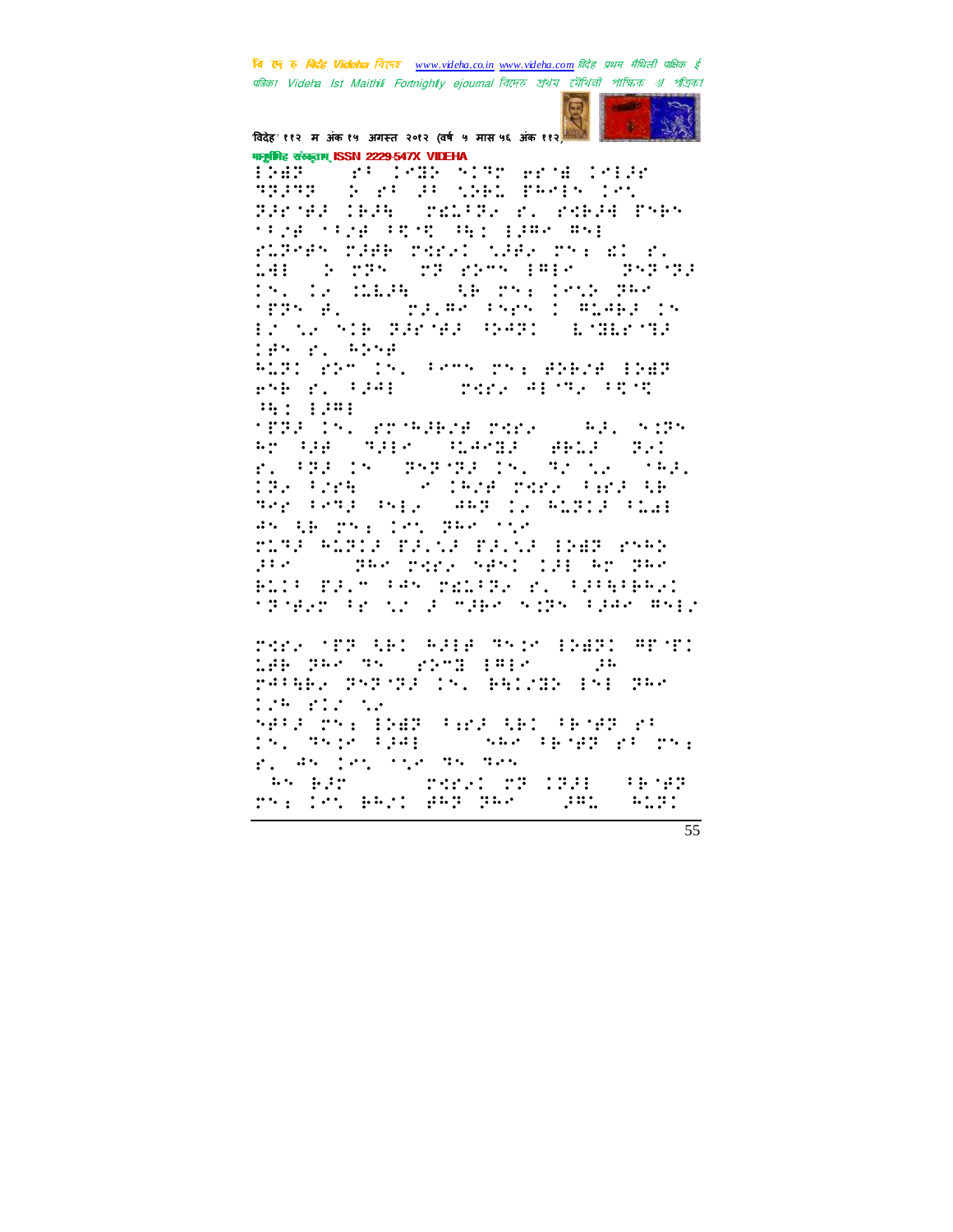बि ए रु क्रिटे Videha निएर www.videha.co.in www.videha.com विदेह प्रथम मैथिली पाक्षिक ई पत्रिका Videla Ist Maithili Fortnightly ejournal রিদেহ শ্রথম মৌথিনী পাক্ষিক প্রা পত্রিকা



विदेह' ११२ म अंक १५ अगस्त २०१२ (वर्ष ५ मास ५६ अंक ११२ व मानूबंगिह संस्कृताम् ISSN 2229-547X VIDEHA

THE PARTNER RESEARCH PARTNER CO. iArs Agine ( ) compared al Arab In rode Hall (SWA Hallen She TAN SIRS PARA REALISES PROP  $\ddot{\phantom{0}}$  $\cdot$ ...

ENER (1968) BAR TREE FRIED IN 1968  $\sim$  5400  $\sim$  1000  $\sim$ INST PAN SPRA SIDE P. SP.TI  $1.4.3$   $-$ **SAN TREE SOLE** rene (1910) te fage.  $\mathbf{r}$  :  $\mathbf{r}$  :  $\mathbf{r}$  :  $\mathbf{r}$ PSP THE PSE POINT THREE BINS TO MAKE 545 BJMAN (N. 331) - BJAN 253 SIAJ here. Bras (ref) begy sal us Sal BIRA P. WALES EASY PARK PATS INAR NGA BNAS ING MPLACAL IPANCIN<br>SIPANGAMPIL PIPAL CONGNITRIC BNAS **SAM TRANS MARKET BROOKERS.**  $\mathbf{r}$ . **SALE OF A SHOW THE THE TIME**  $\cdots$ . Par Bar ( the the two res the t The Sales Sand Policy (All Tell the machinery rdra (1982) Andri 2 Gib (21 Geographic)<br>1912 - Cobild Bill (192 Geographic), 295  $\mathcal{W}(\mathcal{X},\mathcal{Y})=\mathcal{W}(\mathcal{X},\mathcal{Y})$ **Southerness (September 200** 151 spomp (Cromp 2212 1812 pl2)<br>1726 123 BM2 252 262 (Sal  $\mathbb{R}^{n+1}$  ,  $\mathbb{R}^{n+1}$ **SAMILY STATE IDAN BEEP BRY THIR IN. IEB 138**  $\ddotsc$ ter is map **The Bibliography**  $\mathbf{r}$ . 755 #12# B512 **IDAN**  $\ddot{\cdot}$  :

Thi Phillip ene pricing nich.  $\mathbb{R}$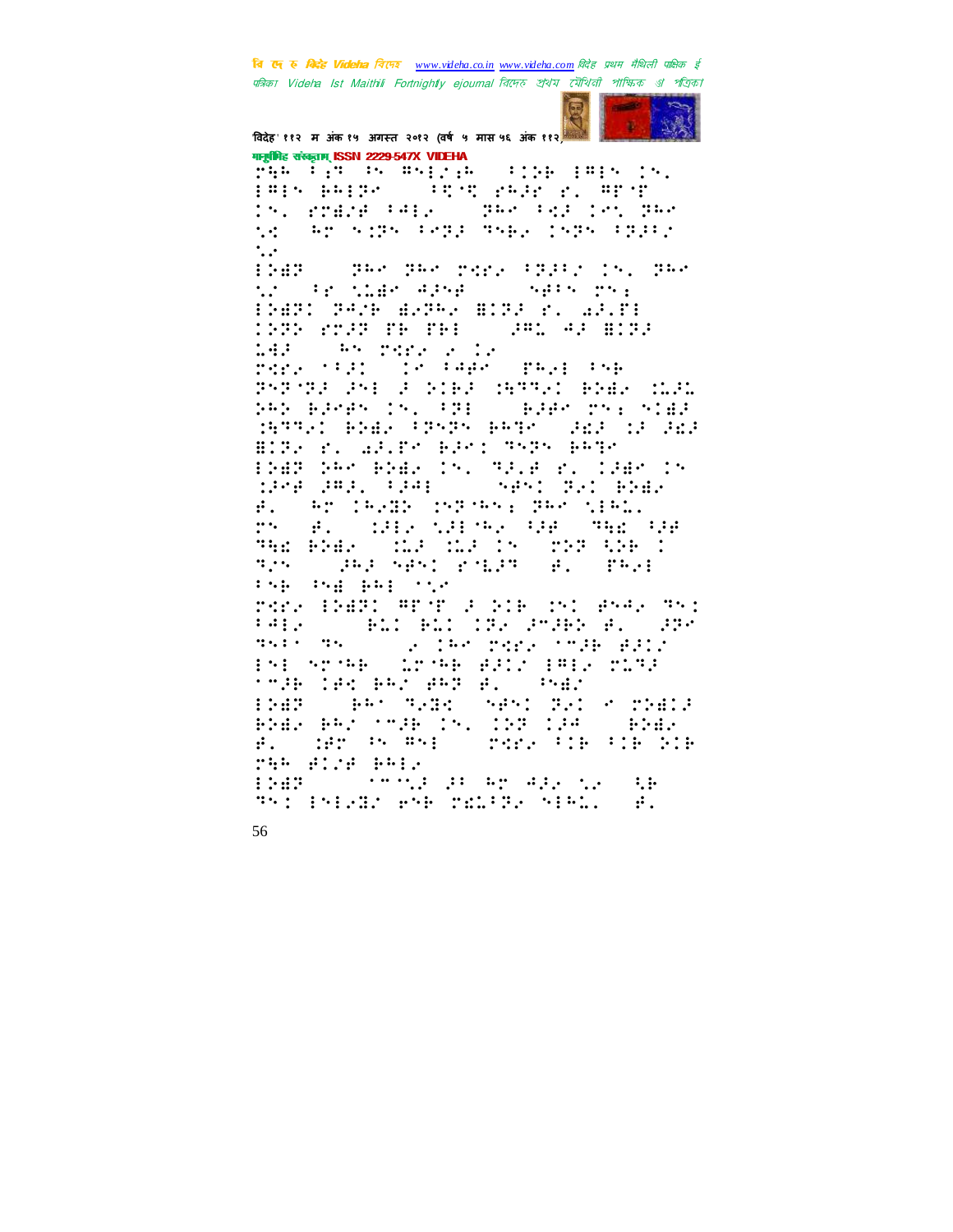वि एक रु क्विहेट Videha विएम्ब www.videha.co.in www.videha.com विदेह प्रथम मैथिली पाक्षिक ई पत्रिका Videla Ist Maithili Fortnightly ejournal রিদেহ শ্রথম মৌথিনী পাক্ষিক প্রা পত্রিকা



विदेह' ११२ म अंक १५ अगस्त २०१२ (वर्ष ५ मास ५६ अंक ११२) गानुबंधिह संस्कृतम् ISSN 2229-547X VIDEHA

 $\{5,1\}$  )  $\{9,100\}$  (see Fig. **STATE ARE SAPS** SAIRE CHAIR BHAR FSHSH BRE TH' IRSE MARY IN, AGE 19AM 1987 AS12 ADEL FRAG PER BREVO MINE FRAG SER FRAME STREET STREET STREET SLIE SLOW F. STORY ESP PROF BRO

## $\frac{1}{2}$  and  $\frac{1}{2}$   $\frac{1}{2}$   $\frac{1}{2}$   $\frac{1}{2}$   $\frac{1}{2}$   $\frac{1}{2}$   $\frac{1}{2}$  $\ldots$

FNING (THE IN NAT BILL WAT ry: 15182 (PAK Plat 3 18:55) 2183 Principal and political conduction 1832 M RR HA MA RRE RRA ME parak pasak pls: 4,42 46 LESTAR FJERI (SIRK TRYE IN, INF TR 194 PHP 1511 **SALEDY AMAP PROPER** F RITI ME: RITIN TEMEJE IN. AVEZ He ship dide we radio room F.B. Tel Then the Central Company #516 #Pro PSECI NIE CHAPTEL anthroping will need rend in Corps BEST BRIDE STEAM ST DIE TOTGET CHRIBI BIGHA MY: 1988–851 LE TRI (FJ)A TVE TLEV INE TVRE AST #51 BRTP | #201 PAD2 DN: PSB BASHAN (MAGHE INIBN 21 GNIBA) rakendit primik sye Astrak (pite TIL THE SECTOR RESEARCH THIS THE MEASURE EXIMAL THE FORCE PSIER (MEDROBE) REMEASURE  $H^{1,1}H^{1,1}H^{1,1}H^{1,1}H^{1,1}H^{1,1}H^{1,1}H^{1,1}H^{1,1}H^{1,1}H^{1,1}H^{1,1}H^{1,1}H^{1,1}H^{1,1}H^{1,1}H^{1,1}H^{1,1}H^{1,1}H^{1,1}H^{1,1}H^{1,1}H^{1,1}H^{1,1}H^{1,1}H^{1,1}H^{1,1}H^{1,1}H^{1,1}H^{1,1}H^{1,1}H^{1,1}H^{1,1}H^{1,1}H^{1,1}H^{1,1}H^{1,$ Service and Angels are grad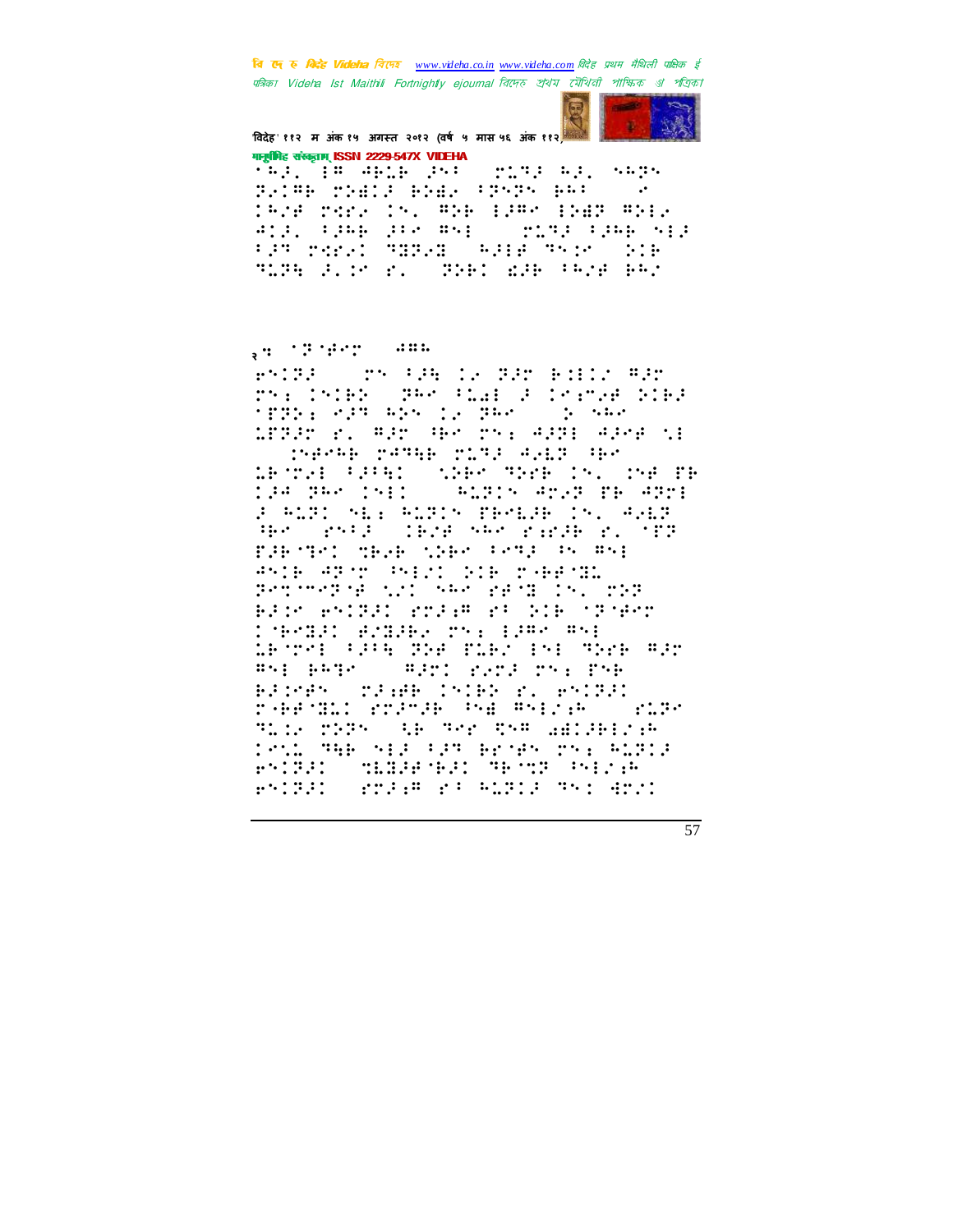वि ए रु क्रिडे Videha विएक www.videha.co.in www.videha.com विदेह प्रथम मैथिली पाक्षिक ई पत्रिका Videla Ist Maithili Fortnightly ejournal রিদেহ শ্রথম মৌথিনী পাক্ষিক গ্র পত্রিকা



विदेह' ११२ म अंक १५ अगस्त २०१२ (वर्ष ५ मास ५६ अंक ११२) मानूबंगिह संस्कृताम् ISSN 2229-547X VIDEHA

WHEN I WE THE SPEED ME IN TRIE FIRM FIRM PLANTED (PREF **SEMPRE IN EMPRISE** r. Phille ter und

4542 APS2 The THEO

arve me cae chec'à an Albertan did, Tashkaaaa (1981-1982)<br>Mir Sepesi Bronk Persam (5, 185<br>Mir Soper Asil Ser Musel Engerne tur: " y chua despraggan gen gen"g<br>23 mart para para madre : gp muz reng is map

**TEMPERS YES THEMS**  $\mathcal{L}(\mathcal{C})$ reterm spreak trian man

**SAMPA PLIP HET PATH** 

**MARRA PLOE (REPN PARK) HER PENCE** trillegge a sie mei konige eins FOR THE CHIEF WAS SERVED AN ERCHIT Abert TABre BAHLEL rich, 1951 rich a last agregatua sus 4 agreg THIS FOI TH WHAT WOULD WALL TITE! EPROPERTY BACK TOP OF BELOVE rrabración ración explabónia mia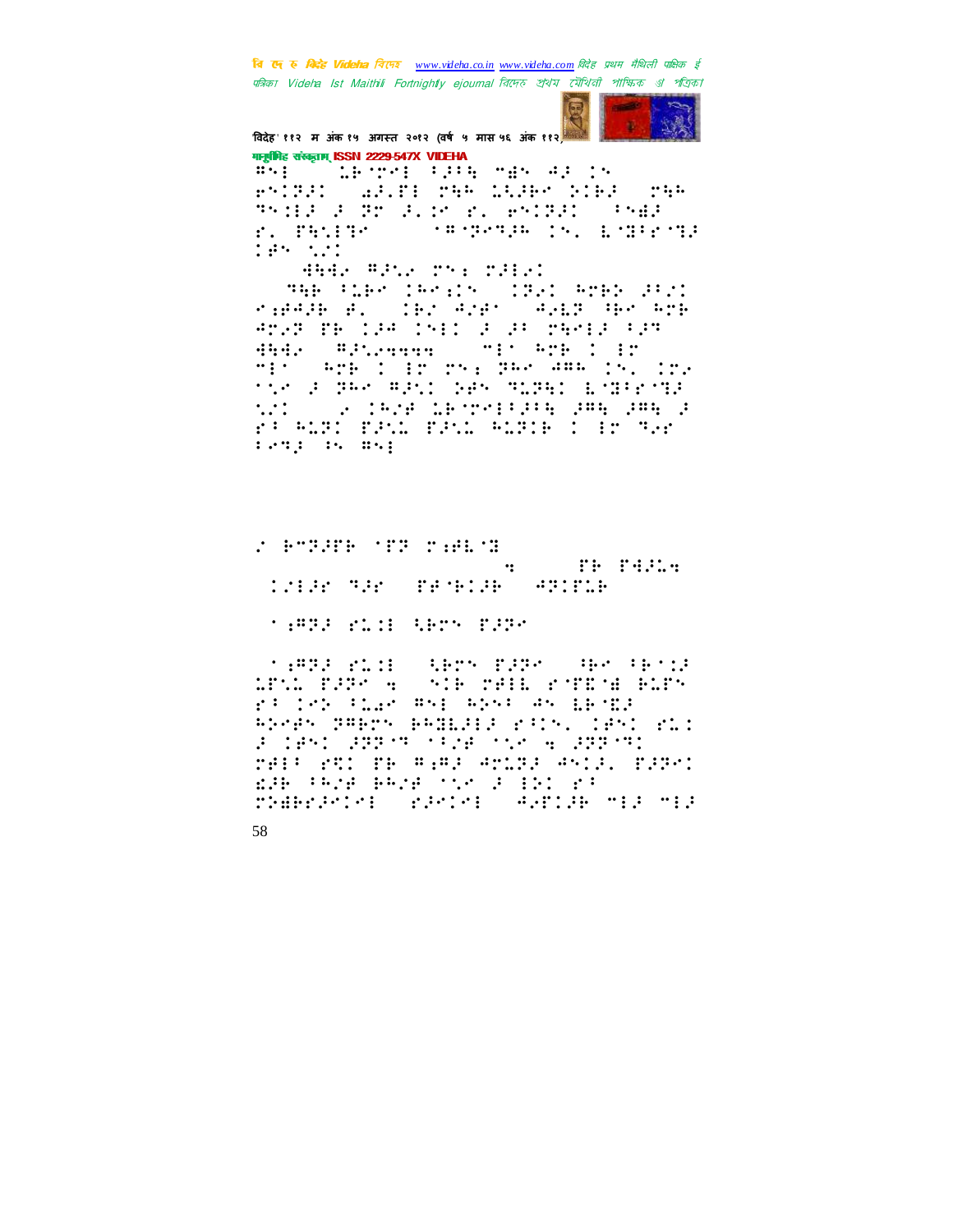बि एक रु *बिरोह Videha चिएक www.videha.co.in www.videha.com विदेह प्रथम मैथिली पाक्षिक ई* पत्रिका Videha Ist Maithili Fortnightly ejournal রিদেহ প্রথম মৌথিনী পাক্ষিক প্র পত্রিকা



विदेह' ११२ म अंक १५ अगस्त २०१२ (वर्ष ५ मास ५६ अंक ११२) गानूबंगिह संस्कृताम् ISSN 2229-547X VIDEHA

<u>The Sides of the Beth City of Ship St</u> PAR PLOTON RP PRPMI REPORTSE Presh lef BRef tire 2 ex tre TIP TEACHER SPACE TO T aradores MIRE BEN A NAPH IAE. **FIRMSHOWER STILL TIME CAR FT** 1952a agust nin a dh'istri nais nin (1985) BREATNIE ROOM PORT WIRE  $\mathcal{L}^{\mathcal{L}}$ tic a 1985 SC28SB roll rf Beng. 186 (Provincers Pake Side (Reciev <u> 1980 BARA GENSA GENSA (BRAGAN GA)</u> PROFISION AND POSSESS IN THESTICAL 19512 ADAS MODERNADIS, BLEMS EZAR the B. 18516 Adam Al : Ending 1928 STOR STATED OF STORY SHARP SAMPLE mark tangan etti pape (660 premg nick ager som plag trok føri føde.<br>Side fodesi gige is is af næs age gkê de bekar bi sava sir a arabe ter Posmer West PLBPP theory ALTIF AR RAMER WER ARR. FRIED AVET PAR ENE FRENZ I: The nine LTBr. LETER R SPORT LESS PRINT AIR TRAPP e Frek Strele rik Till (r 130 rrows and controls within the CROSSING THE SATE CRISH  $\frac{1}{2}$  :  $\frac{1}{2}$  :  $\frac{1}{2}$  :  $\frac{1}{2}$ PAR LAIGEI ESE SIBR IRAR AGAR MUA 4 2 20 122421 SZOBZON BRO 16 E0126 IBFAI MABMAGE EG MINESIS, RIMA SSM a ring sesp pobliced encribes by the a BREAK tip who the a bib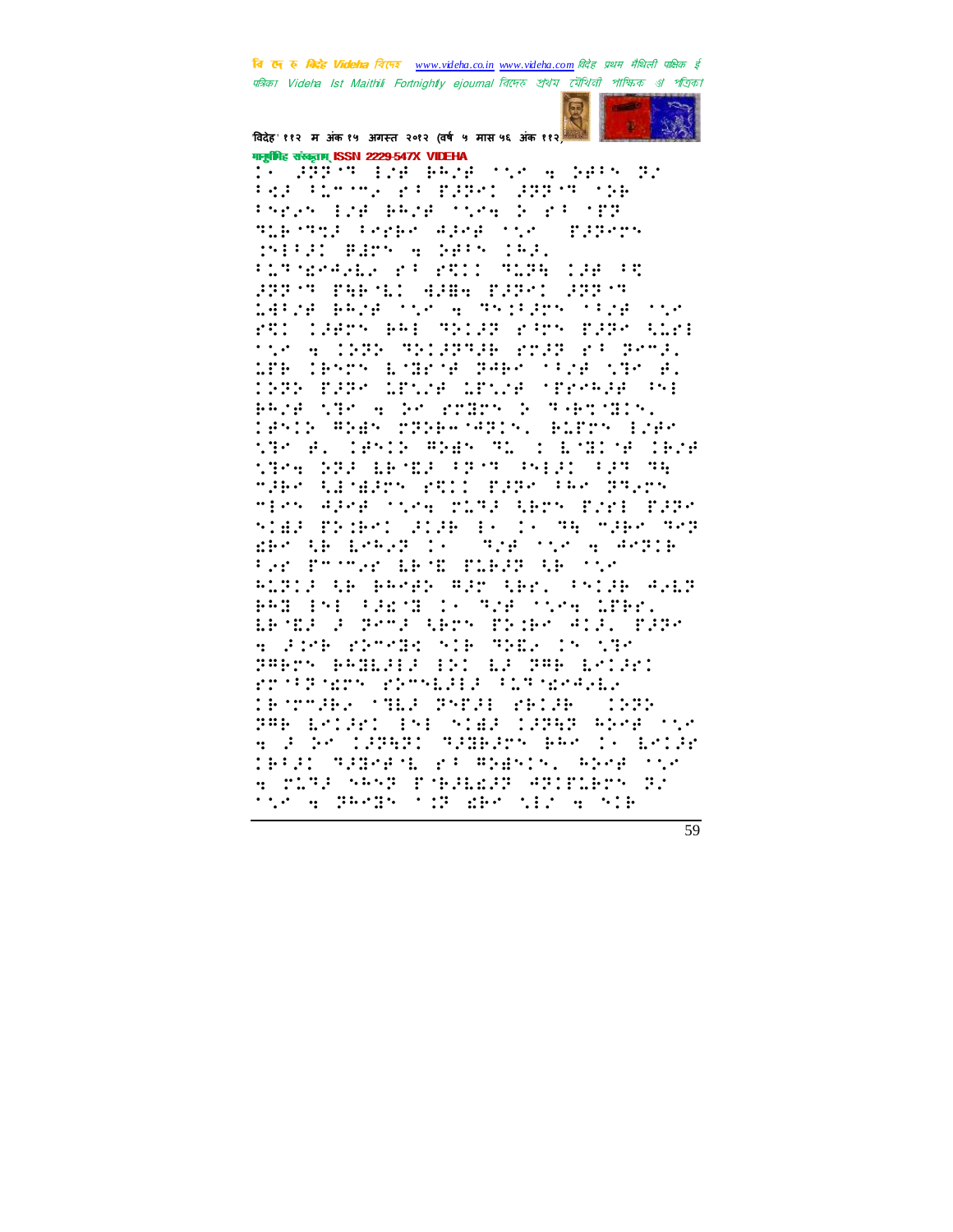बि एक रु मिन्हें Videha विरमर www.videha.co.in www.videha.com विदेह प्रथम मैथिली पाक्षिक ई पत्रिका Videla Ist Maithili Fortnightly ejournal রিদেহ শ্রথম মৌথিনী পাক্ষিক প্রা পত্রিকা



विदेह' ११२ म अंक १५ अगस्त २०१२ (वर्ष ५ मास ५६ अंक ११२) मानूबंभिह संस्कृतम् ISSN 2229-547X VIDEHA

Selel hin o 1932 rid Abry 2230 A PORTH ERC PEACH COMPANY TIBILE OF THE THE PHOTOS OF R FILL FT: FFME MARK THEFME LIFE A saps greatering about pairling.  $\mathbf{y}$  :  $\mathbf{y}$ sega assign teems weat thisge Personal rize (1984) AB (Precrudio 191)<br>ABI (Almuro ) raio imurio rupalar 19169 di rêzî e salk di al administr THE STEELT RESERVATION FOTE PR #NBYON, EPTER ORN PRESS & PS B. ARATED ARATEN 2 A S. SEATED Provide Prim Wenter Strange Star Into It St the surful and mode and the h FJEDN MERGE ISBN ARDIOBUGG ANRA tič 4 nati (Al) spomao mjeza (pj III PARK PARK PLIA APPROVACH ATITLE ESPONS TEMBELE FOR THE **SERVICES POPPER BEARING**  $\mathbb{R}^2 \times \mathbb{R}^2$ rak tira ser randake (113 PERSIA FREE ARTIC ART PTRE 1839EL MARI AN RABMSA AGNASI MARG ESTANT RES A VIEW RISKART MARK YS 1965 American Power Additional Divis MARA APPIRI MESME ISEA Y. PESHE FRACE EPOI EPOI PL PAR A PROBI **INTERNATIONAL AND STANDARD** PROBLEM INFORMATION C SPRINGEN (Albert IPALPER NISTA LARGER PESSEN SARAH TESHIL 23 1989 roll cerc (308) ca-23rd av rice the 4 ring rimeds due facual man Famedo (Ste Barry (Fro Aly B.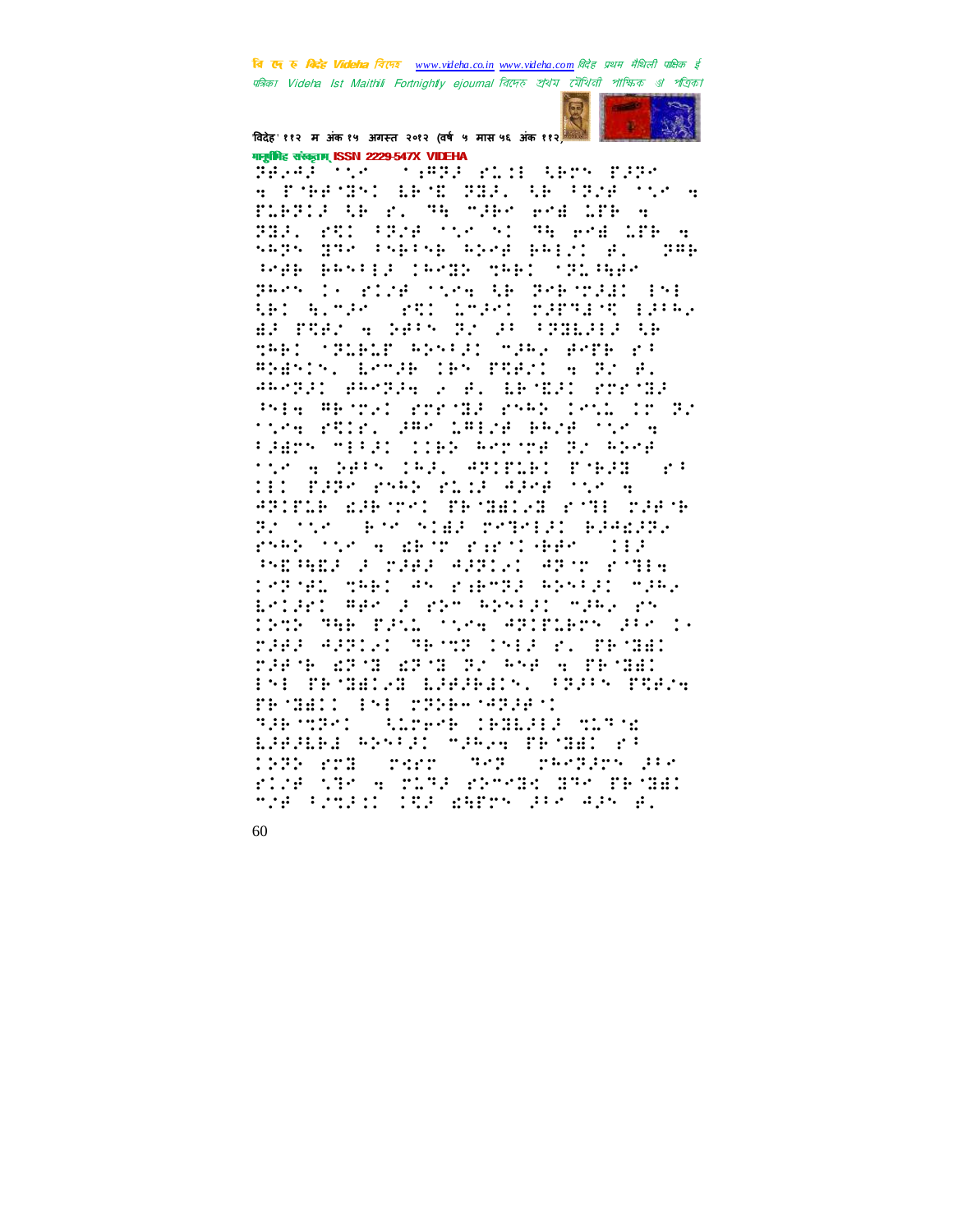वि एक रु क्विहेट Videha विएम्ब www.videha.co.in www.videha.com विदेह प्रथम मैथिली पाक्षिक ई पत्रिका Videla Ist Maithili Fortnightly ejournal রিদেহ শ্রথম মৌথিনী পাক্ষিক প্রা পত্রিকা



विदेह' ११२ म अंक १५ अगस्त २०१२ (वर्ष ५ मास ५६ अंक ११२) गानूबंगिह संस्कृताम् ISSN 2229-547X VIDEHA

Addied by 198 1982 Earners **JUPYS CHELLER FYEL (SLYPYB CHELLER** PABLAM TO MON CRA WATCH NO ART W. THE APP DE PROVABLE DE LA A FUIDE TO TEST ITURE ARIPY IN THE FRIE WILLE FROM SPREEN PROBED PNE B. TV TALE A TV STIL THA LAR SINE the government animal concentration THE PLAY FAIL MLEMER EMPLOY MEETA 4384 13 728 729 4212121 **FITTERSHIP ST APIPIED THESIBE P** ERTY THILE FT TRUE IN tas Aseg As: 1954 broge brokin d ESTAR TER SASARE AND STARTED rijs, jog manges ignaa maj maj the restriction partition a ends **IRAGONI ARTEGE NERVIRI 753** REAR TEACH CHEAT HRY ANIMAL LACARD Hrtman Change over Alenand FUITE FIRE TUES A TS E. (1972) SERN FRRS (BROOKER LEVE  $f$  in the set of  $f$ radio e **SAMPAIN SID SANCH TH PARLA**  $\dddot{\bullet}$ **MARK COMPARENT**  $\mathbf{Q}$ **BREE** t ander mar FORTH SARTI **Side Communication of the Contract of Contract Contract Contract Operations**  $\mathbf{u}_1, \mathbf{u}_2$ IS TRIED FREE TREPAR TROPPER SAM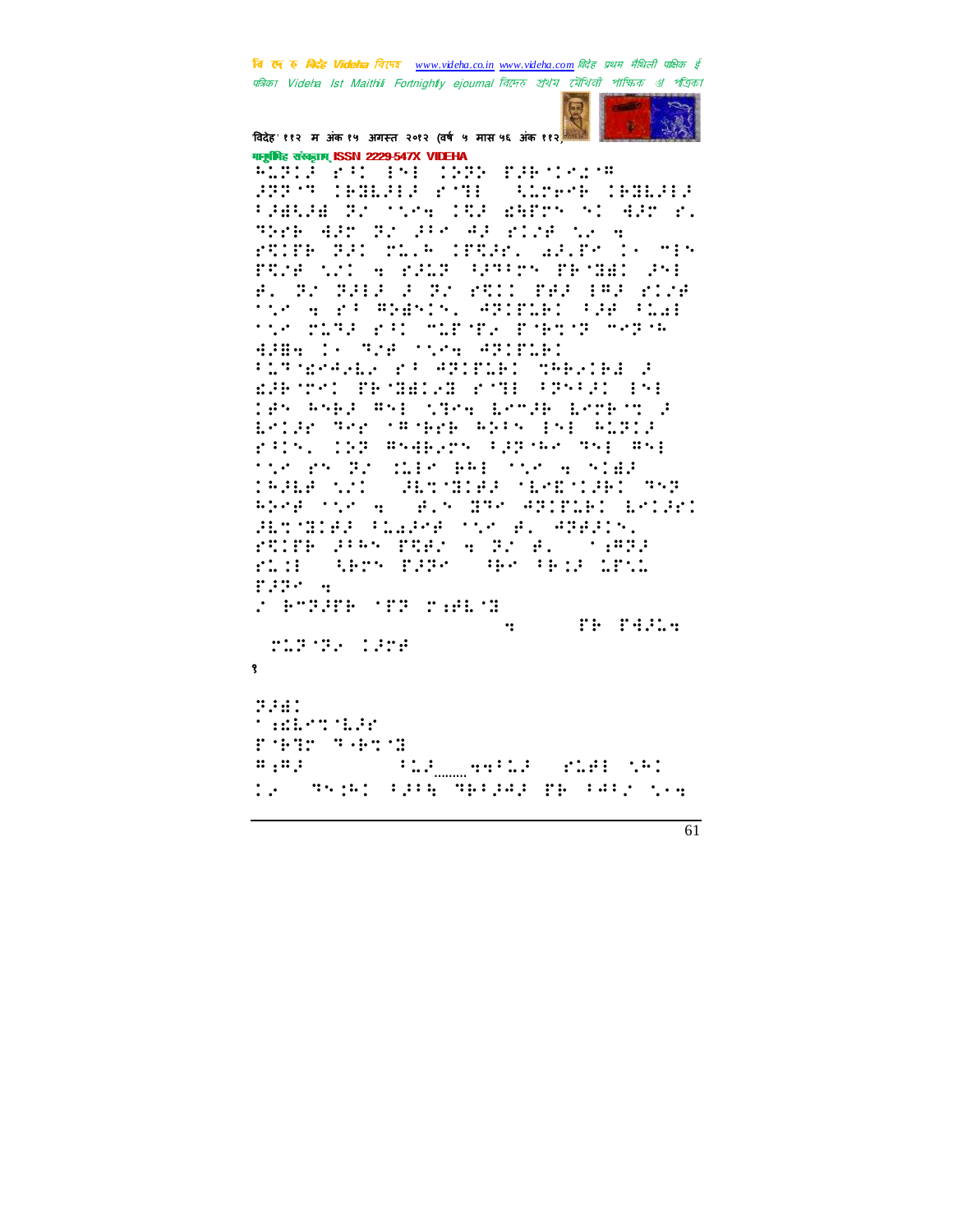वि ए रु क्रिडे Videha विएक www.videha.co.in www.videha.com विदेह प्रथम मैथिली पाक्षिक ई पत्रिका Videla Ist Maithili Fortnightly ejournal রিদেহ শ্রথম মৌথিনী পাক্ষিক গ্র পত্রিকা



विदेह' ११२ म अंक १५ अगस्त २०१२ (वर्ष ५ मास ५६ अंक ११२) गानूबंगिह संस्कृताम् ISSN 2229-547X VIDEHA

10 Hubb bh bhja  $\mathbb{R}^n$  :  $\mathbb{R}^n$ Te Price STA Ins IBARD  $\mathbf{u}_1, \mathbf{u}_2$ skie pap As (pap ki) skuk p. (<br>GBIZA sku filo alim info (papa rolers (FBR rLP) this mode dr Things the light of the game also alificates of a factoring BATAI ANGLATIMANA ASHITI r mart **Barat STA SPACED IN** SPIERFORM IFM RACHIEF AFWORD IN BREAK: ARE, B.B.PAI BREAK PLAT  $\frac{1}{2}$  ,  $\frac{1}{2}$  ,  $\frac{1}{2}$  ,  $\frac{1}{2}$  ,  $\frac{1}{2}$  ,  $\frac{1}{2}$  ,  $\frac{1}{2}$  ,  $\frac{1}{2}$  ,  $\frac{1}{2}$  ,  $\frac{1}{2}$  ,  $\frac{1}{2}$  ,  $\frac{1}{2}$  ,  $\frac{1}{2}$  ,  $\frac{1}{2}$  ,  $\frac{1}{2}$  ,  $\frac{1}{2}$  ,  $\frac{1}{2}$  ,  $\frac{1}{2}$  ,  $\frac{1$ ternis term of he over the control of 1928 1309 An idio name Anad  $\mathbf{u}_1, \mathbf{u}_2$ IPAN HP BENG AME HBIN, AND DAR Scraphy particularly State **Bara** THER WINDER IN THE IPER PARK IPAN PRES (PAMA YPP PASPAIN, RANK, WAZI IS RARARI)<br>RAPSPA NAP TIA SNA A MAAIRI WER #:#341 the ALTIB TEXIB ESA ATE. EDS TEE STAR **TAS AS (1992-192) Barnet**  $\ddot{z}$  .  $\ddot{z}$  :  $1:1:1$ **STORIC WAS THE TERM** BJED APPE TO J APP PART ROOF TOOK **SHOW IN A COMPANY OF** Barat i PLAR BAY (1981)8 (2805-23 ARI 36 Andre Hr Ruff von Tilbl rade  $\mathbf{u}_1, \mathbf{u}_2$ Te The Serve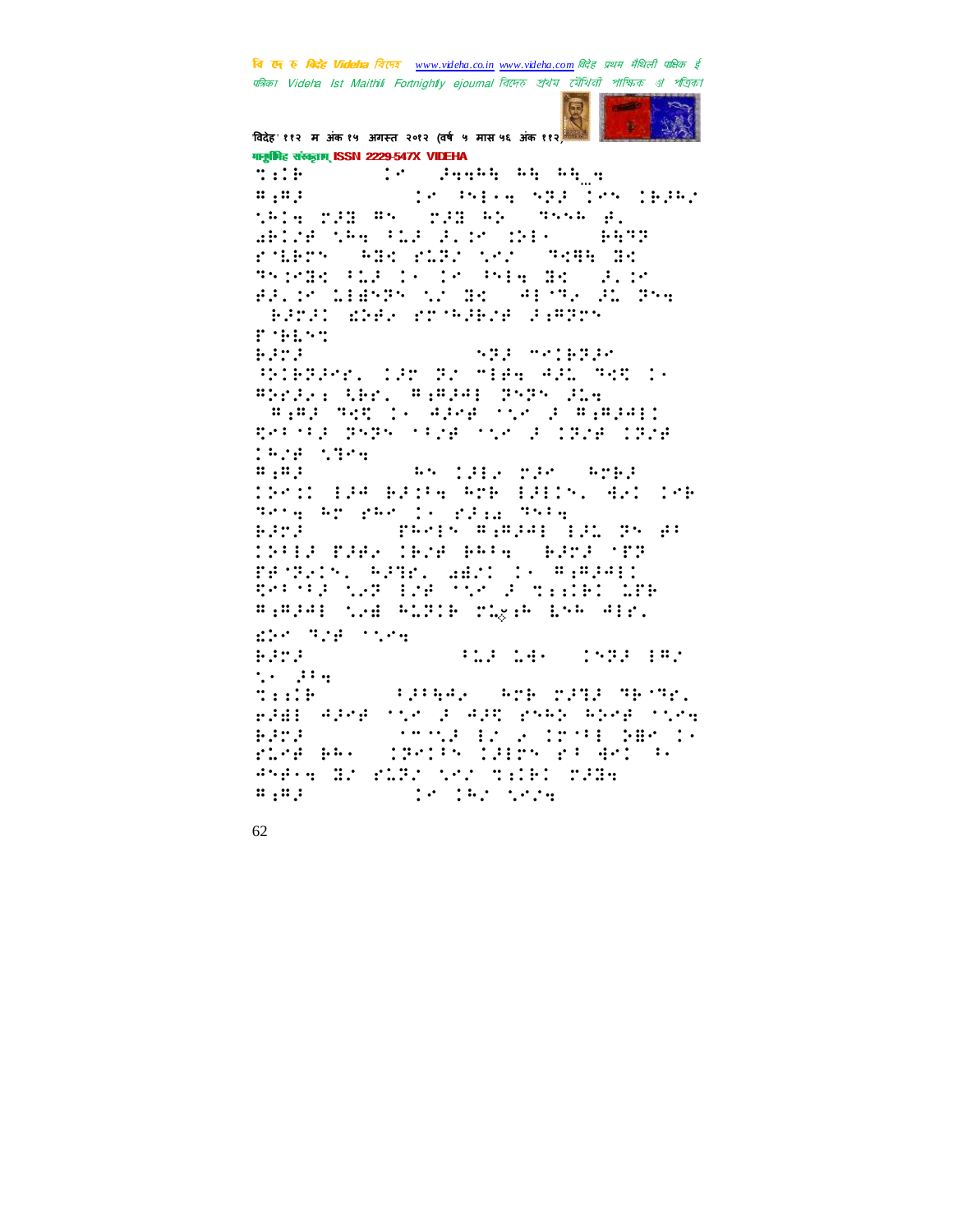वि एक रु क्विहेट Videha विएम्ब www.videha.co.in www.videha.com विदेह प्रथम मैथिली पाक्षिक ई पत्रिका Videha Ist Maithili Fortnightly ejournal রিদেহ প্রথম মৌথিনী পাক্ষিক প্র পত্রিকা



विदेह' ११२ म अंक १५ अगस्त २०१२ (वर्ष ५ मास ५६ अंक ११२) मानूबंगिह संस्कृताम् ISSN 2229-547X VIDEHA

RPPA (1921) FLAT TANK PARA PRAJ<br>TORE EPAL 2 (1922) FRANCES OF STREET rasesr

This Teach TAK TANTA YTT IPPS PSAAI RAIA TR **MONDAY MONDAY**  $\mathbf{u}_1, \mathbf{u}_2$  $\mathbb{R}^n$  and  $\mathbb{R}^n$  $\begin{aligned} \mathcal{L}_{\mathcal{A}}(\mathcal{L}_{\mathcal{A}}(\mathcal{A})) &\geq \mathcal{L}_{\mathcal{A}}(\mathcal{A})\mathcal{L}_{\mathcal{A}}(\mathcal{A}) \end{aligned}$ idiner, mar<sup>s</sup>ver (18)1606-1648 ()<br>Anistre (1940-05) (5) (2004-1505) 194 vi světšel, pletakčne č  $\dddot{\mathbf{r}}$  : : : : BRAS TITY THE TYLES THEY F trendice family of Scheers rindula shedralist Cler Bal Bro paper promised the property of the SPEEL SPORTIEL OFF **BASE** PROBRABLE: 1924 2 1162 15162 22 **TERN ABI BIRILY TOME IN BI CIEN** sky tyje svjet kaja je se svajs rang awa shirin kina rina dhah Arbir. 1996 Alex (51 AS Ared BB redd Arra #511574 AMER ASPIR MR38 (B2 151 WINDS PROTH PEA  $\mathcal{F}(\mathbb{R},\mathbb{R})=\{\mathbb{R},\mathbb{R}^n\mid\mathbb{R}^n\}\subset\{\mathbb{R}\}\subset\{\mathbb{R}\}\subset\{\mathbb{R}\}$  $\mathbf{u}_1, \mathbf{u}_2, \ldots$  $\frac{1}{2}$   $\frac{1}{2}$   $\frac{1}{2}$   $\frac{1}{2}$   $\frac{1}{2}$   $\frac{1}{2}$   $\frac{1}{2}$   $\frac{1}{2}$   $\frac{1}{2}$   $\frac{1}{2}$   $\frac{1}{2}$   $\frac{1}{2}$   $\frac{1}{2}$   $\frac{1}{2}$   $\frac{1}{2}$   $\frac{1}{2}$   $\frac{1}{2}$   $\frac{1}{2}$   $\frac{1}{2}$   $\frac{1}{2}$   $\frac{1}{2}$   $\frac{1}{2}$  1819-13 982 281 Provinser en als SP pelo runner Aldtr 1514 **AND SERVICE SHOW THAT PERPENDENT** Brigh Shop Rill Bene the

racescr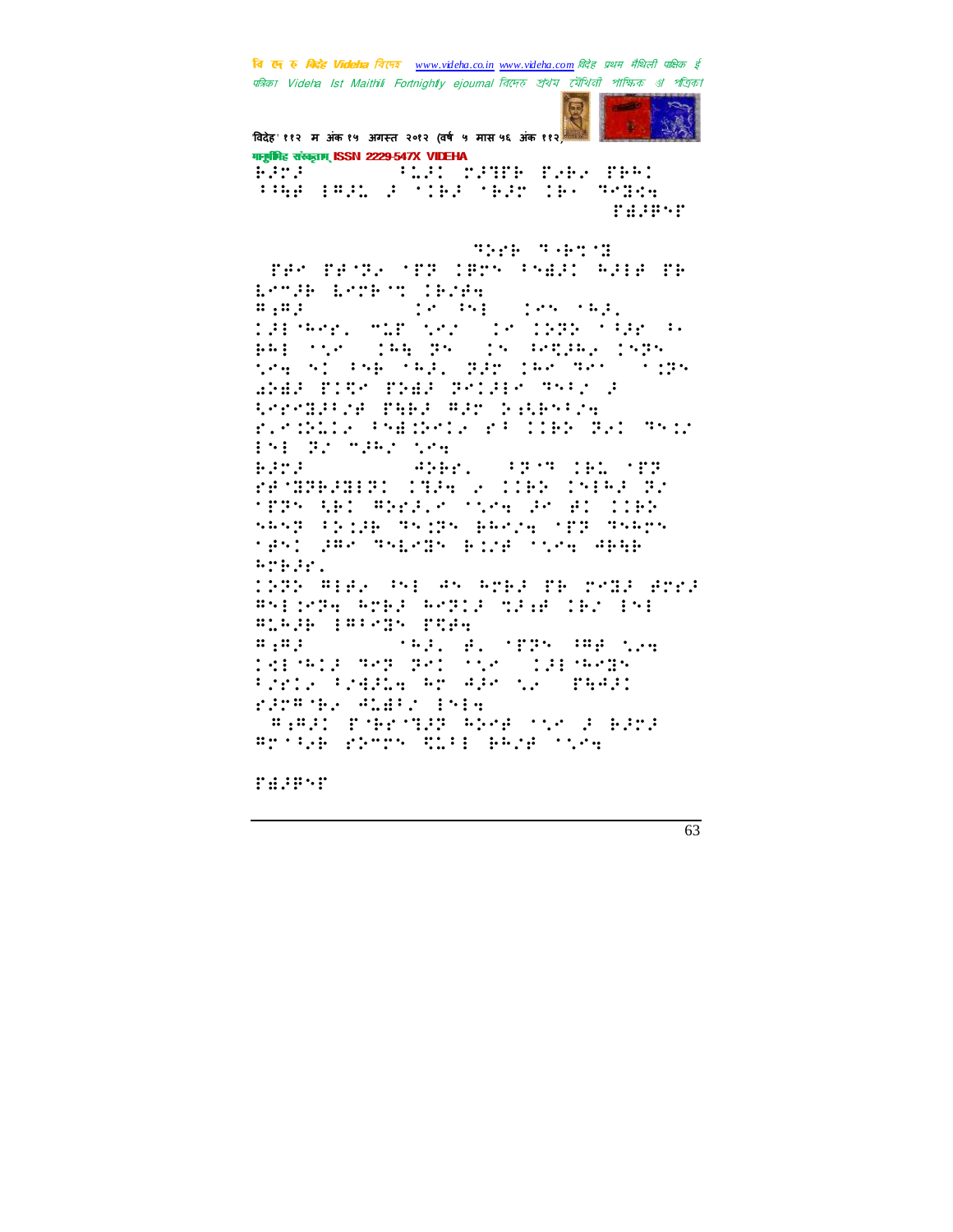वि एक रु क्रिटेड Videha विएम्ब www.videha.co.in www.videha.com विदेह प्रथम मैथिली पाक्षिक ई पत्रिका Videla Ist Maithili Fortnightly ejournal রিদেহ শ্রথম মৌথিনী পাক্ষিক প্রা পত্রিকা



विदेह' ११२ म अंक १५ अगस्त २०१२ (वर्ष ५ मास ५६ अंक ११२) मानूबंगिह संस्कृतम् ISSN 2229-547X VIDEHA **Post Construction SARE REPORT PRAFT PIPROPS STESSED** THA RARA A MAAINI ARMA (RING) PANG BE SPECIFIED PART STEP STAR  $\pm 1.2$   $\pm 2.14$   $\pm 1.2$   $\pm 1.4$   $\pm 1.5$  $\mathbf{u}_1, \mathbf{u}_2$ PAL PARK CHEED WANT THE MBR IE diff Thiller en: A: MBPIS CRIB STM  $\mathbb{C}$ :::  $P = 1.01111$  $\mathbf{u}$ ,  $\mathbf{u}$ ,  $\mathbf{r}$ **MARKET ADAM PENAN** GARAN SARK MAGA BIR AR BILI APPE EST TOO PATTE FORESTA  $B = B + B$ **MILLED MILL IN STREET** Endia # ####E ri#nch B2175 BRF4 SERVICENTS CONTRACTOR CONTRACTOR MER IS MAIL PORPORE IRS IPM ting make 1213, Said Provincia rach mings (marge the a mode wat:  $\frac{1}{2}$  which is a range of the  $\frac{1}{2}$ **MARK BASES** BOWER TEST TEST  $\mathbf{L}$  : nena, fajinga hteres errores diggererrer 191 43 #1#4 the ag sign. **THE REAL METAL Sim Panja Ages**  $\frac{1}{2}$   $\frac{1}{2}$   $\frac{1}{2}$   $\frac{1}{2}$   $\frac{1}{2}$   $\frac{1}{2}$   $\frac{1}{2}$   $\frac{1}{2}$   $\frac{1}{2}$   $\frac{1}{2}$   $\frac{1}{2}$   $\frac{1}{2}$   $\frac{1}{2}$   $\frac{1}{2}$   $\frac{1}{2}$   $\frac{1}{2}$   $\frac{1}{2}$   $\frac{1}{2}$   $\frac{1}{2}$   $\frac{1}{2}$   $\frac{1}{2}$   $\frac{1}{2}$   $\mathbf{1}$   $\mathbf{1}$   $\mathbf{1}$  $\frac{1}{2}$  (  $\frac{1}{2}$  ,  $\frac{1}{2}$  ,  $\frac{1}{2}$  ,  $\frac{1}{2}$  ,  $\frac{1}{2}$  ,  $\frac{1}{2}$  ,  $\frac{1}{2}$  ,  $\frac{1}{2}$  ,  $\frac{1}{2}$  $\mathbf{u}_1, \mathbf{u}_2$ ROBERT E ROBE SBEEDELA VI PRO B. TRANS PORA POPAR SUNT MINE BY RTE (18 TEER PH) AN ATEP PNERTH. tel, mikrober, pandno ver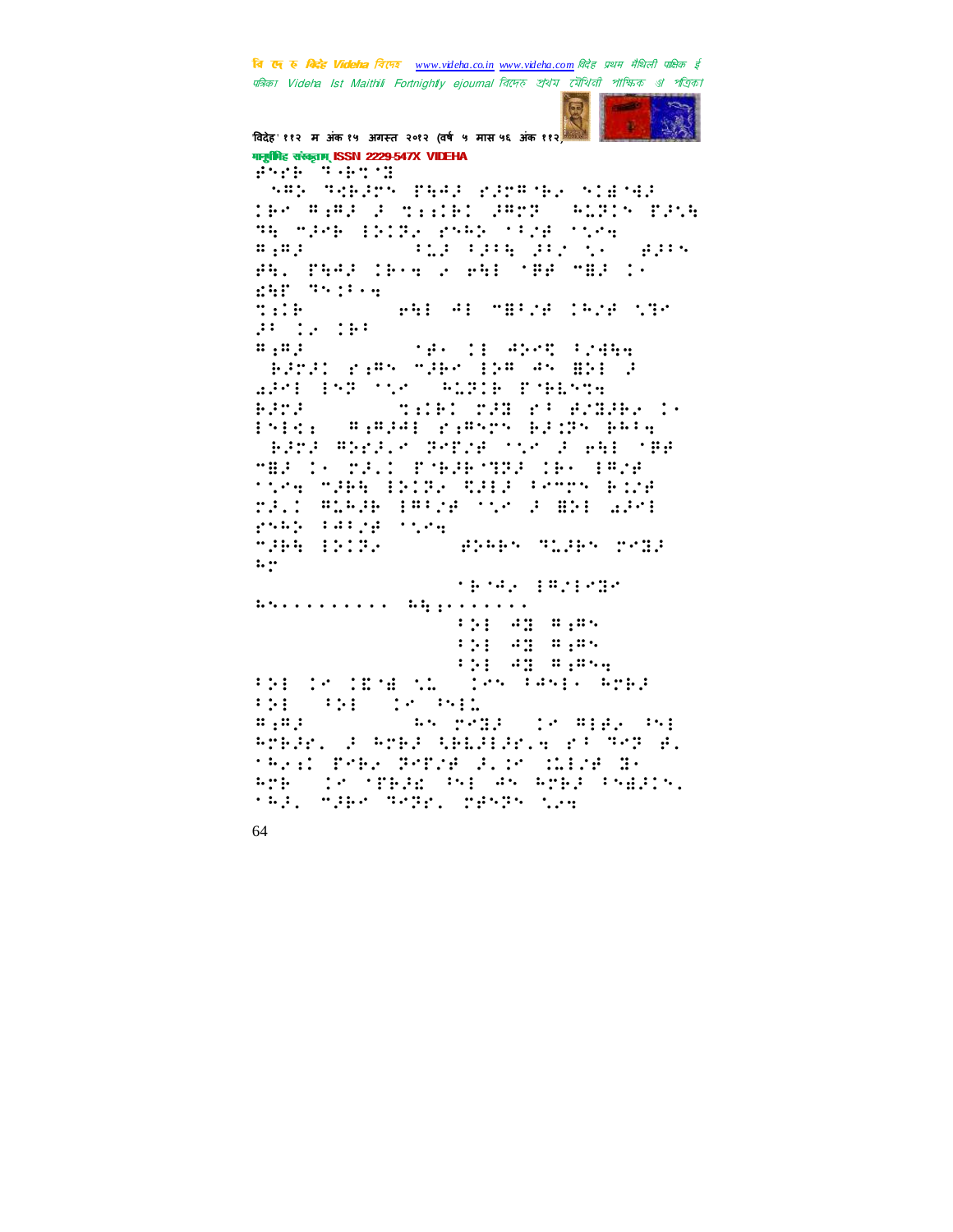वि एक रु क्विहेट Videha विएम्ब www.videha.co.in www.videha.com विदेह प्रथम मैथिली पाक्षिक ई पत्रिका Videha Ist Maithili Fortnightly ejournal রিদেহ প্রথম মৌথিনী পাক্ষিক প্র পত্রিকা



विदेह' ११२ म अंक १५ अगस्त २०१२ (वर्ष ५ मास ५६ अंक ११२) मानूबंगिह संस्कृताम् ISSN 2229-547X VIDEHA **Allen Schedule Head is infinit** Baran Barat, **TERPORE NA NETER EMBLIE DE AMBRE EX** PHI TEPH SI TRYP, PRIN, RHPA RHPA  $1941.4$  $\cdots$ arage. 1989 11582 (at 9. arag rg.<br>1980 991 - 1991 (at 1990 9r rg. 1920) 151 B.W. N.H  $\pm 1$  and  $\pm 1$  and  $\pm 2$ Baran Ba FTER APP SPACE ASEP AR SSPECTED Bangon nibaga (propinsi Syi<sup>ngala</sup>a) BRAB (Product an Angle Product Pra #185 | 121 | 121 | 43 | 81854  $\mathbf{a}_1 \mathbf{a}_2$  $\pm$  and  $\pm$  and  $\pm$  and  $\pm$  and  $\pm$  and  $\pm$  and  $\pm$  $\cdots$ approxime appointed **BATA**  $\mathcal{L} = \{ \mathbf{L}_1^T, \mathbf{L}_2^T, \mathbf{L}_3^T, \mathbf{L}_4^T, \mathbf{L}_5^T, \mathbf{L}_6^T, \mathbf{L}_7^T, \mathbf{L}_8^T, \mathbf{L}_9^T, \mathbf{L}_1^T, \mathbf{L}_2^T, \mathbf{L}_3^T, \mathbf{L}_4^T, \mathbf{L}_5^T, \mathbf{L}_7^T, \mathbf{L}_7^T, \mathbf{L}_8^T, \mathbf{L}_9^T, \mathbf{L}_9^T, \mathbf{L}_1^T, \mathbf{L}_1^T, \$ #4............... (9) 43 ###: (9) 101 AN #1#5 (101 101 AN #N #1#54 D An mich tem racescr

**MANDED READERS SECRET SECRET SECRET**  $\frac{1}{2}$  :  $\frac{1}{2}$  :  $\frac{1}{2}$  :  $\frac{1}{2}$  :  $\frac{1}{2}$  :  $\frac{1}{2}$  :  $\frac{1}{2}$  :  $\frac{1}{2}$  :  $\frac{1}{2}$  :  $\frac{1}{2}$  :  $\frac{1}{2}$  :  $\frac{1}{2}$  :  $\frac{1}{2}$  :  $\frac{1}{2}$  :  $\frac{1}{2}$  :  $\frac{1}{2}$  :  $\frac{1}{2}$  :  $\frac{1}{2}$  :  $\frac{1$ **A: W: THEF**  $\mathbf{u}_1, \mathbf{u}_2, \ldots$ Fri mager of all teacher Semblie Rendemarks (From British Power Part stringer er sjoer faans trop Trops (broep)<br>Sis steer die die sinder die s ga episaangekooppe **Barbara** PRIA TER APE PROFINE TERMIN FIRDE MARCIN FILE PAPPS BATAC  $\ddot{\cdot}$  .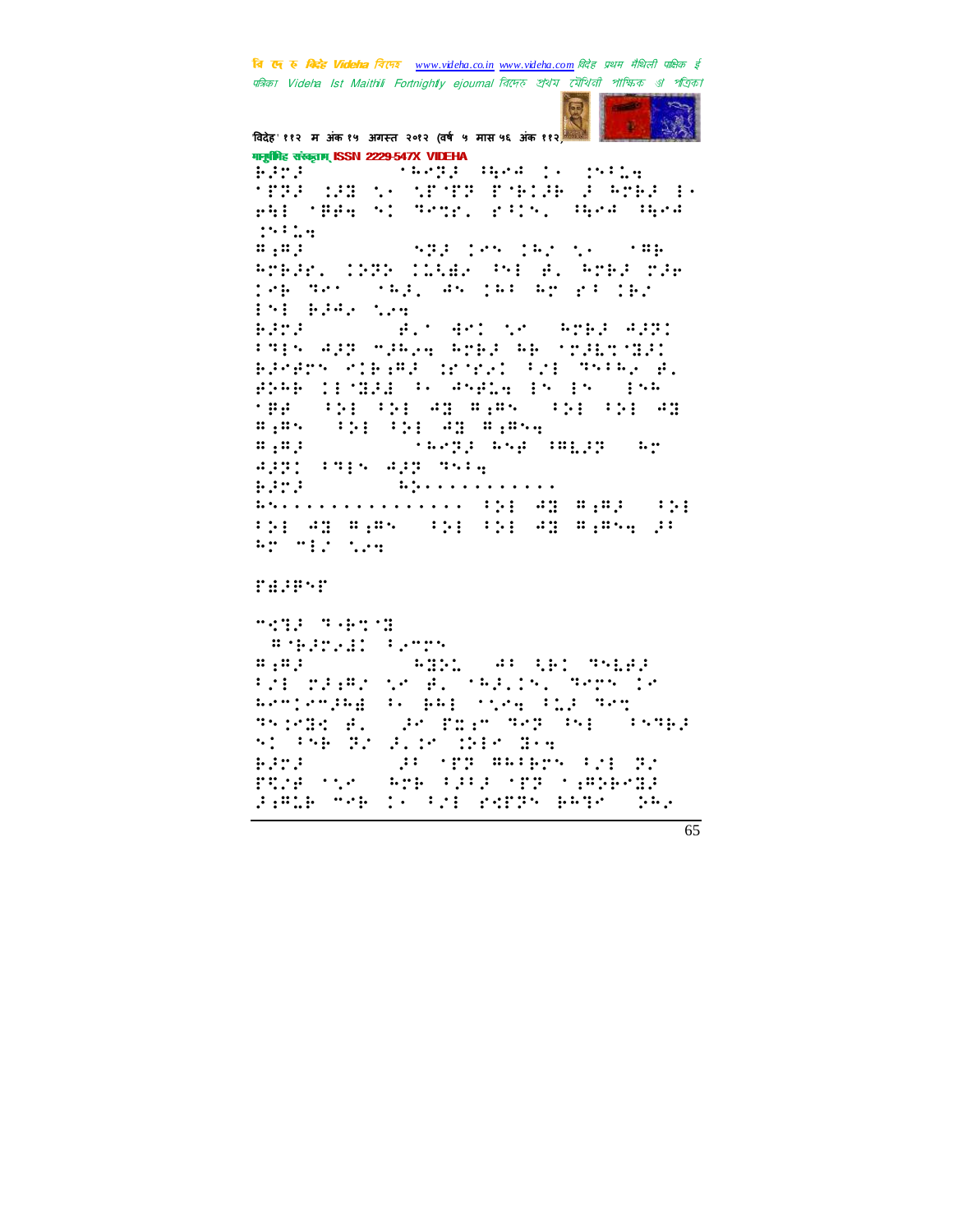वि एक रु क्रिटेड Videha विएम्ब www.videha.co.in www.videha.com विदेह प्रथम मैथिली पाक्षिक ई पत्रिका Videla Ist Maithili Fortnightly ejournal রিদেহ শ্রথম মৌথিনী পাক্ষিক গ্র পত্রিকা



विदेह' ११२ म अंक १५ अगस्त २०१२ (वर्ष ५ मास ५६ अंक ११२) गानूबंधिह संस्कृताम् ISSN 2229-547X VIDEHA PARRI POI TROING PROVINCE **STARTS, PARK MYTHE**  $\mathbf{u}_1, \mathbf{u}_2, \ldots$ British Artist Sell (1988) Artist September  $\ddots$  : SAR AMERICA SE ERNA (PS MAS) FRONT CO., PRINCIPES 2005 2010 12: the plu plaming Alder Am. Out Br Thing till did no happy they i  $\mathfrak{m} = \mathfrak{m} \mathfrak{m}$  $\mathbf{u}_1, \mathbf{u}_2$ ROBERT SI BRE STRA tra E- 225 B-a 62 (625 B-227 B.  $\frac{1}{2}$   $\frac{1}{2}$   $\frac{1}{2}$   $\frac{1}{2}$   $\frac{1}{2}$   $\frac{1}{2}$   $\frac{1}{2}$   $\frac{1}{2}$   $\frac{1}{2}$   $\frac{1}{2}$   $\frac{1}{2}$   $\frac{1}{2}$   $\frac{1}{2}$   $\frac{1}{2}$   $\frac{1}{2}$   $\frac{1}{2}$   $\frac{1}{2}$   $\frac{1}{2}$   $\frac{1}{2}$   $\frac{1}{2}$   $\frac{1}{2}$   $\frac{1}{2}$  racesc  $\gamma$  and  $\gamma$  -respectively. **SAMPLE SERVICE SERVICE SERVICE Testing THE PERPOS INTER THE**  $\mathbf{a}$ ... **PARE AN IPARTS ANDL IS MAR NEWS NO PRODUCT** BRTA (119181) SPART SANT ART INFOIR  $1.424$ **SAR A MERGE - RIBIS (SAR) IS TRAGS** ISBN 2021 NP (IRZ NP IP ASSI PRIN

agg ge masay al ciago Apealic palla THE ENR PINE RIP TIME SIEN PAR  $1.923$   $\pm$ 88.888 BALGAR (1981) (Benga Bilos Madeninae)<br>BRB MAK Bannya MIR MIK IS SYSTEMA BREAD ABEN BALSAND AWES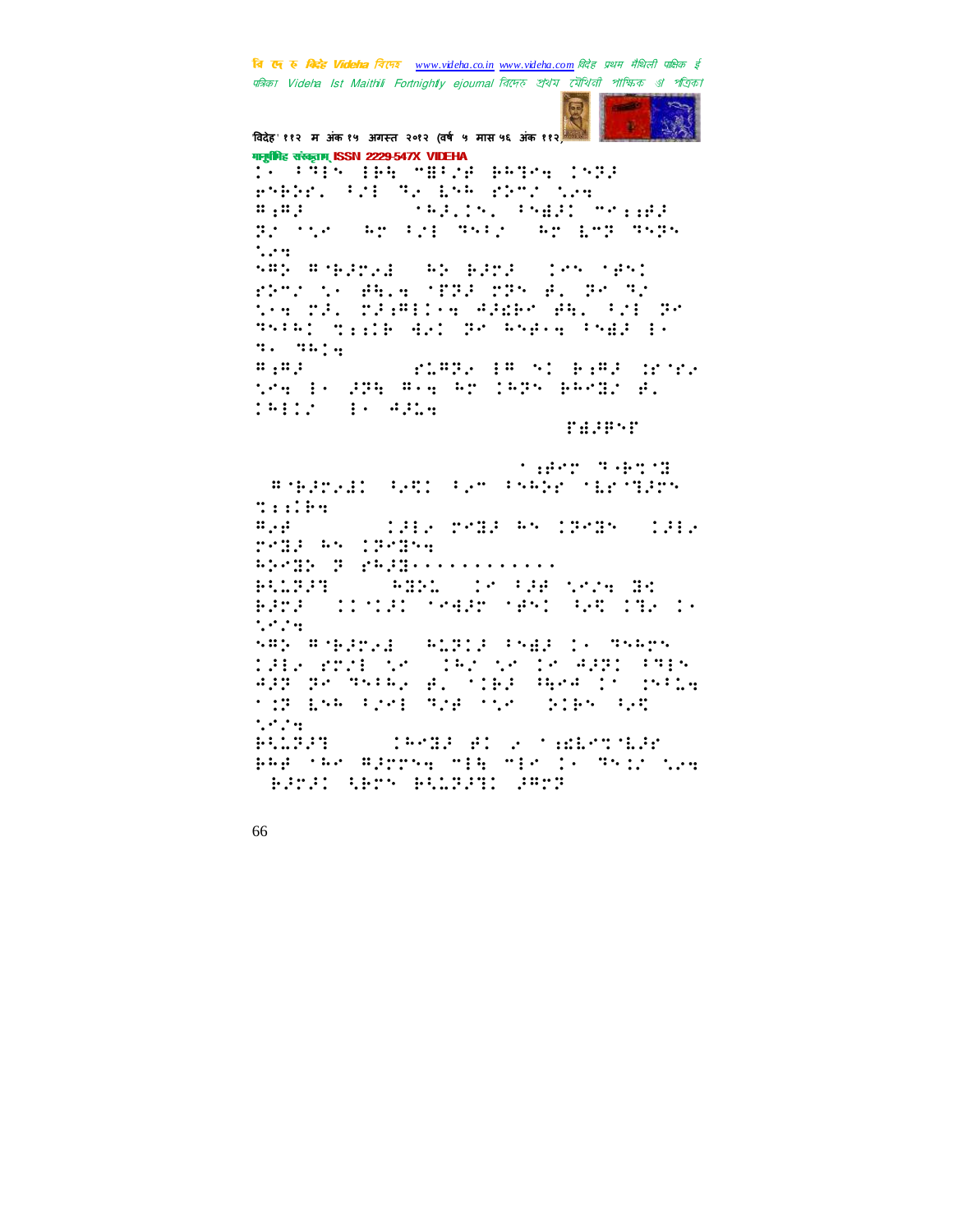वि एक रु क्विहेट Videha विएम्ब www.videha.co.in www.videha.com विदेह प्रथम मैथिली पाक्षिक ई पत्रिका Videha Ist Maithili Fortnightly ejournal রিদেহ প্রথম মৌথিনী পাক্ষিক প্র পত্রিকা



विदेह' ११२ म अंक १५ अगस्त २०१२ (वर्ष ५ मास ५६ अंक ११२) मानूबंगिह संस्कृतम् ISSN 2229-547X VIDEHA

tate the sign and **HASP**  $35.344$ 

BOOTH COMPANY SAFE BREET  $\mathbf{u}_1, \mathbf{u}_2$ PRESENTS TRIBL TRIPS ON SPEED THE Be Which of the Brookly the Alber trem as asis (as weaks ready GRUSSE TEEDS STATE TO ME STATE SE RPD BESK E.SK THINE IRIB NTH. 841888 THE SALE PROPER MARTING CONSTITUTES ASSAULTED Thing the Trues (Chile Chi the tep appart wip jpir al ciad jpr pr 

They Bh. KiBler Br Baran Barat, PARTIE OF INTERFACING TROUBLE INTER NAV (POBR 188 184 186 354 **PRODUCT** BE INTE SAR PRESSURE PRO PROPORTED THE COPAN PERPORTER FLEME AS A SPECIFICATED IN BR. **SAY PLANE: ASS BY CONSTRAINT** 432 Fryth: 28 254 B. 656 23. **THE FIRE INTERNATION IN B.** the random benild be gen mall rado the emb o ricos (Boros tadetiko tamer de Pando Belg 4,800, 2000, 2000, 2000, 2000, 2000, 2000, 2000, 2000, 2000, 2000, 2000, 2000, 2000, 2000, 2000, 2000, 2000, 2 Barat i **See Section Professional Contracts** Things will safely from the incomers weight frie all relie the screener man:

 $1.142$ 

the fift work a te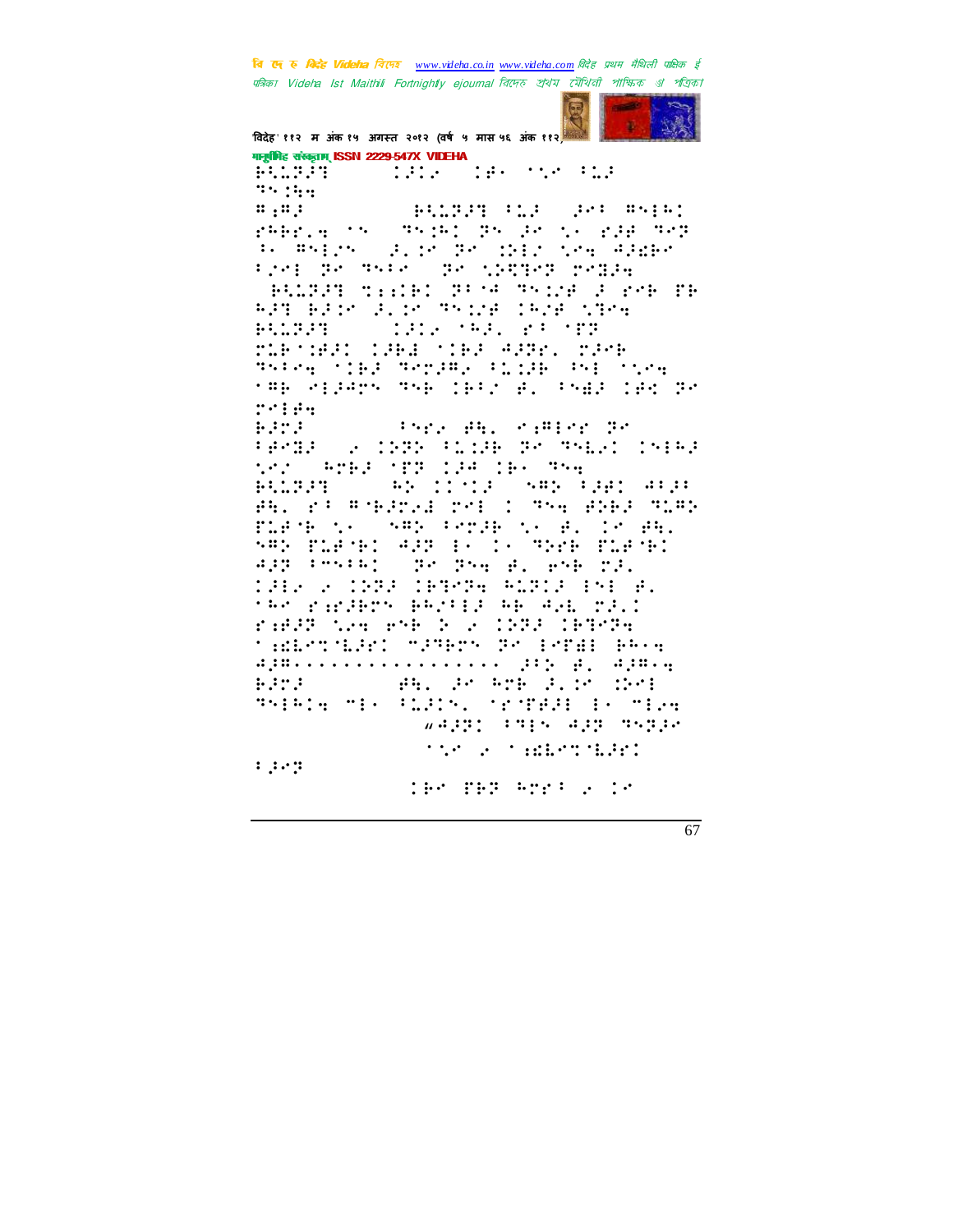वि ए रु क्रिडे Videha विएक www.videha.co.in www.videha.com विदेह प्रथम मैथिली पाक्षिक ई पत्रिका Videla Ist Maithili Fortnightly ejournal রিদেহ শ্রথম মৌথিনী পাক্ষিক প্রা পত্রিকা



विदेह' ११२ म अंक १५ अगस्त २०१२ (वर्ष ५ मास ५६ अंक ११२) गानुबंधिह संस्कृतम् ISSN 2229-547X VIDEHA Br 150 BC 1162 Freda

 $\partial_{\alpha} \partial_{\beta} \partial_{\beta} \partial_{\beta}$ 

 $1.9439 - 133$ #4#1 27 ner ers di erer rien (penski FLI FLID FARAH (FRIERS) FFRE ATE **TRI PLAID ALAS NIA ARGE MAT BRY** And Permiles and raddide place Sound Te TReda a par deno Roa a August *lellie, Finnse de l'eigene des* Principal resources and the principal state of the second state of the second state of the second state of the ar (1898) antaŭ dialargara geleak.<br>Anagola digeleak galego di galegakaj ge And radden the And Sandra And FTPS ATE HERMITIAN TE INTER Plat: And 2021 IRED IN MURNERN R. M. WEIN, PRNES S P. S. MART TATA MIA AT PARKE 18 Prisi & Protain: 18 Press (Simpr S PSERIN, MASE MNIGHT AN AGH SP THIT WHATE IN IN YOUR TO CAND SOM COM TO BANKIN, SV rusing a brew as sa spue samar cos the Ar (1833) Stoff of Program of (PRAIS, ARL (1832–1921) ASI (12 - 414)<br>An Albon (Prai PA) (2 - 814) An<br>Therogae (orage ) confal (1967–1924 AR SIE ALEXINA DAL MED LAET NA B. RESIDENTIFICATION IN STATISTICS. RORAL Z PARIBI RIBAL SRP PROBE NA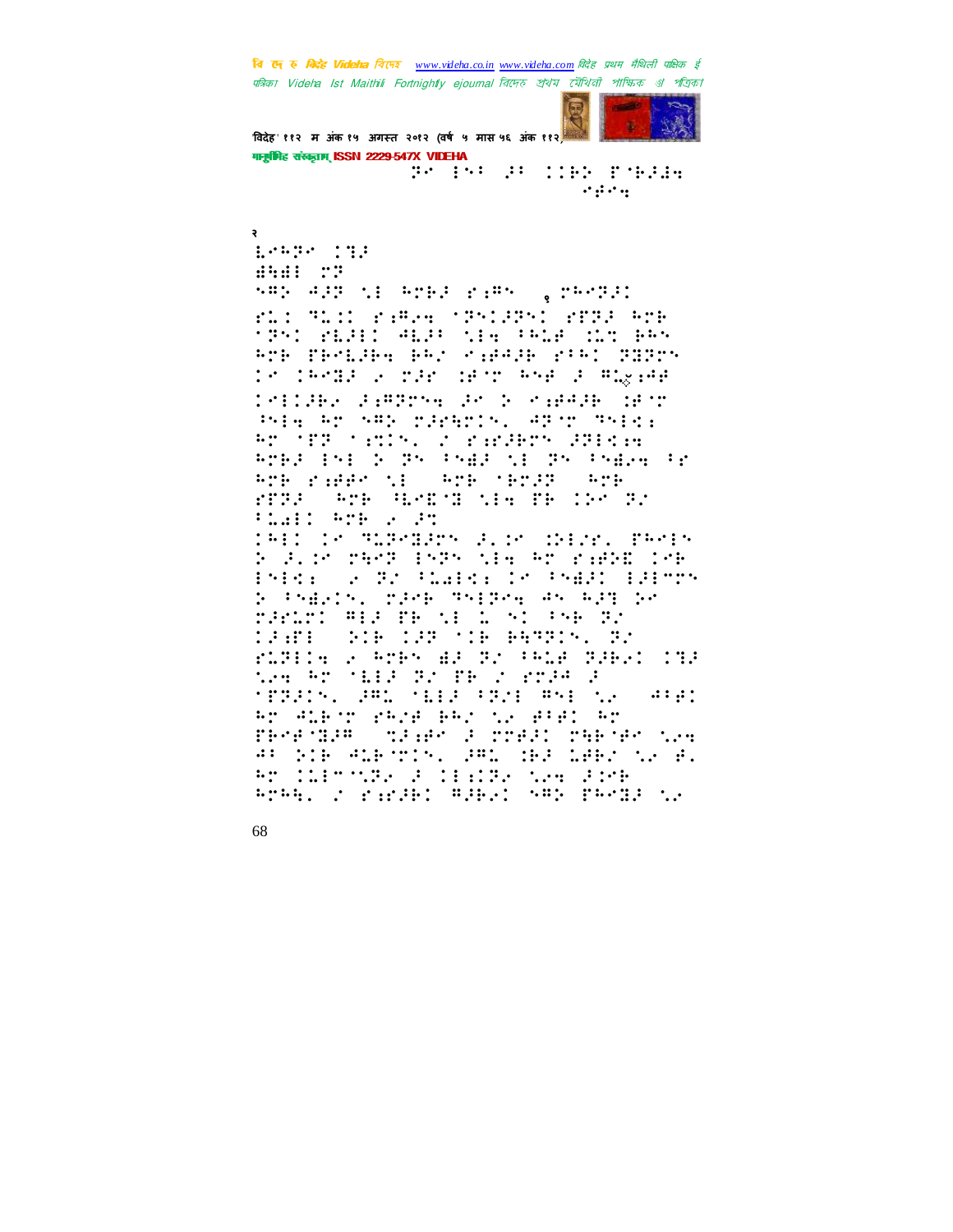वि एक रु क्विहेट Videha विएम्ब www.videha.co.in www.videha.com विदेह प्रथम मैथिली पाक्षिक ई पत्रिका Videla Ist Maithili Fortnightly ejournal রিদেহ শ্রথম মৌথিনী পাক্ষিক গ্র পত্রিকা



**TH PAPLA** 

विदेह' ११२ म अंक १५ अगस्त २०१२ (वर्ष ५ मास ५६ अंक ११२) मानामिह संस्कृतम् ISSN 2229-547X VIDEHA the Any pargu price and discrep

tant mas at red. By randeln, is go  $\mathbf{r}$ :  $\mathbf{r}$ **TRANS NO PARAT PER MORTAN RAP 2** THE COMMON STORE STORE CRIME  $......$ 

**A ROSE CONTRACTOR**  $\dddot{\cdot}$ 

**SIDE PRO** Enrope Abne Are (FSI rand Aer) 1981 SAJE (2141 MAILE) AJGE (PI) .<br>1941k (Kalen Aya (angkarangan PALE ANALO SHIP PERE SHIPS  $11.919$  $-4\frac{1}{2}$   $-4\frac{1}{2}$ ,  $\frac{1}{2}$   $-1\frac{1}{2}$   $-1\frac{1}{2}$   $-1\frac{1}{2}$   $-1\frac{1}{2}$   $-1\frac{1}{2}$   $-1\frac{1}{2}$ **PORT CONTROL**  $\mathcal{L}$  : the space of  $\mathcal{L}$ Print (BJ42 risht) orb #2921 Pedalo arter thanged the control of the control SARAD SETE ARABAN RAKU A REKKA #251 ANE 2 ANE 1# #278 FinTA2 PTTMED HELD ( PAPAPE PEE PMILDED **194891 2018 2008 20091**  $\mathbf{r}$ FRANCO PLERAL PARA CAPA ESPE **PARTICE SECTION CONTROL Satisfacture** ERS FOUR THE NEW INE STORED STAR ra el repetat (santerem ranstama) rand General Steel State (1980) Sections WASAN SANG PERSON randament rogeol (gegya 1865) ye<br>Andlew Sydl de Micconteller HIS THAT IN STUDE & WHA BERLEVER ENTRY 2 METRIN, EVRNMA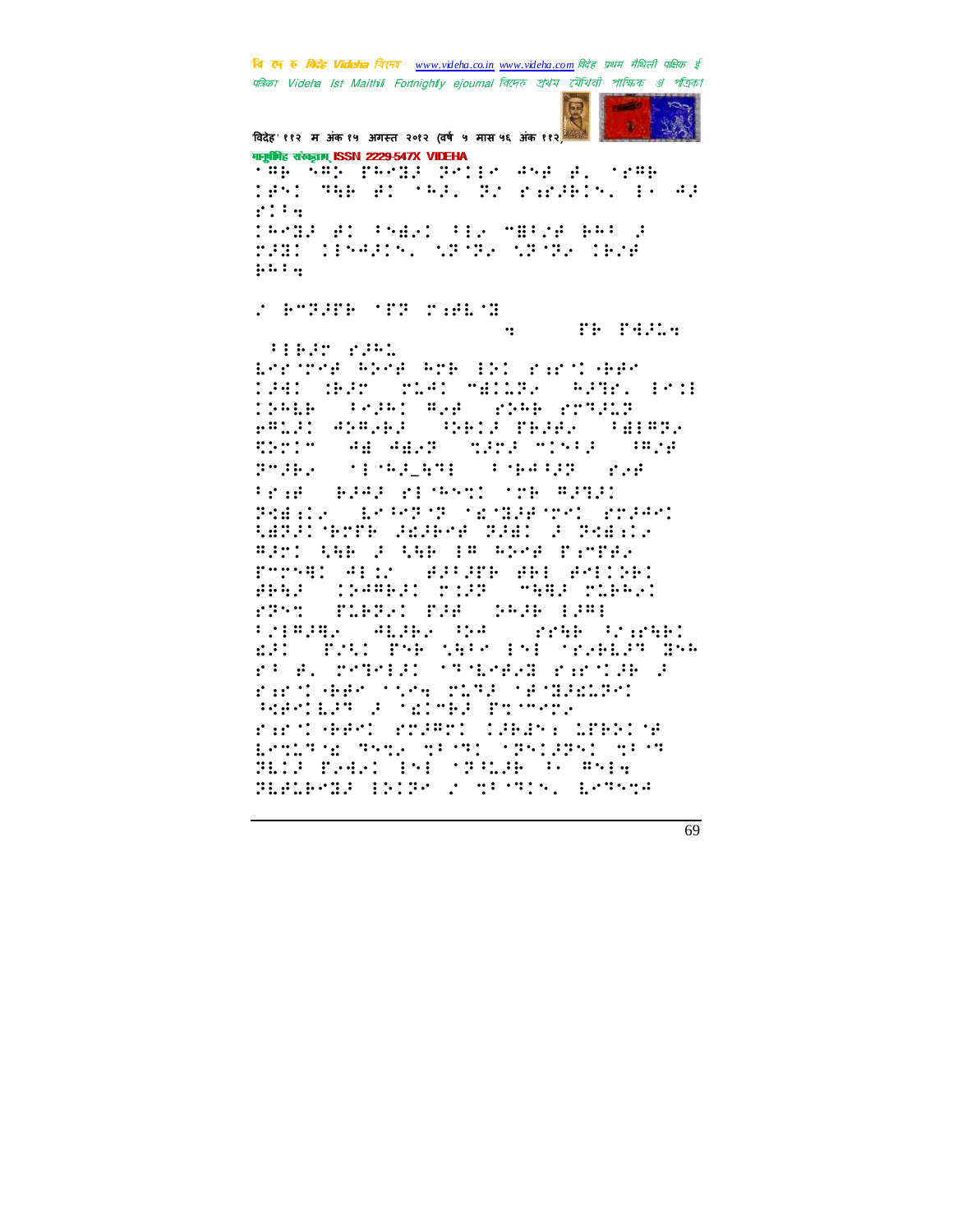वि एक रु क्विहेट Videha विएम्ब www.videha.co.in www.videha.com विदेह प्रथम मैथिली पाक्षिक ई पत्रिका Videla Ist Maithili Fortnightly ejournal রিদেহ শ্রথম মৌথিনী পাক্ষিক প্রা পত্রিকা



विदेह' ११२ म अंक १५ अगस्त २०१२ (वर्ष ५ मास ५६ अंक ११२) गानूबंगिह संस्कृताम् ISSN 2229-547X VIDEHA

Panas Bel (1954) And Control Perspeed<br>Pansi Georgia Sarah Berry Pusat (196 S. S. C. S. S. S. S. S. SEC. S BARAI PARAL MARYE NTPA TEMP TOM ISM THOTHER IN YARD ARM PAI POPULPRY LONGON POPULPY OF range (me me no d'rance. PORTICE POSTGERON, ESTROPOLIMATE rume : PPI the

rom rother as ages there **PROFILED PORT WEIGHT PER** ping corpup, map g, species SPERSON BEST PESSED OF SPEA P.A. delA (Principales) Person: SKINAAR, EKRYSARKA (\* 85) (S.A) #NEW ESTATE TREP & TATE FELTING RSB3 #S: #3r: P.M3HA SASA3r: Report the Well Gambi Annual P ARESANI PSEADE FASTAL FRAME **BEATH WALKERSHIPS IN THE REAL** FRAGE THE PAPT GERTY THETE BATY! rollsche B. Springserigene Salt  $\cdots$ 

Analysis Erstrick (Eraba (Finalys) TIME EMPROPE SOME STAR STAR transference ste canerale distri Real:Park Club BRAD Resource Set PETHERS POLEHER, PORCHAR LOR NE #. THEILTHI THIS. THAN PAPAR RIGHT AND PORNTH IRE POINTS. the Crew Chapter Chart Care the 70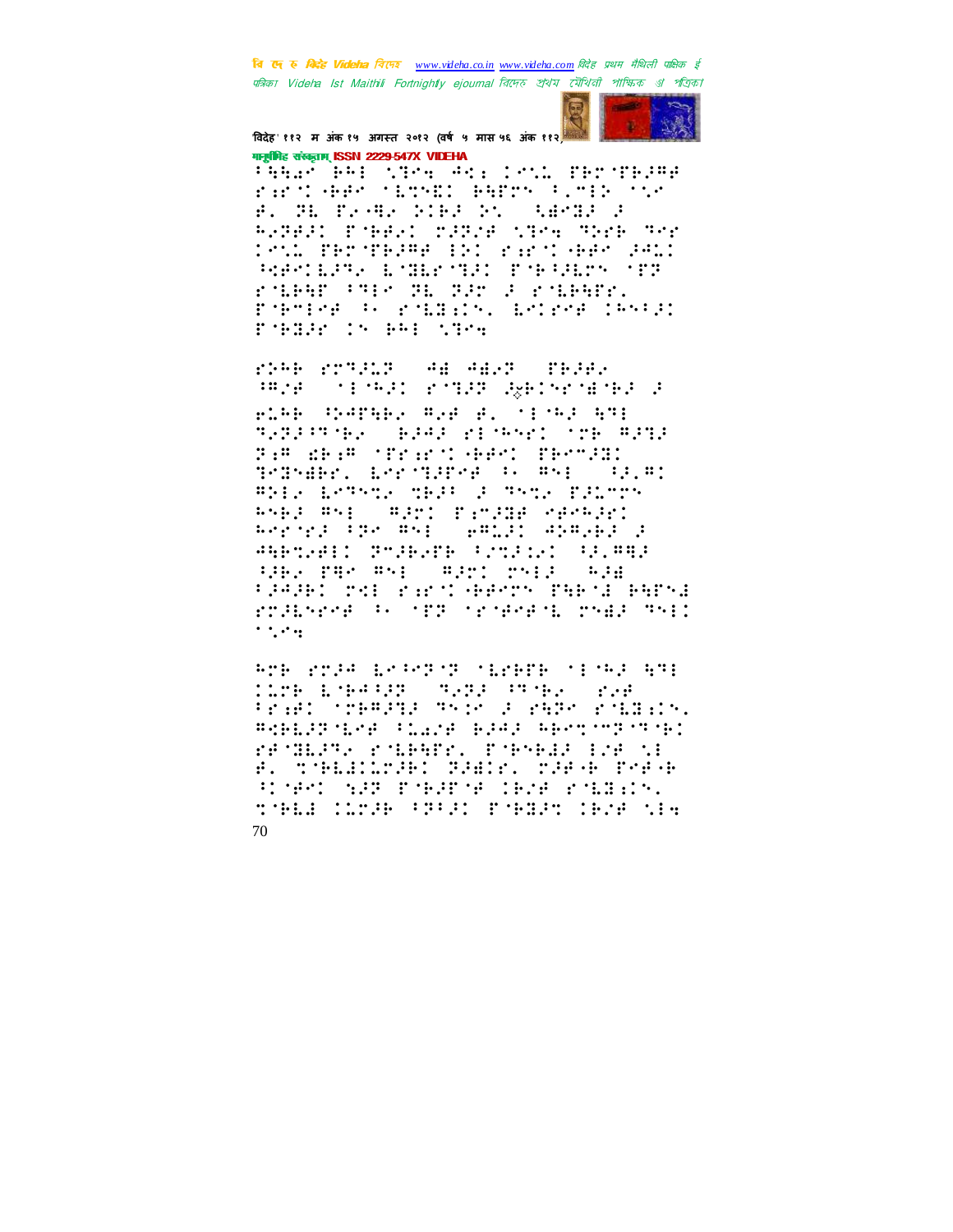बि एक रु क्रिके Videha विएक www.videha.co.in www.videha.com विदेह प्रथम मैथिली पाक्षिक ई पत्रिका Videla Ist Maithili Fortnightly ejournal রিদেহ শ্রথম মৌথিনী পাক্ষিক প্রা পত্রিকা



विदेह' ११२ म अंक १५ अगस्त २०१२ (वर्ष ५ मास ५६ अंक ११२ मानामिह संस्कृतम् ISSN 2229-547X VIDEHA

**FARISH YE THEM THE PAPER**  $\dddot{\mathbf{r}}$ **ABRAT PORTH PENDE** BARBA LEADE THA STORE BILLING rate Temper rago (eggan tag anger rogp Thile Elfie Ben Beski Pheem BEEK THE PERSON ENTERS PARE ROBTIS.  $10.104$ 

B:# B:#: MAGH 2006 MAGH 7525 100 APROCEDE THE MILESHALL HSHER CHIC **WATER THRE SING ISS NAME** 

**TELLE BY TEEN TEENE TELLE** trit, Pale Car Park Personal Service **TRINGE AR PAIRS PAIR AGE NA PAPRA** BY TERR FREY SIR BARD TELL TYPE R GRABY (BELPA) the Formulation Pre-HERMA TERS TO BUSINESS TO BEAU AND SIMIS BEAUTY BND PRODU FAWE COSTA ASSOC TOPS DANN RING rrathers appeals concretely to graph dr 181 (1958) de gel de 185 (1958).<br>Le Parl le (de ambre dad 1958) da S THIN SEA TER ALE PHE THIN BLINES PROF BOW FLAID AN ARCHI BLENBAL MATCH BRATE TN MLLRI MATCH angsa Migal entisyon Agagian Mhas<br>1924 Aams Mhaen Nadd ea pêrêngerî rapê: dr. dr. dr. Gilax di v 1516 METAL WARRENTEDES WEEDER SPACE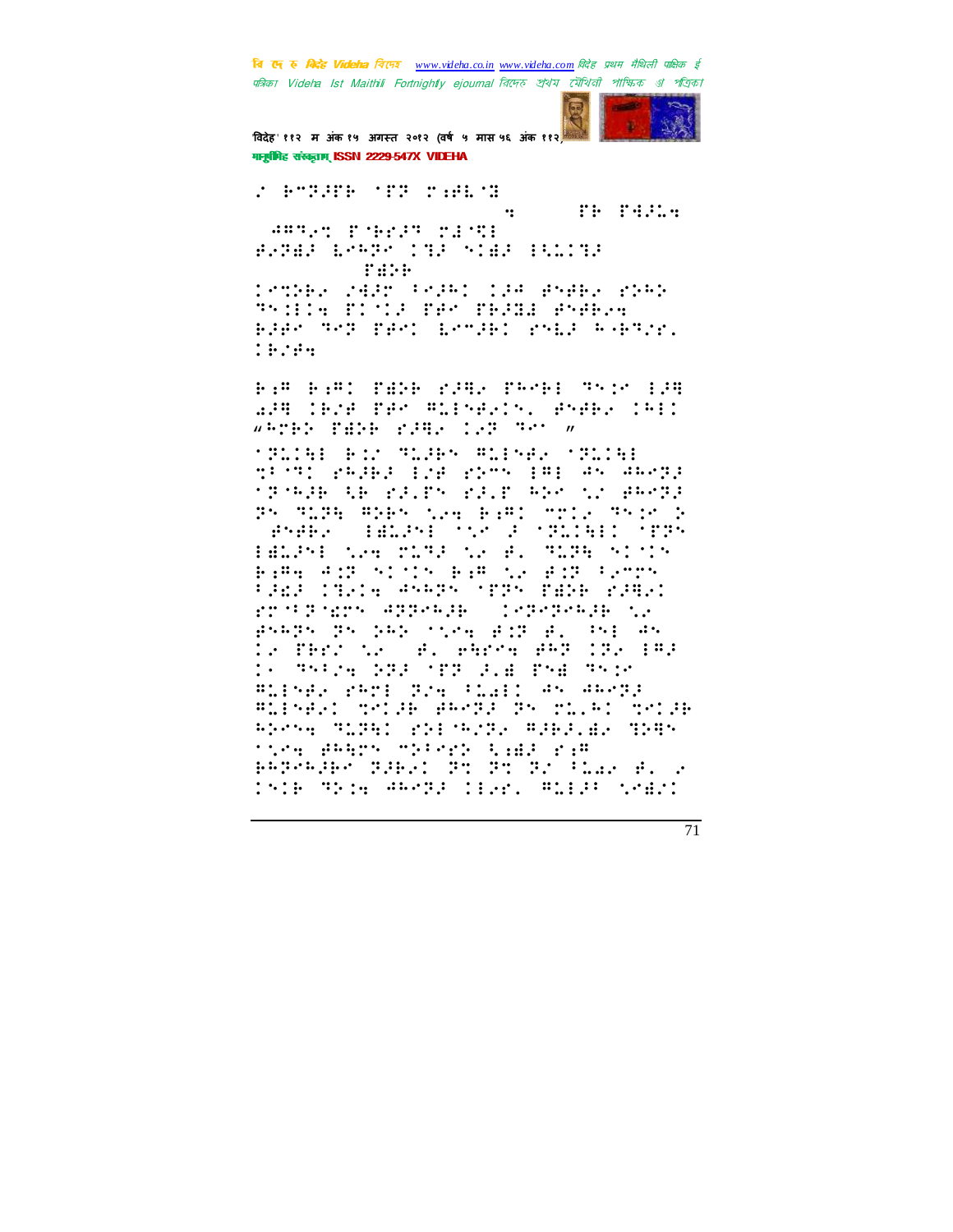वि एक रु क्विहेट Videha विएम्ब www.videha.co.in www.videha.com विदेह प्रथम मैथिली पाक्षिक ई पत्रिका Videha Ist Maithili Fortnightly ejournal রিদেহ প্রথম মৌথিনী পাক্ষিক প্র পত্রিকা



विदेह' ११२ म अंक १५ अगस्त २०१२ (वर्ष ५ मास ५६ अंक ११२) गानुबंधिह संस्कृतम् ISSN 2229-547X VIDEHA track large awres many drag chap tractor mineral time w: SPSP PARE (SP) # ARABE POLEOBI ENERGY ENI (PROJECT) 333 IECEN ROBER BACK TON RAMSA TARE: POPP PRER THE WARRS SPRES ARCHE PORTE PORTEIN, PIRC ran Alna (Abnyl Allegel basyrn Press res ship space (showed ried) ija daragi mencija paragi ssiranisi  $\mathbf{f}^{\star}\mathbf{f}^{\star}\mathbf{f}^{\star}\mathbf{f}^{\star}\mathbf{f}^{\star}=\mathbf{f}^{\star}\mathbf{f}^{\star}\mathbf{f}^{\star}\mathbf{f}^{\star}$ wannph (emine) (spring friedrich)  $\mathbf{w}^{n} \mathbf{t}^{n} \mathbf{t}^{n} \mathbf{t}^{n} \mathbf{t}^{n} = \mathbf{t}^{n} \mathbf{t}^{n} \mathbf{t}^{n} \mathbf{t}^{n} \mathbf{t}^{n} \mathbf{t}^{n} \mathbf{t}^{n} \mathbf{t}^{n} \mathbf{t}^{n} \mathbf{t}^{n}$  $\mathbf{w}$ :  $\mathbf{r}$  ,  $\mathbf{r}$  ,  $\mathbf{r}$  ,  $\mathbf{r}$  ,  $\mathbf{r}$  ,  $\mathbf{r}$  ,  $\mathbf{r}$  ,  $\mathbf{r}$ star rim, paps ps int appealing. ant, three who all chall walnamed what REPORTED BELOCIES THE RNEIN FRONTS, REPORT TO STELL SEATS WORREN ERMAN DI MADA BL PEDROEFING DSIE Ernae padz (FEA) nine nealin. APS FIRE 1995 12 AAR EEMAR ISBN 92 MARIA (PALI MARA MARK ENERAR pjesno pro popolju se men raju spor Br Tri 1875 (Pig 1816 (Balk A) SAR PLEAR TRE PRAY THE SARIA STORE **STAR PRESENT TO START OF START** TENNIS STOR PROPERTIES Port APP NO PRESENT PARTIES rage crime rage anderly, dear MINE MISS PORT (2015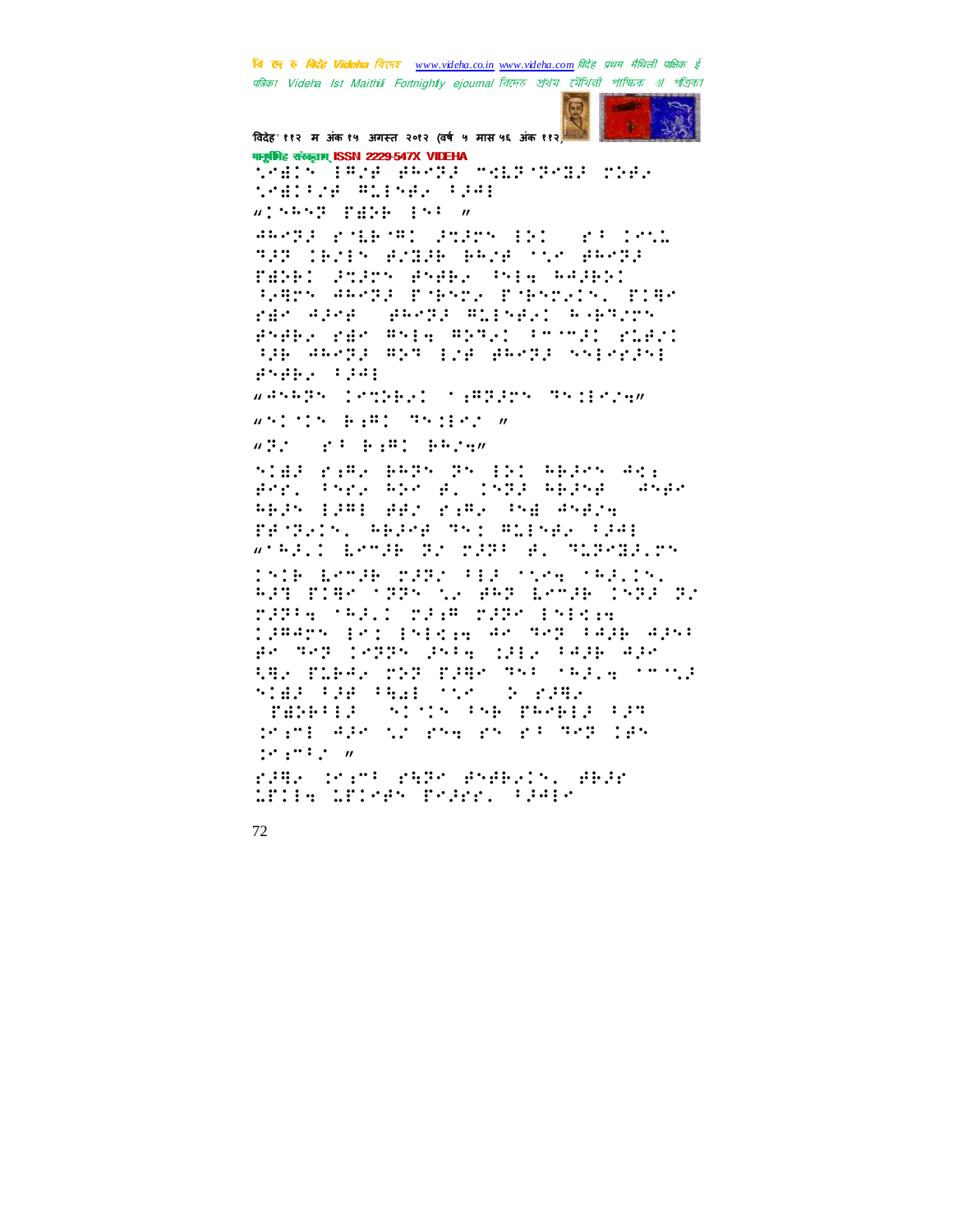

विदेह' ११२ म अंक १५ अगस्त २०१२ (वर्ष ५ मास ५६ अंक ११२) गानूबंगिह संस्कृताम् ISSN 2229-547X VIDEHA webs risk then hough for sil copy  $1.43 - 3.44$ **THE CONTRACTORY STORY OF STREET** man pediga ida. wind di dia shekara masa pada pada Ter 45 5851 London (63.1 153 FF  $\begin{minipage}{.4\linewidth} \begin{tabular}{l} \multicolumn{2}{c}{\textbf{\textcolor{blue}{\bf{1}}}} & \multicolumn{2}{c}{\textbf{\textcolor{blue}{\bf{1}}}} & \multicolumn{2}{c}{\textbf{\textcolor{blue}{\bf{2}}}} \\ \multicolumn{2}{c}{\textbf{\textcolor{blue}{\bf{2}}}} & \multicolumn{2}{c}{\textbf{\textcolor{blue}{\bf{2}}}} & \multicolumn{2}{c}{\textbf{\textcolor{blue}{\bf{2}}}} & \multicolumn{2}{c}{\textbf{\textcolor{blue}{\bf{2}}}} \\ \multicolumn{2}{c}{\textbf{\textcolor{blue}{\bf{2}}}} &$ ISIBD AP YPPS BABY APP NJ B. JOS 1516 This R. Bill of the Angel to:<br>150 An Anni 1710 This Therm Anni MEETAL SPAGES ASA JASII 2004 MEETAL REMOVING BROWN NEWSFIELD MINIA Brand Send Plan End: An Edmond Br gay pay is may such anong pgr BREET PAST AN BAB SIN 2 MP MP the the WESTER car WEBS Lengthe START IN YAR ARRA ARTS TS IN BRI  $\mathcal{L}^{\text{in}}$  ,  $\mathcal{L}^{\text{in}}$  ,  $\mathcal{L}^{\text{in}}$ 

**STATE PARK MINIMUM Priggs** 

 $\sim 0.1\,\mu$  e

RIEL COOP (PRINTING COOP) PARIS COOP 121 1212 rama (1919 r) Sidde for Bildgail Mr mindiffer *<u>BIBL IDID 18198</u>* **WINDING TELL TIME BILDERER** re raere (Alla 1919 1961)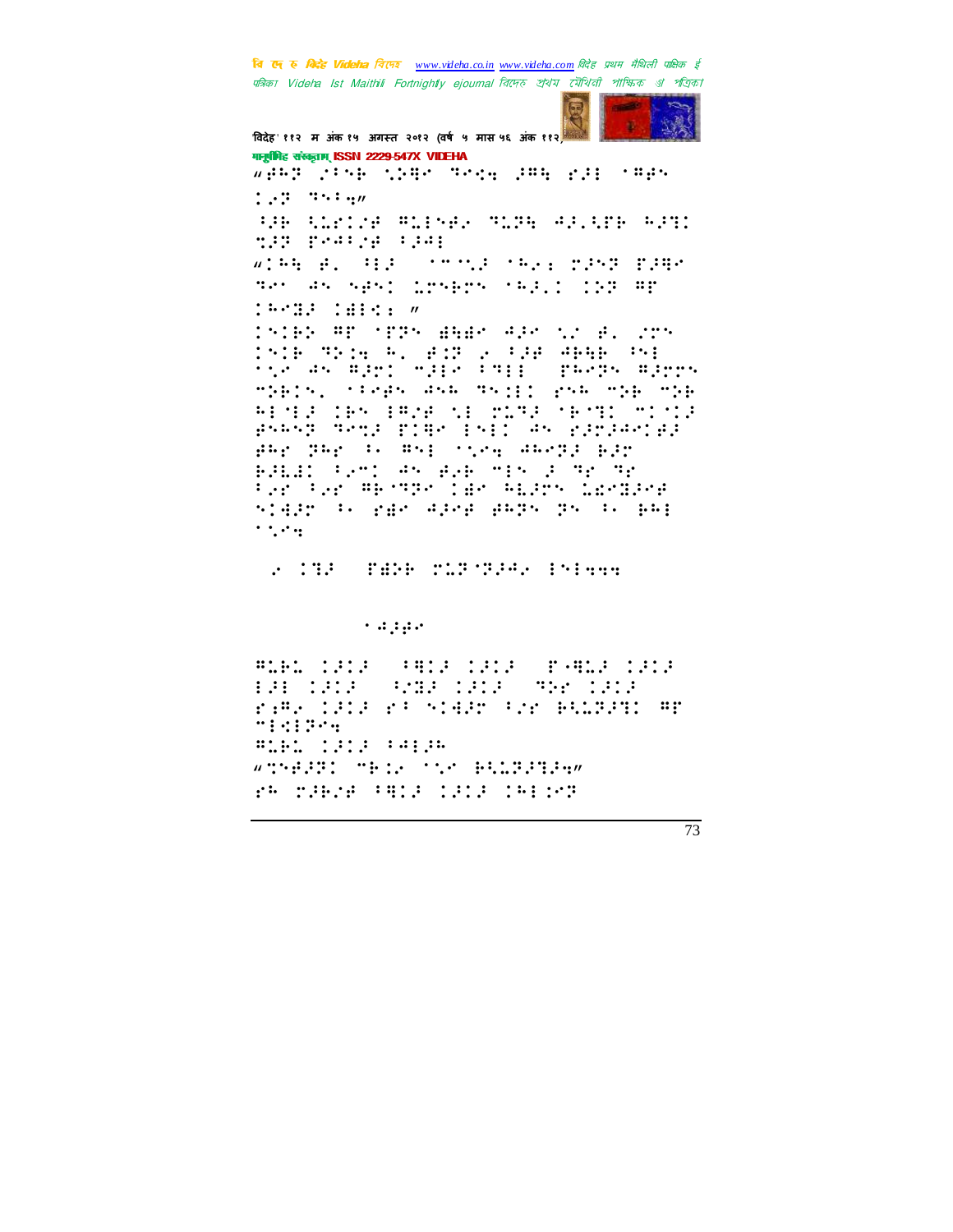

विदेह' ११२ म अंक १५ अगस्त २०१२ (वर्ष ५ मास ५६ अंक ११२) गानूबंगिह संस्कृताम् ISSN 2229-547X VIDEHA where these sides as ill dripps  $\cdots$ ;  $\cdots$ STORE WE THE THE STATE FREE while Head Head (SIN IS HSP) (SML) riche benge der Pher tra un matre roma caca arch  $\mathbf{H}$  ,  $\mathbf{H}$  ,  $\mathbf{H}$ with thei both the HH (HH (Per **THE PHETIC PLICE TORSE** #:500 ADMA 131 1313 ANY13 751107 which has a series of  $\mathbb{R}^n$  . The series of  $\mathbb{R}^n$ 

## $1:1:1:1:1:1$

riPrese rrs PSPS (Plie: 1941 EGRAPHE ARDALIS, DAN MILAS, DARDE rrange to seems represented the ESTEVE PSTATY TWO TOURN, PPARAF tice play lett as all again ages tice 2 is In Prist Wards

ralah ad terde 223 maan ad 630° 14124 (Se pina 25 de 22 2330 1295) 24<br>23.a5 141254 34 5.48 7211 713 5686 FRA 1919-1 #PA#PPNE 2PN PRAPA firstness, 1919-WPREPS THE PEAL (PLANE SIN AT  $\ddagger$  : :  $\ddagger$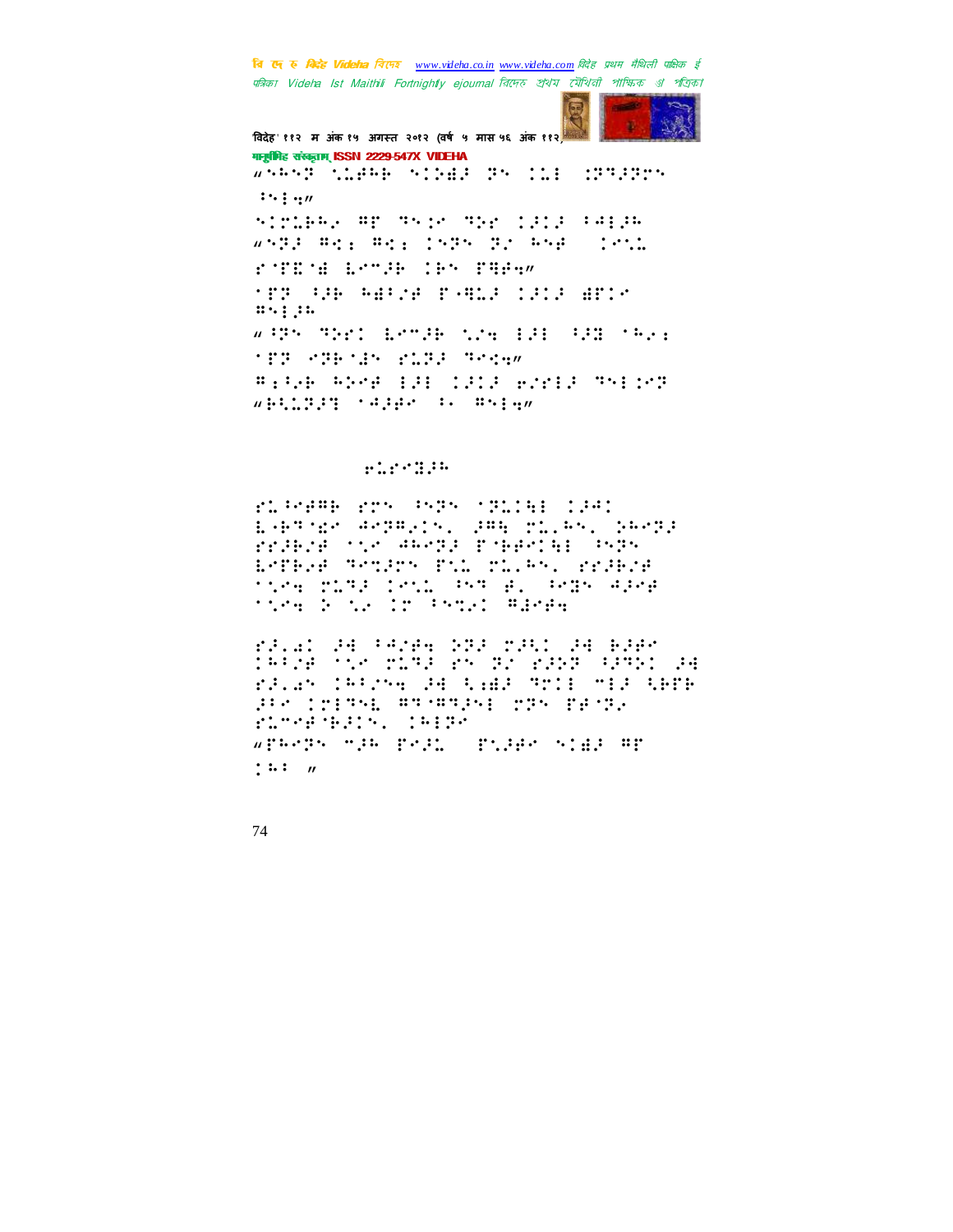

विदेह' ११२ म अंक १५ अगस्त २०१२ (वर्ष ५ मास ५६ अंक ११२) गानूबंगिह संस्कृताम् ISSN 2229-547X VIDEHA

ARABE (1872) 13 AMB 2788 7728 BR28 the Barge Plengthe measurer. PR-25 Rd (B)# (Rd)R wriff pap p. mjar (p), cap Lemje: 333 18 118 23 1535 1624 2365 35  $\mathcal{R}$  and  $\mathcal{R}$  are all  $\mathcal{R}$  and  $\mathcal{R}$  are all  $\mathcal{R}$  and  $\mathcal{R}$  are all  $\mathcal{R}$ 

FRONT LEE FIRE CONTRA FRONT FRO Bylang will cannot will be the TERMIN IN THE WANTED STAR SPICER RPP INED BOYER LOWER PLOWER TOP TIME AS PROAS TAKE TAK ATT WARRY TEAT 2528 Perke Affea Add A. 782 Per rnaden e. rnaden ean adne (()de wither CDP and elect energy PRI to PROPRISE PORT AND STRONG STREET sp er steden

MACTA THE PLOGEDED LEGEN THIRD wels by propy to poorler clear poral Pro make the cheesed flate by digg the AS (PHO TRIP then (PS) the the S **WEDNESD PERSONAL INCHER** TENT OFF PUR INSTALL MINH ARE SPPH WARPS WILL WIRDS FURNIT BID 'TT (BJTJE (B26 85073 5) S. IMERSED MARS MARI WEEL ARTER. PROPER TO BALL FORCHER FORM WELL gsa il megge (iaggi wre sell iers idee ese i rs mail japs (pap asp. jgap jgaps pap)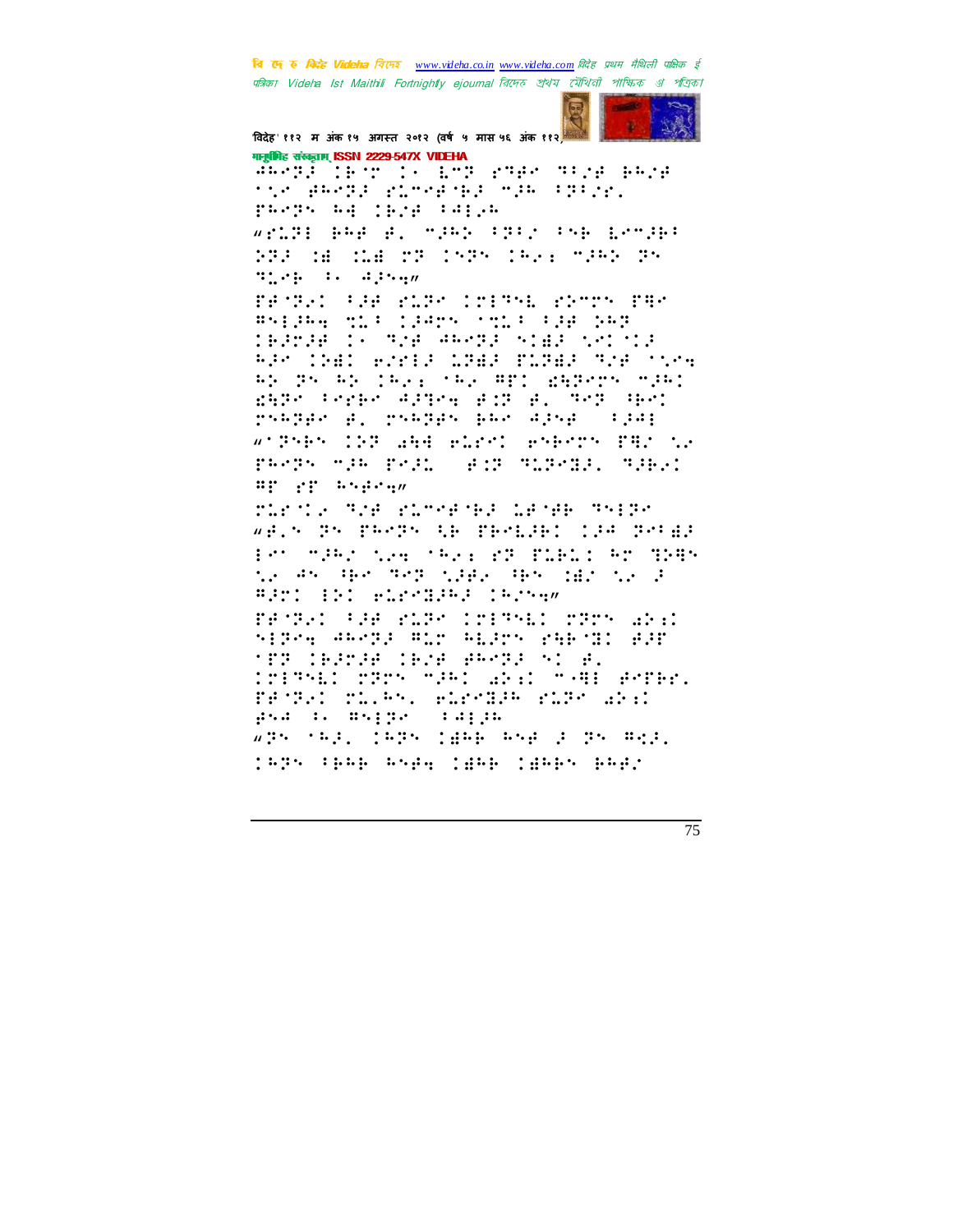

विदेह' ११२ म अंक १५ अगस्त २०१२ (वर्ष ५ मास ५६ अंक ११२) मानामिह संस्कृतम् ISSN 2229-547X VIDEHA ther there below at him like true  $\mathcal{L}^{\mathcal{L}}$  . The property of  $\mathcal{L}^{\mathcal{L}}$  , the properties of  $\mathcal{L}^{\mathcal{L}}$ FART ERMINING TELLE PLONE NA  $1.44...$ wiki, Arri Anton Arric Bin 101 An *TRAIN, BLEKEAR CRIN BNIB CARE TIK* 85 (28) 502332, 225 326 30 502 the World's fry to the core. PRODUCT LAMPRON LOCAL STREETSL mpaganya adalah wile ePoil is induct a runnered winder he fachi en rrn The Ship Southern Republic School Theory TRAD POS TREE RES NO R READ POS  $\mathbb{C}[\cdot;\cdot;\cdot;\cdot;\cdot]$ 13.111.112 aging gaga

BAR TEST PRIER INES LEGEN BENISPAR Praga Part rail and Grander Science ANT LE BEETIE PRAAGAN, PRA FARK CHARGER PROF PROBIBUS PH OR 2 FATE PRESPACIENT SPIELD CERCORAL SPORT REPORT BEFORED SOMETIME FAIRS AN TOP BESTIEDN, PERSONAL ThirdPress. Webline the Program of Press. PROPAGE AN ISBND 328 JAMES 1811-00 D BRIEFI TAPP TOP WHO BY PHONE TO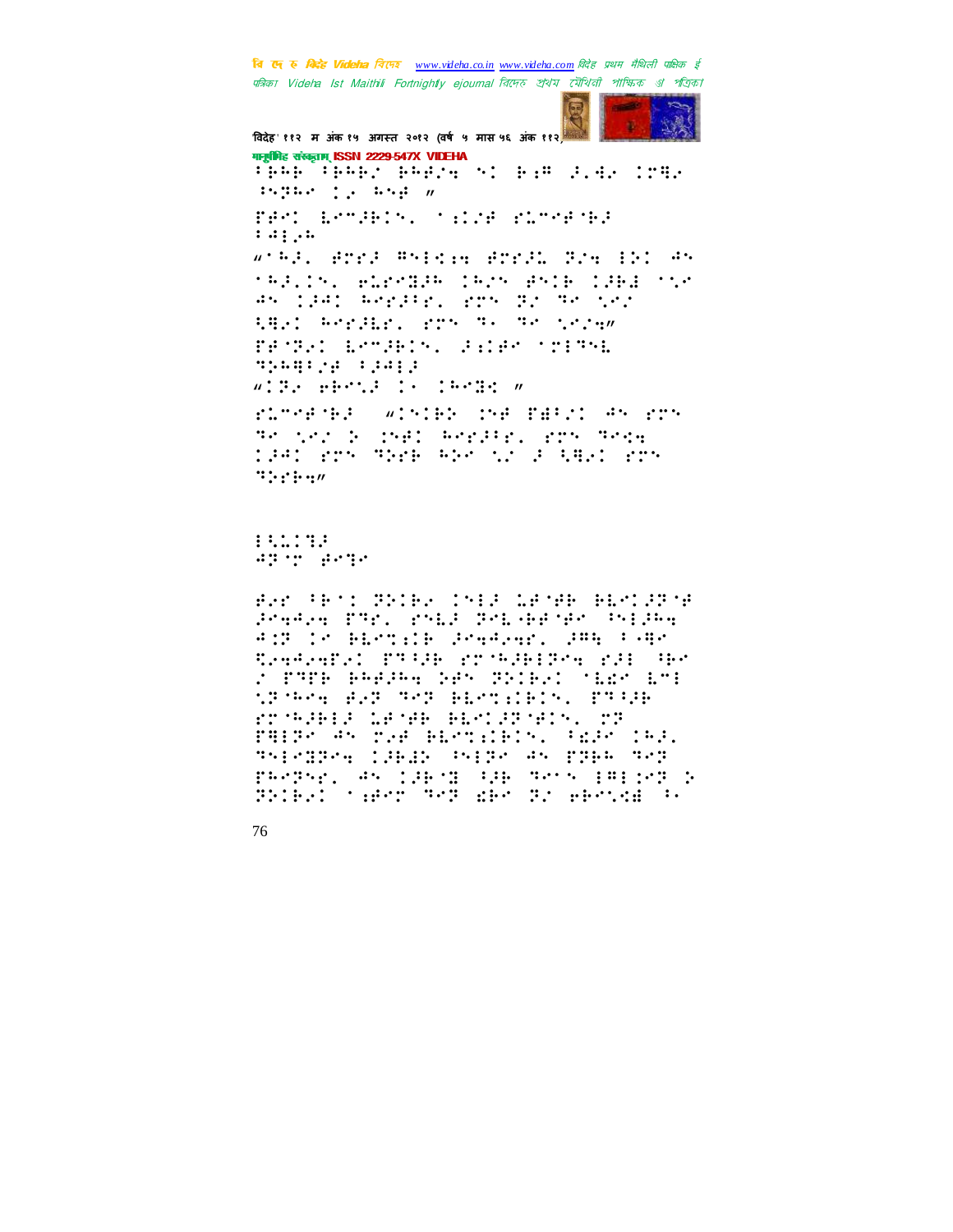

विदेह' ११२ म अंक १५ अगस्त २०१२ (वर्ष ५ मास ५६ अंक ११२) गानूबंगिह संस्कृताम् ISSN 2229-547X VIDEHA

alisand and continue of her care whether the control TE THIRD TITE SING ISSUED ang ng ang ng aling aping tina alingn: splikes by the splike week sys B.S. MARAGEL REAG THE COOR TE PRES PHIRM SRP ARTIS ASTISET BATTY TH STATINE AFTERDATE TETE SATT PHONE MORE IN BROWNER BIR THROU PALAM SARYA TANTA AMINYIN, IAENG Wir z Falkel miner Bad fo Rep an

134 Brit (1981) Manuary W Brown STIL MIRTS SLAW DIE SIN BLEEPE FREE MORE PARKE MEAN OF MAN rshed medic all, rulerellde are dr IPSE NEVAW TERN BLAMMA MAR PRIMA tires starp from the presencer SLEED SLEEDER CIPEW BOODS UPPS HERTICHO PROPA CREE POS SECRE APPRESSING PICTURES AND BRICK rise en en bobezen robeen (en<br>ste emma (in or broedenen) rsobe B. The Geography Ander Pacific Carr thr. Polise The Ale tria ARATA (1971-7923) Personal part 14KLUPA MAJAR 14MR PAKLEMA PAMP PROTE THOS TORONT LEGE ROOM  $11.41111$ 

wi filmd dide befrole emicu APS IN THE TABLE FINISH NIE RATTS BRI NIE TI B. FORAALIE SMITTE LENE MEZE ARMSE MJEM FSK aprove garge through and aproporting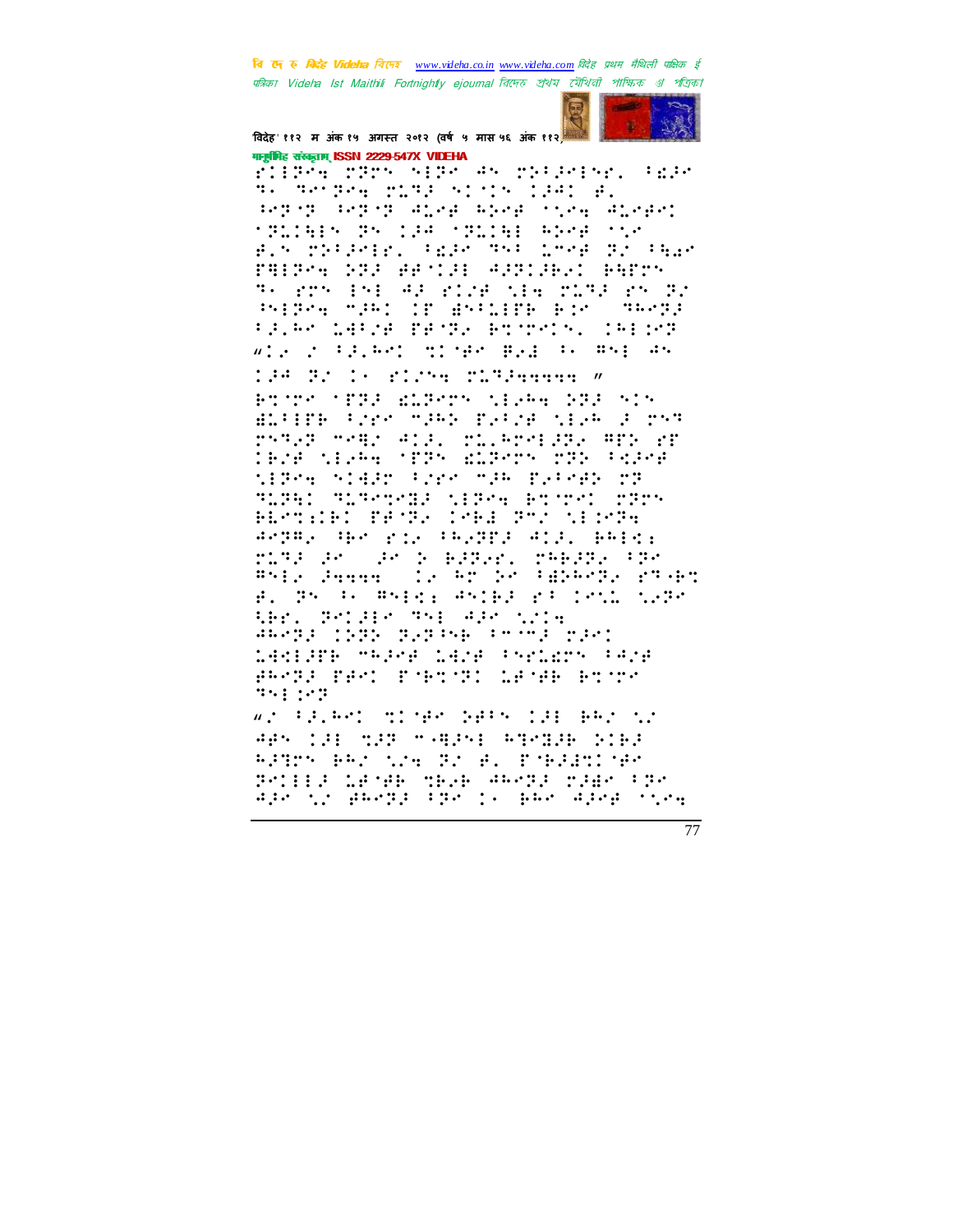

विदेह' ११२ म अंक १५ अगस्त २०१२ (वर्ष ५ मास ५६ अंक ११२) मानूबंगिह संस्कृताम् ISSN 2229-547X VIDEHA ajqr] aqeajh ageps aepo, aabs (pr)  $\ddots$  : PLP ("PRI IP LAP "LESTA INF BE-12778 (00120 windows: TIME HDPS riHs PRISIN MIR TRIP (MARRY ELTYPE SIMPLE BABBER MA PAPE BRIA (R.E. SPARE PROVIDED AN ALPE AGENCY ISOS THEY SAME STREETS, IN ITS AN AN ABY TRYLIN F PRY STIP INE, IRVIN **FLATTER MITTE PERSONAL**  $\mathbf{w}$  and  $\mathbf{w}$  are the set of  $\mathbf{w}$ wrat atgygg profage Mapp fagr par PRI TOTH PROTTED AN ANTE TIME FARIO SAME POSE STAR INFORMACE 10 286 4256 25 28 28 285 185 35 10 plie hat steen  $w: \mathbb{R}^n \times \mathbb{R}^n$ write  $\mathbb{P}^1$  (22 or 320  $\mathbb{P}^1$  (22 or 4)  $\mathbb{P}^1$  (34 or 4) ARTAN HEN RIANIS, NAST MICH MERED 1933 32 FEB 30 30 504 2133 999 303 **FRAMELY LOOKS IN START THEORY REPORT** SAI 2 PYA TYLAPP LYBJATJ SSPARD F 183. An TSn: 1983 Side BRANCH IS STREET, SE ILBORYD PLAR Angl And Thirde Polifi Bail La POSPERTY PAIN WRITER DEPAILING APS IS & MP BRYE BESTIE PO MP the App Aral ra ra Araba (1987) SPAPE PRISTRAGE RIPIE RICIPALE.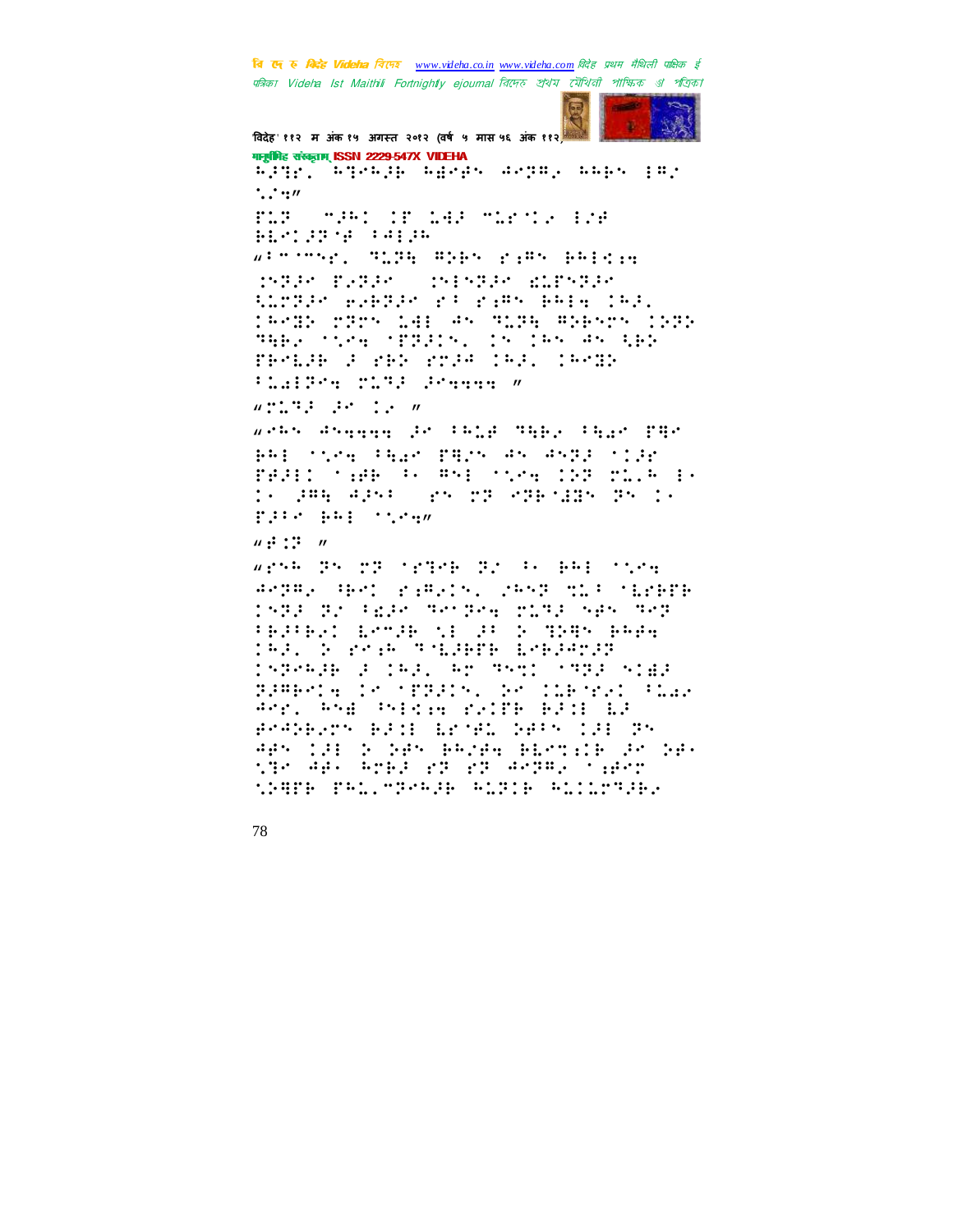

विदेह' ११२ म अंक १५ अगस्त २०१२ (वर्ष ५ मास ५६ अंक ११२) गानूबंगिह संस्कृताम् ISSN 2229-547X VIDEHA

Terelibra 193 346-35 S 3512 ME 3  $P = 1.59$  THR-TR TRINGER  $\pi$ 

BLAIDEAN STABATIS, BOOK DID PRESSENT TOTAL APROVACING TANK SEPR Rep. Pape AFIAE MIN ADE, MER PARA FRAME APPEARANCE POSSESSED AND TRIE 253 F. Albert 1972 T. F. 21294 TR span for: foe al path (of abr ad<br>bezh gan (of abr swom poppa five 5815 131 die 2852 194 BAS NE 45 AB48 DE 168 45 PRES PIERS AN TRAS PIER ASSAM NR track about boord cars book ARISAN MEDI MERK SIN TEN BEL K. DS TO: OS THI 2380 (PS LOBER F.B. IESE SNYH PALAR wandda (nadio 2020) 180 Ani (190 PROTE ROBO CTON BYR FOR PRI FIR 196 PRI TOTE CRAV PETTIED PROPA CORA BJ4BJ22 J 193. 924444 (193. BJdJ 121757 dist SLEE SPEN NIGHT FREM NI THERTY THIS INSTITUTE IN NINTENTIFY PURPORT FARE MESS CONTROLLED FIRE COMMUNIST 

ALIS ANA SENIMA ARMIA CIRM CIRMI THE THE THE ST THIET FEED IES a meth cere amnaz esimnoù Rhère ESTAR PLOS BESTADOR POLICIONES PRIAGONI AL PANTHEL TT TRIM BAI MIRA AATE ESTRAD EAMJE JED TOIJ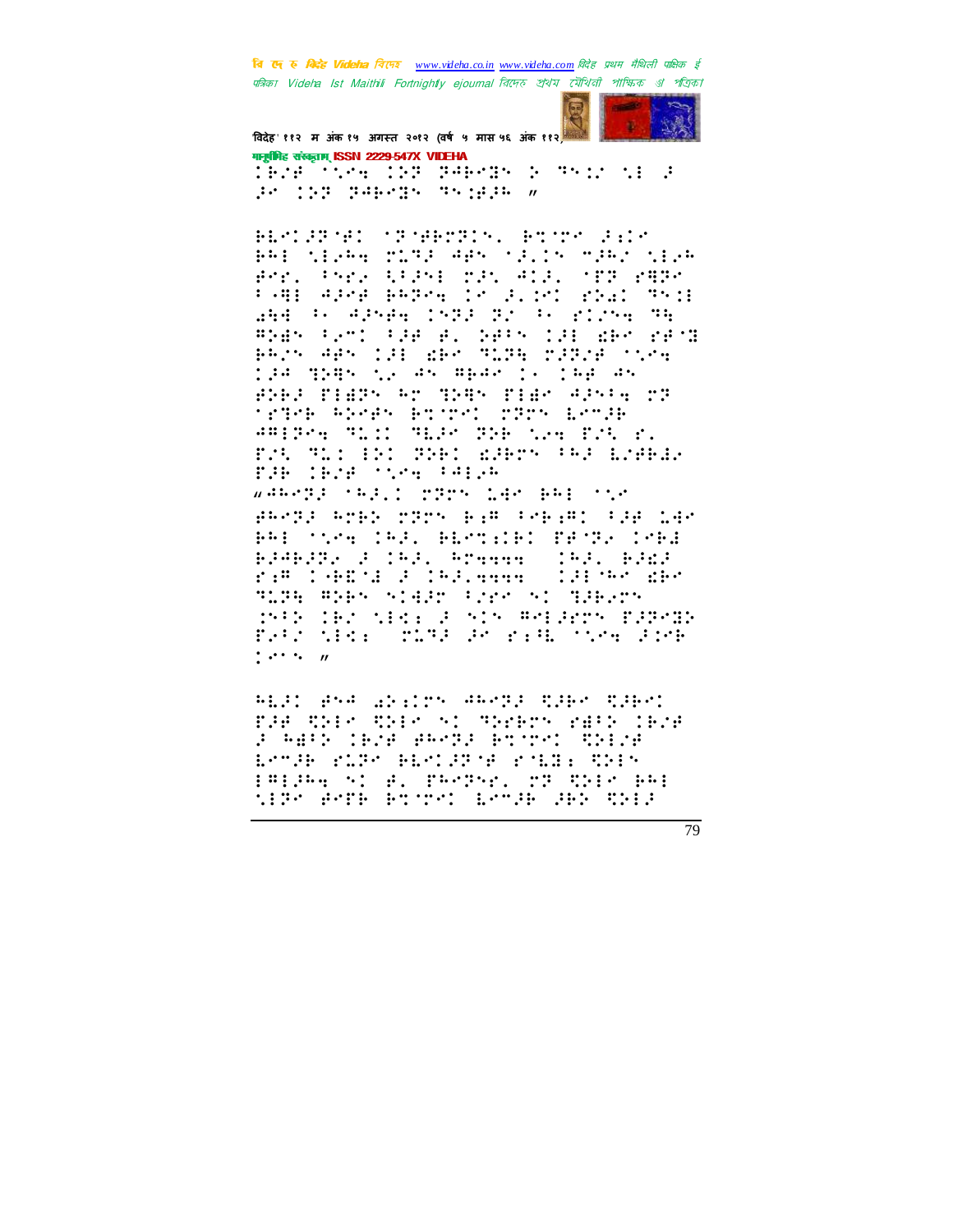

विदेह' ११२ म अंक १५ अगस्त २०१२ (वर्ष ५ मास ५६ अंक ११२) मानामिह संस्कृतम् ISSN 2229-547X VIDEHA

thing are such as partners anega ya npi aleg ghega npisi pgs 8821.0218 101.06 wider, rubert (d. 2011) Beredy Tett Page di Pine Bel na de le dal le teleg is the 12 BM (hearings read PRODUCERSING NEWSTHE INSERTIALITY ring (Ar (1933) (Arab and 2008) (Brit FRAME PARK AND RECREATED PARK MER adr das Heel ksae dies biek kalend **ACTES IN ALL SERVICE CONTRACTS AND ACTIVE** 

BERICHT ERTE KIR BITTE MICH range and property  $\sqrt{4}$  (2001)  $\frac{1}{2}$  (  $\frac{1}{2}$  (  $\frac{1}{2}$  (  $\frac{1}{2}$  (  $\frac{1}{2}$  (  $\frac{1}{2}$  (  $\frac{1}{2}$  (  $\frac{1}{2}$  (  $\frac{1}{2}$  (  $\frac{1}{2}$  (  $\frac{1}{2}$  (  $\frac{1}{2}$  (  $\frac{1}{2}$  (  $\frac{1}{2}$  (  $\frac{1}{2}$  (  $\frac{1}{2}$  (  $\frac{1}{2}$  (  $\$ through the states of edge there is  $\mathbb{R}^n$  . The state  $\mathbb{R}^n$  $w : \mathbb{C}^2 \times \mathbb{R}^2$ 

write Brotham Belonge Spiel Ander ni ra<sup>m is</sup>hnini mini in An Anggunn ..mr #s: 52 #r #r##2: rifich  $\mathbf{r}$  : Teth Leman (Peda Br Informa

PROPER CREATED BENICHTS AND ARREST 32 AST STERE SONERNE panjeles dist par apes alegi par Policel sens the sleep enth same #1 800#5 100 #5 F#F0 FD10 0885 metanak akstranaksi peras nora the Command Age of Commander MBS STAR PORTUGAR 1819-08-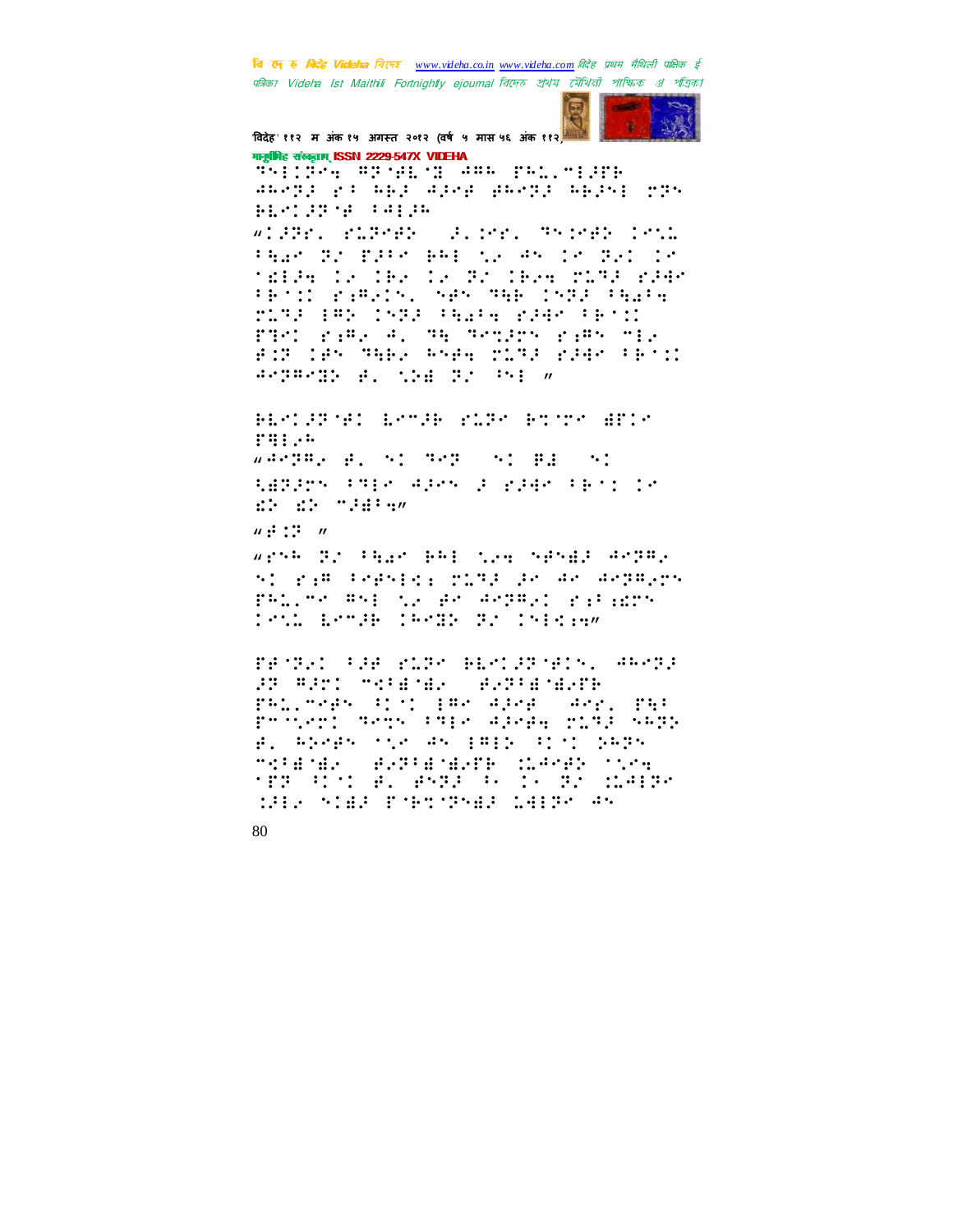

विदेह' ११२ म अंक १५ अगस्त २०१२ (वर्ष ५ मास ५६ अंक ११२) गानूबंगिह संस्कृताम् ISSN 2229-547X VIDEHA

fromår. Præss Sylve Præsse. Myss  $39.14 \pm 0.001$ **MARY PLANDS PHONES** PG WHATHAN THE LATER TO AN INSTITUT **MESTERS PLANNERS PARTED RS PART** wie 1523 Persk Portagenei Ka PARAMEN PACING NOW MERRIME CHIN di dif BRE stra Argent SiBro terna esprimentado de Pragos: who the assumed place means midedle. I 831 M21 A225 M2824 M124 PS 1821 M2 rêze li sûge papîsyek rasis, Alber MESTERS TRIP BOOK BRIEF withdil provise removable into 186 ROBE CROSS RESS BREAKING CORP. 285 tie el amb desde su es especi rie <u> : SAS (32 - SSA) : (1965 - SSA) (ASSA)</u>  $1.14 - 1.212 - 1.24$ 

**HAMERY SERVICE WILL BE AN** 

PACK PORTON RIPO ROOM LOAGH (A) Bright, bright, papers, file Srepri tele provise the Flag PR Pers 148 BSERS AN BIR STRN CRON NAM PAPP New ID B. ID MPR Beforder **Presented a Cast Lease Tere** trendo el fallo elf. el 20 de rendo angel and I form and cher-MILROL PROPY BROAD NO CERCAIN PUBER PERSENTING PERSONAL PUBER PARTRE PART OF STATES STREET **FALPARAGE FROM THOSE WAS RECOV**  $1.41...$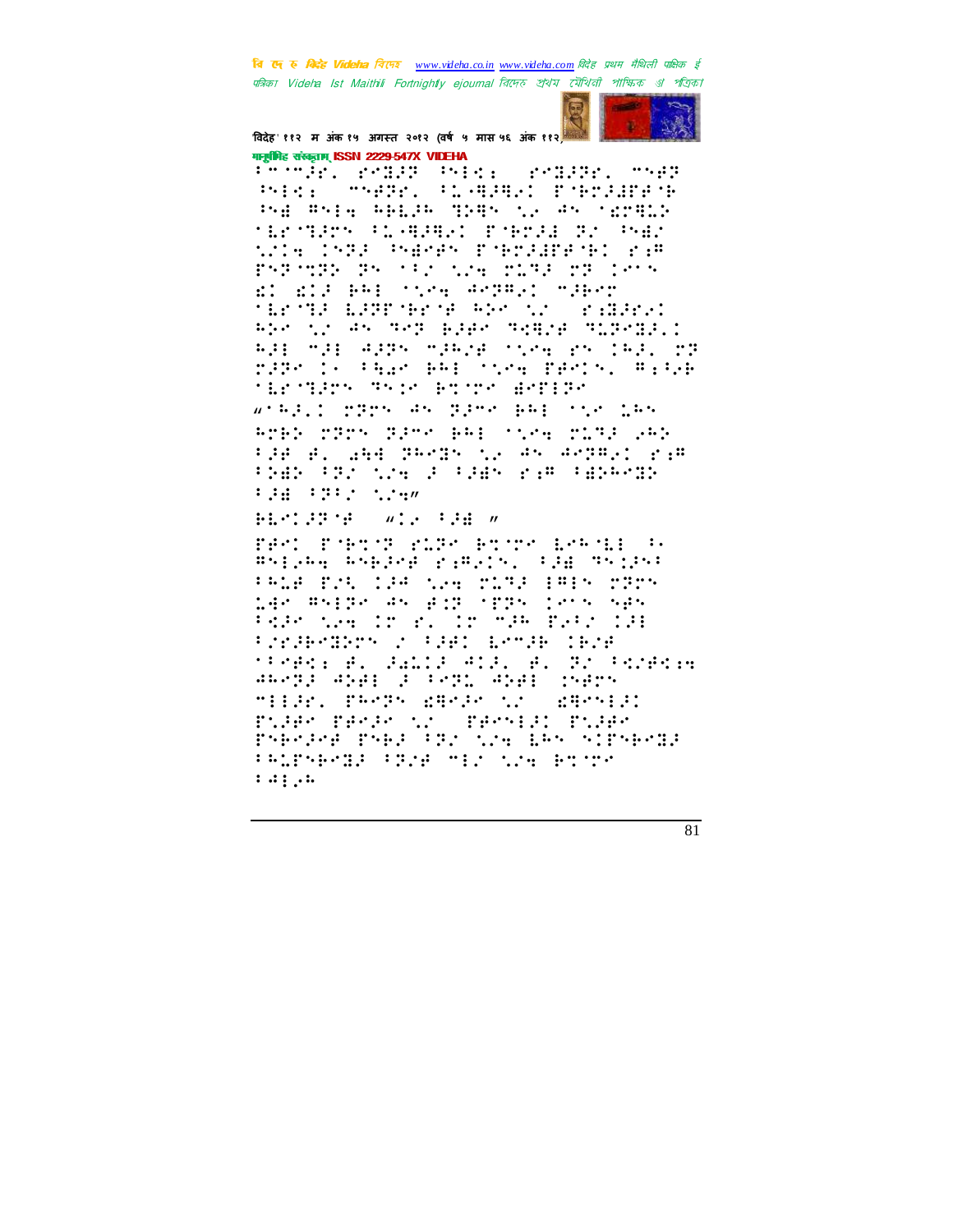

विदेह' ११२ म अंक १५ अगस्त २०१२ (वर्ष ५ मास ५६ अंक ११२) गानूबंगिह संस्कृताम् ISSN 2229-547X VIDEHA

wiki International Conde Anning Lep PRINK THE TIME PINE TEST THE? Prices Britangh Anglicano Alit Abbey rene bi a re siles not de al Sae Labe die mei tie actr Broek (12 dec Blroele, Porch  $\cdot$  ,  $\cdot$  ...

FRONT LOOK PLEATER TEACHER TIME SPEEDE SUCH 188 IND BENSIL SUCHE Bire A. (195 1836) Sheare Mode #672 J#28 - 48 1595 (602) 230 service, act pase and tae taegoed TEMBER (EZA ARMER ELMIJENA) Louise: Ora response arease IB:B BARAW TITE ARATE PAARI TIT pedangn wightaan ji adam dina saangi le aber al se bar, les lang dels PAPA Problem alre mni tipe on APSEN JAN ST. RN. CHA LAFT: 1958 TEMP DENEM VOLTNER PROF AIR. jeres jeres mji mjel bojem jogo WEBSTACH SEARCH BOOKSTACHER wikht:Add the Abbb that the tath Phall Aspeal Fie Al (Aniil Aspea MILA (P.E. 185 PALAIR PALA 2008) TREAK DOWN DRESTRY TRACKING MEAN ar medi. (Phia jan die Coge article ry A. Brie is rray ric wines ring 38 B. ARTE FRID (1872) MARITI (487) Hinda Padro Pages Hide tie W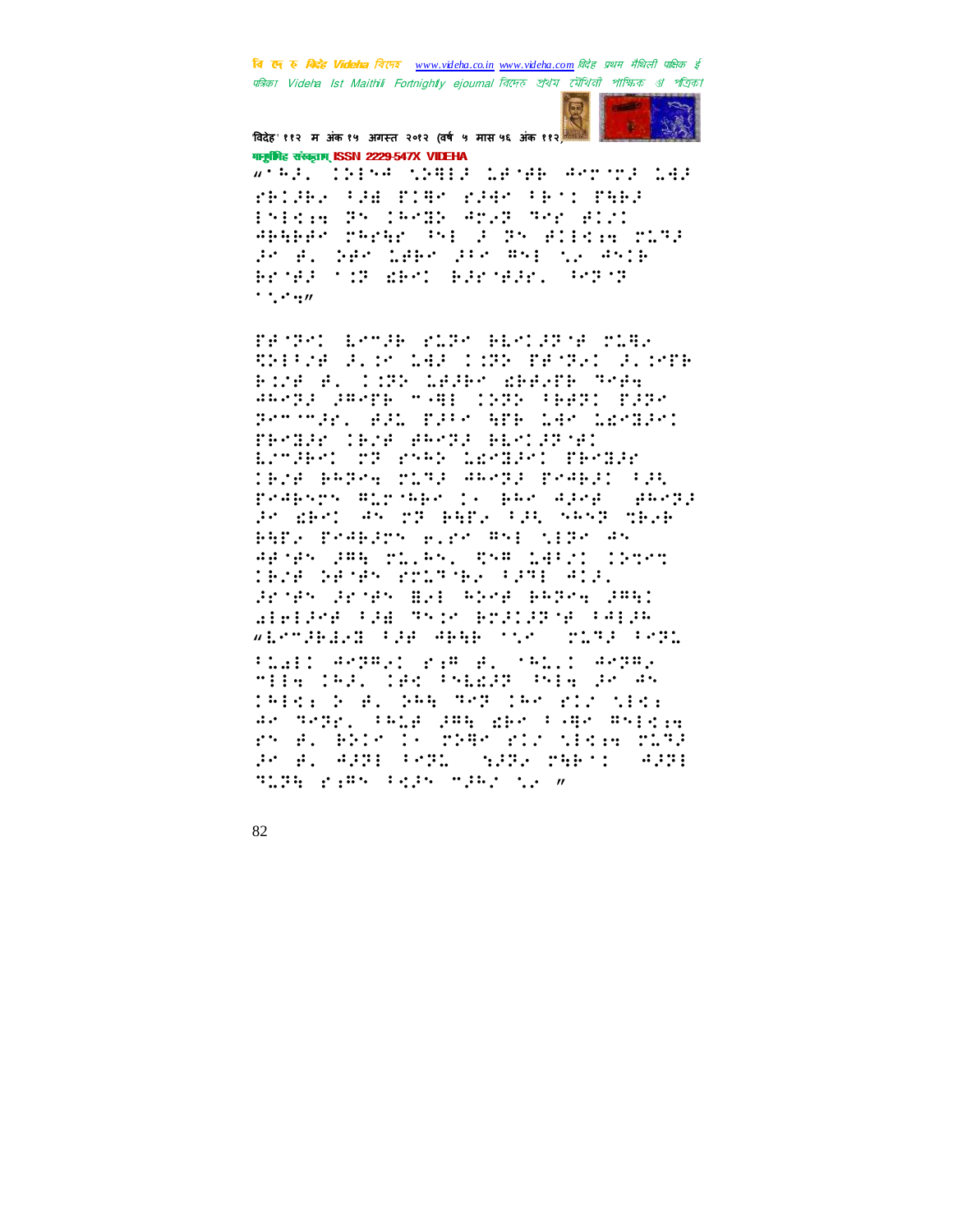

विदेह' ११२ म अंक १५ अगस्त २०१२ (वर्ष ५ मास ५६ अंक ११२) गानूबंगिह संस्कृताम् ISSN 2229-547X VIDEHA

fer: Whe ruse actor can ca brook jes jejše da minemata seda jadi (re Bronne Anche Abhbar Abe Bhbe Film Brown **STORY AND ALL AND COMPANY** 45191 5512 192 2025 1522 2435 750 AN BE B. LEWE ERE MIRON ER PAMEN MIRSH FOR SCREENED INTENSAGE A. PABRO IAE A. IAN 285 PABROAMIA PRESTATORE ALL COMPENSATED ADA there wine right information with a Pri prez Tri pamie zamr zapod TO BREE ERN NN MITR BIBER MINIR PARL BREE MEERS (RENER ARR) ARABI 1971 19811 **BOB-BOB-DARYETA** 4395 488 3 19898518, TL.85, 1395 argina she jeg 1415) Aggal 1422.<br>Shekarar 1915 pansarash aslar FOR TIRE OF RES MILE: AR: SAP FJEIN, NNBH MNYB FJE FIRM PE FENRY ADEL ESTE ANS CO BLOCKER STORE #6011 m010616 ##61 m26 FB3 M66 M55 AF TER CORPORATION AND THE TELEVIS 48982 (93) 4215 53628 2 81 8398  $1.744444$ 

EAR EARD Path Ala. PACK, Thir **MELAL REPORTER AND MOST PRINT** porter adjunwanego rngji aepo, pnego pe nepp FRA #51 Stag B56 FL-BBB S601.1 P56 Probehover with night alongs Branching Street Barrier Search Street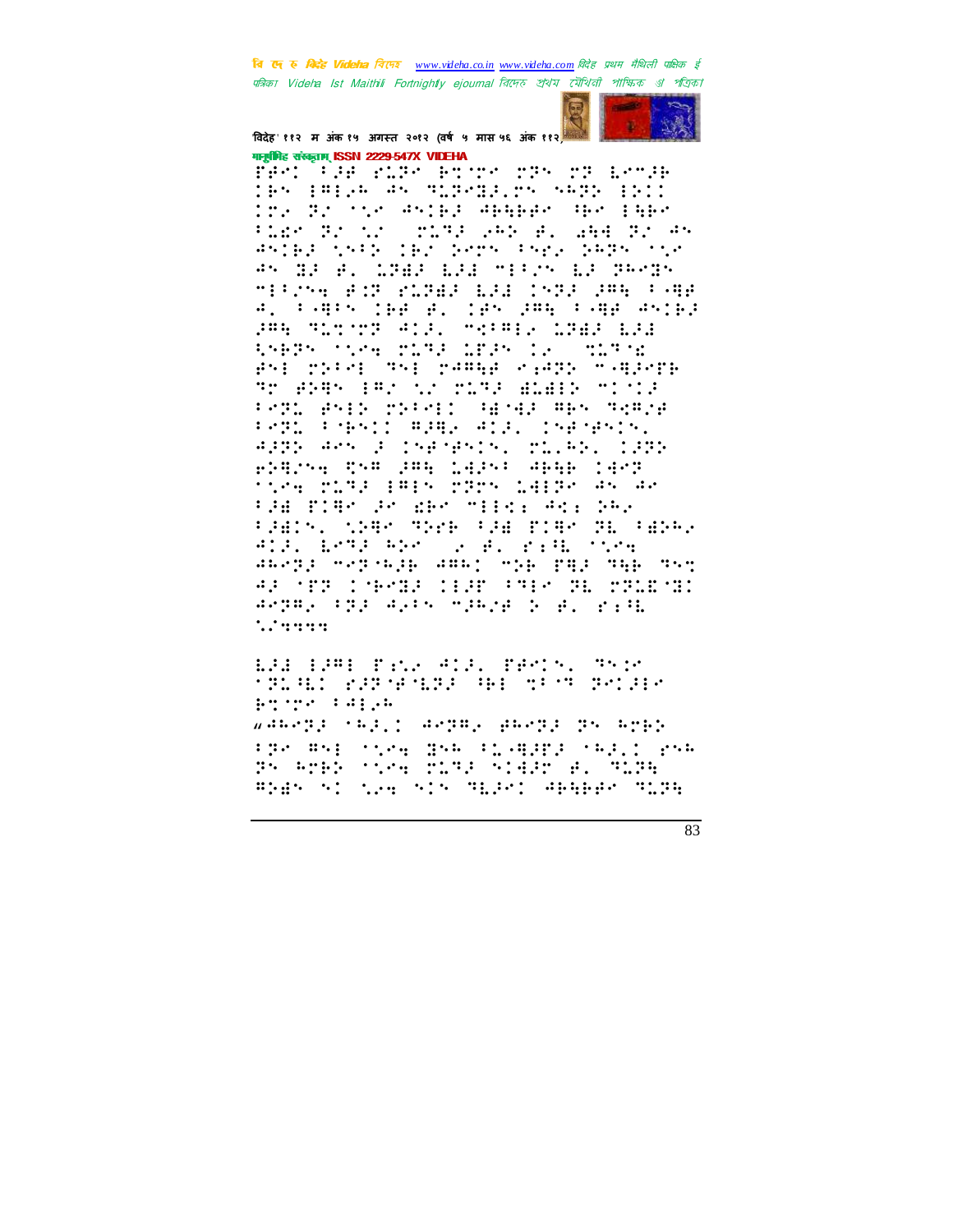

विदेह' ११२ म अंक १५ अगस्त २०१२ (वर्ष ५ मास ५६ अंक ११२) मानूबंगिह संस्कृताम् ISSN 2229-547X VIDEHA

FRENCH PHONE FIN ESSERT TECHNICAL PURCH BARGED BALL PHONOPHOLICE 4256 13 4665 22666 12 153 2565 221  $\mathbb{R}$  :  $\mathbb{R}$ 

Boundal PRE CHA Paper Albert BASK AR PATTER BERIEDEN ART  $3941197$ 

Winds Michel Ro Char PRON MIRE rado (Prof. Port. 8) order from the Arra FOR THE TO PAIN FELIENT TAL Arthream Pelsie rollichii 194 TRANS WITH STR ARTHY N. WINNAP Rodes 2007 PROD PUBPER B. MODE PESI APPEL STRATIS TO ATOM TEST AN METHA BEEK APSE ARTAIN SITURPE F-B28 APSE 253 POTOROTS IN ISBN 42

 $f'$ .  $f'$  .  $f'$ .  $f''$ 

FARI LRTIEIN, AREANE POLTIE THE APPE Thin Tile: The EPA read Print 129125

wiPres pPps AGE pad: PPied PPPs ADEL AND TEMES ODE NEW ANDY TEMES The Light Tennishers of Strain Press. Pristre radio ricord emided THI THEY FARMED IPMACH BELF FOR F PORT TERMIN SERVA MARING B. radar mer mirgi Adap mishi iabrob  $\cdot$   $\cdot$   $\cdot$   $\cdot$   $\cdot$ 

TANTAI ESTAR VIDEO RESIATA DURA<br>Anglare ni The Videopleto Par Pars Irs par the as abend tongs, tretched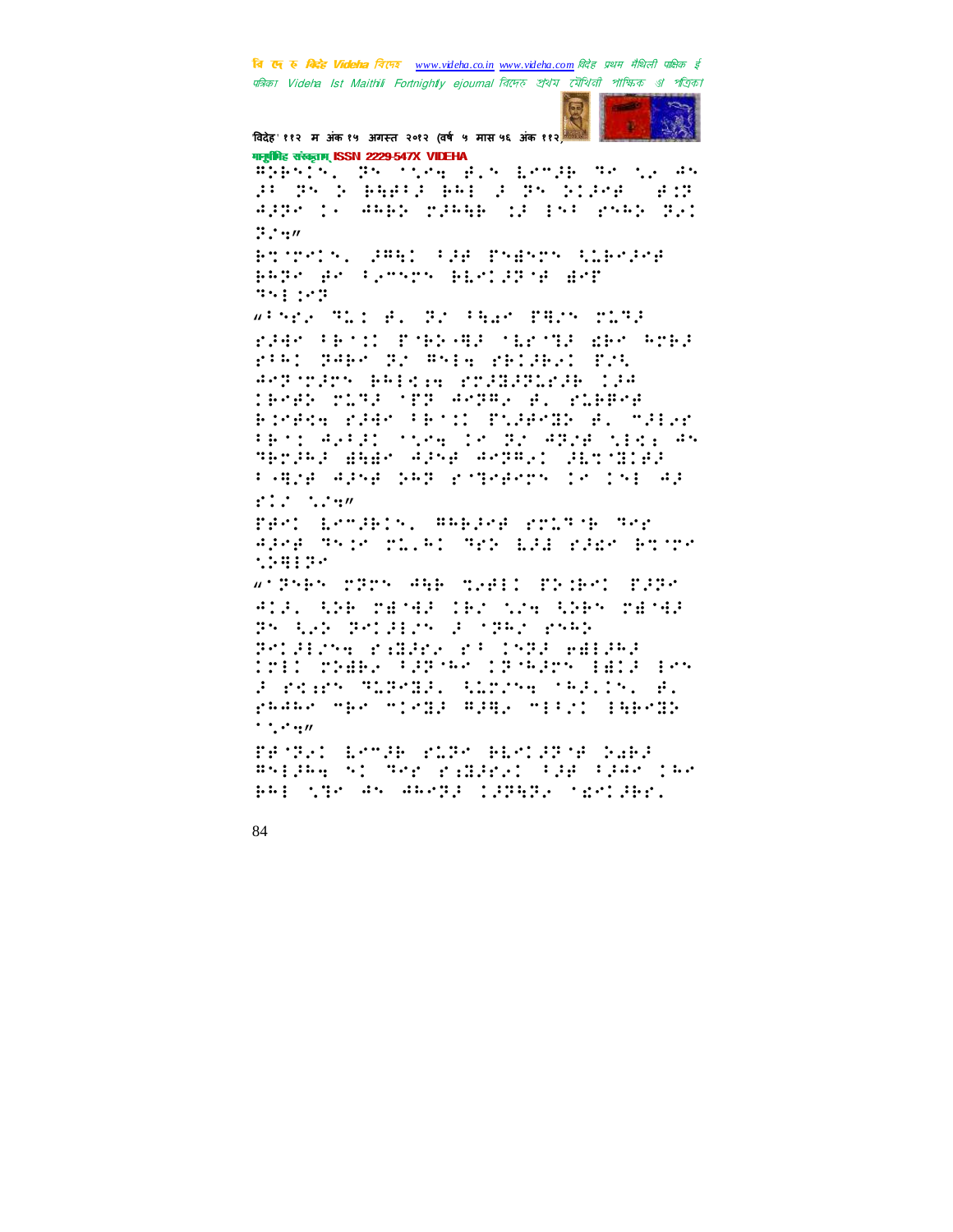

विदेह' ११२ म अंक १५ अगस्त २०१२ (वर्ष ५ मास ५६ अंक ११२) मानामिह संस्कृतम् ISSN 2229-547X VIDEHA

A.LS WAS AGAM ARASA SA YING 'Le'll Larrier's fleet rail'n: Brend tenige root the Stre Shr me MIRBE REREI MEINE ENRE IEZ NIE AN Herri (1886) 183 (1981) 1964 (1986) The South East of The State of the State of the South State of the South State of the South State of the South ISEA (MIJ) PJ-HAMA PLEZE RETE PZEA SHERBY ESTMER (MERMA 2 COER COPY) BARK BENN (BRATE EARNED I) **BL-13278 FAIDE** 

 $\mathcal{N}^{\text{L}}$  , and the second second contribution of  $\mathcal{N}^{\text{L}}$  , and the second second second second second second second second second second second second second second second second second second second second s Brown around the Avam the ranawi APLE BY FRENT B. THINGH NAY AN MARTIN SI APP MAR SHIRN A. AGAR Ter rill and ame branker is PRIEMED PAM (MAMP OME PIPMER.PM DE PRESSOR DE SPRIEDENS an ay belg grib and chiny biba nen There is the serve that it around the Protect Crob coder of Protect Crobb rated to the SALAR Bardel SARARA STR LPPT the tell 421325 (1351) (42412) ring and range rate of the stage a ngga 4a 4a shiga 1na bhag genga a jiao te te ne jihat vyijny tyyka.<br>25 jily 1966-21 valo ale li 656 jiha MEP PRAY TITE ESTERING FARAT 2 tin an edith. In 29 Ph.e. Central F CRICE CRICE SENTINGE CENTRICES Bright & Pobson Sher Steph Band. WE PUSERE THE ATAL MP SLEEDARDE Be Andrew Channel Cobe and no Sea B. The Ter Chamber Car Car Pas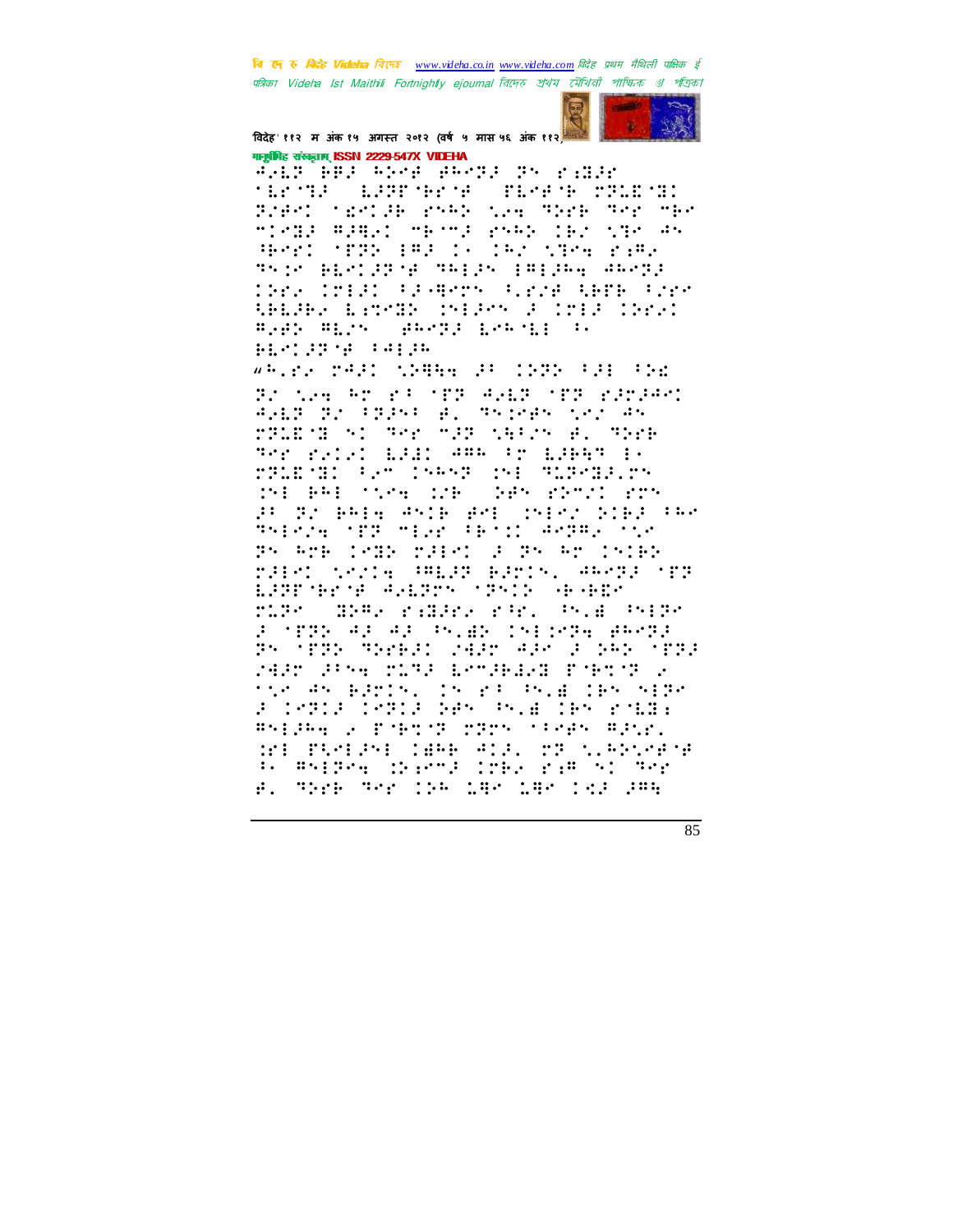

विदेह' ११२ म अंक १५ अगस्त २०१२ (वर्ष ५ मास ५६ अंक ११२ व गानूबंगिह संस्कृताम् ISSN 2229-547X VIDEHA

PALLAR ADRAG DIAL SAPROSARE POR Adams then the model applicate B. PHAR LENB SYMPH PHARRE S. FAI FAI 20028 AS APS FILM APS rinde Asta els rrs Bare Gag (193 President and strategies are adversed and strategies ringe range esta sterlis tetleg **Sime Prices** 

BLATISTATA, RIBE REAR TAIR BOOTS rnr 1819- An Ale, A. Depend Mn.C PROF ROLE MILLENT RIGHT NOW MPN RDI Rugge an Fige Bagga gr g. nu <u>London and Bestichise del tser</u> rill rasper (Chesser and San 1)  $1.43 \pm .1.1$ week rat direct and many and direct With the Elfas Windows (18 the Berg

RT ESTAR TV RUSS TSEA RTRE PSTS R. the Profile Committee

BOT PRODUCT PROBLEMATION NOR Bree maller Ad Cords feolie mod at re Openaer is to Sup any Branch In AGER Pre Iere ting tree to Alen Ranner Spallnichte (Seine Berleg Stad THE TELE PERCHARGE PAIR CRAIN **COURS THAN PYRIGH ANY. LARA** Priegers raeb cades loth gaget (PN) tros algas any disser pre l'oser 1945 (Bra 40r. STTP: Prep Abor 3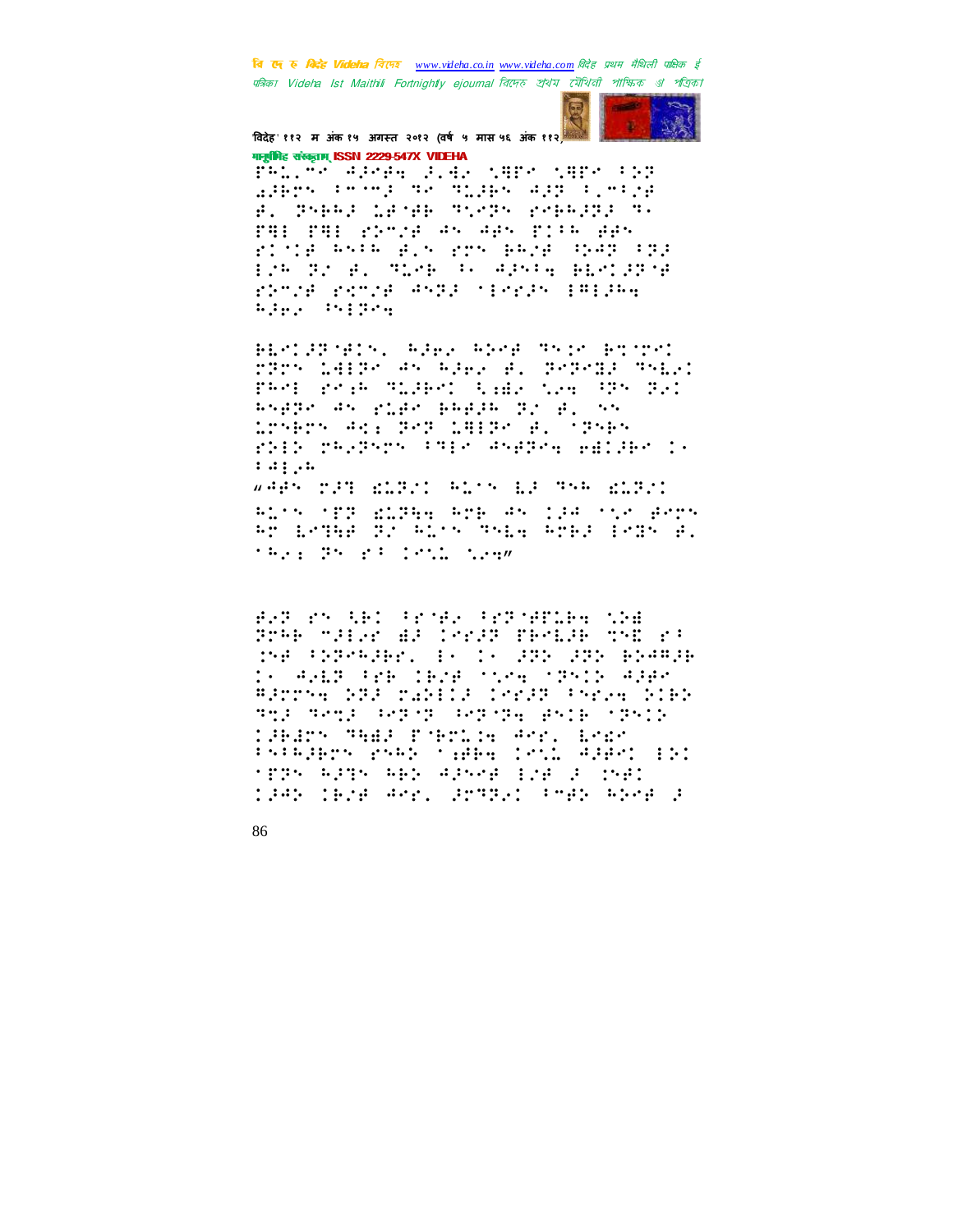

विदेह' ११२ म अंक १५ अगस्त २०१२ (वर्ष ५ मास ५६ अंक ११२) गानूबंगिह संस्कृताम् ISSN 2229-547X VIDEHA

1012 GARA AS SERS APREL 194 196 R. TEMP BIS AMP TOW IN AMP ASPS TEMLIE SMIJILSMI PMIJINE APMA NIJ BRY: PREPART PORTS TOOK ALTE. DRIRE TH FROM PRAGE SO BAR ROOMSHARED **MPRID COBED FORTLY TO STATE FIRSTE (AREA) MISS ASPA PENDING TERMINE REFORM ANY REPORT BIMAGE** Anal Cara lembe in the Aler. Albu Personal Personal Communications Bright Pape Pape 21 Bell 1524

From Holers Made order from Steeler waa mee waan heduk kees elek a reported and engineering and production PROLED FLAZE 2 SOMEZIE IPED IRZE ting BRAI Anyloge B. B. Chong Brida Arabeta rek 1811 Bras Places enterted an might released MIZA 2 ASTI AA GIAAN ISMINAMIN IBJEN IPA MPA (Presh IPAIS, APM) EDI (PAPOR TIAN APTS BREATING A Cuncil Tite Terr Andis (Tille as est the final set as elected the Form an Ave Productional rding to 2 radio mean from And.<br>Sant from the bible bree rupe: Pridry in 128. THE PSPS MILTIPLE PAJER SPS REPORTER POIDS LEAGRS APARA DEP SLER ADRA (PRRAF PARD BECPS STOR RIS ECTORNEY FOS PSPS MAD 123 LAPTER 128 NTPH Promot Bar Fall: FamilyNove Carlys rugg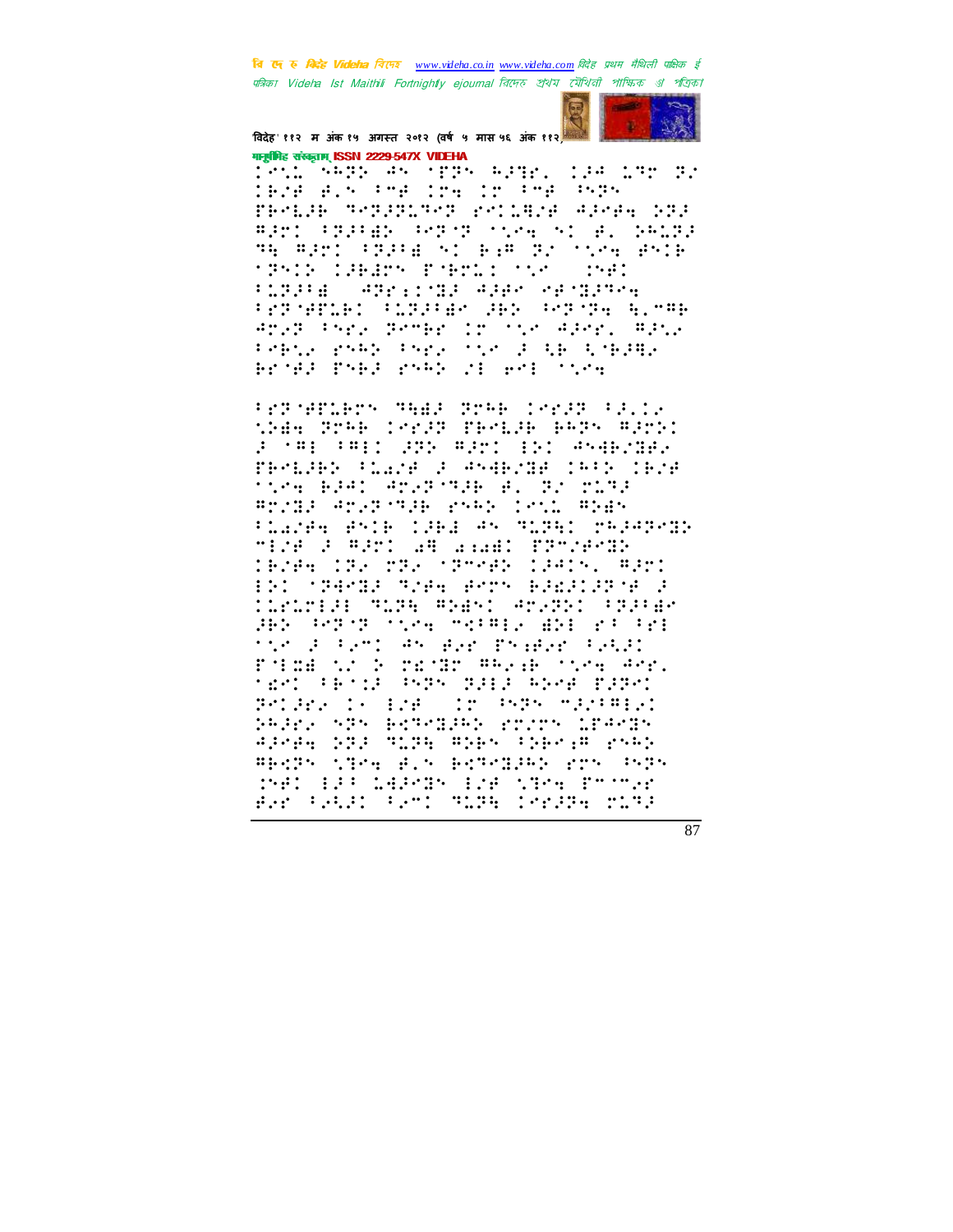

विदेह' ११२ म अंक १५ अगस्त २०१२ (वर्ष ५ मास ५६ अंक ११२) मानामिह संस्कृतम् ISSN 2229-547X VIDEHA

TEACH CAPACA A PRINT PRAGH TH rishi kal rishi dibat di bese  $\gamma$  (ii) that  $\eta$ 

BRAINSTAR CONSISTER BRAIN CO BAR PLEABEL LIBMI MEETHA BAD **13 561 233 3135 35 4387 2133 SPARE RESORATORY MEET BEECK. TRANSPORT PERMITTED AN PLEA PA** APPROVING CROSS B. 1979 198 175005 s: Spred: Cdis Croms S: Spreddr Alega 202 205 Alert Chang Atl. Anda PROLED FROM TENS PROPER LE LONGO mide robb steam ring group regarded and paperaged (1995) nung ng Aagdu PERMI SALA (BOB SCRA

Bree Henr eber, Peers Weeps Beegh aperald recept practicage in adeptinge Angl Shermonthel Pickett (1966) Comp APPE TO TEST PROPER BEEN DESCRIPTED **CONSIST TORE REACT, SINCE THE** PARE PHIRM STA IMIN INIEN MART andres in the community aris isn't PHILAR STRAINTRONAGE DARK PRITCH STI Preszi Reger, regti Sep des THE FEAR INSTALLED TANK TAP SAMBURY REMARK SIL BURY REMIUDING 3 THE TIME HETER FOR THIRD tanen egit foarm geloege gie egit 19921 (1995-4 (1996-8) (1995-1958) MISSI the Bir ABAB (Bide, Bri Reprir. FIRE ENERGY DRAMAINE ABD INERGY AN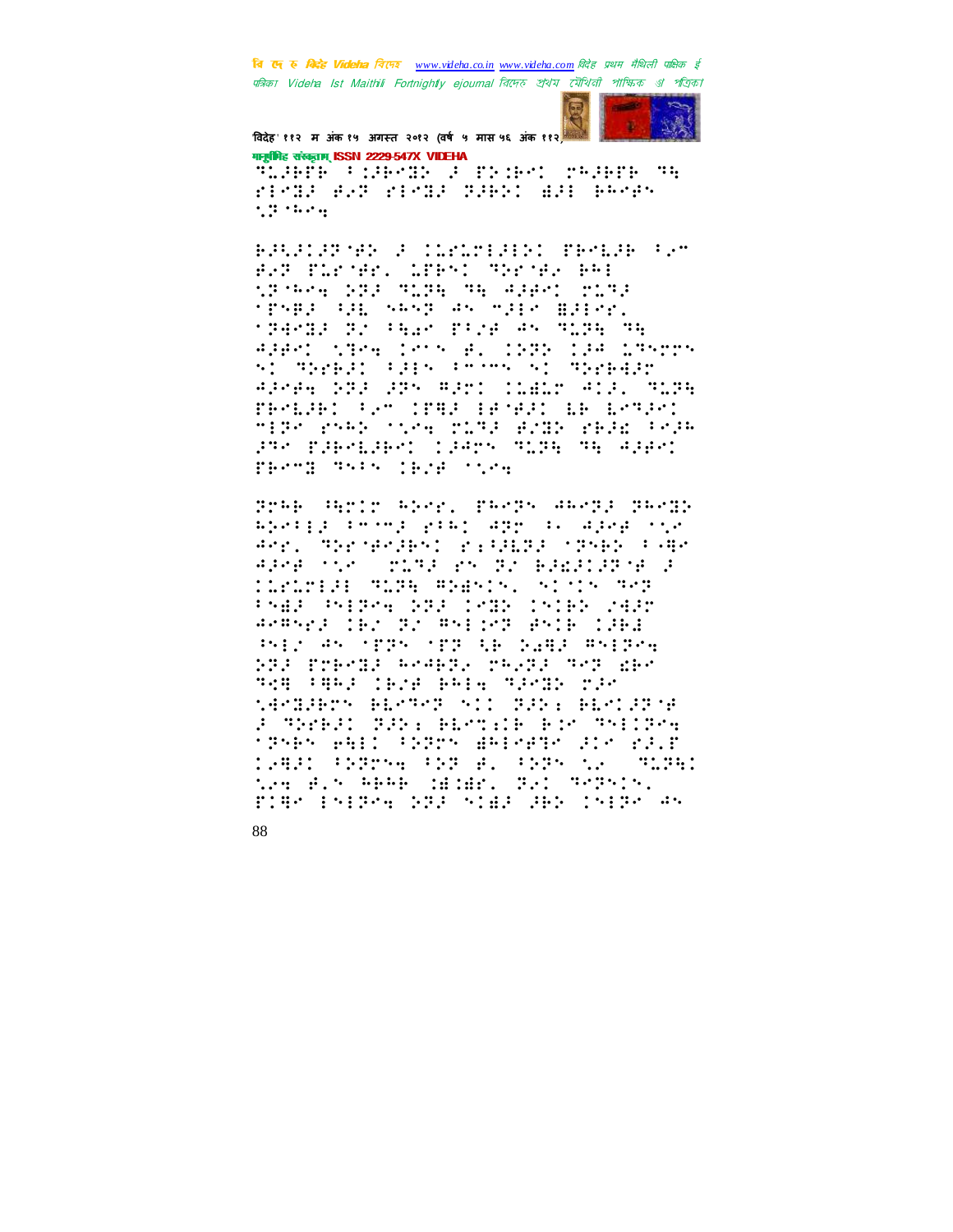

विदेह' ११२ म अंक १५ अगस्त २०१२ (वर्ष ५ मास ५६ अंक ११२) मानूबंगिह संस्कृताम् ISSN 2229-547X VIDEHA

There's, Index Adam, Pale 22  $1.01133344$ 

KITERNA TAMLA AATS ALT IATU Publicar rotal aproacts to mri rump maker thrirs winnings, wars: roleich from Whie SBP Where ryanedia badangang esegs (Lrundgios MIRA RANG BRIEZ REP. BERLAR MEL PREA #51157 2 BJEJIJP58 (PP5 P2 42 APRIMA PARTIME & BEMTIDED PARTHY SI PRODUKER IS IS BROWLOCH DER BREEZENING POBIN ANDI TER PY and crowd int elected power  $\ldots$ peaking in major majir and process SMED AT LATILE MEDIAL PRAIN FABAL INE POPSPOR 2 PROBM PORT ACTIVE amp programme, che appe papre space  $1.329$  :

**SI B. SI B.M.D. TEMLIE BRADY** The Great Chile, Albert Annual Special An #Bry: roleir, fall fall (Bre Police PALE PALE 2005-01  $\mathbb{R}^2$ BLOIDE WORTH IBSE B. THIB 200 HERTICH STA RAR POSITY TERR RATE PHOTOGREET TORES SEEM ENERGY AN **INFORMATES AT EVER STOP** timents SLEEDS (FROM LOLD ARAB SIN China a. Tria ran Tari Alen Tinlea In This count areas for The Same She PORT TORNARD POILS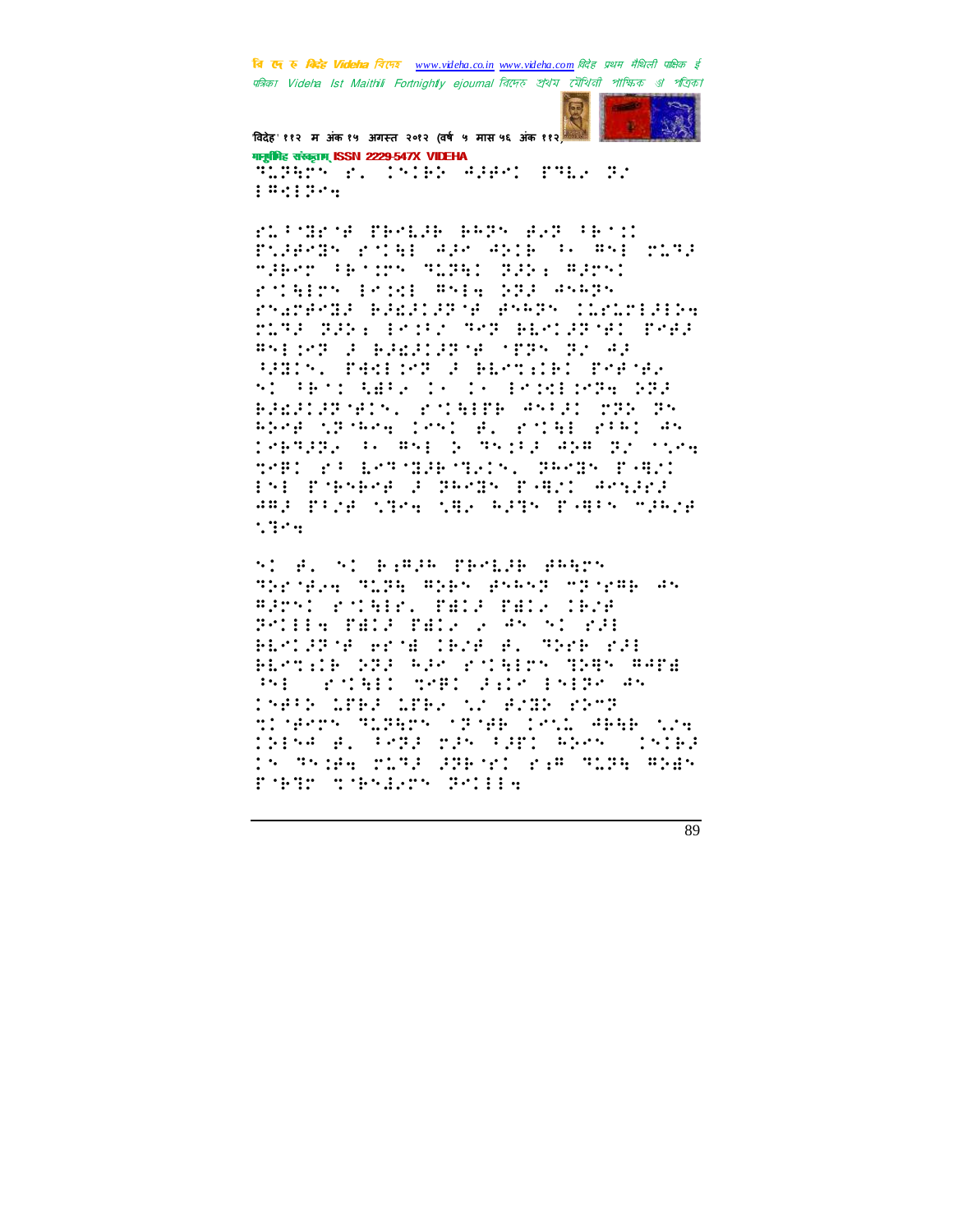

विदेह' ११२ म अंक १५ अगस्त २०१२ (वर्ष ५ मास ५६ अंक ११२)

गानूबंगिह संस्कृताम् ISSN 2229-547X VIDEHA Jegriers : Schup Alder Breeker stranger group (significant) **PAQDEMENT ROOF SALE** 

*CASTER TE THEM* TH PASCH  $\dddot{\bullet}$ , SEPRE COST AT THE FRAME PAIL MARCHER (AND AND MAR rangers docked atom right appet **Server Server Stephen Stephen Stephen Stephen Stephen Stephen Stephen Stephen Stephen Stephen Stephen Stephen MANAGE** 1831181 Perilane (Pelgon Medi Personal des actor (car pe cros rend tech si

## $\mathbf{R}$

315 : 31 : 11 : 31 : 31 ### FR TH THIS THEMT E. THE 1969961 MALK (MARGAN SOPANA ASOR ragniers regens friedrich FURNO D'ESCRIPT PENINSE Persons tempt in: row the betth  $: . . .$ 

## १

### PR PE PHIL MAND P. MBP 1962-261 M213<br>Pobses de Alpaz ds. P6 P411 1821 1961 PAPY TY 1962-06 15 MAY 765 PART RAI TOTA BARAT CONSEC Steelen ook kommunister se #4: AZ YELE PYPTYTY LYLED ##\*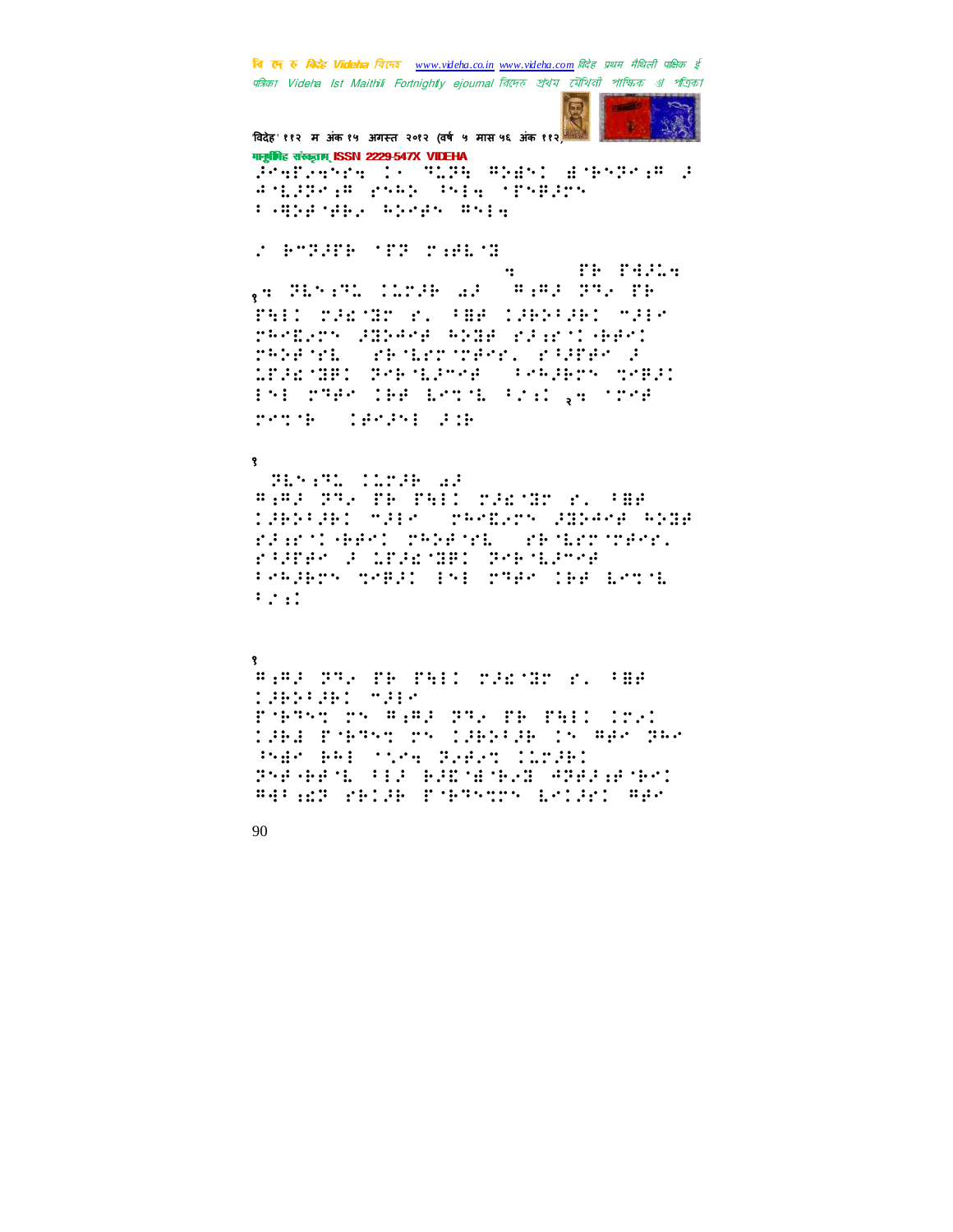

विदेह' ११२ म अंक १५ अगस्त २०१२ (वर्ष ५ मास ५६ अंक ११२) गानूबंगिह संस्कृताम् ISSN 2229-547X VIDEHA

Medal bipme (1965-1915) mpe medal Ter rubb tum Land: the libbide: SAR POPTERI POSEREI 151 PEIRE A.A. FOR THE STAR TH LOTEN SERVICE PRI 1514 532 8382 232 23 22282 251 FRA BAILYON FOR PRESS PAIL PART 153759 PRIPE PROTECTED PAP PSE tics of B. S.T. R.R. PR. TE STREET PAI 'n Salar en PAPP' engang #FARE PAPE F PRIPPED BEANDING THE TR Park ORD BRIE Straw at The releved glaz, regulardighet HARAT TABA MARYE STORY MARROON APAK KRAPT PHI PP APM 1981 PAYE

tice as Shee Ser electoring PAI Pres PLB2P RDH21 (2B1 PrB PrB TET TEMPLO ENE OF SERVER TEMPLO TOMBO NAM right of Pierro Peril and Porch HAL MESS ALAGAY TESTING TEST #51 Time PRIP SAM POPTORI APP: 1511 (SACR 545 ana 1821 anggogo remarks to and street weak profilera PHOGRESSE IN PLEASE FORMARI PH ARTIC TO BREAK BECK rassi ny mpini tritr'ilia avy EX "Ex ( PHE 11529)

PT Personal surface Butterne Butt #2#: Thile #n ni2 2B13B #.#2 2T2 <u> 16 46 47 167 1771 - Arabi IV.</u> tion about all signific **FINENHILL TEN USER AF BAI** tics a PAL PARTERN Pres DRESTAR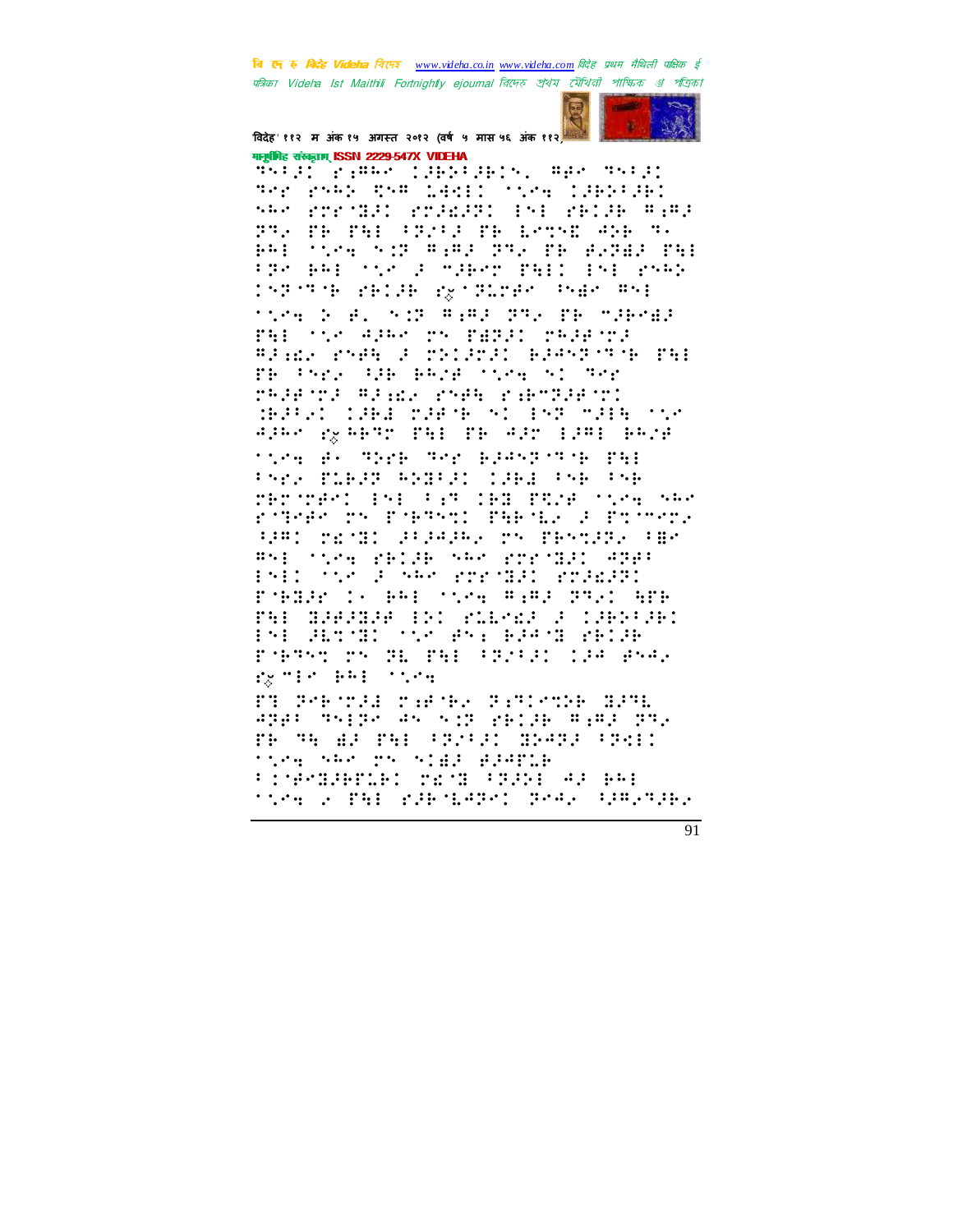

विदेह' ११२ म अंक १५ अगस्त २०१२ (वर्ष ५ मास ५६ अंक ११२) गानूबंगिह संस्कृताम् ISSN 2229-547X VIDEHA

ÎMARÎJÊN 1 MAJADE MAR AZER DE MANG "He 1521 SAM PH TH READ **TAGO ACTS APM ANDAR YOU** Pobende altik 15379 de le blevi velle **CONSTRUCTION T. BEE TET BEE** Pres planter Index (82 Be) incr the BPR APAIPA An readily night BOSC YARMA 2001 (SOL 42 BH) ting SIR the MA PEIR PARTY IS MARI PRESE CRYBBE RADDER BRAND (MARI) (1974) SAR BRANDARY riAbert (bi (nonce relevance releva WPET MER BAE SORG ANDER SIE MIGGER Pode Adapt the Bill Poppert (Po) THE NITHE NI (ADIE) 3 (1380-382) ABRICAN rn rnh fn4, Syfe 283 BJAT16 **FINENHELD PHI LETE SEPTITION** <u>: AMAD B AMAD</u> PRIJE IN TARJI PRJENTJ PJALA PNORI POSPER MARK PE PHI PROPE SPLEAK INFORMACING PART STAR FT Preside rather apopro as selec 19512 PPP 3g-565 PBE 15 FP2F21 iPloan (nPicke agolian ami tis TRIPE TREPTTE REAL PRED IP ALTERARY PHENRY CHAR TY CHA PRO PHI TOME PHRA PORTMON SPORT Bernedt ( 1537716 1154 ASI 545 AD and a difficult and a tra 158759-2818 PRAFTE PAGE 2581 rragaen im 193 ses plat (globe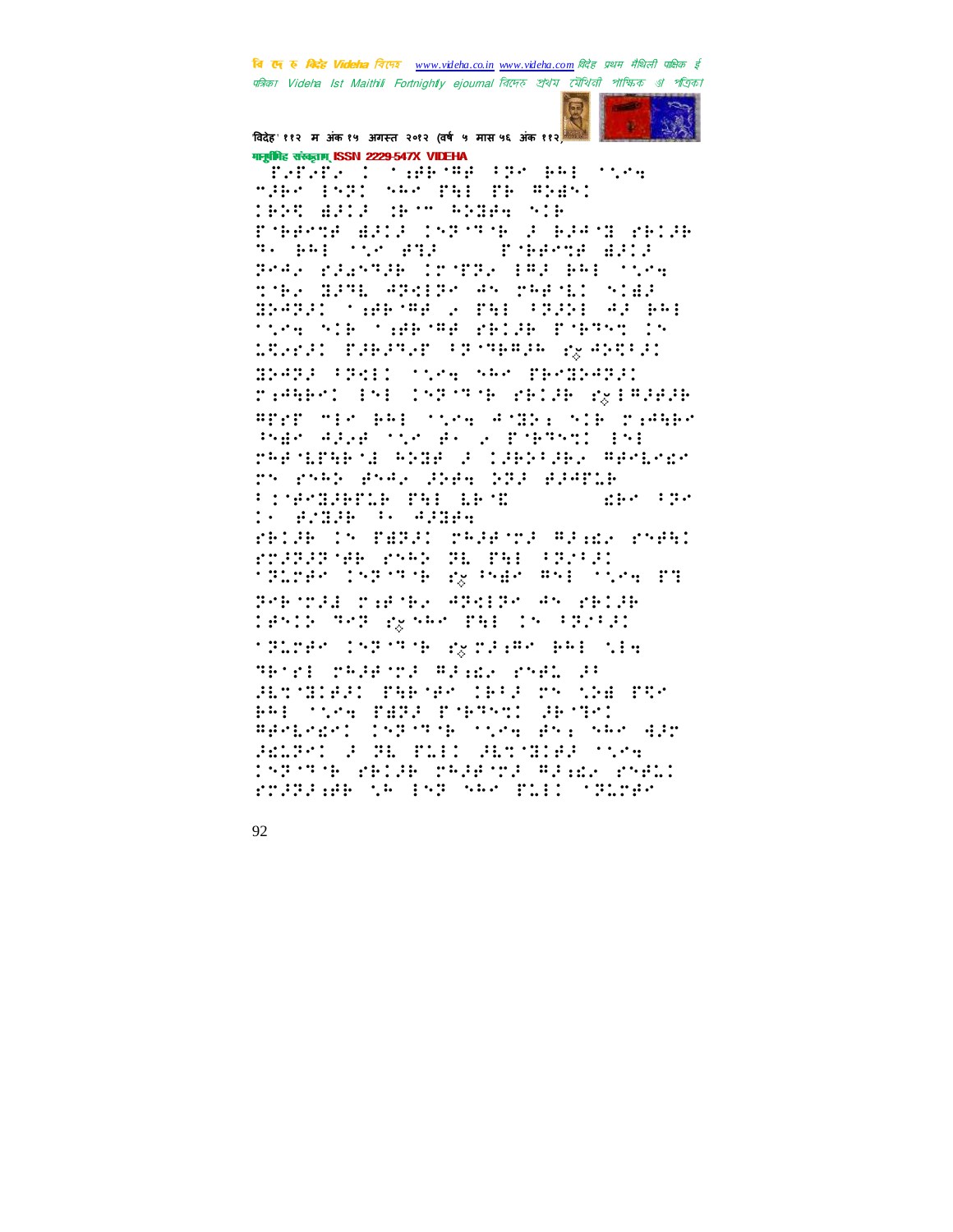

विदेह' ११२ म अंक १५ अगस्त २०१२ (वर्ष ५ मास ५६ अंक ११२) गानूबंगिह संस्कृताम् ISSN 2229-547X VIDEHA

THE SAME NEW PRESENT PERSON PARA (6 Plan nen bylgie a Mend PARANG MENEGARA APROVASION ELEM rimas reprezire rimas ministra da FREE PHOTO TRACTO PROPE 2 PHOTO Pres plantike (Papapel (adik pr :332: 43884 SAR (S) 23253381 CG CHI AF BAE 'SAN SIB 'EFFF YBIFB' PARK RYTEY: PRKSPARE PR 200 154 METRI SIM PARA A PLAME PS ME MAAA FD: PR PRE FAI PRIER TRUPP (FEDE 43 BRE TYPE RJEJECH BYEENI ISE. SOF IN THE 2 BATE PLAINT. TABJ : KIDA SIB ADDI BJASH KBIJB (n phay gar tire blazige pagi) 1988 - Prince Marian, amerikan PSP BAI BSI PR PSI PAIL SPROTH r<sup>i</sup>nere bellet largerida aase ti PRESSURE PUBLIC TROLLETE PRO PROBRETT MES RAI STAND COMMERCIAL PARJ PAR PAL STRA LESPOJE PSTRAR 15. Thir righter rol roof den Pael Abdill inner Pen Mons PT Presida rathe APRIPromotion FRIDE SHIP F FRONTS STILL CECT PRO PAI PAI PA PRI PAI IN ALMIN PARA 19521 JR(95) 153(75)6 381992 555 Larde Bast retablisherred Bata MIRE INFORMED Stre respre docen enos discussions **MADE ME**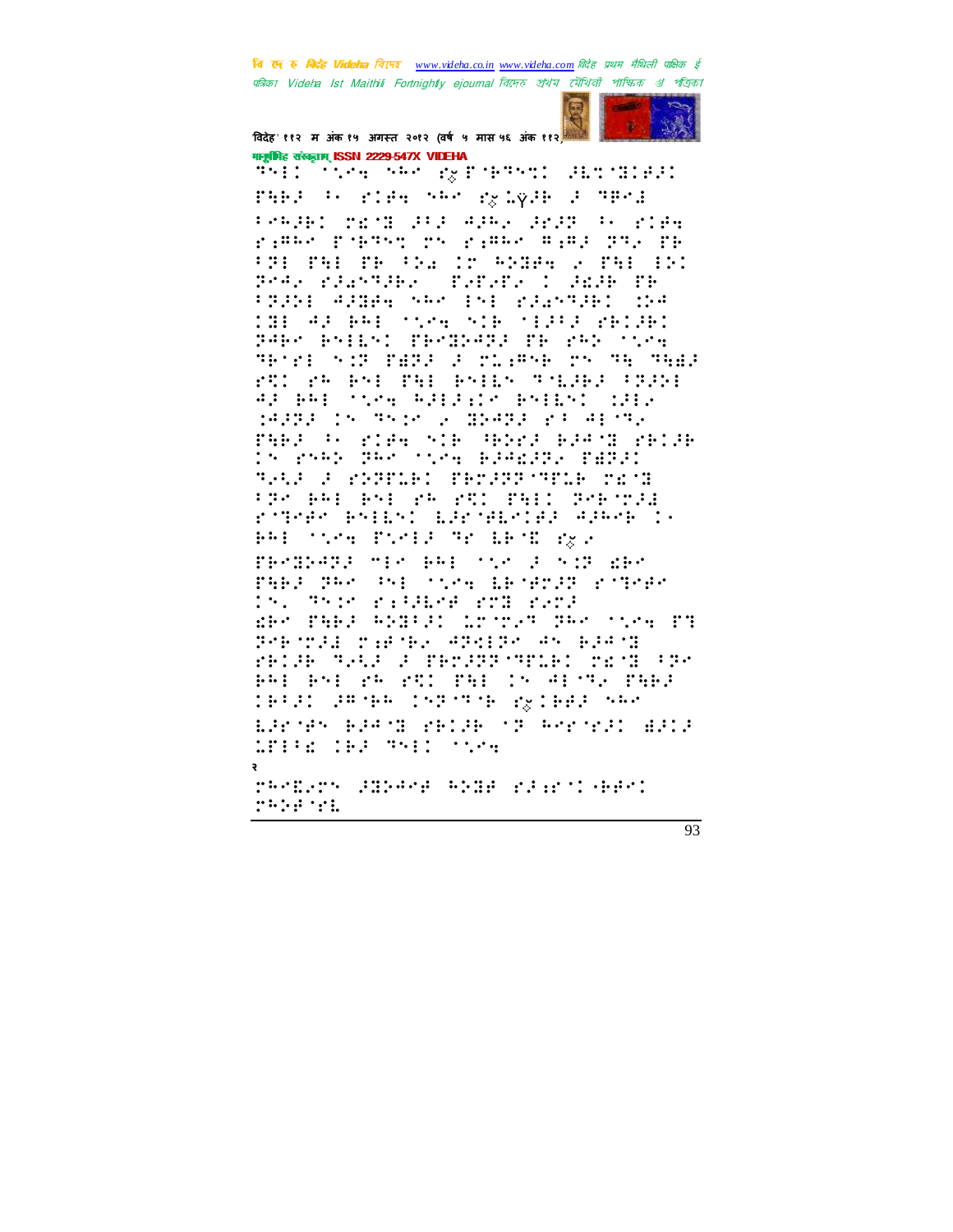

विदेह' ११२ म अंक १५ अगस्त २०१२ (वर्ष ५ मास ५६ अंक ११२) गानुबंधिह संस्कृतम् ISSN 2229-547X VIDEHA

regeller vangen: Sloan bye LAMBAGE FMIRT TV RIBRANE: MIFB TROLP NATHA SASK CONFERENCE SOMAL TO SURFA PRESIDENTS rings Langeded rings reco  $\ddot{\cdot}$ timese (S. 285484 SAR 96 982) research drained (eeuer rochereare SART COSH (BEBG SG) SPYSOR reteracher dagen gegen deragen  $\ddot{\phantom{0}}$ ESPANORABIS PREAL PROGRAM Enchanged Reduced Control (1995) and the control of the control of the control of the control of the control of FROM PROGRESS CO. SEPRODUCE APREAS SAR SPEED MALL IS IN THIRTEEN rene fanks and antill dels bli Presence in the state of the state of  $1.41 + 1.74$  $\mathbf{3}$ FROM THE POST POSSESS AND STATES September Proge bragg right ragged gene: SPECIE PER LEAST PONT ATACHE P PRAGE LREAD PERSON FARRENT MISSE rrother by Council Benedict Pool tland 226282 primi lra22 fbrE<sup>4</sup>ti<br>pjippr 2 ndr 311 trenziste fjell PORT EMAIL PAIL LEIGHTH PROPE rentronnen by deentache (Chine (Prague THE FILENT CHECK NI NIME FACILIT

ANGLES CORE ALCOR CAR ESTAD CORA 131 #514

94

 $\mathbf{v}$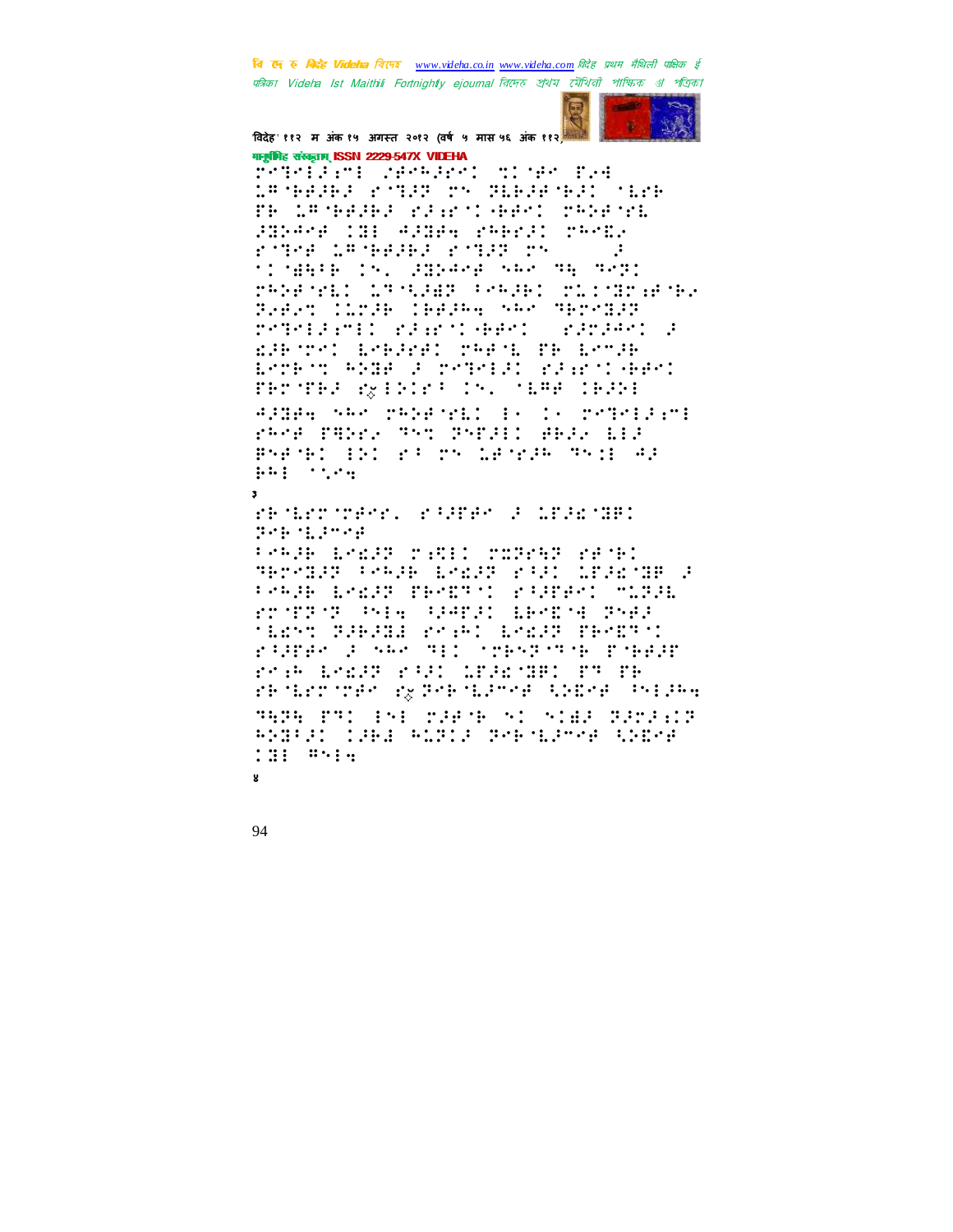

विदेह' ११२ म अंक १५ अगस्त २०१२ (वर्ष ५ मास ५६ अंक ११२) गानूबंगिह संस्कृताम् ISSN 2229-547X VIDEHA

Pragéry nrego (ni raer cee brit  $\mathcal{L}$  :  $\mathcal{L}$ ESTAL PRED PSPER TRANSPORT TERRI

**THIS ARTIC TRACTAGE SAM**  $\mathbf{1} \cdot \mathbf{1}$ TH SATTERNIAN HAT SESPECT TRAINS

TORE ORBERT BETER TRACTOR SERRORES ratio rozemz estad tarendaz 2 Agãi SZA (RISK AN 2 ARIS SKRISTA ISP ERS LEFT E POSSE APRAGUARS BRIDGE POPTYCL POPTYPE PARTNERS GRAPHE range in remarking dinas

**STORY CARDS** 198991 318

FJA MJER FEMD PRMEDI SNR RMEJ KARR nida rama Anghi gho ni ghad il e FAIRS ITS INSER MIN MIRE INFARMING And there pape is Arbar. APROVIS POSSESSIONERS **ALL** BE PER SPAR RE LO DE NIE ANGE PO ROBERT PANG PER PO CROB NE CLEA SPE ANGEM PRIJE POL PRRIJ 191 AMER per apap die adem in der Simon refig to admit in BRI sic an thus MARK RAID FAR MORE PRI MURYRA AVI **STAR TOP THAT.** 

t:62, PAL "F (22 TH (22 and this industrial process.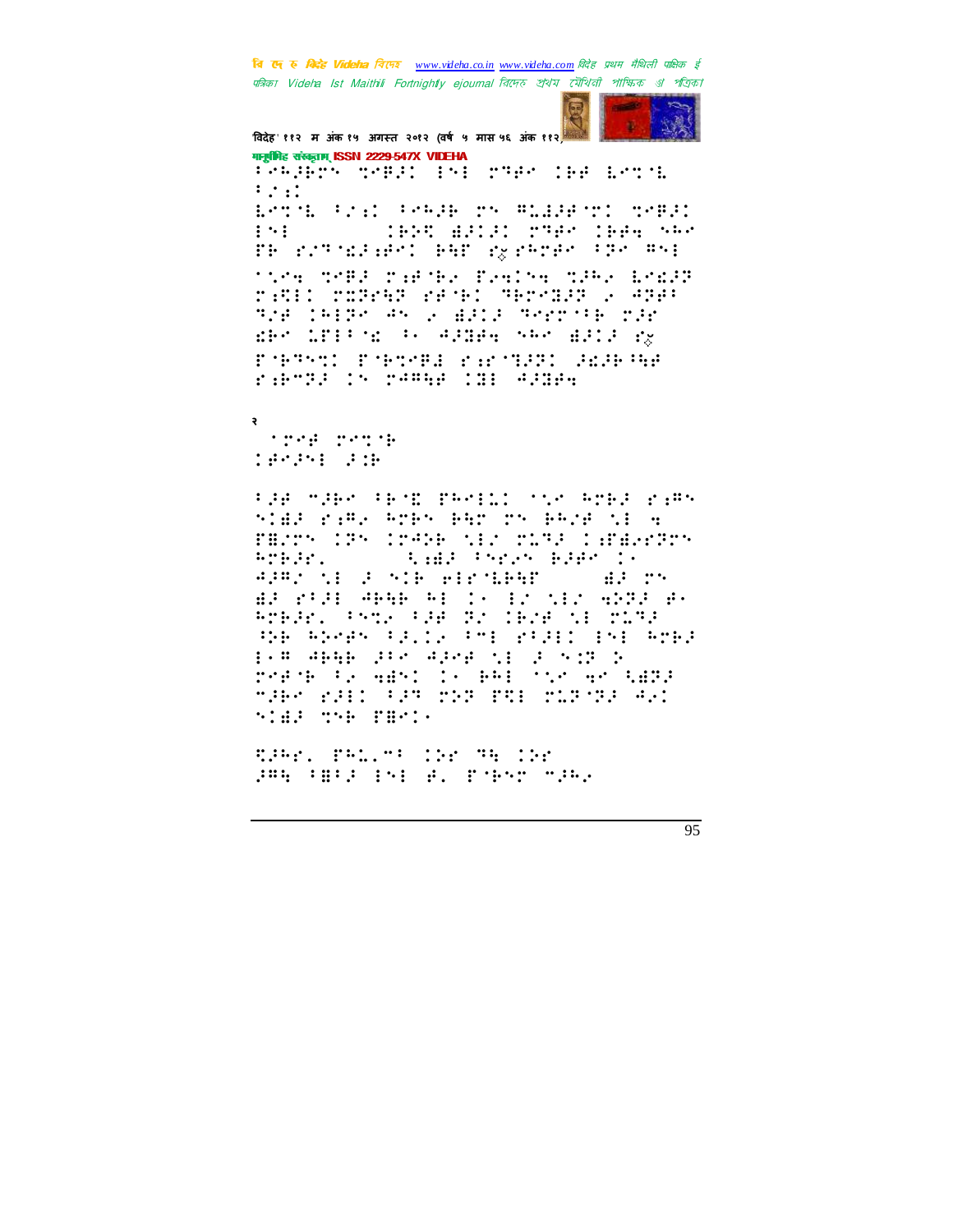

विदेह' ११२ म अंक १५ अगस्त २०१२ (वर्ष ५ मास ५६ अंक ११२ व

मानूबंभिह संस्कृतम् ISSN 2229-547X VIDEHA Fril<sup>1</sup>Tre regist ruggies  $\cdots$ rifine (rale algebra lenghe nu THE THE THIS MAIN MITH LIPPE 960 B260 SIR #62 SECRET INFOL 8111 82 MAI 3 | 82 HALP 15 riman and the street with the second W WENTER THE THE TOTH 1877 193.98 F.W 23 136 1381 6180301 192 TRIA RIPTY POSSES AT 1991 TIPE FBIST FIR AMES TIRNE THAT AN MICH ske pridre ivar i ske prid blire F.RT. ME.A MY MED FREED FRYER NEW An Political Program (2011-1282) n Terang Wheak cita paka poler. 189396 188951 92 1982 598 4 598 8 **SPECIFICATE PROPERTY PRICE** PAR PLAY APRESA S AR PORTROL INDR BR START STRAK TO BAIR BOOK B.  $142.332$ 

rt lobe dess ca psear mise TEMPS TO SEMILLINE NATURERS FOR PURPHERS' WARDLEDG CAIRS

POBROS KAR ROSEN BOLE NO SUPORA A. Mydish., HAPAPP, B. MARJER R.A.

Project adda a crabel in rrnagh r  $\mathbb{R}^{n}$ 

PRAGUE PRESIDE PRIS RAI PROVINCI three Galler, Larry rale: 182  $\mathbf{F}$  which is a set of  $\mathbf{F}$  .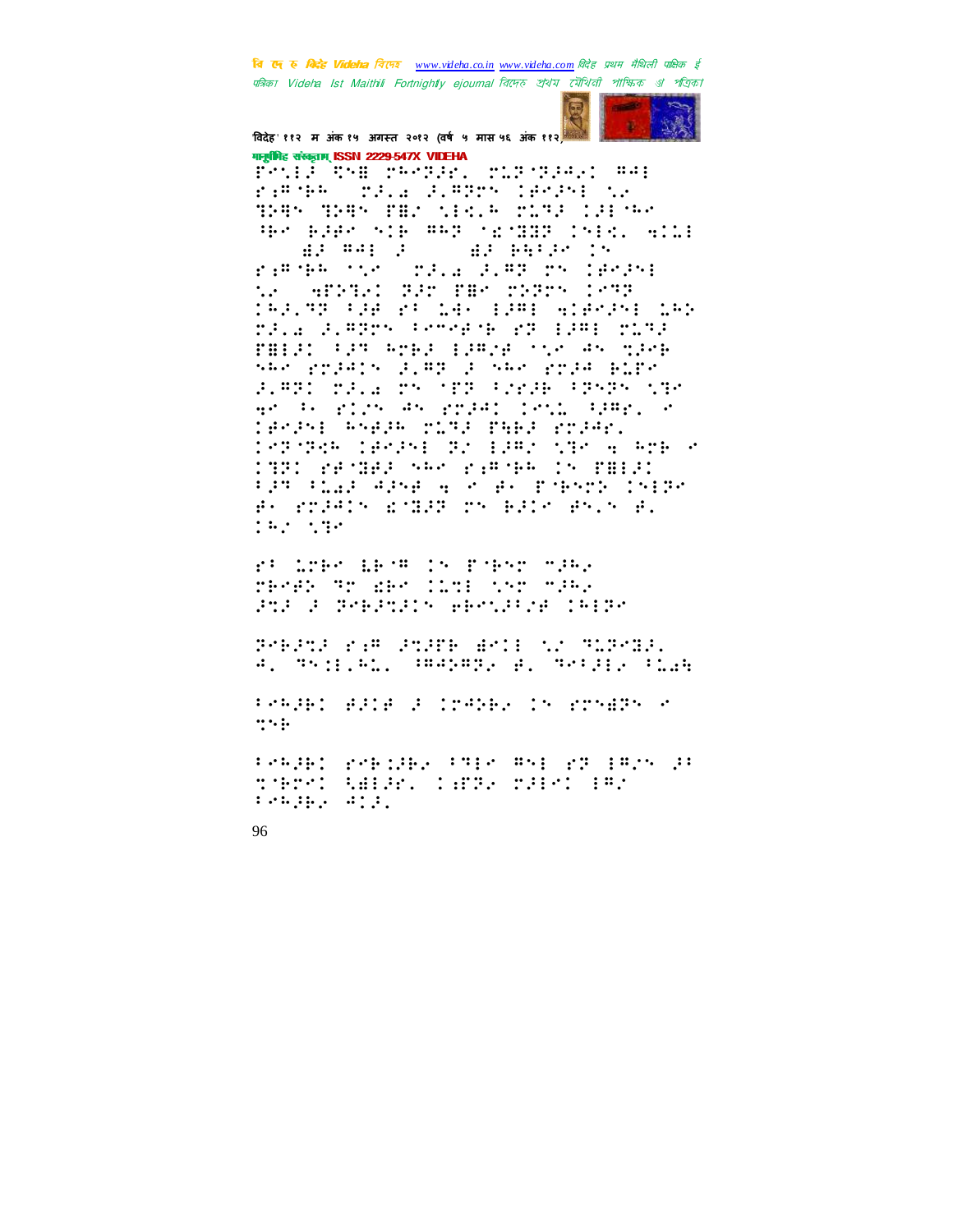

विदेह' ११२ म अंक १५ अगस्त २०१२ (वर्ष ५ मास ५६ अंक ११२ व गानूबंगिह संस्कृताम् ISSN 2229-547X VIDEHA

mai yangin (ppi di sa (proprocesso) **STEPH START** 

PRAIN AND THE MAJINE STANDARD ROBE MILL AN ME WHATE MARK AR WHEN ##Ers Irr. Ir FA.m AR TSE BREAD MARY MIRA SAM PARTAGE RAD PAITHIL

rn raech maken da rhe cor AN IS WEB TOO ANDE MEER SMIIL takrry o Alex rollie (Brode ) SIP ASTATORAL STRACTS TRITE HERMITS SIE PLEADE EARS IEPE CH FLAP RING THORD FOR 2 PRED OR CHR 1913 (5 F.P. AMA) 13824 (52 A. tree: 151 LPPS: 4 WAITS SI 51 AD the Company Capa Company of the British Andrew Barn (1981) (1981)

35 MIL COPPOSED A SAR PARTER CRIL BALON NIZ ISBAGSI ESBGIB PAL SYA<br>ANGSA - DABAL DNABIN ASO ISBAGS makers often a component and sound i profilmojnih 1920. u 1928.<br>Planovnih prijednih prijednih vrhodnih ka BAINS & FRESCO AND CREMED speeche, mar miglic epo Cr ande maion oals dichief (en) al e HAIL PROP TOR TEM FRENCH APS THE F ATEP PALITE PROPR SARO TIGGI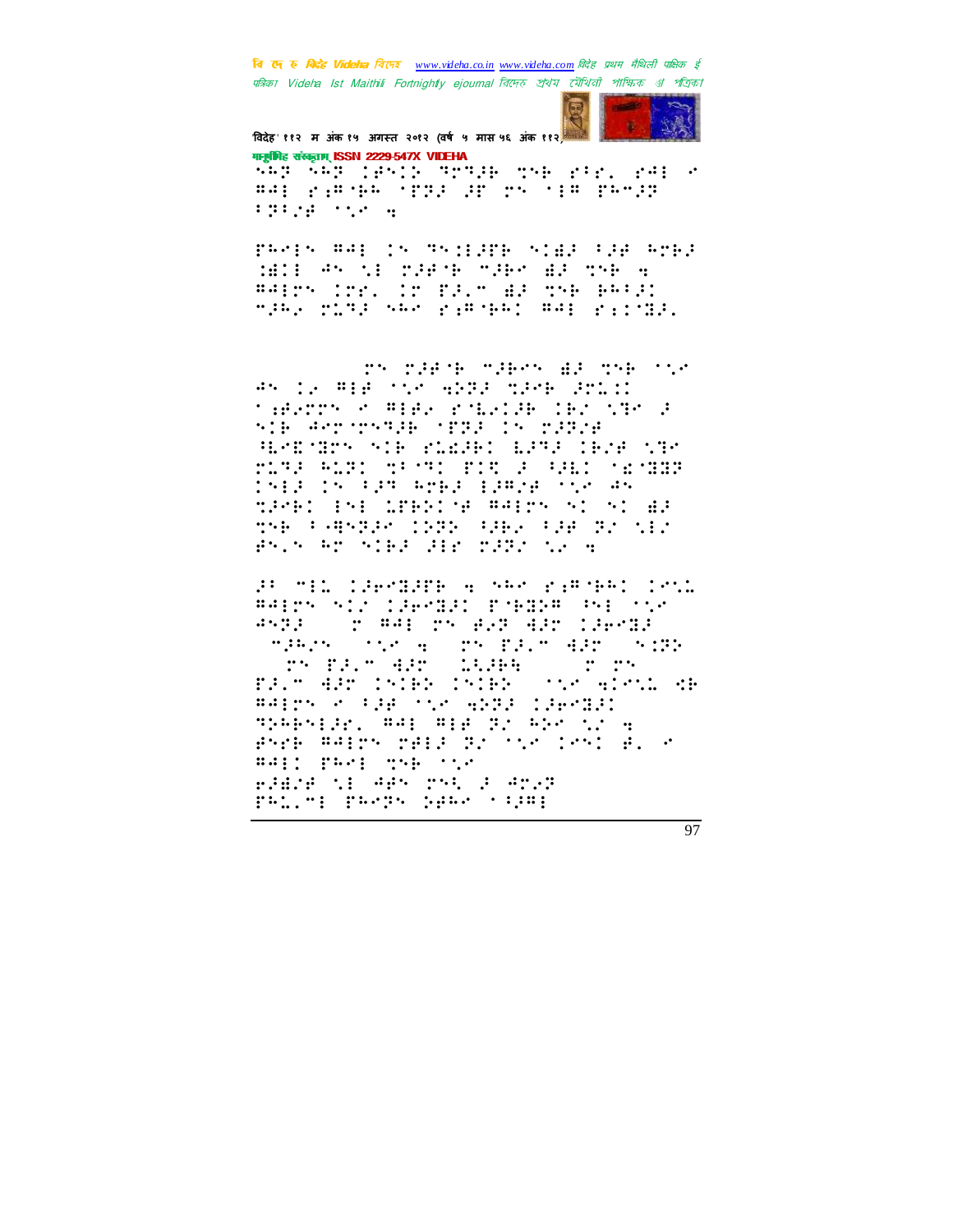

विदेह' ११२ म अंक १५ अगस्त २०१२ (वर्ष ५ मास ५६ अंक ११२) गानूबंगिह संस्कृताम् ISSN 2229-547X VIDEHA

Pri rjenej nsem (1988) (s jeneje **MARK COMMON BALLEY**  $19.41 - 23.41$ F PRESENTENT A PORTER PREPDY TEMPOR EPOMO COM CRUIPEM KAR MA MIRA FALMO THE ON CAPMER SAPAN STOR A NAM PAIL SAPAN.<br>SPARK IPAK SIN FRIE PIA IPANGE **: : :::: : ::::** TRAME POST RNI A  $\cdot$  . ROBE B. PLI PHON RAID RELEVO pargu drog duog yr Apryk Grekr **Ballandrin** 

navage i 1969191 199 199 - 22 112 - 6229 92<br>Shern 196919 - 9925 - 9119279 238  $\gamma$  ,  $\gamma$  ,  $\gamma$ 

**TO RAIL THIRT CEPTE WILL FILE** mma anistra mia rapone mina tir mil leek syks likeli (kin **SECRETE TEAM STORAGES SARESARY MESTIC LEADER** When I find friends the most of

sko ranski rod mal rel 19630 PRESS STR ANDER BL 2019 RE BRIDGERY REMELT PRESSURE TIME THAT PRESS PALEN PNB RDIP IPHE NTM A ROBP apëra (gjima) maj: 1999 qyery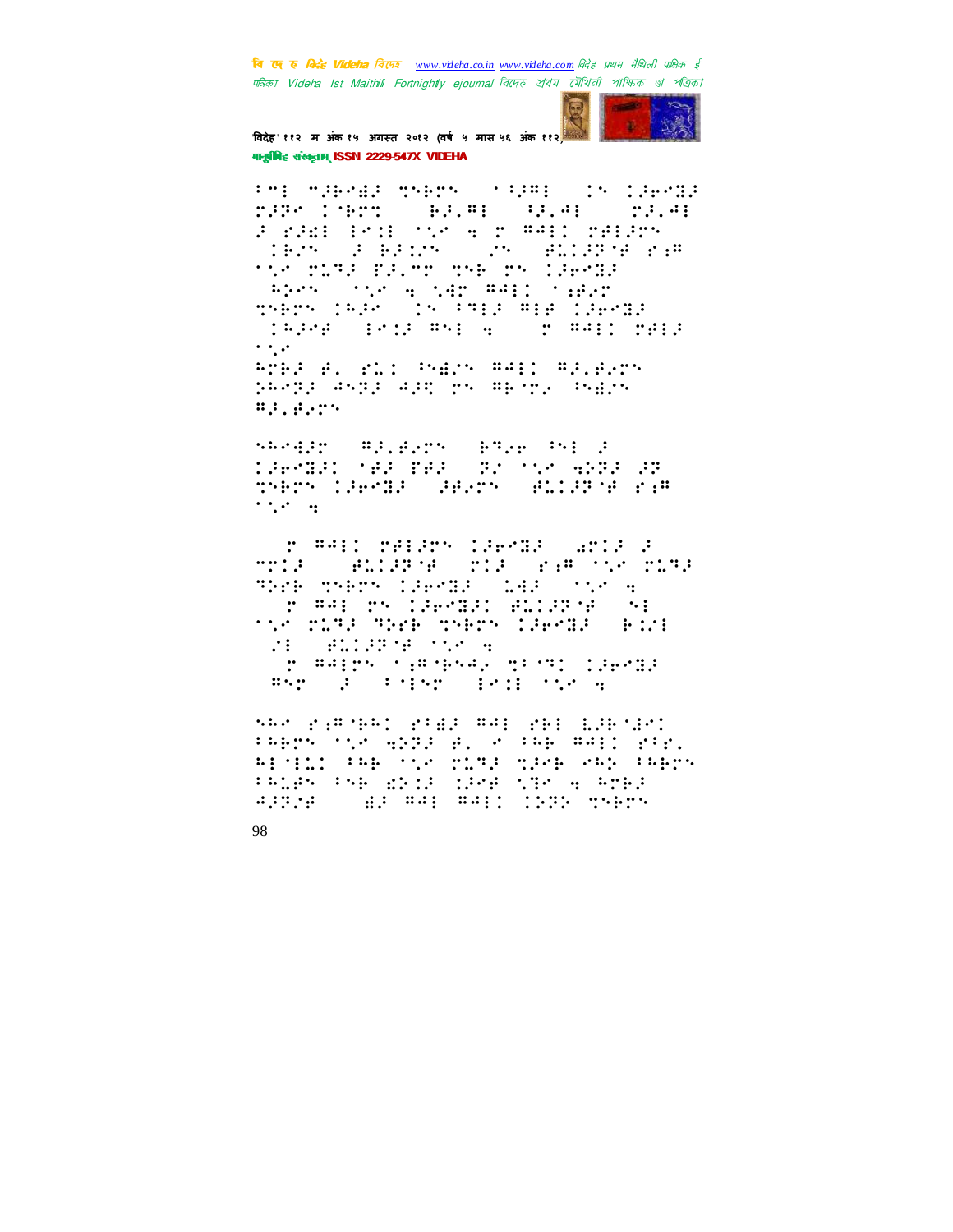

विदेह' ११२ म अंक १५ अगस्त २०१२ (वर्ष ५ मास ५६ अंक ११२) मानुष्टीमिह संस्कृताम् ISSN 2229-547X VIDEHA

.⢹⣓!⣞⢼!⣇⢷⣜!79⣛⢼!⢹3⢽!⢾=!⢵⢽⢵! !⣃⣞⢼!⢹3⢽!⣒⢺⢽⢼! ⢹⢵⢷!⢻⢺3!⣐⢾⢴!⣉⢷!26!!7⢹3! 27: Prince of the Community of the Community<br>27: Prince of the Community of the Community 29!!7⢹3!2:!⣇⢷⣜!⣁!⣒!:!! ⢹⢵⢷!⣉⢷!22!!7⢹3!21!⣇⢷⣜!⣁!  $\frac{1}{2}$   $\frac{1}{2}$   $\frac{1}{2}$   $\frac{1}{2}$   $\frac{1}{2}$   $\frac{1}{2}$   $\frac{1}{2}$   $\frac{1}{2}$   $\frac{1}{2}$   $\frac{1}{2}$   $\frac{1}{2}$   $\frac{1}{2}$   $\frac{1}{2}$   $\frac{1}{2}$   $\frac{1}{2}$   $\frac{1}{2}$   $\frac{1}{2}$   $\frac{1}{2}$   $\frac{1}{2}$   $\frac{1}{2}$   $\frac{1}{2}$   $\frac{1}{2}$   $\$ &⢼=⢾!29!!7⢹3!28!⣇⢷⣜!⣁! ⣒⢳⢽!⢻⢺⢾⢴!⢻⢺3!⣐⣈⣝⢼=!

## -57-58⢼!59!!⢵⢳⢵!⢸3!⣁!⣒!

⢵⢽⢼!⢺=!⢸⢼⣇!7⢼⢾!⢷⢴!⢾=!⢳!⢻⢺3! ⣐⢻⢷⢳!⣓=+⢼!&⢷!&⢳⣅=+⢼!⢹⢽!⣁!  $^{\prime}$  YIE A PIE <sup>21</sup> EP PIE 1998 IN 19 3"⢾!⣁!⢼!⢵+7⢼!33!⢺7⣓⢷!⢷"⢾!  $^{\circ}$  ^ 4 ^  $^{\circ}$  /  $^{\circ}$  /  $^{\circ}$  /  $^{\circ}$  /  $^{\circ}$  /  $^{\circ}$  /  $^{\circ}$  /  $^{\circ}$  /  $^{\circ}$  /  $^{\circ}$  /  $^{\circ}$  /  $^{\circ}$  /  $^{\circ}$  /  $^{\circ}$  /  $^{\circ}$  /  $^{\circ}$  /  $^{\circ}$  /  $^{\circ}$  /  $^{\circ}$  /  $^{\circ}$  /  $^{\circ}$  /  $^{\circ}$  /  $^{\circ}$  /  $^$ 3⢻!⣁!⢼!⢷!⢼⣈⢷!⢼⢽!⣐⢻⢷⢳!⢼⣈⢷=!  $\overline{1}$  Provincing the set of  $\overline{3}$ #⢾⢼3!⢼⣈⢷#!&⣟7⢼!⣝⢵⢻⣝!⣁!⣒⢳⢷! 3⢼⢳!⣁!⢺!7⢷!⢷⢼!⢺⢼!j! ⢺⢷⣓⢷!⢹⣈⣓!⣒! 7!⢾=!⢳⣓=!7!&9⣛⣓!⢼!⢳!⢺⢼!⣁⢴! ⢹⢵⢷!⢻⢺3!⣈⢵⢺!⣒!⣒!⣒!

"!⢷+⢽⢼&⢷!&⢽!⣐⢾⣇⣝!  $\mathbf{h}$  , and  $\mathbf{h}$  , and  $\mathbf{h}$  , and  $\mathbf{h}$  , and  $\mathbf{h}$  , and  $\mathbf{h}$ !⣉⣇!⣅⢼⢷!⣔⢼! १ 9⢷⣏⣜⢺⢽!;;!⣙⢼⢼⣇⣝!⣓⢾⢷&⢼⢾!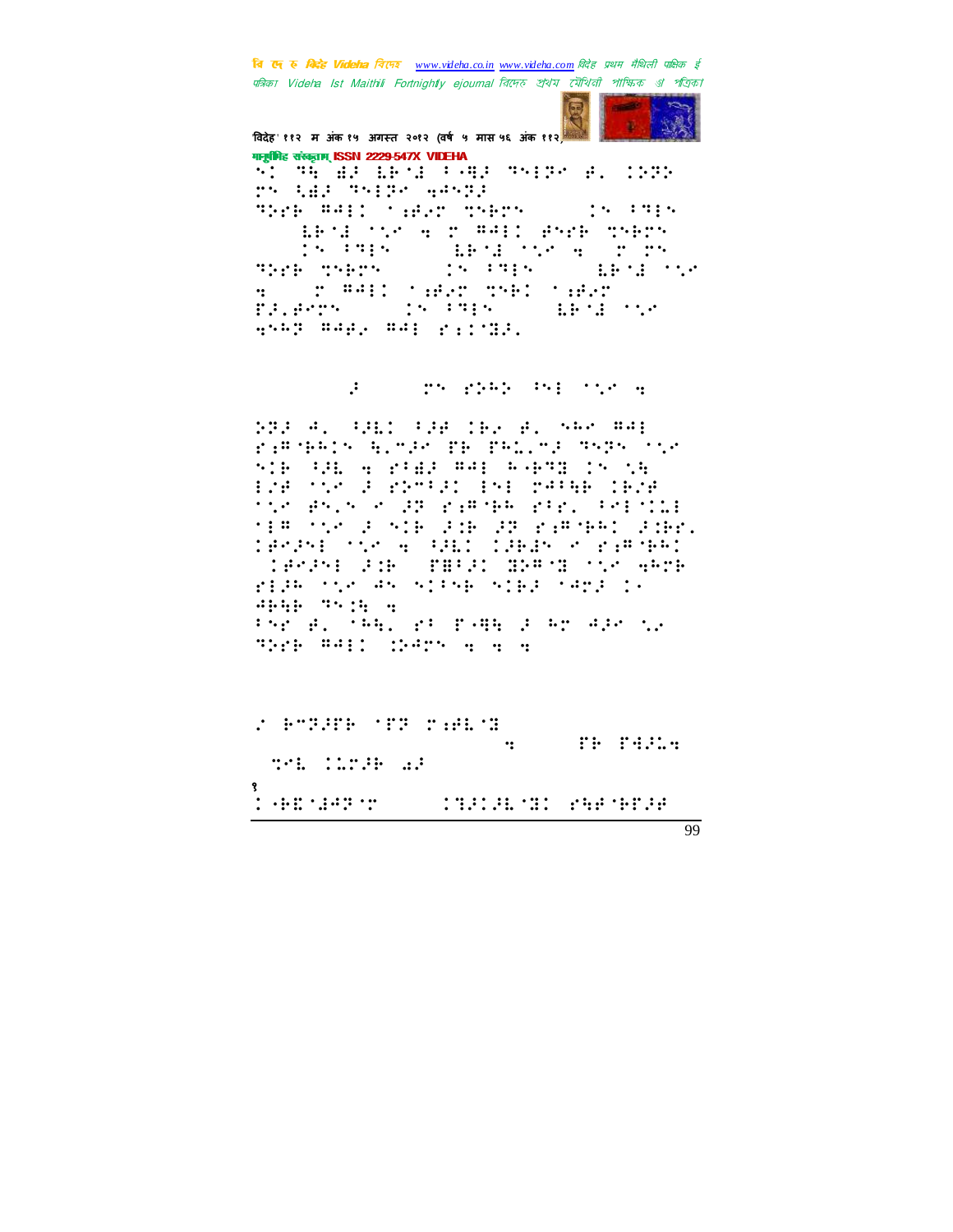

विदेह' ११२ म अंक १५ अगस्त २०१२ (वर्ष ५ मास ५६ अंक ११२) गानूबंगिह संस्कृताम् ISSN 2229-547X VIDEHA

reads reporter recept at reduc the propriet was wave modern that get farmer argume frie ar  $\mathcal{L}^{\mathcal{L}}$ SPRATA, POTEOR PARAL PAR PTERE **TEAMED** <u> A MARITIN MARIN SAN</u> WP-50 PALENTS TSI RSIN STILL rendialer rendat beredna bryatab TIME 4348 1344

AND PRESING NEW THE APP B. A MINAPHONE A LONGARAN SEMIRI BTD: APTER: 1.PTB tim TD:50 FORM COUNCIL CHAIN AREN *MEANING THEALTHEAL LAND B.* WIGHTSHIMM HEST THTTPHIS SPHIL nard to remove of the argument retera adda baradur. Adabrara reeb PORTZE INDUSTRIES TO SPORTAGE TEN **THEMSEY PRESS EMPRESS E** SENIT TYPES TRETTER AT SE AASTALAR STATISTIKS ON ARTICLE 9814 2 896 12129 2832 38 **THEMARYST REF & STEP PART AR** PORTOR STEPHEN & MERENHAL EMER #PARRY PTE PRODUCTRISE TO: prepredompt myromatic film **GENERAL ENERGY PARTIE PARTIE** PHOTOSICAL IAS SHEADS INFORMAR Breaktharter at reference them. riche der Streede en Richelde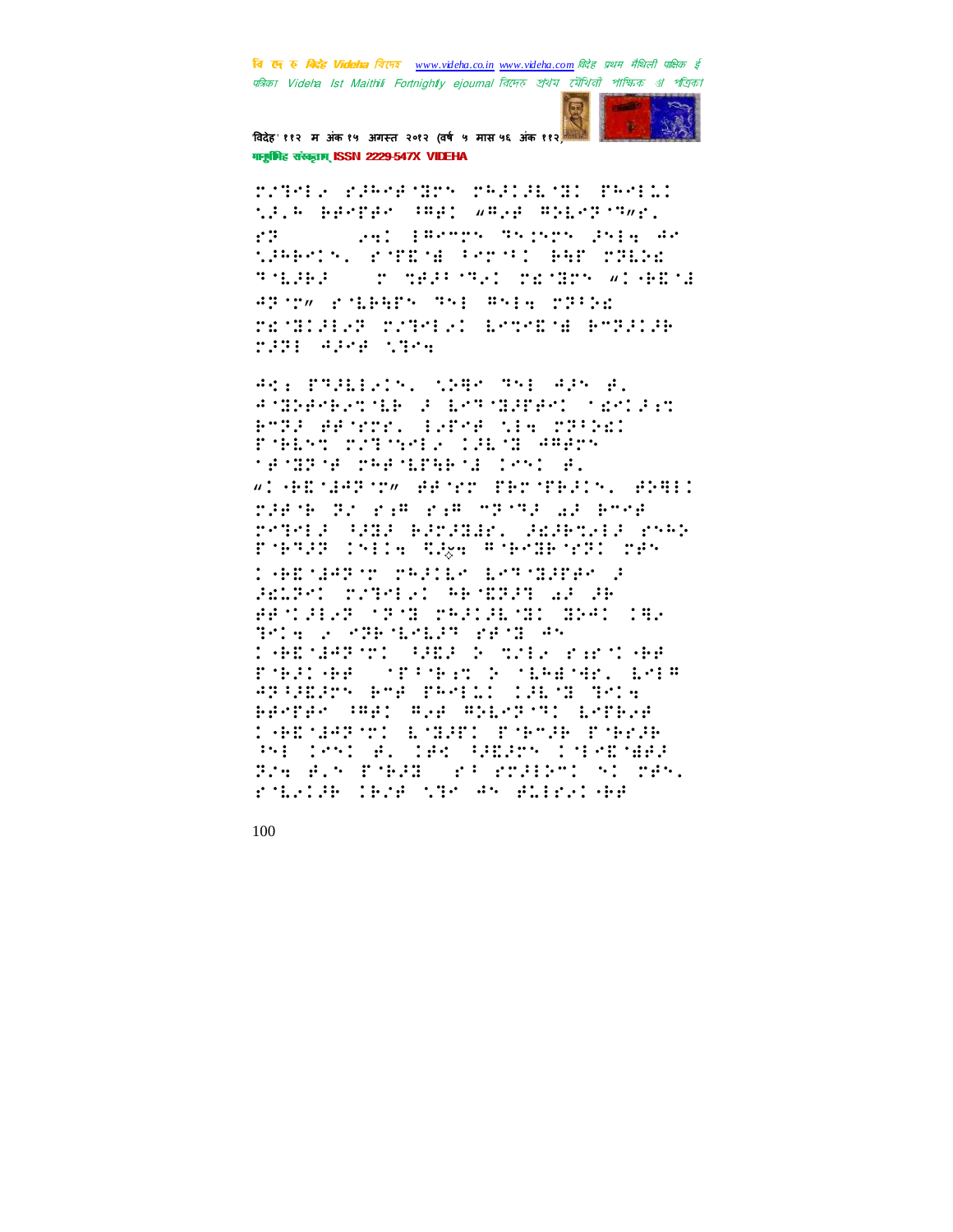

विदेह' ११२ म अंक १५ अगस्त २०१२ (वर्ष ५ मास ५६ अंक ११२) गानूबंगिह संस्कृताम् ISSN 2229-547X VIDEHA

BROTHER CREE ALR. WI HEADARACH rathe remarks remarked PRODUCTS FOR PERSONS INTER iksfolkered ande aventekoleren biste THE T THT THE WAY AN THE Province only read in Province **MEATH AF METAL EMPRESS NECK** 

FLANDERS HALLINGE STRANDLER **CONSERVERS ARE CHIPS** therein Inch and the third and n. 1. t in the state that may be BTRITH LATHE BATA THINIPAN TRENE LADO A MALTO SUPE PTHERE PROTECT nesimera (eze saska bsogi romere **CARTE SYSTS CORPORATE** BIGHTME IRSE STORY B. SMESTI rowers marged in: Gener. rrophed new roll by the coefficity of the state. rabe third (Pers Bird them TERMINIST AF TORRED TEMPT WORRED MAJE MAJO SAPAM MEJMA MZENE SEMSI **ABSERTI ETA INFA E MAGA CONTROLLED IN STATE** raPorof with real design tablear. ENTERNE PARK PALE PER T CADMARTER PAPARING BYDE TECTED FORDER TO PHE 2 FORDER and then he will be completely likely BROWN ALL BRITANY BOSTOLE TEST ES PHILES DE PELA IELS  $\mathbb{C}$  the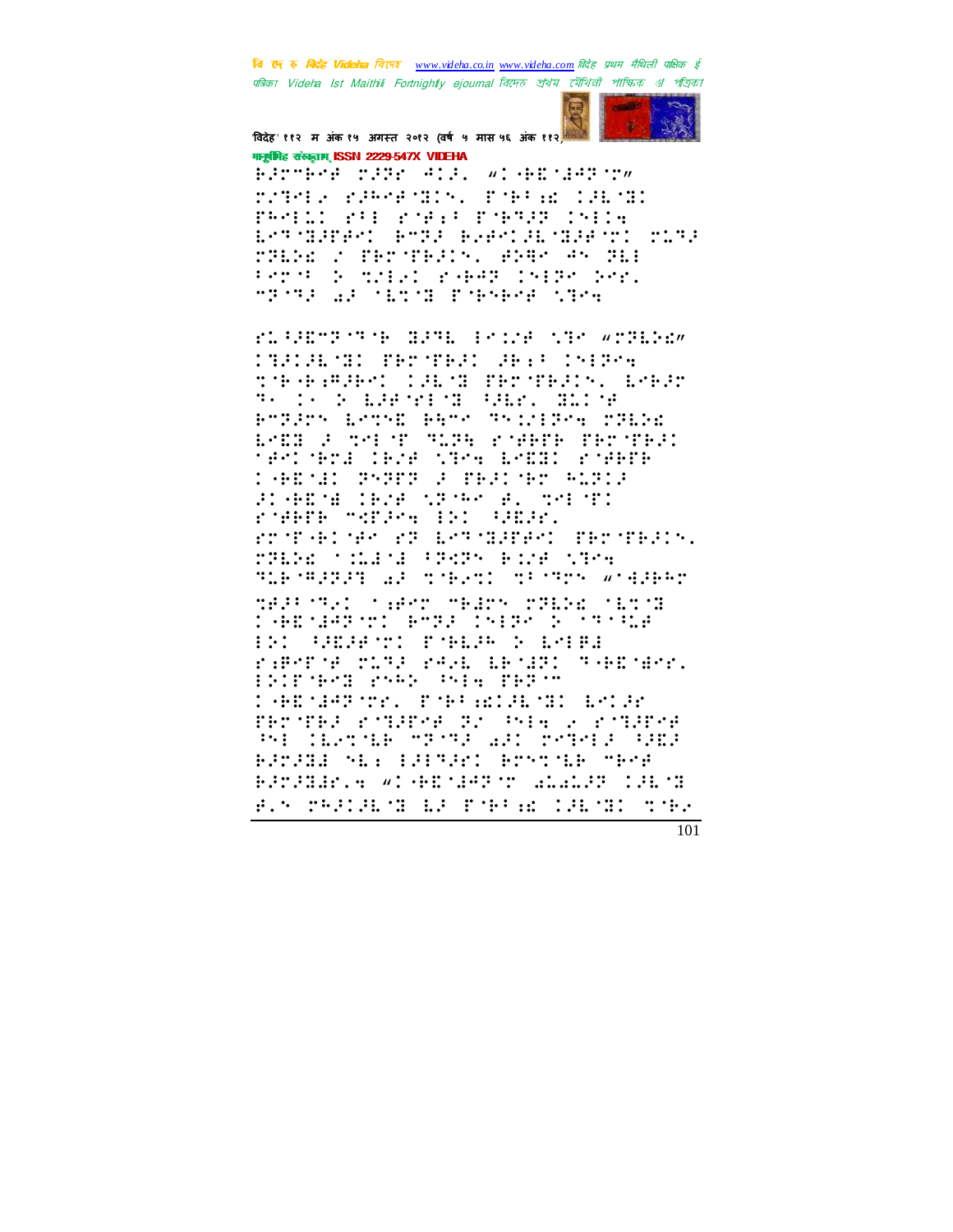

विदेह' ११२ म अंक १५ अगस्त २०१२ (वर्ष ५ मास ५६ अंक ११२) गानूबंगिह संस्कृताम् ISSN 2229-547X VIDEHA

WART TO BANK STAR SAN TASAR STAR STAR rim radionimum faritadi raim Bright one to be in the manders Principal control of Alas (SB) reports the An industrial industry and the control of the co PARE TE SECRET PERCH PRESS  $\therefore$  :  $\therefore$ rathers end they the State of Tenger APPEER & BMPRI THERMAN EMERGE

R.S. THERT ALL TROOPER OPPORTUNE APS TIME THEIR WAR THT THE FIR FORES NIR PROFINSION LESER DR. C. C. PERSONAL DR. DR. CLOCK **SECRETER PRESENT PHE FORCE** raminedi tale redr (1873-1900)  $\cdot$  .  $\cdot$ 

Poblet Websib (Ardbe mbl st if the research in 8288 (91 'S' 23 24 824 **CHIMARY BEAN COM 1999 594 816 206136**  $\mathcal{N}(\mathcal{G}) = \{ \mathcal{G}(\mathcal{G}) \mid \mathcal{M}(\mathcal{G}) \geq \mathcal{G}(\mathcal{G}) \geq \mathcal{G}(\mathcal{G}) \}$ rath red (BR) agus comain MA COON SPEED TIPE LARGENE BREAK PORTHOL RECEPTION CROW <u> 1915. – Leonard Berghin, 1911 - 1916</u> verto ractemente que rocero eles BLAST ALICE ARTIF LABINE MEMB APAT INFORMATION PAPAMENTIC ALT: PPP 9 4.83 TR 752 (100 1833 ner (f.ersen) (sample) (f.ersen)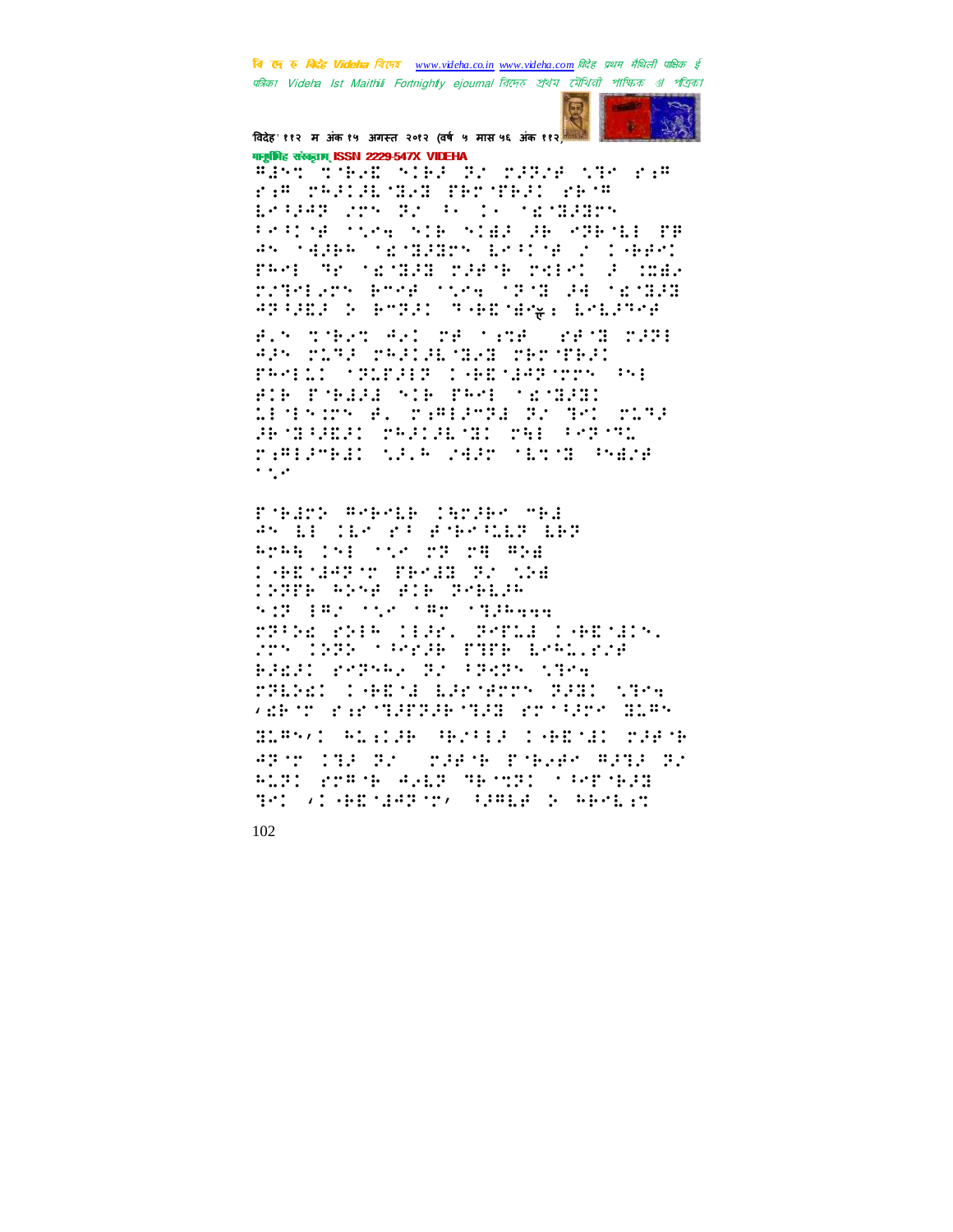

विदेह' ११२ म अंक १५ अगस्त २०१२ (वर्ष ५ मास ५६ अंक ११२) मानूबंगिह संस्कृतम् ISSN 2229-547X VIDEHA

ribidi (SHP Adbro (19810001) BUD CARSEBUS ALL AILAR (BSS) ADA TEMBARKA PROPER (PMBAB DAGOMA ALF. EFFAILS HAR. HE SACE F Theody All. Slidere Michael Tan: STOR COM PROFILE EMPLOYE AN IGREMA AALP LANGARY WHO TO HAMPING. IPSPECIES ARTICLES PRO rPHP5PPI EPTTESTEL THETHR: **THEMAPY PRESS BRYANY BRYS** trier. H radioistic **BOOK BOOK CONTROL** 481 711 712 21871 7131 AMER (BOARD INER NAT ALALAM LEVA: MLME 2 AVS WI THINK WAI TIERE Bi SUR ARATE SAPARAN

Rage onele adductions around up FORTIFIC TRAINING TAP TO THE AIR radian most not make new man rradik LALPH LADE FRE STAR LALPT LADE 282 TV5 AN TAIBR TETEREN ESPITA **CARMARY WARTHER BARY, MARY** MAN 200 D2818 TE MEMB2B EBOW rradenti radedica es esades riagos **MEDIT SECRET PRODUCTS IN THE SECRET PRODUCTS** PAPA JEJE EMMJE (197 PJP) 198 ESTARI PAR PAR ESHERAR TSTSRIDE. FOR WEAP COPE IFIN ANDER LARENED **CHA WALLED CHA HA STREET CORP.**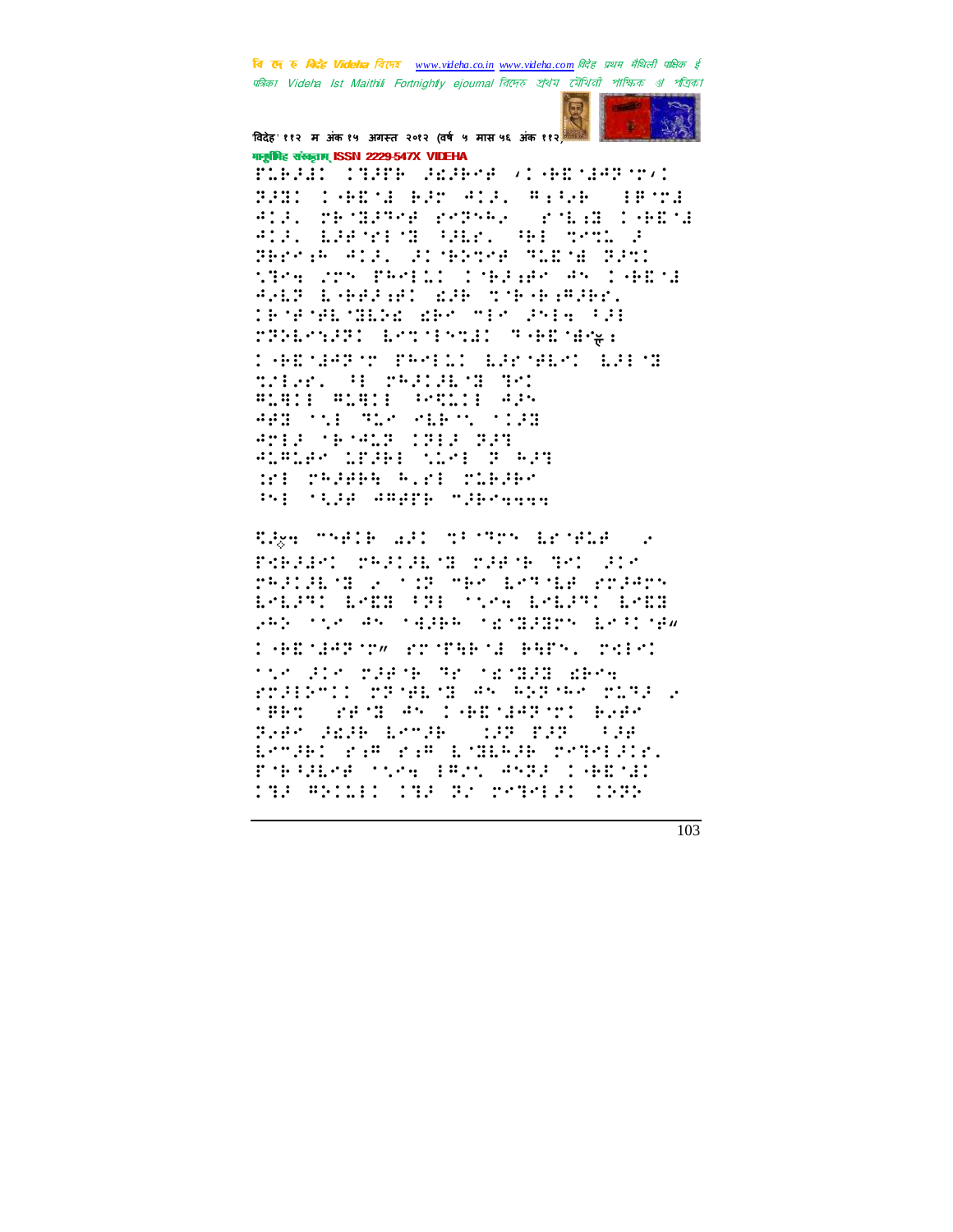

विदेह' ११२ म अंक १५ अगस्त २०१२ (वर्ष ५ मास ५६ अंक ११२) मानूबंभिह संस्कृतम् ISSN 2229-547X VIDEHA

(A) All the man are more **SAME PATHE STAR WATER START**  $1.1.1.1.1.1$ rde masse and paragement BYILE BYERD ONE ONEPY 27 SPACE DZIPE PROTER Z CALMINA DVIMER ERSTE WALDAR IN THIS re re Saye Lrot rother (Plane ) **THE TOO SECRET ARE THE STARBED** TT POINT THE LED SAIRTE POI #51 TVP S#2BRPI TEMBER TEMP EBT REPLACEMENT MANUFACTURERS ENTERED  $\mathcal{L}^{\text{in}}$  ,  $\mathcal{L}^{\text{in}}$  ,  $\mathcal{L}^{\text{in}}$ 

rjen ersst all de johen wroch PRODUCED SEARCH OFFICERS SERVICE there has been the street been stirus pa da plu dit populado uldi LADRA BRAB (SA (PR)SI BRE<sup>7</sup>PER THEATH ISLATIC PTER INFERS 2007-7 an menak dan gare tik nepter elak nep y mjarj pak ingl sire ting

as : pene: **BOW 13 WHAT** POINT THORPS AN ALON TENE 2 **MERCO PERSONAL CHERE ARRIVE** refilm man repeated and refer reduces reducered as reduced ESTECHED & ESPONSOR COMPOSITION EST ESHER D'ESPOISON FT-PT TTEDE reters restarding that field the

FLOR AND SPIRES FORD HAR LEOLE SPACE AN PORT-RESORT CHILD MARK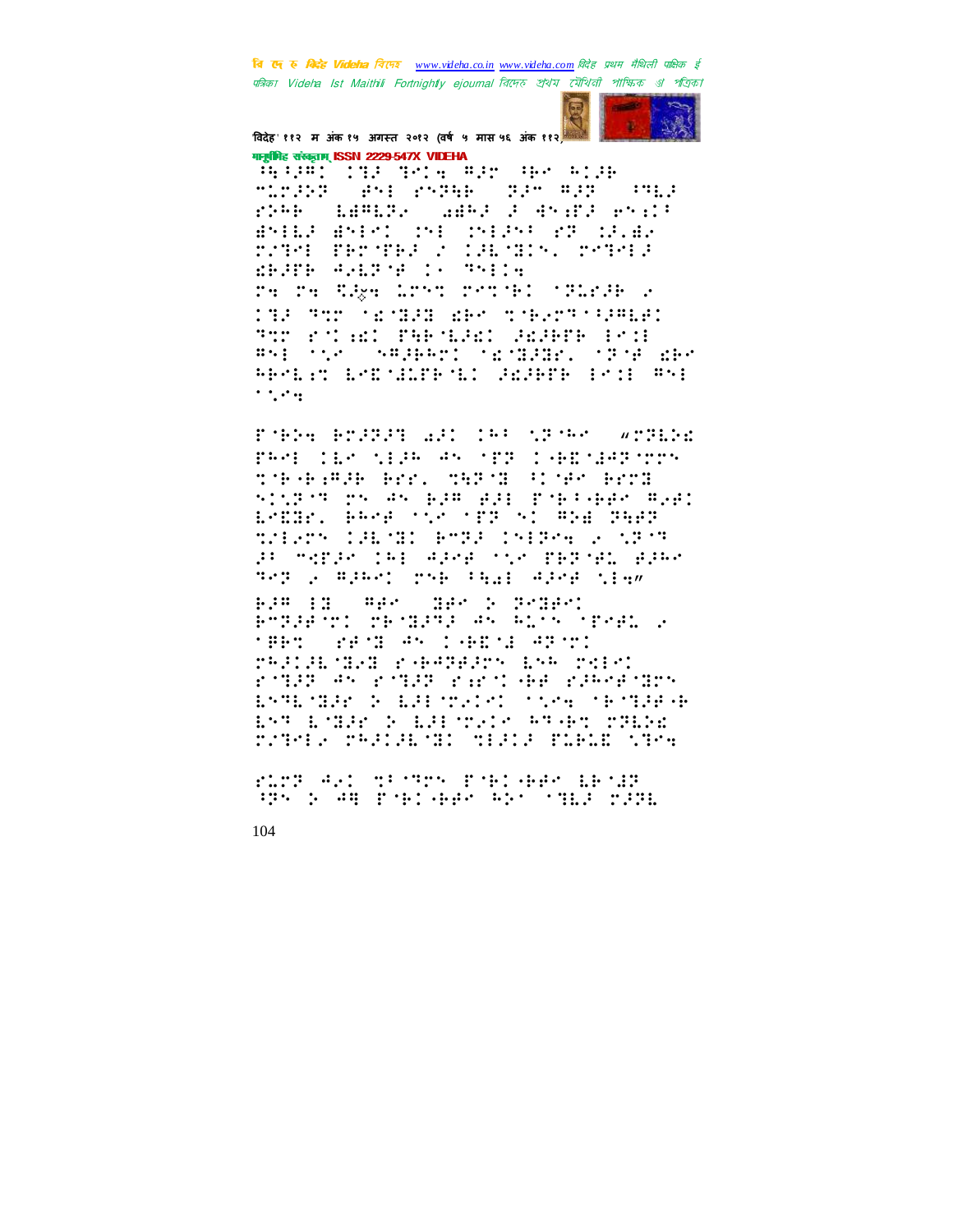

विदेह' ११२ म अंक १५ अगस्त २०१२ (वर्ष ५ मास ५६ अंक ११२) गानुबंधिह संस्कृतम् ISSN 2229-547X VIDEHA

FACAAR TRING BTREEK PAR (TIRE SE: RAPTERENT PRE STAR FIEL D'Brog, Brongo, Gardago e Maddonari EMPER PORCH 200 PARA MINE roters can dry week net movemen TECTED AI BIED 1988 RALENT CHO **THE TEST PRODUCTS IN THE SECOND SECTION IN THE SECOND SECTION IN THE SECOND SECTION IN THE SECOND SECTION IN T** Principal planents formany, App This Albuma, Political Little Search ang paalakoni bar bylang (al THEORITY, THEORY STEP TIGGE. **CONFIDENTIAL STATES SECTION** FAR 11 trongly formula agent entropy of each tics for The tribute and Letth BELRY THEME INE PARK STERRY B. PTELEDY SIR THEM IS ANE S TIME ESER ROCH

BIN 2 PEND MIRE AIN AN MIRTH NO SPORT EST PRESEDENT SERVICE <u>, riki, rada pali pi e du do</u> Leromani kam kam serdi beler ropeon a fai rawwedi isi sin des **AND AND AND ADDRESS** 

₹

**BAP SHOP** wBdBob92w1 obj51 Aben Pe4B2 AniB3 Poblisor AS ABA Chra Side Ar C222 Screens in St Birt Gans increa Bars, Conferred bar asia riedramidd i shein radhare in shew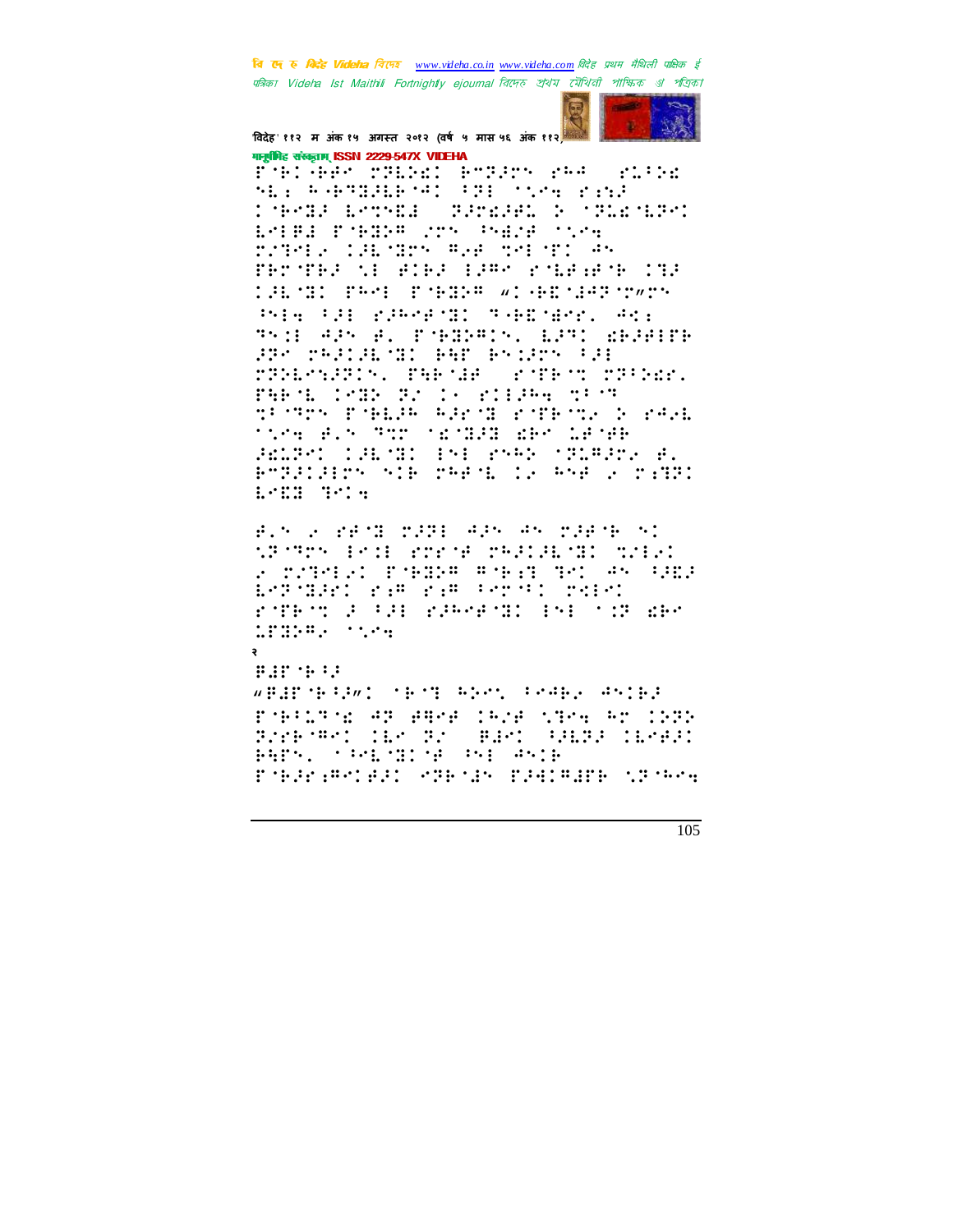

विदेह' ११२ म अंक १५ अगस्त २०१२ (वर्ष ५ मास ५६ अंक ११२) मानूबंभिह संस्कृतम् ISSN 2229-547X VIDEHA

and the rights and due are a radii FARR AN STRIPE BERG EMBRED MEDIE PHOLECY ESEGNA AN CANL GA CAS ECOR NA<br>DGRAP ANA CAPOL ENE GARA ESPREANO An Ar Edgarn, Edg (1984-1981) raden PRODUCED AND REPORT TO CALL **TREASURE SHOWS IN SERVICE SAY** 

Arb AB'r 'fB rad-bi (SAAbbal Anta rdianik rigek gjrrs (sig jast a Herr criterial possible list estile PROFINSION AND CEONOMIC SERVICE PAR TIRER TETAR PULLE 198219278 af Vien, fleddin Albrech BETWARE SIRE WAS TRIPPEDED THEY rabb reference lett fact form tishe filli mikelma fel alih **FAN BYEARD WAY CARRAGEMED ARTS** TEMBEL CABM PAPMON ECO APAL FORMA Price Podd (1964) (2618, 292110 **MESTARRE PORT PARAGE**  $\therefore$   $\therefore$ FORM TEMP COMPETED IN FORM Estimates al Critère Elp Cobral mov<br>Elistri resta isla ele resalt del **A MAR NAT DEPART** 

**Sie Pille**  $\dddot{\bullet}$ 

 $\frac{1}{2}$  :  $\frac{1}{2}$  :  $\frac{1}{2}$  :  $\frac{1}{2}$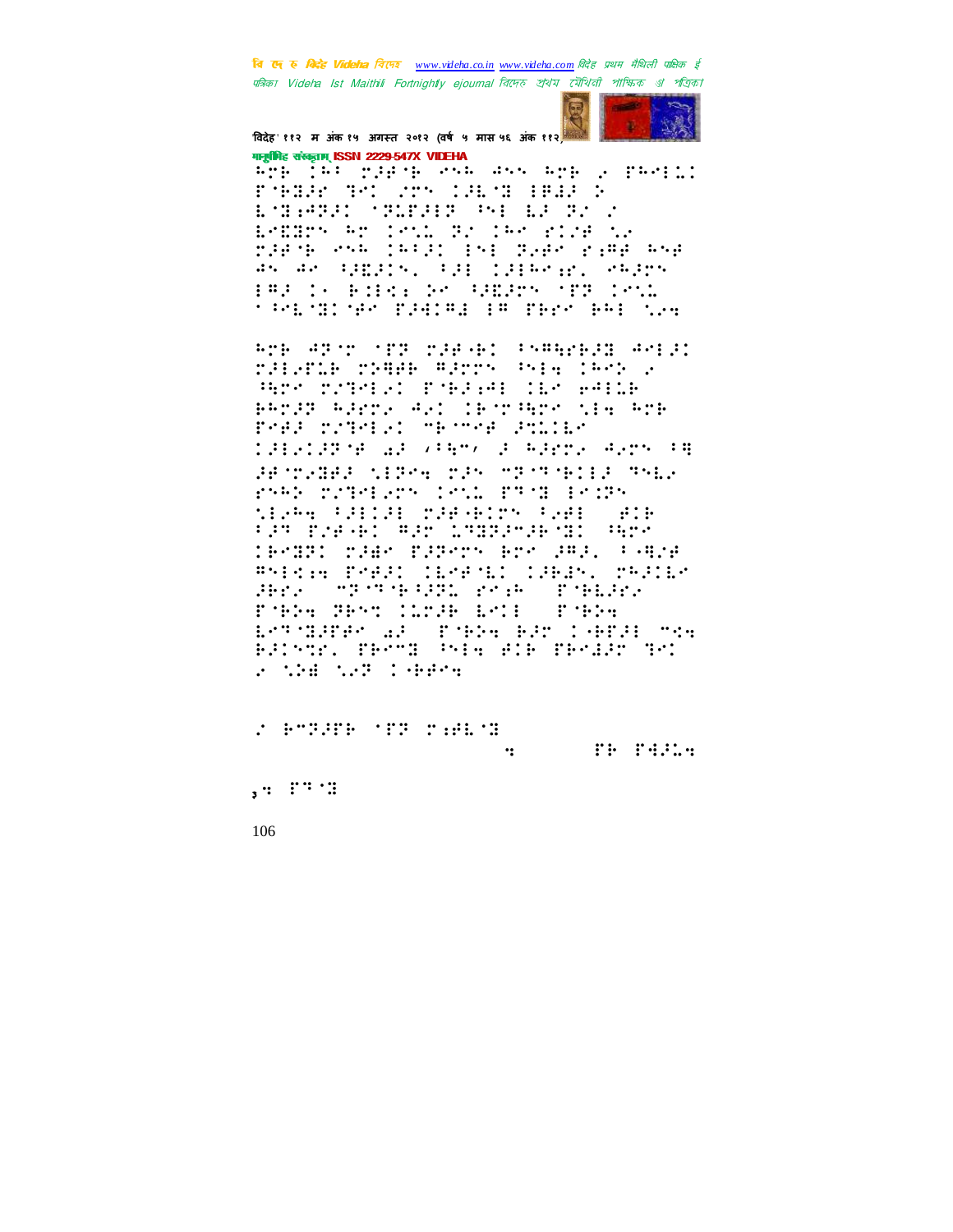.<br>विदेह' ११२ म अंक १५ अगस्त २०१२ (वर्ष ५ मास ५६ अंक ११२) <sup>३</sup>⣒१⣒१⣒!73⢷⢼!⢼⢳!२⣒!⣅⢽⢽⢴!⢼⢾!

<sup>३</sup>⣒२⣒!⣇⢽⢴⢾!⣅⢾&3!!

मानुष्टीबिह संस्कृताम् ISSN 2229-547X VIDEHA

<sup>३</sup>⣒३⣒१⣒!!⢺⢻⢹⢴⣉!&⢷⢼⢹!⣜⣋3२⣒!⣅⣅⢽⢹! ⣝⣐!

<sup>३</sup>⣒४⣒१⣒!!⢷⢼⢺⢹⣇!⣜⣋3!२⣒!⢵&⢷⢼⣉!⣔⢼!

,५<sub>५</sub>५,५ थली | 1223 | 1234 | 1235 | 1236 | 1236 | 1236 | 1237 | 1238 | 1239 | 1239 | 1239 | 1239 | 1239 | 1239 |

<sup>३</sup>⣒६⣒१⣒!⢵⣒!⢻⣅3!⢳⢽!२⣒!+⣐⢹⢽!⣅⢼⢷!⣔⢼!

<sup>३</sup>⣒७⣒!१⣒&3⣉⣇⢷!⢷⢼⣅⢾!⢼⢾9⢷⢸⢼⣏⢼!२⣒! ⢺⢻⢹⢼⢽⢽⢹!⣔⢼!(⢽⣅(!.⢳!⢳⢽!! ⣁⢴@0!⢵⢽⢼!⢹⢷!⣋!⢳"&&⢴!@!३⣒! ⢷⢼⢺⣉!⣅⢼⢷!⣔⢼!)⢽⢳"⣝⢼\*.!⢹⣉!  $\mathbf{H}$ 

३।९५३ मध्यप्रदेश पर प्राप्त सर्वेदेशील अधिकारी करते. ⢸⣞3!⢼!⢴!⢳⢷⢼!⢻3!!)⢼⢾!⢻⢴⢾\*.! )⢼⢻⢼=\*२⣒!!⢽⢼⢷⢼⣝⣜!⣔⢼.!⣈⢽⢳⣅=!⢺⣋3! ⣁⢴0!⢾⢼!

<sup>१</sup>⣒!73⢷⢼!⢼⢳!२⣒!⣅⢽⢽⢴!⢼⢾! १ !73⢷⢼!⢼⢳!  $\mathcal{A}(\mathcal{I},\mathcal{I},\mathcal{I})$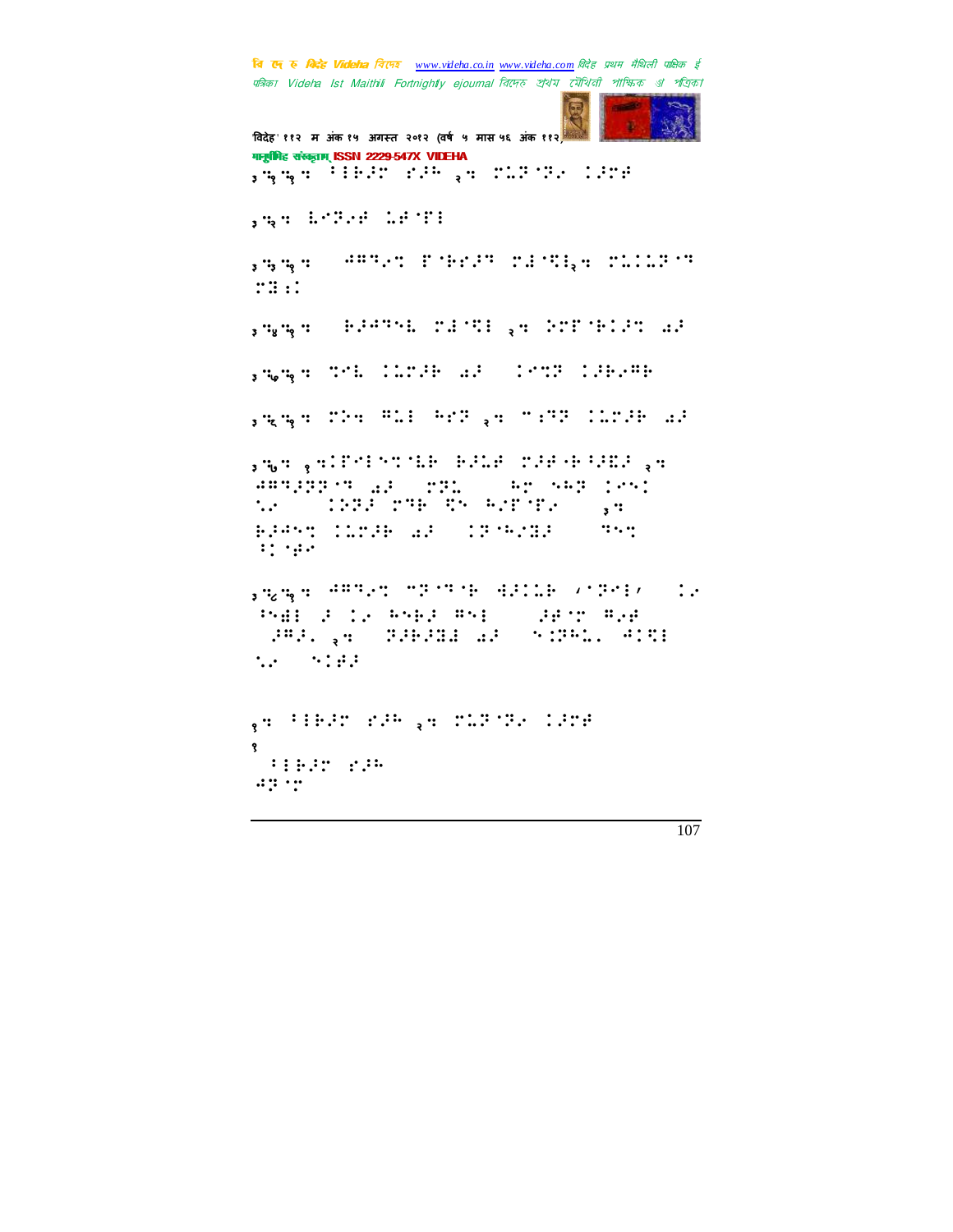

विदेह' ११२ म अंक १५ अगस्त २०१२ (वर्ष ५ मास ५६ अंक ११२) गानूबंगिह संस्कृताम् ISSN 2229-547X VIDEHA PART BRI STEP APPS 226  $\cdots$ **PERFECTIVES IN SERVICE**  $\mathbf{1}$  ,  $\mathbf{1}$  ,  $\mathbf{1}$  ,  $\mathbf{1}$ things: Adja religy frage **MANUFACTURE AND STREETS** calification mada title rlar finerar anderse **THEFT TEED** STAR SPSP INT WSTER TEMBE RIET.  $39.477$ **STAR SAST END ASTER ARTMY MILLE**  $\cdots$ SIEP SASP PSPE ASIEP PSEM (1979-92 star skap papp dater (algebr) (begin  $\cdots$ SIEP 2 STAR AN IPAR PAR TARK TIM #. STAR & STRA ASTER RRTTS #BARBS  $\cdot$  ,  $\cdot$  . SIER & ARRY ARTI PRIL THE TEMPTE  $\cdot$  ... siar posper ssier sichere coco  $\mathcal{L}_1^{\mathcal{L}_2} \mathcal{L}_2^{\mathcal{L}_1} \mathcal{L}_3^{\mathcal{L}_2} \mathcal{L}_4^{\mathcal{L}_3} \mathcal{L}_5^{\mathcal{L}_4} \mathcal{L}_6^{\mathcal{L}_5} \mathcal{L}_7^{\mathcal{L}_6} \mathcal{L}_8^{\mathcal{L}_7}$ skiliški plijev prostova stotu stra RTEE TRETH GREE THEFTI TAKER TIME  $\ddot{\phantom{0}}$ and the conduction of the conduction of the conduction of the conduction of the conduction of the conduction o

mineral dime  $\mathbf{R}$  $3.5 \pm 0.1$ PARK CROSS BY RESERVING 108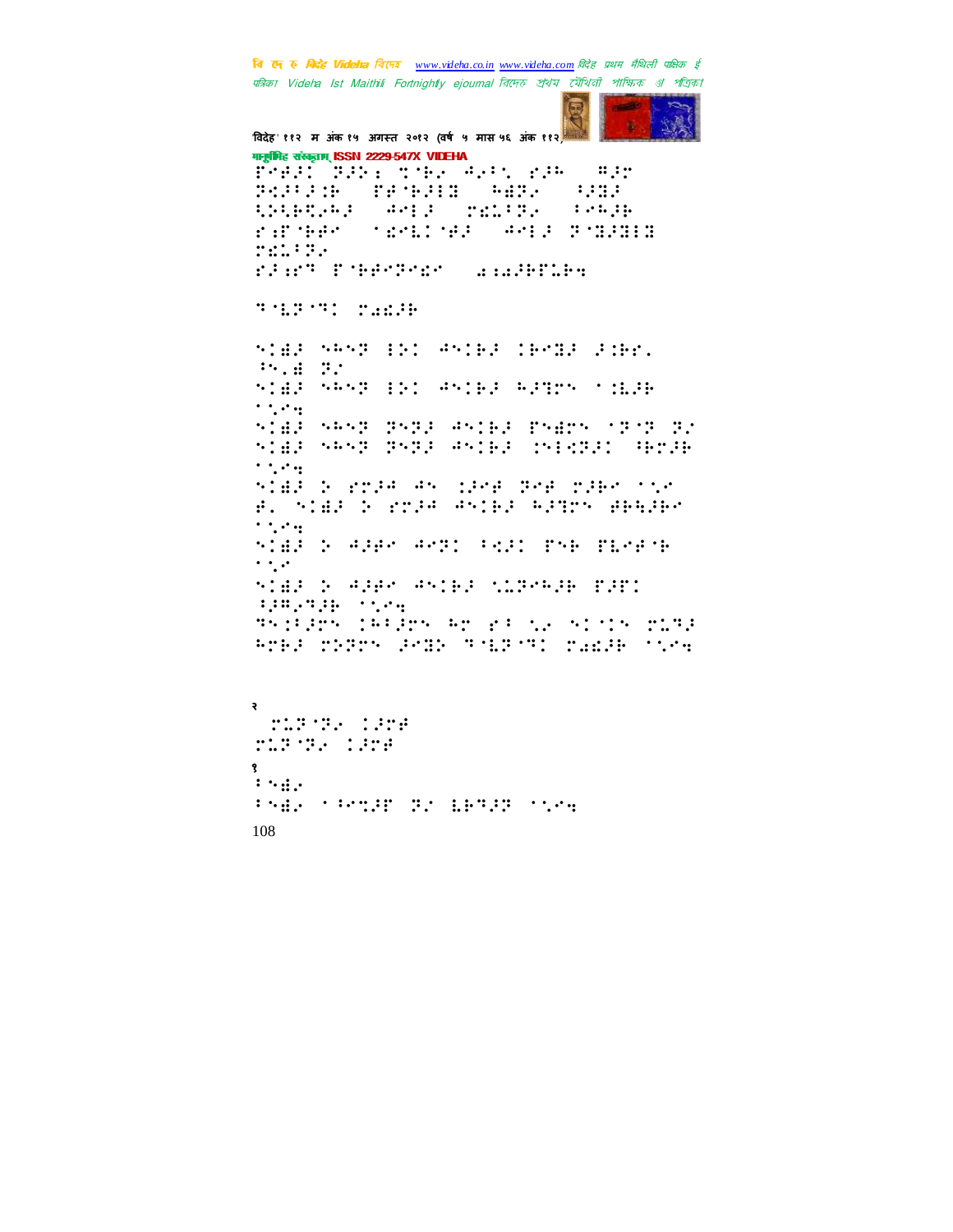चि एक रु *विदेह Videha चिए*न्छ <u>www.videha.co.in www.videha.com</u> विदेह प्रथम मैथिली पाक्षिक ई पत्रिका Videha Ist Maithili Fortnightly ejournal রিদেহ প্রথম মৌথিনী পাক্ষিক গ্র পত্রিক।



'वदेह' ११२ म अंक १५ अगत २०१२ (वष ५ मास ५६ अंक ११२) मानुषीिह संस्कृतम् ISSN 2229-547X VIDEHA **Wellie States** 7⣞⢴=!⢽"!7⢳⢼7⣓!  $\angle$  10  $\angle$  19  $\angle$  19  $\angle$  19  $\angle$  19  $\angle$  19  $\angle$ **TIES 32 2022 1922 556** 32 112 200 200  $T$   $'$   $'$   $'$   $T$   $T$   $T$ ⣉⢾!⢴!&⢷⢾⢷⣓&!⣁! ⢷⢼!⢽⢴!⣉⢼&⢾!7⢽⢼7⣓⣒! ⢹⣅⢷⢻⢼-!⢼3⢴-!3⢿⢴-!⢷⣇⢾⢴! ⣐⢻!⢴⢾⢵!!⢼3!⣁! BeBIE Wardro BrB 131'Be co  $^{\prime}$  : 23  $^{\prime}$  3  $^{\prime}$  3  $^{\prime}$  3  $^{\prime}$  3  $^{\prime}$  3  $^{\prime}$  3  $^{\prime}$  3  $^{\prime}$  3  $^{\prime}$  3  $^{\prime}$  3  $^{\prime}$  3  $^{\prime}$  3  $^{\prime}$  3  $^{\prime}$  3  $^{\prime}$  3  $^{\prime}$  3  $^{\prime}$  3  $^{\prime}$  3  $^{\prime}$  3  $^{\prime}$  3  $^{\prime}$  3  $^{\prime}$  3  $^{\prime}$  3  $^{\$ 

२ ∫med: geng ⣅⢽⣙⣅⢽!⣝"!⢼⣅⢼! Hrag: W. Crack Pres  $\frac{1}{2}$  $`$ ⢼!⢼!⢾⢼!=!⣐+3!⣁⢴⣒!  $T$  !7  $T$   $T$   $T$   $T$   $T$   $T$ Hrag: Sar rad: Sar ra 3j!j!⢼3!⣁3⣊⣐! ⢼⣉!⢻⢵!-! THE 1990 CONTROL CONTROL COMPANY OF 7⢼7⣓!⣁⢵⣋!7⢼7⣓!3⢻! ⣝⢳!⢷⢼⢽!7"⢽⣅!⢳! &⢽⢼!⢺⢽!3⣊⣐!⢳⣒! 7.7% The Secret Secret Secret Secret Secret Secret Secret Secret Secret Secret Secret Secret Secret Secret Sec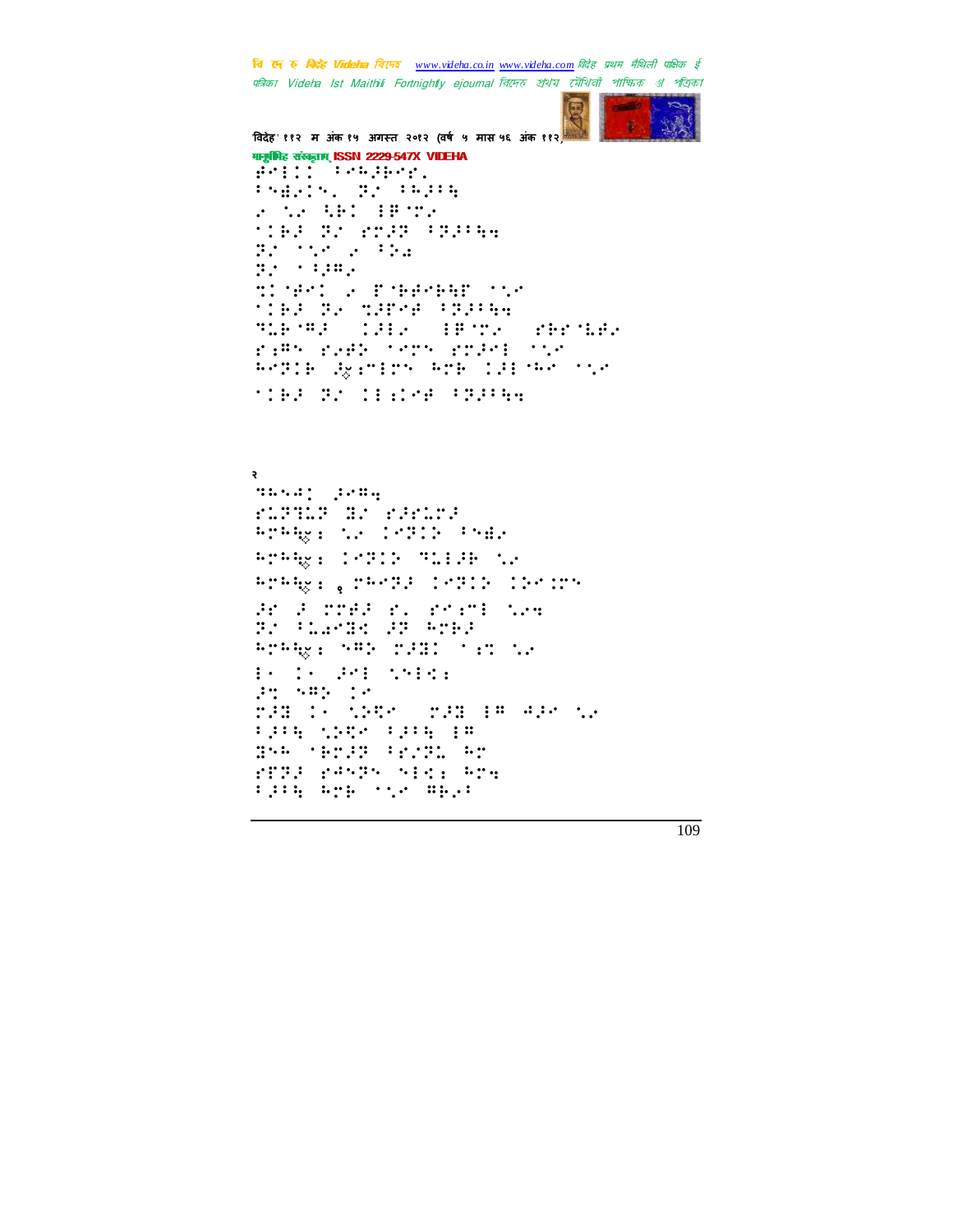वि ए रु क्रिडे Videha विएक www.videha.co.in www.videha.com विदेह प्रथम मैथिली पाक्षिक ई पत्रिका Videla Ist Maithili Fortnightly ejournal রিদেহ শ্রথম মৌথিনী পাক্ষিক প্রা পত্রিকা



विदेह' ११२ म अंक १५ अगस्त २०१२ (वर्ष ५ मास ५६ अंक ११२) मानूबंगिह संस्कृतम् ISSN 2229-547X VIDEHA **PHAT IS SETTLE IN 18** 8. 6343 4915 : #916 451 51 6126 AR MAIL BLIBS PRINT MSILM B. 18 PRES MPR BINE NAM TRNAI (SPAR 1972 PNP 1981: PTP)  $44.24$ SI PRED PRED CROPPING PLAP PRP **WEB 201217-00**  $\mathbb{R}^{n}$ thigh B. CIBN Phile New POI PA B. CALMAN MAGHA CER ARTS PSER TO THEIR HEAD **THE R. P. D. PHILE THE**  $\mathbf{z}$ 28 F.H Sh. MS Br That te ar be filter 'TP TEACH PAGAS POINT relación radaren FLEY NAT BRAF ALON HR BAD the rest site (s were semfil Willes Clar 123 THE 155 THE relative randers Britanic  $\mathcal{O}(\mathcal{O}_1)$  , and  $\mathcal{O}(\mathcal{O}_2)$ 3: Briggi Phili Shi Willie Marsh **SPORT RESTRICTED**  $\sim$  (180) (1910) (1910) (1910) De Plinter  $\mathbf{g}$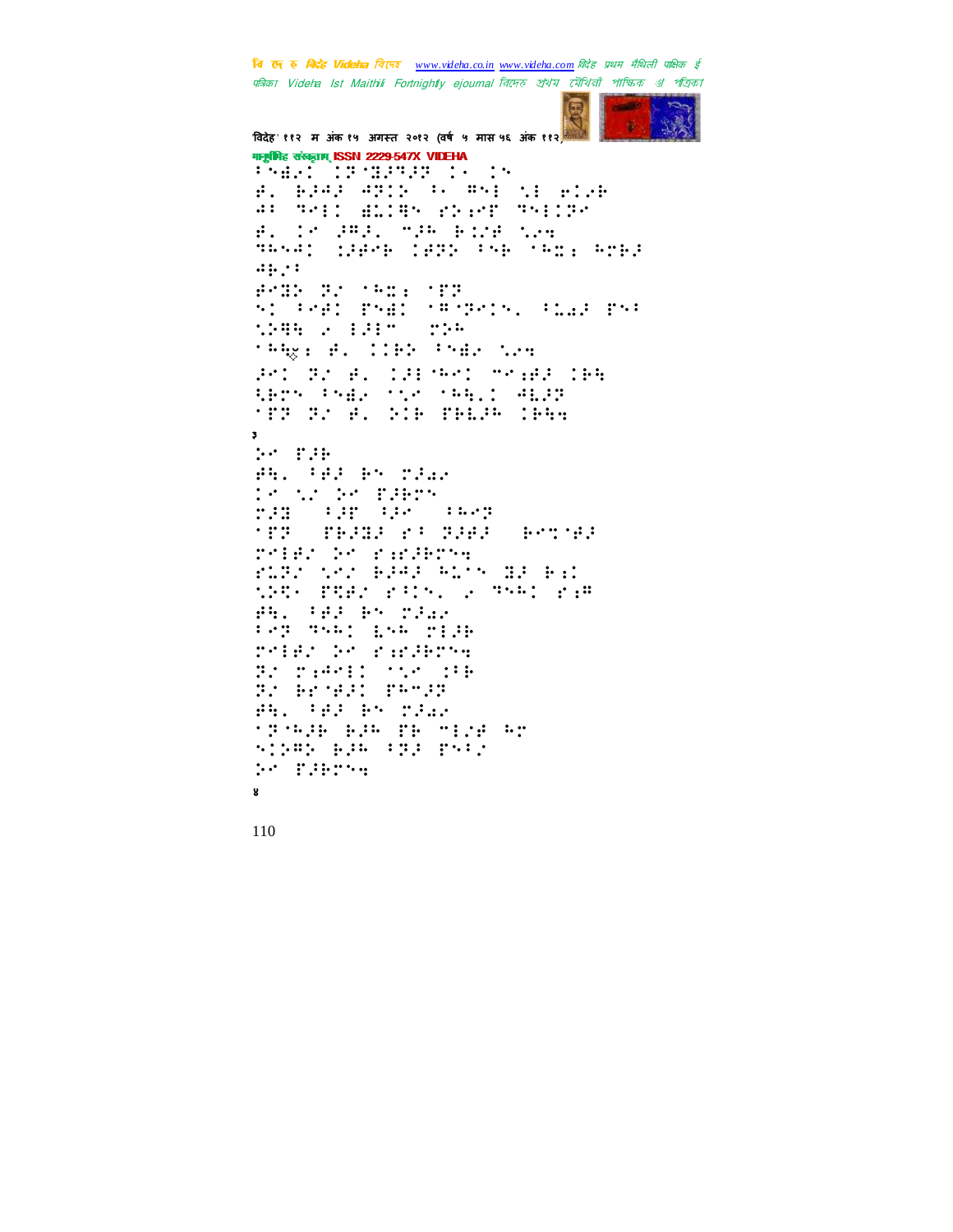वि ए रु क्रिडे Videha विएक www.videha.co.in www.videha.com विदेह प्रथम मैथिली पाक्षिक ई पत्रिका Videha Ist Maithili Fortnightly ejournal রিদেহ প্রথম মৌথিনী পাক্ষিক প্র পত্রিকা



विदेह' ११२ म अंक १५ अगस्त २०१२ (वर्ष ५ मास ५६ अंक ११२) मानूबंगिह संस्कृतम् ISSN 2229-547X VIDEHA  $\mathcal{D}(\mathcal{G},\mathcal{G},\mathcal{G})$  . rest propres predictedial API ANDRO BATERNAL BRAGAN ALIST MODEL TEN TRAINS Thirdle are the War Arb PRIN ARB (Phelale **THING IND SAI** 3t 18635 Bedday Will SPM TH 152 TERPIE 153 STREET 1851 PABRI AM 23 MIRAGA NA j: () pick the mann B: 2582424 Polar BRI to IBBLE offici rent briefel GeB 1962 PP TROLL PSAGGA 1972 MAR NA BAND **MIDS PAR ROOMS TEAM TOP**  $7.911$ **TREE BREEZHING AND: PHP PINE THE FINE BEFORE PRO** Apple y: Hp SAGH: (Ani; Sc Presser ها PROPERTY We do Are rrin. **BLANCARDS IN STREET WILL BEST WILL BYES** SMADE ART STOMBER MOGRE.<br>AN GENEZIO AMAE APION. **THE STREET TERRITORY** and Is al Mike nyk

 $\overline{111}$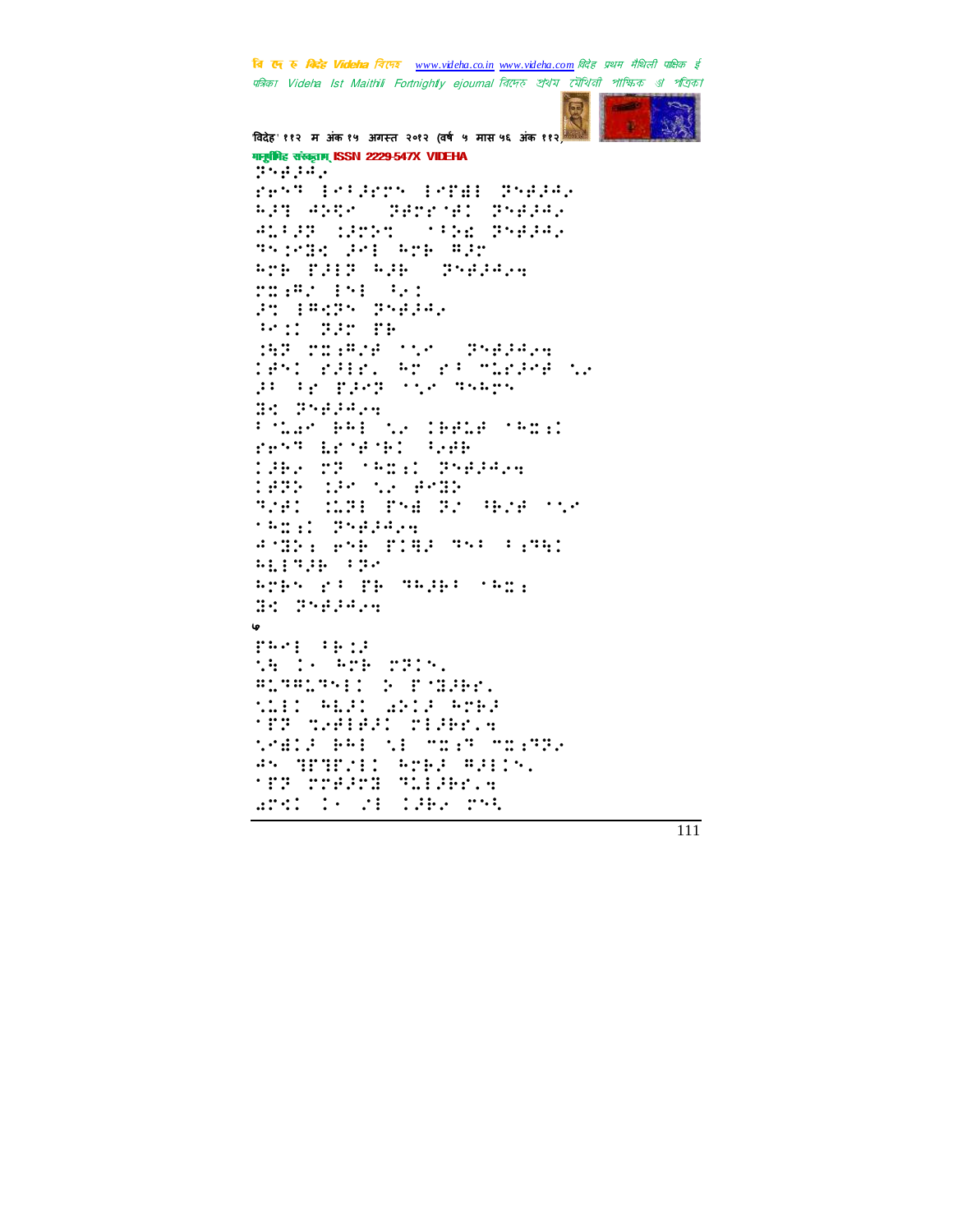**त्रि एन रु क्रिटेह Videha** विएम्ब \_www.videha.co.in\_www.videha.com विदेह प्रथम मैथिली पाक्षिक ई पत्रिका Videha Ist Maithili Fortnightly ejournal রিদেহ প্রথম মৌথিনী পাক্ষিক প্র পত্রিক।



```
'वदेह' ११२ म अंक १५ अगत २०१२ (वष ५ मास ५६ अंक ११२)
मानुषीिह संस्कृताम् ISSN 2229-547X VIDEHA
ji:::: v 352. 15.
APP REE STREET STREET
⣁⣓!j!⢳⢷!⣐⢻.⣐⢻=!
+⣅!j!⣎⢷⢾⢴!⣜.⣜=!
FL*13B: 2 PHISIS
*FF runner (FR) 1971
६
⢼⢽!
⢳⢵⢾!⢸⢽⢷!
'4!\ THEF : '
T^* T^* T^* T^* T^* T^* T^* T^* T^* T^* T^* T^* T^* T^* T^* T^* T^* T^* T^* T^* T^* T^* T^* T^* T^* T^* T^* T^* T^* T^* T^* T^* T^* T^* T^* T^* T^* 
⢵!⣈⢼⣝!⢷⢵⣞⢴!⣐⢻!⢽⣅⢽⢼!
⢹⣊⣋3!&⢽!⢼!&⢷⣒!
7!&⢷⢼⢽⢴!⢼⣞!⣐⢻!
&⢽!⢺⢴⣇⢽!7⢾⢼7"!
1 + \cdots 1 + \cdots 1 + \cdots 27⣋⢵!⢳⢽⢼!&⢵⢼⣒!
⢹⢽.⢷⢼⢾!⢳⢽⢾!⢷!⢴!
⣎⢷⢾⢴!⣊⣈!=!⢽⢽!⣅&⢺⢼7"⢾!⣁!
⢽"!⢵⢽⢵!⣙⢼⢽!⢷⢼!
\mathbb{R}: libb r. Thilfed (1954)
SEP PERMIT TO
WEE !::37 #2318
&⢷⢾⢹⢼⢽!⢼!⣐⢾⢵⣏!
⣐⢼⢷!⢼!&⢳+⢼⢽!⣁⣒!
T EMPRED THE PHEND
                          hhbkfoesbAwjefib⣒dpn!&⢷!&⣚⢼⣅⣒!!
 !⣇⢽⢴⢾!⣅⢾&3!
१
⢷⢼⢺⢽⢴⢾!
```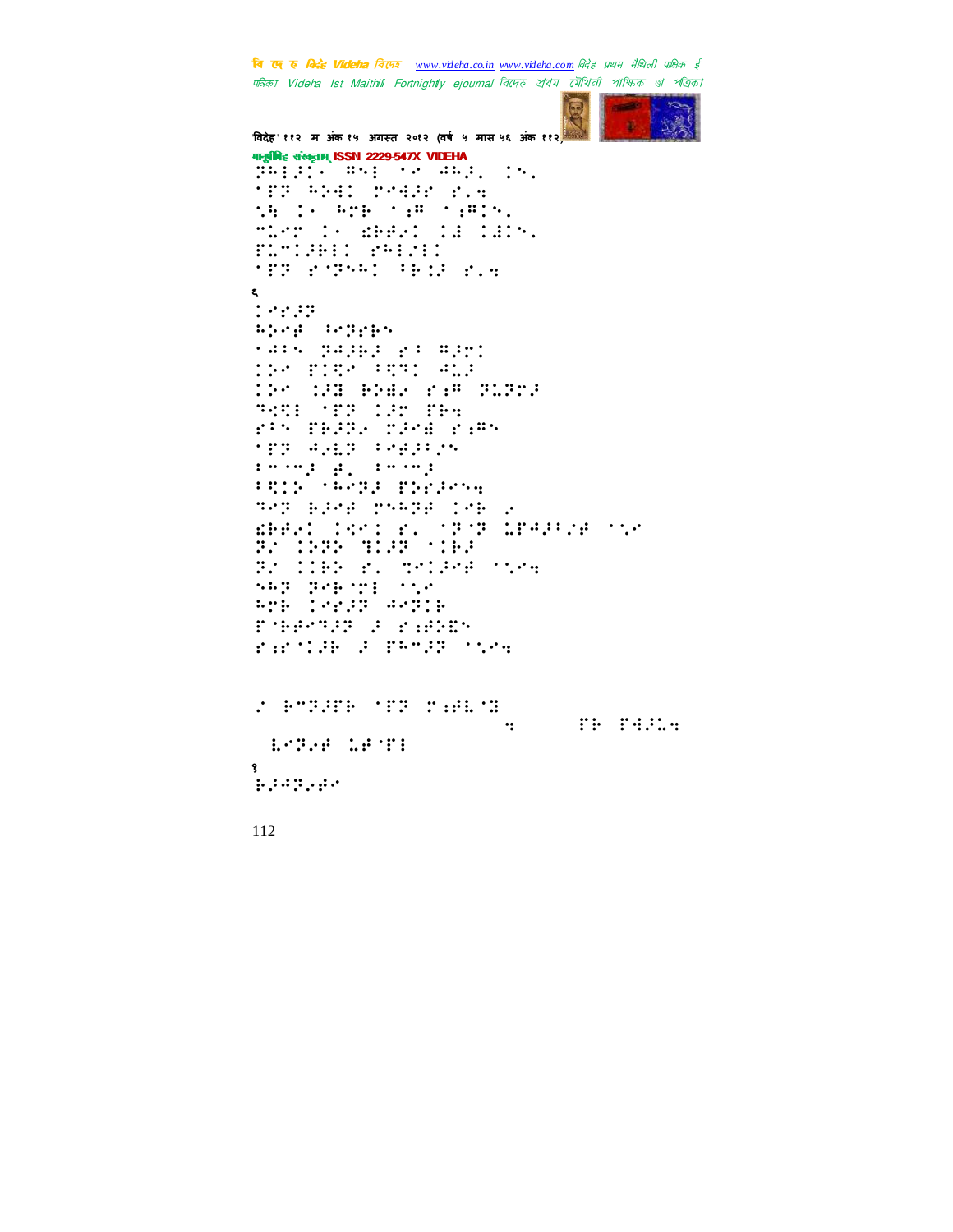**बि एक रु** *बिर्दह Videha विए***नर** www.videha.co.in www.videha.com विदेह प्रथम मैथिली पाक्षिक ई पत्रिका Videha Ist Maithili Fortnightly ejournal রিদেহ প্রথম মৌথিনী পাক্ষিক প্র পত্রিকা



विदेह' ११२ म अंक १५ अगस्त २०१२ (वर्ष ५ मास ५६ अंक ११२) गानूबंगिह संस्कृताम् ISSN 2229-547X VIDEHA TAND BAR AR IBNI SNA SAAL R.  $\text{argmin}_{\mathbf{x}} \{ \mathbf{w}_1, \dots, \mathbf{w}_n \}$ th (1966) 1920 1930 1930 riberiol (S. E. C. BRANGAN IN BROOK

**MARK WE BEACH TA** 1. ATE 200 PIA: 48382 BIATHAM I PAPIA TO AIN STA **MARKET MARK AND AM RACIN** 45 4522 101282 MIR 822 AM MIR

the production of **THE RAIN THAN BIANGE** PAPE PAPPER (PLANE) BJAR2AP MI MIL PROVINGEN 1999 1951 (PB) 9981 BJP929P

the role:Addition tan terre (ne pael bagaar<br>Pro pelta (tra tidri bagaar) erl "BJP21" erl "DBJP21 BJP3287 erl (2021) erl (5552) B202205

WHITE THE BEST PART FARDAS CREDIO BIARQUE **TRANSPORT (SECONDICATION)** Ford PAI, PPLA, CENT B247284 PH INDEX BRANCH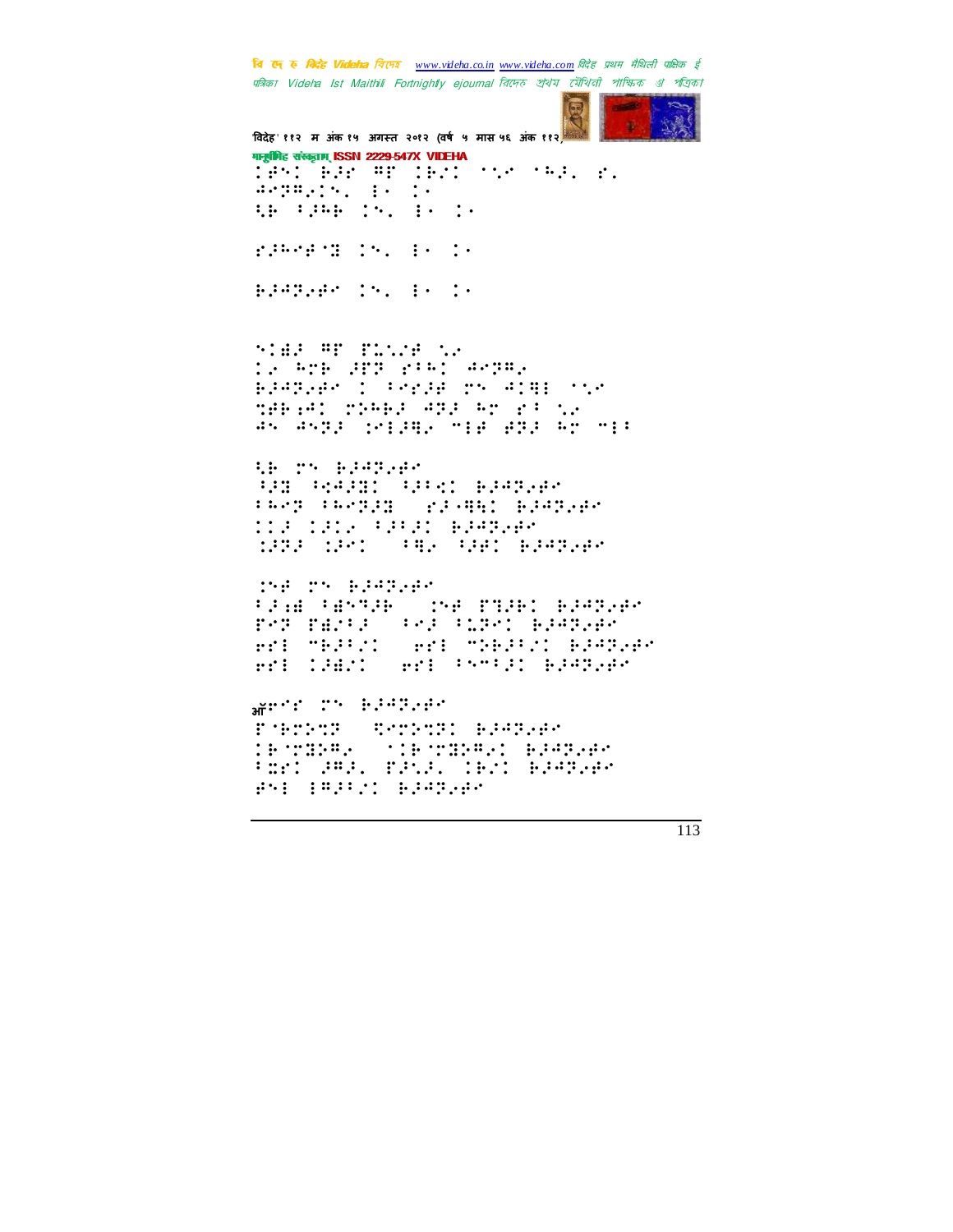**बि एक रु** *बिर्दह Videha विए***नर** www.videha.co.in www.videha.com विदेह प्रथम मैथिली पाक्षिक ई पत्रिका Videha Ist Maithili Fortnightly ejournal রিদেহ প্রথম মৌথিনী পাক্ষিক প্র পত্রিকা



विदेह' ११२ म अंक १५ अगस्त २०१२ (वर्ष ५ मास ५६ अंक ११२) गानूबंगिह संस्कृताम् ISSN 2229-547X VIDEHA

ring wide mp re regards the a programach de gramage san FAIR PARK 185 AS ANY PIPERTY BIARDAR NEWS POINT  $\cdot$  .

raberil aar ne relaev ruciar. ro britt bocos PARK PROPINS PREPENDS AND ROBE A **Polynomeral School** SPASS (PACK PAPTEC PAP PR PAP 1982: Bagan<br>1981 - Gerand III a ransern ring nas neighborganism

AND SAP BRANGER TEAR TOP FOR THIS LEIGHT CONFIDENT BEATLENT rings the the Brank Forestell Serre 242 BJ472481 Report the ANIEF INSN SYLBERN SY FARAE APME  $\cdot$  . ring ar ba sag, ra gagge, thaga Weight to Harry the giner, po port the planned

₹  $\ddots$ 

SHEED STAR SPARED RESPONSED daepp daepp wip pp rwpje sie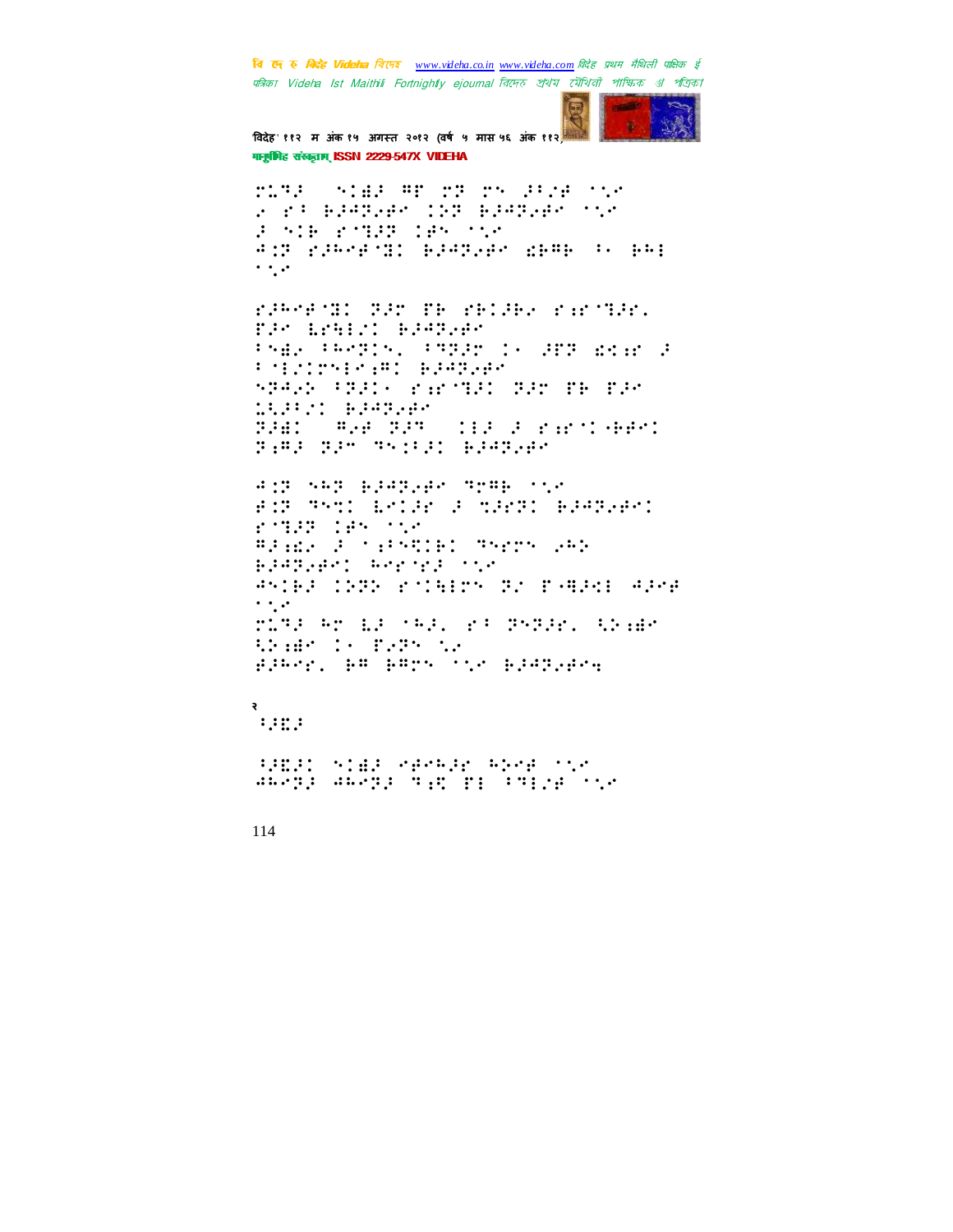वि एक रु क्विहेट Videha विएम्ब www.videha.co.in www.videha.com विदेह प्रथम मैथिली पाक्षिक ई पत्रिका Videha Ist Maithili Fortnightly ejournal রিদেহ প্রথম মৌথিনী পাক্ষিক প্র পত্রিকা



विदेह' ११२ म अंक १५ अगस्त २०१२ (वर्ष ५ मास ५६ अंक ११२) गानूबंगिह संस्कृताम् ISSN 2229-547X VIDEHA Active and the company of the control  $\cdot$  . PROTECTIVE COVER (FREE B. (FREEM) STO ring (GB) is moth why will be made  $19.399$ BEEN ESTABLIED STEE MESMOSCH ANIER INI LYTTLATAT AALIE AILLE  $\cdot$  ... 1888 Reimal Band, Gamberthe Inibe tampeded pur man ten 533 Anistal (5) Anistandry, Bis 150 MARE MATHEMAN (1978) MATHEMAT 1989 12:59PH 20100 **BOOK THEFT IS THATEFUL TO** Press Rates the PROBRET REOTAL TOO F PARTICHEOIRE PARK STEP 2002/2012 STAR SHERIS, THE SHERM SLEEDE F **THEFFER COOP SUPPORTS TO THE** timeses a especial archivation. TEAR FER PAPTIEN AND EA EACH ERCHE  $\left(\cdot\right)$  (iii)  $\left(\cdot\right)$ BOROTHER IS IN BIGB NS BOIS INT star to rateled bethored and then weren. EACHIEMENEST BROKE BROKE CESE TIP

Pat Fate, APRO Pat Fate, Plang

Will be right to life and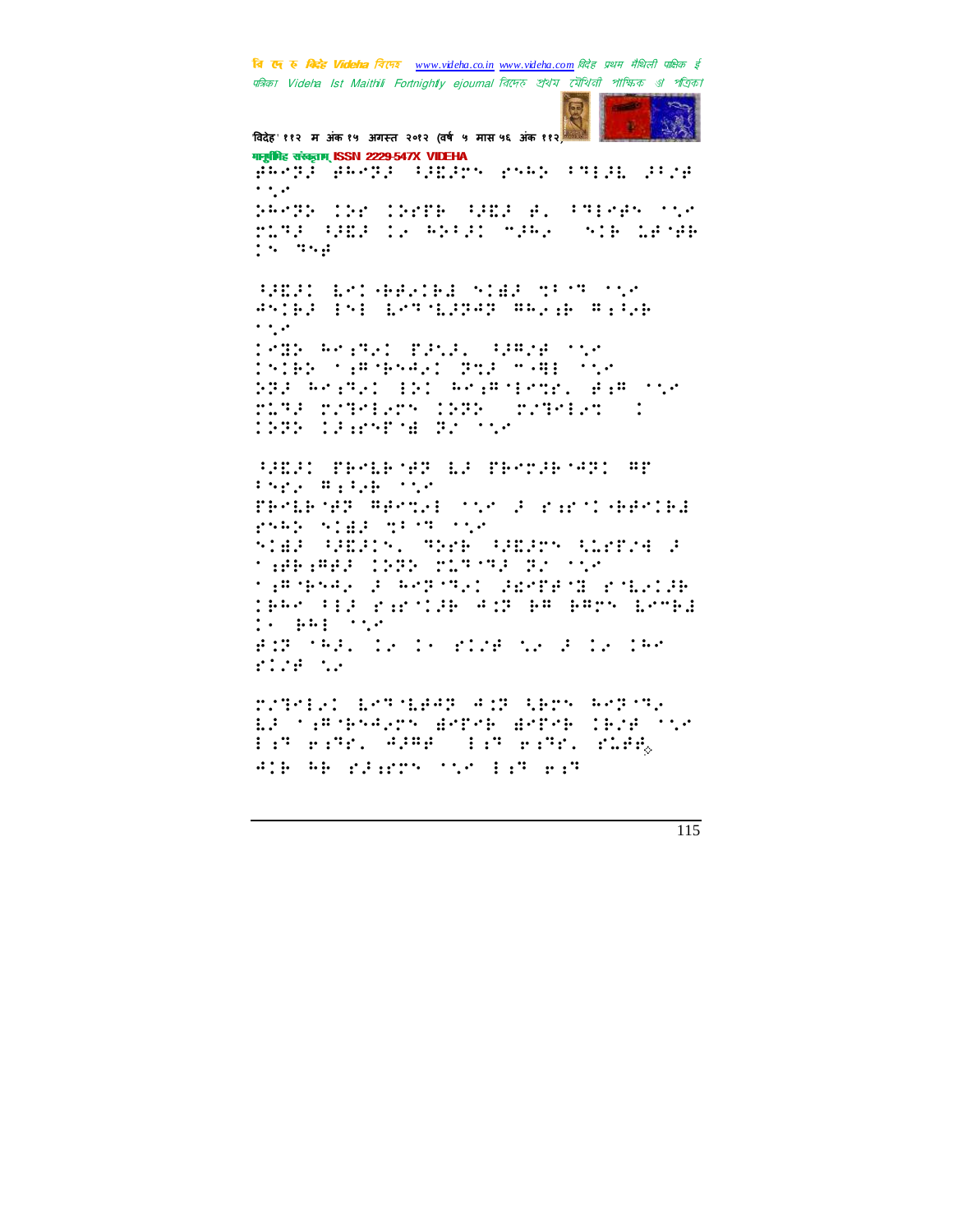बि एक रु मिन्हें Videha विरफर www.videha.co.in www.videha.com विदेह प्रथम मैथिली पाक्षिक ई पत्रिका Videla Ist Maithili Fortnightly ejournal রিদেহ শ্রথম মৌথিনী পাক্ষিক গ্র পত্রিকা



विदेह' ११२ म अंक १५ अगस्त २०१२ (वर्ष ५ मास ५६ अंक ११२) मानूबंगिह संस्कृतम् ISSN 2229-547X VIDEHA Fuelose (esc) is reservance  $\cdot$  ... FOR MESSAGE CENTURISM (POSSESSION the Siles shift and all plue them  $\mathbf{3}$  $\mathbb{R}$ :  $\mathbb{R}$ SUPPRESS TO SAME REPORTER MAR SIMA BRI MAR (SIB) B. 1882 MAR Phi #14 #14: #:# Flore, BBB CRA BRE the Br. 1935-**THAT AND INCHER** PARE FREE PAI B. RETRY HE TER T. AR STORE AN Herlin Broadway (82.15) **Billie Park PRP** INDEX RES POINT ECHNIE COST B. INDEX  $\mathbf{H}$ 1885 Store Adene overside 18 12927 4191 ARSI BIR FENIBE TOO BRSI BIR **BELOWED** 1882 Bar Alar EW Adam A. 1882  $1:1:2:2$ **NINETER SENSIBETER FOREIGNENT**  $9.1244$ TORONT HAD TO ME A LOGIC. BO BO BOW FOREST MARKET MAP PERSON ERRITO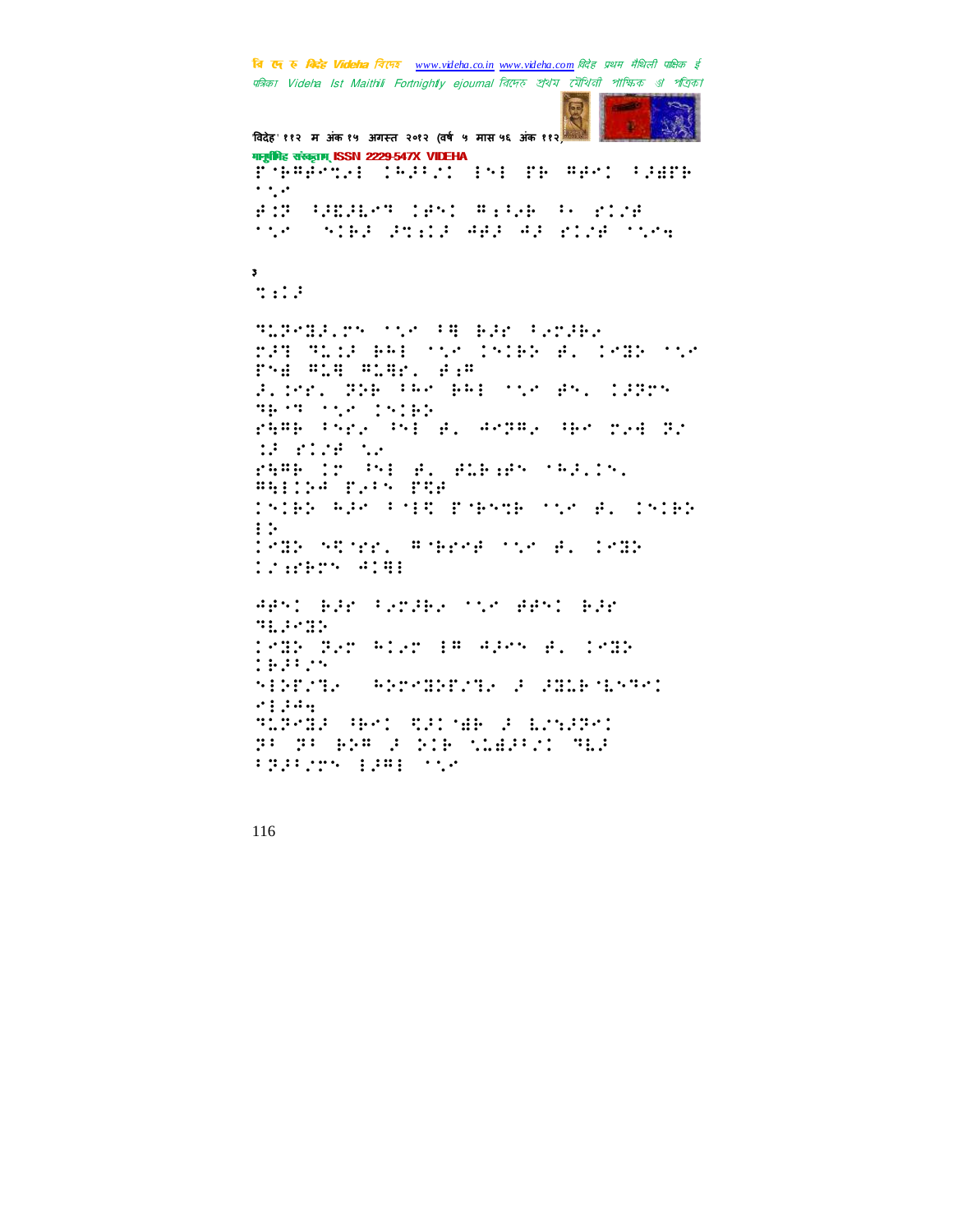वि एक रु क्विहेट Videha विएम्ब www.videha.co.in www.videha.com विदेह प्रथम मैथिली पाक्षिक ई पत्रिका Videha Ist Maithili Fortnightly ejournal রিদেহ প্রথম মৌথিনী পাক্ষিক প্র পত্রিকা



विदेह' ११२ म अंक १५ अगस्त २०१२ (वर्ष ५ मास ५६ अंक ११२) गानूबंगिह संस्कृताम् ISSN 2229-547X VIDEHA

fite (Area Age: Side SAP Froger tie alb ella pr **ARTICLE AND RESIDENT** remediate since **BETHIN PART TRONGE** PARK TEMP FROM THE TELP r:B (Br) TLAND TR TILE TLEND CHAN THE THURS 333 1925 52426 39 3112 RAP ORT 223 BB 3:12 April Regard Spring Edward Ed

AB TH TALE Specific Things 2 For the mail. TROUGHA IN THIS ster mond 1932 TH SER BOT TH TELE THE TH TELE FPP TH THE THE THILLE Poper restar (AGHA restar The SEA on Still Statement on Still FAIR TH THIS THIS WILL THE THIS HR TR THIS SEARCH THIS FIRST TRONGER **START THE TELE** Steam Steam Stock **SEARCHER TO TELLS** tir til (2200 til til Perus (til Expublication **SALE PRAYMER** till rifle fer tylen arounder till: Hr +

Ship r. 1985 THIS BAS 23 25 till bas ar re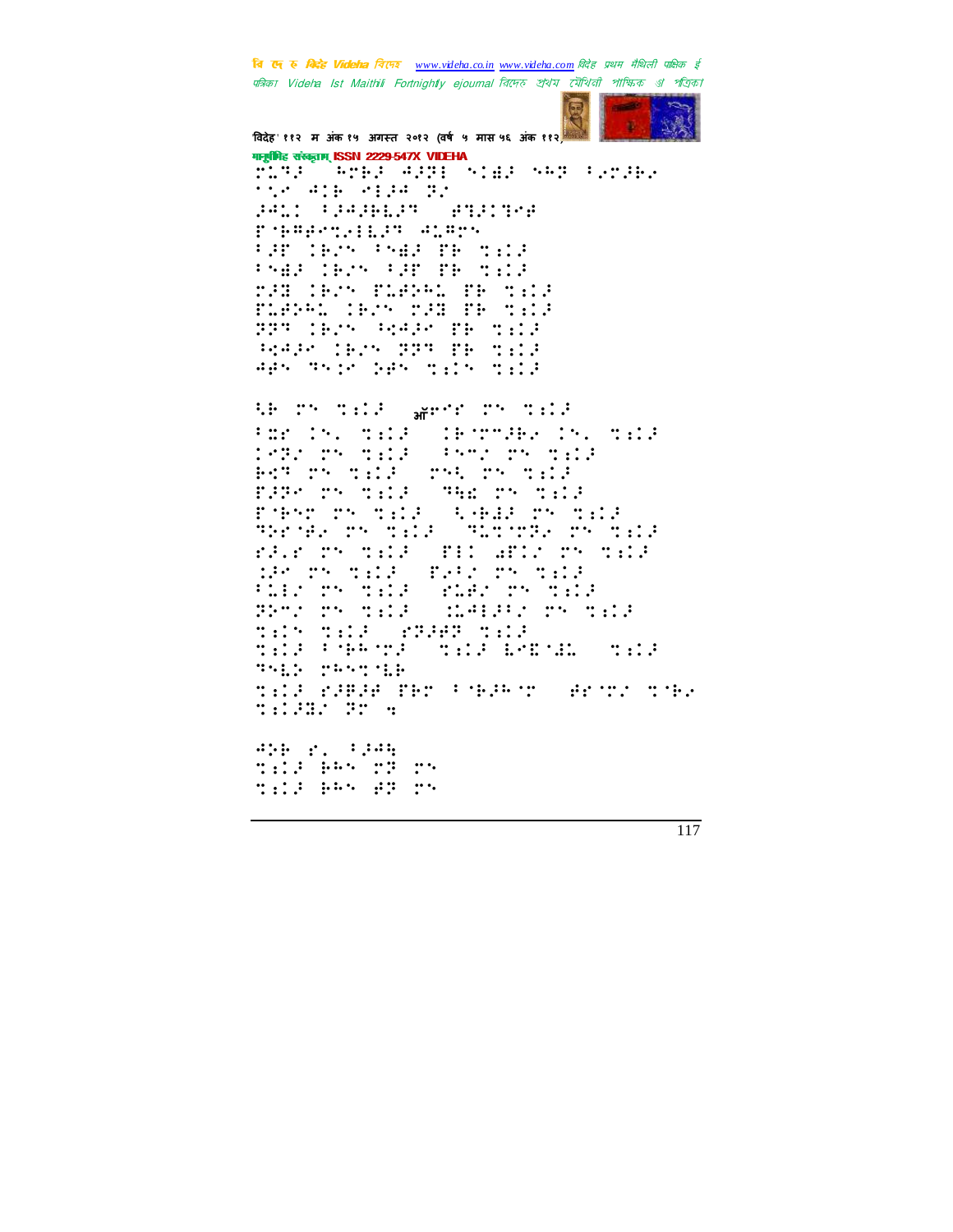**बि एक रु** *बिर्दह Videha विए***नर** www.videha.co.in www.videha.com विदेह प्रथम मैथिली पाक्षिक ई पत्रिका Videha Ist Maithili Fortnightly ejournal রিদেহ প্রথম মৌথিনী পাক্ষিক প্র পত্রিকা

**COLOR**  $\mathcal{G}$ 

विदेह' ११२ म अंक १५ अगस्त २०१२ (वर्ष ५ मास ५६ अंक ११२) गानूबंगिह संस्कृताम् ISSN 2229-547X VIDEHA  $\pm 1.13$   $\pm 1.01$  $\mathcal{L}(\mathcal{L}(\mathcal{L},\mathcal{L},\mathcal{L},\mathcal{L},\mathcal{L},\mathcal{L}))$ TELE EPST THE THE **NI THE TE TELL IN AT TA** Fiberr, BBC **ST THIS ST. 4** 

Х. romane in

Anderson (1918–1918), 1919–1918<br>George Santo (1911–1928), 1920–1920 RT CHRID CIA PL TEAR AGRE NA nieg r. Areg inger menggar groning<br>da are benro an gae nin (1940-18 **TERME Press** 

And an only classed by Area the PIER INT YOUR BACK FRAM TOP NO 85 AMER 1989 198 BJ8 1988 32 BAZE  $\cdot$  , , , , 2019-11-02038 EP PERSONNELLY TEAC FAR 18 PROF. NA nieg r. 7561 gegrupeen gane nin Tente Ara dha la rob la clarmoa ade  $1441 - 1144$ 

1987年6月10日 NEWS PORT STAR SPEA HED 134 HAI HAI 51 5951 (282 F. 4951 F. 18735 I. 16 BF  $\dddot{\phantom{0}}$ reporting to mr of me of er er (speng) Bridge Miller H. M. H. R.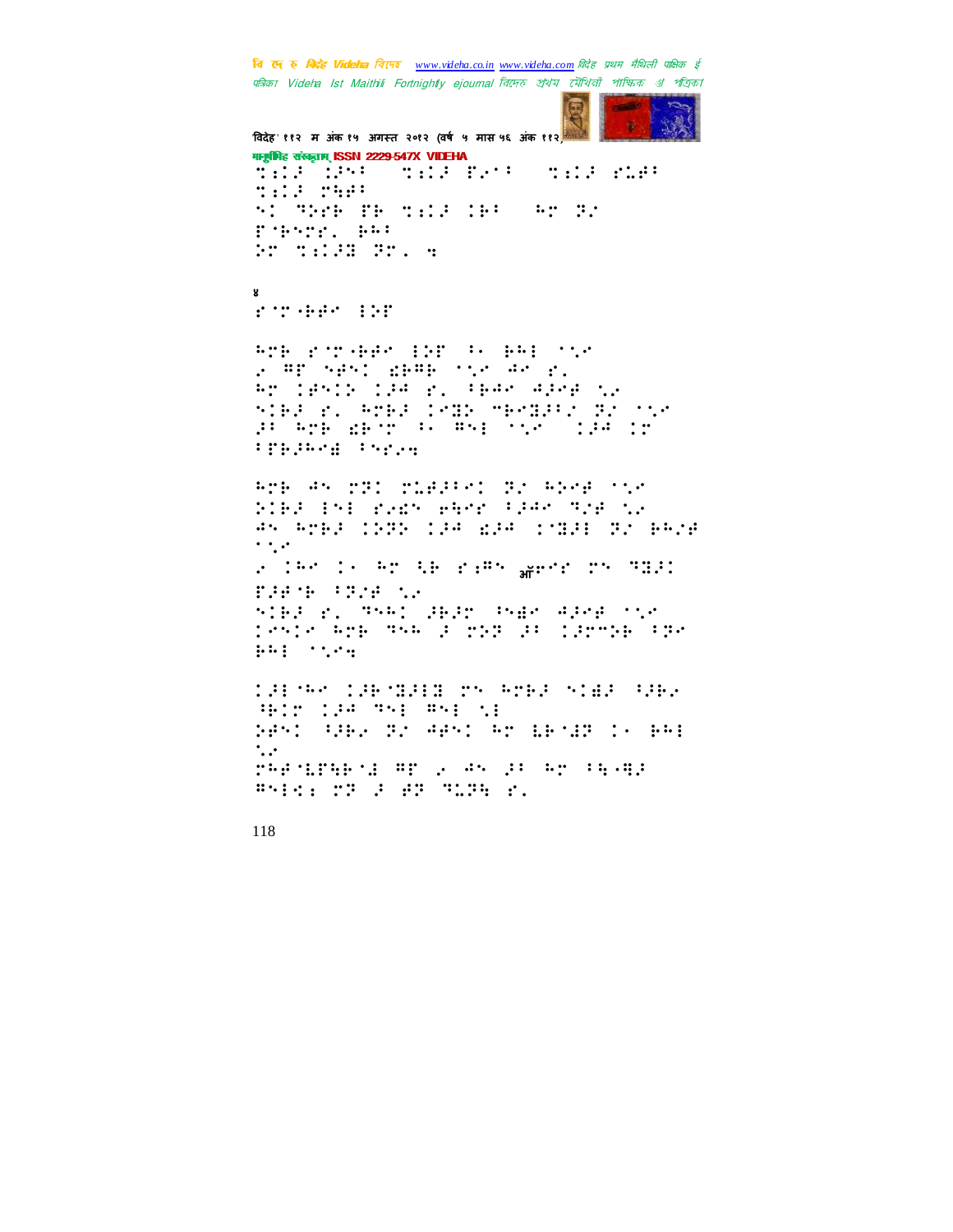बि एक रु मिन्हे Videha विरुक www.videha.co.in www.videha.com विदेह प्रथम मैथिली पाक्षिक ई पत्रिका Videha Ist Maithili Fortnightly ejournal রিদেহ প্রথম মৌথিনী পাক্ষিক প্র পত্রিকা



विदेह' ११२ म अंक १५ अगस्त २०१२ (वर्ष ५ मास ५६ अंक ११२) मानूबंभिह संस्कृतम् ISSN 2229-547X VIDEHA 104 î.A.Hrad da 1999 polaroka di **SALARDERST** Ber. Shrk Sep (68 Shrk: 45 Grk) **1980 S. Billy** SSP (Ar writings in the finit 1912 FR 215 TOP SIE JE TS TV AJTA LAST EJR AT 'NY 1989 821 API 191 191 1989 841<br>Abbbey 81 82 192 MISE SEEP AT B. POTABR TH TAB 22 5588 758 Proder Are Conce (1912) (PPP) **THE SECRET STREET** 12 1585 TVP (12 FPH) TVP (2988)  $1.1211 - 1.001$ Ar PARP no Angel (1863 183 no rthalice tie: PROTECTS FOR THE TECHNOLOGY OF AN IMBN AMERICAN BRITISH IBEI bieg al ange benne mei si ring (dige 194) (dige Ap rad (1981-158 RTEJ PARK ATI INDI MAN AN TERPORTEN AMBRO K.A. BAI (BI) ring ar biag chigas isle d'

**Financier**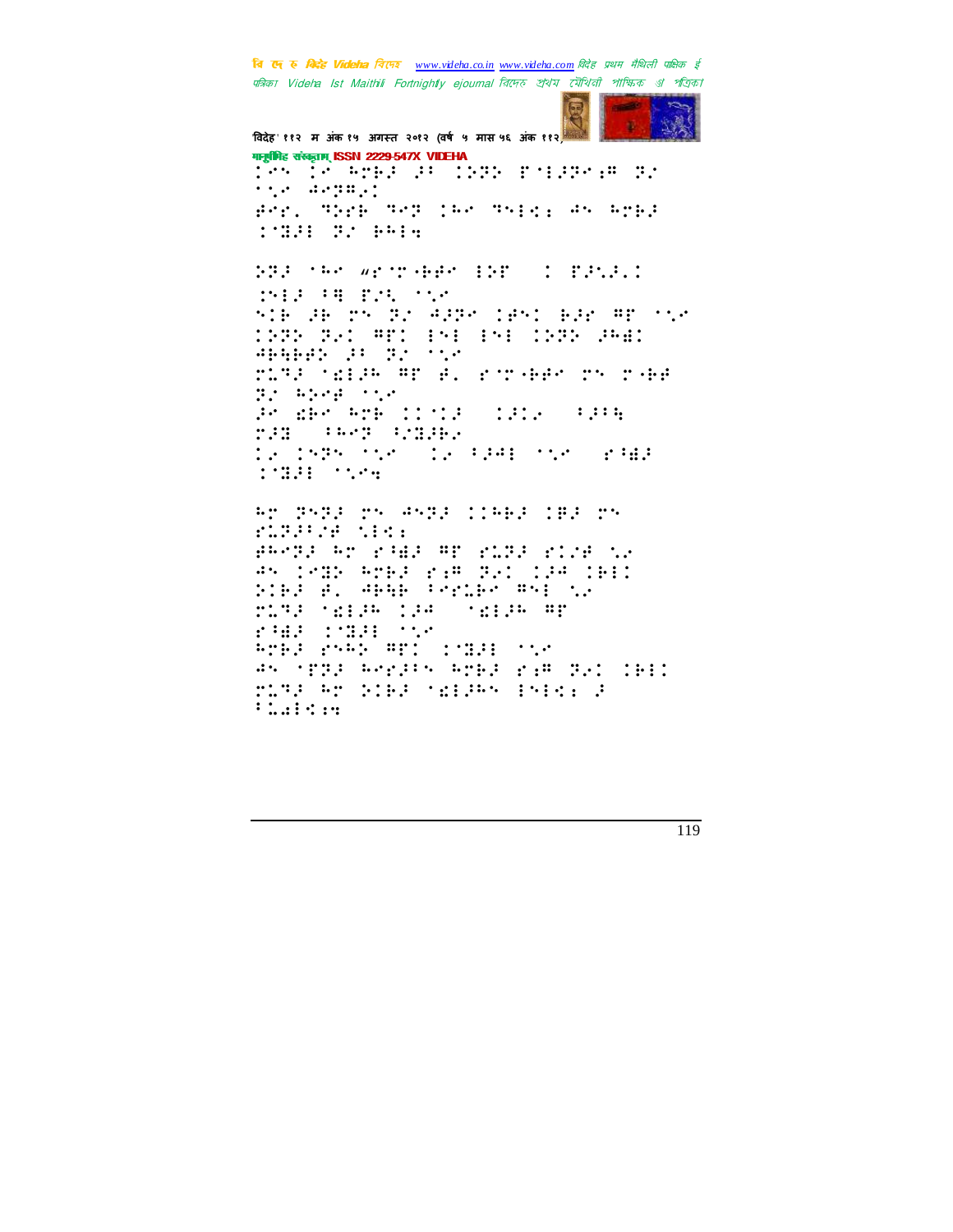बि एक रु मिन्हें Videha विरफर www.videha.co.in www.videha.com विदेह प्रथम मैथिली पाक्षिक ई पत्रिका Videha Ist Maithili Fortnightly ejournal রিদেহ প্রথম মৌথিনী পাক্ষিক প্র পত্রিকা

```
START
```
विदेह' ११२ म अंक १५ अगस्त २०१२ (वर्ष ५ मास ५६ अंक ११२) गानूबंगिह संस्कृताम् ISSN 2229-547X VIDEHA ی  $T = 100T$ tel. In Stat the night Powers:  $1.4.141$ TRES EMPLOYE PLEASER IN THE ANGLE INER Policy of the Car TRE PRESS NO AN NAT PORTS IRSP  $\cdot$ ... Plan Rhide Rhotel, PHH Endi Phill 1975 1997 10 nisa (An Pallasa ).<br>Sida pobols anb alle (S. Sel Servab  $\frac{1}{2}$  in  $\frac{1}{2}$  in  $\frac{1}{2}$  in  $\frac{1}{2}$  in  $\frac{1}{2}$ RTE MAGARIN, PAM IBN 25 1281 STR 8783 737 73 823 538 PO PORTON LEGAL ARIAN TO FARA PR  $i$ <sup>1</sup>  $i$   $i$   $i$   $i$ POR PORTS FROM THE MIRA DIE LANAR AARS DARASE NIE Brian (Britisher Pobleop (BF) (PP) RT DIES SDARFFS TO SEE TO POECE Sabani a pSabani profesor breg.  $\text{m}$  and  $\text{m}$ PORTS IRAIN RAD AN BIZE TOM TREL CREE DES SU **SAR, PRAZE TEN NA** tag, mper ces mor to tag, and the Capacity **TAIL THE SENERA CRY CENE NA**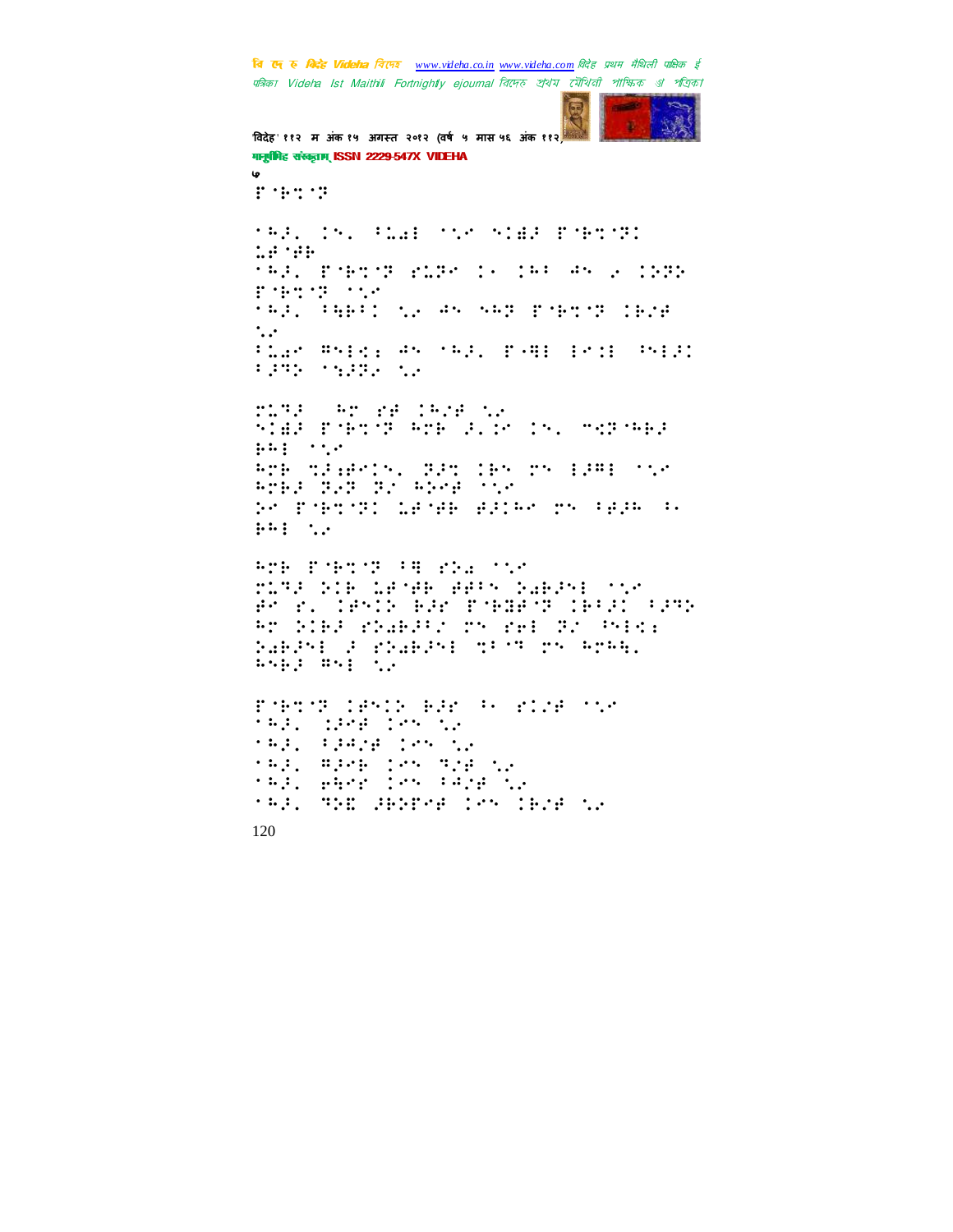वि एक रु क्विहेट Videha विएम्ब www.videha.co.in www.videha.com विदेह प्रथम मैथिली पाक्षिक ई पत्रिका Videha Ist Maithili Fortnightly ejournal রিদেহ প্রথম মৌথিনী পাক্ষিক প্র পত্রিকা

```
CONTRACT
     \mathcal{G}
```

```
विदेह' ११२ म अंक १५ अगस्त २०१२ (वर्ष ५ मास ५६ अंक ११२)
गानुबंधिह संस्कृतम् ISSN 2229-547X VIDEHA
the Personal are also provided to
      INIER PNESIN, PROGRAM IESE
\mathbf{1} \mathbf{1} \mathbf{1} \mathbf{1} \mathbf{1}\dddot{\phantom{0}}AND THE ST TEP NEED THE
TRAVING PEARS AND AN PREAD PAR
THAT PROTHERS
From HP APPO WHEN MPAN POSSESSED
333 TV 4588 TV
tel en minn nilm (mill (m) en anym
PARTNER IPMED.
PO SATI PLIBATO 2 ISLA BI MIS
risk akron crrise br Pak kan arvei
320 BASESBORG WAS BEEN LESS
BRANK TRAVIS (1980-882) PONTRO PORT
2.132 \pm 2225BYF FORTIN CAS AN APER NYE
September 2013 15 Bell Ste
tel, le restauraire instrument
2.004ξ
FROM THE SAMPLE
an an iairs ar ra ban bai tu ch
2009-01-018-018
Arb Cleaser Barber 1989 Adde Br
\cdot .
18938 BY 151 83 991 758
FOR THREE WEBSTERES, BOIL
5142 - 2122
```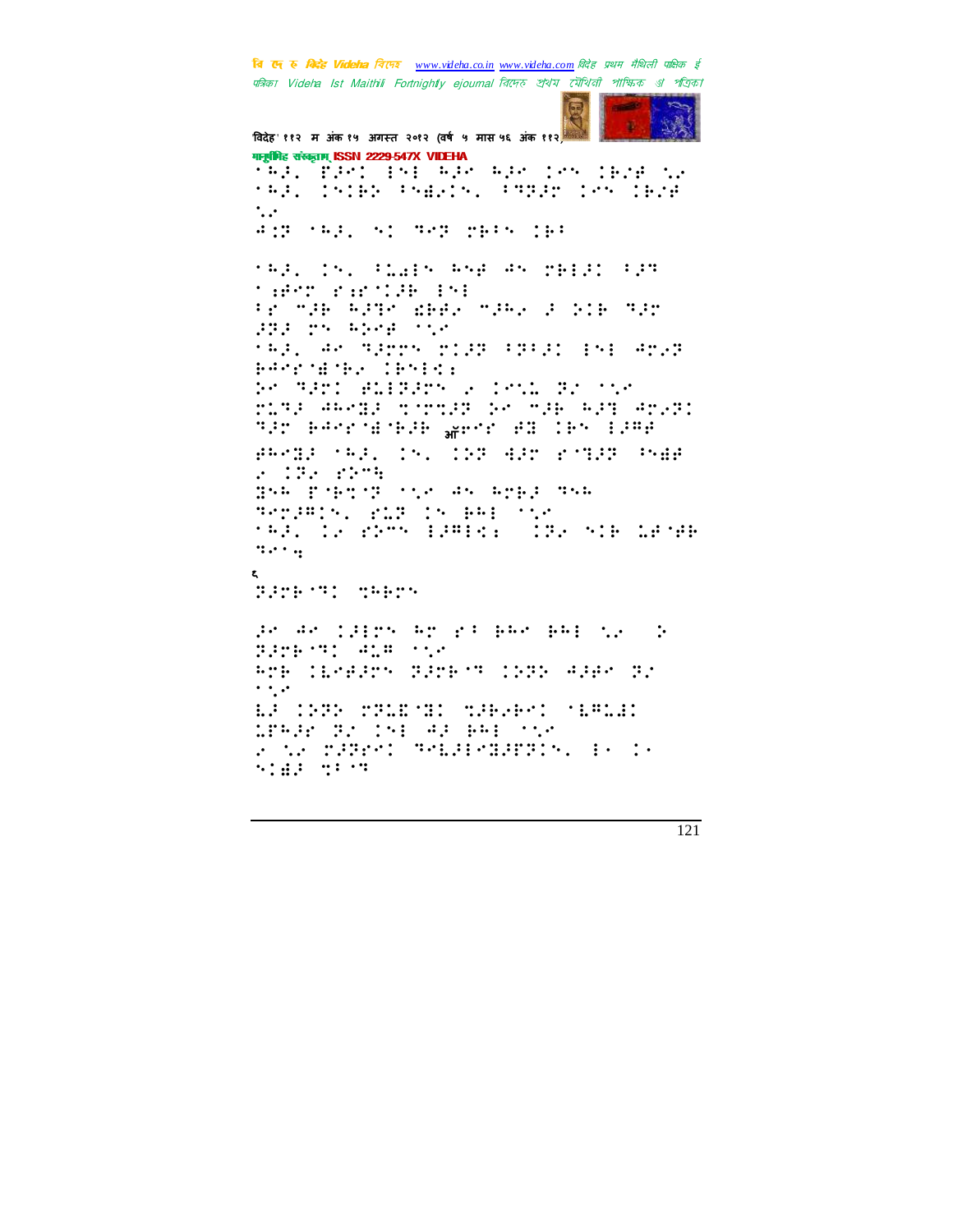**बि एक रु** *बिर्दह Videha विए***नर** www.videha.co.in www.videha.com विदेह प्रथम मैथिली पाक्षिक ई पत्रिका Videla Ist Maithili Fortnightly ejournal রিদেহ শ্রথম মৌথিনী পাক্ষিক গ্র পত্রিকা



विदेह' ११२ म अंक १५ अगस्त २०१२ (वर्ष ५ मास ५६ अंक ११२<sup>)।</sup>

मानूबंगिह संस्कृताम् ISSN 2229-547X VIDEHA Territor as an arrived as associ # SPP: 101541 (Prestor Paragete  $1.41 - 1.2$ BARGE PROVISION ATSTSTRAGE AR TIME BRIE NA BETRONI TRETO

Profesorated a ferenc **SMILLERS COMPANY** 1985 POPUL ANALY, 1985 ABAN. **TRAV PRAGAZI DE 16 PICA CA** 1992 9124 914213, 1992 445, 1991 PROBE BY 10 PLOE TO 1995 Adresde, TABJA: 1911 rAJSAJ Brite Blog th

**TRAVE MEMBERS EMBERGE (2013-021)** Police Barn 198127 ksp wike papel bsp randed actual streamers (1980) **THE PROPERTY OF** 

**TRAINS ON PLAAME RHA AN RUPIE** me internet to the transfer means of the pang pang pia sia siang pang pinong  $\cdot$  ... 533 MARYBON (535 BP 32 MAR) AR. **MARY MEDIA REPORT DAILY** ∵.∙ ajej je as nist bse (asby ranije PABLANE ANAP MIC THE FIRM AND bible: Chblei Blief bibles Br tr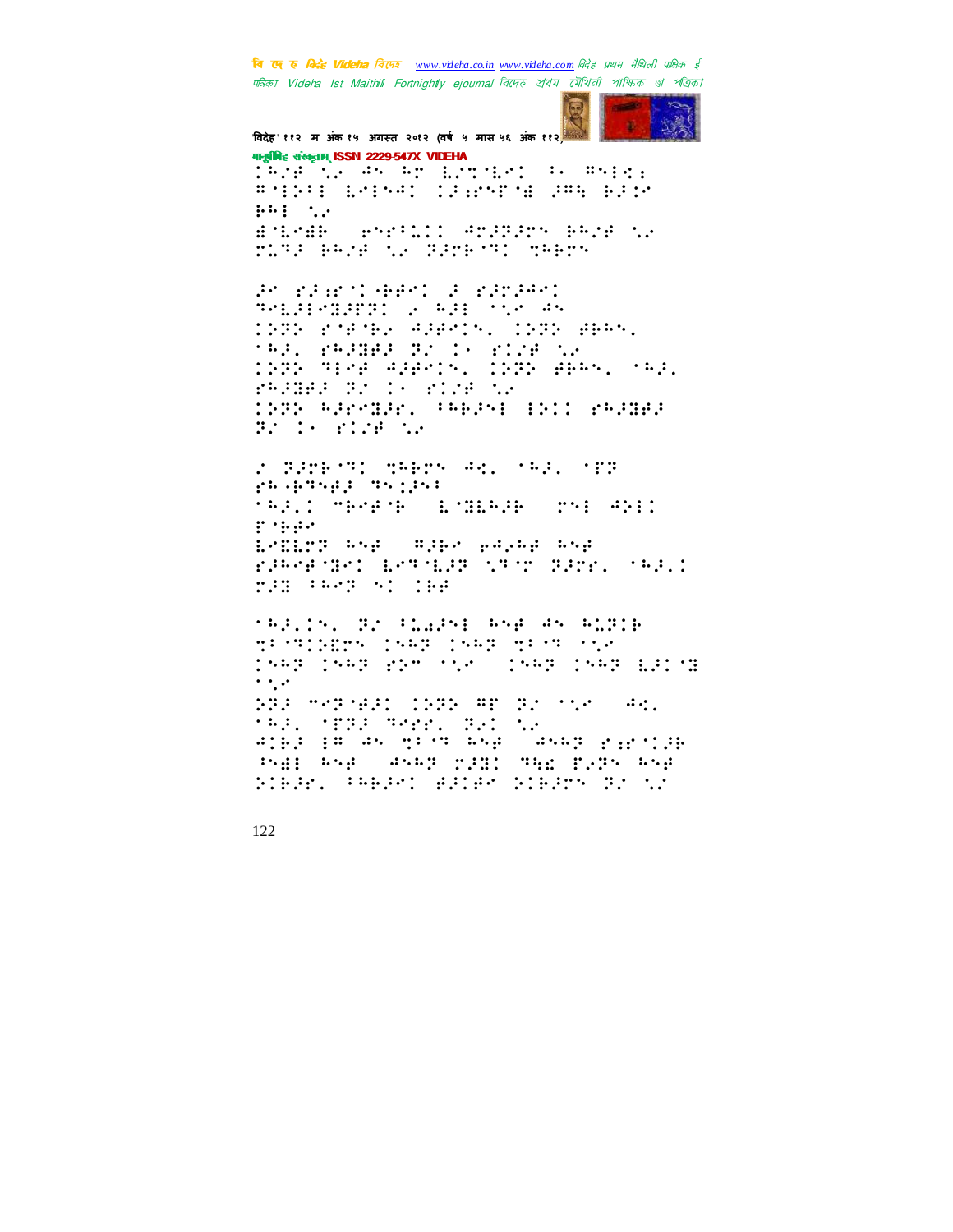चि एक रु *विदेह Videha चिए*न्छ <u>www.videha.co.in www.videha.com</u> विदेह प्रथम मैथिली पाक्षिक ई पत्रिका Videha Ist Maithili Fortnightly ejournal রিদেহ প্রথম মৌথিনী পাক্ষিক গ্র পত্রিক।



विदेह' ११२ म अंक १५ अगस्त २०१२ (वर्ष ५ मास ५६ अंक ११२) मानुषीिह संस्कृताम् ISSN 2229-547X VIDEHA ∄₩ ŠIE 'SIS BAT NY 'AN BAZE 'NY ⢽⢼⢷⢹!⣉⢳⢷!⣒!

"!⢷+⢽⢼&⢷!&⢽!⣐⢾⣇⣝! hhbkfoesbAwjefibloesbAwjefibloesbAwjefibloesbAwjefibloesbAwjefibloesbAwjefibloesb । संस्कृत संस्कृत स्टाइट स्थान संस्कृत स्टाइट स्थान संस्कृत संस्कृत संस्कृत संस्कृत संस्कृत संस्कृत संस्कृत सं **THE** 

१ !⢺⢻⢹⢴⣉!&⢷⢼⢹!⣜⣋3.!&⢼=+!⢻⢵⣞!  $::$ ...

⣅⣈3!!⢸⣒⣒⣒⣒!

⣅⣈3!!⢸!&⣁⣛!⢷⢳3!⣁"! ⣅=⢳.⢼⢽!⢸!⢾⢵⣛!⢷⢳3!⣁"⣒!

⣓⣈3!⢺⢼⢽!&⢷!⢺⢾j!⢷⢵&"!⣁"! ⢼⢳.⣓⢳!⢸!⢾⢾j!⢺3!⣁"⣒! ⣅⣈3!!⢸⣒⣒⣒⣒⣒⣒!

⣓⣈3!⣎⢷⢾⢴!⢺⢾!&⣛3!⣁"!  $\overline{3}$ : 21  $\overline{3}$   $\overline{3}$   $\overline{3}$   $\overline{3}$   $\overline{3}$   $\overline{3}$   $\overline{3}$   $\overline{3}$   $\overline{3}$   $\overline{3}$   $\overline{3}$   $\overline{3}$   $\overline{3}$   $\overline{3}$   $\overline{3}$   $\overline{3}$   $\overline{3}$   $\overline{3}$   $\overline{3}$   $\overline{3}$   $\overline{3}$   $\overline{3}$   $\overline{3}$   $\$ **SUS SECURE SECURE SECURE SECURE SECURE SECURE SECURE SECURE SECURE SECURE SECURE SECURE SECURE SECURE SECURE S** 

⢽⢳⢷.⢺⢼3!⢶⢷+⣁!⢼⢽!7⣓⣔! ⢸⢵⢷.⢸⣅⢷⣅7⢼!⣓⢷⣝!7⣅⣔"!⣁"⣒! ⣅⣈3!!⢸⣒⣒⣒⣒⣒⣒⣒!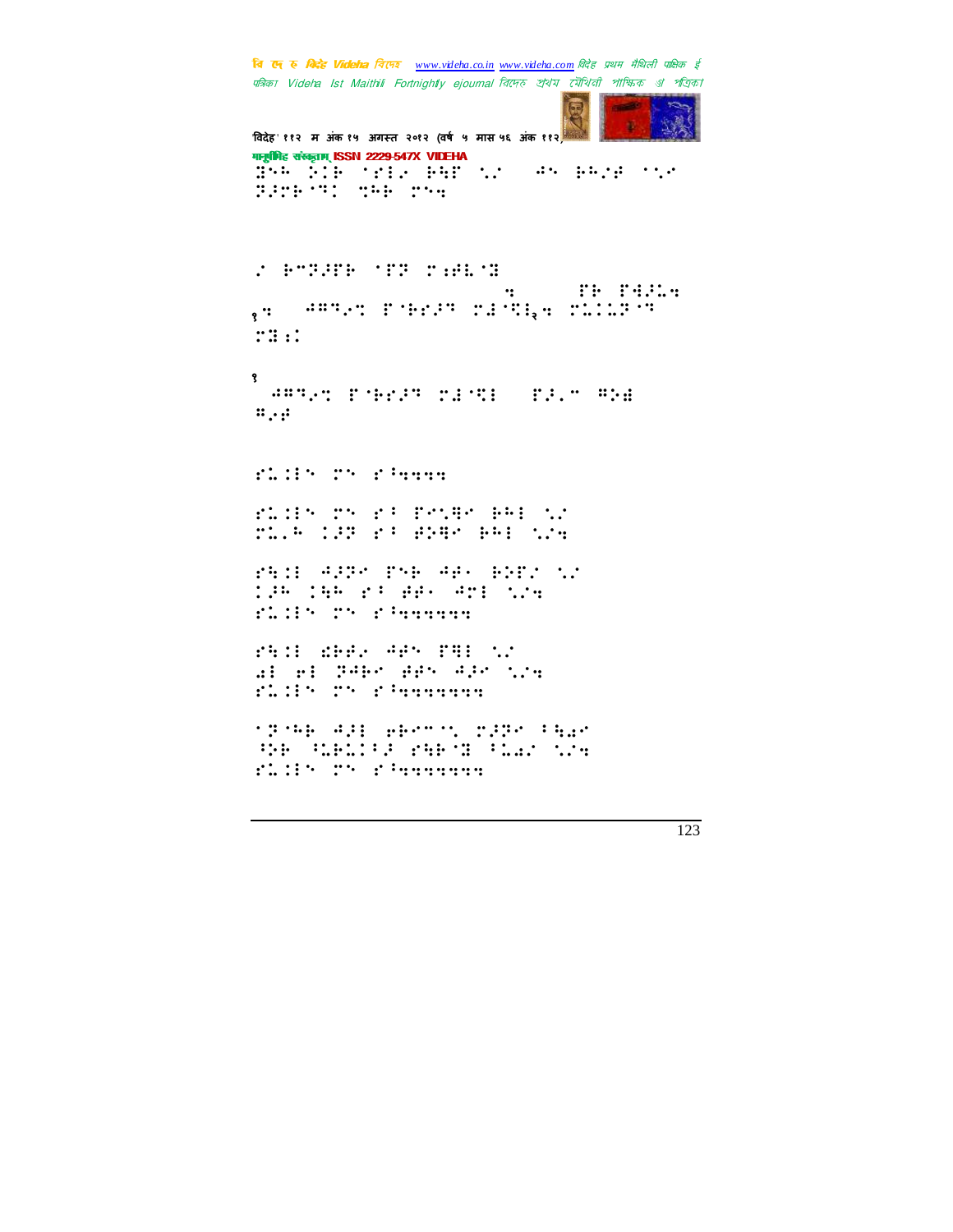वि ए रु क्रिडे Videha विएक www.videha.co.in www.videha.com विदेह प्रथम मैथिली पाक्षिक ई पत्रिका Videha Ist Maithili Fortnightly ejournal রিদেহ প্রথম মৌথিনী পাক্ষিক প্র পত্রিকা



विदेह' ११२ म अंक १५ अगस्त २०१२ (वर्ष ५ मास ५६ अंक ११२) मानूबंभिह संस्कृतम् ISSN 2229-547X VIDEHA T.S. The conception

**SARE SAR INSERIES SERIES** MT (PR) (PRID MARY 129

BRITH 1985 MARK 1985 (NaBr F-882 1931 8325 FF2 524 **SAN SAN LANGARAN** 

PARL ARRA SILEM MILEM **APR TPL TEST PRO NOW** mid: mag mager, mage POB 454 BRIE BRI NIE 

822 454 583662 235 FRID IN THINE FIRE NEW TAR PEARD FIELD MORE rans as rail (61) 1998<br>Teac eta coadereren

**COMPILE** 

1598 FIRM 15982 IRZ NZ 

INTE IN WHICH WEENED pana mana pinga sisa 

35:1225 PRO 35: FB2 N2 rupters par rupr par tra A. T. B. A. A. T. B. A.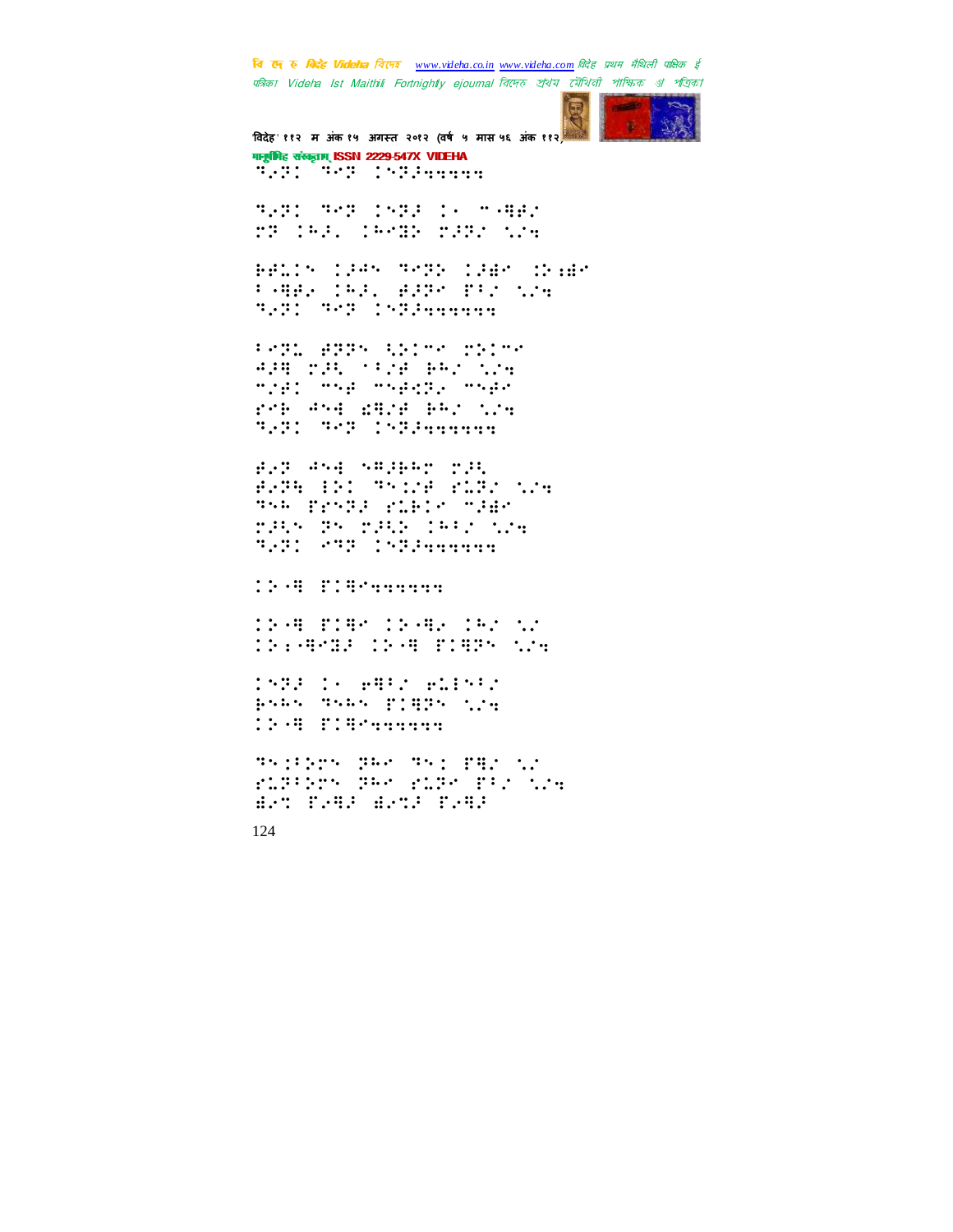वि ए रु क्रिडे Videha विएक www.videha.co.in www.videha.com विदेह प्रथम मैथिली पाक्षिक ई पत्रिका Videha Ist Maithili Fortnightly ejournal রিদেহ প্রথম মৌথিনী পাক্ষিক ॳ পত্রিকা



विदेह' ११२ म अंक १५ अगस्त २०१२ (वर्ष ५ मास ५६ अंक ११२) मानूबंधिह संस्कृताम् ISSN 2229-547X VIDEHA Co CO 23 (2025 12) *TOM STIRESHER* 

gar (ard) egg elleg art art 252 BBB5 525 right + 'ight +pr +pr **THE BEEF MEMBER CENTIME COMMITTEDS** 

red Hr (431 rr34ggggg

431 2234 25431 331 12 5333 (30 TECLA 241 WS ali rrla baali (bi sh

**PARE REPARENTS (** ∵.' 8323 TEME 1323 PAI NOW APPE TRAM SPRESSED M 199955 43 43 F.E. W.S T.S H. AM STIPPERS

**APP REPAIL ONE ONES** Prof. Bar 1825 1927 11 APROVAMO TAMO AZZA MUARO #NEPSE #NEPSE #1PSEP (E2 124 ref St AH srPennen

red He Stat Pilleague

raf Bro 3561 f.P. Adformation to 1998. (20.130.000.000.000.000 The: PRPP PAR PLERE NOW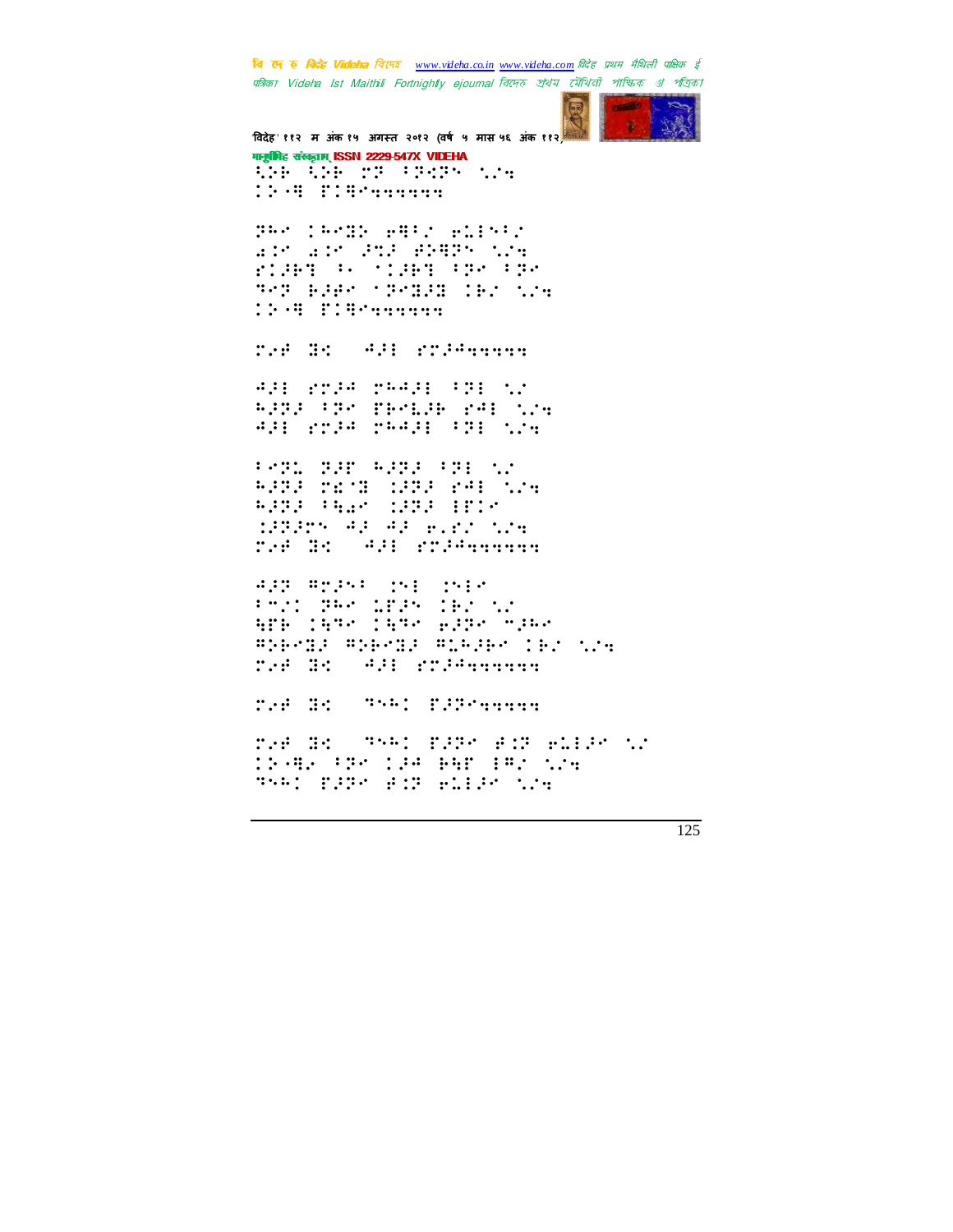वि ए रु क्रिडे Videha विएक www.videha.co.in www.videha.com विदेह प्रथम मैथिली पाक्षिक ई पत्रिका Videla Ist Maithili Fortnightly ejournal রিদেহ শ্রথম মৌথিনী পাক্ষিক গ্র পত্রিকা



विदेह' ११२ म अंक १५ अगस्त २०१२ (वर्ष ५ मास ५६ अंक ११२) मानूबंभिह संस्कृतम् ISSN 2229-547X VIDEHA Crank as elle em ra the Press Piler life the

**BAR: BEBEARING** 

Added TP rill Tre PRO BREAK INFR 1777-178 IRES 12 FEITY PH #P 28 FPT PATE THE THE FABLE TIME ref Hr. The FEBranner

tur kar akepa (protr PROTECTS IPOTA REOT IRED AT detry In died (etc) Fi hard which his tra rid he was ribbedone

र **MANUFACTION**  $11.997$ 198821 281 1912 92 151 - 51 12 221 anega (e) bije pogodnje imako mog Press rather PROPRISED NEWS PRESIDENT RELEA Broger Walder Abdulenter Ar Chr ta Abi Cid PLOMOR (BZS POSOR) (PHOMORE)<br>PLOPENS, SZ PP. OSTROPH rbni (terde ibned: nibnih (fred THE B. BY PREPS REPORTED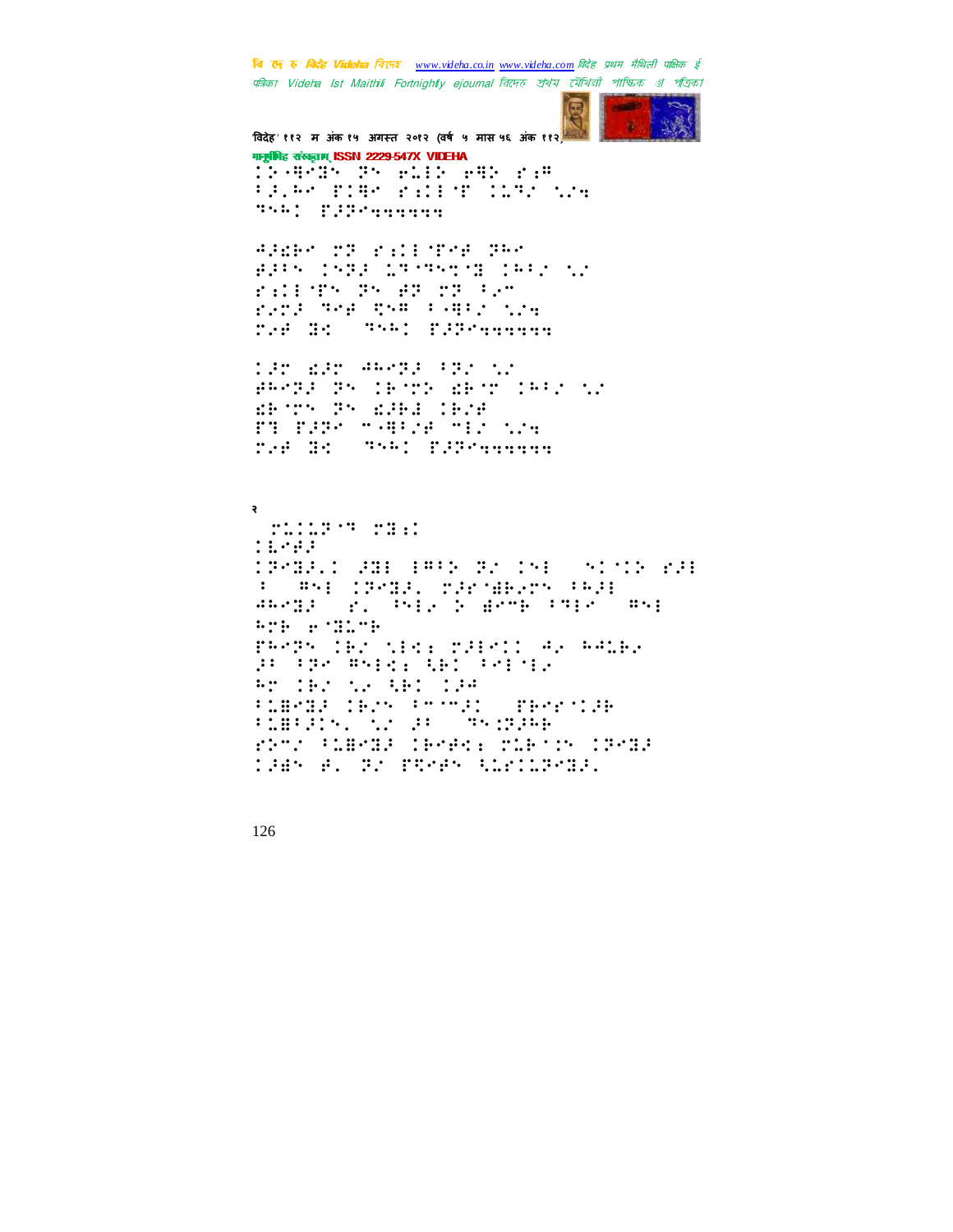चि एक रु *विदेह Videha चिए*न्छ <u>www.videha.co.in www.videha.com</u> विदेह प्रथम मैथिली पाक्षिक ई पत्रिका Videha Ist Maithili Fortnightly ejournal রিদেহ প্রথম মৌথিনী পাক্ষিক গ্র পত্রিক।



```
विदेह' ११२ म अंक १५ अगस्त २०१२ (वर्ष ५ मास ५६ अंक ११२)
मानुषीिह संस्कृताम् ISSN 2229-547X VIDEHA
"!⢷+⢽⢼&⢷!&⢽!⣐⢾⣇⣝!
                               hhbkfoesbAwjefib⣒dpn!&⢷!&⣚⢼⣅⣒!!
१⣒!!⢷⢼⢺⢹⣇!⣜⣋3!२⣒!⢵&⢷⢼⣉!⣔⢼!
१
!⢷⢼⢺⢹⣇!⣜⣋3!
\ddots\cdot : \cdot :
```
**THASE # 200 200 200 200 200 200 200** "75" THE STREET ⣈⢼3⢴!&⣞!⢽"!⢶⣅⣞⢾"!⢻⢼3! 7⢳!⢸3!⣁!⢳⢼3.7⢳⢼3⣒!

Be Be gies and the energy ⢼⢽.⢼⢽!⢼⢼!⢳!⢷⢳3!⣁.! ⣔⢷.⣔⢷!⢼⢻!7⢷!⢷⢳3!⣁! ⣎⢼⢽!7⢴⢼!⣔⣛!⢷⢳3!⣁⣒!

FORD: 1990 PHE ⣇⣉⢴!⢹⣓7=!+⢼⣞!⢷⢳3!⣁!  $10013$  . The set of  $1001$  and  $1001$  $\left( \begin{array}{cc} . & . & . & . \\ . & . & . & . \\ . & . & . & . \end{array} \right)$ &⢽⢳!⣅⢺⢼⢷3⢳!&⢽!⣅⣈.+"⢽! ⢻⢼⣁!⣞⣊3⢳!⢶⢼⢽.⢶⢼⢽⣒!

**41: 748 (22) THE** ⢽"!⢾=!⢴!⢹⣅⣈!⢳!&⣛⢾! <mark>03! →9</mark>9 #. Pamp +99} ⣃⣅⢽!=⢻!⢾⣅⢼!⢹3⢳!⢼⢽! +⢼⢷⣓⢸⢷!&⢷3!⣃⣅⣈⢵⢷7⢼!&⢼&⢴! ⣈3!&⣛3!⣁!&⣓⢷⢼!+⢼&⢴!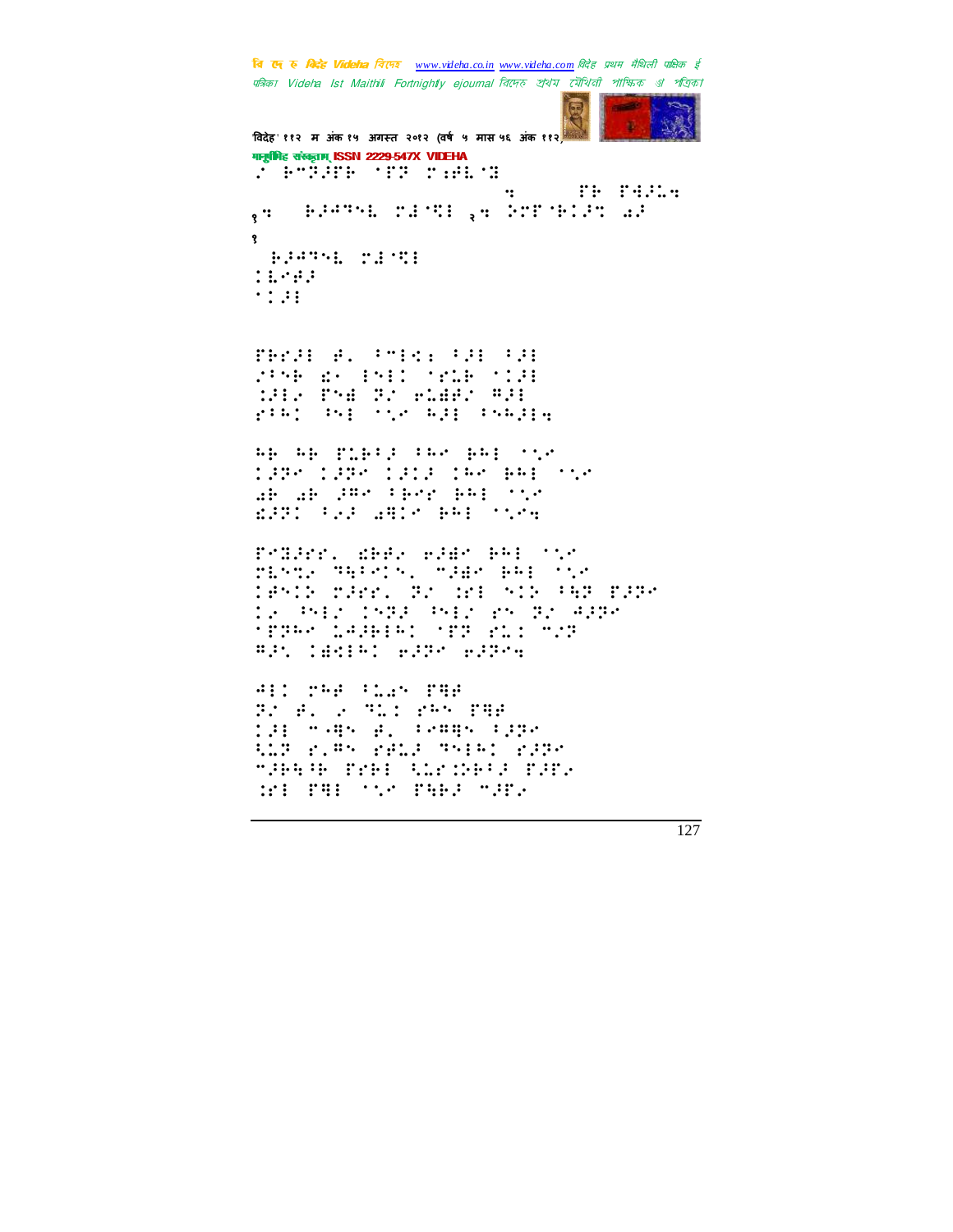वि एक रु क्रिटेड Videha विएम्ब www.videha.co.in www.videha.com विदेह प्रथम मैथिली पाक्षिक ई पत्रिका Videla Ist Maithili Fortnightly ejournal রিদেহ শ্রথম মৌথিনী পাক্ষিক প্রা পত্রিকা



विदेह' ११२ म अंक १५ अगस्त २०१२ (वर्ष ५ मास ५६ अंक ११२) मानूबंगिह संस्कृताम् ISSN 2229-547X VIDEHA E Eleventrien be THE PARE LANE MAY PAIR PAP FUSI (BAR) ARE PARRE 2356 3212 A256 3561 123

BY BREE WARR RID CAMBE AND 1532 16 378 221365 F7622 WHO YA RWA WE SYNC Beng the BB-12B1 r3B ST-73B 101 1528 TOP Robe Rhb Philip Shab Ar CAPE to PSARE IN PIRE ISPE BREAK SECTION CONFIDENTIAL President in 1985 (Parties FRANK (BS 425) 38 (FR (5528) PHYMPY 20 158 55:85 35 (593) 321 3 35 (1893) 421 Antary Par 158 151312 APAN arist 1982 198 (1999) 1982 198 (1989)<br>Adobe Bhe Adob (1896 161 (464) 195 PST 1952, 200 FACTO PHP AL CTA IN CH BATTS

BU TEM BER THAT ROAD BK (POPPER RAF PORT (PORT RSA ra 1985 BAI ST ShrBIS, ASAR **SARA DE SHART BRAND** 

 $\begin{picture}(120,15) \put(0,0){\vector(1,0){10}} \put(15,0){\vector(1,0){10}} \put(15,0){\vector(1,0){10}} \put(15,0){\vector(1,0){10}} \put(15,0){\vector(1,0){10}} \put(15,0){\vector(1,0){10}} \put(15,0){\vector(1,0){10}} \put(15,0){\vector(1,0){10}} \put(15,0){\vector(1,0){10}} \put(15,0){\vector(1,0){10}} \put(15,0){\vector(1,0){10}} \put(15,0){\vector($ EMBIN, IBP Proph s PHI MBI #926 st jega je jet gredsk **THE IN PART REE PIRE**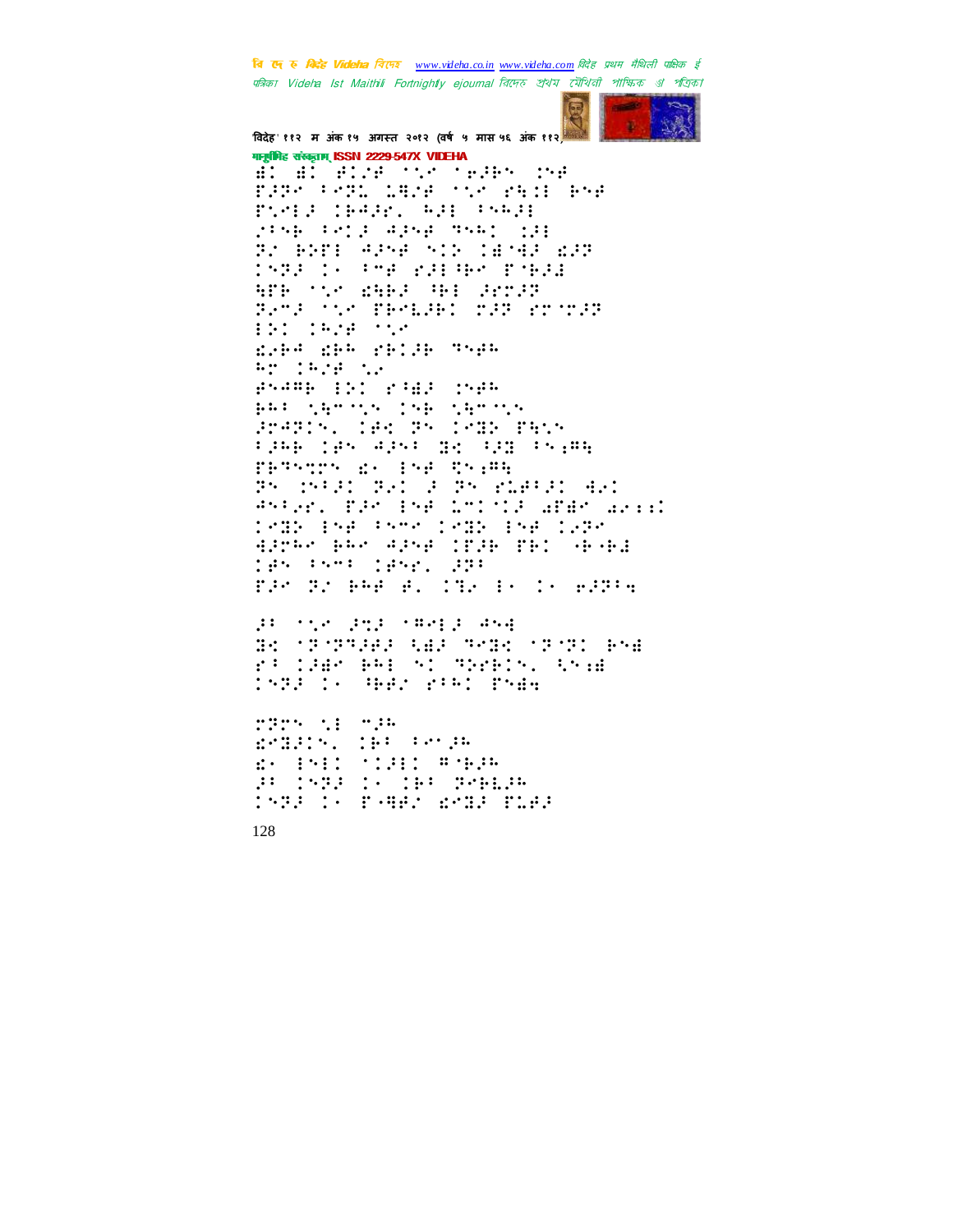वि एक रु क्विहेट Videha विएम्ब www.videha.co.in www.videha.com विदेह प्रथम मैथिली पाक्षिक ई पत्रिका Videha Ist Maithili Fortnightly ejournal রিদেহ প্রথম মৌথিনী পাক্ষিক প্র পত্রিকা



विदेह' ११२ म अंक १५ अगस्त २०१२ (वर्ष ५ मास ५६ अंक ११२) मानूबंगिह संस्कृतम् ISSN 2229-547X VIDEHA

FAUL LESPOE 2 BLB1 ANFORM Start Store in Bing Change **TEACH INS YE RESIDENCE** 

ring Tengeneng ring 18733 APPROPR TO REP WRIT APP EPS 55 522 EPS 1852 RTED THE THIR SITSH REIST ESP ISE FILE  $\begin{picture}(150,10) \put(0,0){\vector(1,0){10}} \put(15,0){\vector(1,0){10}} \put(15,0){\vector(1,0){10}} \put(15,0){\vector(1,0){10}} \put(15,0){\vector(1,0){10}} \put(15,0){\vector(1,0){10}} \put(15,0){\vector(1,0){10}} \put(15,0){\vector(1,0){10}} \put(15,0){\vector(1,0){10}} \put(15,0){\vector(1,0){10}} \put(15,0){\vector(1,0){10}} \put(15,0){\vector($ ARY NO BLBIS TRY TRIPS TIPE 185 PSMP2 185 BiP2 ARP Si tr'age Si tr'anner 1946 Ang Pang Deedle Palang<br>1946 Ang Pina Deedle Palang Sala

BO PRIZE IPA ALI POPIPOR rth 14A: dhir. dill Albi Tri Tilti ik di Tri **MONDAY CONTRACTOR** 

Product of Press  $1.9232$ THIS PARAGE TO THE PETITE Professional Party Porce WHEN THREE SIMPLES Professor Report Records (1942) pright springled spring

**SEP WIPS AF**  $1.1.11...$ APRE P. S. THE PERP PRE APPRA 11581 25 158 2832 331 46382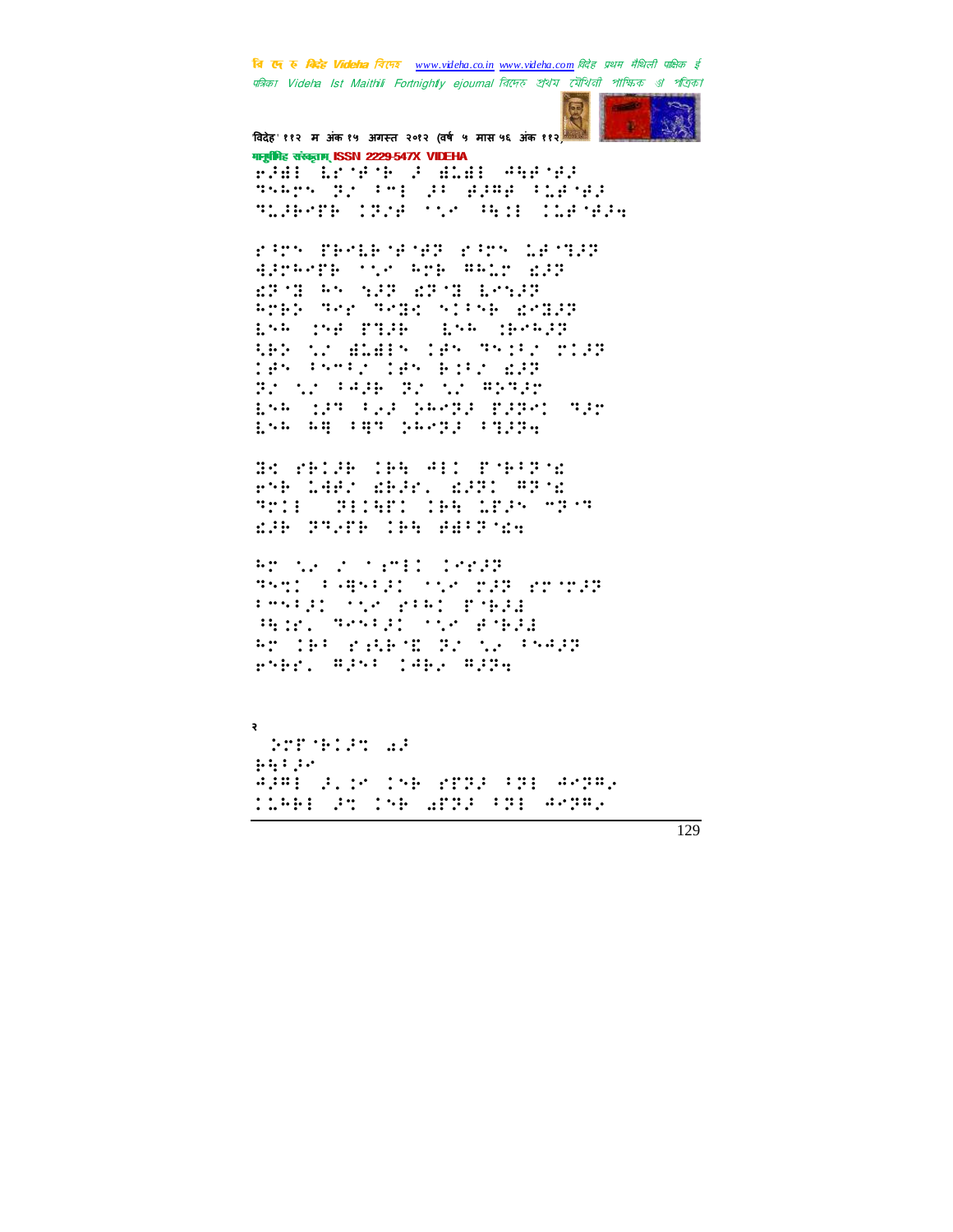**त्रि एन रु क्रिटेह Videha** विएम्ब \_www.videha.co.in\_www.videha.com विदेह प्रथम मैथिली पाक्षिक ई पत्रिका Videha Ist Maithili Fortnightly ejournal রিদেহ প্রথম মৌথিনী পাক্ষিক প্র পত্রিক।



विदेह' ११२ म अंक १५ अगस्त २०१२ (वर्ष ५ मास ५६ अंक ११२) मानुष्टीबिह संस्कृताम् ISSN 2229-547X VIDEHA ⢶⢼⣞3!⣁3!⢷⢺!⢳!⢴7"⢾!⢷⢳3⣊=!

⢷⣓3!⣅⣈!⢼7!⢽&⢽⢼!7⢽3!⢺⢽⢻⢴!

 $\ldots;$ +3!⣅⣈!⢳⢼=!⢺⢵⢷!⢸j!⢻3"! ⣎⢷⢾!!3⢼⢻"!⢺⢽⢼!⢸⢵⢷!⢸j!⢻3"!

 $\frac{7.748}{7.748}$  The SPE 201 PM The SPE 201 ⢳⢼=!⢽"⢽⢼!⢼⢷⣓!+⢾+⢵⢷!⢸j!⢻3"!

 $\frac{1}{2}$  . The set of the set of the set of the set of the set of the set of the set of the set of the set of the set of the set of the set of the set of the set of the set of the set of the set of the set of the set of t ⢺⢼⢽!7"⣝⢼!⢳⢼=!⢵⢽!⢵⢷!⢸j!⢻3"!

 $T$ . The state of the state  $T$  is the state of the state  $T$  $77$  30  $77$  30  $77$  30  $77$  30  $77$  30  $77$  30  $77$ 

79: 79: 70 \$P\$\$P\$ ↑PALI AP TH IPAP MINE P PRIZ ⢷3!⣇⢼⢷⣜.!१५ ⣇⢷⣜!

"!⢷+⢽⢼&⢷!&⢽!⣐⢾⣇⣝! hhbkfoesbAwjefibloesbAwjefibloesbAwjefibloesbAwjefibloesbAwjefibloesbAwjefibloesb । सम्पादा अपना प्राप्त सम्पादा अस्ति । १ **THE CONSTRUCTS** ⢾⢾⣇!&⢷⣉⢽@!

 $\Box$ P.  $\Box$ 7"  $\Box$ 7"  $\Box$ 7"  $\Box$ ⢸⢴⢺3!⢹⣅⢽⣝⢼=!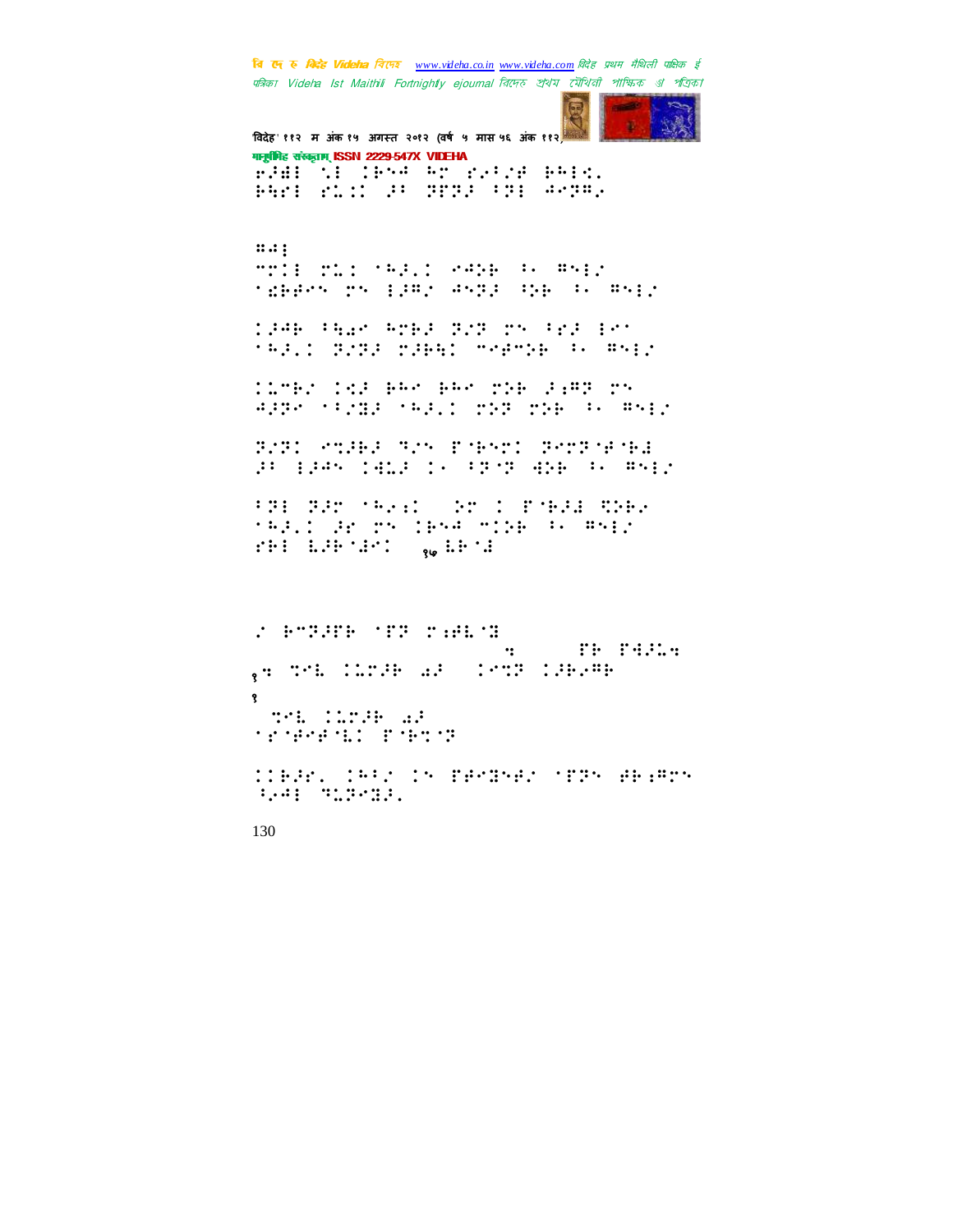वि एक रु क्विहेट Videha विएम्ब www.videha.co.in www.videha.com विदेह प्रथम मैथिली पाक्षिक ई पत्रिका Videha Ist Maithili Fortnightly ejournal রিদেহ প্রথম মৌথিনী পাক্ষিক প্র পত্রিকা



विदेह' ११२ म अंक १५ अगस्त २०१२ (वर्ष ५ मास ५६ अंक ११२) मानूसीमेह संस्कृताम् ISSN 2229-547X VIDEHA FACTOR POLECTIC SECAL IN THE FOR BRID HEILE FROM: THE UPP UPP AND UPPER: de char arabe is msic FRANK WARD TO SERVE THE SERVE MRS TERMIN PAPENT BOWNER

EMBRE THROWNER BRID PLAIN MARLIN Pendid 1: 1225 BREEL IBOTI PARTS PAID PRIPORE Earl ware rare bridge **THEORY HEAD SPEED** HAPPE WEBS BROWN SPREES ras amb part of my: 1998 (482 SEASY WESTFAIR. **TANA LANGER 181 AN** WIND FOR THE WAY WHEN

**TROWN SYNCH INT. IN BREAK** PRINCIPAL AND HER AREA BALL **AADS SECONDARY SERVICE** 1951 SPRIDAL ARTHURA 19<br>Parako 1999 (1911-19) RRIC SPECTAL COOPTIONSHIP SIBN WARTER WARD 199 969943 83381 1682

truerant french (Frederick)

tempo tingma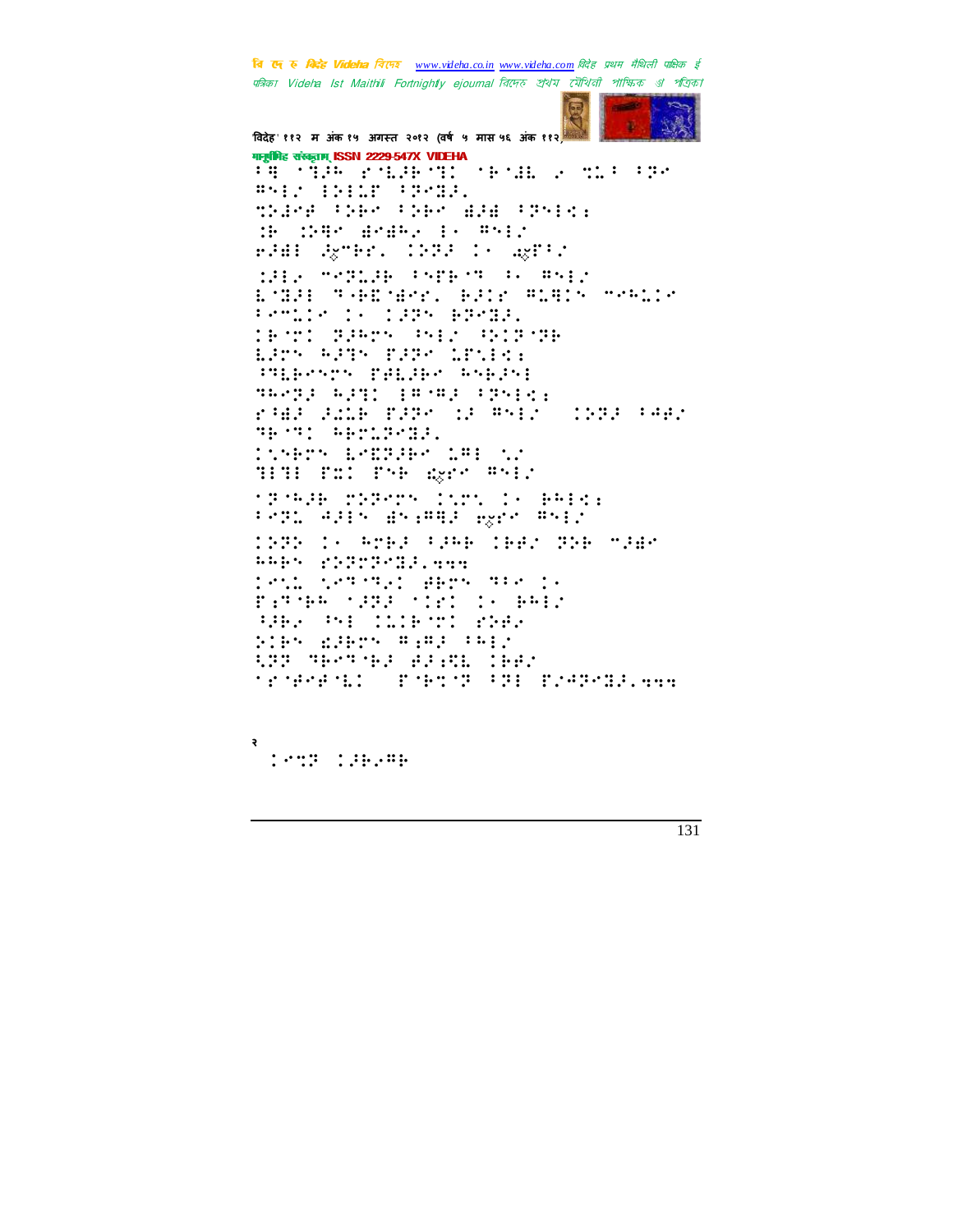वि ए रु क्रिडे Videha विएक www.videha.co.in www.videha.com विदेह प्रथम मैथिली पाक्षिक ई पत्रिका Videha Ist Maithili Fortnightly ejournal রিদেত প্রথম মৌথিনী পাক্ষিক রা পত্রিকা



.<br>विदेह' ११२ म अंक १५ अगस्त २०१२ (वर्ष ५ मास ५६ अंक ११२ मानूबंभिह संस्कृतम् ISSN 2229-547X VIDEHA **WARDER SERVICE** 

**Adrin Cheff** 

An index to Abertina te **TAP, APRITHMENT** Presidents the Special ETATE ELIMP THE ME ANGELES

1935 1945 1931 155 go guar signs g HAT TYM MANT TY CHAN HAN 

TOPSE ESPAIL PRE THE TIM tal, sape point Carthlete ry (21 Ag **PARTIC TH INE MAY ANGELES** 

repear repeat to part me **TAR, SPSTE BREE PRIN MERPORTER MICHAELM PRO B.W LOB.W. WIEL BYING** 

**SAR STORY SERVICE** IND UP THE NAHING STA **TAG, PRESERVED BYBLE STOR TERRI NABIMI BRA ROBE NABIMA** 

20124 AMA2 MIRR INFORT BRA BRA STATE SARROW ROBERTAR in Arthur Born Chann an tag, presentent par parties.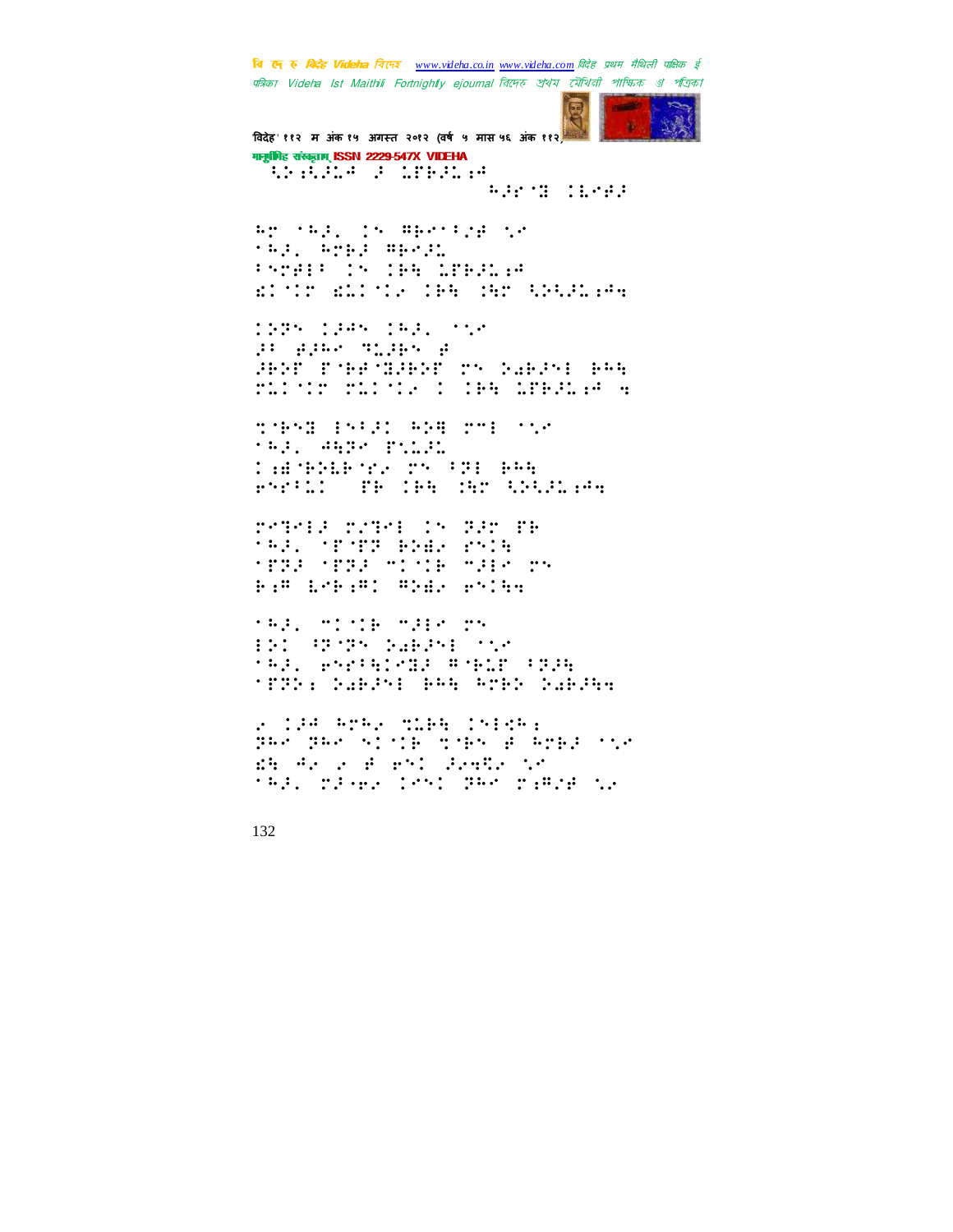चि एक रु *विदेह Videha चिए*न्छ <u>www.videha.co.in www.videha.com</u> विदेह प्रथम मैथिली पाक्षिक ई पत्रिका Videha Ist Maithili Fortnightly ejournal রিদেহ প্রথম মৌথিনী পাক্ষিক গ্র পত্রিক।

'वदेह' ११२ म अंक १५ अगत २०१२ (वष ५ मास ५६ अंक ११२) मानुषीिह संस्कृताम् ISSN 2229-547X VIDEHA 7-2011 120 14 14 14 15 16 ⢾!⢳⢼=!⢽!⢴!⢳!+⣅&&!⢷⢳⣓@! HT IS NIGHT HE IN THE ⢶7⣅!⢶⢷⣁⢼⣓!⣅.⣅⢴!⢷⣓⣒! ⢼⢳!⢷!7⢼!7⣋⣋!7⣟⣝⢼⣐!⢼⢺! ⢻⢼⢷!&⢷⢳⣓-!3⢻⢼⣓!⢵⢽⢵!⢸⢼⣐⢺! ⢵⢽⢵!⣙⢼⢴!⢶⢷⣁⣊⣚!⢽⢳!⢷⣓!  $^{\prime}$  3  $^{\prime}$  3  $^{\prime}$  3  $^{\prime}$  3  $^{\prime}$  3  $^{\prime}$  3  $^{\prime}$  3  $^{\prime}$  3  $^{\prime}$  4  $^{\prime}$  4  $^{\prime}$  4  $^{\prime}$  4  $^{\prime}$  4  $^{\prime}$  4  $^{\prime}$  4  $^{\prime}$  4  $^{\prime}$  4  $^{\prime}$  4  $^{\prime}$  4  $^{\prime}$  4  $^{\prime}$  4  $^{\prime}$  4  $^{\prime}$  4  $^{\prime}$  4  $^{\prime}$  ${\rm [7-Fe/H/H]}$  (12 T.A.C.) hhbkfoesbAwjefibloesbAwjefibloesbAwjefibloesbAwjefibloesbAwjefibloesbAwjefibloesb الَالِينَ الْأَرْضَا: Pie Pie Prij (1998) . وَالْمَالِينَ الْمَالِينَ ال १ !⢵⣒!⢻⣅3!⢳⢽!  $::, ::$  $T^*_{21}$  =  $T^*_{31}$  =  $T^*_{31}$ ⢸⣞⢼!⢼⢽!⢳⢳⢴⣐!733! ⣐⢻⢽⢼!⢽!⢺⢵⢾.⢺⢵⢾!! ⣈⢾!⢳!7⢽3⣊⣐! ⣋⢴⣒⣒&⢴⣒!&⢵⣞⢼!⣐⢻!⢻⢳⣅!7⣅⢽3⣊⣐! ⢸⣞⢼!⢼⢽!⢳⢳⢴⣐!  $L^m$ ⢹⣊⢻⣓.⢻⣊⢻⣓!⣝⣊!⢼⢼! **Wille : 34** ⢳⢽!⣅⢽⢹⢷!⢻⢳⣅!⢼⢼! FBJ 782 351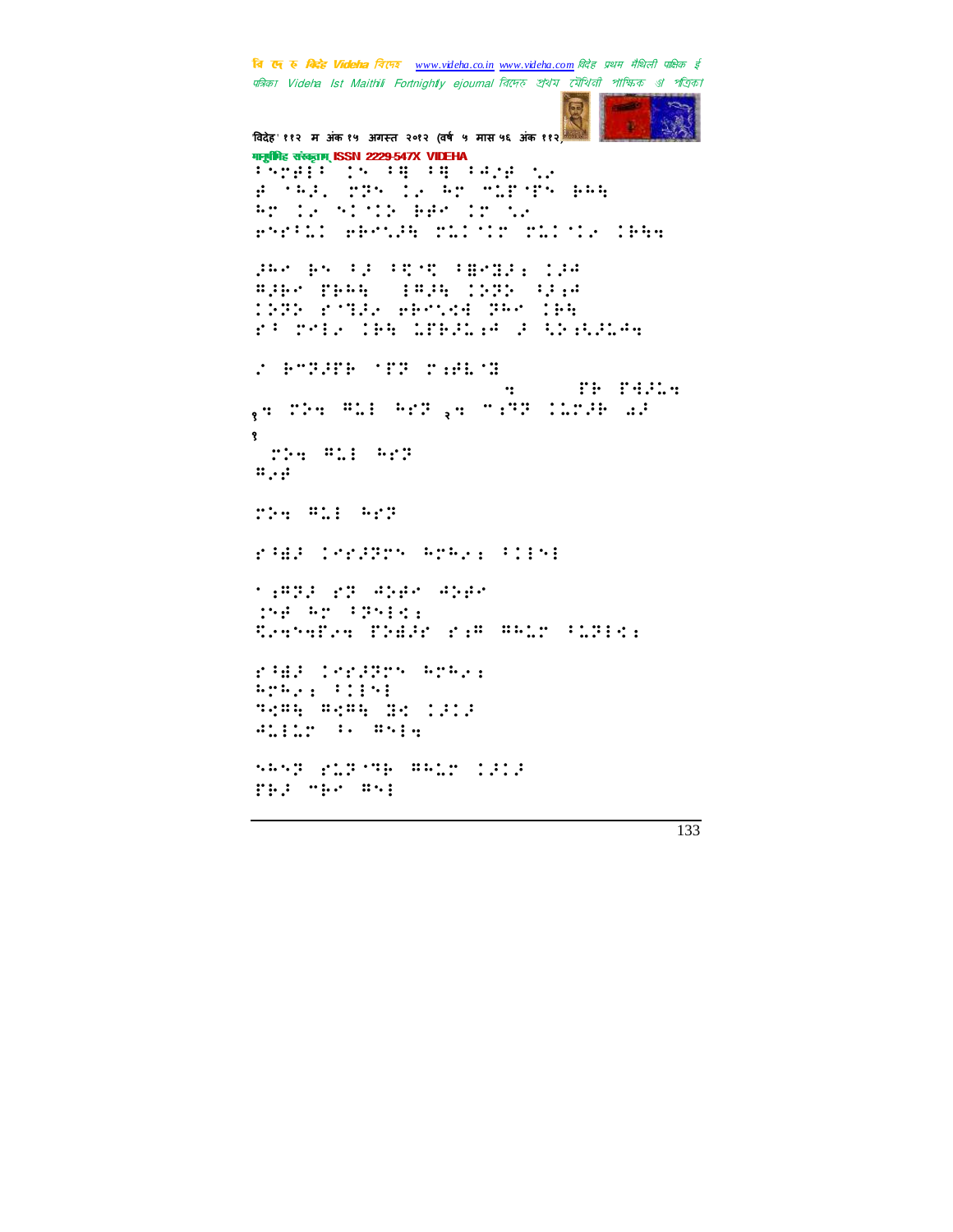वि एक रु मिनेह Videha विएक www.videha.co.in www.videha.com विदेह प्रथम मैथिली पाक्षिक ई पत्रिका Videha Ist Maithili Fortnightly ejournal রিদেহ প্রথম মৌথিনী পাক্ষিক প্র পত্রিকা



विदेह' ११२ म अंक १५ अगस्त २०१२ (वर्ष ५ मास ५६ अंक ११२) गानूबंगिह संस्कृताम् ISSN 2229-547X VIDEHA **Menings Billie STILL IN SAID** 

In the SE IN SER racra reason. rem BSP 12P SIE FESTAL Browner Ship Follower (2008-301 syng nyng de lill til till der nyig

TRANSPERINT ISIS SUCH CHANNEL<br>APPROXIMENTES INTERNATIVE de ma specie specie **ATE 193 2918 #51** same same had think media time what  $\cdots$ 

Pring 2 Pag All And Cans 18 1941 1919 PP 1811 PR PLATOR 15162 animal play pageon ole en Sema Sema de Laia Calla Par Mela

shed supering stage rater. compa

 $\ldots$  : THI WE THE THE THE RESERVE mindre famo en Andel Cara de

mini Amerikani mezin ibili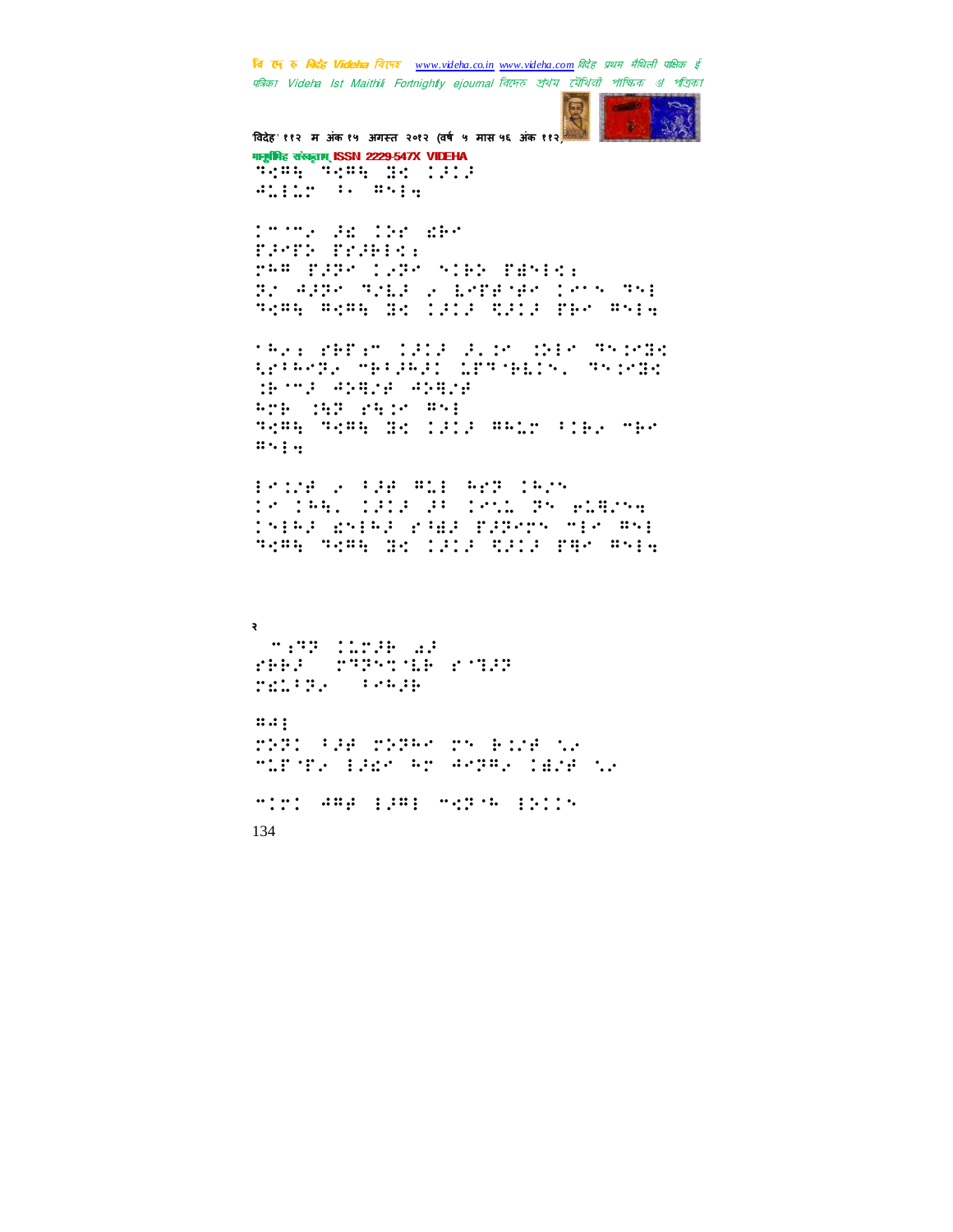चि एक रु *विदेह Videha चिए*न्छ <u>www.videha.co.in www.videha.com</u> विदेह प्रथम मैथिली पाक्षिक ई पत्रिका Videha Ist Maithili Fortnightly ejournal রিদেহ প্রথম মৌথিনী পাক্ষিক গ্র পত্রিক।



विदेह' ११२ म अंक १५ अगस्त २०१२ (वर्ष ५ मास ५६ अंक ११२) मानुषीिह संस्कृताम् ISSN 2229-547X VIDEHA ⣃⢷!⢽⢳⢼⢷!+"⢽!⢽⢽!⣅⢾"⢾!⣁⢴!! ⣔⣓⣚!33!⢼3!3⢵!⣁"!&⢽!  $^{\circ}$  )  $^{\circ}$  (2)  $^{\circ}$  (3)  $^{\circ}$   $^{\circ}$  (3)  $^{\circ}$  (3)  $^{\circ}$  (3)  $^{\circ}$  (3)  $^{\circ}$  (3)  $^{\circ}$  (3)  $^{\circ}$  (3)  $^{\circ}$  (3)  $^{\circ}$  (3)  $^{\circ}$  (3)  $^{\circ}$  (3)  $^{\circ}$  (3)  $^{\circ}$  (3)  $^{\circ}$  (3)  $^{\circ}$  (3)  $^{\circ}$  (3)  $^{\circ}$  ( 7+3!⣈⢾!⣋⢼7⢷.⣋⢴⢳!⢻⣅⢺⢷!3!  $H$  : The state of the state of the state of the state of the state of the state of the state of the state of the state of the state of the state of the state of the state of the state of the state of the state of the stat ⢺⣅⢽⢽⢼!⢺⣛3!"⣐⣚⢽!⣈⢽⢵!7+3! #+⣐⢹⢽#!7⢵3!⢾"!"⣐⣚3!7⢺"⢾!⣁⢴! २२२१ २२२१ २१२  $\ldots$  : ⢷⢵!⢾j!⢺⣅⢽⢽⢼!⢼=⢾!⢸3!⣁"!  $\frac{1}{3}$ \$^:} \$\$\$; \$\$\$; \$\$\$; ⢼⢽⣓⢽.⣇⣝⣇⣙⢼!⢺⢼=⢾!⢸3!⣁"! 7⣅⣛7!3⢵!⢽⢾⢼!7⢽3"!!  $\frac{1}{3}$   $\frac{1}{3}$   $\frac{1}{3}$   $\frac{1}{3}$   $\frac{1}{3}$   $\frac{1}{3}$   $\frac{1}{3}$   $\frac{1}{3}$   $\frac{1}{3}$   $\frac{1}{3}$   $\frac{1}{3}$   $\frac{1}{3}$   $\frac{1}{3}$   $\frac{1}{3}$   $\frac{1}{3}$   $\frac{1}{3}$   $\frac{1}{3}$   $\frac{1}{3}$   $\frac{1}{3}$   $\frac{1}{3}$   $\frac{1}{3}$   $\frac$ rr34 fi9: 196 fig. 1978 rr ⣐⢹!⢸⢵⢺!&⢼=⢾!⢸3!⣁"!

 $\mathbb{R}$  :  $\mathbb{R}$  :  $\mathbb{R}$   $\longrightarrow$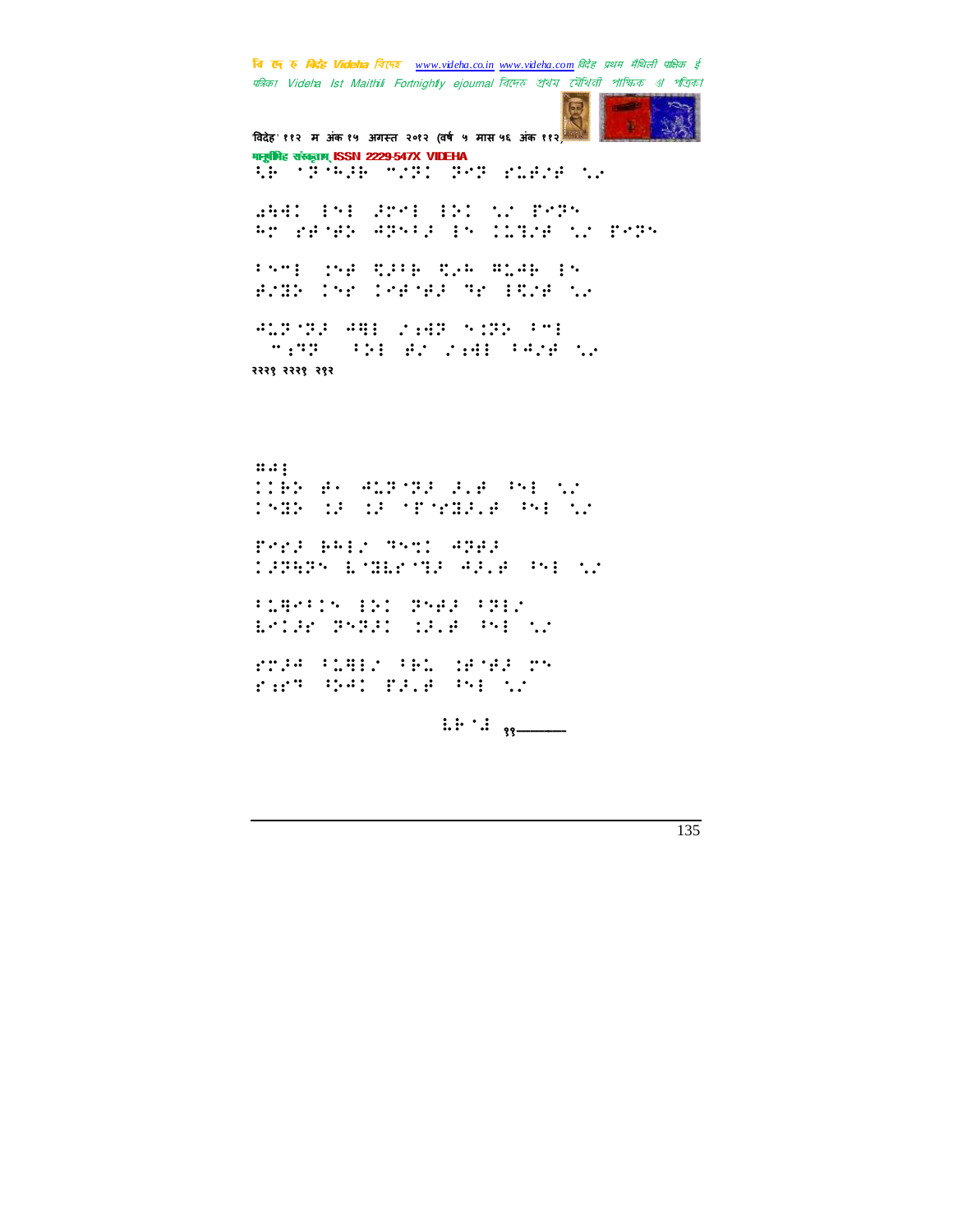**त्रि एन रु क्रिटेह Videha** विएम्ब \_www.videha.co.in\_www.videha.com विदेह प्रथम मैथिली पाक्षिक ई पत्रिका Videha Ist Maithili Fortnightly ejournal রিদেহ প্রথম মৌথিনী পাক্ষিক প্র পত্রিক।



.<br>विदेह' ११२ म अंक १५ अगस्त २०१२ (वर्ष ५ मास ५६ अंक ११२ मानुष्टीबिह संस्कृताम् ISSN 2229-547X VIDEHA

**H**.

⢹⣇⣉!⣎⢼⢳!=!7⣉⢴!⢽⢳!⣁⢼⢳!⣁"! ⣉⢴⢾3!  $T^T$   $T^T$   $T^T$   $T^T$   $T^T$   $T^T$   $T^T$   $T^T$   $T^T$   $T^T$   $T^T$   $T^T$   $T^T$   $T^T$   $T^T$   $T^T$   $T^T$   $T^T$   $T^T$   $T^T$   $T^T$   $T^T$   $T^T$   $T^T$   $T^T$   $T^T$   $T^T$   $T^T$   $T^T$   $T^T$   $T^T$   $T^T$   $T^T$   $T^T$   $T^T$   $T^T$   $T^T$  HARD OR REAL PART OF THE SERVICE SERVICE SERVICE SERVICE SERVICE SERVICE SERVICE SERVICE SERVICE SERVICE SERVI \*F\*FF remains the PPI remains been ⢷⢵!⢳⢼⣙!=!7⣉⢴!⢷⢵!⢻⢼⢾!⣁"!⢸⢴⢺3! ⣈⣓⢽!⣁⢼&!=!⢹⣈⣓!⢻⢷⢵!7⢼⣞!⣁"!⢾⢴⢾3! ⢷⢵!⣈⢼&!=!7⣉⢴!⢾⢾⢳⣅!⢼!⣁"!  $3.99$ ⢷⢵!⢻⢷!⢺⢽⢻⢴!⣎⢼⢷.⢼⢾!⣁"!7⢴⢾3! ⢷⢵!7⢵3!⢹⢼⣅⢽!⢸⢼!⣁"!⢸⢷3! ⢻⢼7⣝!#+⣐⢹⢽#!⣅⢹⢼⢴!⢺⢻!7⣅⣔"!⣁"!⢻⢴⢾3!

...........⣇⢷⣜.१७--------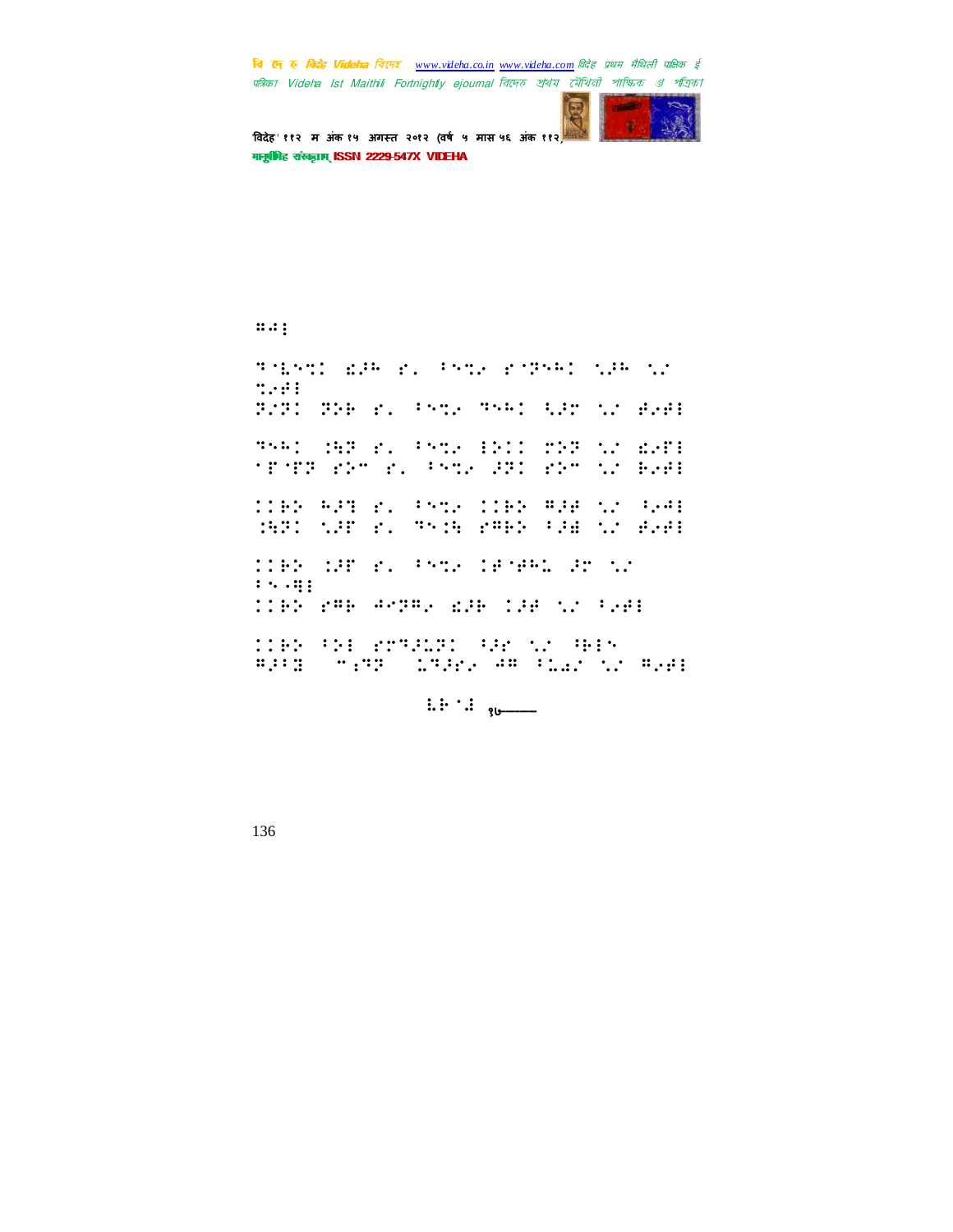चि एक रु *विदेह Videha चिए*न्छ <u>www.videha.co.in www.videha.com</u> विदेह प्रथम मैथिली पाक्षिक ई पत्रिका Videha Ist Maithili Fortnightly ejournal রিদেহ প্রথম মৌথিনী পাক্ষিক গ্র পত্রিক।



विदेह' ११२ म अंक १५ अगस्त २०१२ (वर्ष ५ मास ५६ अंक ११२ मानुषीिह संस्कृताम् ISSN 2229-547X VIDEHA

**SAC**3.5

Br BBIE was from drie drie two ⢸!3&⢽⢼!⣚⢼.⣚⢼!⢹⢷3!⣁!!

&⢷⢻⢾!&⢳⣝⢼!⢼!7++!7⢼⣞!&⢷! ⢸⢷⣏⣞⢼+⢼⢷!⢵⣚!3⢼⢻!⢷3!⣁!!

⢸⢵⢻⢴!⢸⣓&⢾!⢸!⣎⣝⢽!7⢼⢽⢼!⣝⢵⢻⢴!!! ₿₿Æ, PARSIN (198 1982) BRID (19

 $^{\prime}$  SP  $^{\prime}$  SP  $^{\prime}$  SP  $^{\prime}$  SP  $^{\prime}$  SP  $^{\prime}$  SP  $^{\prime}$  SP  $^{\prime}$  SP  $^{\prime}$ ⣅⢹⢼!⣐⢴⢷⣜!⢵+!⣊⣐!⢶33!⣁!!

#+⣐⢹⢽#3⢵!⢽⣉+⣝!&⢷⢾⢼⢷!+⢼⢳⢴!! !⢶⢷!⢽⢷⣅!⣃!⣟⢽3!⣁!@!!

...............⣇⢷⣜.१५--------------

⢺!⢸⢼⢽!⢽⢳!""! ⢼⢺⢼⢹⢴!&"⣐⣚!7⢷⣈! 79913 7992  $\sim$  1215  $T^*$   $T^*$   $T^*$   $T^*$   $T^*$   $T^*$   $T^*$   $T^*$   $T^*$   $T^*$   $T^*$   $T^*$   $T^*$   $T^*$   $T^*$   $T^*$   $T^*$   $T^*$   $T^*$   $T^*$   $T^*$   $T^*$   $T^*$   $T^*$   $T^*$   $T^*$   $T^*$   $T^*$   $T^*$   $T^*$   $T^*$   $T^*$   $T^*$   $T^*$   $T^*$   $T^*$   $T^*$  ⣇⢹⣉⢴!⢺⣐⢺⢴⢷!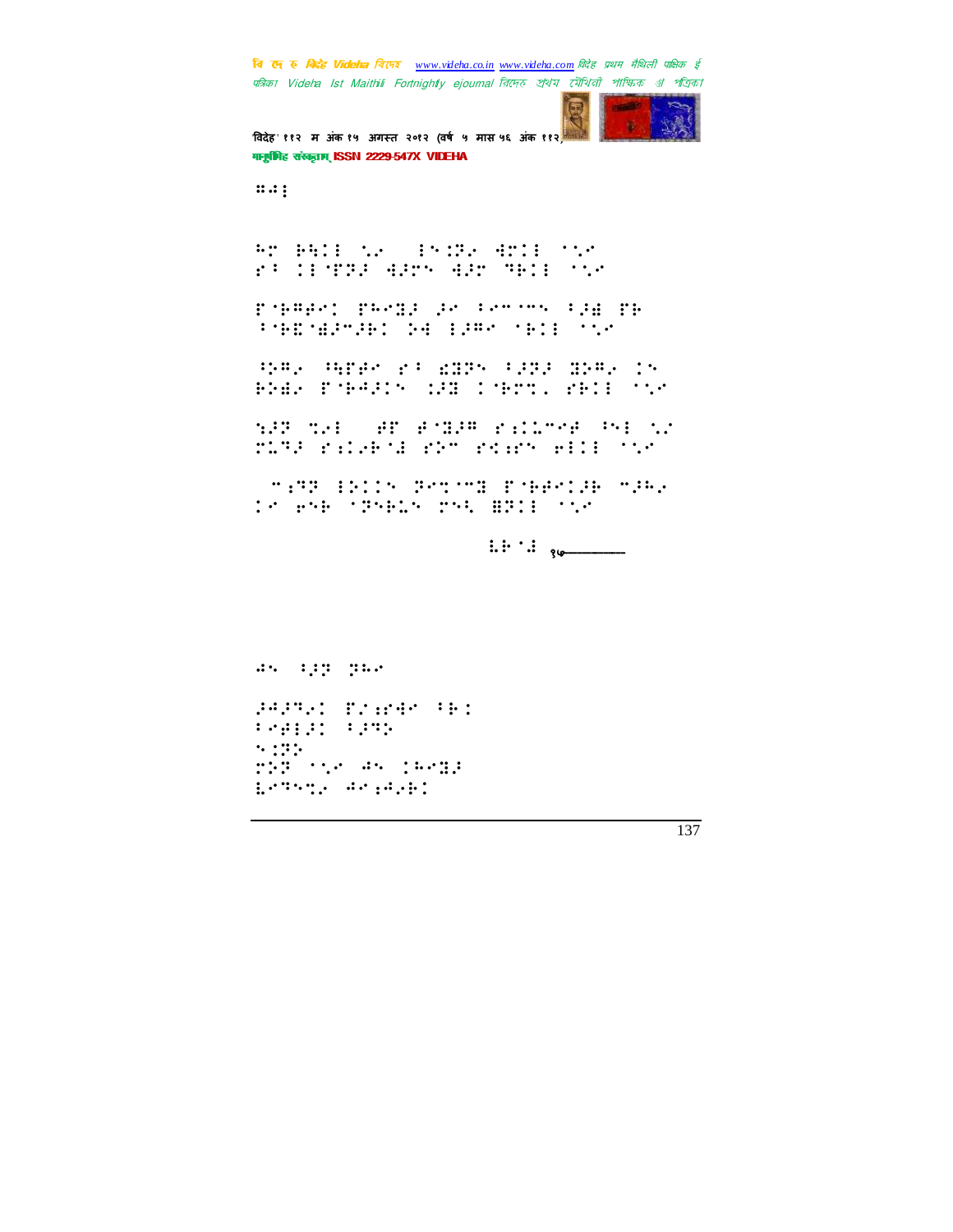**त्रि एन रु क्रिटेह Videha** विएम्ब \_www.videha.co.in\_www.videha.com विदेह प्रथम मैथिली पाक्षिक ई पत्रिका Videha Ist Maithili Fortnightly ejournal রিদেহ প্রথম মৌথিনী পাক্ষিক গ্র পত্রিক।



'वदेह' ११२ म अंक १५ अगत २०१२ (वष ५ मास ५६ अंक ११२) मानुषीिह संस्कृताम् ISSN 2229-547X VIDEHA Fung ::  $T^3$   $T^3$   $T^3$   $T^3$   $T^3$   $T^3$   $T^3$   $T^3$   $T^3$ ⣅⢹⢼-!⢹⣉⢴!⢺⣅⢽⢽⢼!=! ⢳⣝⢼!⢻⣁⢼⢷3!⢻3⢳⣅=! : 0 0 112 12 12 12 12 12 13 14 "!⢷+⢽⢼&⢷!&⢽!⣐⢾⣇⣝! hhbkawiefibetibe <sup>१</sup>⣒&3⣉⣇⢷!⢷⢼⣅⢾!⢼⢾9⢷⢸⢼⣏⢼!२⣒!  $^{\text{diff}}$  . The state of the state  $^{\text{diff}}$  $\Delta\omega$  = 0.1222 PPH RM F/PPH RM  $_{\odot}$  a ⢷⢼⢺⣉!⣅⢼⢷!⣔⢼!)⢽⢳"⣝⢼\*.!⢹⣉!  $\mathbf{H}^{\bullet}$ !!!<sup>१</sup> !!!!!&3⣉⣇⢷!⢷⢼⣅⢾! ⣇⢾⢼.! ⢼⢾9⢷⢸⢼⣏⢼!  $T$ FETST AF PARTICA BH REAL TRANS PRINT  $3\%$   $1\%$   $2\%$   $3\%$   $3\%$   $3\%$   $3\%$ &9⣛3.3⣈3!⢾=!⢼⢷!7⢻⢼⢷3! 7⢼3.7++⢼=!⢽⢸⢽⣞!⣎⢷3⣒! +⢼3.⣟⢼3!⣐⢻⢷⢺⣝⢼!&⣛! ⢼⢾9⢷⢸⢼⣏⢼!⣈33⢴!⣅⣛⣊3⣒! &&⢽!⢸⢼⣏⢼!7⢷! 7⢳⢷7"⣝⢼!⢸⢼⣏⢼!&⢽⣊3⣒!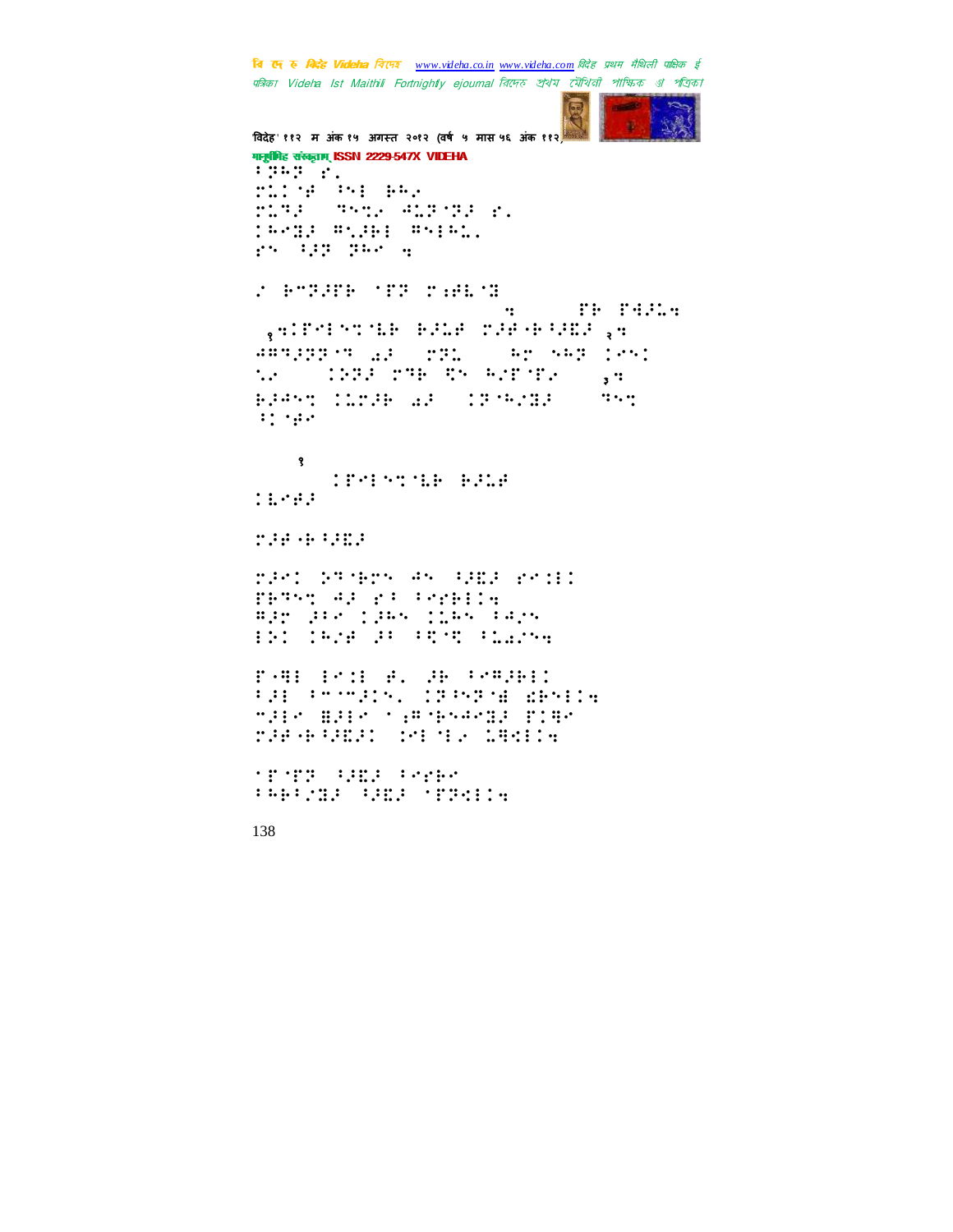वि ए रु क्रिडे Videha विएक www.videha.co.in www.videha.com विदेह प्रथम मैथिली पाक्षिक ई पत्रिका Videha Ist Maithili Fortnightly ejournal রিদেহ প্রথম মৌথিনী পাক্ষিক প্র পত্রিকা



विदेह' ११२ म अंक १५ अगस्त २०१२ (वर्ष ५ मास ५६ अंक ११२) मानूसीमेह संस्कृताम् ISSN 2229-547X VIDEHA

SAR SEMPLAIN, 1988 884 1914: rpps al ms:s jsiel (schemats)  $3.33313333$ 

dsprp adjupter. This HERMAN HIEL HILMARA BALL ABAL STREET APRILES **PERSONAL LIGHT DESCRIPTION** 1988 (1896488) 456 (898) rinerate, say, nepress SI PRED SHIP TER **18:00 12000 22000 10000 10000 10000** 

ESTANDES D'ENSIER DES BRED rince a stand increase beams **TEACH SALE FROM THE TEACHER MID 31 MAR R.E. ARTHIS** 

MAC STORY AN GHE ROLL PERSY AP PROPERTY S. 48922279 42 221

**ANDRE CONNEL ABRICA CAPACITIE** man Para

ar san jest ti

an aan 1951 n.C.<br>1946 Fenconaeo 15 AND THE TE TIME ISSUED ago sago pesto su

PH THIR WAITH IND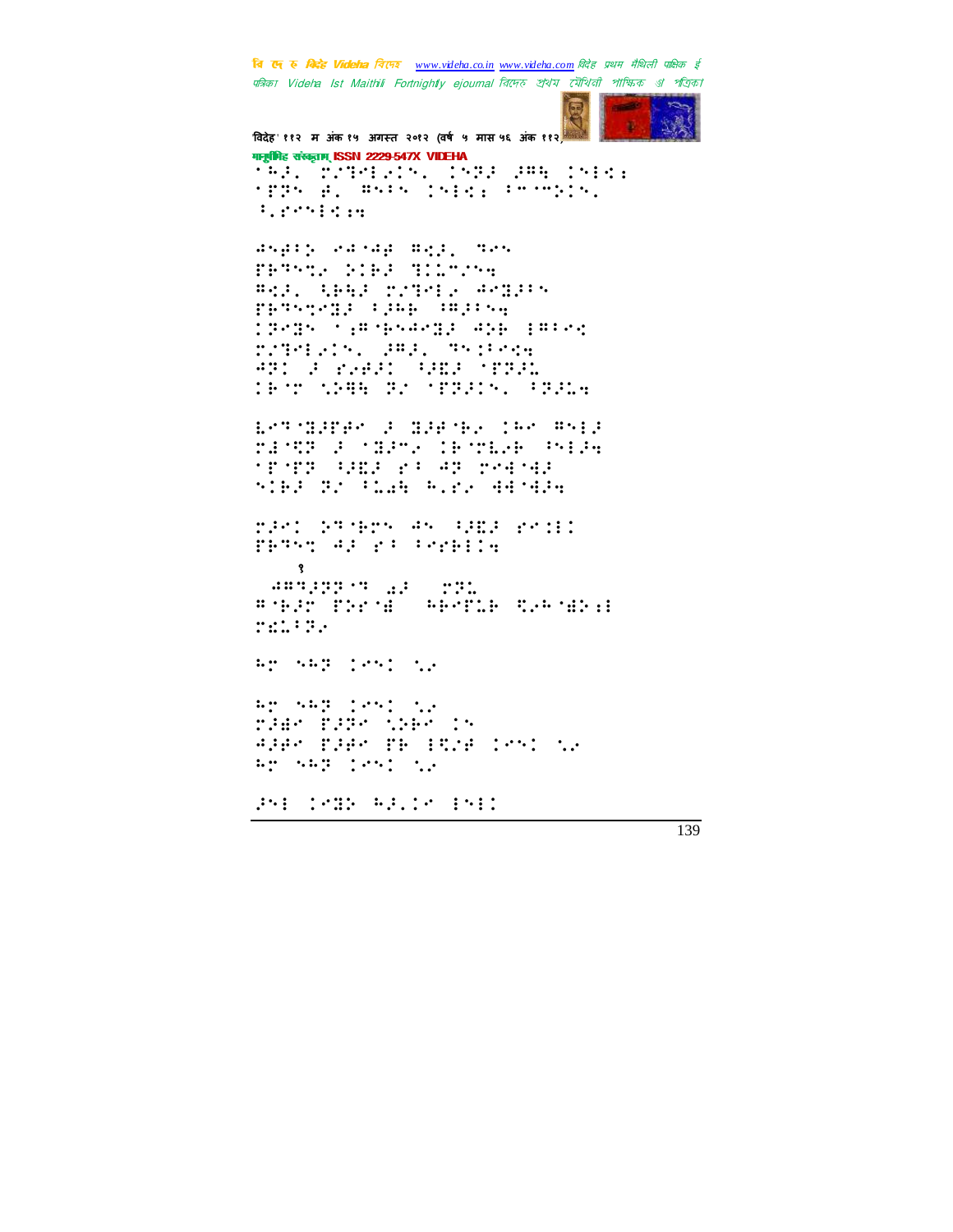वि ए रु क्रिडे Videha विएक www.videha.co.in www.videha.com विदेह प्रथम मैथिली पाक्षिक ई पत्रिका Videha Ist Maithili Fortnightly ejournal রিদেহ প্রথম মৌথিনী পাক্ষিক প্র পত্রিকা



विदेह' ११२ म अंक १५ अगस्त २०१२ (वर्ष ५ मास ५६ अंक ११२) मानूबंभिह संस्कृतम् ISSN 2229-547X VIDEHA Appelfier that are most A.P. Ben In. ( ambd rn: **TEP LOIPE APPO THING.** 

Ar SAP Design:

15. SA TREE<br>15. SA PARE  $\mathbb{R}^{n}$ r: report race to APAS IPAK PRIL (A.<br>2001 2002 PERSONA ap sap pesi di

ridok Br BC **THE PALENT LEAR** erna er is. #20 000 000 THE PRI TIME Alde Tide Thi Sabi In retendi metar (BSIP BRE Ste

ERROTAL INSTALLARS AN WI **MAIN CONTRACTORY AND SET**  $\frac{1}{2}$  . The set of  $\frac{1}{2}$  is the set of  $\frac{1}{2}$  $\mathbf{f}$ . Particle 1993 Ap SAP Test to

SUP AT PLIENT CHA Added Flar Th The The **THE SANDA REPARTMENT** FUTE THAN SHANIFY Ap SAP (PS) to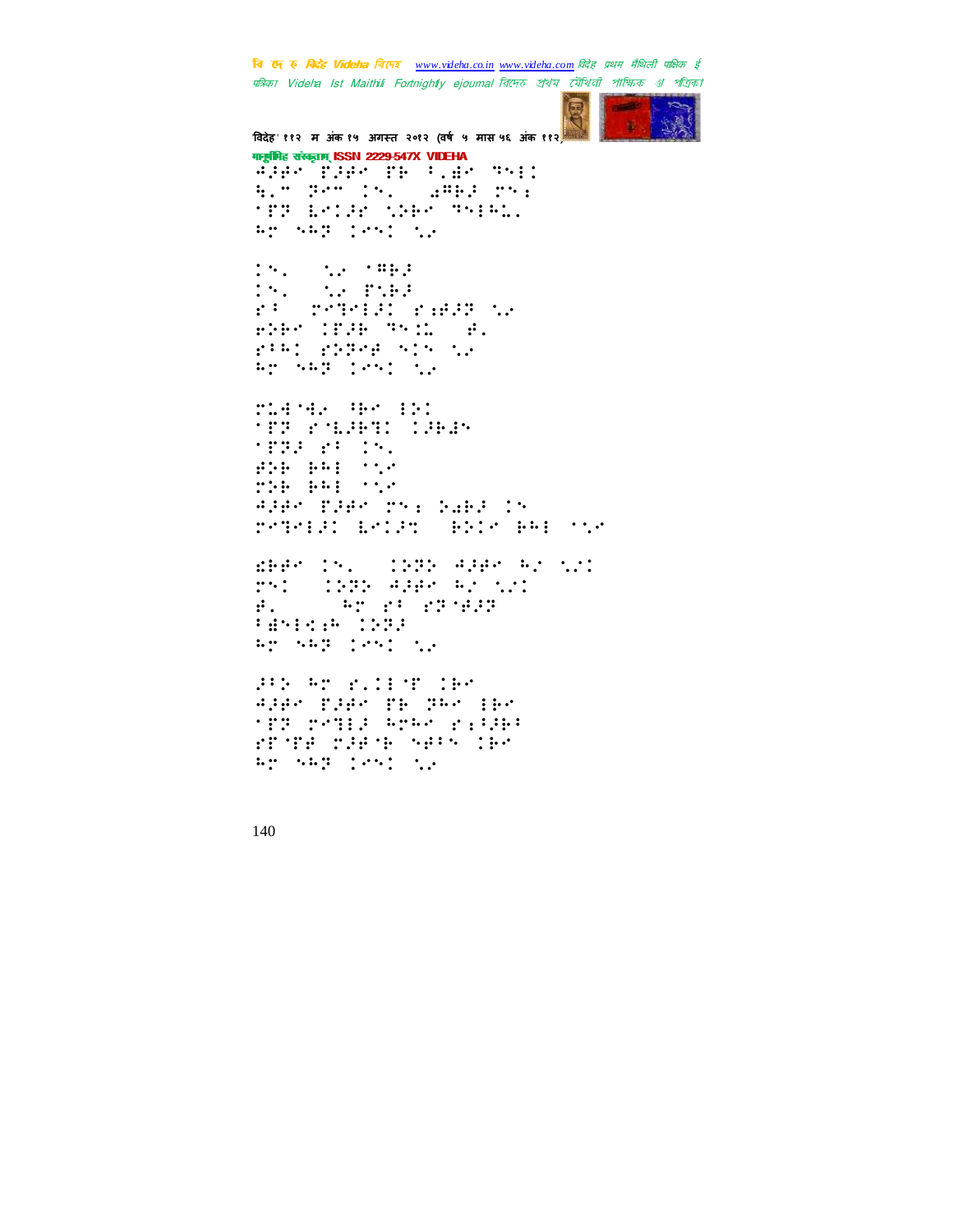बि एक रु मिन्हें Videha विरफर www.videha.co.in www.videha.com विदेह प्रथम मैथिली पाक्षिक ई पत्रिका Videha Ist Maithili Fortnightly ejournal রিদেহ প্রথম মৌথিনী পাক্ষিক প্র পত্রিকা



विदेह' ११२ म अंक १५ अगस्त २०१२ (वर्ष ५ मास ५६ अंक ११२) गानूबंगिह संस्कृताम् ISSN 2229-547X VIDEHA

**TERP THE RESERVITE** 

38 1582 AM323 388 851 there gay are the med 18. WHO IE SA  $\cdots$ **THE RN (19. 19.20 PB** ry (18) BPM (Brown)<br>12 Min: Firm (RP) (8) 1942 15 11 AM992 12

Ar Perri Weigh. 1999 PM 191 ring & gas corpus APACE ALBIA PABICETA PLETTE CORTES SOFTEN THE RNS ERSE PHILE (FOR 1994) 2008 200 The dist In fre rueur. **BALLING MARYE** electives at making S SPAR THE PER PREPRIMENT (1949) PL PRPPE PRESENTED TECH PRINT  $\ddots$ **1. . 878 285 111** ANIES PREPRI INF E. **POINT PRODUCT**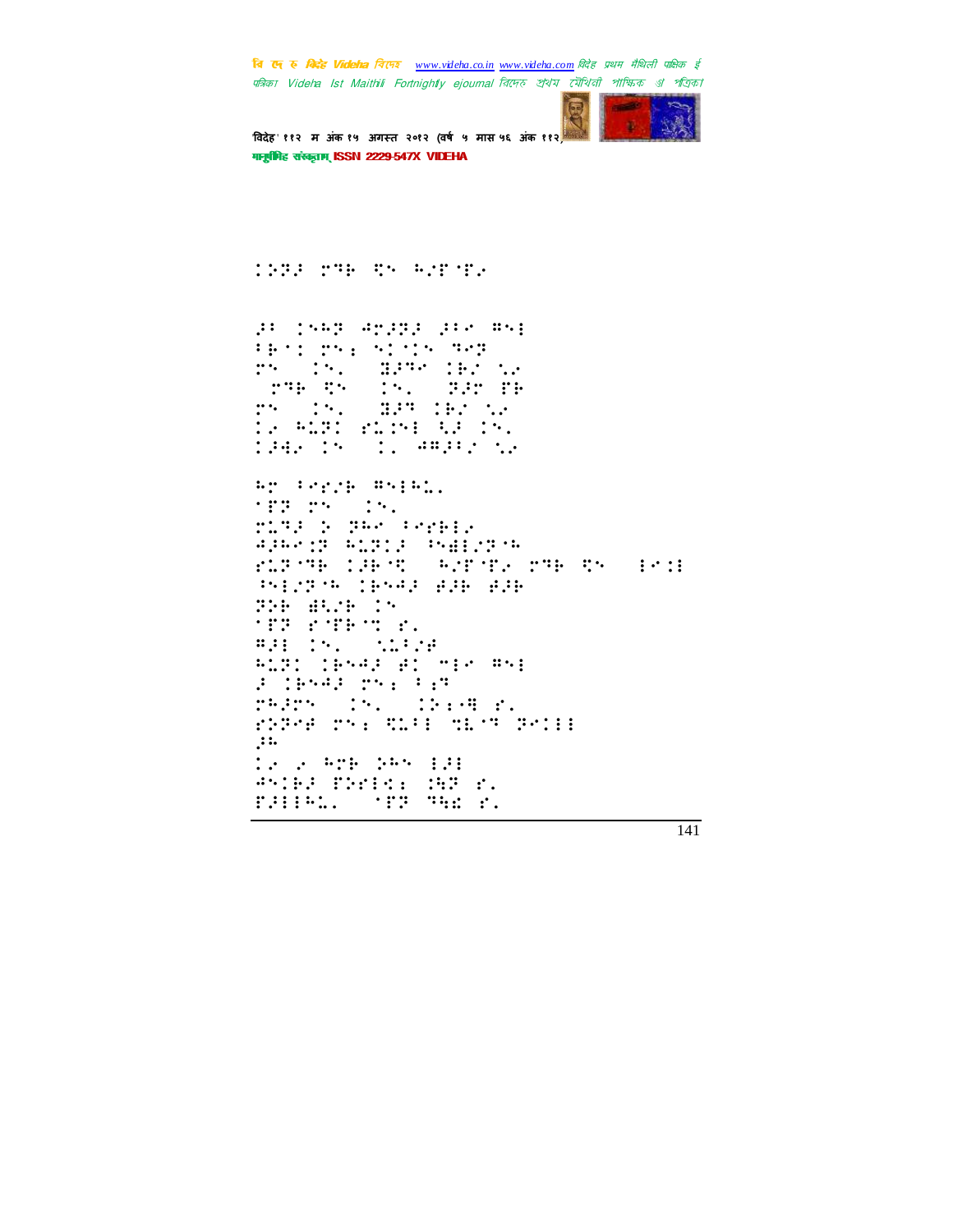वि ए रु क्रिडे Videha विएक www.videha.co.in www.videha.com विदेह प्रथम मैथिली पाक्षिक ई पत्रिका Videha Ist Maithili Fortnightly ejournal রিদেহ প্রথম মৌথিনী পাক্ষিক প্র পত্রিকা



विदेह' ११२ म अंक १५ अगस्त २०१२ (वर्ष ५ मास ५६ अंक ११२) मानूबंभिह संस्कृतम् ISSN 2229-547X VIDEHA from Chain, wai re: STEP TERMINE TERM FI  $\ddotsc$ MERCIFICAL PHE PRO photography that paying  $111 - 111111 - 1111$ Perke mai Perke di City<br>Geographie Serme (Sign 2 PLP TR THE HALL CORPORATION mas de Pedr **ASTER THE TY** Preb rale (176 **ALP:** 27 281 9241 an rak på brev  $1.1111$  $\mathbf{f}$ . THE REALTYPE E. COST THE TEACHER

 $\ddot{\mathbf{z}}$ 

ANDREW TOOK AND THE A <sub>ੇ</sub> ੱ∵``  $1.3331$  $\ldots$  : enting<br>September  $\mathbf{r}$  and  $\mathbf{r}$  and  $\mathbf{r}$  and  $\mathbf{r}$ 

HBF TST BEFINDING MASH An et the case noon redo 142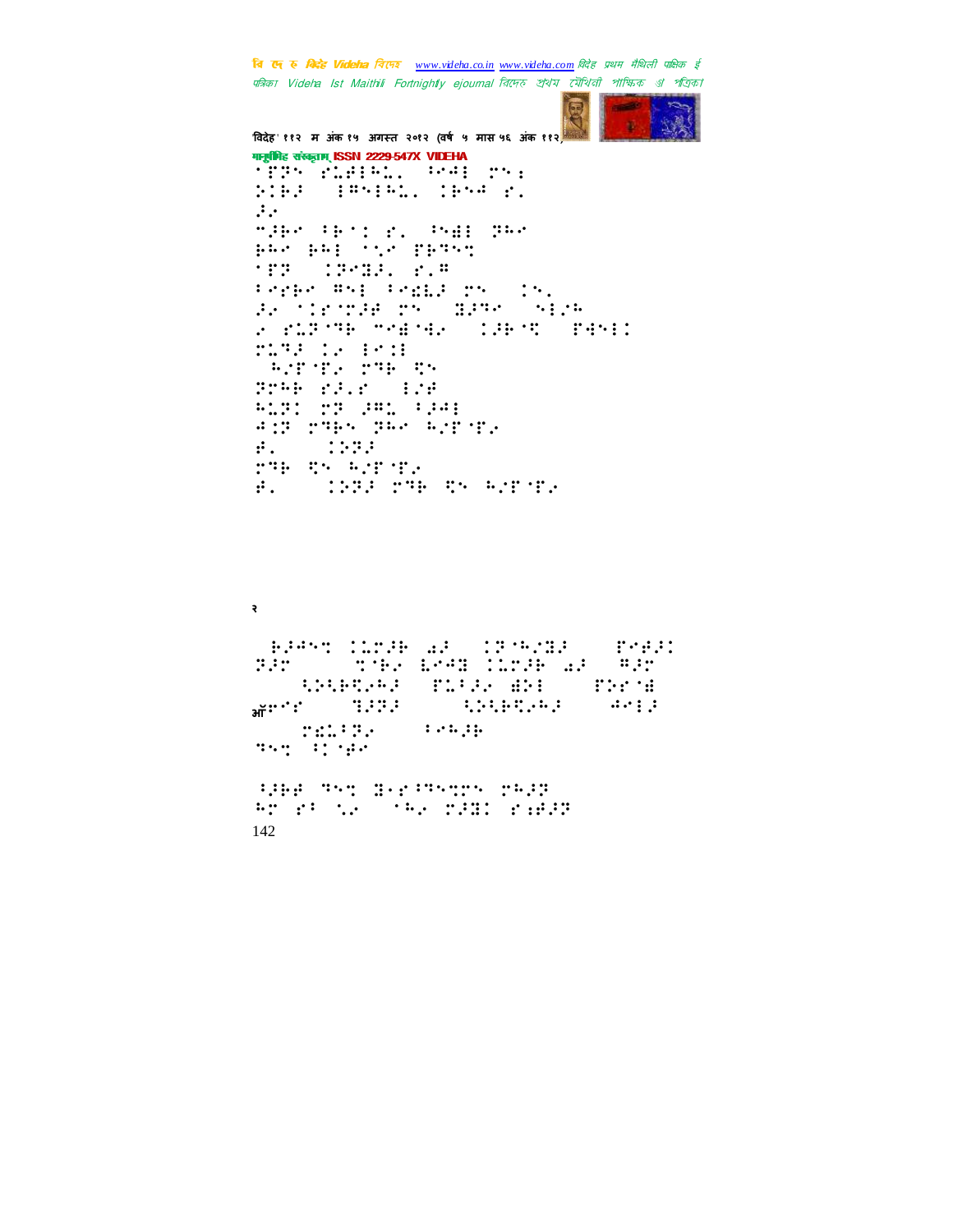वि एक रु मिनेह Videha विएक www.videha.co.in www.videha.com विदेह प्रथम मैथिली पाक्षिक ई पत्रिका Videha Ist Maithili Fortnightly ejournal রিদেহ প্রথম মৌথিনী পাক্ষিক প্র পত্রিকা



विदेह' ११२ म अंक १५ अगस्त २०१२ (वर्ष ५ मास ५६ अंक ११२) गानूबंगिह संस्कृताम् ISSN 2229-547X VIDEHA

BET THETH WE AR IN BY NAME **F.H.P.** # PRESENCE PROSTED STORES  $25.557$ 

SPEED TATURAL EST TATES CRAP RESTAINS THE PART PARTS

 $\mathcal{L} = \mathcal{L} \mathcal{L} = \mathcal{L} \mathcal{L} \mathcal{L} \mathcal{L} \mathcal{L} \mathcal{L} \mathcal{L} \mathcal{L} \mathcal{L} \mathcal{L} \mathcal{L} \mathcal{L} \mathcal{L} \mathcal{L} \mathcal{L} \mathcal{L} \mathcal{L} \mathcal{L} \mathcal{L} \mathcal{L} \mathcal{L} \mathcal{L} \mathcal{L} \mathcal{L} \mathcal{L} \mathcal{L} \mathcal{L} \mathcal{L} \mathcal{L} \mathcal{L} \mathcal{L} \mathcal{L} \mathcal{L} \math$ **SOUTHERN STATE** SAL APP EL FAI SPE PAR

SPEE THIS IS IN THINK TEST An electronic state number of the state

SAR ART TY INFORMATION AND Bre ener in: MERGIR STS BRP

HHF 75% H. F: 75%% MARR Ar rings was red reder

Ar FRA MEAN NA CAAR PLATE PARER ARTIE MIED APPS SAT EDE AFIT

SHART TO THE STATE TO THE STATE OF STATE OF STATE OF THE STATE OF THE STATE OF STATE OF STATE OF STATE OF STATE OF STATE OF STATE OF STATE OF STATE OF STATE OF STATE OF STATE OF STATE OF STATE OF STATE OF STATE OF STATE OF Ar ri th SAD PART radar

STORY CENERAL SPACEST ASS real asi, 'Theorit Tirk TeniT

HAR TST BY PT TSTP PRAP Ar rings who rangered?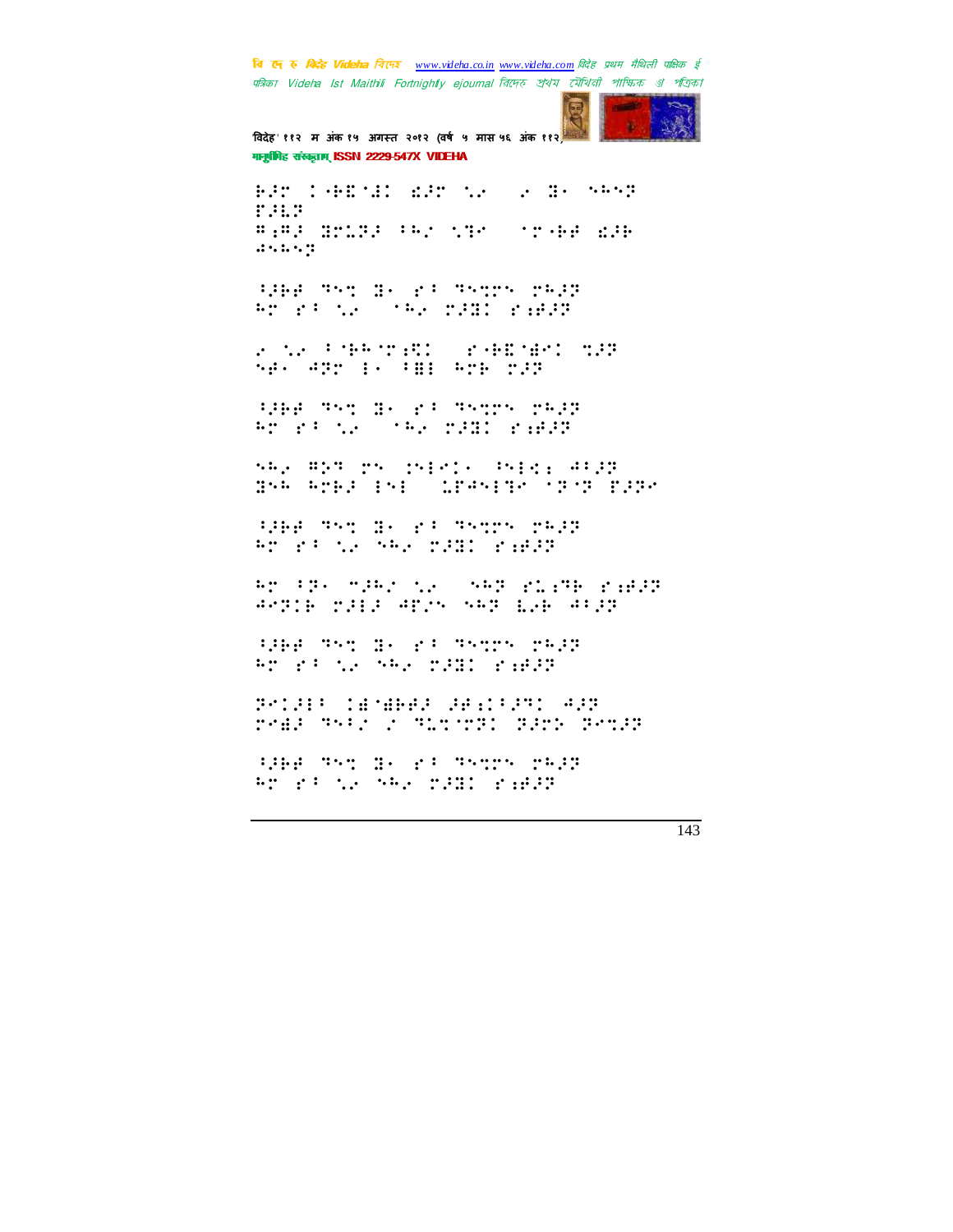बि एक रु क्रिटेड Videha विएक www.videha.co.in www.videha.com विदेह प्रथम मैथिली पाक्षिक ई पत्रिका Videha Ist Maithili Fortnightly ejournal রিদেহ প্রথম মৌথিনী পাক্ষিক প্র পত্রিকা



विदेह' ११२ म अंक १५ अगस्त २०१२ (वर्ष ५ मास ५६ अंक ११२) मानूसीमेह संस्कृताम् ISSN 2229-547X VIDEHA

Prie Prie Any Min Any Age **TRA STAR (PRINTS SIR STATES)** 

HHF TST HE PI TSTPS PREP An el te sae nemi rader

SPECTAL TECHNICAL SECTION Scotled ( AScotle PARTHerry PATER

HAR TYT BY PT TYTHTY PRAP Ar rings who rangered?

**RANK RAY MIRRY STAR ART LERFR** AB THE ATT IS NEVER THAN TTA **Wepen, Sherror** 

HHF TST HE PT TSTPS PREP An el te sae nedi reddi

*FARISH STR THESE* **TH PARLS**  $\dddot{\cdot}$ .4 APRAS MORTE ASILE VIRE, TIP  $\mathbb{R}^2 \times \mathbb{R}^2 \times \mathbb{R}^2 \times \mathbb{R}^2$ PAB S DE RAPS WALL GRANDA SARABA WAS SIRAN AIRE  $\mathcal{L}_{\mathcal{A}}(x) = \mathcal{L}_{\mathcal{A}}(x) \mathcal{L}_{\mathcal{A}}(x)$  $\mathbf{3}$ WHEN THE THE WILLE STIPLE De Pall 2 De Angel#ni (2015  $\mathbb{R}_{\geq 0}$  $\mathbb{R}^{n}$ POST PERMITTE TO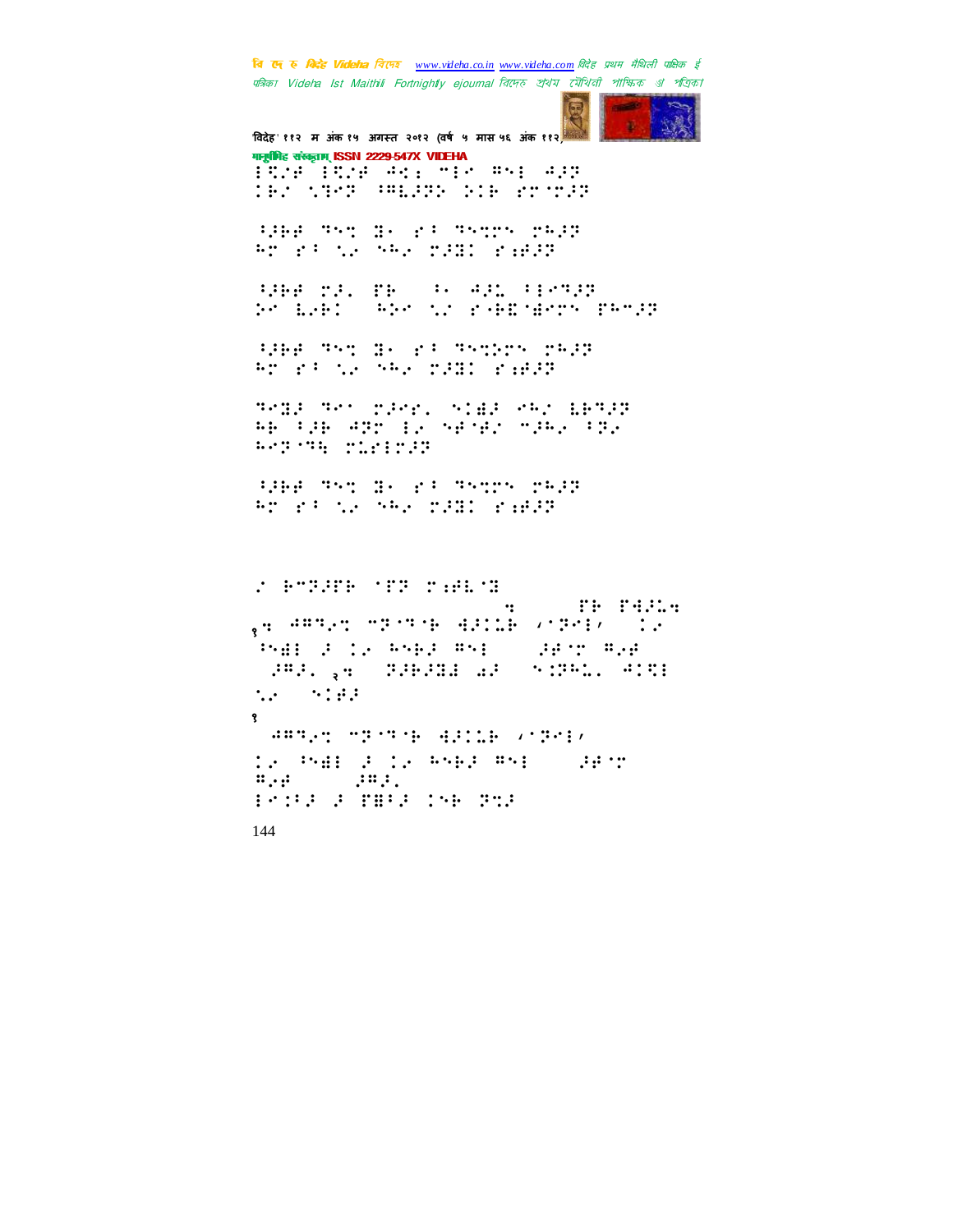वि एक रु क्विहेट Videha विएम्ब www.videha.co.in www.videha.com विदेह प्रथम मैथिली पाक्षिक ई पत्रिका Videha Ist Maithili Fortnightly ejournal রিদেহ প্রথম মৌথিনী পাক্ষিক প্র পত্রিকা



विदेह' ११२ म अंक १५ अगस्त २०१२ (वर्ष ५ मास ५६ अंक ११२ मानूबंगिह संस्कृतम् ISSN 2229-547X VIDEHA

899 France 19 22 **TEMPLE SERIES SERIES THIS SEPHINE INF FILE** 

rang panang pelas RADY TRIP ARTICLE WAR An electron page of the Alginor I. MAI FIR RAPE WAL 4

WE WAY WAY SAME IMING: radier Com Synchronic **WEBSTERN WARRENT FRIMAL AND SPREDGE AND SPECIAL PROPERTY** 

**ATERO ARCHIME, INFORMATION ME THE PROPERTY WAY** An ethnologie: the Alebrer **Control Polynomia** 

*linelyn "niklim" bergerini* TERRITS TRINGE WERDER TEPRINS NSTRIE STIRE ST gar agge jas argradis.

the Bar ( red of Whene end **TEPRITY PARK CLAP RYE** An electronic in August IS PART FOIS RAPP RATH An Side dies miss aniwal three earnis welch earnis THIS PRINCIP (THE PRINCIP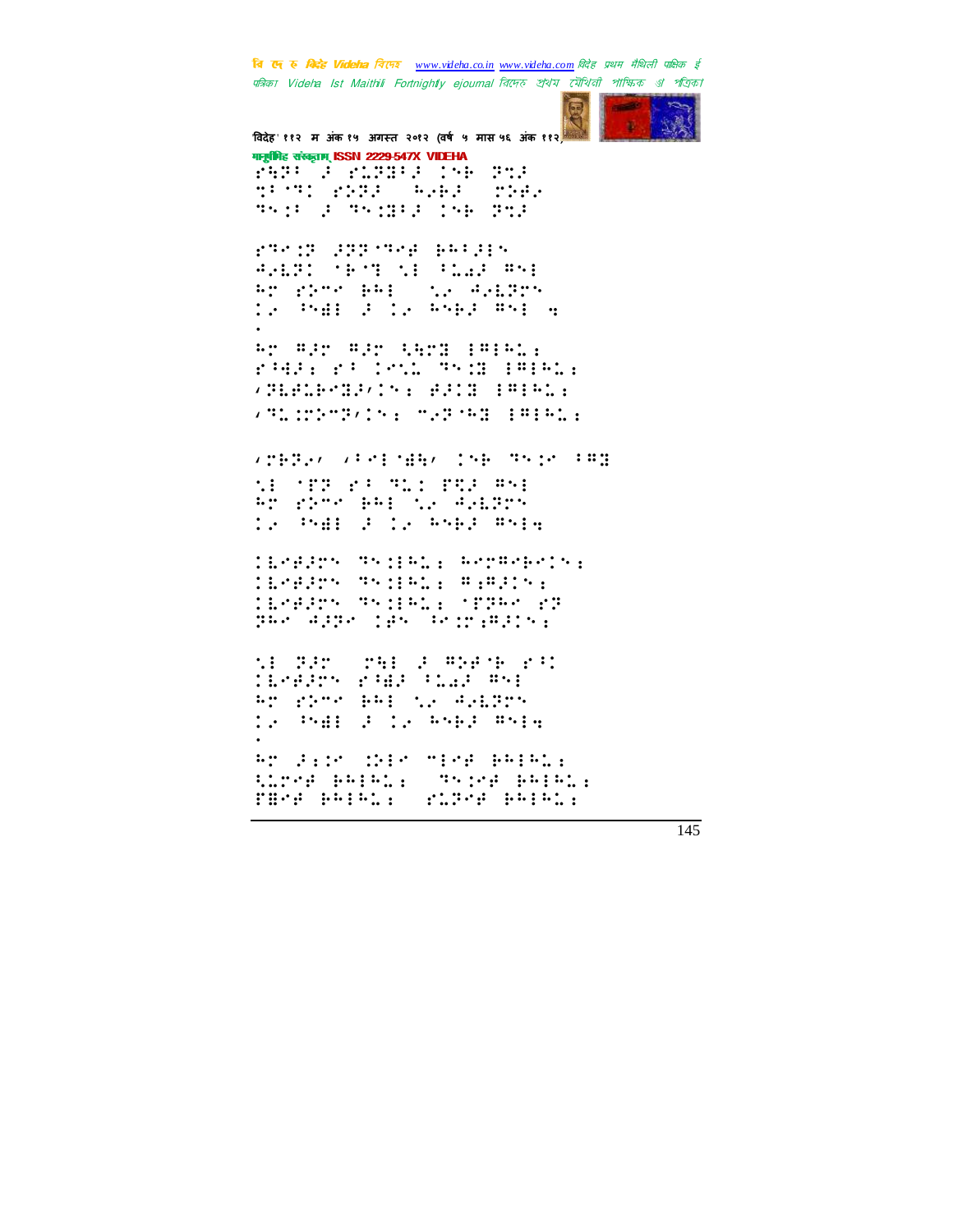वि ए रु क्रिडे Videha विएक www.videha.co.in www.videha.com विदेह प्रथम मैथिली पाक्षिक ई पत्रिका Videha Ist Maithili Fortnightly ejournal রিদেত প্রথম মৌথিলী পাক্ষিক রা পত্রিকা



विदेह' ११२ म अंक १५ अगस्त २०१२ (वर्ष ५ मास ५६ अंक ११२) मानूबंभिह संस्कृतम् ISSN 2229-547X VIDEHA Wheel bain, and bain, **SAPPEDS CORPORAGEMENT**  $\sqrt{p}$  (Fig. )  $\sqrt{p}$  (Fig. ) (Fig. ) (Fig. ) (Fig. An stre BAI to Agilbry IS PART FIR ROBERT WHEN TTP: STORE START STORE AND P Apal greating freeze 180 mil. gibt bilmda mas <u> 1919 - Teleta de Maria</u> **BLEAD SYRCHOL PORTICE** ti ana denni giri mat Ar show BA: th A.HSTM <u> 1. Mai 2.1. Gund</u> Ang<sub>i</sub> **REPORTS CONTROLLED VITED LOTED/I LOTE FIRENCE** "CHTPS OF FIRE #: terr ella flita chimi. THE SEPREMENT CONTROL

**NE PORTS SYSTEM LAP RME** Progress PPE to AddRrs TV PHE FILM RAPP RAILS

## र

THEAD AFT FORM THOM PRISON rathers phelice reveal ands range (Cengan Per 190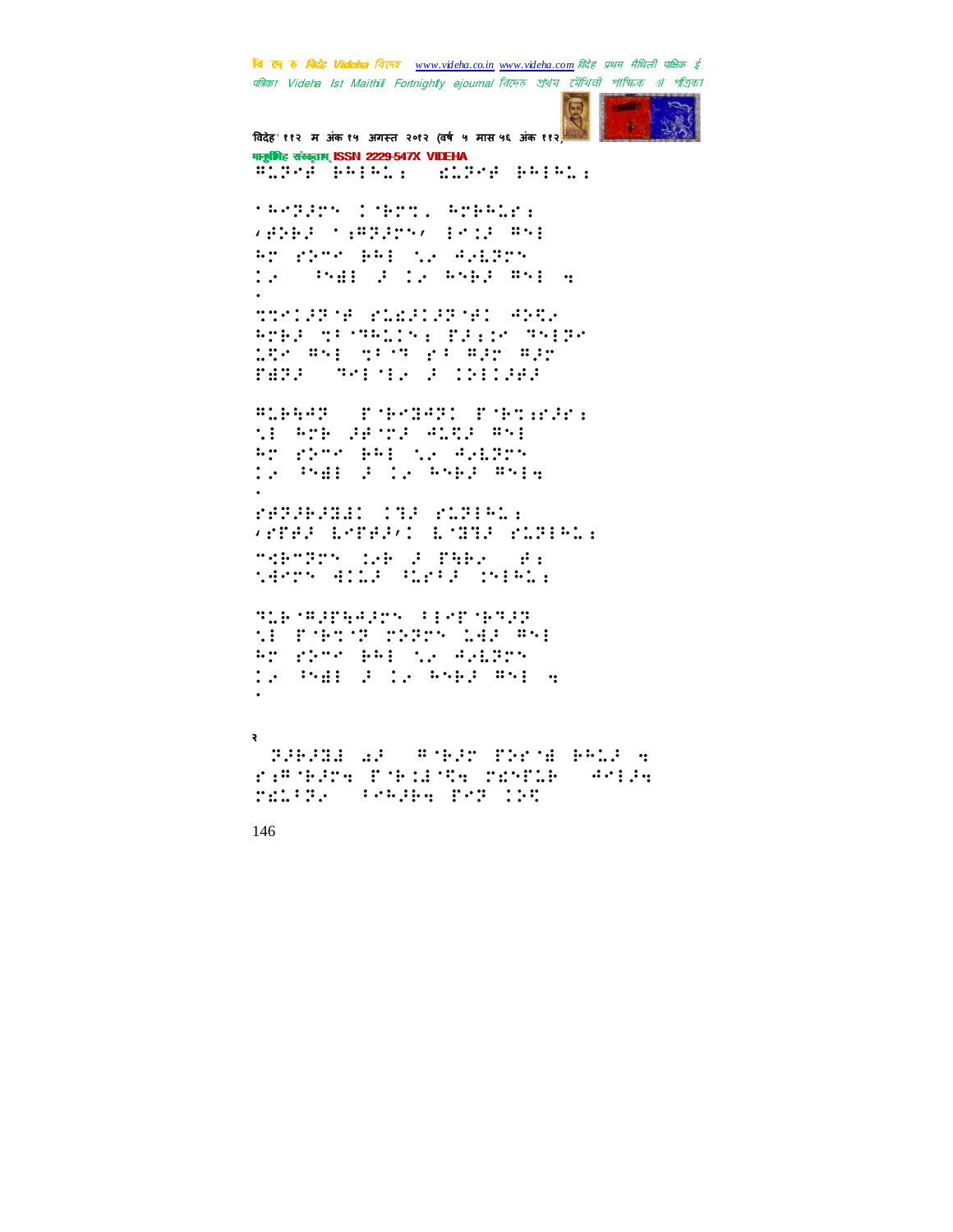वि एक रु क्विहेट Videha विएम्ब www.videha.co.in www.videha.com विदेह प्रथम मैथिली पाक्षिक ई पत्रिका Videha Ist Maithili Fortnightly ejournal রিদেহ প্রথম মৌথিনী পাক্ষিক প্র পত্রিকা



विदेह' ११२ म अंक १५ अगस्त २०१२ (वर्ष ५ मास ५६ अंक ११२ गानूबंगिह संस्कृताम् ISSN 2229-547X VIDEHA

```
11.141
```
**SPORT THE SUSPICE REAL** TE THE LAP TIL FORTUNITER SEE SIPE ART NO AT AIR tér Pile alet Pitl à ::::::::::::::::::::::: The a The Th 12:725 527 ESTER START REDACTION

**ABILE BALL SELL STIRE S** 

PRAY THE STREET BEARING AND SPRI PHPS Rg This modif

BAIL PROB BEIN PLANE 154281 TE TE #P3615 #id a Stille brontheims

FLIPPS NPRS TEPPS TOPPH RX

TYPHI HI PDF1 T24

1.7: 2.772 27217 2.2 4 Br SPEECES Br SEECESE SHE TEMP SAN PIPT

PLP-12 tim EDI WART 4 WART MY FPE SAMPLE WHO AND NO PHEARING TOPS TO  $\cdot$  ::  $\cdot$ 

**TENT THE STEP WAL** 

FR PHRINGE FUR FINE WEIGHT WEL SIPAL ERS NE AP AIRE SMS FIRE ARM FIEL A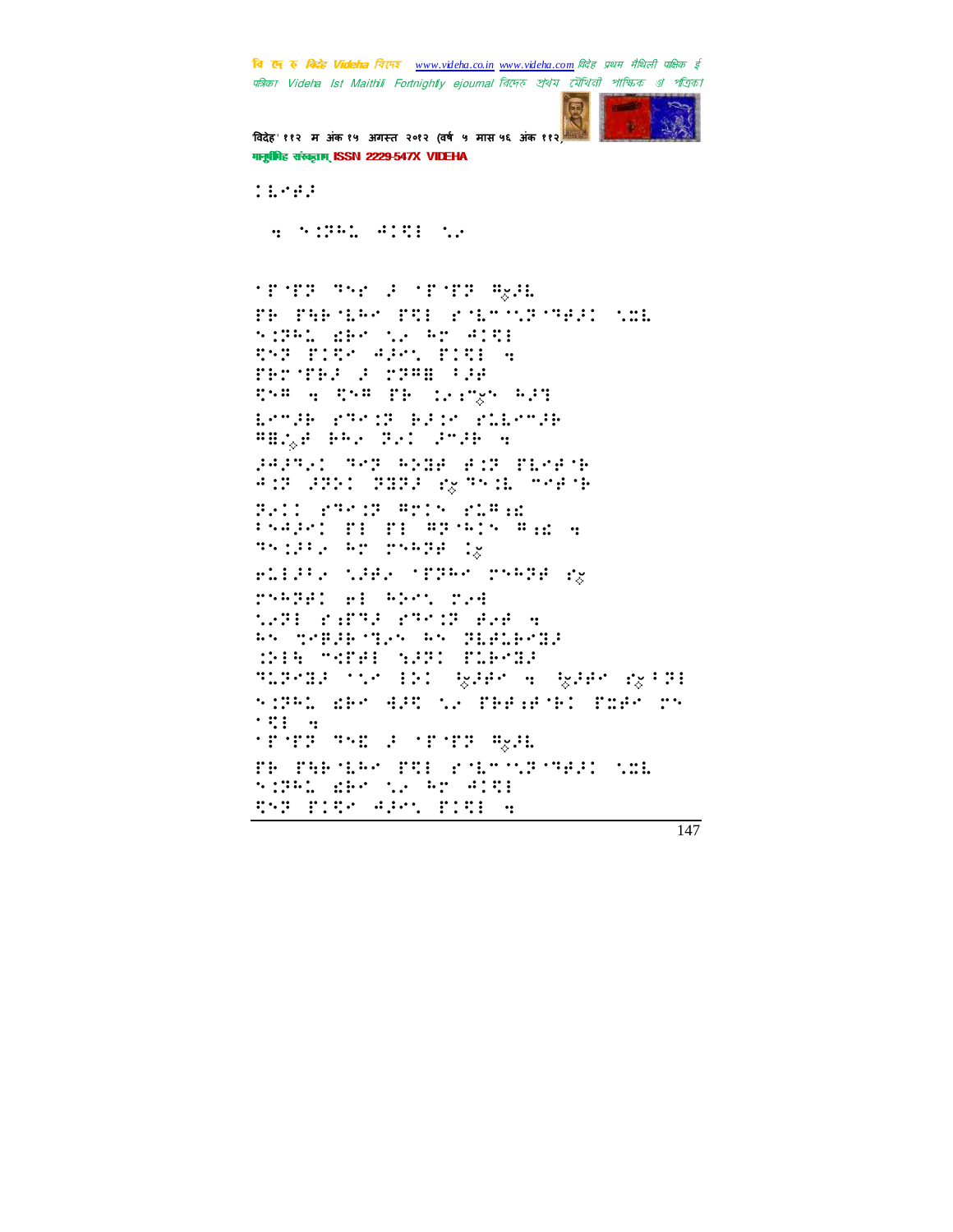वि ए रु क्रिडे Videha विएक www.videha.co.in www.videha.com विदेह प्रथम मैथिली पाक्षिक ई पत्रिका Videha Ist Maithili Fortnightly ejournal রিদেহ প্রথম মৌথিনী পাক্ষিক প্র পত্রিকা



विदेह' ११२ म अंक १५ अगस्त २०१२ (वर्ष ५ मास ५६ अंक ११२) मानूबंगिह संस्कृतम् ISSN 2229-547X VIDEHA

 $\cdot$ :  $5.797$ Pade Sledi She Ry: Formal ran ran (gr SDP ro PRO THE CHI SPAIRING END PRE **886 81011 410 750** F 1988 Report F claimer ra melan bebata karan 3 1582 Print S State ra metan ing Priside deng **F: 821 BM1 13** PRIED TRID SIRE FR 1982 16: 2396831 326 **FRANCIS SERVICE SERVICE SERVICE SERVICE SERVICE SERVICE SERVICE SERVICE SERVICE SERVICE SERVICE SERVICE SERVICE** Grande (1912) (1916) 1918<br>Arabia de Citre de Sager<br>Composito 1922 (1951) 1919<br>El Trichiel del 1922 225 Addr fier the the ner gyf Bel af Stie THE THE THE TILL IN supermating service: 15 n: y: PPL ABLAR sign: seems on program 81 MAR MAR 81 WY 238 **SPPS: CF PART EPERPR** Pade Slegi She dy: Frame she she ig: SDB rr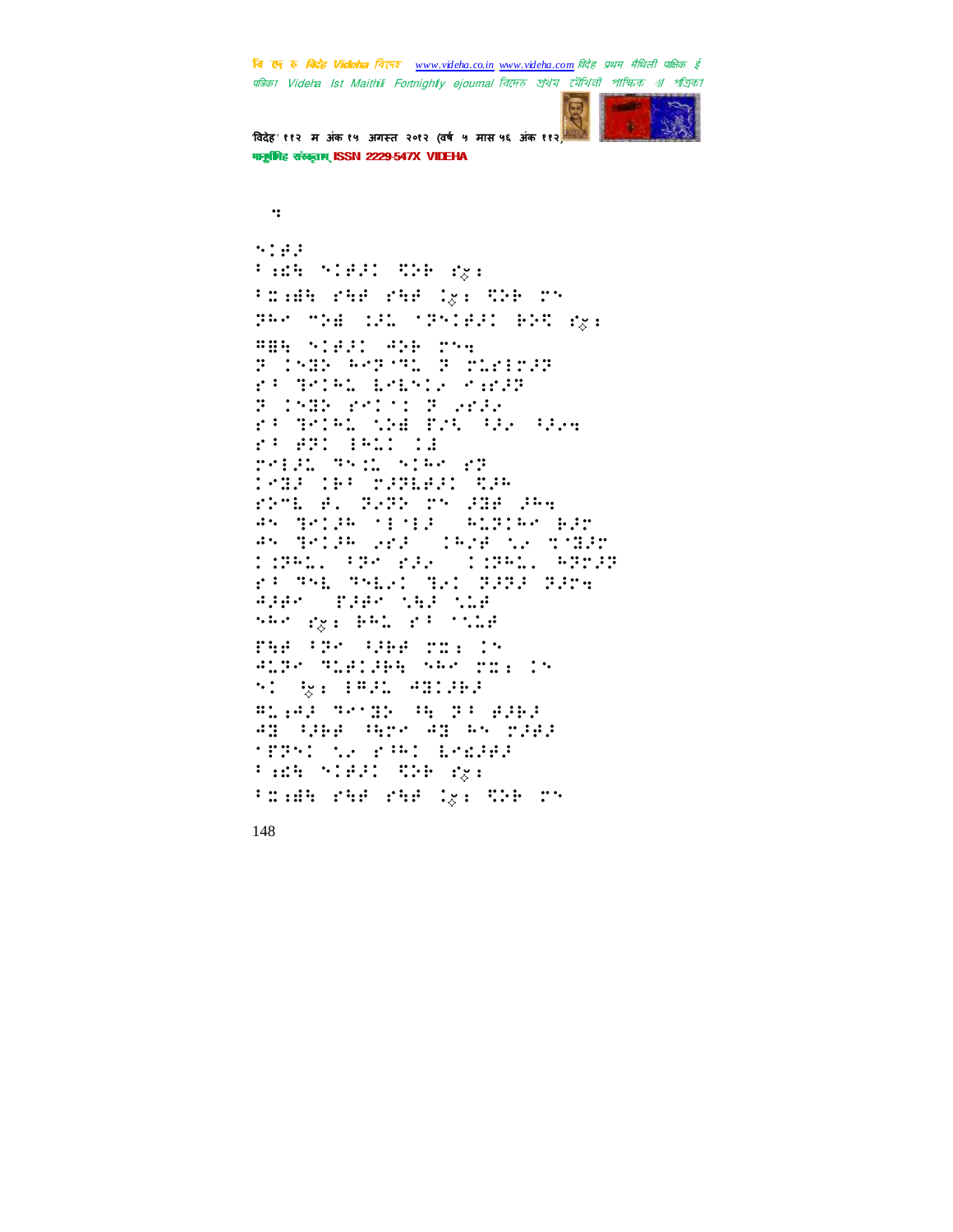चि एक रु *विदेह Videha चिए*न्छ <u>www.videha.co.in www.videha.com</u> विदेह प्रथम मैथिली पाक्षिक ई पत्रिका Videha Ist Maithili Fortnightly ejournal রিদেহ প্রথম মৌথিনী পাক্ষিক গ্র পত্রিক।

```
विदेह' ११२ म अंक १५ अगस्त २०१२ (वर्ष ५ मास ५६ अंक ११२)
मानुषीिह संस्कृताम् ISSN 2229-547X VIDEHA
∄é řá di :A 'PSIAI BST g;
WHAT MAN WAT WAT THE THE STATE
"!⢷+⢽⢼&⢷!&⢽!⣐⢾⣇⣝!
                               hhbkfoesbAwjefib⣒dpn!&⢷!&⣚⢼⣅⣒!!
⣇⢹⢳!⢽⣓⢾⢽!⣐!⣙3⢼!3⢼!⣐⢻⢴⢾!
१⣒!⢷⢼⢺⢽⢼⣙!⣉⢷!)+⢾⢷⣝!⣙3⢼*!२⣒!!
\text{L}\text{?} ) \text{?} \text{?} \text{?} \text{?} \text{?} \text{?} \text{?} \text{?} \text{?} \text{?} \text{?} \text{?} \text{?} \text{?} \text{?} \text{?} \text{?} \text{?} \text{?} \text{?} \text{?} \text{?} \text{?} \text{?} \text{?} \text{?} 
⣙3⢼!⢺⢴⣇.⢺⢽⢾⣅0!⣙3⢼!⢺⢽⢻⢴*!
\ddot{\textbf{S}}!⢷⢼⢺⢽⢼⣙!⣉⢷!
+⢾⢷⣝!⣙3⢼!3⢼⣋!⣉⢵!
+⢾⢷⣝!⣙3⢼!
                           \mathbf{u}iuqt;00tjuft\mathbf{u}jefib.dpn0wjefib.qbjoujoht.com
२⣒!
 10091002002002
3^{\circ} (300 \pm 300 \pm 300 \pm 300 \pm 300 \pm 300 \pm⣙3⢼!⢺⢴⣇.⢺⢽⢾⣅!3⢼⣋!⣉⢵!
⣙3⢼!⢺⢽⢻⢴!3⢼⣋!⣉⢵!
⣙3⢼!⣇⢽&⢾0!⣙3⢼!⢺⢴⣇!
⢺⢽⢾⣅0!⣙3⢼!⢺⢽⢻⢴!!
)iuuqt;00tjuftigta dipnobow (10th phmf dpn0bow)
jefib.dpn0wjefib.qbjoujoht.com
```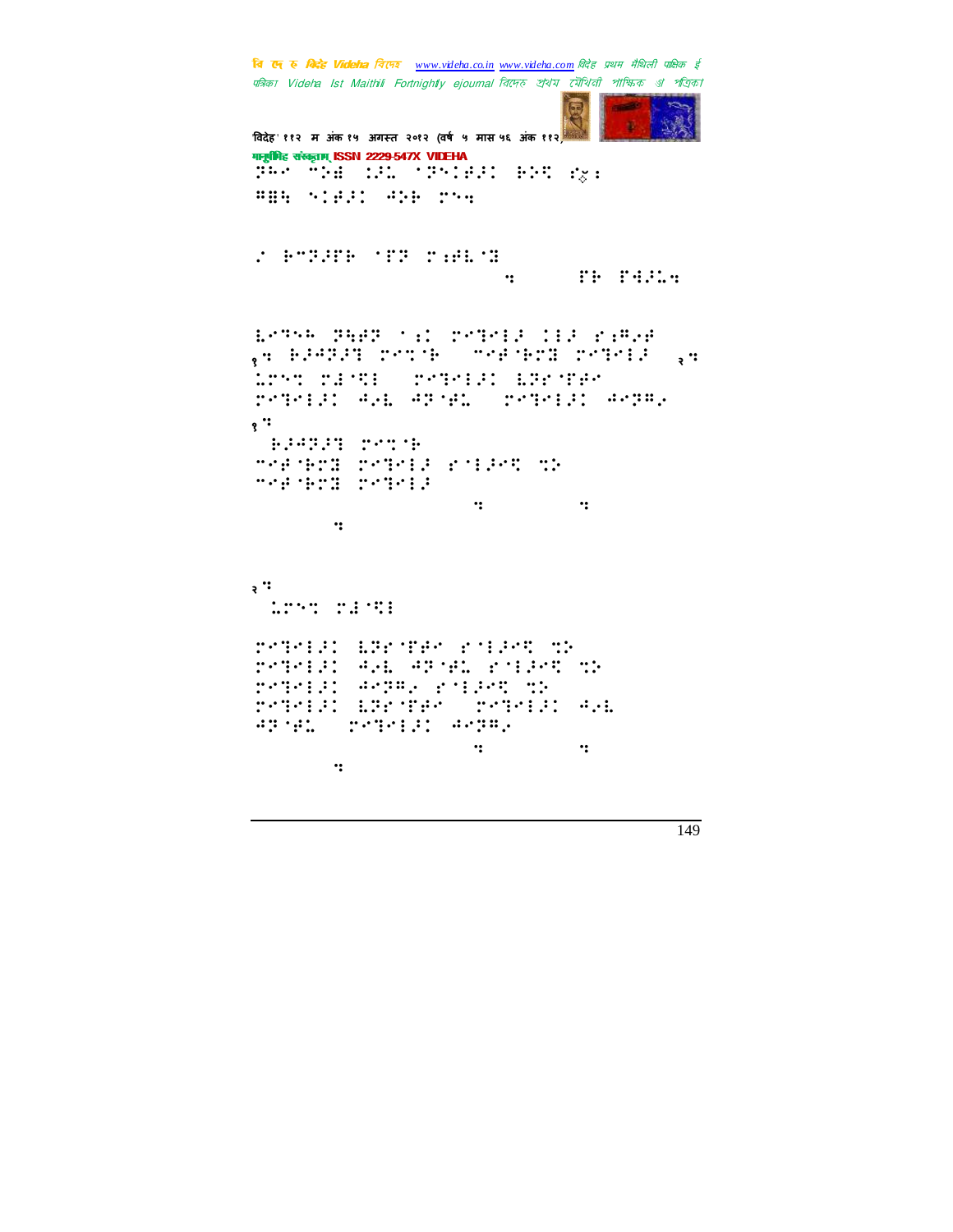वि ए रु क्रिडे Videha विएक www.videha.co.in www.videha.com विदेह प्रथम मैथिली पाक्षिक ई पत्रिका Videla Ist Maithili Fortnightly ejournal রিদেহ শ্রথম মৌথিনী পাক্ষিক প্রা পত্রিকা



विदेह' ११२ म अंक १५ अगस्त २०१२ (वर्ष ५ मास ५६ अंक ११२ मानूबंगिह संस्कृतम् ISSN 2229-547X VIDEHA

**TEMPER YES PRESS THE PASSA**  $\mathbf{B}$  . BOTH PHP (S WITH PIC HAR ge present central for Cre PORTIN THE POPULAR TERRIST \*\*\*\*\*\* \*\*\*\* \*\*\* riarak roman anggan **CONSTRAINS** manggung per **MARKET MARKET AND STREET** SAMPARENE PARK MARPE RAPIN MTTMANI RITALI AF TYLIBE TYTYLA  $+311.34$  $1.43.3222.333$ ,elfinar Symre (nei Prigier, n/Srie **TRIER TOBATES BACK RABB & TOBA** EARNESTSE ESPACHSEN<br>SPAALSSAL SNOWSER garneda monogramoenorum speel (16392) Report official conditions and chose **Allen Starter Construction** F TETHE START reak ga Clode radio (depoids) : Report (Head) rober officer reprise trainers of the pressure three  $\mathcal{C}^{(1)}$  , i.e.

STREET CEMPER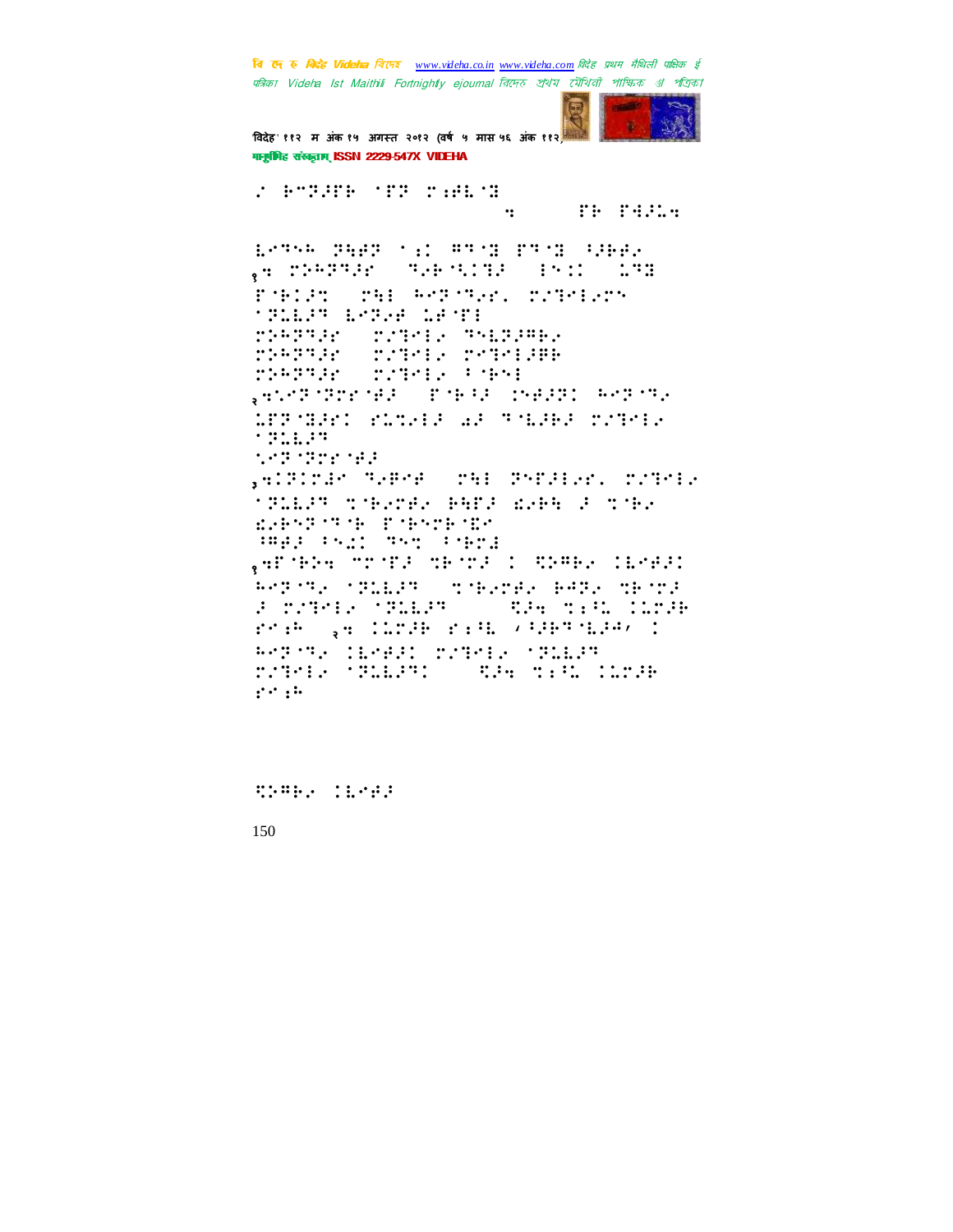वि ए रु क्रिडे Videha विएक www.videha.co.in www.videha.com विदेह प्रथम मैथिली पाक्षिक ई पत्रिका Videla Ist Maithili Fortnightly ejournal রিদেহ শ্রথম মৌথিনী পাক্ষিক প্রা পত্রিকা



विदेह' ११२ म अंक १५ अगस्त २०१२ (वर्ष ५ मास ५६ अंक ११२) गानूबंगिह संस्कृताम् ISSN 2229-547X VIDEHA

**TERM TEST SETE**  $\mathbb{R}^{n+1}$ **MEDAN EMPARMENT PEMPER MEMBE** rotherneous there began aroun *arma* **WEBSTERN STARTS TEACH PARA TRIPS MARKET STARTS SOURCE SECTION**  $\mathcal{C}^{(1)}$  : i.e. right 481 2255 FP44 22721 (197-422 rope up rper paper 19911 332 88121 (83.1 PR) 1991 45122 ProverBeer (198788) VELEBERS Supreme that Idde Base **ARIENED BIR AD TERRARY** PAPER STREET STREET Facto Abdabas Alberts Alberts tag, principal (program) 19911 332 1946 STRT 102 435 rope mi rper fare 153.1 225 **THAT THE PIRATE FILE LANTS** ART CONT TALL THE FRONT HET PUBLIC AND PUBLE **TRE SPREED PRINTS ERSPA** SI PERBY THE 2 BINK **Southeast Constant** ter throughout, agonear 103 435 1946 r:201 (100 432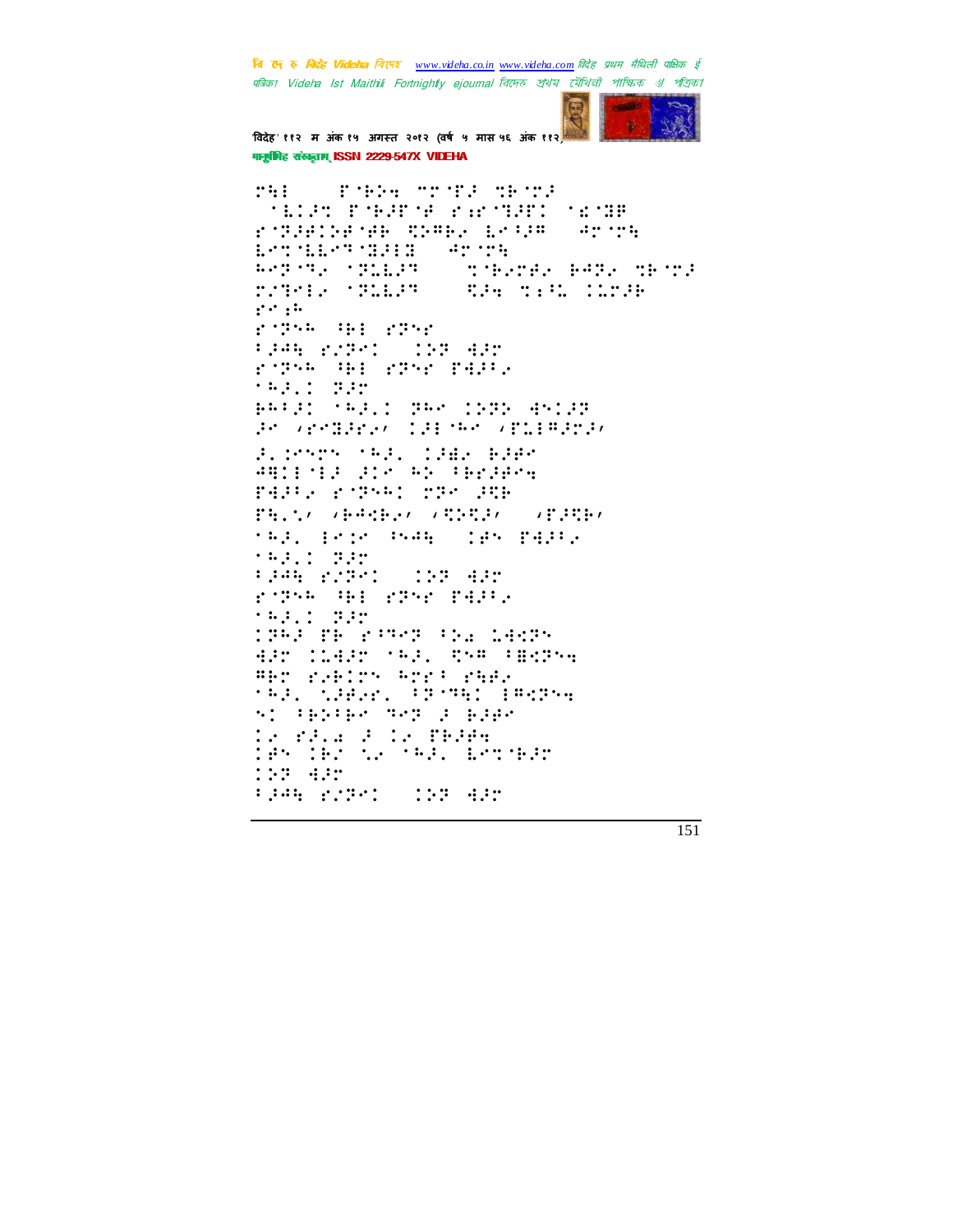वि ए रु क्रिडे Videha विएक www.videha.co.in www.videha.com विदेह प्रथम मैथिली पाक्षिक ई पत्रिका Videha Ist Maithili Fortnightly ejournal রিদেহ প্রথম মৌথিনী পাক্ষিক প্র পত্রিকা



विदेह' ११२ म अंक १५ अगस्त २०१२ (वर्ष ५ मास ५६ अंक ११२) मानूबंभिह संस्कृतम् ISSN 2229-547X VIDEHA Fund We sper paper  $14.317 - 3.32$ **VERSIONS CORPORATION** Programmed and the state of the state of the state of the state of the state of the state of the state of the gage as: (ag, :ag) 488 BRING B. C.A. RYE TER BAD AN STAR BANK M MARKIS rogen: elas romane (mgele th Bilts (1944) 195 PAPER 19911 332 1946 (1951) 198 435 ripe an roof fall. **FRANCISCO** MONETA PARTICO PH THEIR STREET IN PAPE ang aya say, 1nap agyp.<br>1928 szykk köl sösnye **TERG, THERE INE TETTERING** geral and ar error early 193.1 PATH 1944 r.201 (103 432 rope up rper paper 19911 392 **ARIA 1825: C. APS PRI** FROM FRONT TROLL MORE Thursday (1991) the BRIDS PROSIN SEPRESENT STOR ti IM De Sche Per telli neo a shek deca rden er blir blir  $14311 - 3379$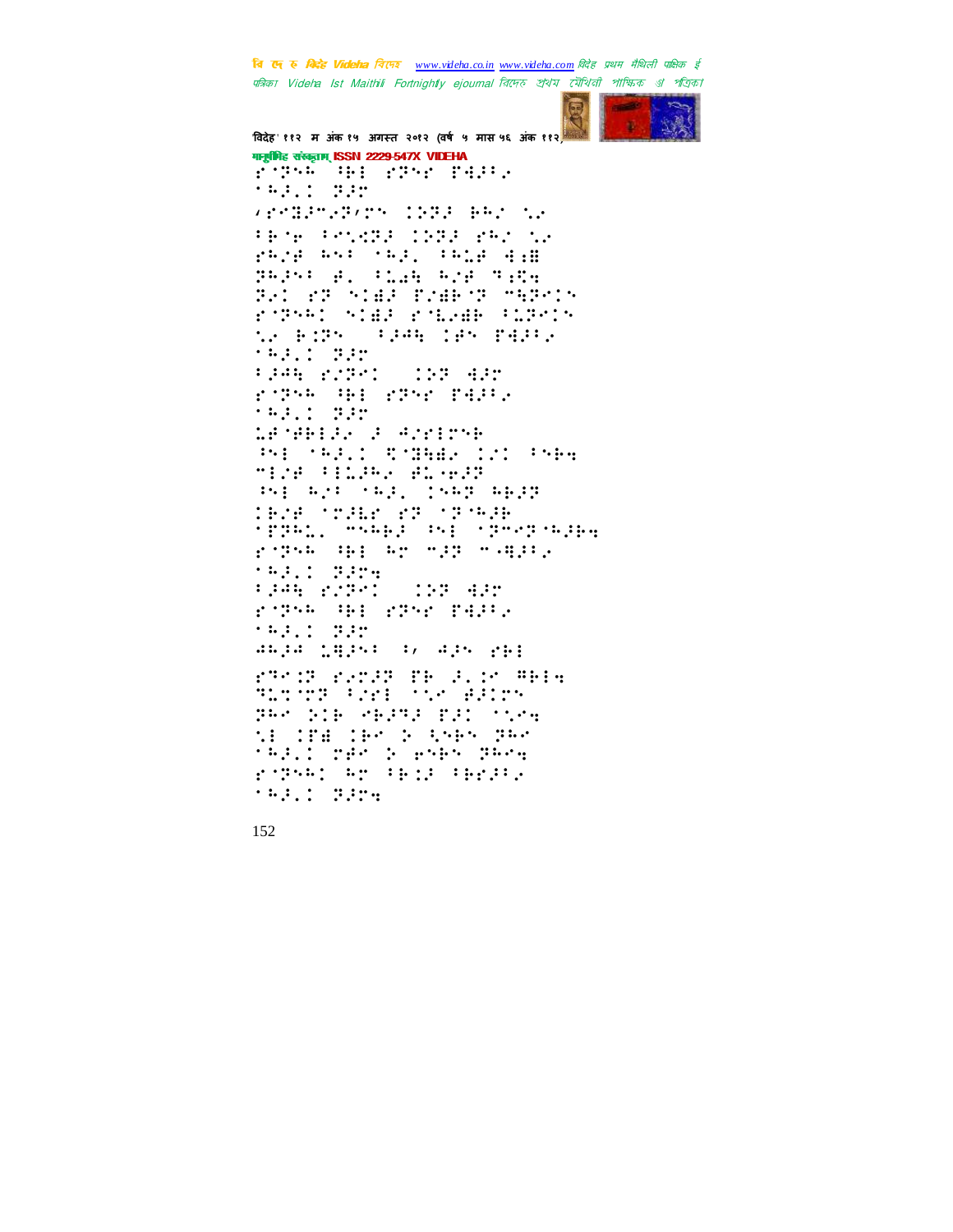वि ए रु क्रिडे Videha विएक www.videha.co.in www.videha.com विदेह प्रथम मैथिली पाक्षिक ई पत्रिका Videla Ist Maithili Fortnightly ejournal রিদেহ শ্রথম মৌথিনী পাক্ষিক প্রা পত্রিকা



विदेह' ११२ म अंक १५ अगस्त २०१२ (वर्ष ५ मास ५६ अंक ११२ गानूबंगिह संस्कृताम् ISSN 2229-547X VIDEHA 1946 22921 - 193 422 rope mi roc para 19911 332  $\sum_{i=1}^{n} \alpha_i \cdot \alpha_i$ **SALE ESTABLES THORE A TEST TESTS** 41 PSPA 156 PSPA PAGE Trul Thursday (1922–1981)<br>Esta Partel (1920–1922) rola: Leas van een oggine SAREL PRESS AT 188 12 FIL 12 19911 732 rope un sper falle  $143.1777$ rimr A.M. Angl 12 (P.A. Caesi Add din Cronae HPP (API) (BRPA pasq Bene STOR TORRENT The Pepper when Belghe  $\sqrt{414.414}$  ,  $\frac{1}{27}$   $\frac{1}{21}$  ,  $\frac{1}{24}$  ,  $\frac{1}{21}$  ,  $\frac{1}{21}$ President (BBP electe  $14311 - 3379$ 1946 r.S.C. 193 435 rone Wilshed Mar. 19311-332 die scheide leier beste tic recreas area armentes rat r. 17 (n PHP dBn **FLAR STALE INF BREAT SPAIR** rele Aur Laber (56 BR23 873 SIAS MIRTH WI PROPE

888 T. 1881 198 8888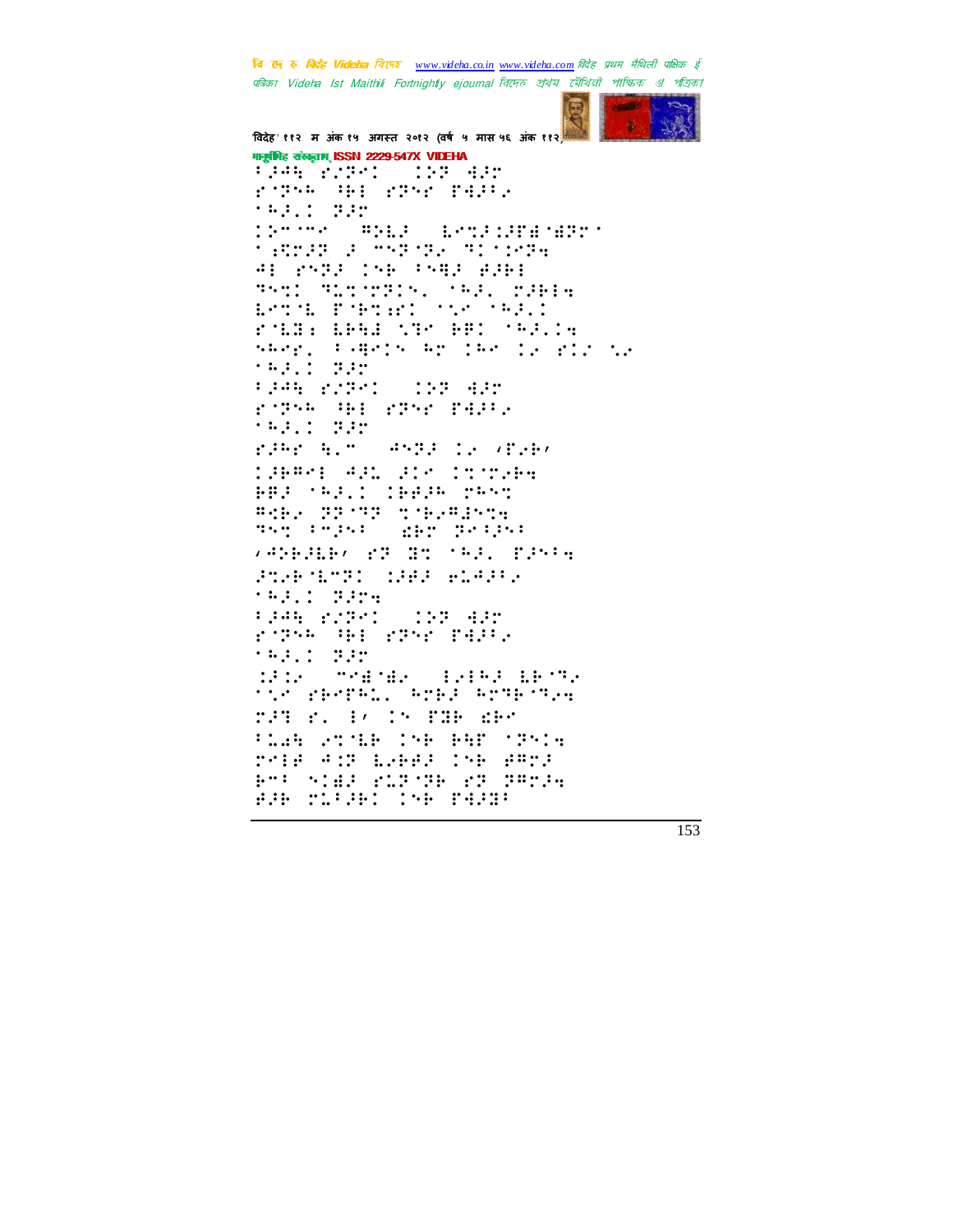वि ए रु क्रिडे Videha विएक www.videha.co.in www.videha.com विदेह प्रथम मैथिली पाक्षिक ई पत्रिका Videla Ist Maithili Fortnightly ejournal রিদেহ শ্রথম মৌথিনী পাক্ষিক প্রা পত্রিকা



विदेह' ११२ म अंक १५ अगस्त २०१२ (वर्ष ५ मास ५६ अंक ११२) मानूबंभिह संस्कृतम् ISSN 2229-547X VIDEHA  $\mathcal{F}^{\mathbf{L}}$  ,  $\mathcal{F}^{\mathbf{L}}$  ,  $\mathcal{F}^{\mathbf{L}}$  ,  $\mathcal{F}^{\mathbf{L}}$  ,  $\mathcal{F}^{\mathbf{L}}$  ,  $\mathcal{F}^{\mathbf{L}}$ F. 144 (2010)  $\sim 153 - 435$ rope mi rper fare 19311 332 ANT RETURNS TRACTS WHIT FORTING WORLD, ATE TERM medicated to the state the THE RESEARCH SEARCH F: ILL 1985 BrB3 reds THE IPS PORTION WAR  $143.17374$ 1946 22231 122 432 right off roof fells 199.1 332 BOARDING MERGETY PRED 8225 (82.15. 822 362 21:38:4 rrh Gymr al Wendid Adv: WARE WAR WARTH, SWARTH 5965 15 165 e22 #Fade SPR PARTNIE APPLICATIONAL \*\*\*\* \*\*\*\* \*\*\* \*\*\* ####  $143.1 - 3374$ 1946 r.S.C. 193 435 roma de romano 19911-000 **SAINTS CONTROLLS** ribb to br ridgery a INFRARE INF PARRY PAPPY :2 Pr (52 rid) 45 AD4 the Elek (52.15) QPS マチロ・サン スクラムアースもと てちょう マセラトア ga sheep ag paa jaa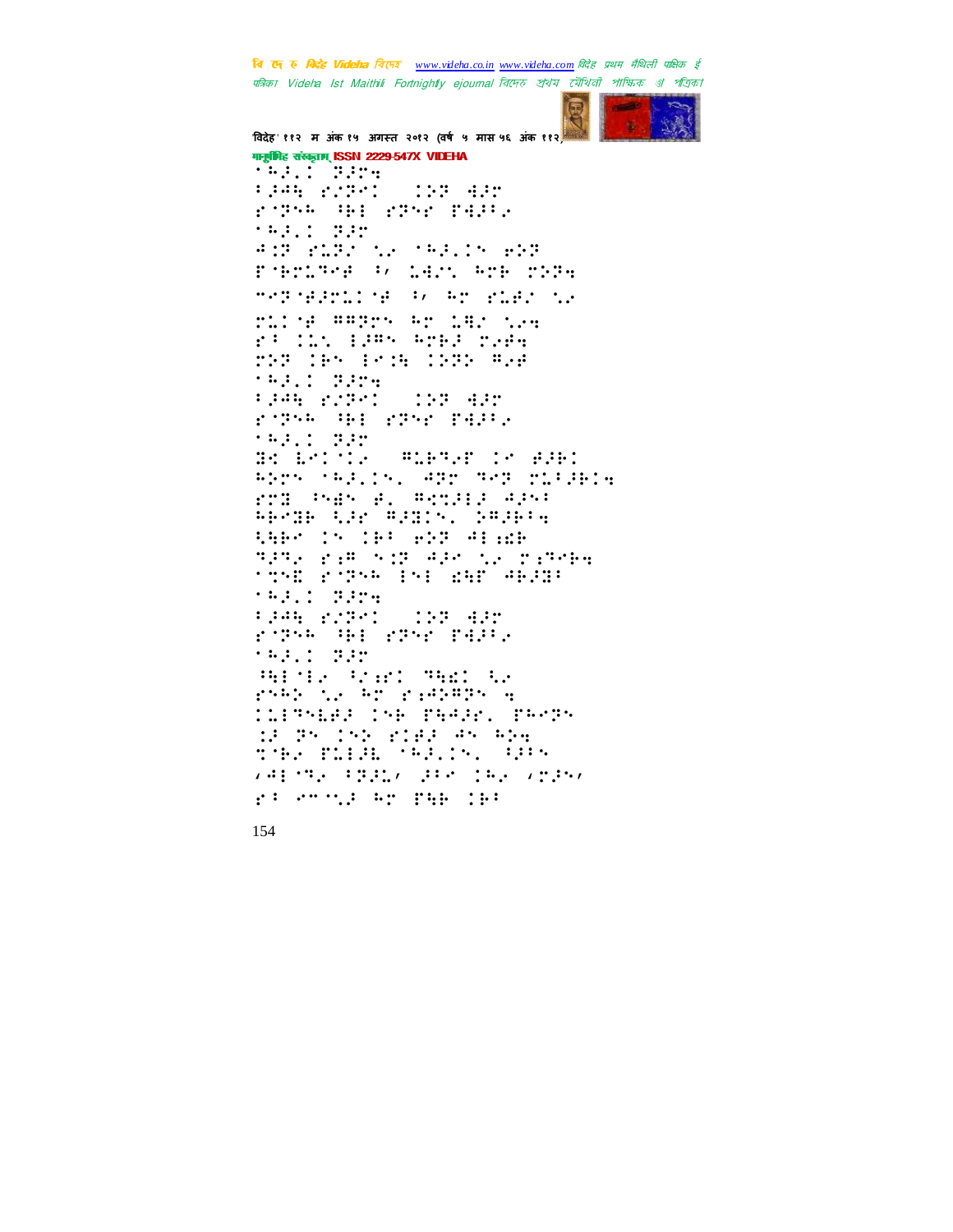वि ए रु क्रिडे Videha विएक www.videha.co.in www.videha.com विदेह प्रथम मैथिली पाक्षिक ई पत्रिका Videha Ist Maithili Fortnightly ejournal রিদেহ প্রথম মৌথিনী পাক্ষিক প্র পত্রিকা



विदेह' ११२ म अंक १५ अगस्त २०१२ (वर्ष ५ मास ५६ अंक ११२) मानूबंभिह संस्कृतम् ISSN 2229-547X VIDEHA SPATCH CHAND Ar 1945 rudol (200 430 roph Wilsher Mar. 19311 332 **PALENT SPEC.** STRUCK AN EMBERTATOR **THE MANUFICATION** gs: reg. ther th agre BH SHE AT TIER BY WE Animal Potes 1945 22771 - 122 432 rope OH 2252 PAPE **FRANCISH** play go but the tally tag TIME PROOF NEW 2023 SPPR **VERMIER (1928-1988-1982) SERVI** MESMO IEZE STROOMBELING IBADA LO WAR HITTE BOOK SHIP **COMPANY ARRESTS PRESS** This MI (M. Phai MHKE. 19311 3324 F. 144 (2010)  $\frac{1}{2}$   $\frac{1}{2}$   $\frac{1}{2}$   $\frac{1}{2}$   $\frac{1}{2}$   $\frac{1}{2}$   $\frac{1}{2}$   $\frac{1}{2}$   $\frac{1}{2}$   $\frac{1}{2}$ rope up: rper page. 192.1 322 Hitler Applied Cap, An put THE BY F CHA TERRIA SIN SIN TR WAI PROCH RAPPLAY, AR STAGE PAPER. **TOGHTH SUBS PRESE** apsi yas ar isagi isaya f.h rash fh bhd "Ages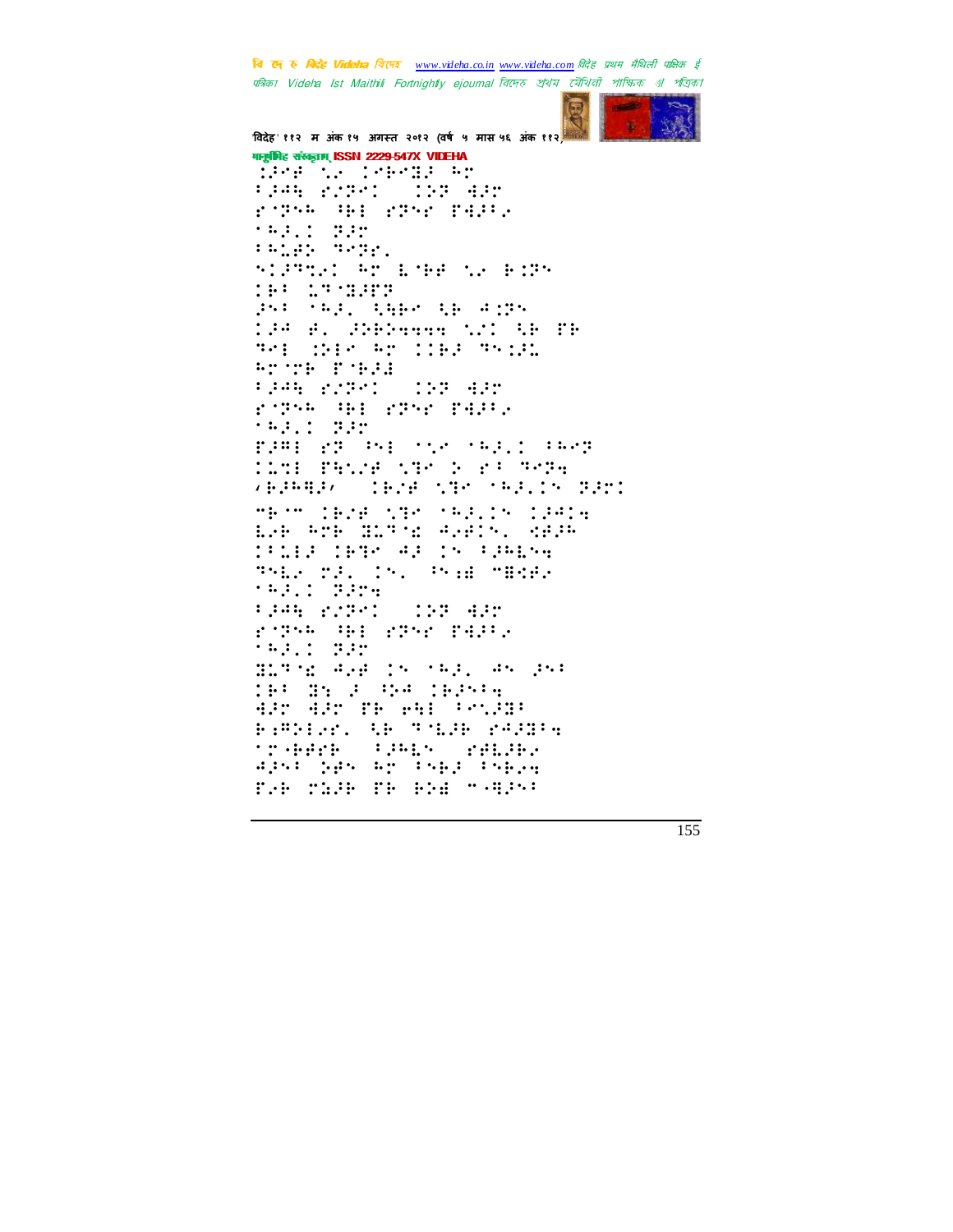बि एक रु मिन्हें Videha विरफर www.videha.co.in www.videha.com विदेह प्रथम मैथिली पाक्षिक ई पत्रिका Videha Ist Maithili Fortnightly ejournal রিদেহ প্রথম মৌথিনী পাক্ষিক প্র পত্রিকা



विदेह' ११२ म अंक १५ अगस्त २०१२ (वर्ष ५ मास ५६ अंक ११२) मानूबंगिह संस्कृतम् ISSN 2229-547X VIDEHA  $\mathcal{F}^{\mathbf{L}}$  ,  $\mathcal{F}^{\mathbf{L}}$  ,  $\mathcal{F}^{\mathbf{L}}$  ,  $\mathcal{F}^{\mathbf{L}}$  ,  $\mathcal{F}^{\mathbf{L}}$  ,  $\mathcal{F}^{\mathbf{L}}$ 1945 22771 - 122 432 roma del roma falle 19311 332 3516 (52115) 528 5385 regad. Test gal rud cupu This SAGIN PARE INTE annan amb ann Gàrd Màid<br>1962 - Nhàidhean Ann Anns Frid #12 (12 291 21 9284 species the content of the time  $1431173224$ 1945 PDP11  $\frac{1}{2}$   $\frac{1}{2}$   $\frac{1}{2}$   $\frac{1}{2}$   $\frac{1}{2}$   $\frac{1}{2}$   $\frac{1}{2}$   $\frac{1}{2}$   $\frac{1}{2}$ rope and real parts

\*\*\*: 22 **APPRELL ANTE PSEMBY MIDE** APSELF RECEPTS SIEF THE ETHER riot.

## $\mathbf{R}$

TEMPER FIRE VARRANTER, SEMP  $14.22 \div 18.2$ **SOLUTE INC.IL** PROBJECT PRESENT INTERVIEW CAMER PRESS STREETER PROPERTY FOR THE Perch (1984 PAI BAPE, Reporters Incl BSE VISED DREE BST IRDEA RATI PRAE **TEMPER SERVE**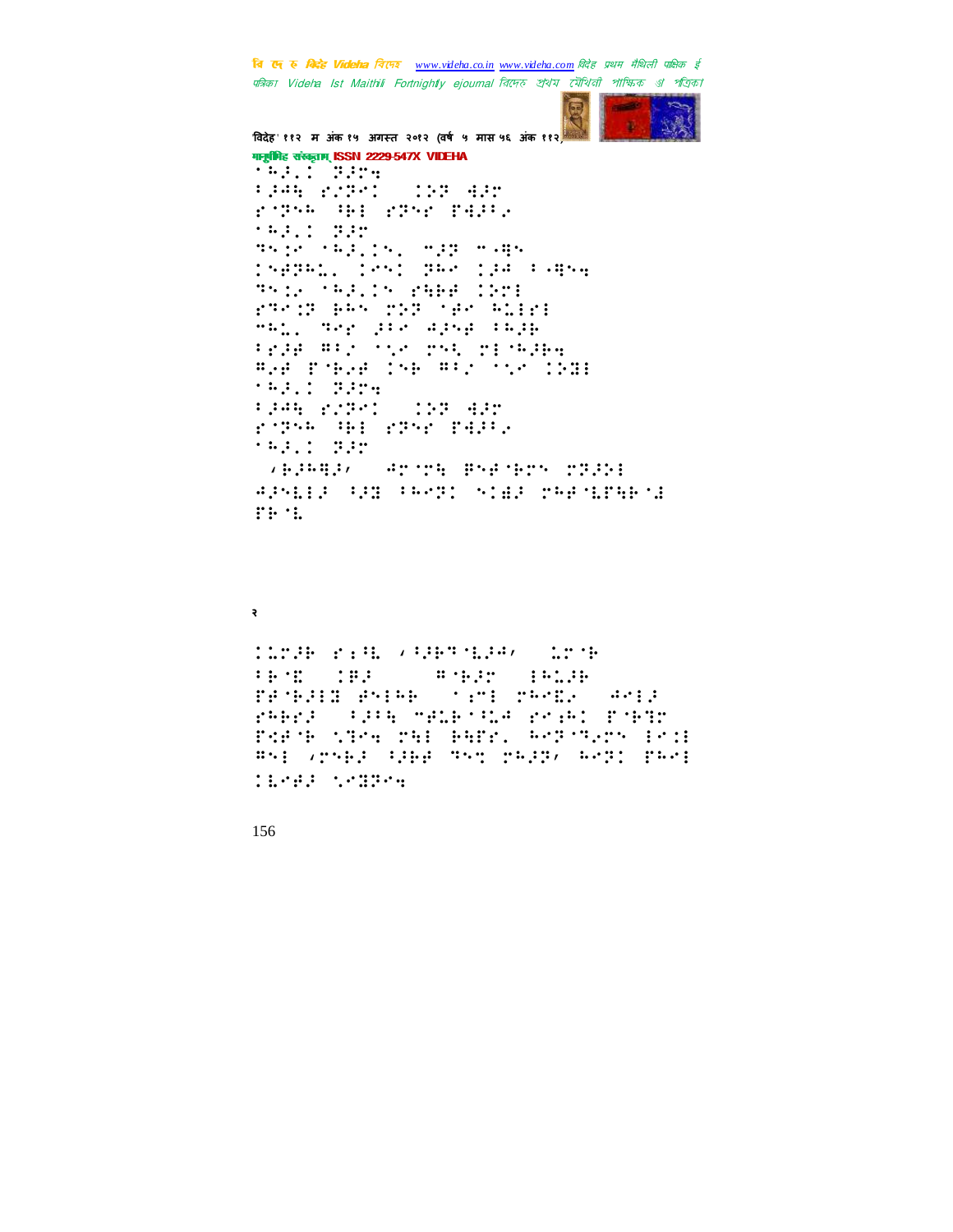वि ए रु क्रिडे Videha विएक www.videha.co.in www.videha.com विदेह प्रथम मैथिली पाक्षिक ई पत्रिका Videha Ist Maithili Fortnightly ejournal রিদেহ প্রথম মৌথিনী পাক্ষিক প্র পত্রিকা



विदेह' ११२ म अंक १५ अगस्त २०१२ (वर्ष ५ मास ५६ अंक ११२) मानूबंगिह संस्कृताम् ISSN 2229-547X VIDEHA F.T.L. THEFT **COMPANY COMPANY**  $\mathbf{r} \cdot \mathbf{r}$ 

**ATE GIBS 757 TAST App (200 The page** And ar wave where ESTAR INFORMED NAME AND TLEVER INE LRIPIC TIR 33 11325 PEPPHETE TO EMERT SAN FOREST **ATE GREE TAT TAST** And ar Apple And Andr **(8)** 498, 588 7571 286 FULTER THE BIRDS ON st the screene riceros SIE WIELE WARREN STA sko deda ne mama druža (se (kad President added the Applicated the page aja ar mata milangr Pre rif T Pre rregular TEIN PORT FORTIGATE INF BrW Prise Frist the aka dhe. Mh Alb laga 198 **CONFIDENTIAL CONSTRUCTION**  $H:U$ 583 MHZ PR 872 P575 MP red & raberthe reed **ATH WHE TAT TAST Alb Ar Mill, MilMille**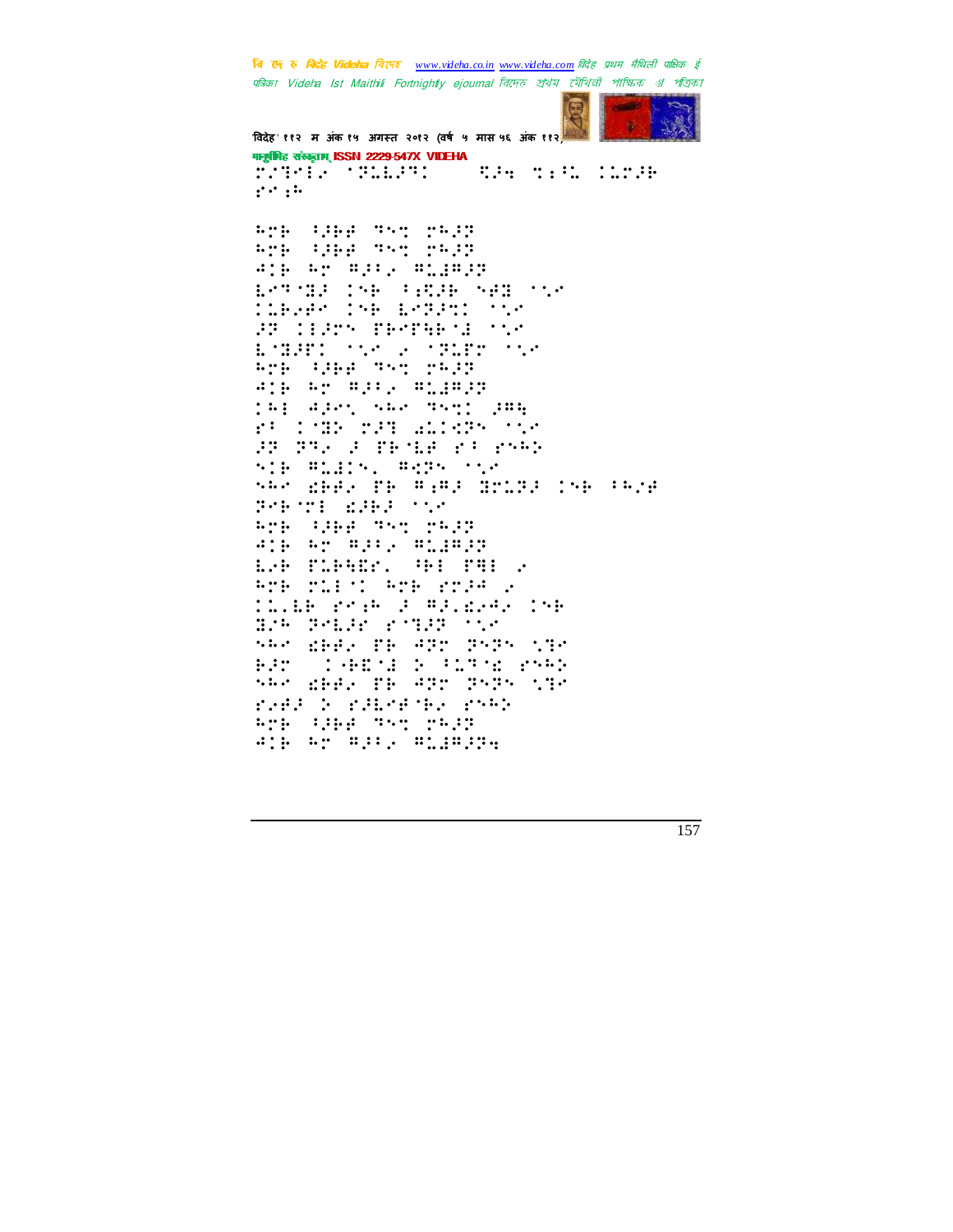चि एक रु *विदेह Videha चिए*न्छ <u>www.videha.co.in www.videha.com</u> विदेह प्रथम मैथिली पाक्षिक ई पत्रिका Videha Ist Maithili Fortnightly ejournal রিদেহ প্রথম মৌথিনী পাক্ষিক প্র পত্রিক।



.<br>विदेह' ११२ म अंक १५ अगस्त २०१२ (वर्ष ५ मास ५६ अंक ११२ मानुष्टीबिह संस्कृताम् ISSN 2229-547X VIDEHA  $\mathcal{L}$  by P. 200  $\mathcal{L}$  and  $\mathcal{L}$ hhbkfoesbAwjefib⣒dpn!&⢷!&⣚⢼⣅⣒!

7⢼3⢼⢽⢼⣐!9⢷⢾! !⢾!⣉⢷! <sup>१५</sup>⢻⢾&⢷!⣞⢼!⢻⢺3!⢼!⣞⢼!⣇⢾⢼!

⢻⢺3! ⢾⢴⢽!⢷⣐⢻!⢺3!⢶⢳⢷7"!⢼!⢳! BH SEN ST ST ST ST ST

WHI IS A REPORT OF THE CONTROL OF THE CONTROL OF THE CONTROL OF THE CONTROL OF THE CONTROL OF THE CONTROL OF T ⢷!⢽⢼⢷⢼!7=!3⢻77"!⢼!⢳!

 $^{\circ}$   $^{\circ}$  . The set of the set of the set of the set of the set of the set of the set of the set of the set of the set of the set of the set of the set of the set of the set of the set of the set of the set of the set rent will be seen to the second the

⢸⢻⢾!⢻⢼=⣎⢴!⢳7!⢻⢼⣙⢼!⢼⢺⢼⢹!! ⢾⢴⢽!⢷⣐⢻!⢸⢹!⣔7"!⢼!⢳!

⢾⢼⢽!⣁⢼⢾⢴!3⢼⢴!⢳!⢹7!⢷⣊! ™##rations free charge #r

⢶⢼3⢼⢾⣅⢽.⢶⢼3⢼⢾⣅⢽.⣅⢾⢶3⣅⢽! 7⢳⢷.⢺⢹⢴⢹!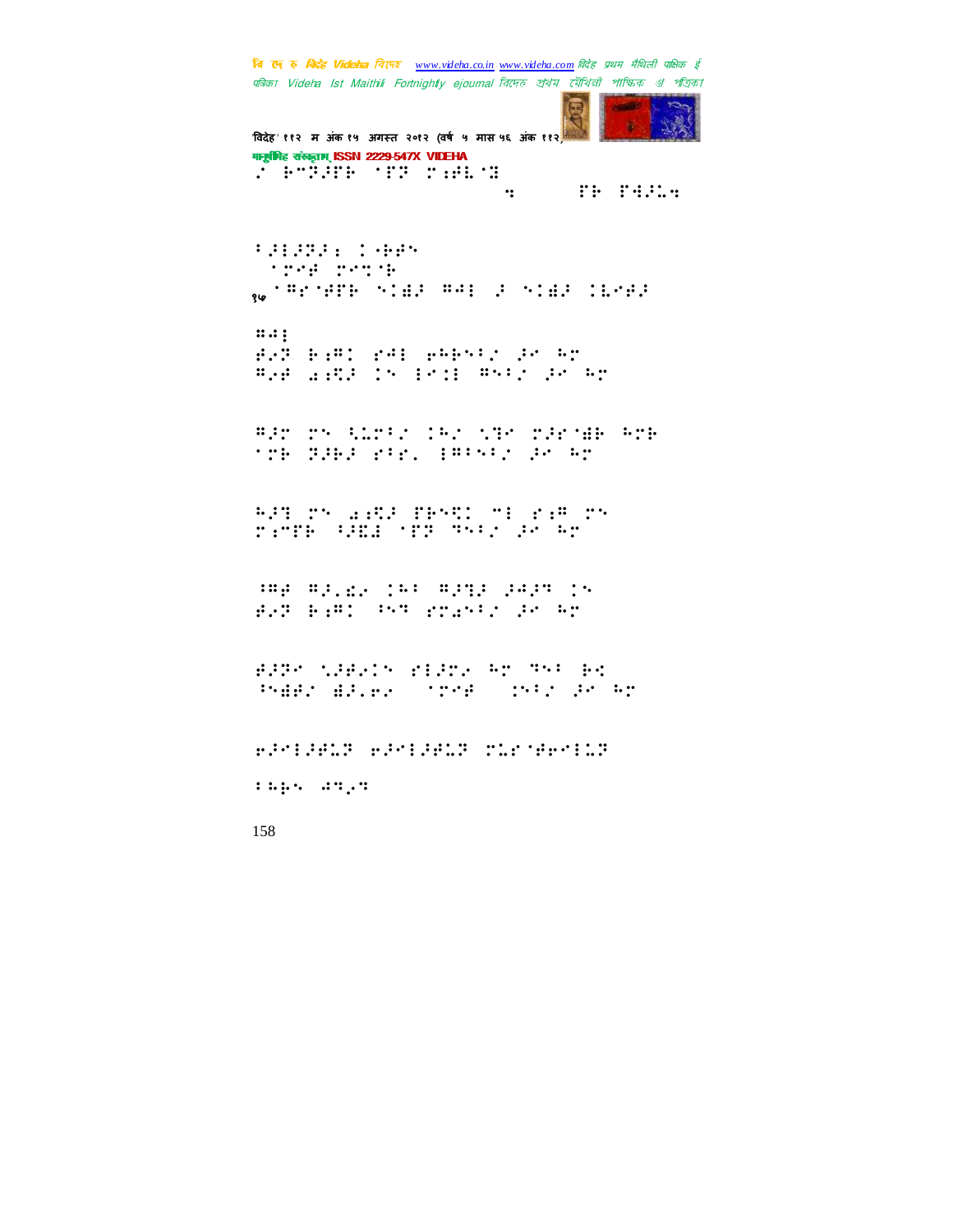चि एक रु *विदेह Videha चिए*न्छ <u>www.videha.co.in www.videha.com</u> विदेह प्रथम मैथिली पाक्षिक ई पत्रिका Videha Ist Maithili Fortnightly ejournal রিদেহ প্রথম মৌথিনী পাক্ষিক গ্র পত্রিক।



विदेह' ११२ म अंक १५ अगस्त २०१२ (वर्ष ५ मास ५६ अंक ११२) मानुष्टीमिह संस्कृताम् ISSN 2229-547X VIDEHA

 $\mathbf{C}$ .  $\mathbf{D}$ .  $\mathbf{D}$ ⢾⢴⢽!⢷⣐⢻!&⢾⢼⢼!

⢾⢴⢽!⢷⣐⢻!&⢾⢼⢼!⢶⢳⢷7"!⢼⢼⣉! ⢾⢼!⣎⢷!3⣋7! ⢺⢼!⣎⢷!⢾⢼⢾!⣁!⢼=! ⢽⣅⢼!⢻3⢼!⢼=.7⢼7⣅!⢽!7⢹3! 3⢳⢼⣉!  $\frac{1}{2}$ S. 1930 - 1930 - 1930 - 1930 - 1930 - 1930 - 1930 - 1930 - 1930 - 1930 - 1930 - 1930 - 1930 - 1930 - 1930 - 19

 $\{3991, 39912, 39912, 39912, 39912, 39912, 39912, 39912, 39912, 39912, 39912, 39912, 39912, 39912, 39912, 39912, 39912, 39912, 39912, 39912, 39912, 39912, 39912, 39912, 39912, 39912, 39912, 39912, 39912, 39912, 39912, 399$  $\mathcal{L}$  $?$ ⢼⢺⢼⢹⢴!⢸=⣞!⢻3"! ⣎⢷⢾⢴!⢺3!⢺⢽⢼!⣎⣅⢼!

.<br>Stephende blader (Selva Stere) ⢸⢷⣏⣞⢼+⢼⢷!⣃⣅⣈⢵⢷⢴!-!⢹⢳⢺!⢼⣉! +⢵⢷⢴!&⢳⢷⣜!-7!⣎⢼⢼!  $\pm$ .fi is filmler  $\pm$ ⢳⣝⢼!⢸⣞⢾!⢼⢺⢼⢹⢴! !7!3⣋⢾! =⣎!3⢼⢻3!#⢾#!⢳⢷!⣇⣉⣇⢼!

 $'$  b-200 + 200 + 200 + 200 + 200 + 200 + 200 + 200 + 200 + 200 + 200 + 200 + 200 + 200 + 200 + 200 + 200 + 20 hhbkfoesbAwjefib⣒dpn!&⢷!&⣚⢼⣅⣒!!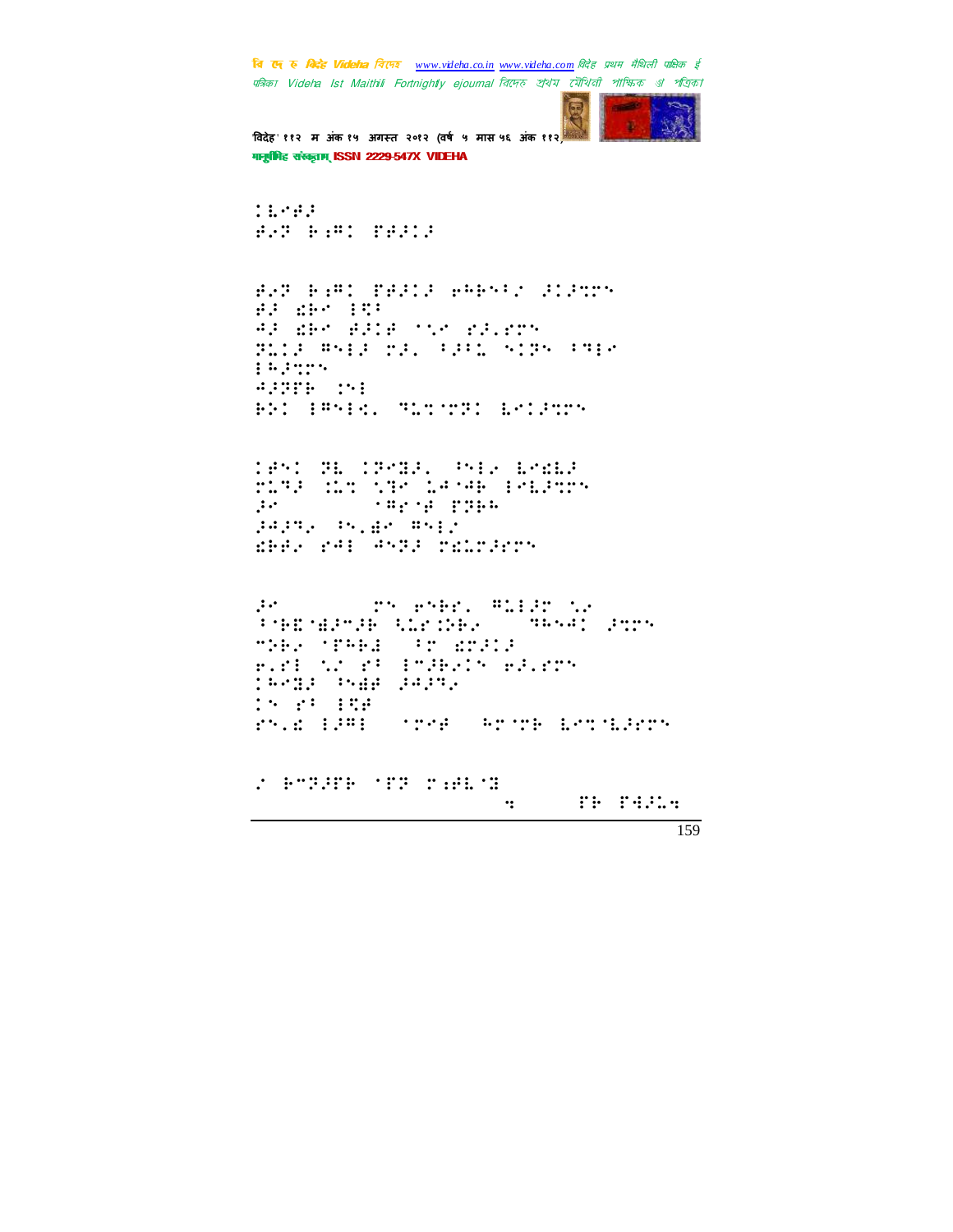वि एक रु क्रिटेड Videha विएम्ब www.videha.co.in www.videha.com विदेह प्रथम मैथिली पाक्षिक ई पत्रिका Videha Ist Maithili Fortnightly ejournal রিদেহ প্রথম মৌথিনী পাক্ষিক প্র পত্রিকা



विदेह' ११२ म अंक १५ अगस्त २०१२ (वर्ष ५ मास ५६ अंक ११२) गानूबंगिह संस्कृताम् ISSN 2229-547X VIDEHA

Proma decado monagea portegua ritera ...................... FAR MATHE SI LAND HATS PROMISSION OFFICIAL RESOURCES make a proposition for an energy **CEAPTER EPAR IBMS. CEPEMBR** rentaese TEMEN PORTER CONFIDENTIAL  $1979.2221$ IBI 282. EBST2 Prid ST5 (IBI redmy reroges (felopeiry togeor) rings the Sterk Black Ridges (B) WENCH CHILD NATH SPEED PORTS CONFIDENTIATE  $43.38 + 33.4$ **SHIPMAN SECRIPTION SECRITS** edinentale navene rapportnessen. SAPI PRE GRAMM FORROTS (SAPI PENDANGKAN ANG PASAR SERENGERAN ANG PART rang (paps dicte roger (geg)es<br>rardgengsen (162.15. gorcideg FATI POIPORE PRETTER EZRENDE 1991199919 **MIDS IN POSSESSION TO STORY TO SEE THE STORY OF STATE** AN PI REP PLATAR. PREPN BAT **TIMARE SURFACE RESOURCE IN SEC**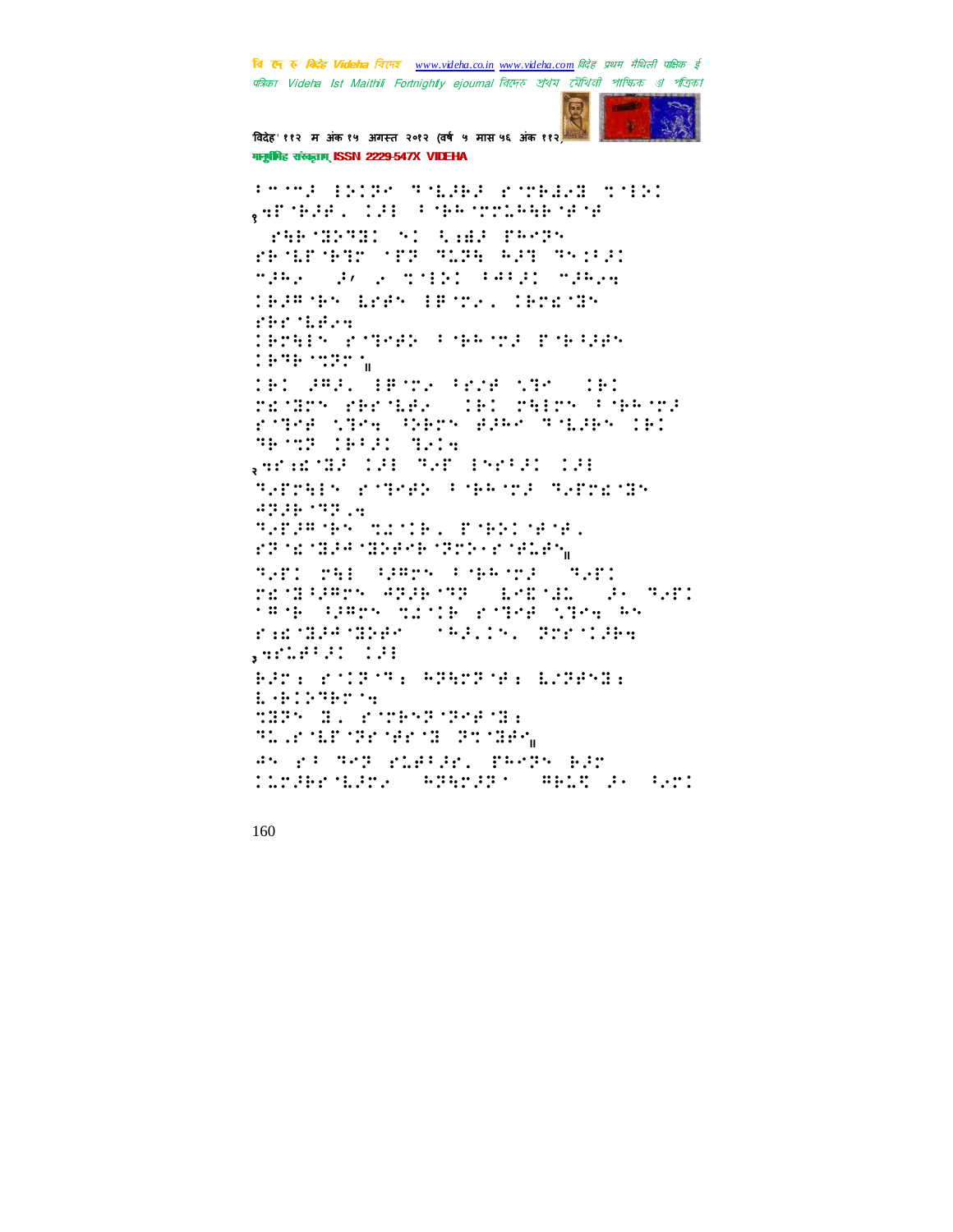वि एक रु क्विहेट Videha विएम्ब www.videha.co.in www.videha.com विदेह प्रथम मैथिली पाक्षिक ई पत्रिका Videha Ist Maithili Fortnightly ejournal রিদেহ প্রথম মৌথিনী পাক্ষিক প্র পত্রিকা



विदेह' ११२ म अंक १५ अगस्त २०१२ (वर्ष ५ मास ५६ अंक ११२) गानूबंगिह संस्कृताम् ISSN 2229-547X VIDEHA roma (1828 MBK) (ALTIB SLAMAROT PENE POSSESSE SPIEL #27#5 m BrLP5 m2E #272EB5 rBriEding BECOME PORTROL CORNEO APSERTONOMI rdider : Cheq sk man: Sriff Mondial Shrider PROTRE POTOS POSSERVERS and the start **Alpho MED ROBMBAR (Bonne** GALE ME E GENERAL POSTANT POST npege og LETT: APT (PRE: 225 (PRE) HATE rdiren un rolane: Lenebox (6) Anolis: aprilh SHE TO A GRID STORE SHEE  $144.78 - 1374$ gener das Schedores auer erhalt aufgrößer  $44.44$ Fermia BE Richterformenta **PRODUCTION** 45 23 322 141132 (319-3732) 2242 BARA A MESTRA SAN BAY MARSER roford rocks drug the SALPIF ra PAP GENE AN AGNE NONAN **WARRANTSHEET AND SERVICE STARFS AND SERVICE** ESSERIES **CAT. TENGERY'' STARF** media rapided a **Sheet School Sir Link Andrin** Bright (1982-263 P. Senard  $\ddot{\phantom{a}}$ rde al Schedell (Alde Stor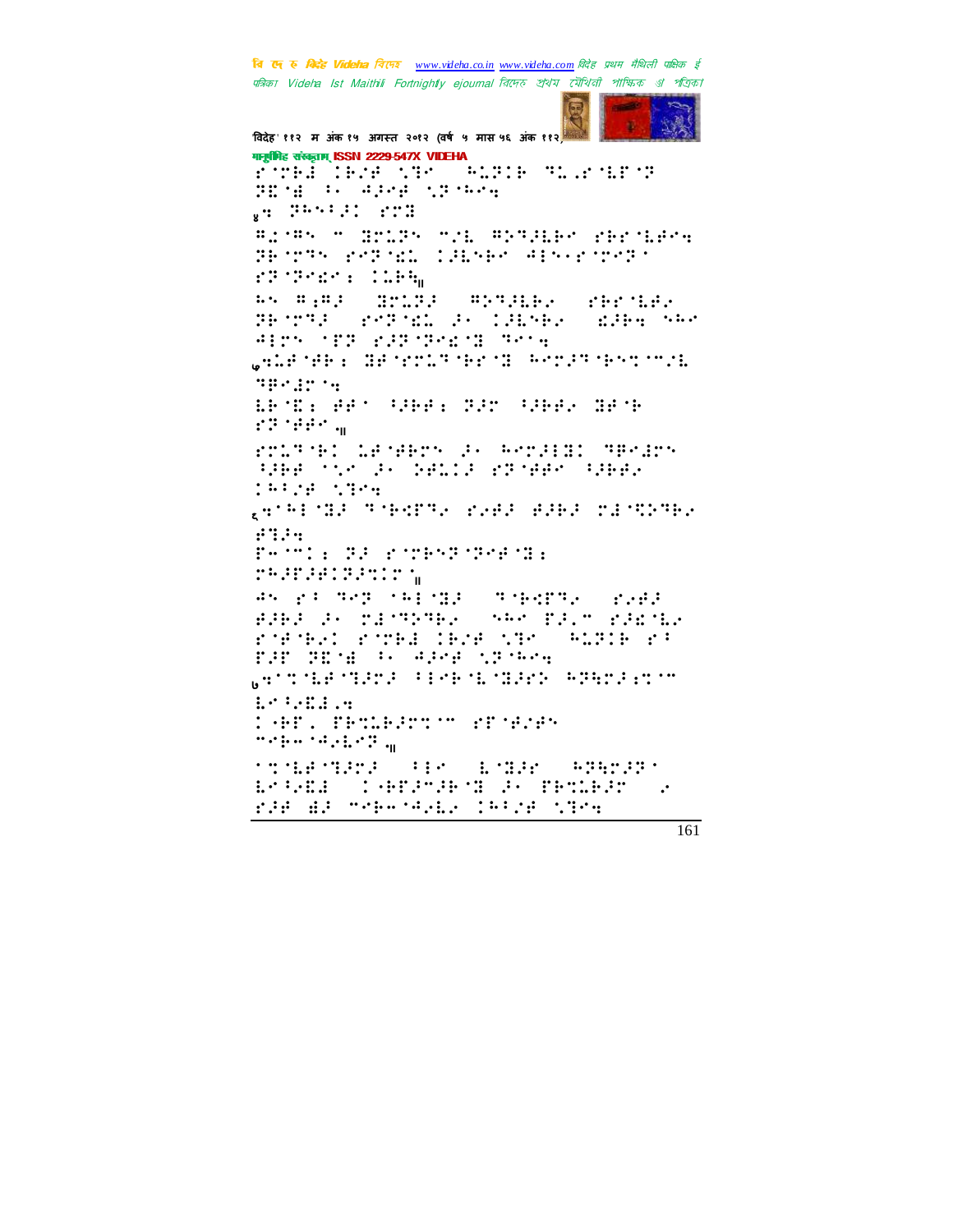वि एक रु क्रिटेड Videha विएम्ब www.videha.co.in www.videha.com विदेह प्रथम मैथिली पाक्षिक ई पत्रिका Videha Ist Maithili Fortnightly ejournal রিদেহ প্রথম মৌথিনী পাক্ষিক প্র পত্রিকা

```
विदेह' ११२ म अंक १५ अगस्त २०१२ (वर्ष ५ मास ५६ अंक ११२)
गानूबंगिह संस्कृताम् ISSN 2229-547X VIDEHA
garden (Bel rifsbeed they thin
LPPPPP
LEART WELF IN MAY HER PACER.
rander de
POTABLE PROTHERS PRACTICE
renchen der Stadten
APP TELENTIN INE GENERAL TONE LOSSA
rint theirs
MIGHTS PATT GRID GRADE
489.9321<sub>se</sub> making para suit sauking
3 Port of the control of the state of group
Principal masse
rangues degrassare pressoran
2. President Pressinger
天然被形式指形式学习的 进渡准装式工作或装置 维护的
aggyra, stay-reiney-enfegal
श्लुमेर्नम्<sub>ड</sub>म् अन्तर्ह्यसम् ६ त्रश्म व्यक्तिसम
\langle \psi_{\mathcal{Q}}(\mathbb{P},\mathbb{P})^{\mathsf{c}} \rangle \leq \langle \psi_{\mathcal{Q}}(\mathbb{P},\mathbb{P},\mathbb{P},\mathbb{P},\mathbb{P},\mathbb{P},\mathbb{P},\mathbb{P},\mathbb{P},\mathbb{P},\mathbb{P},\mathbb{P},\mathbb{P},\mathbb{P},\mathbb{P},\mathbb{P},\mathbb{P},\mathbb{P},\mathbb{P},\mathbb{P},\mathbb{P},\mathbb{P},\mathbb{P},\mathbb{P},\mathbb{P},\mathbb{P},\mathbb{P},\mathbb{P},\mathbb{P},वार्यम् अन्यन्तु सन्यानीयः अन्तु वनिर्यापः । म्हणन्तुः अपैक्षः ।
r, Har, aller a depression light
PROBLEM POLENT POLITY P.
\mathbb{P}_\phi Porture is a R-core \mathbb{I}_\phi is quarted by \mathbb{P}_\phi . So, and ,
Phode reals, domine<sub>s</sub>ed, in glid realer has
```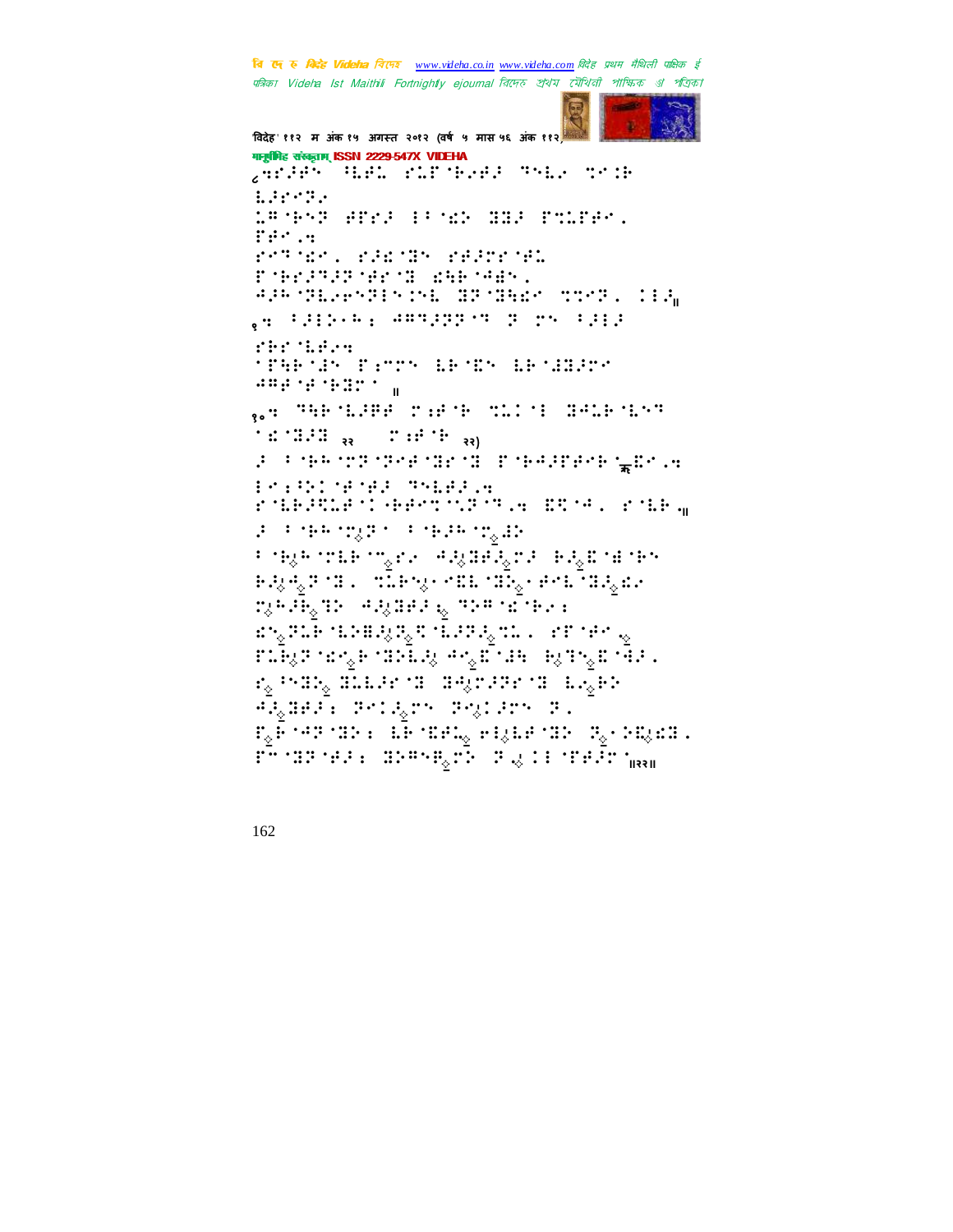वि एक रु क्विहेट Videha विएम्ब www.videha.co.in www.videha.com विदेह प्रथम मैथिली पाक्षिक ई पत्रिका Videha Ist Maithili Fortnightly ejournal রিদেহ প্রথম মৌথিনী পাক্ষিক প্র পত্রিকা



विदेह' ११२ म अंक १५ अगस्त २०१२ (वर्ष ५ मास ५६ अंक ११२) मानागिह संस्कृतम् ISSN 2229-547X VIDEHA

TEMPERMENT PARMED TEMPERMENT STOR STORIES SPORTE **FIRMS ENDING THE THIRD SECTION SECTIONS** SOMETHING STILL THE SALE AN HEAPNETIC THIN FAILS FOR THIS PROBA BOTOBROTH LEOTROP RETO (F) TERMELING PRO INPERIE FURNI LA STROT ANGRA (STROTHSI) ANG 1980 GA TH FALE (FRT RAN 187 CRNTH 28T 8238 F. C28F FALESE E5PA, 7898 FIF Absolute Guard SARI Sspeeding 19725 FAR ANDER SA HILL FANDER NATHERN HARA SSIRIE D. BSAGARYE SSIRV FBT ANGEL TER SATES AND JETTED AND EPSE ANN 3, SERVI PARK PROBA PROPINE REOR RANG NEW CORPORAT BRAN, AMBA RAD CENERA ADNA MBNBL FLAMENT BET ANN EX PREMET LAB ANN PRIEMENT INFORMATION MANUFIC make alb ibjer skr makings is: #s:  $\mathcal{L}(\mathcal{L},\mathcal{L},\mathcal{L})$ SPARS EPSIED SPERFIESIE SAME  $13113$  $\mathcal{L}$  , the strip  $\mathcal{L}$  strip **ALCOHOL PRODUCED** PERPERTE POSSIBLE  $\mathbb{R}^n \times \mathbb{R}^n \times \mathbb{R}^n$  $\mathbb{H}^1_{\mathcal{O}}\mathbb{H}^1\mathbb{H}^1\mathbb{H}^1$  . Fineshingte in the model of the college. Hill te te a segmeal that a sea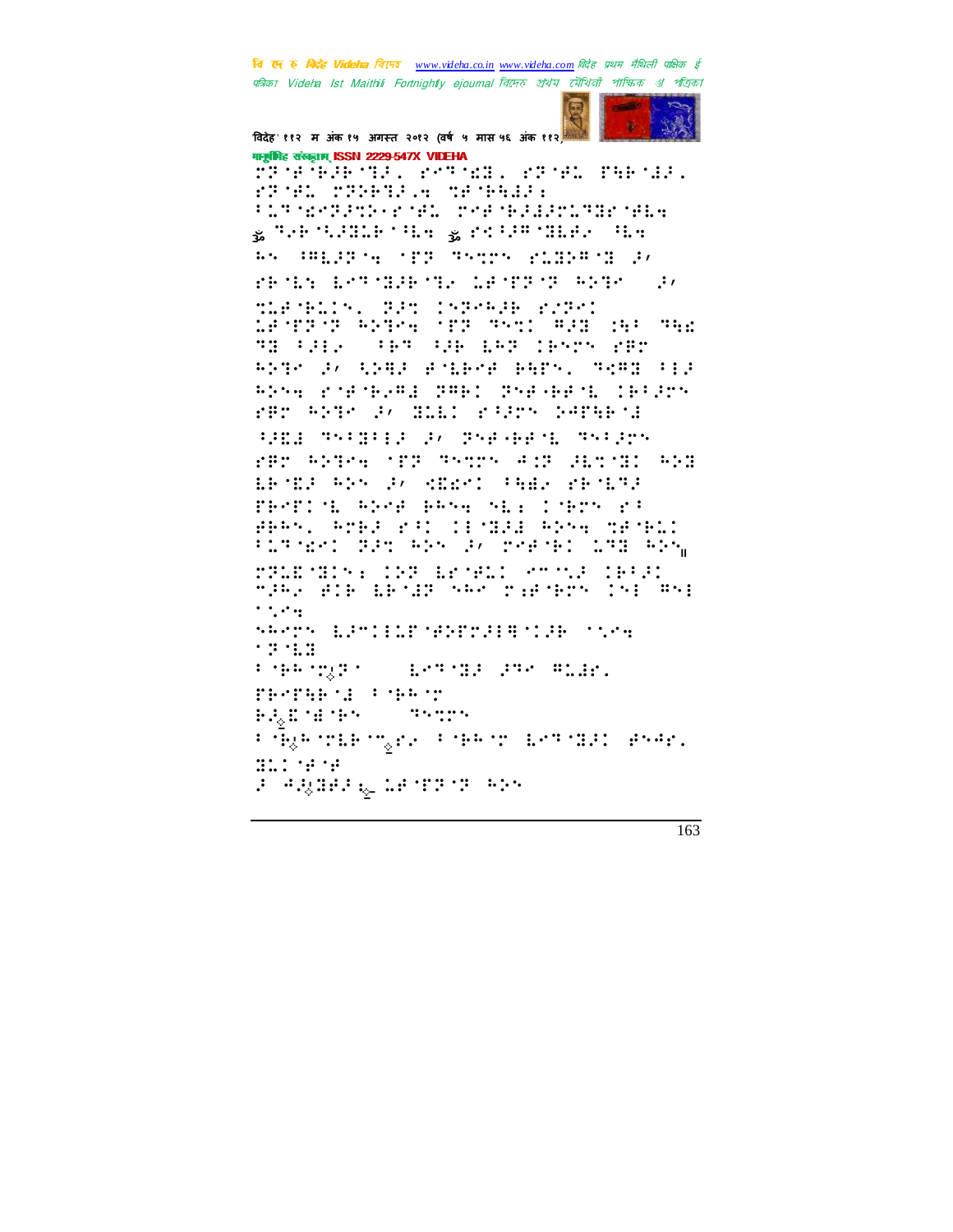वि एक रु क्रिटेड Videha विएम्ब www.videha.co.in www.videha.com विदेह प्रथम मैथिली पाक्षिक ई पत्रिका Videha Ist Maithili Fortnightly ejournal রিদেত প্রথম মৌথিনী পাক্ষিক রা পত্রিকা



```
विदेह' ११२ म अंक १५ अगस्त २०१२ (वर्ष ५ मास ५६ अंक ११
मानूबंगिह संस्कृतम् ISSN 2229-547X VIDEHA
6043 T. 600
MARGERSE RESER
PEECER_POR TEMPORY PRELA
HERE NEQUES NE NATIONS CEPEE THE SEE
DEPEND FOR PT TEP LAB
THRIGHT CHIEF THE PHOTOGRY
: 3: .ang PLE (12412), Pig (12712), CL (1413), PL (141412
LAR FOREST \bar{z}_2tola (1991) (\bar{z}_1tola 1991).
Full Public
\mathcal{C}\mathbb{P}^1\oplus\mathbb{P}^1\subset\mathbb{R}\oplus\mathbb{R}\oplus\mathbb{R}\mathbb{P}\text{Lip}_{\phi}\mathbb{P}^{-1}\text{d}\mathbb{P}_{\underline{\phi}}\text{F}^{-1}\mathbb{E}\text{P}\text{Lip}_{\phi}\text{F}\text{Lip}_{\phi}\mathbb{P}^{-1}\text{d}\mathbb{P}_{\underline{\phi}}\text{L}^{-1}\mathbb{E}\text{Lip}_{\phi}\text{F}\text{Lip}_{\phi}\text{F}\text{,}EPHOTES FREE EMPERIENCE
Program de relativa (Peer (FEP
BONEMAL PT TR PUTCH
agandagda ran a rans
SELR'S SILL SYD
SQ:33:3 RP431 RP4 325
EASER TEMPLING TEAPPE CENTER
Pright Prysent Promosous rene
1.34 \cdot 3.94P_+ (Fig. ) P_+ESPARANTE PAR
LE TERLETER ADT
FILENID LENET FI PIP
PERMIT SHEP.
Primarias, Path
```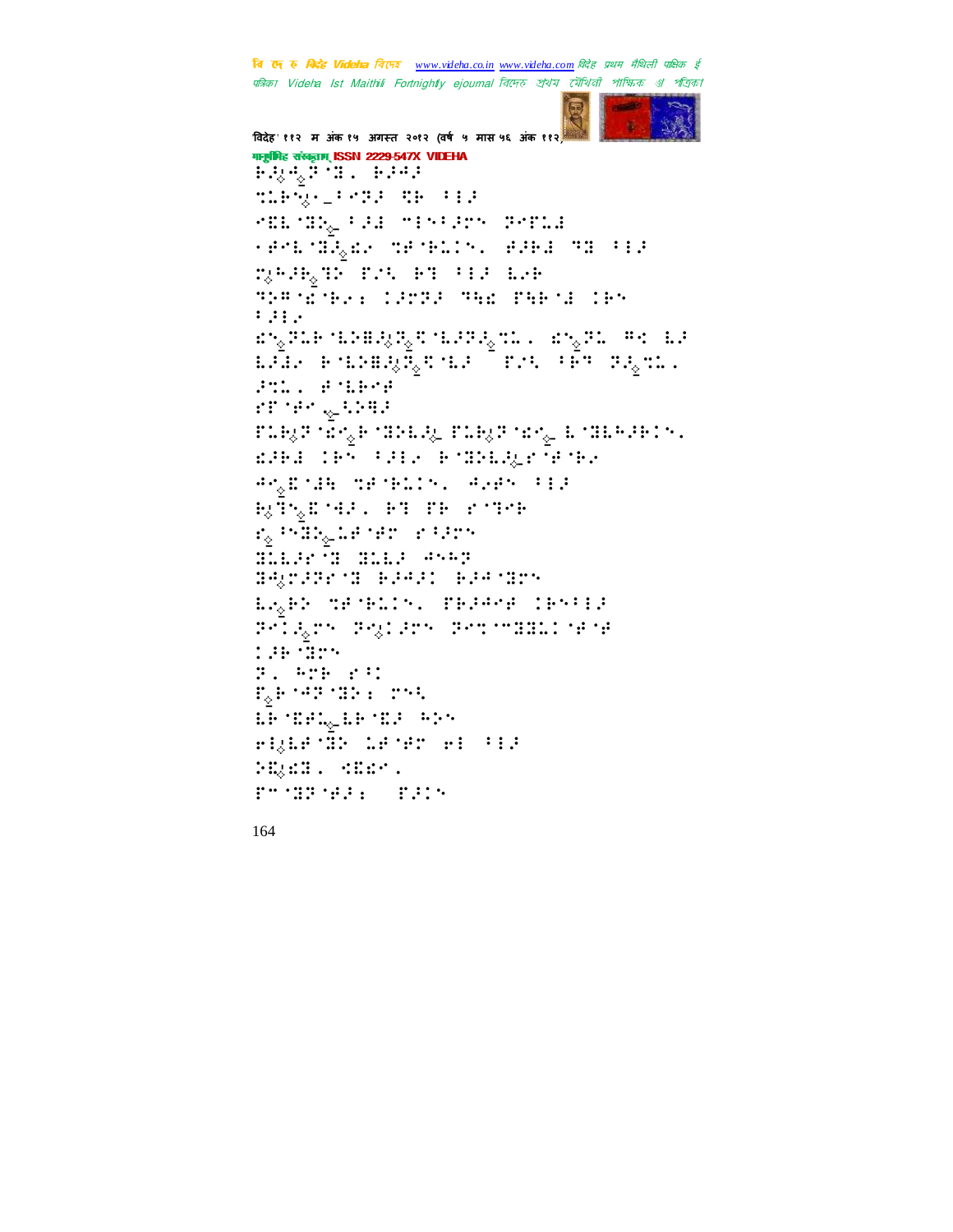चि एक रु *विदेह Videha चिए*न्छ <u>www.videha.co.in www.videha.com</u> विदेह प्रथम मैथिली पाक्षिक ई पत्रिका Videha Ist Maithili Fortnightly ejournal রিদেহ প্রথম মৌথিনী পাক্ষিক গ্র পত্রিক।



'विदेह' ११२ म अंक १५ अगस्त २०१२ (वर्ष ५ मास ५६ अंक ११२) मानुषीिह संस्कृताम् ISSN 2229-547X VIDEHA ⣝⢵⢻⢿◌॒⢵.3⢸⣝!3⢸⣝!⢷7⢼!⢳⢾⣅!3! **39: Č3** : E ⢽⣀◌॑-⢳⢷⢼!⢸!⢳⢾⣅! 3&⢾⢼.⢷⣙!⢳⢵! B NHAPANI (TRILPR) HA POHENNI (HMP) ⢷⢼⢺⣝!7⢷⢼⢳⣜!⢽⢴!⣎⢼⢷! ⣇⢹⣝⢼!73⢼-!⢷⢼⢺⢽⣝.⣇⢴⢷-⢾⢴⢷⣐⢹⢼⢺-! We we have the state of the state of the state of the state of the state of the state of the state of the stat ⣅⢹⣝⢴!⢽⢼⢷⢴!⢳⢵⣙⣒!&⢼⢷⢺⢽⣝! ⢼⣇⣉⣝⢾⢼!&⣋3⢼!&⢷!⣇⢷⣏⢼!⢹⣙-!⢶3! Wi Tij an 'e San ⢷⢺⢾0⣐⢷⢿⢾!⢷⢴⣒! 9 WJEFIBID: SFTJEFIBID: SFTJEFIBID: SFTJEFIBID: SFTJEFOUT! 9  $\cdot$   $\cdot$   $\cdot$   $\cdot$   $\cdot$   $\cdot$  $\cdot$   $\cdot$   $\cdot$   $\cdot$   $\cdot$  $9:2:2:2$  $\cdot$ :  $\cdot$ :  $\cdot$ :  $\cdot$ cz! Esperant w Political Political Political Political Political Political Political Political Political Political Political Political Political Political Political Political Political Political Political Political Politic  $\mathbb{R}^n$ Nbjuriji pri nastavlja se obiti pri nastavlja se obiti pri nastavlja se obiti pri nastavlja se obiti pri nastav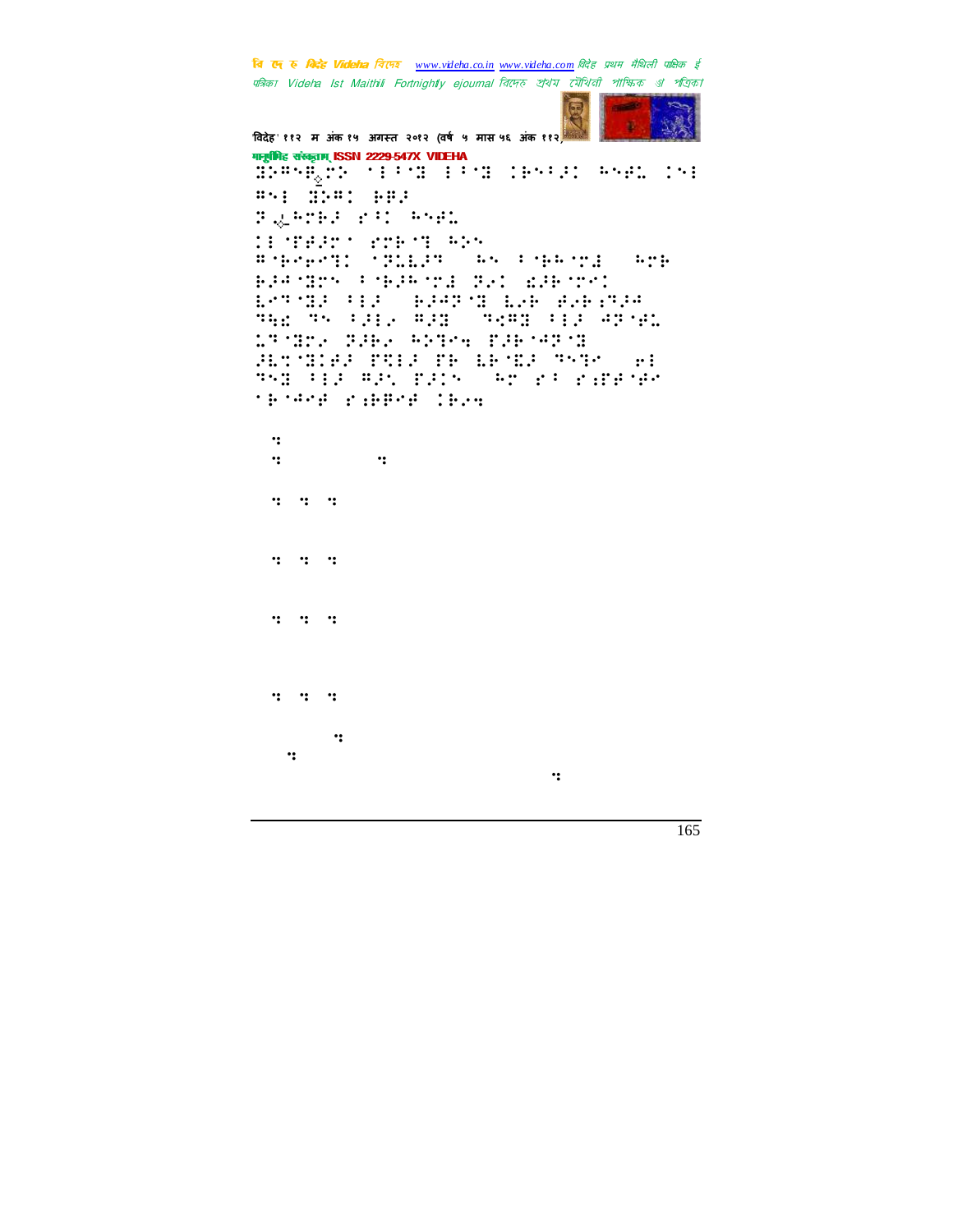चि एक रु *विदेह Videha चिए*न्छ <u>www.videha.co.in www.videha.com</u> विदेह प्रथम मैथिली पाक्षिक ई पत्रिका Videha Ist Maithili Fortnightly ejournal রিদেহ প্রথম মৌথিনী পাক্ষিক প্র পত্রিক।

jefoujgazh e voe de an de an de an de an de an de an de an de an de an de an de an de an de an de an de an de<br>Eventuel e voe de an de an de an de an de an de an de an de an de an de an de an de an de an de an de an de an

ufmania bhpozition and the control of the control of the control of the control of the control of the control of the control of the control of the control of the control of the control of the control of the control of the

 $\mathcal{L}_2$ pv $\mathcal{L}_2$ pv $\mathcal{L}_3$ pv $\mathcal{L}_4$ pv $\mathcal{L}_5$ pv $\mathcal{L}_6$ 



.<br>विदेह' ११२ म अंक १५ अगस्त २०१२ (वर्ष ५ मास ५६ अंक ११२) मानुषीिह संस्कृतम् ISSN 2229-547X VIDEHA

cz! Występu Wielkie występu Wielkie występu Wielkie występu Wielkie występu Wielkie występu Wielkie występu Wi

 $\ddot{\cdot}$ :

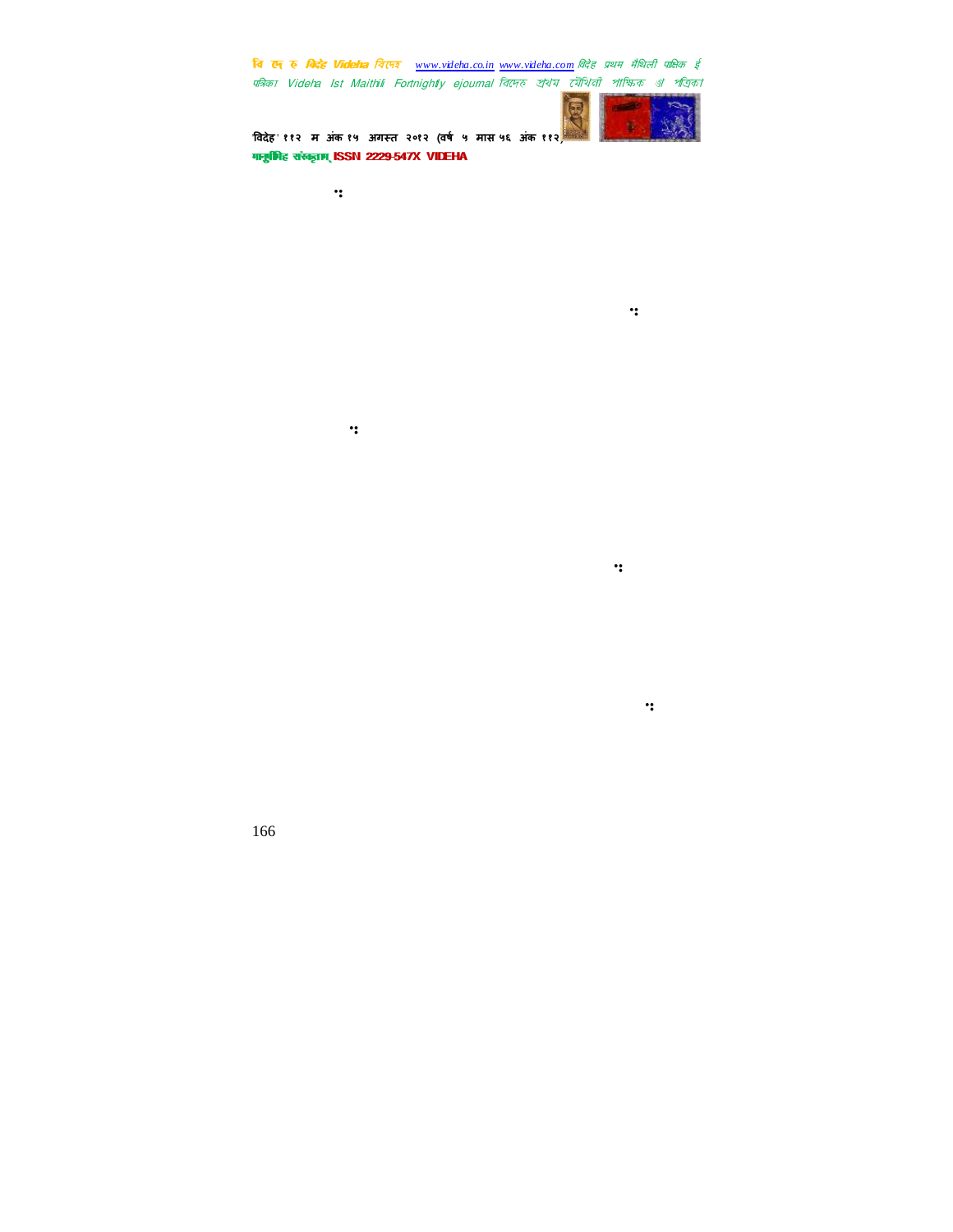चि एक रु *विदेह Videha चिए*न्छ <u>www.videha.co.in www.videha.com</u> विदेह प्रथम मैथिली पाक्षिक ई पत्रिका Videha Ist Maithili Fortnightly ejournal রিদেহ প্রথম মৌথিনী পাক্ষিক গ্র পত্রিক।



विदेह' ११२ म अंक १५ अगस्त २०१२ (वर्ष ५ मास ५६ अंक ११२ मानुष्टीमिह संस्कृताम् ISSN 2229-547X VIDEHA

sfmjer i politike politike politike politike politike politike politike politike politike politike politike po<br>Politike politike politike politike politike politike politike politike politike politike politike politike po

hhbkfoesbAwjefib⣒dpn!!!

⣇⢹⢳!⢽⣓⢾⢽!⣐!⢸⢼⣏⢼&⢼!⢷+⢽⢼.3⣈⢽!!!

Joqvu;!)⢵⣏⣚!⢹⣇⢽⢼⢻⢷⢴-! ⣙3⢼⢿⢷!⣐⣇⢼!⢶⢵⢽⣞.⢷⢵⢽!⣞⢼&!  $:$   $:$   $:$   $:$   $:$ 

 $\mathbf{S}$  space  $\mathbf{S}$  is a space  $\mathbf{S}$  is a space  $\mathbf{S}$  is a space  $\mathbf{S}$ ⢹⣇⢽⢼⢻⢷⢴-!⣙3⢼⢿⢷!⢼!⢶⢵⢽⣞.⢷⢵⢽0! ⢷⢵⢽⣒!Sftvmu!jo!Efwbobhbsj-!

Spield (Spield Control)

⣐⢻3⣉."⣙3⢴.⢵⣏!0!"⣙3⢴. ⣐⢻3⣉.⢵⣏!!&⢷⢵⢺⣞=!⢼⢻⣓! 79G, Pangal (1990) and an anti-series and an anti-series and an anti-series and an anti-series and an anti-se<br>The series and an anti-series and an anti-series and an anti-series and an anti-series and an anti-series and ⢹⣇⢼⢷⢼!hhbkfoesbAwjefib⣒dpn!&⢷!  $^{\circ}$  : ::::: ⣇⢹⢳!"⣙3⢴.⣐⢻⢷⢺⢴!⢼!⣐⢻⢷⢺⢴! "⣙3⢴!⢵⣏!)⣐⣞⢷⢽⣞&⢷!&⢳3!7⢷! ⢷+.⣋⣉⢽⢷⢴\*!⣒⣒!⣒⣝⣓⣒3⣒! ⢷⣇⢷!⢼⣎⢼⢷⢾!.Cbtfe!po!nt.trm!

Fohmjti.Nbjuijmj!Ejdujpobsz⣒!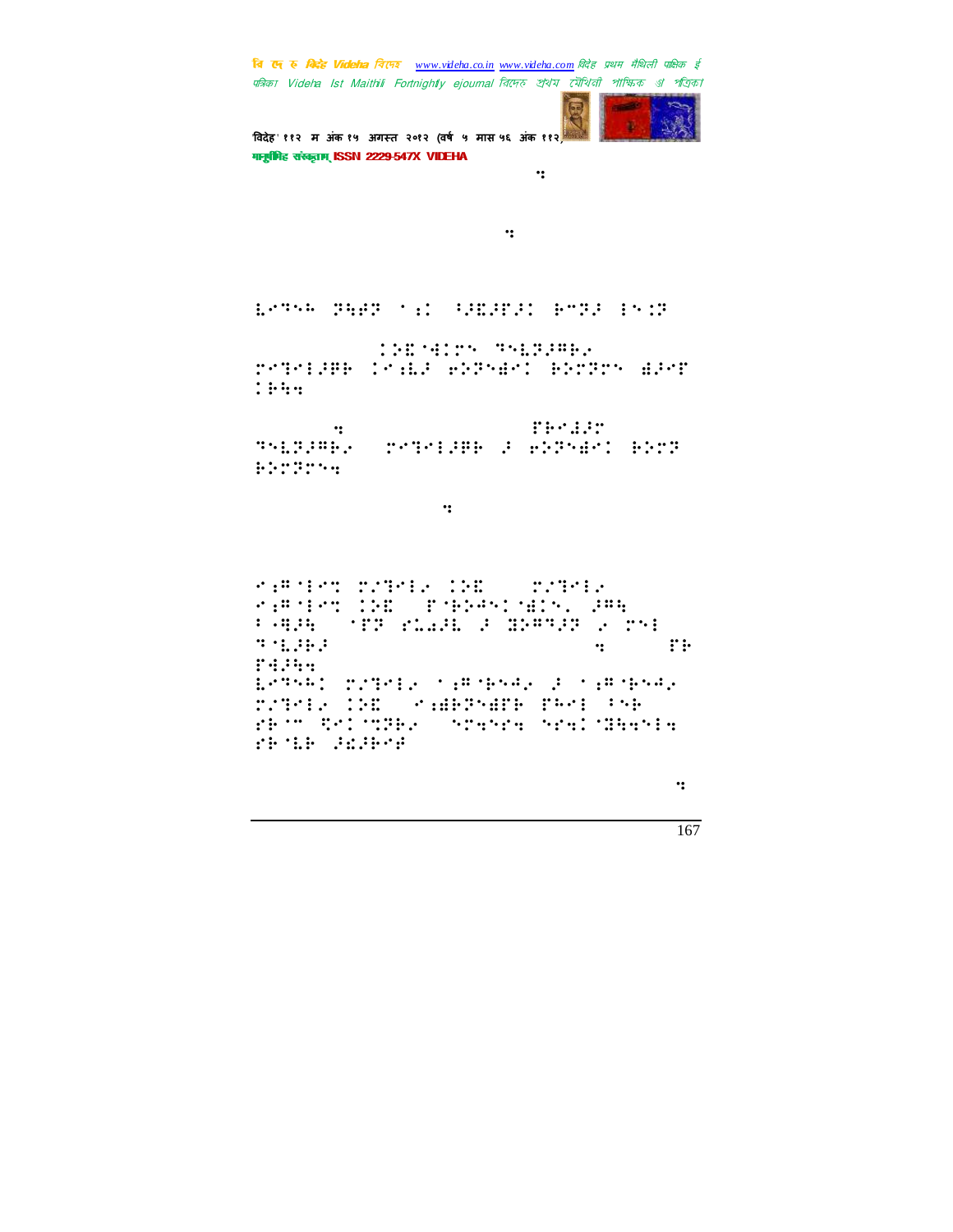**बि एक रु** *बिर्दह Videha विए***नर** www.videha.co.in www.videha.com विदेह प्रथम मैथिली पाक्षिक ई पत्रिका Videha Ist Maithili Fortnightly ejournal রিদেহ প্রথম মৌথিনী পাক্ষিক প্র পত্রিকা



विदेह' ११२ म अंक १५ अगस्त २०१२ (वर्ष ५ मास ५६ अंक ११२) गानूबंगिह संस्कृताम् ISSN 2229-547X VIDEHA

,AGAPJ STRAIT CONTROL AND ESSAY BOST TAGGE STORE THIS TALE & ,Angelen (AB) pronge nach de ,APSEVE 2 SPEAK TOPSER SPEAKERST BROWN THERE SHOWE MARI MODE , ma Prese: robert Sems monser BRIRG THURS CREW MED - 15 SPARE 3  $15.17 - 2.11$ **BOOKS TO BUILD BUILD** ESPASSE THE SEPHENT PETH IN September **MINERY LOOPED PHOTOS** , er - modern de l'alconder E-MONERNEMENT (1999) ISBN 988 1528 (1956 Karlinger Samal (1962)<br>SP 191 (1978) Aden Geroff (1966 Esta TOP DRAGGETRIC PHOTOGRECORDS ONCE  $45.334$ ndit (1 meng) besar taban ngneng  $\begin{aligned} \mathbb{R}^{2} \times \mathbb{R}^{2} \times \mathbb{R}^{2} \times \mathbb{R}^{2} \times \mathbb{R}^{2} \times \mathbb{R}^{2} \times \mathbb{R}^{2} \times \mathbb{R}^{2} \times \mathbb{R}^{2} \times \mathbb{R}^{2} \times \mathbb{R}^{2} \times \mathbb{R}^{2} \times \mathbb{R}^{2} \times \mathbb{R}^{2} \times \mathbb{R}^{2} \times \mathbb{R}^{2} \times \mathbb{R}^{2} \times \mathbb{R}^{2} \times \mathbb{R}^{2} \times \mathbb{R}$ Fermal moderned effect coedy incremy  $\alpha \leq \beta \leq \beta \leq \gamma \leq \gamma \leq \gamma$ MAR A BRAN PRINT IBER (2000)  $25.251.259$ rance a benn effal laegh nanrh  $\mathcal{B}^{(2)} = \mathcal{B}^{(2)} \mathcal{B}^{(1)} = \mathcal{B}^{(1)} \mathcal{B}^{(2)} \mathcal{B}^{(1)}$ COST PARTIES AND CHEAR SPORTS  $25.251.259$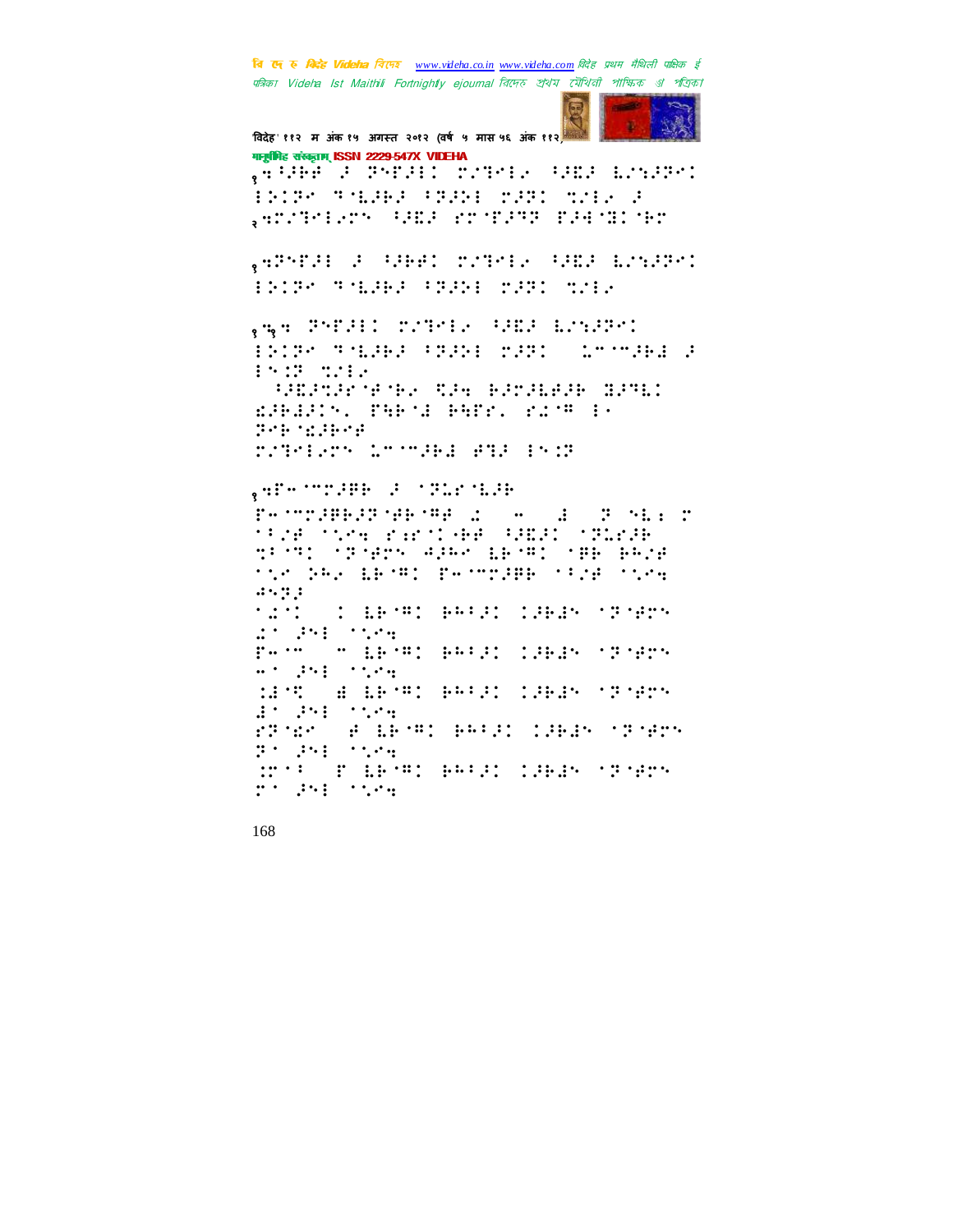वि एक रु क्विहेट Videha विएम्ब www.videha.co.in www.videha.com विदेह प्रथम मैथिली पाक्षिक ई पत्रिका Videha Ist Maithili Fortnightly ejournal রিদেহ প্রথম মৌথিনী পাক্ষিক প্র পত্রিকা



विदेह' ११२ म अंक १५ अगस्त २०१२ (वर्ष ५ मास ५६ अंक ११२) गानूबंगिह संस्कृताम् ISSN 2229-547X VIDEHA

STRATIST PRESSURERS IN THI APAR TERR PATTERNS PREPDY TEACHER ARADE STORINGED PORGER TRIE APPLA  $4572 + 11 + 12$  $\mathbf{1}:\mathbb{R}^n$  $\mathcal{L}^{\text{max}}$  $: : :$ ande bomannemen factor moboron aan ja: 530 45 jilow (milow 3 dilow). FARME MELROBER BROB ARR AND ALBOW F PERMAN, PHRME PAMMAPRA PAIR agsa aspall nationame (natal nonne<br>aggiornome popa aspanyt ostalage **JELT-C ENCL NAP FIRIN, TAP TITLE** the S BODY (Per P Indept PRACH rner og at land anne della gre  $1.329$  :

BEAT PROBACTOCK PLEARINGS ORDER this lest all seems and a podar Phe Abre wile play 1801 Php. REMENSIONS TO THE MAIN CONTROL SEE PROPERTY POTENT RESOURCES TROP the model real ment diese the **MINISHER PRESENCE MANUFICATION** PROGRESS PARTIES TO HISPARA OVER SPRETT IS IN IN TEETR SEC Fermannes Premie (B) Lord Stre Br. En la Scherl (PBI rang **MELRIEL EMBERGEFERT CHAL CODE** BREAK THE TRIE WIRE

 $\frac{1}{2}$ 48 (Februari - 81 (Stormalia Serbuari). Aber they from Arcocket Automotive AN NEW TIESE BOILERING APPROXIC 1982 B ESTE ANTOI MORPH ANDE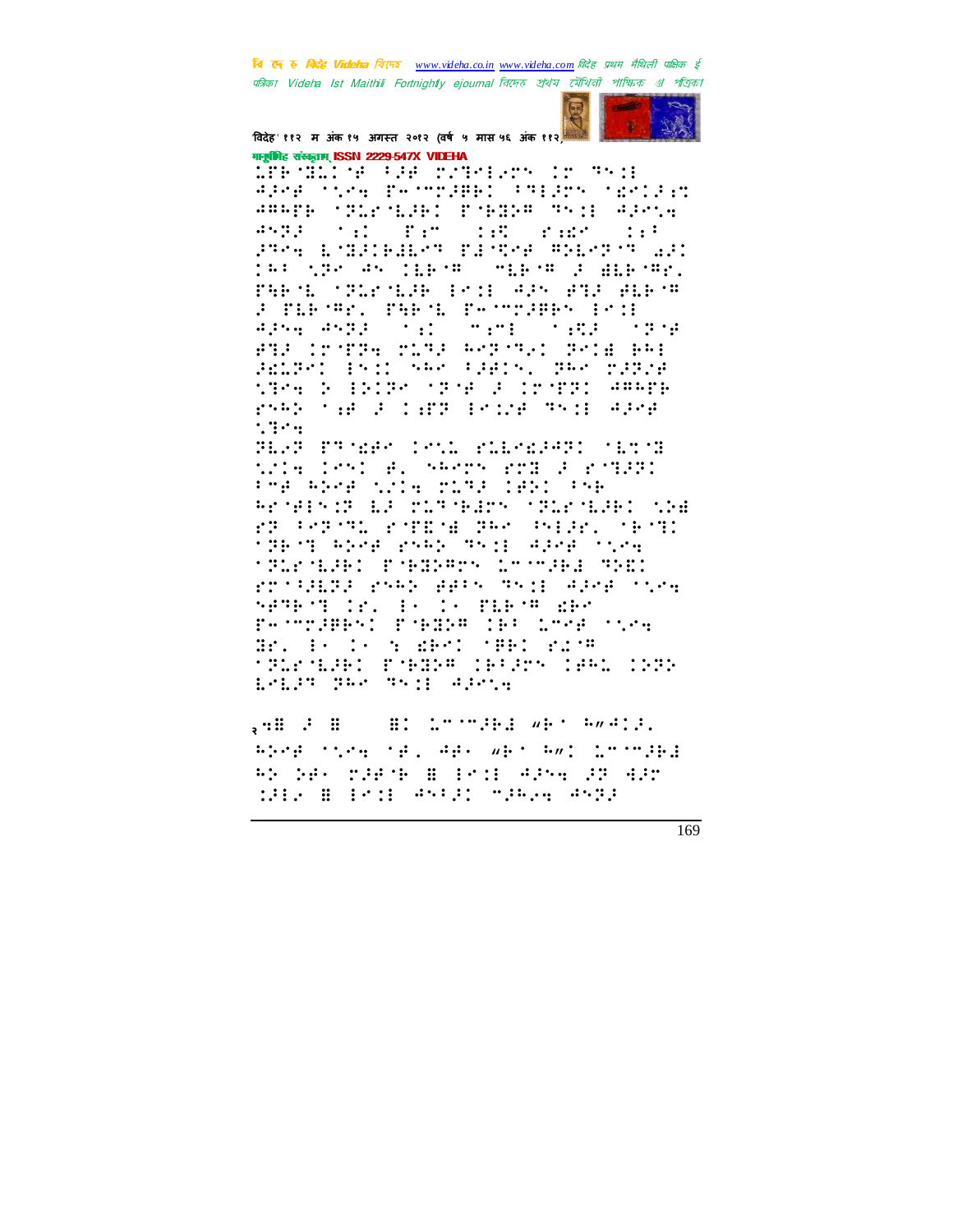वि ए रु क्रिडे Videha विएक www.videha.co.in www.videha.com विदेह प्रथम मैथिली पाक्षिक ई पत्रिका Videha Ist Maithili Fortnightly ejournal রিদেত প্রথম মৌথিনী পাক্ষিক রা পত্রিকা



विदेह' ११२ म अंक १५ अगस्त २०१२ (वर्ष ५ मास ५६ अंक ११२) गानूबंधिह संस्कृताम् ISSN 2229-547X VIDEHA

 $\mathbb{R}^{n}$   $\mathbb{R}^{n}$   $\mathbb{R}^{n}$   $\mathbb{R}^{n}$   $\mathbb{R}^{n}$ **FALL WHEN SHE MALE FROM TRUE** gathering of MP TACH TET FIN, THIRD F rotter and on a radament of

MIRRON BOJ CENE PAJ NJARON BONICE tice com podrugue di recordine rema plan abel steel

gab 2 For contribute what incompled f THE APPENDIX CONTROLLER PORTON par proposero monda sepo commond **SEPTED BETTER TO THE** PARTER (Part (PRIMER 2004) SAR 201 FOREST CORPORATIONS ARRAIG B. THE STILL ET ETTE Programmed Porto della Cimmolegi 151 2 FORDA 151 APME STM ASTR  $\frac{1}{2}$  and  $\frac{1}{2}$  and  $\frac{1}{2}$  $7:7:1$ 

 $\sqrt{4\pi^2(12)}$  (Prim Thii Alch the transformation Siel 4 der Erdel maege Lmomaedor de and armyl and alle app. 경제임 - 경반 경제에 인터링 경영사이용은 생이시며 관리인사. **THERE IN ITH INCHE IN INCHER** 828. 83. 82. 82. 82. 92.

GAN 2 I ( MINISI LENPRAN N 2 I **TERR POSS APPROXIMAT**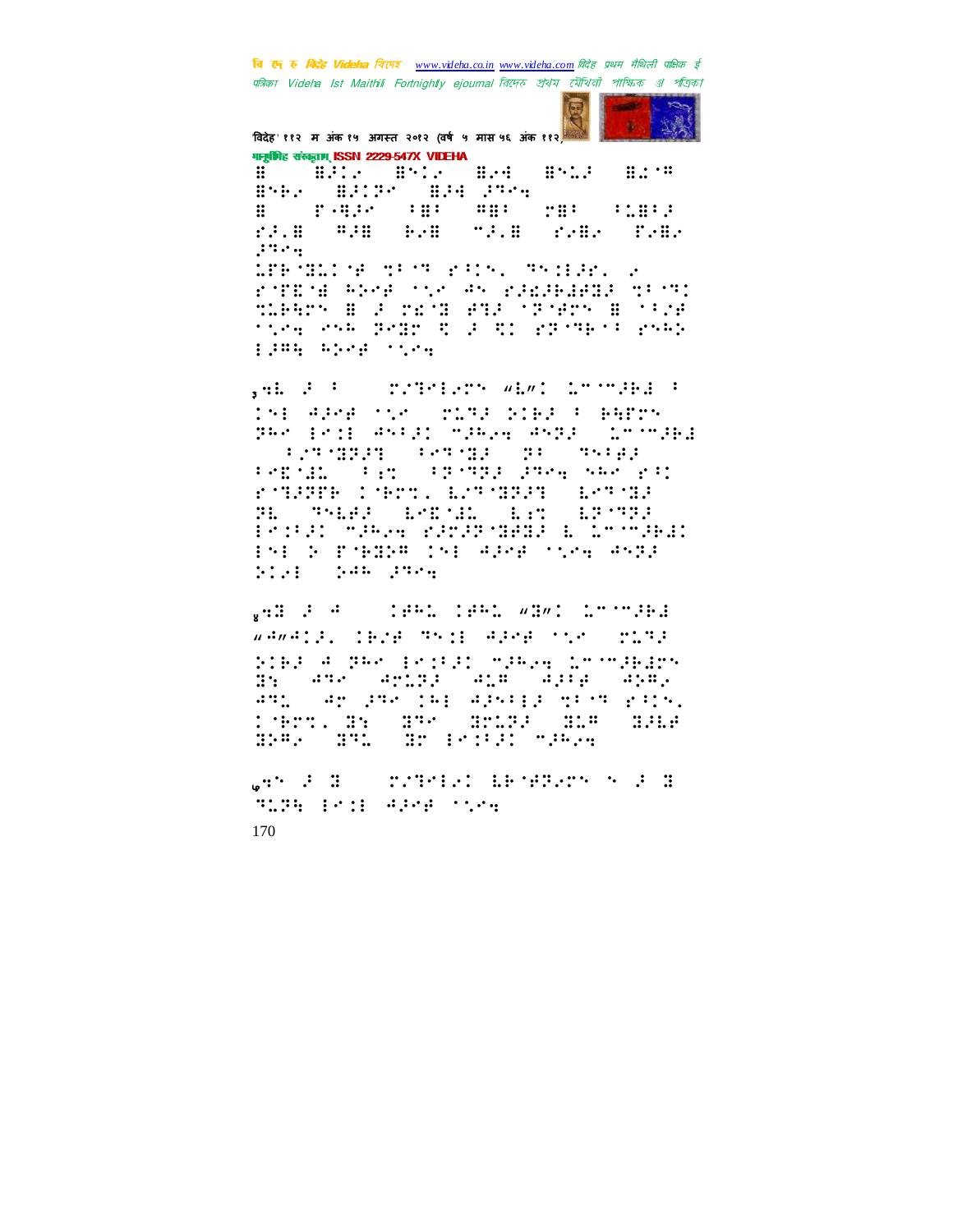वि एक रु क्विहेट Videha विएम्ब www.videha.co.in www.videha.com विदेह प्रथम मैथिली पाक्षिक ई पत्रिका Videha Ist Maithili Fortnightly ejournal রিদেহ প্রথম মৌথিনী পাক্ষিক প্র পত্রিকা



विदेह' ११२ म अंक १५ अगस्त २०१२ (वर्ष ५ मास ५६ अंक ११२) गानूबंगिह संस्कृताम् ISSN 2229-547X VIDEHA

होत्स्क्लेटेडी क्रिक्किस्ट (1980)<br>इक्स्प्रास्त्रीय स्वतं क्रिकेट agn apsp **SEPT ED SEPT 131**  $\frac{1}{2}$   $\frac{1}{2}$   $\frac{1}{2}$   $\frac{1}{2}$   $\frac{1}{2}$   $\frac{1}{2}$   $\frac{1}{2}$   $\frac{1}{2}$  $\mathbf{1}$ FRIDE MARK STORE START A STACK riga ngay angg nasi nggo nga  $\cdots$ 3984 SAR MESS PAI PSIDNED BA BPA (BIB) BRP 2981 F-BB28 PRO TRANS WARREN BROBEN WORKER TARE PROF LOND APPOINT NE ME PROTECTS whath, Boles Loomaka Info@aane over

**SOURCE SERVICE SECTION** PORPHORM PROBAT CRIPED IP: 1881: W SSP SAR B1278155 CIPS FOREST INFORMED MONETIME (FLORE) 15:375 1232 PRAFT 2 SIPRAFT FJP The steel Portfolk: PROBREMENT brongel mode di Spred rel Cres Brighthis MR In 1988, And 250 THATE SPATES, INE (AND PRO BATCH TEAC TEAC EXTENSIVE PART WAS Pobleman (Server Pressure Poblement 1928 (1959)

per el espace die component PORTUGE IN CROTECTE CONTROLLERE HE THE INE TEST FRIEL ROLL  $\ddots$ PRODE ROCK STOR RED BIDING  $\cdot$  real. **SALES AND SECTION SERVICE** 2261 2374 MINI (B1281 ES12MS RK) FMARTH SIDE SEE AND FMARTH SIDE POBRE CHOP TACE APAR SOME ANDR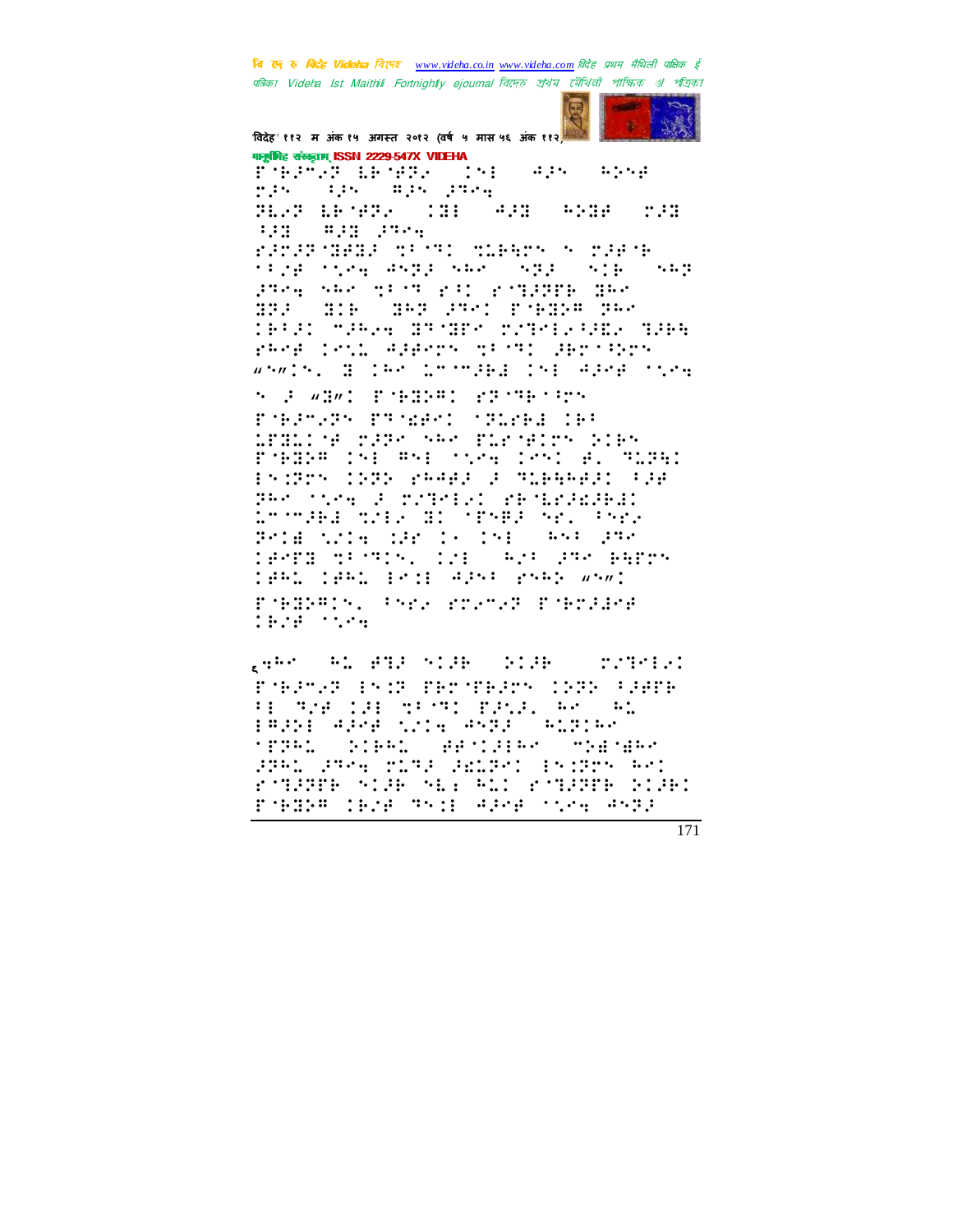वि ए रु क्रिडे Videha विएक www.videha.co.in www.videha.com विदेह प्रथम मैथिली पाक्षिक ई पत्रिका Videla Ist Maithili Fortnightly ejournal রিদেহ শ্রথম মৌথিনী পাক্ষিক প্রা পত্রিকা



विदेह' ११२ म अंक १५ अगस्त २०१२ (वर्ष ५ मास ५६ अंक ११२, मानूबंगिह संस्कृताम् ISSN 2229-547X VIDEHA Addis (1996) Aastals (1947as (296  $\mathcal{L}^{\text{max}}$ 

**WE SAY IS SENIVAL PRODUCT TEPLE:SE, ED LT TEEL : PROF TIPE AND EVERY PERMITTER ASSESSING East Page** della Lebro and the second second second second and continuously and a LANS STAR STAR STAR

yezhigen ig: 11 gezhiele bezonielezh TESTEL ESERCINE EL APPECISC s presenta also con Terry r. parps of thoughd makes, as adre MARK DIE GROOTSE EERSTE MARKE EG **Second Service Service Service Service**  $L^2$  . Fig. ( ) and  $L^2$ FARMS RAT (THR) FHS PRESP (TR TE PHONE WE WE FRAGE **THE SEART** TH, #5128 (1) 151 <u>. . . . . . . .</u>

FB: #SEPRO IS ESEC 14: FRACH s (Samhaidirí 1962)<br>Pomorais (Samhaidirí 1975) ring for samt betgal par fagoi  $\mathcal{A}(\mathcal{I},\mathcal{C}^{\ast},\mathcal{A})=\mathcal{A}(\mathcal{C}^{\ast}_{\mathcal{C}}(\mathcal{I}))$ PHP 12 (PHP) = 125 = 3 = 851 = P423<br>| 5 = 351 = 3625 = 3 = 151264 **TEACHER OFFICERS** TAP THE SPACE  $\cdots$  ; ; ; ; , , ,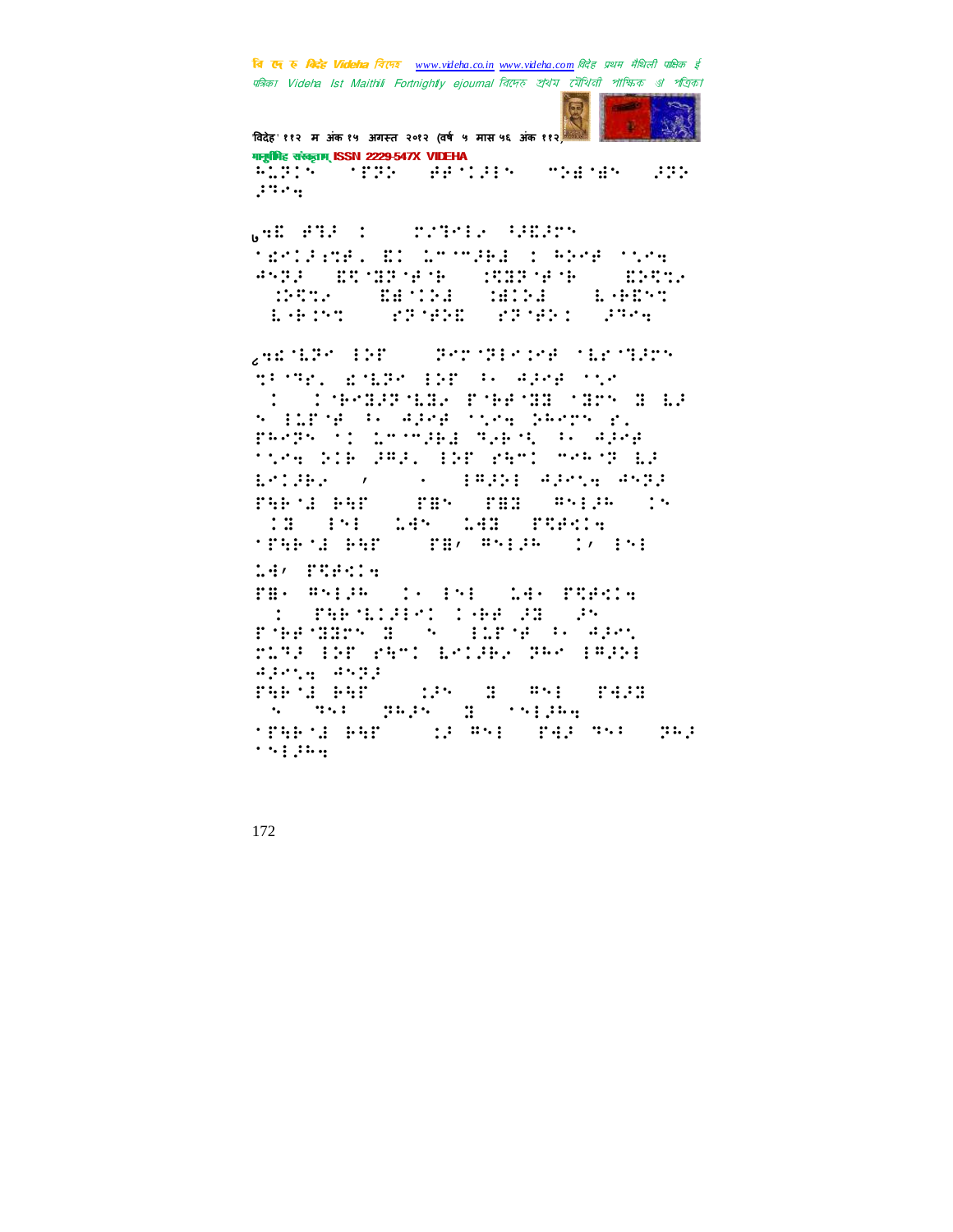वि एक रु क्विहेट Videha विएम्ब www.videha.co.in www.videha.com विदेह प्रथम मैथिली पाक्षिक ई पत्रिका Videla Ist Maithili Fortnightly ejournal রিদেহ শ্রথম মৌথিনী পাক্ষিক প্রা পত্রিকা



विदेह' ११२ म अंक १५ अगस्त २०१२ (वर्ष ५ मास ५६ अंक ११२ ) गानूबंगिह संस्कृताम् ISSN 2229-547X VIDEHA

<sup>To S</sup>herby Prefrom at Lorroged **THERM PART & LETTER BURGE** ELPARTA APARTANA ANDR PHP 12 PHP  $\mathbb{R}^n$  . The property of  $\mathbb{R}^n$  and  $\mathbb{R}^n$ TEAPOR PAR ( TEAP CHECK TECHNIC  $\mathcal{A} = \mathbb{E} \mathbb{P} \left[ \mathbb{P} \mathbb{P} \mathbb{P} \mathbb{P} \mathbb{P} \right] \in \mathbb{P} \left[ \mathbb{P} \mathbb{P} \mathbb{P} \mathbb{P} \right] \cap \mathbb{P} \left[ \mathbb{P} \mathbb{P} \mathbb{P} \right] \cap \mathbb{P}$ ilfy a scape the angl THE SE BHT - THIS SIM - PRIS SIM  $0.124 + 0.044$ **SPARIS RAP CONSTRACT CONTROL**  $\mathfrak{m}:\mathbb{R}\rightarrow\mathbb{R}\times\mathbb{R}$ CE THANFUL MEAN AT LIST AND ASIMA BIROK AN ADMA SYSA ANDD PHP G (PHP) (SMBS)  $1.4321$  $\cdot$  :  $\cdot$  : William Street Window TERRITA RAE (1984) SMED 1982 (19 <u> 10 - Fragis Abru</u> 74 - Chefmannia Tragadh (1948 - 41)<br>1912 - Aldel (1987 - 600 - 4201 - 4512) PHP G PHP ( SP Sec ) PHP Se

Separa Sepanjang Para **TEACH AND STATES IN THE STATES.**  $\mathbf{a} \cdot \mathbf{b}$  , and  $\mathbf{a} \cdot \mathbf{b}$  , and  $\mathbf{a} \cdot \mathbf{b}$  , and  $\mathbf{a} \cdot \mathbf{b}$ 

.417127 roll2227481 (1222-1222 rnik rnišk (1931. <sup>ama</sup>r, 548. l. Thrk are new area they include the shared by TORE CONFIDENT POSSESS CRIME CAN 12 (1988) 41 Annelis (1988) 1988 4.<br>Sin anist anisses Green (1988) pap, pre aper syes aspro mpe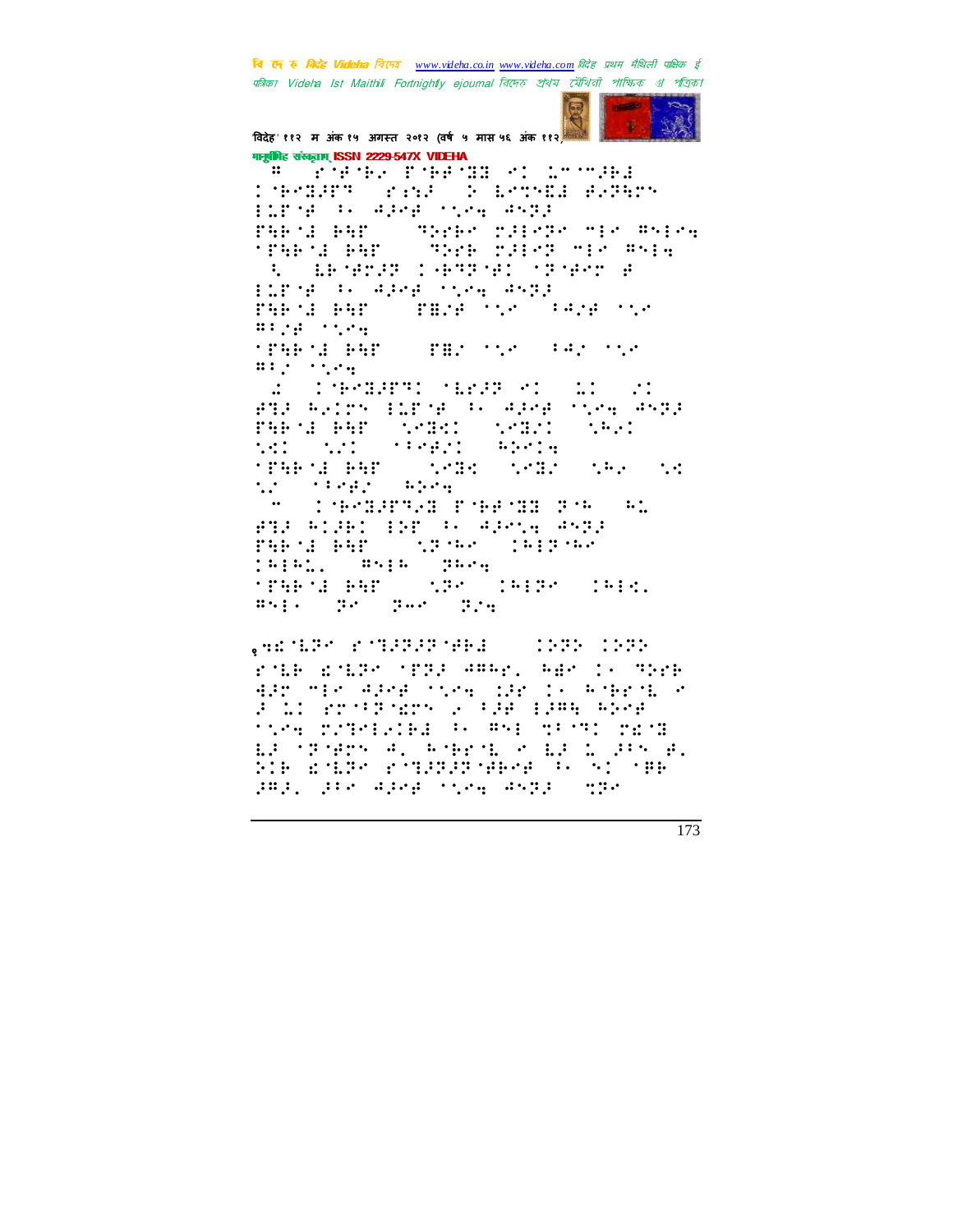वि एक रु क्रिटेड Videha विएम्ब www.videha.co.in www.videha.com विदेह प्रथम मैथिली पाक्षिक ई पत्रिका Videla Ist Maithili Fortnightly ejournal রিদেহ শ্রথম মৌথিনী পাক্ষিক প্রা পত্রিকা



विदेह' ११२ म अंक १५ अगस्त २०१२ (वर्ष ५ मास ५६ अंक ११२) गानूबंगिह संस्कृताम् ISSN 2229-547X VIDEHA

**PASSE PARA**  $\mathcal{L}$  ,  $\mathcal{L}$  ,  $\mathcal{L}$  $\mathbb{R}^n$  $\mathcal{L}$  $2.333$ maart. **Santa Cardinal**  $\mathbf{1}$  :  $\mathbf{2}$  :  $\mathbf{3}$  :  $\mathbf{5}$ **TELL STARTIFIER TEAM** martin i rans o Benn 1984 Bae aber ties ANTE (PTITAIN, PATIT E FLEEPLIN, ringler das ia: 43 rich sise

WHIPP TO PERMIT **TERMINAL RESERV** FRONTHE WEBSTATE COMPONERS THE ANGKUNING ISANG PAULANG MANGKAL Loomini dhe heef over 213: rantae SEP. Aberg Boer TIRESTA SAL SERVIC TROT PRY RIPA PARPE (SI APAR Syde She FRIEDS STORPSHER SOSPHERE OF STA. rathe GHB erstrag Thar (Biede RIP GEMENT BRIDGES (1989) MITR EMBRIED FRANCH FANDARI ENE **MARKET STORE CAL CAL ACTS** The Rhe Sing Powership Present Street British President Company (1992) PAI 2 POVOJ PR PIN. PONANJI ERME EMPORER CAP RAP STAR PORER D rodos (Pel rismas arme fsog edi BIT.LA TAREMENT PARK PRE REPORT Arrair, about architectrical med **TOPA ARTEST STATE STORES THERMIE TEMPNEY, JP HALL** racurr. reports an over the se PROPORTED INTEN PROFI PRE SIBBBBB RNBB 751 FS1 1554 BIP TITELE BREE THE LETTER FR TLENGA PROTECT (BPR) Rob ENI 174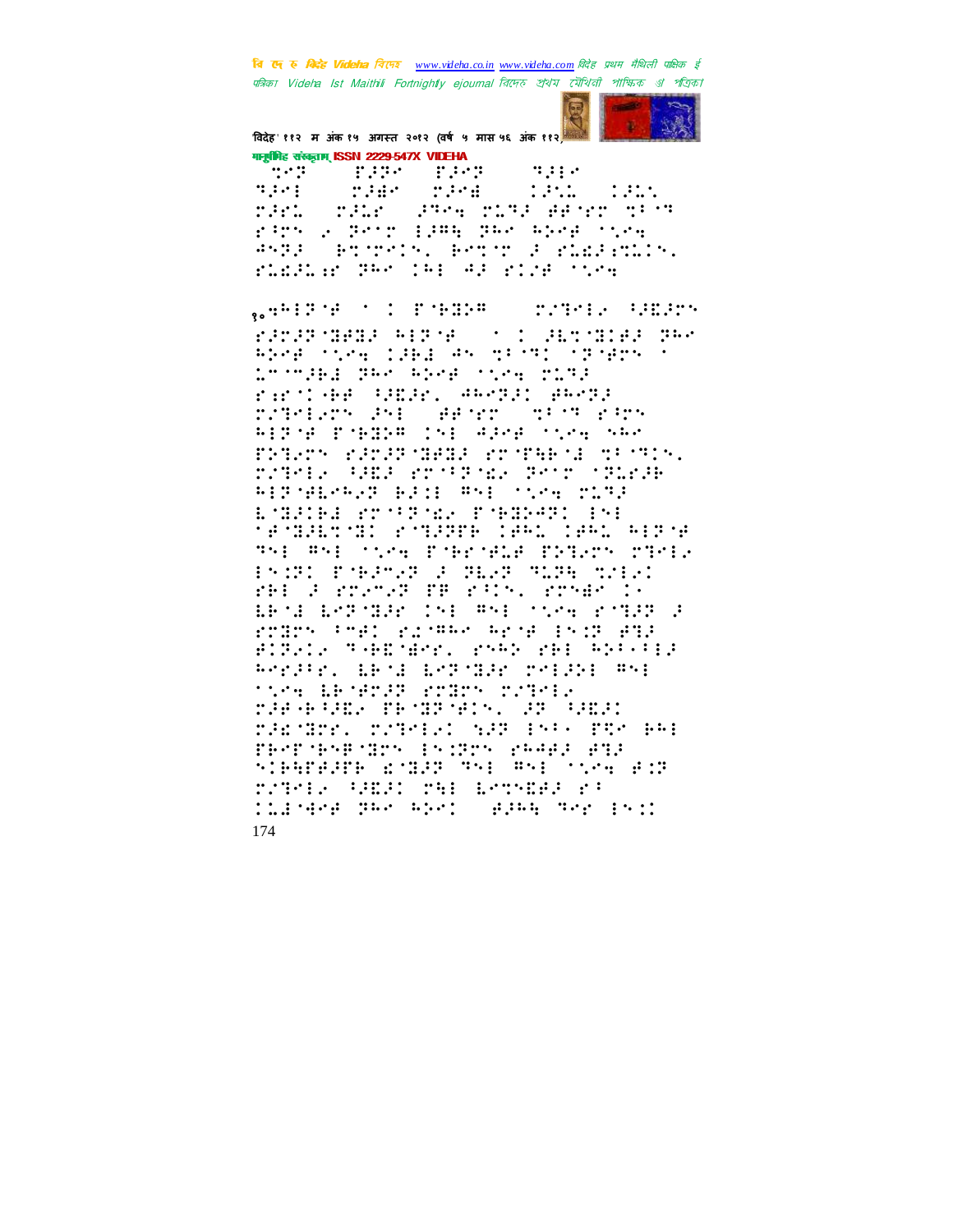वि एक रु क्रिटेड Videha विएक www.videha.co.in www.videha.com विदेह प्रथम मैथिली पाक्षिक ई पत्रिका Videha Ist Maithili Fortnightly ejournal রিদেহ প্রথম মৌথিনী পাক্ষিক প্র পত্রিকা



विदेह' ११२ म अंक १५ अगस्त २०१२ (वर्ष ५ मास ५६ अंक ११२) मानूबंगिह संस्कृतम् ISSN 2229-547X VIDEHA find bre ste forest **BOOKSYNG CONDITIONS INC.** THE SPACES PRIERIC SPLER SERRS SAR the macroscoped decode welcomens AN HEED ESTNEED WELFTY FRY APNE HEPSHORNEY SHE BROWNER SPAC dibility, THE GUIDEL SIMPLIE Police Serve , ga chiele flame. Teag mobile President province in Control ge as distinguiere primerie priempr TEER OF ERS ADAPTERMENTERS Poboleg the striptions game Brander Pol AM Stabler  $\frac{11}{2}$  +  $\frac{1}{2}$  ,  $\frac{1}{2}$  +  $\frac{1}{2}$  $\ddots$  : : H.P  $\mathbf{a}$  :  $\mathbf{b}$  $\mathbf{r}$  :  $\mathbf{r}$ **BEATE**  $\cdot$  , .  $127 - 127 - 5197$ 4022 4032 423  $d\mathcal{H}(\mathbb{R}) = d\mathcal{H}(\mathbb{R})$ POTTER (ESTEMPOR PRES) PORPHOR  $\mathbf{m} = \mathbf{m}$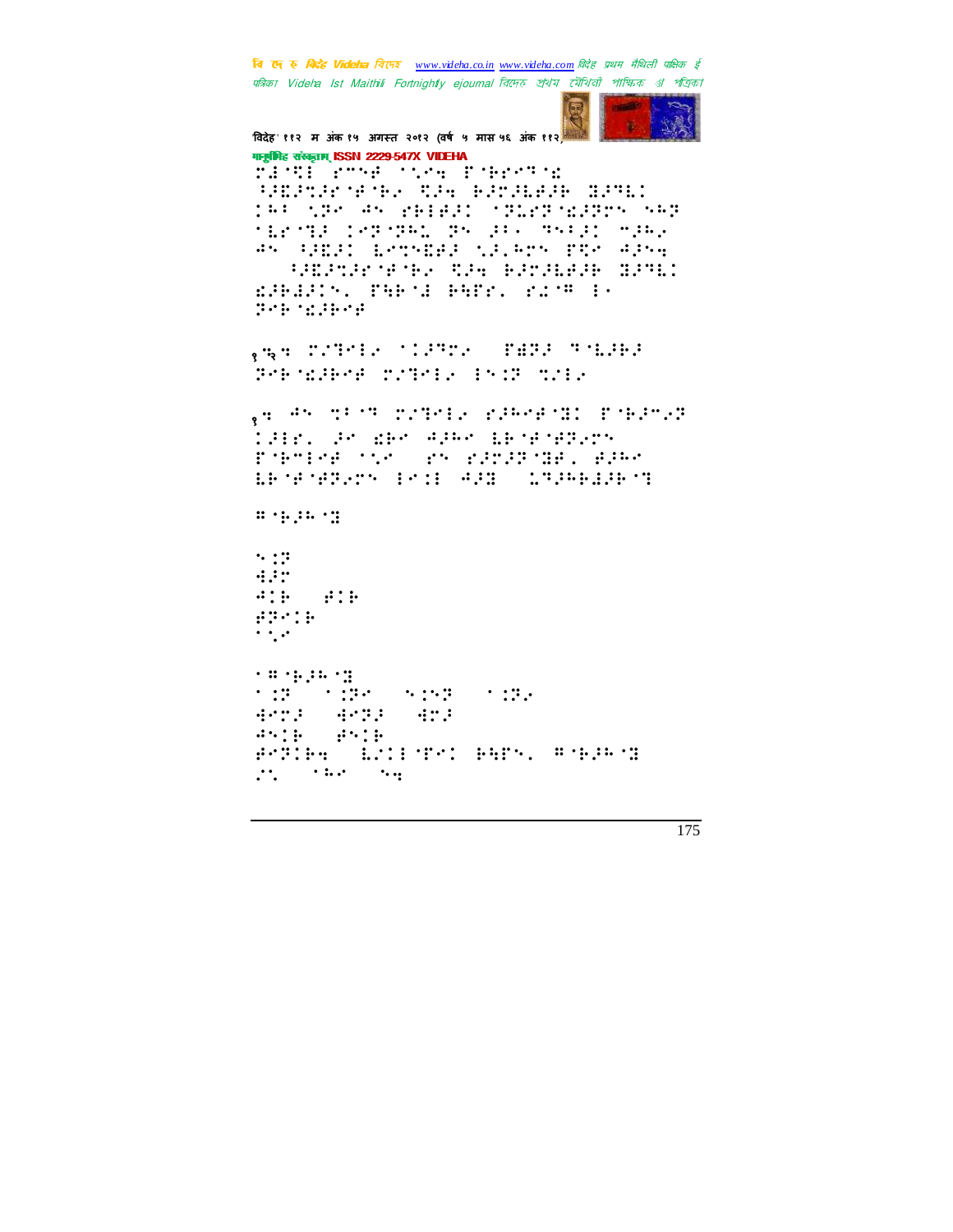**बि एक रु** *बिर्दह Videha विए***नर** www.videha.co.in www.videha.com विदेह प्रथम मैथिली पाक्षिक ई पत्रिका Videha Ist Maithili Fortnightly ejournal রিদেহ প্রথম মৌথিনী পাক্ষিক প্র পত্রিকা



विदेह' ११२ म अंक १५ अगस्त २०१२ (वर्ष ५ मास ५६ अंक ११२) गानूबंगिह संस्कृताम् ISSN 2229-547X VIDEHA

, STORIES ME BAR PORTAGE BAR EMISTERIAL STREET ARE THE ANGEL  $\mathbb{R}^2$  $\mathbf{B} \leq \frac{1}{2} \sum_{i=1}^{n} \mathbf{I}_i \leq \mathbf{I}_i \leq \mathbf{B} \leq \frac{1}{2} \sum_{i=1}^{n} \mathbf{I}_i \leq \frac{1}{2} \sum_{i=1}^{n} \frac{1}{2} \sum_{i=1}^{n} \frac{1}{2} \sum_{i=1}^{n} \frac{1}{2} \sum_{i=1}^{n} \frac{1}{2} \sum_{i=1}^{n} \frac{1}{2} \sum_{i=1}^{n} \frac{1}{2} \sum_{i=1}^{n} \frac{1}{2} \sum_{i=1}^{n} \frac$  $144$   $122$   $122$   $123$   $124$   $125$   $1224$   $125$   $126$   $127$ **WE THE WALLER WE THAN WALLER** 

, E PORTUR COTMER (SPOR) EMERG FOREST VEL POINTED FIRE TOP THE **TREPS LE TREPSAGE** 

08 NJ/ PHF NS/ PPH ESSE PPH PP/ POTENBEL ANNA BIB ANDA PROBE 10000111 0000111 10000111 1000011 tici (si tel del cadinaro)

GA SIREEI POSTERINE SE'N SAR BADS POSITION AND ANNO 2016 CONF 526 (126 #32 3264)

gen Roboten Bustable of Carolines (Seville) ELPORTIES FRONTSEL OFFICEOR SOL 1918 - Anglick Manger, Albert Manger *POINT TESTING* 

<sub>W</sub>e romanierte Aomerom (Sky ma (ma) PORTUGE TUTPLE: LEONER STORY B. Teach Sampet POHENHOW ESTECTIVE BHPM, AND ER ATD **FOR STREET STREET** 13 SAIDE AND 13 AND PROBABLY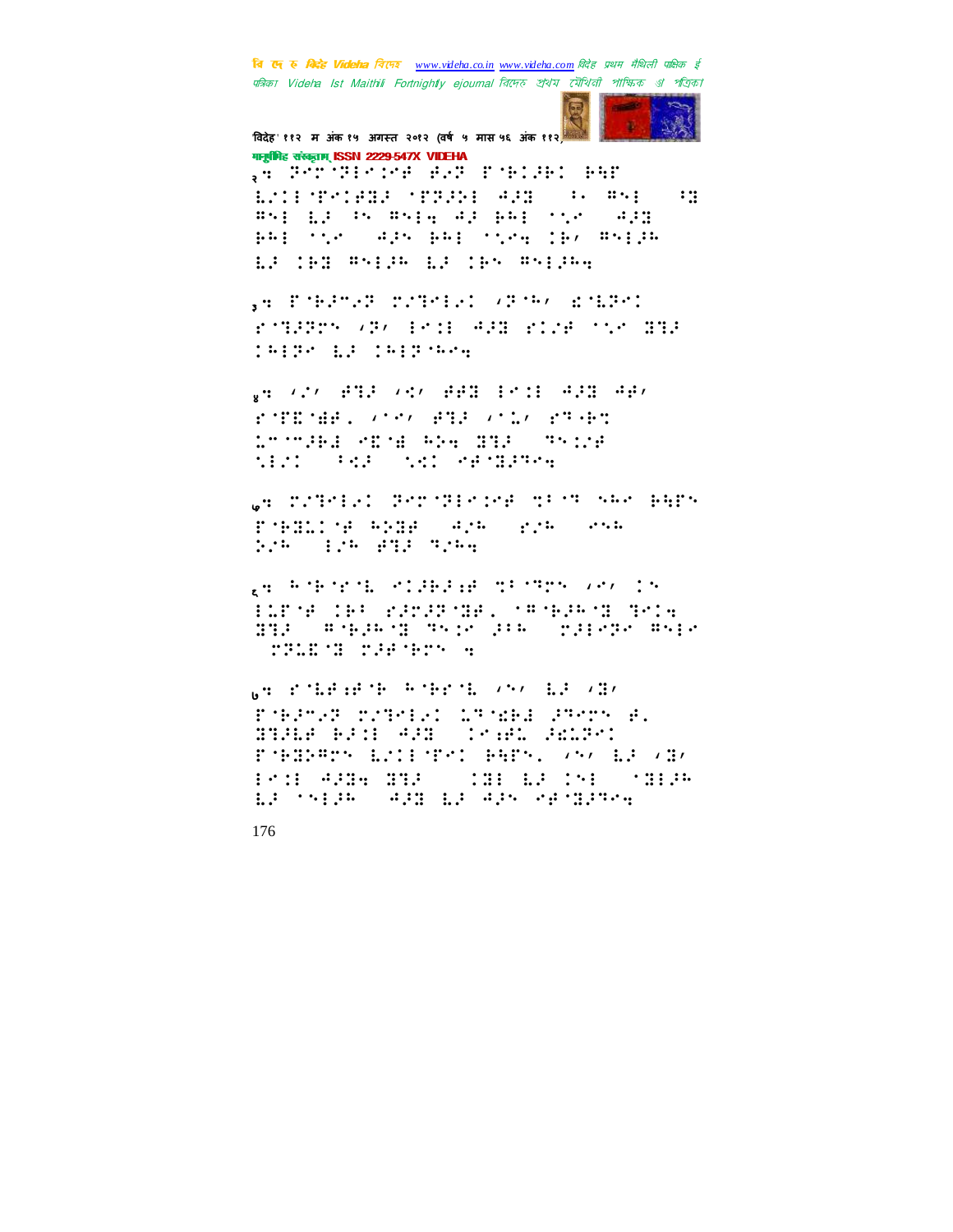वि ए रु क्रिडे Videha विएक www.videha.co.in www.videha.com विदेह प्रथम मैथिली पाक्षिक ई पत्रिका Videha Ist Maithili Fortnightly ejournal রিদেহ প্রথম মৌথিনী পাক্ষিক প্র পত্রিকা



विदेह' ११२ म अंक १५ अगस्त २०१२ (वर्ष ५ मास ५६ अंक ११२ गानूबंगिह संस्कृताम् ISSN 2229-547X VIDEHA

ge animetears the power for as voly ROLES ROLE, FROM PRESS MASSER Prove Form End (Pro PAPR) 751  $\mathbb{R}^n$ **SERVICE SERVICE SERVICE**  $\mathbb{R}^2$ 

ge ragbaarn robeert rober robe BREEK VALLEYS ARB EN MARINENT rdie 392 (chef (2002) (degroep EP TIL (IPS) (PEPPS)

WARD THE COMMON STATE OF THE COMMUNIST WAS STATED FOR THE STATED OF THE STATED OF THE STATED OF THE STATED OF THE STATED OF THE STATED OF THE STATED OF THE STATED OF THE STATED OF THE STATED OF THE STATED OF THE STATED OF 进行的开始 网络拉尔 网络托尔 机四极 **APPEN APPROVE STAS TO STRESHER** REMOVED AND ARREST TECHNIC CONTROL BAT (1987 BACK 43 STOR TOOK

WHO EARCHINES IN THE HIPPIC CREWS IN THE EF (15) MEMBERIENT PROGRESS IRES AF RICH STRE HIP (1981) IN 18 12  $25.16 - 15.4$ 

WHO TANK OF A PAPEL AND PRESS TANK **BELOGYNEY EST SER** 

489、大臣大学大臣大学、李、大臣大学大臣、大学人 (1993年12月) **TRIER PHOTOGRAPH (PARL NRPA)** POLENCIA (1989) STATE AND A STATE OF A STATE OF A STATE OF A STATE OF A STATE OF A STATE OF A STATE OF A STATE  $\mathbf{y} \cdot \mathbf{y} = \mathbf{y} \cdot \mathbf{y}$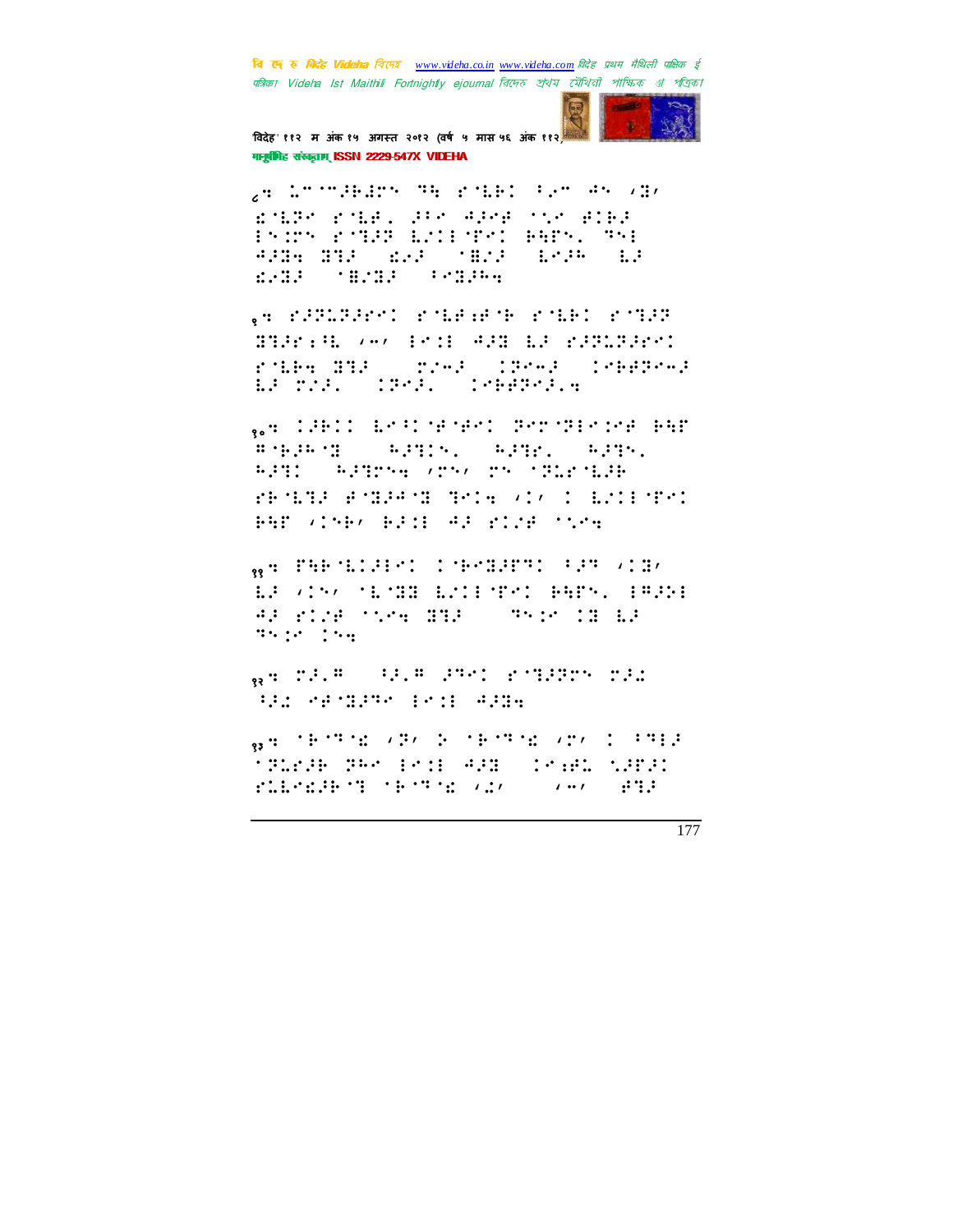वि ए रु क्रिडे Videha विएक www.videha.co.in www.videha.com विदेह प्रथम मैथिली पाक्षिक ई पत्रिका Videha Ist Maithili Fortnightly ejournal রিদেহ প্রথম মৌথিনী পাক্ষিক প্র পত্রিকা



विदेह' ११२ म अंक १५ अगस्त २०१२ (वर्ष ५ मास ५६ अंक ११२) गानूबंगिह संस्कृताम् ISSN 2229-547X VIDEHA

**Advisor PREPARENT REPORT POST PRODUCT SAMPLE REPORT OF THE RE**  $11.24 \pm 0.000$ **THE CONSTRUCTION** 

WHO REAR ORDER TRIVES (FRINE APE Deal betract ran (1828) Pages INE ARBA BRA (STARTER) (PABL **TOBATES** 

WAR AND THE MARKET TRITE AND IN 1931 428 542 17 758 238113 ESPIRATORSAL PROTOCOLOGO STO the Phine

**REACTED ARTICLES** IN THE PERSON IN THE PROPERTY OF THE PERSON IN THE PERSON IN THE PERSON IN THE PERSON IN THE BOOK ON AND PRAN MOVIN rledgen er rrgt gegen raftege **TELEMBER EMBER MESTAFFARMELL FREE** 138 AP RICH MICH 33P AP. 158  $1.313 \pm 0.0014$ 

<sub>36</sub>4 PARTA LORAD PAPAN. The Control 131 4234

 $_{36}$ u ruruf ru rak 17 (Fribung) ak Adepeding Angel () ( Again), garag

 $_{38}$  and Proposition (2010) and the proposition (2010)  $\mu$  . par pappi app.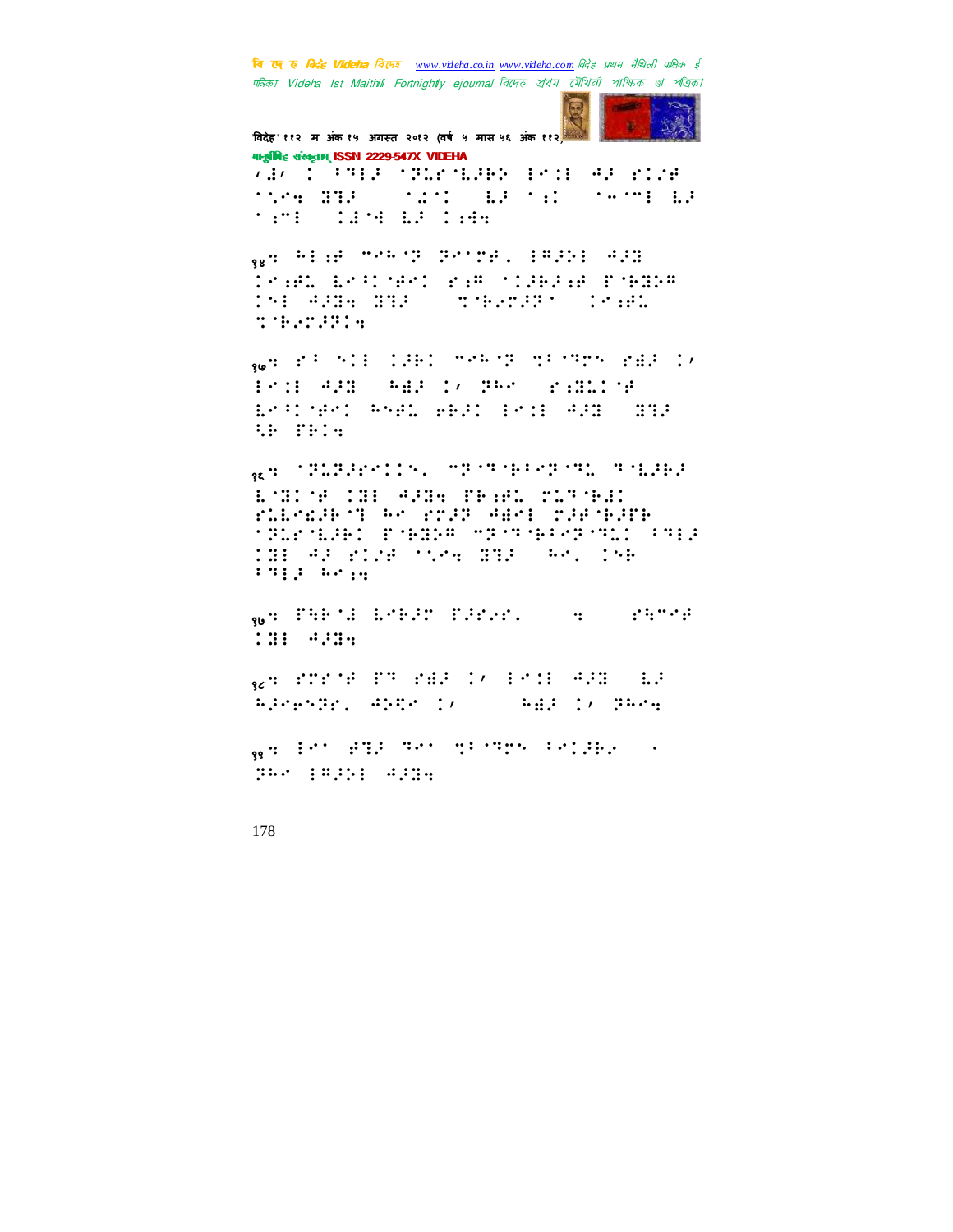**बि एक रु** *बिर्दह Videha विए***नर** www.videha.co.in www.videha.com विदेह प्रथम मैथिली पाक्षिक ई पत्रिका Videha Ist Maithili Fortnightly ejournal রিদেহ প্রথম মৌথিনী পাক্ষিক প্র পত্রিকা



38/06/15

विदेह' ११२ म अंक १५ अगस्त २०१२ (वर्ष ५ मास ५६ अंक ११२,

WHICH EMERGE IN TEACHERS FREED ANNA AN 1980 FRA FREEDOM BREAGAN MICH RICHARD FMB THEMILES

गानूबंगिह संस्कृताम् ISSN 2229-547X VIDEHA WAR THE THEFFULL BUTTH BELL WEDN

18 28 15 25 25 26 17 18 27 28

Pir and and nothing information

 $\cdots$ 

 $\texttt{HSE}(\mathcal{P}, \mathcal{P}) \texttt{H} \texttt{MSE} \texttt{MSE} \texttt{H} \texttt{H} \texttt{H} \texttt{H} \texttt{H} \texttt{H} \texttt{H} \texttt{H} \texttt{H} \texttt{H} \texttt{H} \texttt{H} \texttt{H} \texttt{H} \texttt{H} \texttt{H} \texttt{H} \texttt{H} \texttt{H} \texttt{H} \texttt{H} \texttt{H} \texttt{H} \texttt{H} \texttt{H} \texttt{H} \texttt{H} \texttt{H} \texttt{H} \texttt{H} \$ HALLE <sub>SSIGH</sub> PLENT THE WAR HILLY <sub>a</sub>n complete same endrag

F.PE 120 1911 ga 15 milio Presidente (Parti 15) **BAP #18.8012** 33 YEAR OL AMINGERS SELEN AVE YEE 8522 1245 222 22372 123 Conception also capacities rap (2) PACK B. LOOMBA MAR TVO COMMA ting witch SHEET TO AN SHEET ETS THEORET 2 TROP STS TRIED. PAPA POST ( PROF CREA PAPA I) Thing consider E in. Lote: randar sold, canbi broken (n. 191 **TRAIN PORPHER ACAID, LOOPERA ANGE** stra a plata. And Public Adri<br>Para PRSE LOOPERF PERFORMED COTRIECTS L : 1658. Partie de la Competito Polonia tronged a prep epop cyce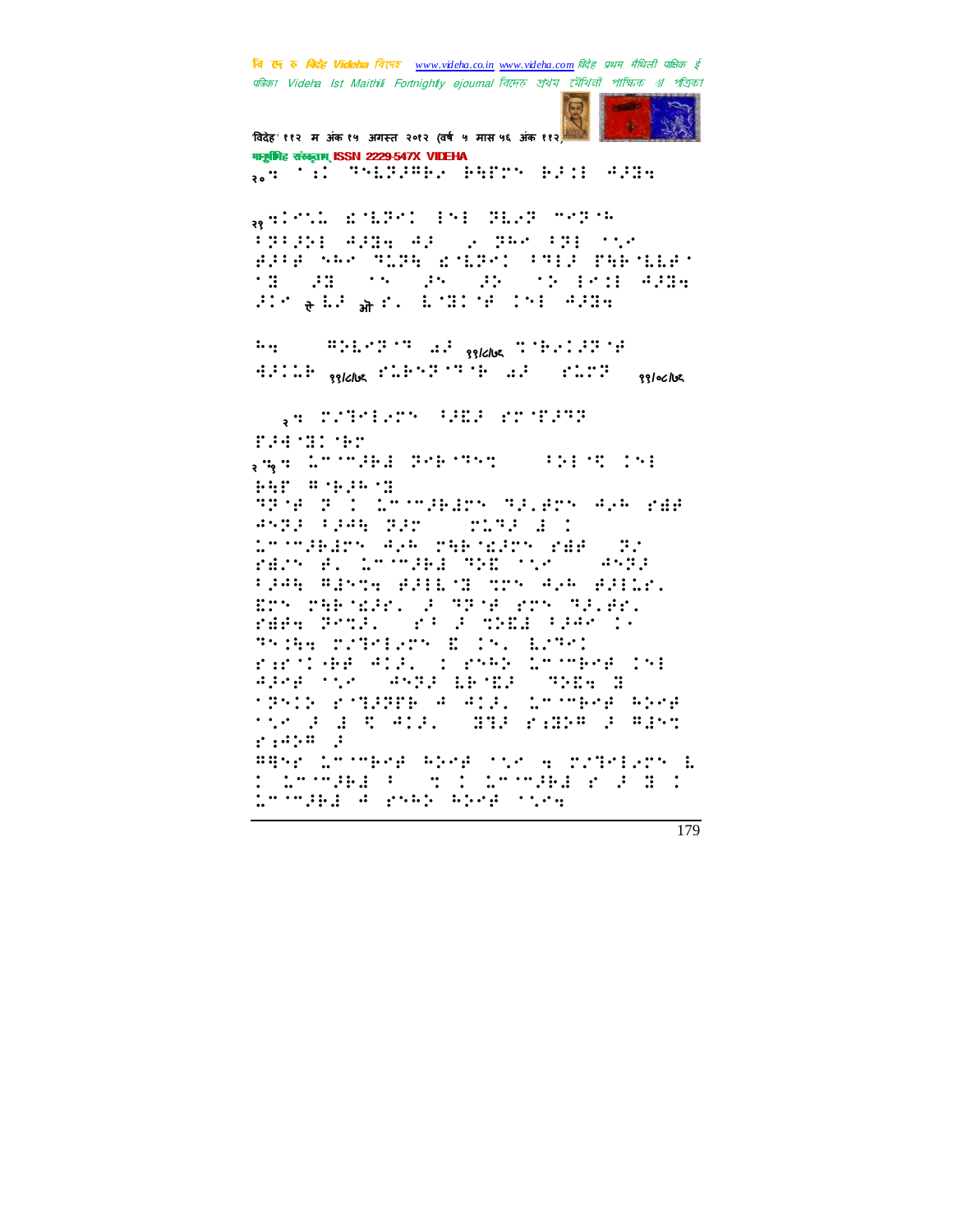बि एक रु *बिरोह Videha चिएक www.videha.co.in www.videha.com विदेह प्रथम मैथिली पाक्षिक ई* पत्रिका Videha Ist Maithili Fortnightly ejournal রিদেহ প্রথম মৌথিনী পাক্ষিক প্র পত্রিকা



विदेह' ११२ म अंक १५ अगस्त २०१२ (वर्ष ५ मास ५६ अंक ११२ की गानूबंगिह संस्कृताम् ISSN 2229-547X VIDEHA

SARRE ARBENE SCHARELE STIPLET PROPOSIBLE APORTION IPED THIRPHENY F TYTHIBBTY RYBYN C **THE PROPY ECOLD ARGE 2 FRAID** #5121 miRea 12Bd #5 Reporters 51B THING I LOOPED REAR TO SPOILE. PROPRIADOR STOCKTONIA PORTA apan sin serang pengan dan 1961 Ar es Sie Loodel Gymneid B:Pr. 1- PHI 524  $\ddot{m}$  ,  $\ddot{m}$  ,  $\ddot{m}$  ,  $\ddot{m}$  ,  $\ddot{m}$  ,  $\ddot{m}$  ,  $\ddot{m}$  ,  $\ddot{m}$  ,  $\ddot{m}$  $\mathcal{L}(\mathcal{L}^{\text{max}}_{\mathcal{L}^{\text{max}}_{\mathcal{L}^{\text{max}}_{\mathcal{L}^{\text{max}}_{\mathcal{L}^{\text{max}}_{\mathcal{L}^{\text{max}}_{\mathcal{L}^{\text{max}}_{\mathcal{L}^{\text{max}}_{\mathcal{L}^{\text{max}}_{\mathcal{L}^{\text{max}}_{\mathcal{L}^{\text{max}}_{\mathcal{L}^{\text{max}}_{\mathcal{L}^{\text{max}}_{\mathcal{L}^{\text{max}}_{\mathcal{L}^{\text{max}}_{\mathcal{L}^{\text{max}}_{\mathcal{L}$ MP CACK TO LOWED AMMPRE PRISHE PAIL SOME IMPORT an in a shi yi yi yi yi yi na cha cha shekaran<br>Ana channan annyo cho contae chin yi c S K title H In. PHAINER PHTT FIR PRIM FORESCH 2 LOOPPER IN Alex ties Angl (B 15, Br) BATTN Looperful Francis Shirter (1981-1989) D PARP (RITCH PLAS ANDC 151 deredis (diverge listas, estades )<br>En verfeg (definition) et (divergente ring in what the Aspea dite steep MEMBI GMOMABAI EMBEGHAMAR FBESON ring ar an rear at teach and NA SERIE PLEPIA ERITAL PAME **STORY LESSERS S** runnerfarikini ferni ser m PARTN START AND A STOREHOLD PLAN First Loomsey Adept only to Folk deeps a tir It a Bouogamania maga intela REAR TO THE RMB STORE IS FOREIGN the nome of ASBA nomination and the Annual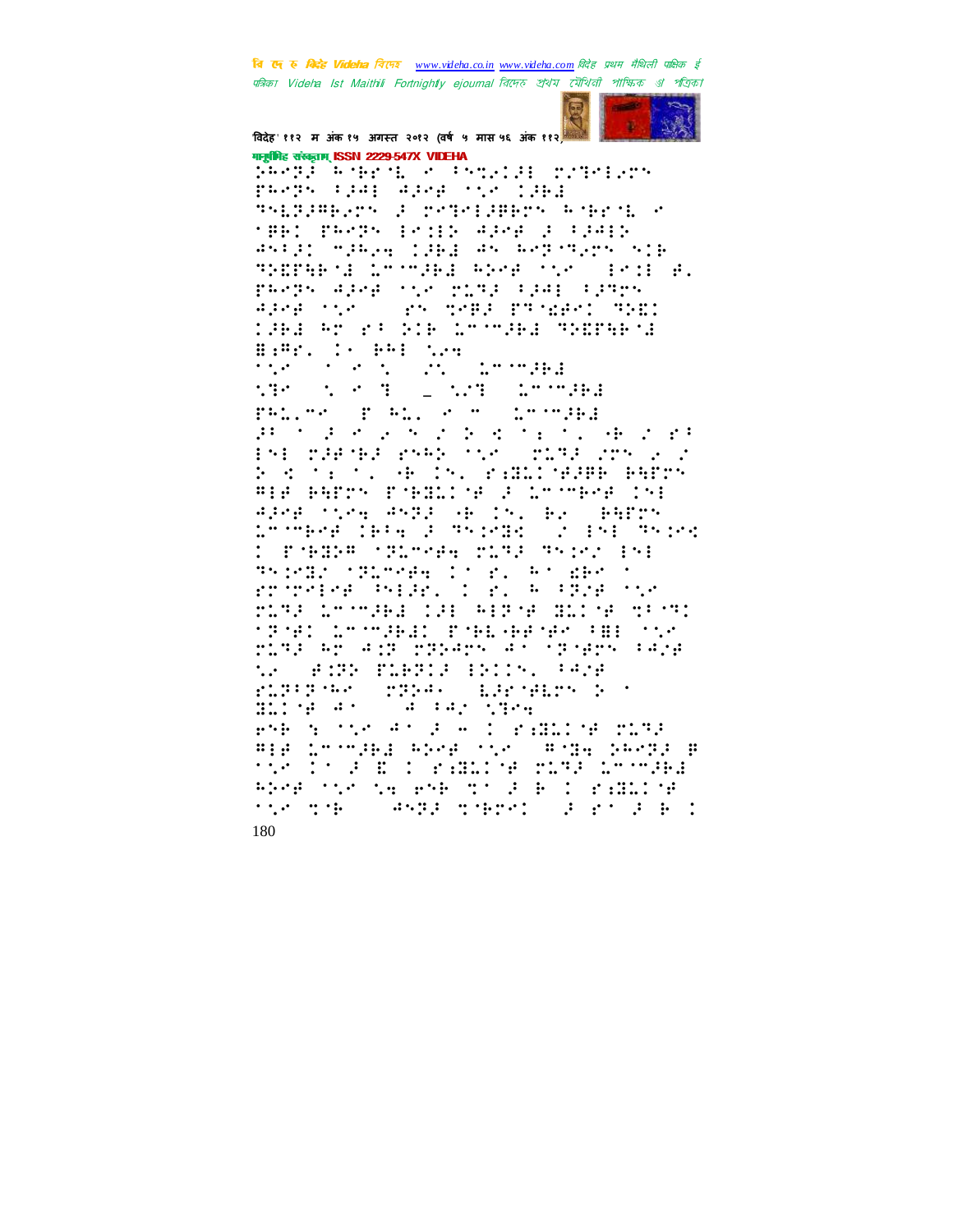

विदेह' ११२ म अंक १५ अगस्त २०१२ (वर्ष ५ मास ५६ अंक ११२) मानूबंगिह संस्कृताम् ISSN 2229-547X VIDEHA family the star and servan a ata do colegi grega (elemente de Clend  $\mathbf{u}$  ,  $\mathbf{u}$ **Similar**  $\dddot{\mathbf{z}}$ MPIRE TOPE PRESS.  $:::$  $\mathbf{r}$ PARTE TRACK PARTICULAR PORTUGAL<br>In 1942 Institute P. Professor Parti Problem Performance and South Perman Problema (F. 2198) (Pomlead and Prob  $\frac{1}{2}$   $\frac{1}{2}$   $\frac{1}{2}$   $\frac{1}{2}$   $\frac{1}{2}$   $\frac{1}{2}$   $\frac{1}{2}$   $\frac{1}{2}$   $\frac{1}{2}$   $\frac{1}{2}$   $\frac{1}{2}$   $\frac{1}{2}$   $\frac{1}{2}$   $\frac{1}{2}$   $\frac{1}{2}$   $\frac{1}{2}$   $\frac{1}{2}$   $\frac{1}{2}$   $\frac{1}{2}$   $\frac{1}{2}$   $\frac{1}{2}$   $\frac{1}{2}$  SHEP TORP INFORMED HTML 200 TO INFO Prim (1985) Public River Charles (1982) TITE ABLEDITY LEDG FOREDOM CHAN  $\ddot{p}$  in the set of  $\ddot{p}$ PRODUCED STORY COMMODER STORY HOME MIRA CORPORAL BASOS BAZONS CROB PERSONAL PRAY CARDS PROJECTS ARABY FAR MANH (BRAD (1973A) BRZ GOBAN PLOIPE PARTIME AN BLABLA ARCAR 2 STEPHE INSE PTETE FRETCHETT 134 1678 BRS4 MP SENTH PHR 2 BEE PHAINEN **COMMONS SECTIONS PASSAGE MONDAY**  $\mathbb{R}^{n}$  $\ddots$  $\mathbf{1}$  :  $\mathbf{1}$ **196 : PARCH ANNERS C. 165** Prime to the Window **:** *dwyless:* \_BATI A riffy (1878)Bac BAT IN Bir : Phil r. r. human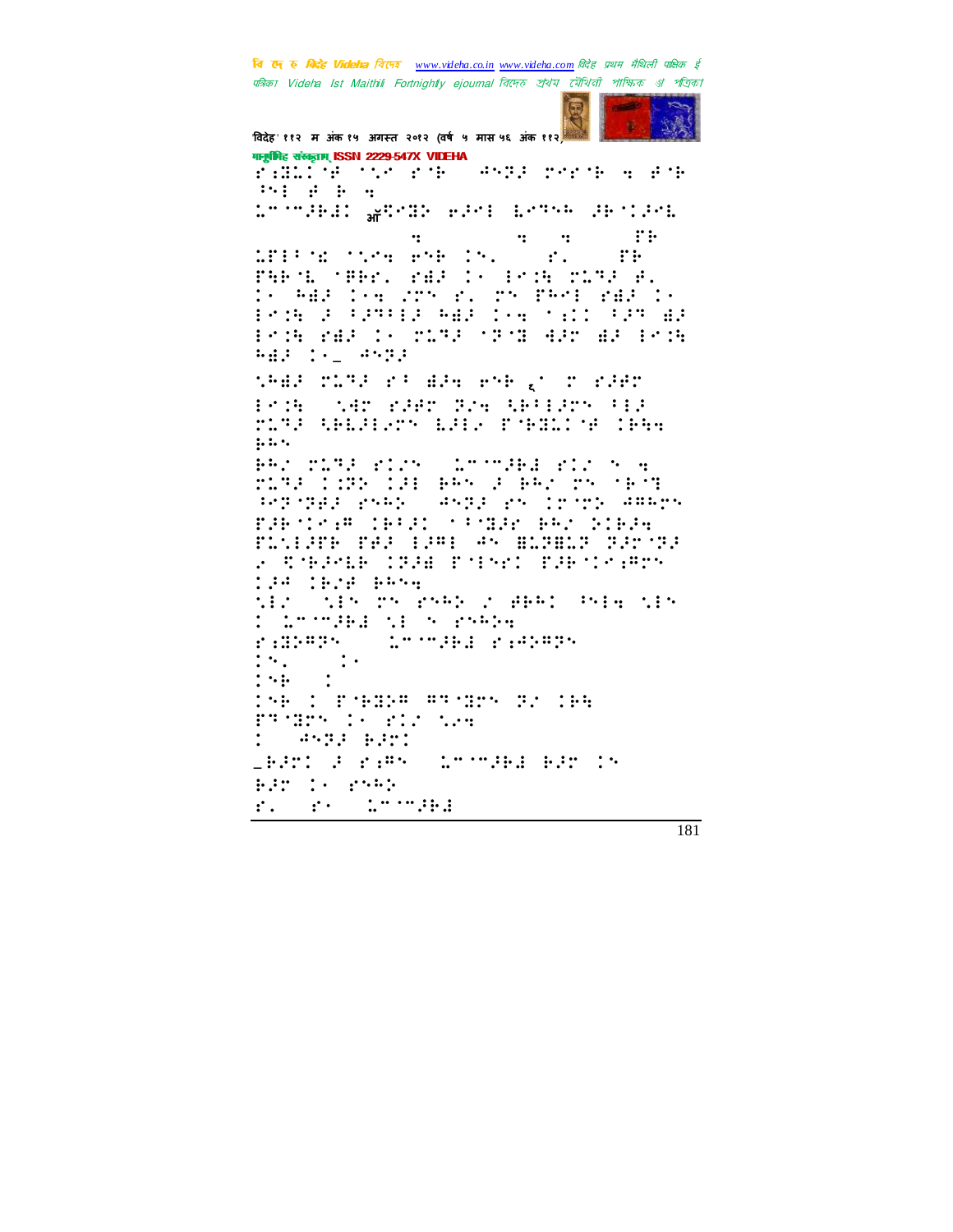

विदेह' ११२ म अंक १५ अगस्त २०१२ (वर्ष ५ मास ५६ अंक ११२) गानूबंगिह संस्कृताम् ISSN 2229-547X VIDEHA **MESTARIAN AND ARRIVERS TRACKART CALARY PORT REAR THE PLAY MEMAGEMENT BIG** MEST NEEDER TENNISCHE SCHEN tronged about the sample edge. Loomsha Bar even Barin. Connell Bar (8) Bar (8) reed a

15. ASTA BATIS, PHORETON IN (Barole (Barole Bar)s.<br>1 Aspa Barl (Si Bergeral 14  $\mathbb{R}^n$  is a set 13 BRT 13 BRT1 16 ANG AR 16 PNI AMBANG 18 - AR  $-42.18 - 42.14$  $:math$ r, bi bergenet re der re der **SEPTE**  $\mathbf{r}$  $\mathbf{H}$  $\begin{picture}(180,10) \put(0,0){\vector(1,0){10}} \put(10,0){\vector(1,0){10}} \put(10,0){\vector(1,0){10}} \put(10,0){\vector(1,0){10}} \put(10,0){\vector(1,0){10}} \put(10,0){\vector(1,0){10}} \put(10,0){\vector(1,0){10}} \put(10,0){\vector(1,0){10}} \put(10,0){\vector(1,0){10}} \put(10,0){\vector(1,0){10}} \put(10,0){\vector(1,0){10}} \put(10,0){\vector($  $\mathbf{r}$ .  $\mathbb{R}^n$ MARA MEST PERI PORTABLE SEARCHER IN THE MEMBER POBLICE IN FILM **AND : 18 INIT**  $\frac{1}{2}$  .  $\frac{1}{2}$  .  $\frac{1}{2}$  .  $\frac{1}{2}$  .  $\frac{1}{2}$  .  $\frac{1}{2}$  .  $\frac{1}{2}$  .  $\frac{1}{2}$  .  $\frac{1}{2}$ **NID PARDS MERCHE**  $p\overline{b}b$  ,  $p\overline{b}b$  ,  $p\overline{b}$  ,  $p\overline{c}$  ,  $p\overline{c}$  ,  $p\overline{c}$  ,  $p\overline{c}$  ,  $p\overline{c}$  , FOR THURSDAY PAIR OF

FOR NO CONTRACTO FOR ANCHO CAPACINARY SPACERBER 2018 APROVED PRE 435 SARA MIRTH AST TAB: FAMILYMANNI TYMNA LTYMA PTYPA Chinaea e pipile a l'epipeire du .<br>Dael 242 chwael ardari 2018 ar Albana resperso l'essanto ar la **BOOK WARRENT BOOKS** FILM SIL TEMPERAR 182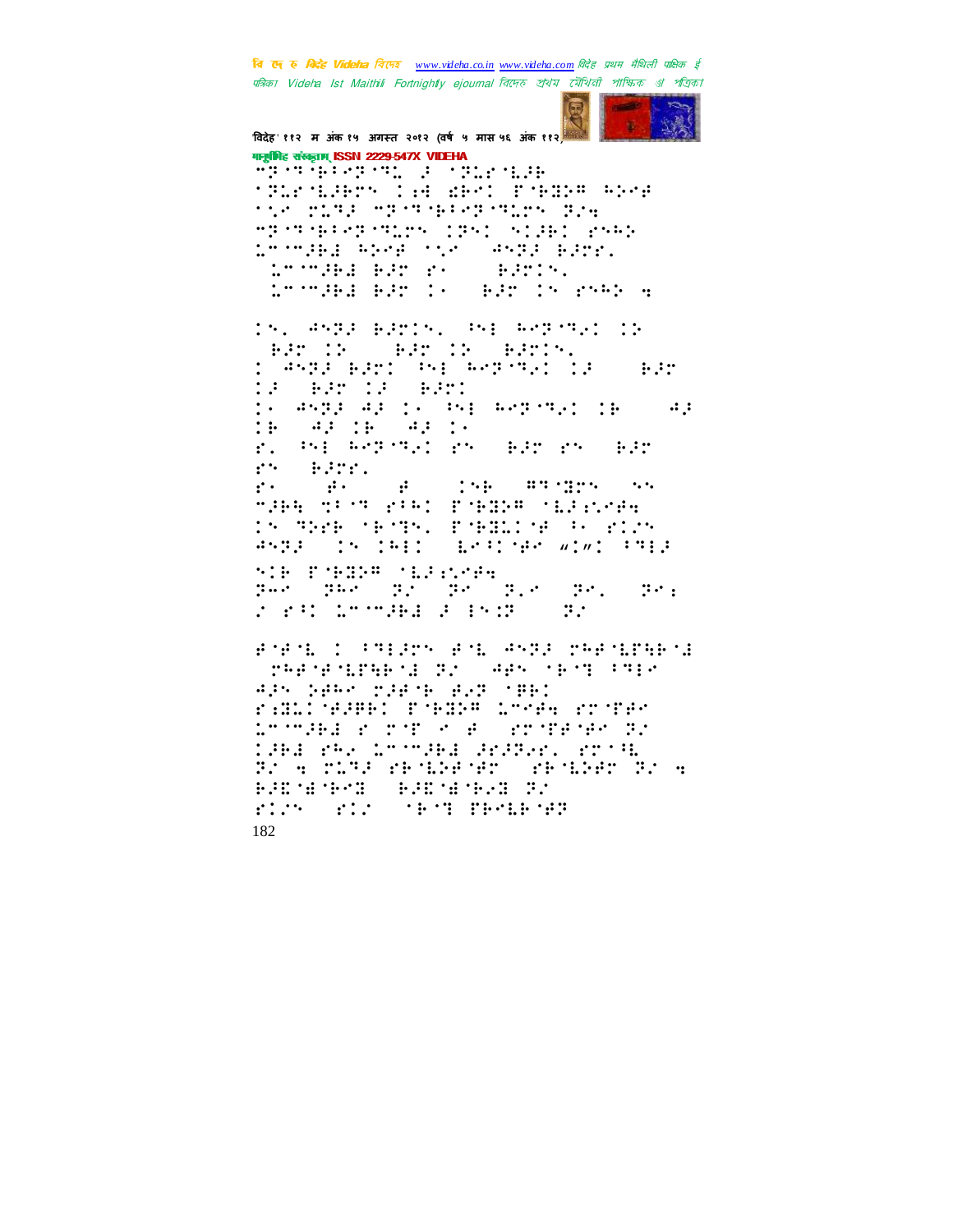**COLOR** 

विदेह' ११२ म अंक १५ अगस्त २०१२ (वर्ष ५ मास ५६ अंक ११२) मानुषीिह संस्कृतम् ISSN 2229-547X VIDEHA FRANCH TRANSPORT  $\mathbf{F}$ bility of  $\mathbf{F}$  and  $\mathbf{F}$   $\mathbf{F}$  and  $\mathbf{F}$   $\mathbf{F}$  and  $\mathbf{F}$  and  $\mathbf{F}$ ERNA (ERNA)<br>Rojekter **AU S & T & T & T B & T ?** ⢵0!⢵⢳! ⢵⢳30!!  $330$  330  $330$  330  $330$ GATS, TOPPER, &=+⢸⣝⢼=! ⢹⣈⣝⣊0!)⢹⣈⣊!⢽".!⢾⢳⢽⢼!!!  $\overline{h}$  (Frid )  $\overline{h}$  (Frid )  $\overline{h}$  (Frid )  $\overline{h}$ izure<br>All'asig  $\frac{1}{2}$   $\frac{1}{2}$   $\frac{1}{2}$   $\frac{1}{2}$  $\theta$  ,  $\theta$  = 0.0  $\theta$  $\mathbf{L}$  ,  $\mathbf{L}$  ,  $\mathbf{L}$  ,  $\mathbf{L}$  ,  $\mathbf{L}$  ,  $\mathbf{L}$  ,  $\mathbf{L}$ ⢽⢲0!⢽⢳0!⢽=0!⢽=0!⢽"! ⣊=0!⣊⣐!  $:$   $:$ 7⣋⢴!)⣔⢵⢷⢼⢵3\*!! BPN | BPN PRN | INTP BPN | PRN | )⢻⢼!⢹⣓⣎!⢽"⣒\*! **PHIN.** PHOPPI. Bregi (1eg)<br>gi  $\frac{2}{7}$  :  $\frac{2}{7}$  :  $\frac{2}{7}$  :  $\frac{2}{7}$  :  $\frac{2}{7}$  :  $\frac{2}{7}$  $7 \cdot$   $7 \cdot 11$ .<br>∷∷ ::  $\dddot{\textbf{r}} = \ddot{\textbf{r}} \dot{\textbf{r}} \dot{\textbf{r}} \dot{\textbf{r}}$  $7.77 \times 7.77$ 7ïald: rhald: Fialbi, rhalbi, Hrb3 JB (Hr Hr f:  $\frac{H^2}{2\pi}$  ,  $\frac{H^2}{2\pi}$  ,  $\frac{H^2}{2\pi}$ "⣁0!⢷"⣁!)⢻⢹⣝!&⢷⣝⢵⢻! ⢼⣇⣉⣝⢾⢼!⢽"\*!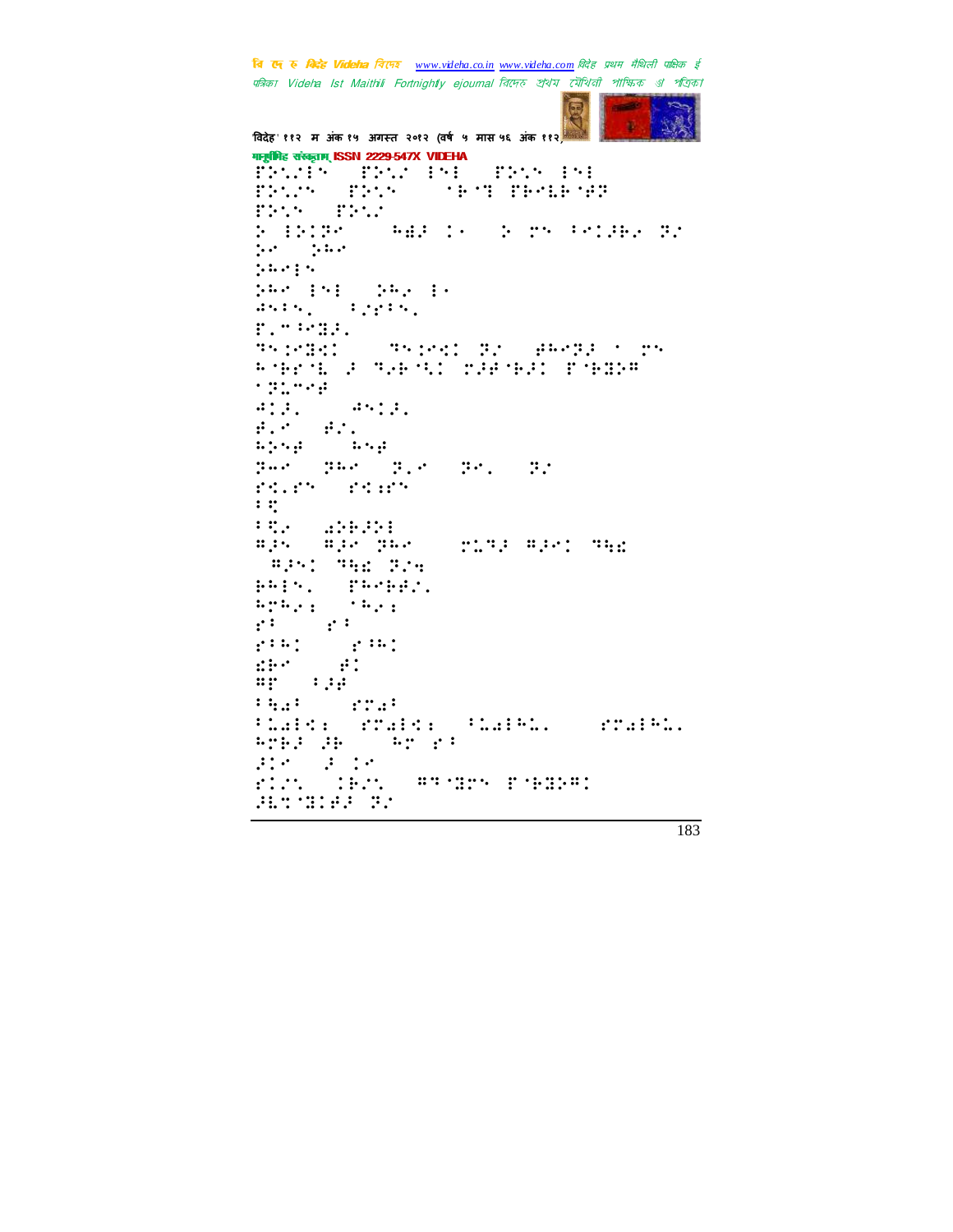

विदेह' ११२ म अंक १५ अगस्त २०१२ (वर्ष ५ मास ५६ अंक ११२) गानूबंगिह संस्कृताम् ISSN 2229-547X VIDEHA  $1.1.11$  $\sim 1.5$  (Fig. Sappe pro aspporal apep  $\mathcal{L}^1_{\mathcal{I}}$  ,  $\mathcal{L}^2_{\mathcal{I}}$  ,  $\mathcal{L}^2_{\mathcal{I}}$ MISS ASSESSMENT CONTROL SECTION pear agear  $\mathcal{L}$  $\mathcal{A}$  ,  $\mathcal{B}$  ,  $\mathcal{B}$  ,  $\mathcal{B}$  ,  $\mathcal{B}$  ,  $\mathcal{B}$  ,  $\mathcal{B}$  ,  $\mathcal{B}$  $\ldots$  :  $\ldots$  $\begin{array}{ll} \frac{1}{2} \mathcal{D}^2 \left( \frac{1}{2} \mathcal{D}^2 \right) & \frac{1}{2} \mathcal{D}^2 \left( \frac{1}{2} \mathcal{D}^2 \right) \\ \frac{1}{2} \mathcal{D}^2 \left( \frac{1}{2} \mathcal{D}^2 \right) & \frac{1}{2} \mathcal{D}^2 \left( \frac{1}{2} \mathcal{D}^2 \right) \end{array}$ THE TESTIC PART IS **MISSING PARTIES IN STREET** THE EF PYE ESTING FROM BRIDE PROF ESSUAR BRIS, PBRAY ASPE 205  $\mathcal{C}^{\dagger}$  , and  $\mathcal{C}^{\dagger}$  $5.147\pm0.001$ **THE SAIL IS STATE** PRINGE PORTH SPORT CROPS (PROS 19961191 PAPY, P24 SLGBSP14 S<br>191925 1 1 FSP FRIGHT PADDR P2 asproace  $\begin{array}{cccccccccc} \mathbb{P} & \mathbb{P} & \mathbb{P} & \mathbb{P} & \mathbb{P} & \mathbb{P} & \mathbb{P} & \mathbb{P} & \mathbb{P} & \mathbb{P} & \mathbb{P} & \mathbb{P} & \mathbb{P} & \mathbb{P} & \mathbb{P} & \mathbb{P} & \mathbb{P} & \mathbb{P} & \mathbb{P} & \mathbb{P} & \mathbb{P} & \mathbb{P} & \mathbb{P} & \mathbb{P} & \mathbb{P} & \mathbb{P} & \mathbb{P} & \mathbb{P} & \mathbb{P} & \mathbb{P} & \$ **TERM NERVOL EMPRESSORIER** (STREP) te: (Ploye a parte edfort etf.) PARTNER PROGRESS (200 POINT randae een volgens (spoedinge von FARMER COMMUNE TITL AND MIR ishaka ya ake hundu interpreted by proposition a rite **TERMINERAL PRAY TARNARY PRYPE** Gers Week that a pipelers of the 485 SIR PORTH ANGELONG ASTA Springship Sip  $\mathbf{r}$ Loomand Reads Ship Aber over 2235 STRESHOPHER SELLER TROUBLESS ERT ANDRE STATE AND NIE PONGER PRIJERI FREE RATES BITSIN BATA, PARK **STEAM STAR**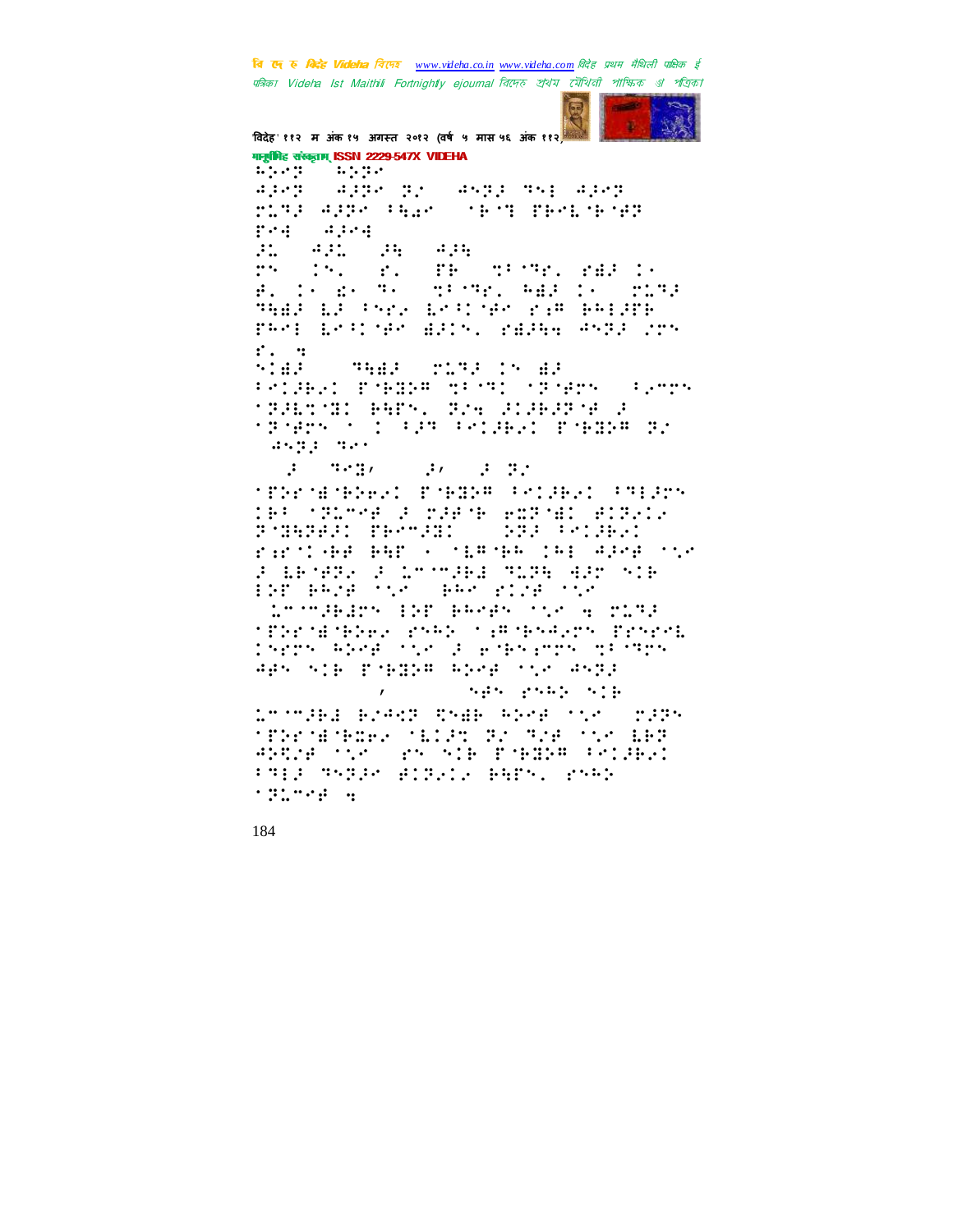```
START
```

```
'वदेह' ११२ म अंक १५ अगत २०१२ (वष ५ मास ५६ अंक ११२)
मानुमिह संस्कृतम् ISSN 2229-547X VIDEHA<br>प्राप्तः स्टब्स्
- 1995 - 1995 - 1996<br>Aego - Agbego
               \ldots\overline{\gamma} (9) \overline{\gamma} (9) \overline{\gamma}\mathbb{R}^n=!)!⢽⢳*!!)⢽⣅⣇⢼⢷!⢷⢳⢾*!!
 \ddot{\phantom{1}}!
 \ddots⢾=!)⢾j-!⢾!⢽"*!
=!)!j!!⢽"*!
⢻⢼⣁!⢾⢷!
⢻⢼⣁!3⢻!
∷:<br>∷¦ ∴
⢺⢵!)⢺⢵!hp-!⢷"!⢺⢵!ep*!
!Å DEN 1959 STATE STATE OVER 1990 STATE OVER 1990 STATE OVER 1990 STATE OVER 1990 STATE OVER 1990 STATE OVER 1
OZ 00 020 021 022 032 042 043 0
"0!⢺⢽⢼.!"!⢼⢷⣜0!"=0!30!
⣅⢹⢼!⢷!⣞⢼!⣈⢼!&⢷⣝⢵⢻.!3⢼3⢾!
\frac{1}{2} \frac{1}{2} \frac{1}{2} \frac{1}{2} \frac{1}{2} \frac{1}{2} \frac{1}{2} \frac{1}{2} \frac{1}{2} \frac{1}{2} \frac{1}{2} \frac{1}{2} \frac{1}{2} \frac{1}{2} \frac{1}{2} \frac{1}{2} \frac{1}{2} \frac{1}{2} \frac{1}{2} \frac{1}{2} \frac{1}{2} \frac{1}{2} \3"03!⢺⢽⢼!3"=0!330!3"!⢹⣅⢼⢷!
3^{\circ} 3^{\circ} 3^{\circ} 3^{\circ} 3^{\circ} 3^{\circ} 3^{\circ} 3^{\circ} 3^{\circ} 3^{\circ} 3^{\circ} 3^{\circ} 3^{\circ} 3^{\circ} 3^{\circ} 3^{\circ} 3^{\circ} 3^{\circ} 3^{\circ} 3^{\circ} 3^{\circ} 3^{\circ} 3^{\circ} 3^{\circ} 3^{\circ} 3^{\circ} 3^{\circ} 3^{\circPHRISH IND<br>1995. 1991.
33⢳⣅=0!33=!
de djie dj
anegin ajnegin aegin ajgin<br>She
           ⊙0 0 10:00
!) ) )<br>!Projections of the state of the state of the state of the state of the state of the state of the state of the<br>!
\mathcal{O}(\mathcal{O}(1)) . The contract of the contract of the contract of the contract of the contract of the contract of the contract of the contract of the contract of the contract of the contract of the contract of the contra
βr βhr β2 βlbr
⢵⢳0!⢵!!
red red<br>Agreemagne agr
⢺⢴⣇0!⢺⢴⣇⢴0!⢺⢴7!!!
```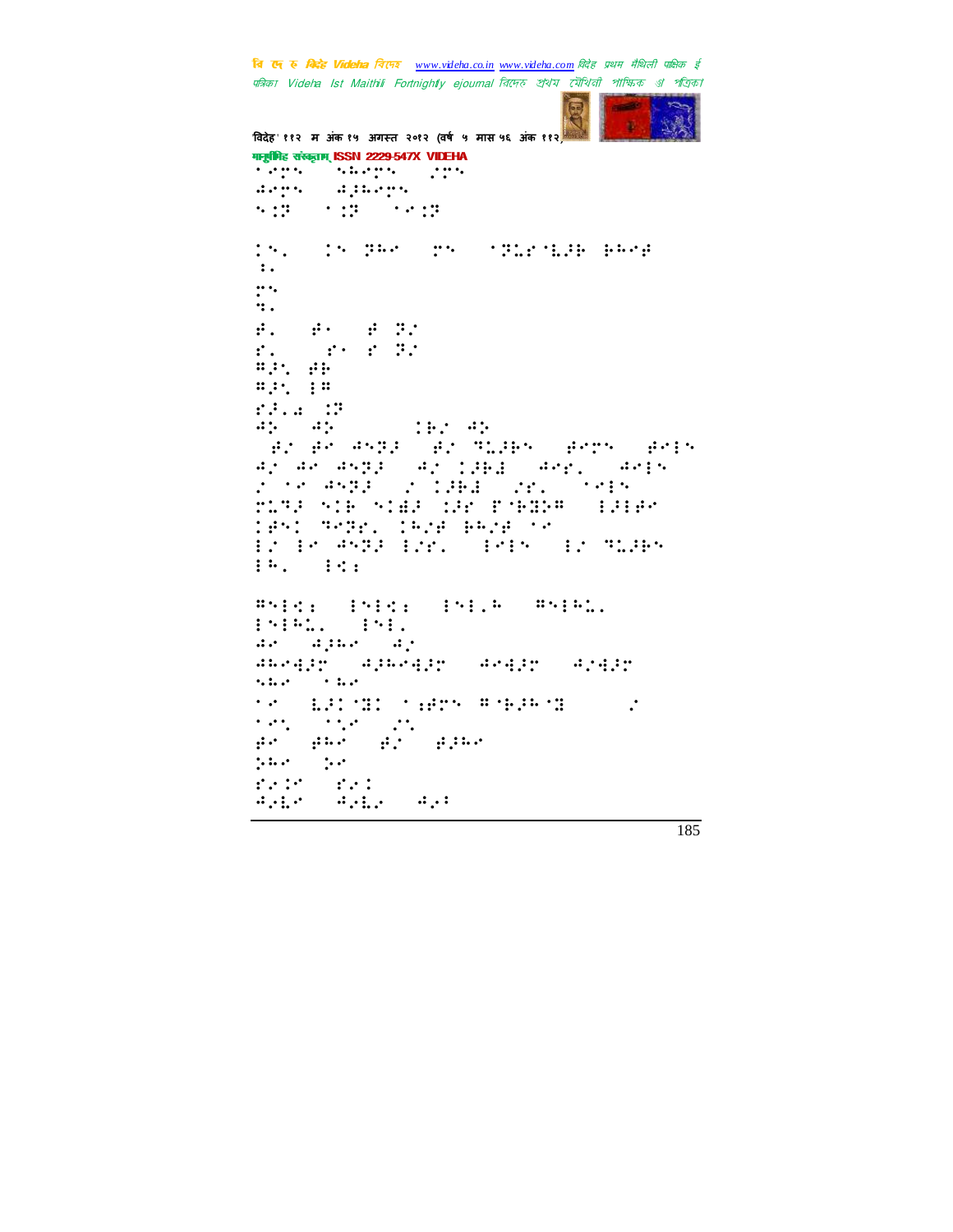

'वदेह' ११२ म अंक १५ अगत २०१२ (वष ५ मास ५६ अंक ११२) मानुषीिह संस्कृताम् ISSN 2229-547X VIDEHA ∬3Weele Site fit: fit fit ⢺⢼70!⢺7!!  $350^\circ$   $320^\circ$  $\mathcal{O}(\mathcal{O}(\log n))$ ⢽⢳0!⢽"0!⢽!!  $\mathbb{R}^3$   $\mathbb{R}^3$ ⣁⢽0!⣁⢽⢳!!⣒⣒⣒!! !⣉7⢹!⣐⢻!⢺⣈⢽!⢵⢽⢵!⣇⢸⢾! ⢺⣅⣞"!⣁"!⢾⣈⢽!"!⢺⢽⢼!"&⢷!⢾⣝⢼⢹⣒! Mr#Bry Ages (Fire) Bry Andre Ages ⢺⢽⢼!⢳9⢷⢹=-!⢳9⢷⢹!⢾⣝⢼⢹⣒!!!! de distant  $\ddot{a}$  : GRAGIN GRAGIN GANGIN<br>SRAMA SRAMA SAMA when the construction of the construction of the construction of the construction of the construction of the c<br>Second to the construction of the construction of the construction of the construction of the construction of<br>S  $\mathcal{O}(\mathcal{O}(1))$  . The contract of the contract of the contract of the contract of the contract of the contract of the contract of the contract of the contract of the contract of the contract of the contract of the contra βr β60 βr Blo ⢵⢳0!⢵! ⢴⣈0!⢴⣈! ⢺⢴⣇0!⢺⢴⣇⢴0!!  $\mathbf{a}$   $\mathbf{a}$  : ⢸30!⢸3⢳⢴⣐0!!  $3:3:4:5$  $f: P \rightarrow P \rightarrow P$ age: as:  $\begin{array}{ll} \mbox{130} & \mbox{141} \\ \mbox{251} & \mbox{252} \\ \mbox{262} & \mbox{262} \end{array}$  $\frac{1}{2}$ ⢽⢳0!⢽"0!⢽!  $\mathbf{::}.$  $::$ . ⣁⢽0!⣁⢽⢳! +⣅3!⣁0!⢻3!⢻⣁!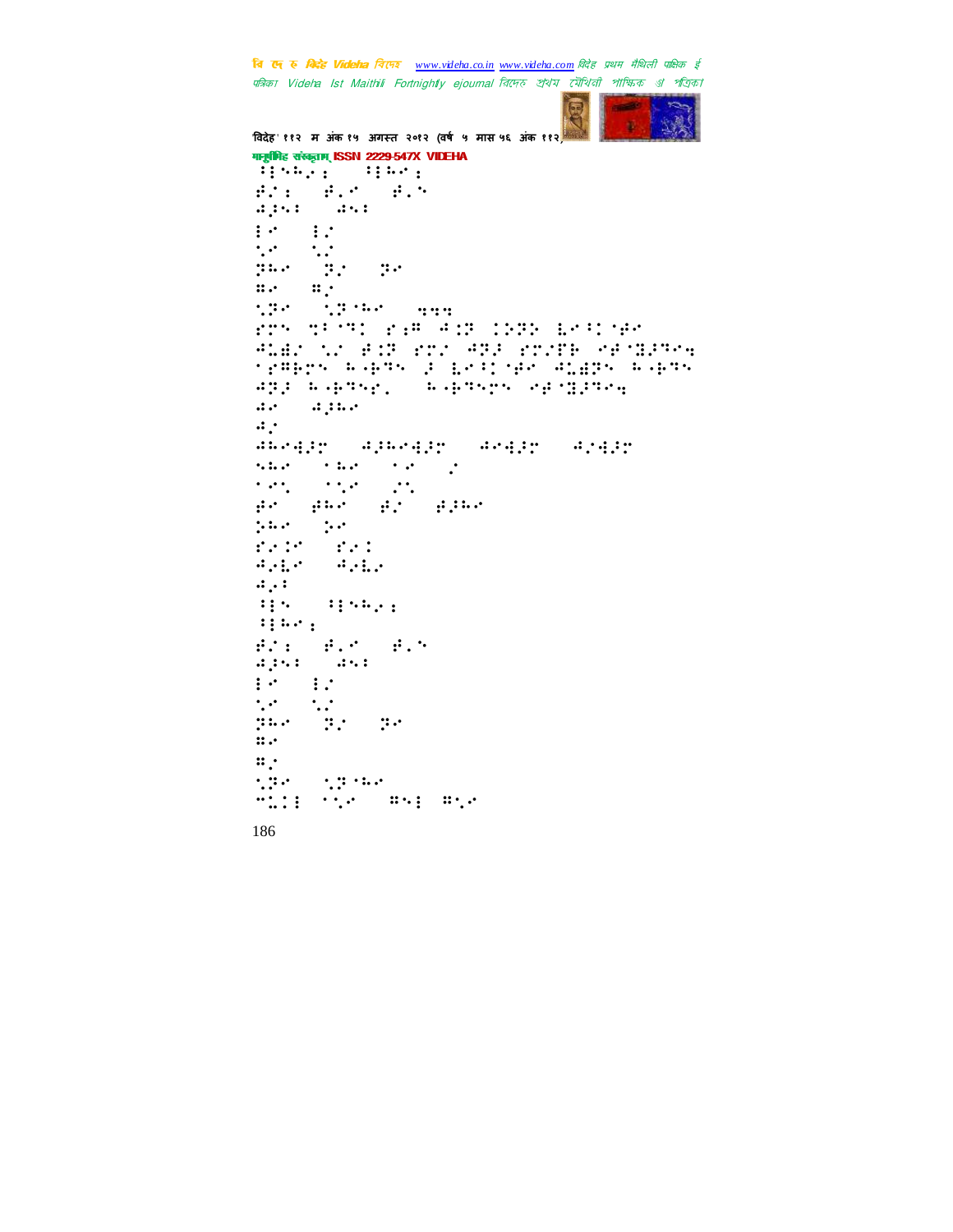```
'वदेह' ११२ म अंक १५ अगत २०१२ (वष ५ मास ५६ अंक ११२)
मानुष्मिह संस्कृतम् ISSN 2229-547X VIDEHA
२ देख के संसार काली के साथ स्थान
F24.100 101
SAMALI PEMANY THE ESIPTIME.
3"⣐⢻⣅⢺!⣋⢴⣞⢷!⢹⣇⢼⢷⢼!⢵⢽!⢷⣓&!+⣅⢽3!
77.7 77.77⢵3⣋!3!⢷⣓&!⢻⢷⢼⢳⣝;!!!
१⣒⢳⢵⣝73⢼0!⢳⢵7⣝73⢼0!⢳⢵⣝73⢼0!
T371, T3T- T3T1, T3T0⢳⢵7⢼!!
२ में \ddot{\phantom{a}}\mathcal{F}३⣒!'!3⢽0j!3⢽0!3⢽0⣝!
1939 17 17 18 19
\frac{1}{2}4, 30, 454 (30, 454 (30, 454 (30, 454 (30, 454 (30, 454 (30, 454 (30, 454 (30, 454 (30, 454 (30, 454 (30)
3! \cdot 3!५⣒!⢷'!⢻3⢼⢳0⢷j!
⢻3⢳0⢷!⢻3⢼⢳0⢷⣝!⢻3⢼⢳!!
\epsilon :
300 THE 30W OR THE 20W OR THE 20W OR THE 20W OR THE 30W OR THE 30W OR THE 30W OR THE 30W OR THE 30W OR THE 30W
७⣒!⢷'!73⢼0⢷j!73⢼0!⢷⣝!73⢼!
⢷"73⢼0'⢷'!73⢼!0!
: Probably
८⣒!73⢼!⣇3⢼!)&⣅⢷⣓⣏*-!⣇⢼3⢴!)⢾⢷⢴*!
९
\cdot!
⢼⣌3!⢼⣐⢻3!!
<sub>९०</sub>० : १५८% : १५८% :
1999: "... "...
```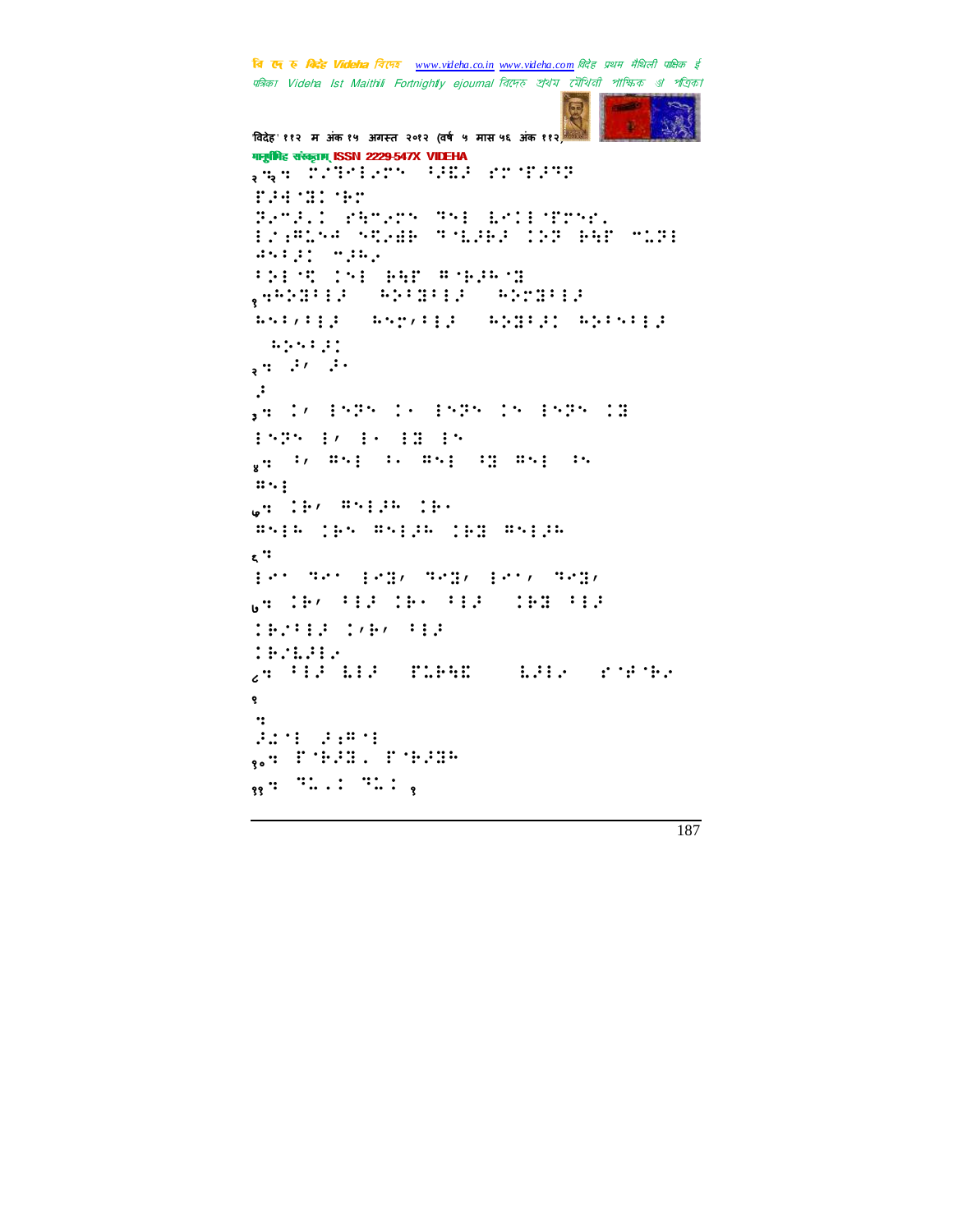```
विदेह' ११२ म अंक १५ अगस्त २०१२ (वर्ष ५ मास ५६ अंक ११२)
मानुष्मिह संस्कृतम् ISSN 2229-547X VIDEHA
\frac{3}{2} +3 \frac{3}{2} +3 \frac{3}{2} +3 \frac{3}{2} +3 \frac{3}{2} +3 \frac{3}{2} +3 \frac{3}{2} +3 \frac{3}{2} +3 \frac{3}{2} +3 \frac{3}{2} +3 \frac{3}{2} +3 \frac{3}{2}१३⣒!⢹3⣈⢽⢳!⢹3⢽⢳-!⢹3⣈⢽!!
१४⣒!
⢹⣈3⢽⢳!⢹⣈3⢽0!⢹⣈3"⢽⢳!!
१५⣒!⣁⣙⢽⢳0!⣁3⢽⢳!⣁⣙⢽0!⣁3"⢽0!
\ddot{\phantom{0}}१६९ °CCP TOP TEP TOP
30 : \ddots : : : : :
^{\circ} :31:
१८\cdot :
79. THE PRESS OF THE PRESS OF THE PRESS
१९⣒!⢵'0⢵j)⢷⣇⢽⢼*!⢵!!
२०
\vdots \vdots \vdots \vdots \vdots२१⣒!⢶⢼=⢻0⢶⢼⣌⢻!⢶⢼⣐⢻0⢶⢼⣌!!
२२ "
\frac{1}{2} \frac{1}{2} \frac{1}{2} \frac{1}{2} \frac{1}{2} \frac{1}{2} \frac{1}{2} \frac{1}{2} \frac{1}{2} \frac{1}{2} \frac{1}{2} \frac{1}{2} \frac{1}{2} \frac{1}{2} \frac{1}{2} \frac{1}{2} \frac{1}{2} \frac{1}{2} \frac{1}{2} \frac{1}{2} \frac{1}{2} \frac{1}{2} \२४⣒!3⢽⢳03⢽0⣝3⢽⢳!!
२७: #224. #224.
25 \cdot 10^{-3}.
⢷⢳30⢺⢼⣝!⢷⢳30⢺⢼!⢷⢳3!!
<sub>२७</sub> - 300 : 300 : 300 : 300 : 300 : 300 : 300 : 300 : 300 : 300 : 300 : 300 : 300 : 300 : 300 : 300 : 300 : 300 : 300 : 300 : 300 : 300 : 300 : 300 : 300 : 300 : 300 : 300 : 300 : 300 : 300 : 300 : 300 : 300 : 300 : 300 
3.3¤: 3¤: 3¤£33 3¤£20 3.3¤: 3¤:
3'11, '55E' 13"1
२८⣒!⢵⢾⣝0!⢺⢾⣝!⢺⢾'0!⢵⢾'0!⢺⢾0!⢵⢾!!
२९ ः
\ddotsc while the \ddotsc shift the \ddotsc
```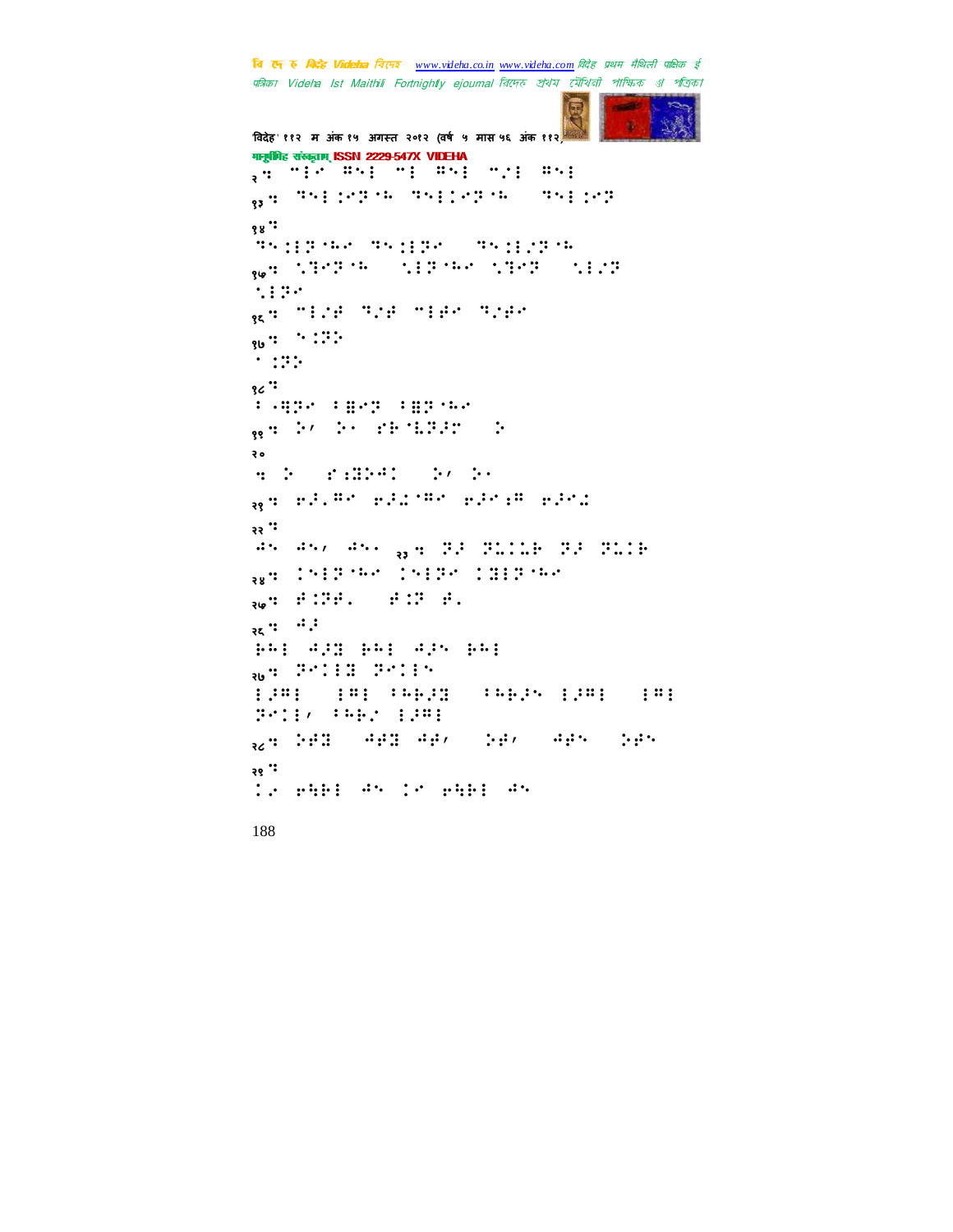```
'वदेह' ११२ म अंक १५ अगत २०१२ (वष ५ मास ५६ अंक ११२)
मानुष्मिह संस्कृतम् ISSN 2229-547X VIDEHA
\frac{304}{30} : \frac{45.745}{14.0} , \frac{7277}{14.0}३१⣒!⣓⢹!0!⣝⢼⢹)⢵⢽!&⢼⢷7*!
⣓⢹0⣝⢼⢹0⣓⢹0⣝⢼⢹0!!
 ⣝⢼⢹!)⢵⢽*!!
३२<sup>.</sup>३ जन्मी अधिकारि
३३ <sup>1</sup>
\begin{aligned} \mathbf{5}_{11} \mathbf{25}_{11} & \mathbf{5}_{12} \mathbf{13}_{12} & \mathbf{5}_{13} \mathbf{14}_{13} \\ \mathbf{5}_{11} \mathbf{25}_{11} & \mathbf{5}_{12} \mathbf{13}_{13} & \mathbf{5}_{13} \mathbf{14}_{13} \\ \mathbf{5}_{11} \mathbf{25}_{12} & \mathbf{5}_{12} \mathbf{13}_{13} & \mathbf{5}_{13} \mathbf{14}_{13} \\ \mathbf{5}_{12} \mathbf{25}_{12} & \mathbf{5}_{12} \mathbf{13३४⣒!⢽⣊!⢼!⢹0⢽⣊!⣐⣇⢼!⢹0!⢽⣊!⣇⢼!
 \dddot{ } :
३७° (2001) 2011 2012 2013
३६⣒!⣁⢳0!⢼⢾!⣁0⣁⣀0⢼⢾!!
३७ "\mathbf{I}, \mathbf{I} , \mathbf{I} , \mathbf{I} , \mathbf{I} , \mathbf{I} , \mathbf{I} , \mathbf{I} , \mathbf{I} , \mathbf{I} , \mathbf{I} , \mathbf{I} , \mathbf{I} , \mathbf{I} , \mathbf{I} , \mathbf{I} , \mathbf{I} , \mathbf{I} , \mathbf{I} , \mathbf{I} , \math⣇⢷⢺⢾*!!
36 ? 41.71 41.71३९⣒!⢷⢾⢼⢳0!⢷⢾⢼⢳!⢷⣝⢾⢼⢳!!
४०⣒!⢹3⢼⢽!⢹⣉!⢹3⢼⢽!⢹⣉0⢹3⢼⢽!⢹!!
४१
⣒!⢻3⢼⢳!⢻3⢼⢳0⢻⣝3⢼⢳!!
<sub>अ</sub>प (2011) 2<del>0</del> | 1911 थ€ | 1911 2<del>0</del>
७. 420 XI 420 XI 4200 XI 420 XI
४४⣒!&⢳⣅=+0!⢸⣞!⢺⢼⢾!⣁30!⢸⣞!⢺⢼!
 ⣁3!&⢳⣅=+0!⢸⣞!⢺⢼⢾!⣁3!!
: ماہر
 ⢺7⢼⢽!)⣝⣅⣇⢼*0!⢺⣇⢼⢽)⢶⣊⢺⢴*!!
<sub>क्क</sub>म अञ्चाल अक्षर २४ वटा असे अक्षर २४ वटा असे अक्षर २४ वटा असे अक्षर २४ वटा असे अक्षर २४ वटा असे अक्षर २४ वटा
3j!!
30 : \frac{1}{2} : \frac{1}{2} : \frac{1}{2} : \frac{1}{2} : \frac{1}{2}
```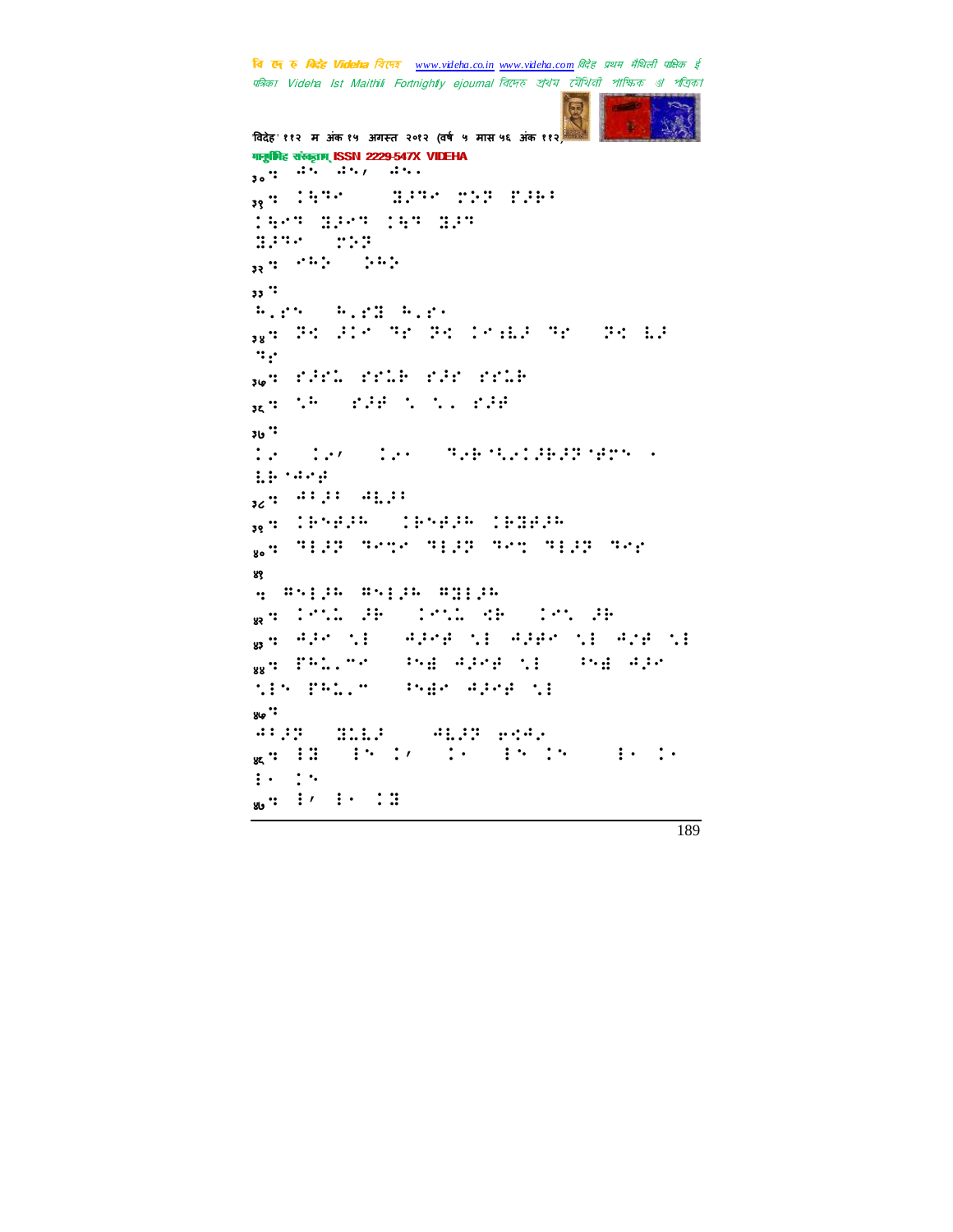```
चि एक रु विदेह Videha चिएन्छ <u>www.videha.co.in www.videha.com</u> विदेह प्रथम मैथिली पाक्षिक ई
 पत्रिका Videha Ist Maithili Fortnightly ejournal রিদেহ প্রথম মৌথিনী পাক্ষিক প্র পত্রিক।
'वदेह' ११२ म अंक १५ अगत २०१२ (वष ५ मास ५६ अंक ११२)
मानुष्टीमिह संस्कृताम् ISSN 2229-547X VIDEHA
\frac{1}{36} : \frac{1}{36} : \frac{1}{36} : \frac{1}{36}४८⣒!⣈⢽!0!⣈⢽!0!⣈⢽!0!⣈⢽!!
<sub>५९</sub> :
\mathcal{F} is a property of the position of
بي: ⊞ابر: ⊞ابر: World Upper Strategy & Strategy & Strategy & Strategy & Strategy & Strategy & Strategy & Strat<br>ابر: 2010 & Strategy & Strategy & Strategy & Strategy & Strategy & Strategy & Strategy & Strategy & Strategy 
५२ "
⣎⢼⢷!&⢼⢷!⢽⢼!⣎⢼⢷!&⢼⢷!⢽⢼⣝0⢽⢼!!
\mathbb{R}^n: \mathbb{R}^n: \mathbb{R}^n, \mathbb{R}^n, \mathbb{R}^n\therefore:
७<br>⊌ : <sup>‡62</sup>∄! ∄∿™?!
\mathcal{L}_{\text{bg}} : \mathcal{L} : \mathcal{L} : \mathcal{L} : \mathcal{L} : \mathcal{L}<sub>५७</sub>. ™™7∷ ‼9
्<sub>ष</sub>ः । मन्त्रः । मन्त्रः
५० <sup>:</sup> <sup>11,7</sup>7 : 11,777
7 and 7 and 7 and 7 and 7 and 7 and 7 and 7 and 7 and 7 and 7 and 7 and 7 and 7 and 7 and 7 and 7 and 7 and 7 a
्<sub>ष्ट</sub>ः ३००९ = ३३
५९⣒!⢷7⢼!0!⢷7⢼⣝0!⢷7⢼!!
\mathbf{t}_0 : \mathbf{d} : \mathbf{d} : \mathbf{d} : \mathbf{d} : \mathbf{d} : \mathbf{d} : \mathbf{d} : \mathbf{d} : \mathbf{d} : \mathbf{d} : \mathbf{d} : \mathbf{d} : \mathbf{d} : \mathbf{d} : \mathbf{d} : \mathbf{d} : \mathbf{d} : \mathbf{d} : \mathbf{d} : 
६१⣒!⢸"⣝⢼⢷⢴!!⣁⢵⣞.⢸⢼0⢸"0-!⢺⣚.
 ⢸⢼⣝0⢸⢼-!!
६२⣒!⢻⢽⢾⢴!⢹⣓!⢸⢼0⢸⢼0⢸⢼=!!!
६३⣒!⢴!&⢵⣙⢴!⢹⣓!⢸⢼0!⢸⢼=0!⢸⢼0!
339 END BREE SHE<br>33 THE PRESS OF PR
                                   ६४⣒!⢼⣝!"!0!⢼!⣅⢹⢼!⢼!⢾⢼!!
९७ अप्रति का अप्रति अप्रति ।<br>जन्म अप्रति ।
 ⢹⣝⢽⢳!⢹⢽⢳0!⢹"⢽⢳!!
\frac{1}{66} : \frac{9}{10} , \frac{1}{10} : \frac{1}{10} : \frac{1}{10}
```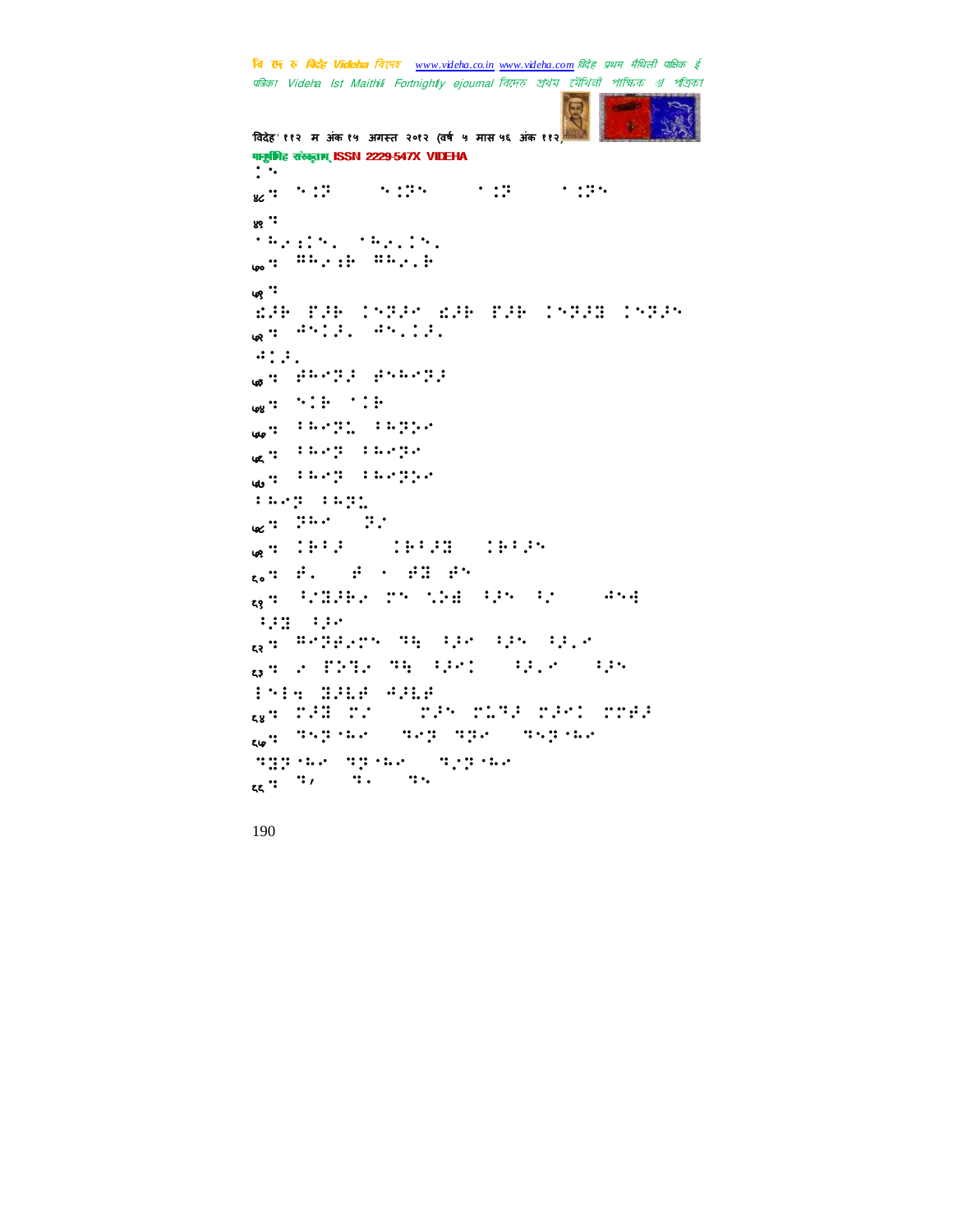```
'वदेह' ११२ म अंक १५ अगत २०१२ (वष ५ मास ५६ अंक ११२)
मानुषीिह संस्कृताम् ISSN 2229-547X VIDEHA
६७⣒!⢵!)⣐⣝⢵⢺*!⢵j!)⢷⣇⢽⢼*!!
६८⣒!⢾⢼!!⢾⢼⣝!⢾⢼!!
९७ में प्रतिकारण करते हैं। अपनी कारण करते हैं कि अपनी कारण करते हैं कि अपनी कारण करते हैं। अपनी कारण करते हैं
\mathcal{L} :
७०⣒!
⢾⢼⢳⣅0!⢾⢼⢳⣓!!
 '' १७
ELP (B)
७२ "749 18 19 19 19 19
७३⣒!7⢽⢽⢼⣝07⢽⢽⢼!!
08 : \therefore \therefore \therefore \therefore \therefore...<br>७७
⢹⢽⣅⢼!⢹⢽⢼!!
७६ "⢾⢾⢳=!!
७७⣒!⢻⢷7⢵3⢽⢳0!⢻⢷7⣊3⢽0!
    !!⢻⢷73⢽⢳0!⢻⢷73⢽!!
\mathbf{G}^2 : \mathbf{G}^2 : \mathbf{G}^2 : \mathbf{G}^2 : \mathbf{G}^2 : \mathbf{G}^2 : \mathbf{G}^2 : \mathbf{G}^2 : \mathbf{G}^2 : \mathbf{G}^2 : \mathbf{G}^2 : \mathbf{G}^2 : \mathbf{G}^2 : \mathbf{G}^2 : \mathbf{G}^2 : \mathbf{G}^2 : \mathbf{G}^2 : 
''  গু।
+⢽⢳!+⢽⢳)⣉⣅⢹⣎*!!
\frac{1}{60} : \frac{1}{20} : \frac{1}{20}८१
e en 10 en 25 (5)
८२⣒!⣈⣅⢽⢼!⣈⢽⣅⢼!!
\sigma^{\mu} : Especial equipment
\zeta_8: \zeta_8: \zeta_90.01991 \pm 0.00199
```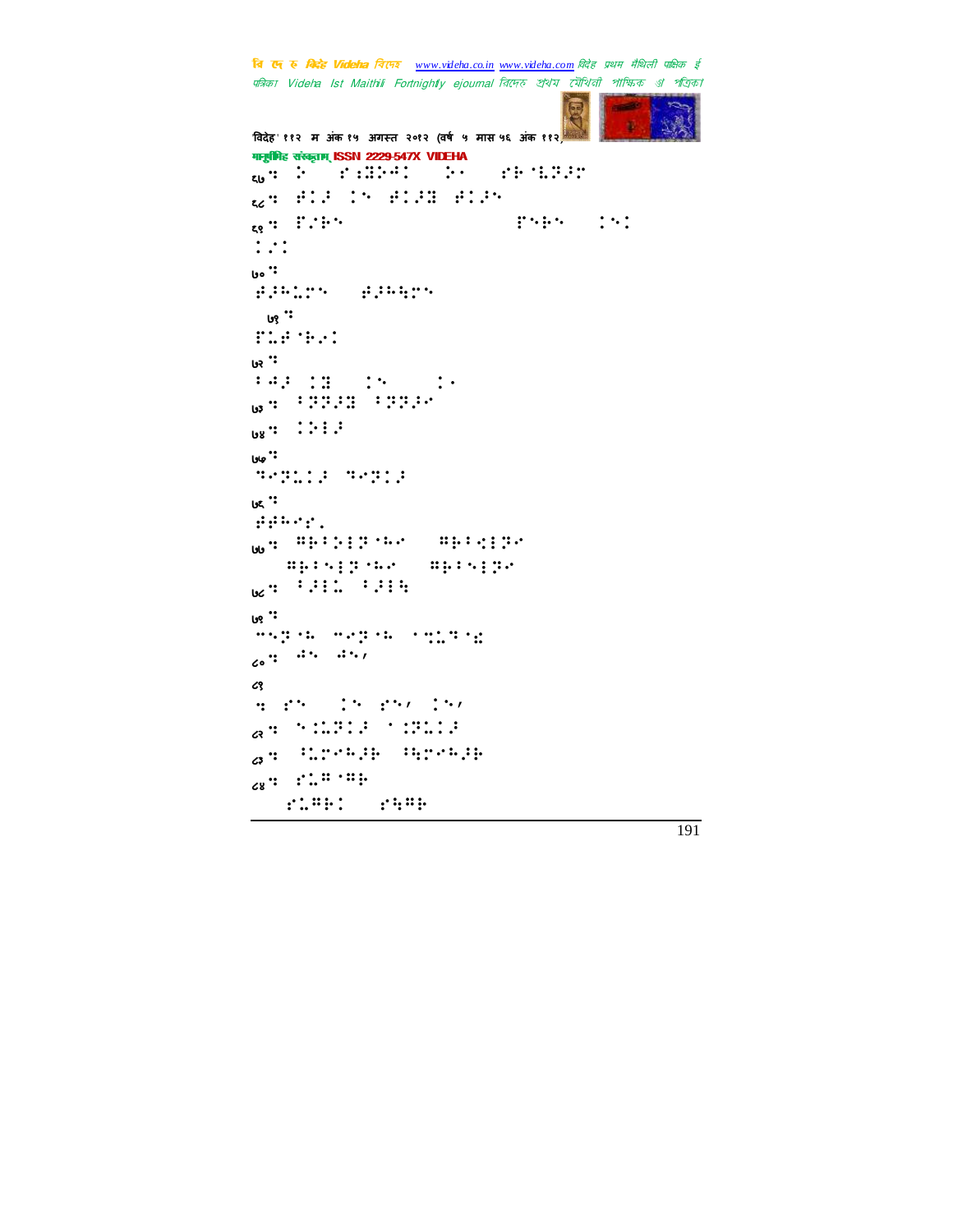```
'वदेह' ११२ म अंक १५ अगत २०१२ (वष ५ मास ५६ अंक ११२)
मानुषीिह संस्कृताम् ISSN 2229-547X VIDEHA
192
\lambdas: \lambda<sup>11</sup>\lambda: \lambda: \lambda\gamma is in \gamma८७⣒!⢷⣝⢵0⢵!⢷"⣝⢵!⢽!⢹3!0⢷⣝⣊.
 ⢷⣝⣊!!
८८⣒!&⣅7⢼⢷!!
&⣅7⢼!!
८९⣒!⣔⢻⣛⢼.⣔⢼=⣞⢴!
⣔⢻⣛⢼.⣔⢼=⣞!!
९०⣒!&⢷.&⢷!&"⢷.&"⢷!
\frac{1}{28} : \frac{1}{2} : \frac{1}{2} : \frac{1}{2} : \frac{1}{2} : \frac{1}{2} : \frac{1}{2} : \frac{1}{2} : \frac{1}{2} : \frac{1}{2} : \frac{1}{2} : \frac{1}{2} : \frac{1}{2} : \frac{1}{2} : \frac{1}{2} : \frac{1}{2} : \frac{1}{2} : \frac{1}{2} : \frac{\frac{1}{32} : \frac{1}{2} : \frac{1}{2} : \frac{1}{2} : \frac{1}{2} : \frac{1}{2} : \frac{1}{2} : \frac{1}{2} : \frac{1}{2} : \frac{1}{2} : \frac{1}{2} : \frac{1}{2} : \frac{1}{2} : \frac{1}{2} : \frac{1}{2} : \frac{1}{2} : \frac{1}{2} : \frac{1}{2} : \frac{\frac{1}{3} : \frac{1}{3} : \frac{1}{3}\frac{1}{38}9 \frac{1}{2} 52 \frac{1}{2} = \frac{1}{2} 52 \frac{1}{2}_{\text{96}}\text{...} \text{...} \text{...} \text{...}९६ "7⣓⣔3!)⣐7⢵⣎⢽!⢷⣙*!!
९७९ में अपने प्राप्त करने के अनुसार करने अपने अपने अपने अधिकारिक करने अपने अधिकारिक करने अपने अधिकारिक करने अध<br>प्राप्त स्थिति अपने अधिकारिक करने अधिकारिक करने अधिकारिक करने अधिकारिक करने अधिकारिक करने अधिकारिक करने अधिकार
\mathcal{S}_\mathcal{S} : \mathcal{S}_\mathcal{S} : \mathcal{S}_\mathcal{S}९९⣒!⣝⢽⢼⣝.!⣝⢽⢼0!⢽⢼0!⢽⢼!!
<sub>१००</sub>०: २०३०: २०३०: २०३०
303 :
Pepi 107
१०२ में में में में में में भी प्रदेश करते था।
903 :
 \mathcal{A}jo:efforfatta fou tfotfolio tfotfolio tfotfolio tfotfolio tfotfolio tfotfolio tfotfolio tfotfolio telefoni
 <sub>१०४</sub> : 19 FB 2:3 A25
```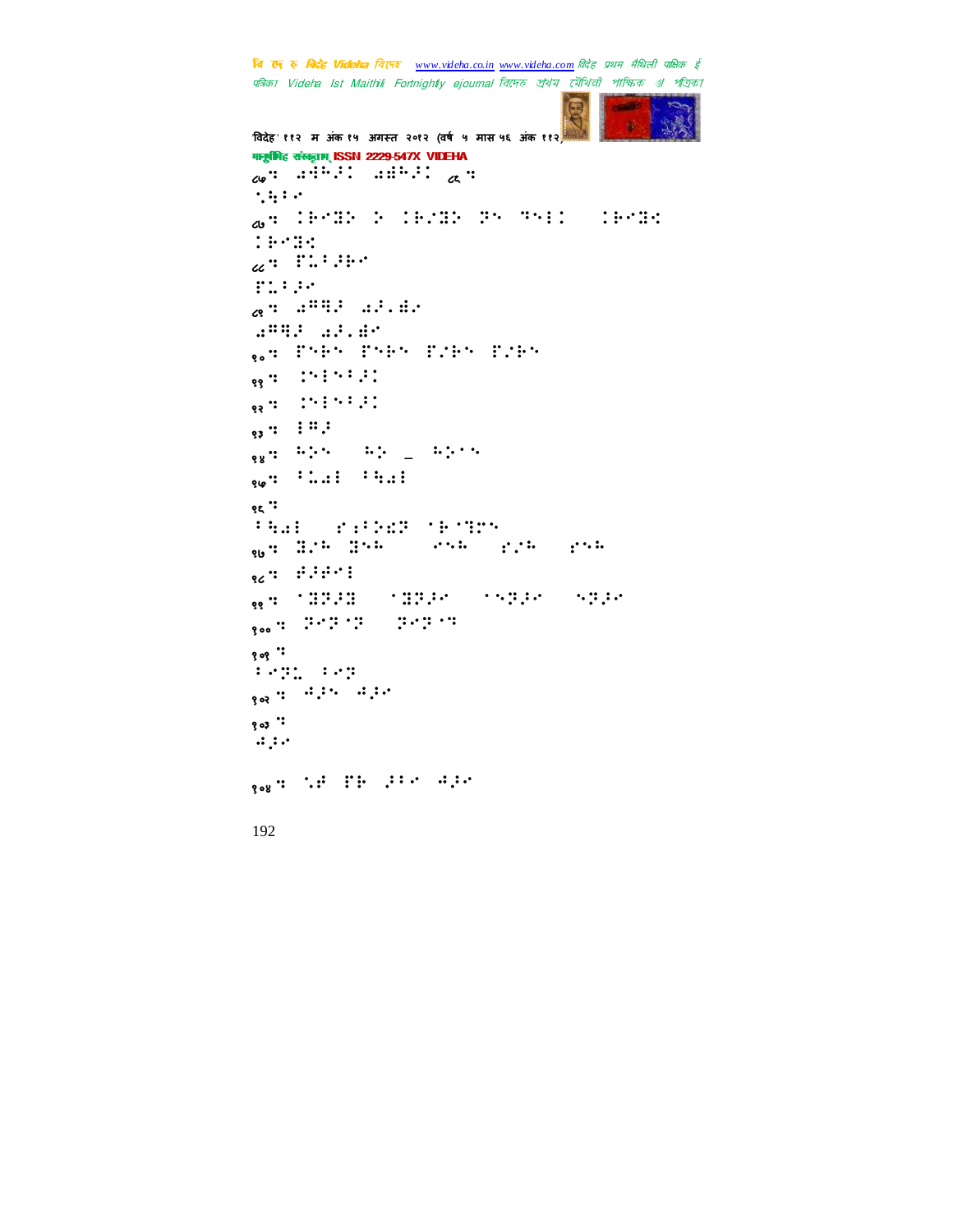```
विदेह' ११२ म अंक १५ अगस्त २०१२ (वर्ष ५ मास ५६ अंक ११२
मानुषीिह संस्कृतम् ISSN 2229-547X VIDEHA
१०७ :
\mathbf{P}१०६ मा अधिका<br>२०६० मा अधिकारी - अधिकारी – अधिकारी<br>अधिकारी अधिकारी - अधिकारी निर्वाती का
\mathbf{B}_{\mathbf{S}} \mathbf{B}_{\mathbf{S}} : \mathbf{B}_{\mathbf{S}} : \mathbf{B}_{\mathbf{S}} : \mathbf{B}_{\mathbf{S}}१०८⣒!!
⣟&.!9⣛&!!
१०९
\ddots \ddots \ddots<sub>१९०</sub>०: 1985 - 1989 - 1986
1999: F.I.: F.I.
१९३ मध्य प्रकार का अनुसार
\frac{1}{333} : \frac{1}{333}.
⣊⢷⢹⢼!!
\mathbf{R}_{\text{gg}} : \mathbf{R}_{\text{g}} : \mathbf{R}_{\text{g}} : \mathbf{R}_{\text{g}}<sub>१९७</sub>५ : 12.1913-996 : 12.1913-1 : 12.1913-1 : 12.1913-1 : 13.1913-1 : 13.1913-1 : 13.1913-1 : 13.19
 <sub>११६</sub> में अधिकारिक संस्कृतिकारी संस्कृतिकारी अधिकारिक संस्कृतिकारी संस्कृतिकारी संस्कृतिकारिक संस्कृतिकारिक संस्<br>प्राचीन संस्कृतिकारिक संस्कृतिकारिक संस्कृतिकारिक संस्कृतिकारिक संस्कृतिकारिक संस्कृतिकारिक संस्कृतिकारिक स
\frac{1}{330} : \frac{11.14}{11.11}336 \cdotTF.391 : 07 : 07
<sub>999</sub> = 121 = 191 = 1991
१२० \cdot; " " ; " " ]\frac{1}{333} : \frac{11}{21} : \frac{11}{21} : \frac{1}{21}१२२⣒!⢺⢷⣊⢽⢼!⢺⢷⢵⢽⢼.!⢺⢷⢽⢼0!
⢺⢷⢽⢼!!
```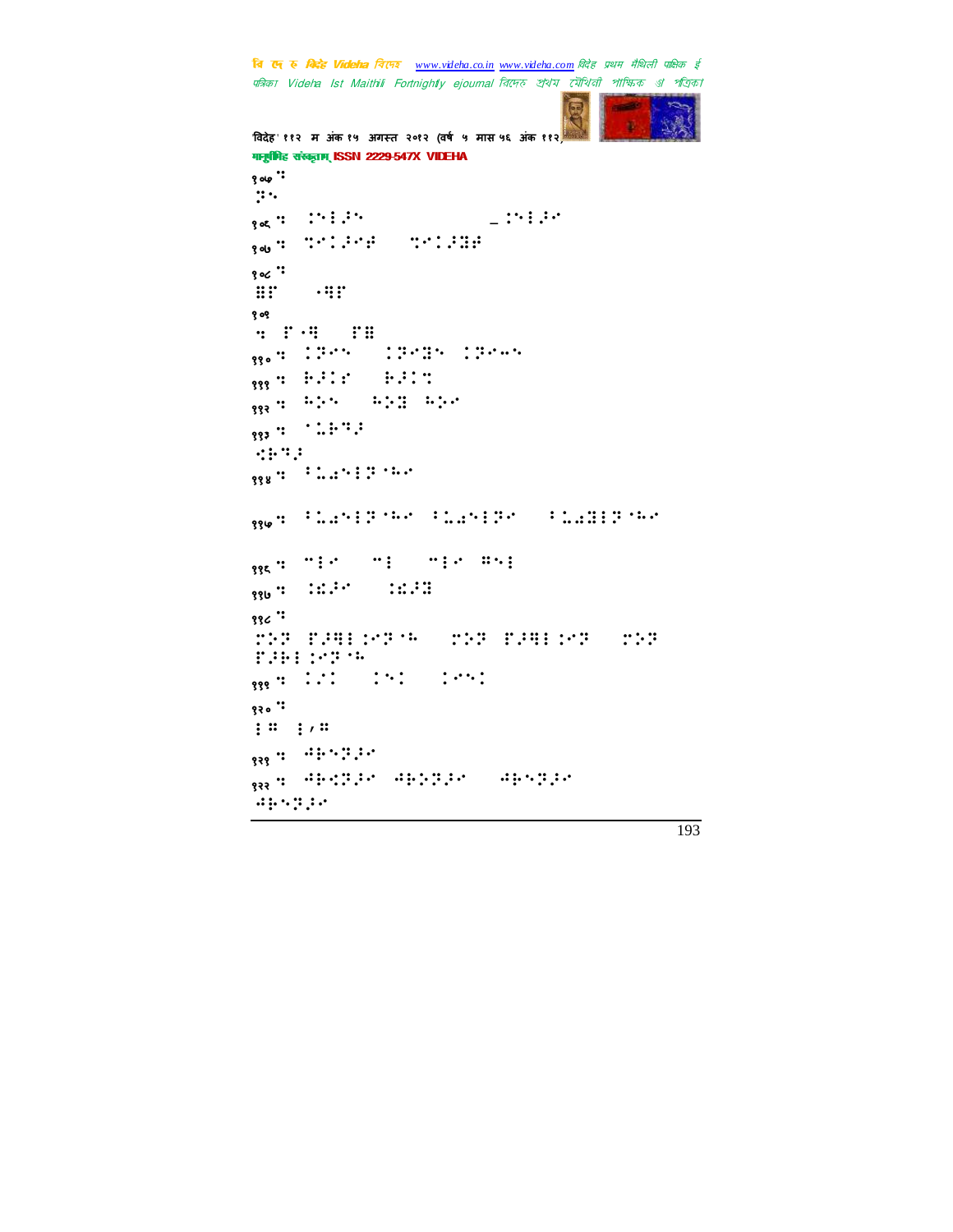```
चि एक रु विदेह Videha चिएन्छ <u>www.videha.co.in www.videha.com</u> विदेह प्रथम मैथिली पाक्षिक ई
पत्रिका Videha Ist Maithili Fortnightly ejournal রিদেহ প্রথম মৌথিনী পাক্ষিক প্র পত্রিক।
```

```
विदेह' ११२ म अंक १५ अगस्त २०१२ (वर्ष ५ मास ५६ अंक ११२
मानुषीिह संस्कृतम् ISSN 2229-547X VIDEHA
\frac{1}{22} : \frac{1}{2} : \frac{1}{2} : \frac{1}{2} : \frac{1}{2}९२४ :
⢻⢷73⢽⢳0!⢻⢷73⢽!⢻⢷7⣊3⢽⢳0!
⢻⢷7⣊3⢽!!
१२७ :
+⣈"⢾.!)up!uftu*+⣈⢾!!
\frac{1}{335} \frac{1}{25} \frac{1}{25} \frac{1}{25} \frac{1}{25} \frac{1}{25} \frac{1}{25} \frac{1}{25} \frac{1}{25} \frac{1}{25} \frac{1}{25} \frac{1}{25} \frac{1}{25} \frac{1}{25} \frac{1}{25} \frac{1}{25} \frac{1}{25} \frac{1}{25} \frac{1}{25} \frac{1}{25} 
\frac{1}{330}: \frac{1}{100}. \frac{1}{100}. \frac{1}{100}. \frac{1}{100}. \frac{1}{100}. \frac{1}{100}. \frac{1}{100}. \frac{1}{100}. \frac{1}{100}. \frac{1}{100}. \frac{1}{100}. \frac{1}{100}. \frac{1}{100}. \frac{1}{100}. \frac{1}{100}. \frac{1}{100}. 
R_{332} : \pm 1 : \pm 1 : \pm 1 : \pm 1 : \pm 1१२९ "
7⢹⢷!⣙⢼⢽0!7⢹⢷!⣙⢼⢽!!
१३०⣒!⢷7⣝3⢳⣅=0!⢷73⢳⣅=0!⢷73⢳⣅=!
⢷73⣊⣐!!
१३९ :
WEEN!
<sub>933</sub> के अन्य किन्दा जिल्हा है। अन्य का
⢼⢻+0!⢼⢻⢺!
<sub>933</sub> : 245 - 128 - 246 - 1285
<sub>938</sub>, Prof. - Prof. Prof.
\mathfrak{g}_{36}: \mathbb{R}^6 \mathbb{R}^6\frac{335}{10} : \frac{1}{10} . \frac{1}{10} : \frac{1}{10} : \frac{1}{10})⢽*!&+⢼!⢺⢼⣝!!
१३७⣒!⢾⣈⢽!⢽!)⢽⢲*!⢳"⢾!⣁⣒!⢳"0!
rik. This second to the second second to the second second second to the second second second second second se
⣅⢽"⢾.⣅⢽"⢾0!⢹⣈"⢾.⢹⣈"⢾!
१३८ "CONTROLL CONTROLL CONTROLL CONTROLL CONTROLL CONTROLL CONTROLL CONTROLL CONTROLL CONTROLL CONTROLL CONTROLL CO
१३९⣒!⢼.⣎⢼0!⢼⢴.!⣎⢼⢴!!
```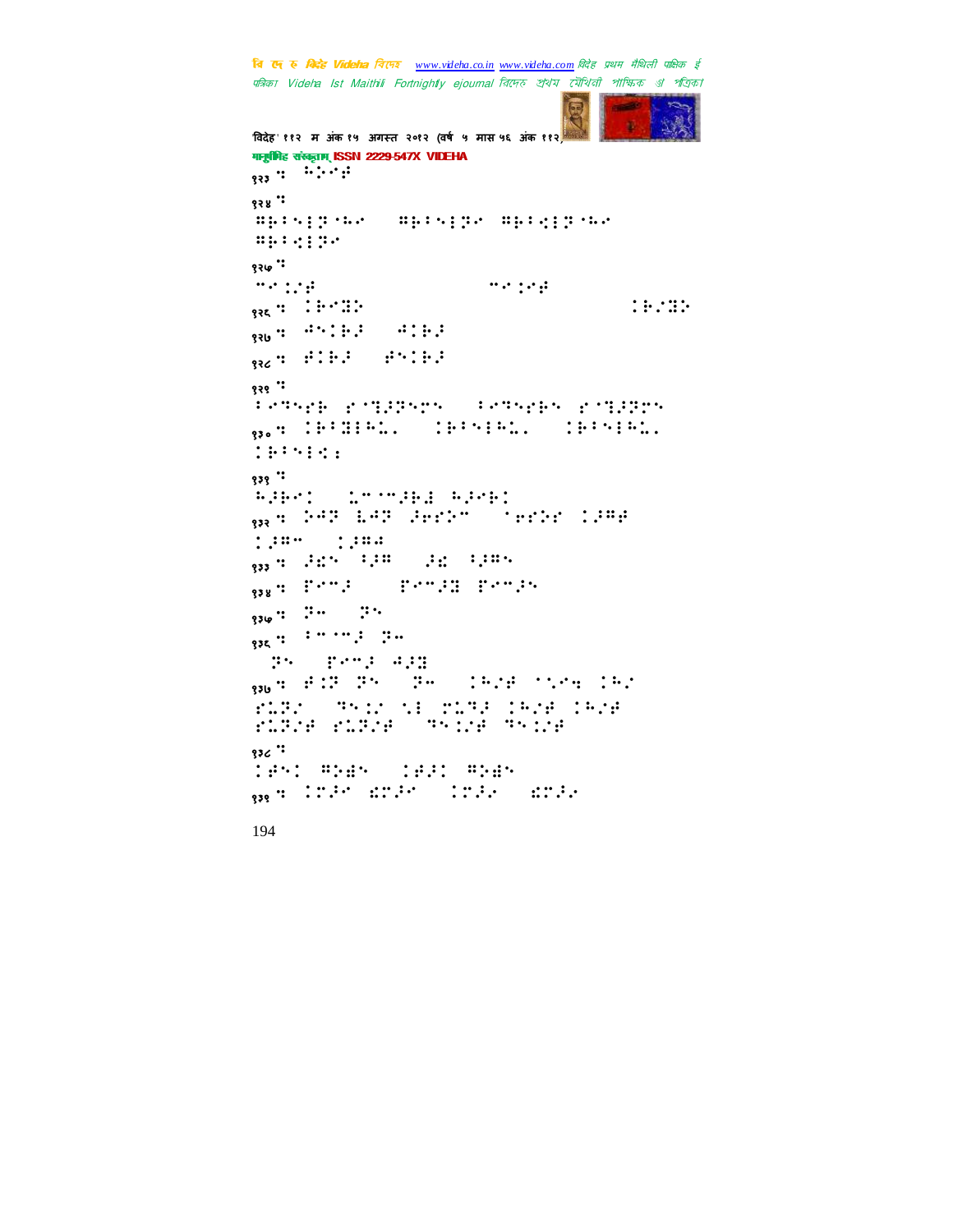```
विदेह' ११२ म अंक १५ अगस्त २०१२ (वर्ष ५ मास ५६ अंक ११२)
मानुषीिह संस्कृताम् ISSN 2229-547X VIDEHA
१४०
\frac{1}{3} : \frac{1}{3} : \frac{1}{3} : \frac{1}{3} : \frac{1}{3} : \frac{1}{3} : \frac{1}{3} : \frac{1}{3} : \frac{1}{3} : \frac{1}{3} : \frac{1}{3} : \frac{1}{3} : \frac{1}{3} : \frac{1}{3} : \frac{1}{3} : \frac{1}{3} : \frac{1}{3} : \frac{1}{3} : \frac{1\mathbf{R}_{\text{gg}} : \mathbf{S}_{\text{sg}} : \mathbf{S}_{\text{sg}}१४२ ः
 ⣁⣙⢽⢳0!⣁⣙⢽!!
१४३⣒!!
\overline{u} \overline{u} \overline{u} \overline{u} \overline{u} \overline{u} \overline{u}<sub>९४४</sub>० : 192 - 1938 - 194
१४७ :
 : \cdot :
१४६ :
\vdots :
१४७
⣒!7⢽⢽⢼0!7⢽⢽⢼⣝0!7⢽⢽⢼!!
\frac{1}{386} : \frac{11}{25} : \frac{11}{25}१४९⣒!⣅⢷⢴!⣅⢷⢴!!
\frac{3}{100} : \frac{11}{100} : \frac{11}{100} : \frac{11}{100}१५१⣒!⢷!⢷!!
१५२⣒!⣋⣅7⢼70!⣋⣅7⢼7"0!⣋⣅⢼7"!⣋⣅⢼7⣝0!
⣋⣅⢼7!!
\frac{1}{3}\frac{1}{9} \frac{1}{9} \frac{1}{9} \frac{1}{9} \frac{1}{9} \frac{1}{9} \frac{1}{9} \frac{1}{9} \frac{1}{9} \frac{1}{9} \frac{1}{9} \frac{1}{9} \frac{1}{9} \frac{1}{9} \frac{1}{9} \frac{1}{9} \frac{1}{9} \frac{1}{9} \frac{1}{9} \frac{1}{9} \frac{1}{9} \⣈⣅⢽⢼!!
१७४ IS | 1975 | 1937 MIL 1949 MIL 19
\vdots\frac{1}{3000} : \frac{1}{300} : \frac{1}{300} : \frac{1}{300} : \frac{1}{300} : \frac{1}{300} : \frac{1}{300} : \frac{1}{300} : \frac{1}{300} : \frac{1}{300} : \frac{1}{300} : \frac{1}{300} : \frac{1}{300} : \frac{1}{300} : \frac{1}{300} : \frac{1}{300}3!!
१७६: "। "। " । " । " । "
१५७
```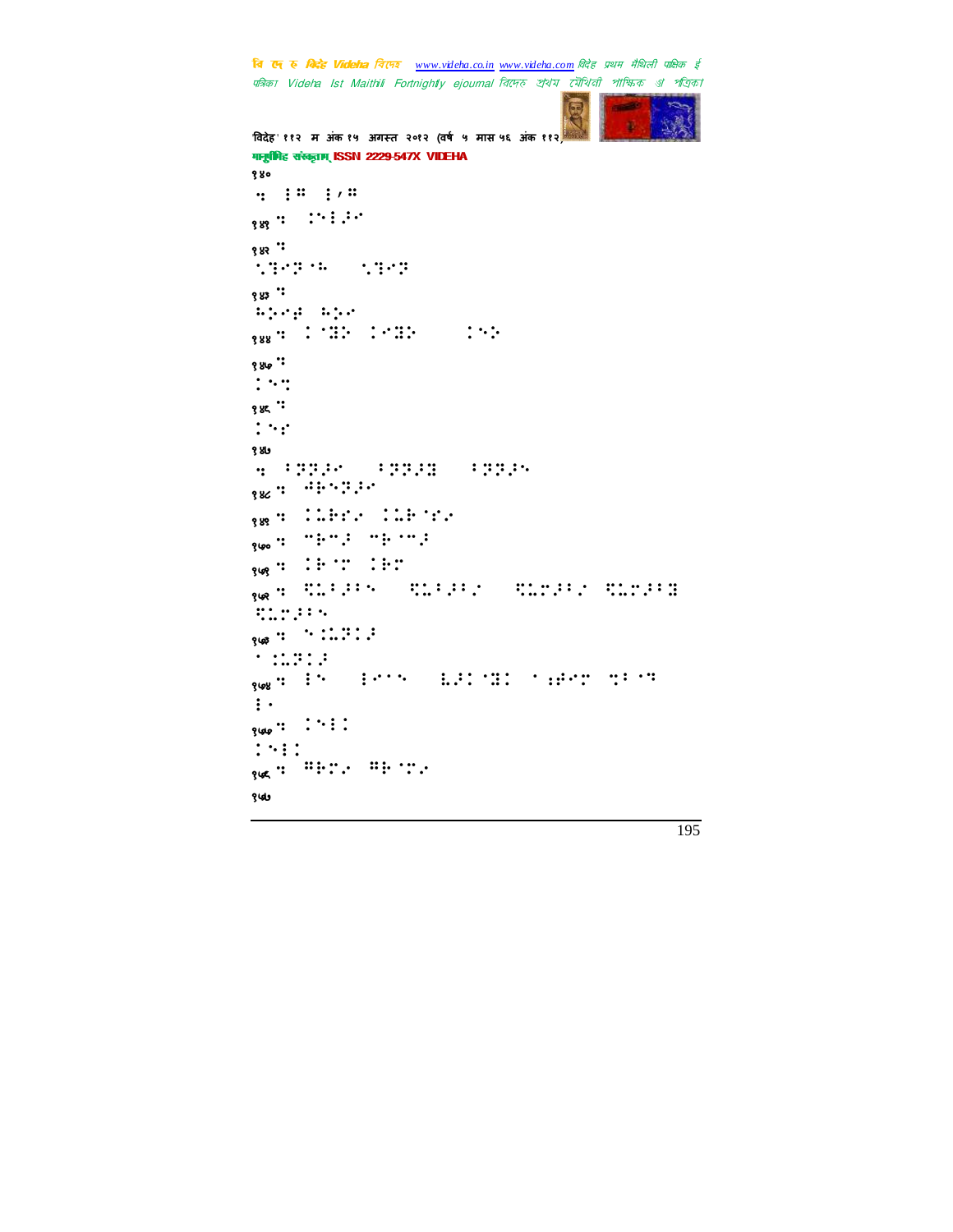```
'वदेह' ११२ म अंक १५ अगत २०१२ (वष ५ मास ५६ अंक ११२)
मानुषीिह संस्कृताम् ISSN 2229-547X VIDEHA
WEIGHT THE SET OF STATE
१५८⣒!⣅⢽⢼!⢻3⢼⢳!⣅⢽⢼'0⣅⢽⢼j!!
।<br>१७९ : १९९३ : मध्यप्रदेश
१६० :
⢾⢽⢼!⢽!⣃⢷3⢽⢳0!⢾⢽⢼!⢽!⣃⢷3⢽!!
_{88} : \frac{100}{100} : \frac{100}{100}१६२ :
SHE SHE
१६३ °C - २००९ - २००९ - २००९ - २००९ - २००९ - २००९ - २००९ - २००९ - २००९ - २००९ - २००९ - २००९ - २००९ - २००९ - २००
१६४⣒!⣅⢷⢻⢷.⣅⢷⢻⢷!⣅⢷⢻⢷!!
\mathfrak{g}_{\xi\varphi} : \mathfrak{i}\vdots\mathfrak{i}\mathfrak{j}:
<sub>955</sub> : 201 201 201
\mathbb{R}^{60}: \mathbb{R}^{60} : \mathbb{R}^{60}१६८ <sup>:</sup>
\mathbb{R}^n :
,<br>।<br>१६९ <sup>∶</sup> 7iliana; 1
\frac{1}{300}: \frac{1}{3}:
१७१ :
dist #1
९७२ <sup>.</sup>
SAP PORT
303 : 7.7 : \cdot :
\frac{308}{10} : \frac{1}{2} : \frac{1}{2} : \frac{1}{2}\frac{1}{300}: \frac{1}{100}: \frac{1}{100}१७६⣒!⢾⢵=⢳)!&⢹⣝!⢻⢷⢼⢳⣝*!!
\frac{1}{300} : \frac{1}{20}. \frac{1}{20}. \frac{1}{20}. \frac{1}{20}. \frac{1}{20}. \frac{1}{20}. \frac{1}{20}.
```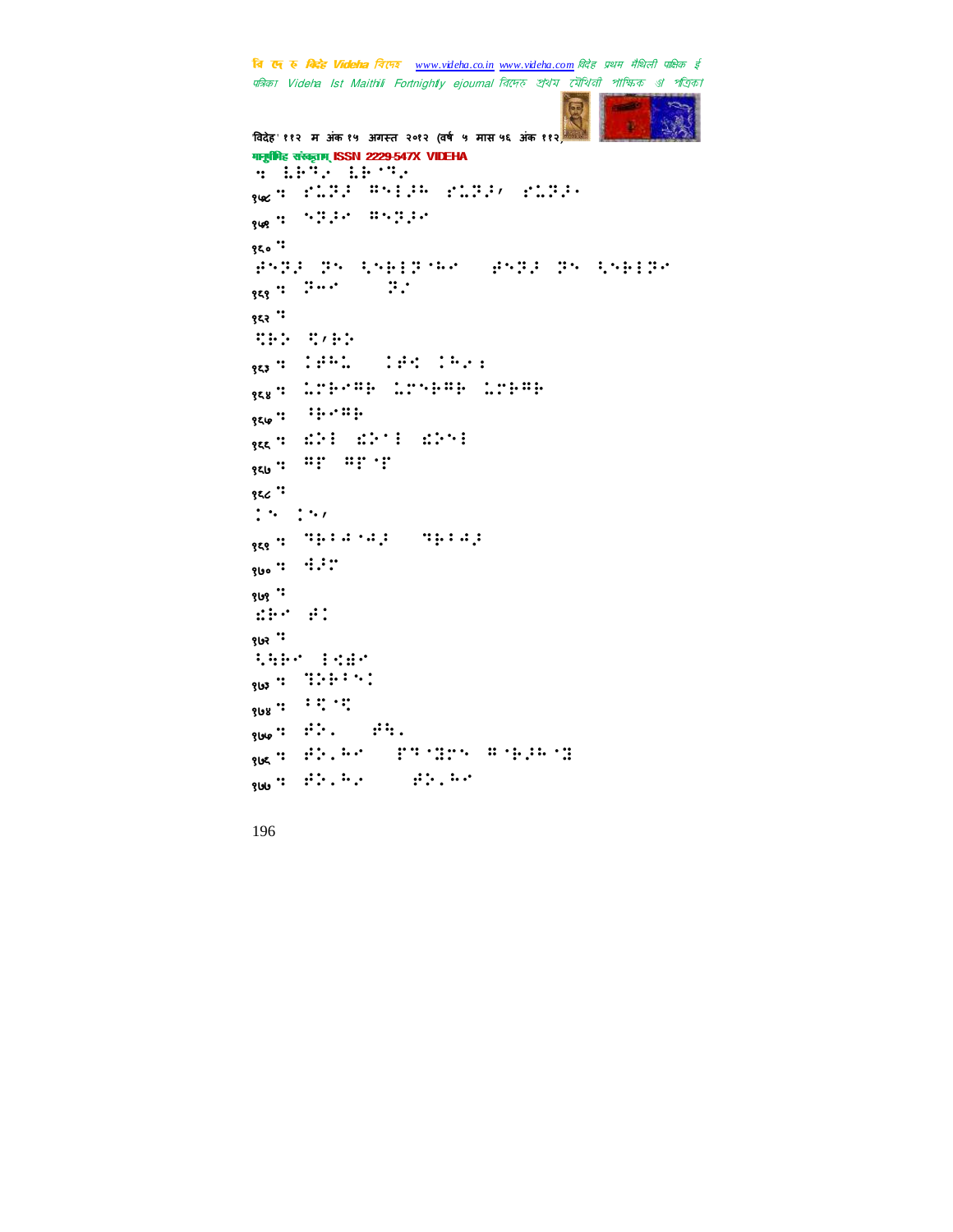```
'वदेह' ११२ म अंक १५ अगत २०१२ (वष ५ मास ५६ अंक ११२)
मानुष्टीमिह संस्कृताम् ISSN 2229-547X VIDEHA
30<sup>2</sup>⢷7⢼!⢷7⢼⣝!!
१७९ : 'ं' ::::
,<br><sub>१८०</sub>०: (Premier || 1999)
 १८१ "
PRIME PRIME
१८२ BED PRO BOOK PRO
९८३ <sup>"</sup>
3⢻3⢽⢳0!3⢻3⢽!3⢼⢻3⢽⢳!!
१८४ <sup>:</sup>
⣅⢽!)⣅++⢼⢷⣜!⣅⢽*!!
१८५⣒!⣁!)⣅++⢼⢷⣜!⣁*!!
\frac{1}{3}\alpha : \frac{1}{2} : \frac{1}{2} : \frac{1}{2} : \frac{1}{2} : \frac{1}{2} : \frac{1}{2} : \frac{1}{2} : \frac{1}{2} : \frac{1}{2} : \frac{1}{2} : \frac{1}{2} : \frac{1}{2} : \frac{1}{2} : \frac{1}{2} : \frac{1}{2} : \frac{1}{2} : \frac{1}{2} : \frac{1}{3}\frac{1}{3} \frac{1}{3} \frac{1}{3} \frac{1}{3} \frac{1}{3} \frac{1}{3} \frac{1}{3} \frac{1}{3} \frac{1}{3} \frac{1}{3} \frac{1}{3} \frac{1}{3} \frac{1}{3} \frac{1}{3} \frac{1}{3} \frac{1}{3} \frac{1}{3} \frac{1}{3} \frac{1}{3} \frac{1}{3} \frac{1}{3} \T . The property T१८८: 1991-1999 - 1992
⢷3⣈⢽⢳0!⢷3⣈⢽!!
<sub>909</sub> : 20013-00 : 200130
१९०<sup>०</sup><br>|-<br>|-
\mathcal{G}(P) = \mathcal{G}(P)<sub>999</sub> : :- ...
FWL. "
१९२⣒!7⢾⢾⢴!⢺⢷⢼⣝0!⢺⢷⢼!⢺⢷⢼!)⢼⢻!3⢻⢼*!!
१९३ ः
\mathbf{r}^{\prime\prime} , \mathbf{r}^{\prime\prime} ,
१९४ <sup>:</sup>
⢳⢼=!!⢳⢼=!)⢳⢼=!⢳⢼=!⣇⢸⢾⢾!
⢳⣞⢼!*!!
```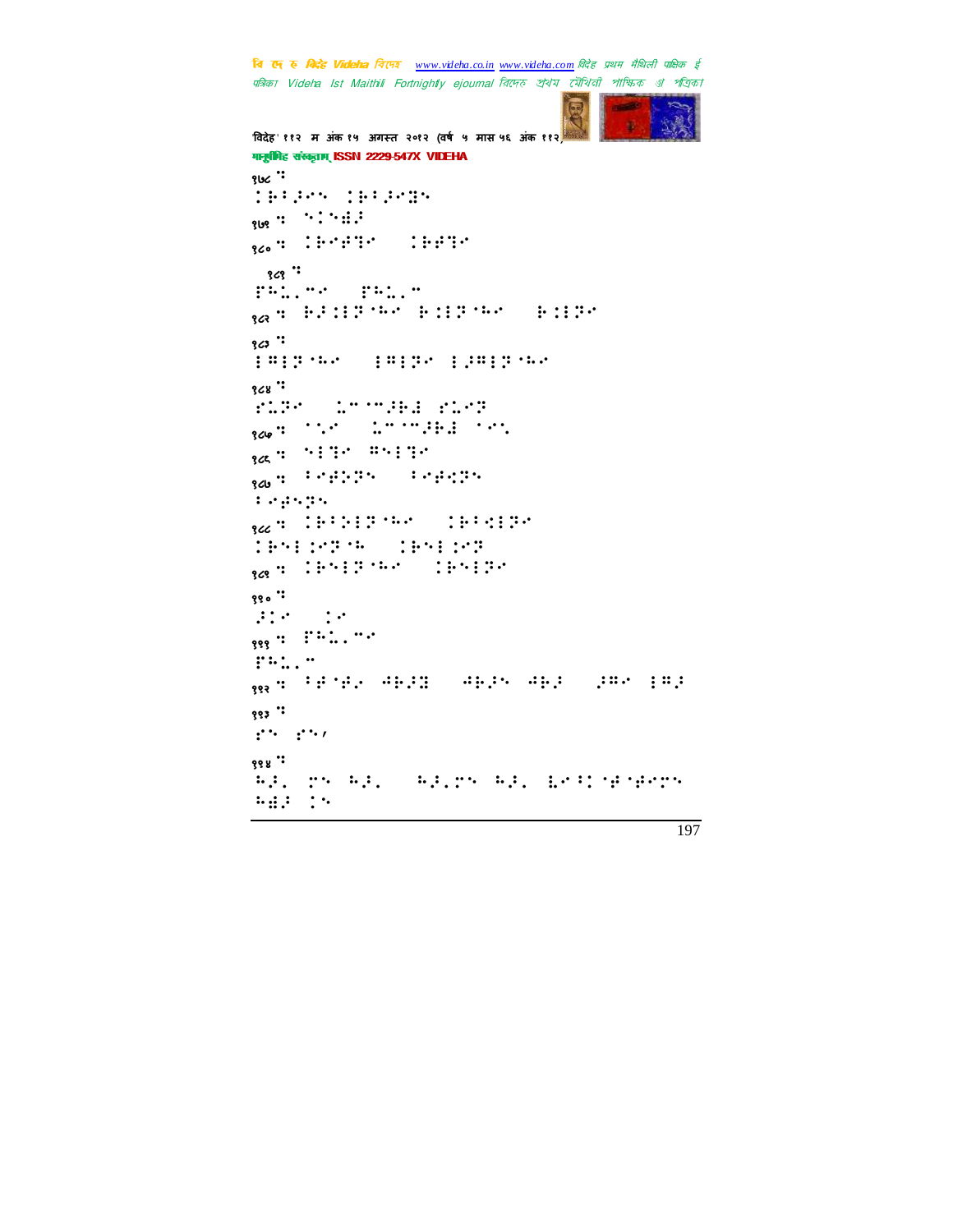

```
.<br>विदेह' ११२ म अंक १५ अगस्त २०१२ (वर्ष ५ मास ५६ अंक ११२
मानुषिहि संस्कृतम् ISSN 2229-547X VIDEHA
896 : : '': '': '':'\frac{1}{3}<sub>395</sub> \frac{1}{3} \frac{1}{3} \frac{1}{3} \frac{1}{3} \frac{1}{3} \frac{1}{3} \frac{1}{3} \frac{1}{3} \frac{1}{3} \frac{1}{3} \frac{1}{3} \frac{1}{3} \frac{1}{3} \frac{1}{3} \frac{1}{3} \frac{1}{3} \frac{1}{3} \frac{1}{3} \frac{1}{3} \frac{1}{3} \frac{1}{१९७⣒!⢳⢵⣝⢾⢽⢳0!⢳⢵⢾⢽⢳0!
⢳⢵⢾⢽0⢳⢾⢽0!⢳⢾⢽⢳!!
१९८⣒!⢳⢼⣙!⣞⢼70!⢳⢼⣙!⣞⣝⢼7⣝0⢳⢼⣙!
⣞⣝⢼7!!
१९९ : २९९३ : २९९३
२०० में भारत के प्राप्त करना
\frac{1}{208} : \frac{11}{208} : \frac{11}{208} : \frac{1}{208} : \frac{1}{208}<sub>२०२</sub>९ :20190-100 :201910
२०३⣒!!
 ⢼⢳7!⢼⢳7!!
२०४ जनसङ्ख्या अन्य अधिकारणाना अवस्थित ।<br>इति अपि अधिकारणानां अस्ति ।
\frac{1}{200} : \frac{1}{2} \frac{1}{2} : \frac{1}{2} : \frac{1}{2} : \frac{1}{2} : \frac{1}{2} : \frac{1}{2} : \frac{1}{2} : \frac{1}{2} : \frac{1}{2} : \frac{1}{2} : \frac{1}{2} : \frac{1}{2} : \frac{1}{2} : \frac{1}{2} : \frac{1}{2} : \frac{1}{2} : \frac{1<sub>२०६</sub> साथिति । 1940-साथिति । 1940-साथिति । अस्ति । अस्ति ।
२०७ : २०९९: २०७१: २०७१: २०७१: २०७१: २०७१: २०७१: २०७१: २०७१: २०७१: २०७१: २०७१: २०७१: २०७१: २०७१: २०७१: २०७१: २०
 1951 PH 1951
<sub>२०८</sub> ⊕%irelei. (Carelei. (Carelei
<sub>२०९</sub> में <sup>5</sup>‡.3∶ | 1991
२१०⣒!⣀0!⢳!!
\frac{1}{288} : : : :
3!)⢷⣙.&⢷⣇⢷⢾⢾⢽*!२१२⣒⢽⢴0!⢽!!
\frac{1}{333} \frac{1}{2} \frac{1}{2} \frac{1}{2} \frac{1}{2} \frac{1}{2} \frac{1}{2} \frac{1}{2} \frac{1}{2}238 329 339 339२९७\mathbf{P}ः :
२९६\cdotः\cdot\ddots :
```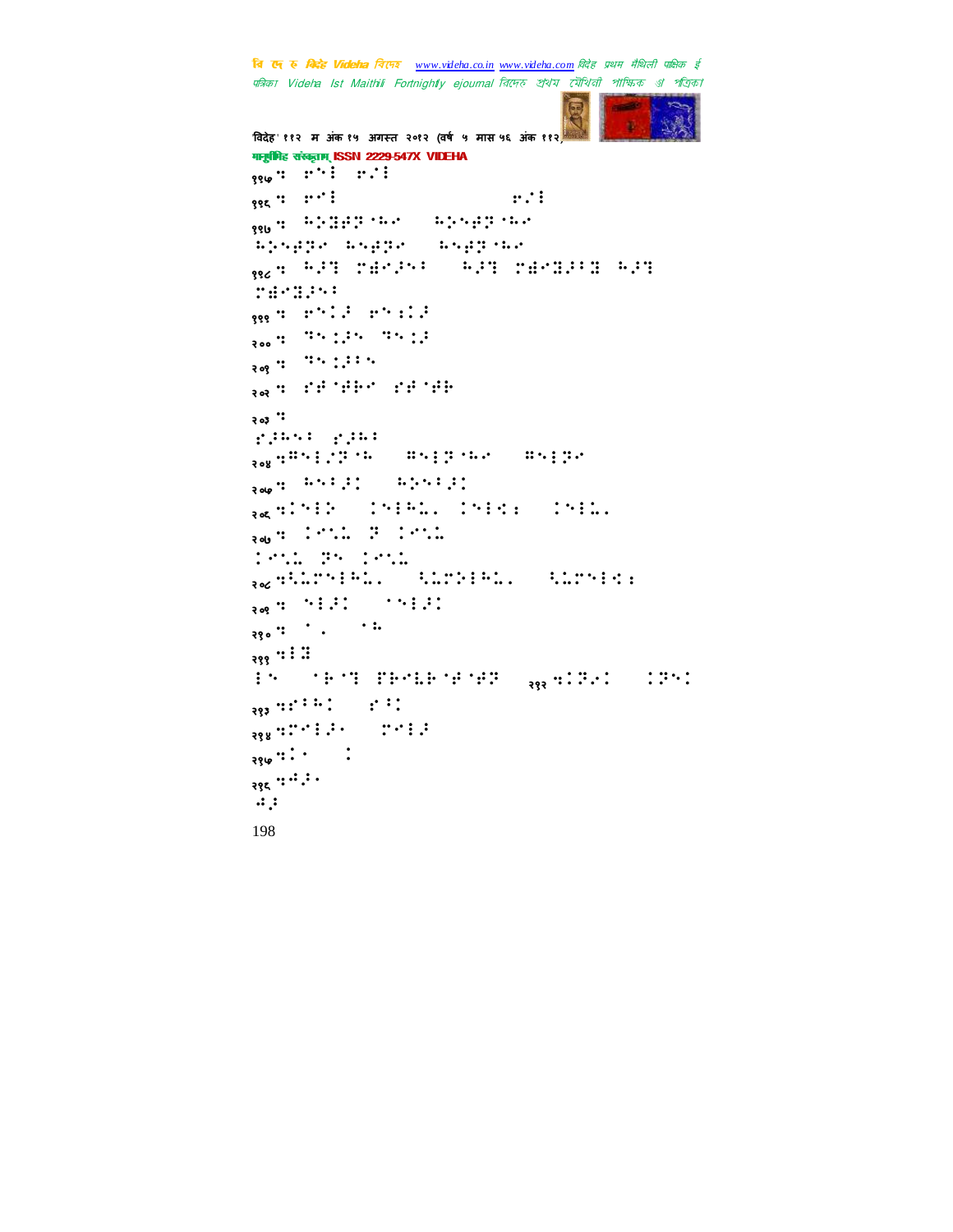```
.<br>विदेह' ११२ म अंक १५ अगस्त २०१२ (वर्ष ५ मास ५६ अंक ११२
मानुषिहि संस्कृतम् ISSN 2229-547X VIDEHA
\ddot{\mathbf{r}} \ddot{\mathbf{r}} \ddot{\mathbf{r}} \ddot{\mathbf{r}} \ddot{\mathbf{r}} \ddot{\mathbf{r}} \ddot{\mathbf{r}}२१८ से <sup>1</sup> प्राप्त करने के साथ प्राप्त करने के लिए से इस्लाई के लिए से इस प्राप्त करने के लिए से इस प्राप्त करन
<sub>२९९</sub> : २००९ : २००९ : २००९ : २००९ : २००९ : २००९ : २००९ : २००९ : २००९ : २००९ : २००९ : २००९ : २००९ : २००९ : २००९ : २०
२२०
 ⣒⢳⣞⢷0!⢳⣞⣝⢷!!
२२१ अप्रसन्दर्भ सामग्रीहरू अधिकारी अप्रसार अधिकारिक अधिकारी अधिकारिक अधिकारिक अधिकारिक अधिकारिक अधिकारिक अधिक<br>अधिकारिक अधिकारिक अधिकारिक अधिकारिक अधिकारिक अधिकारिक अधिकारिक अधिकारिक अधिकारिक अधिकारिक अधिकारिक अधिकारिक अध
२२२ चुक्रमधील का अपनी अपनी अधिकारिक अधिकारिक अधिकारिक अधिकारिक अधिकारिक अधिकारिक अधिकारिक अधिकारिक अधिकारिक अध<br>अधिकारिक अधिकारिक अधिकारिक अधिकारिक अधिकारिक अधिकारिक अधिकारिक अधिकारिक अधिकारिक अधिकारिक अधिकारिक अधिकारिक अ
233 225 - 15.
\mathbf{R}_{\mathbf{R}_{\mathbf{X}}} :::
 \#\mathcal{E}: \#\mathcal{E}.
२२५ वर्ष संग्रहण करते हैं।<br>इन्दर्भ संग्रहण करते हैं कि अपनी कार्य करते हैं कि अपनी कार्य करते हैं कि अपनी कार्य क
\frac{2}{335} \frac{1}{9} \frac{1}{9} \frac{1}{9} \frac{1}{9} \frac{1}{9} \frac{1}{9} \frac{1}{9} \frac{1}{9} \frac{1}{9} \frac{1}{9} \frac{1}{9} \frac{1}{9} \frac{1}{9} \frac{1}{9} \frac{1}{9} \frac{1}{9} \frac{1}{9} \frac{1}{9} \frac{1}{9} \frac{1}{9} \frac{1}{9} \frac{1}{9} \frac{1}{9} \frac{1}{9} \frac{1}{9} \frac{1}{9} \frac{1}{9} \frac{1}{9} \frac{1}{9} \frac{1}{9} \२२७⣒⣁⢲0!⣁"0!⣁"!0⣁!!
<sub>२२८</sub>५९ ⊕E MEnsi ( 9 HEMENEN)
 \mathcal{L}२३०⣒!!
 \mathcal{F} ) define the control of the control \mathcal{F} . We also also the control of
 <sub>२३९</sub> क:1223 - 1222 - 1223 - 1223 -
२३२⣒⢻3"⢽⢳.⢻3⢽⢳.⢻3⢽!
२३३⣒⢳7⢼.!⢳⢵7⢼!
२३४⣒3⣊=.!3⣊=.3⢳⣅=03⣊⣐!!
२३५⣒⣁⣅!⢽!⣁.!⣁⣅!⢽!⣁⣅!
\frac{236}{336} \frac{\pi^2}{45} \frac{5 \cdot 4 \cdot 5}{2} \approx \frac{1}{2} \frac{5 \cdot 4 \cdot 5}{2} \approx \frac{1}{2} \frac{5 \cdot 4 \cdot 5}{2} \approx \frac{1}{2} \frac{5 \cdot 4 \cdot 5}{2} \approx \frac{1}{2} \frac{5 \cdot 4 \cdot 5}{2} \approx \frac{1}{2} \frac{5 \cdot 4 \cdot 5}{2} \approx \frac{1}{2} \frac{5 \cdot 4 \cdot 5}{2} \approx \frac{1}{2} \frac{5 \cdot 4 \cdot 5}{2} \approx \frac{1}{2} \frac{5 \cdot \mathbf{a}_{30} : \mathbf{a}_{1} , \mathbf{b}_{2}boe*0⢼⣒!⢼7(.⢼7(!0⢼7⢳.⢼7⢳!
२३८ <sup>म</sup>ें <sup>अ</sup>स्ति के अनुसार
२३९⣒⣃⣅3⢳⣅=.⣃⣅3⢳⣅=.!⣃⣅3⢼⣐!
```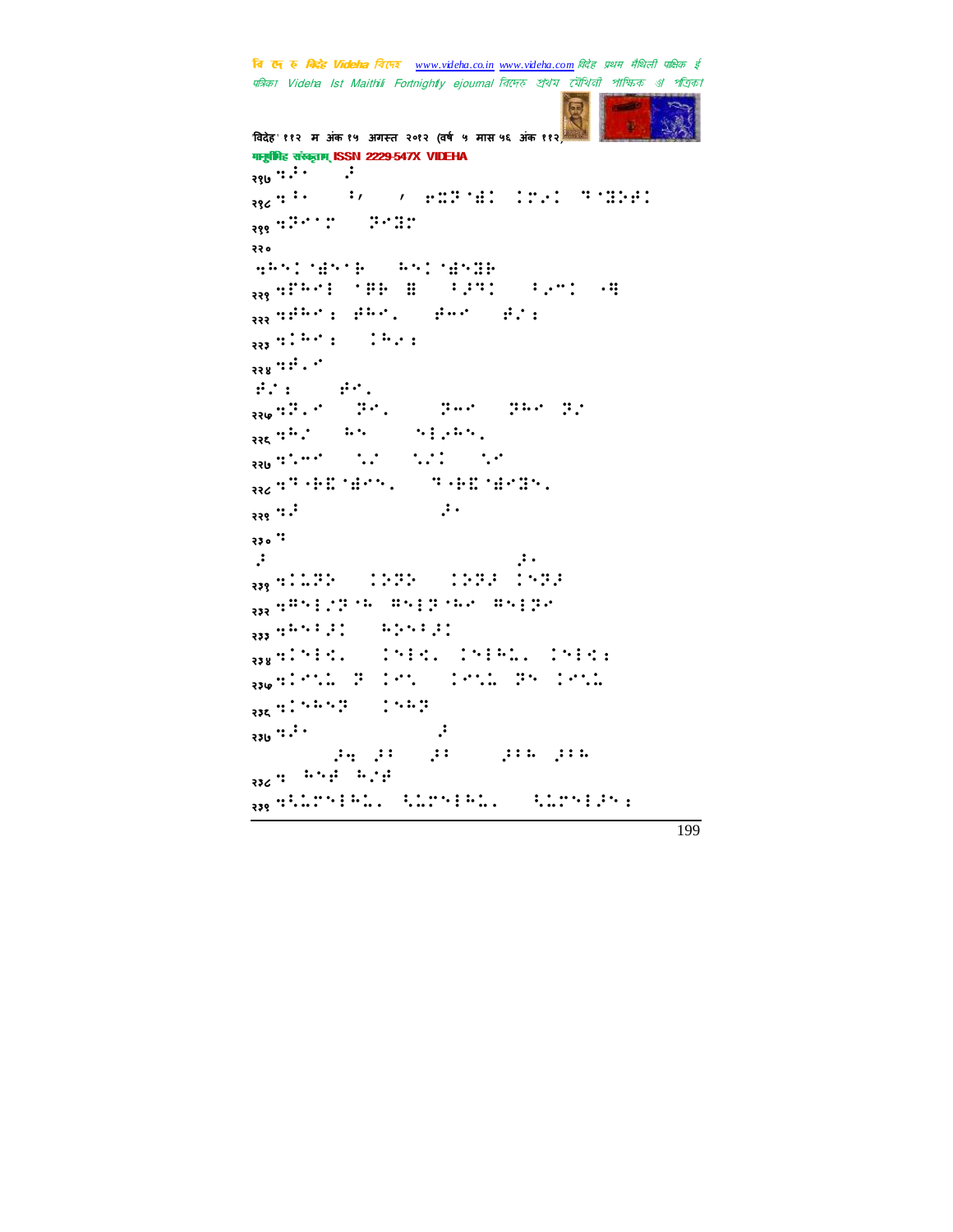```
.<br>विदेह' ११२ म अंक १५ अगस्त २०१२ (वर्ष ५ मास ५६ अंक ११२
मानुभी हे संस्कृतम् ISSN 2229-547X VIDEHA<br>२००१: संस्कृति संस्कृति संस्कृति संस्कृति संस्कृति ।
\frac{1}{380} : \frac{1}{3}: \frac{1}{3}:
२४१⣒⢳⢵⢽.!⢳⢵⢽0!⢳⢵⢽⢳0!
२४२⣒⢵.⢷⢼!⢵!⣉⣝⢼!
7⢴+)dpokvodujpo*-!⢵j!⢳3!)if!
 t_{\rm b} the 0.02<sub>२४३</sub> कोटेल किया था दिया है। इस स्टेड के बाद प्राप्त करता था दिया था जाने के बाद प्राप्त करता था जाने के बाद प्
 \mathbb{Z}२४४⣒⢹9⢷⣏⣞=0!⢹9⢷⣏⣞⣝=!
२४५
⣒⣉⢼30!⢼3!!
२४६ पर्वतीय सामान्य अधिकारण स्थानि ।<br>जन्म
२४७\cdotः संक\cdot\mathbf{d} \cdot \mathbf{0}\overline{386} \cdots \overline{3} \cdots \overline{3}\frac{1}{288} : \frac{1}{2} : \frac{1}{2} : \frac{1}{2} : \frac{1}{2} : \frac{1}{2} : \frac{1}{2} : \frac{1}{2} : \frac{1}{2} : \frac{1}{2} : \frac{1}{2} : \frac{1}{2} : \frac{1}{2} : \frac{1}{2} : \frac{1}{2} : \frac{1}{2} : \frac{1}{2} : \frac{1}{2} : \frac\frac{1}{200} : \frac{1}{2} \frac{1}{2} \frac{1}{2} \frac{1}{2} \frac{1}{2} \frac{1}{2} \frac{1}{2} \frac{1}{2} \frac{1}{2} \frac{1}{2} \frac{1}{2} \frac{1}{2} \frac{1}{2} \frac{1}{2} \frac{1}{2} \frac{1}{2} \frac{1}{2} \frac{1}{2} \frac{1}{2} \frac{1}{2} \frac{1}{2२७९ : 1122 - 1122 - 1122 : 1123 : 1124 : 1125 : 1125 : 1125 : 1126 : 1127 : 1127 : 1127 : 1127 : 1127 : 1127 : 1<br>|-
२७२ अज्ञात अर्थात अपनी स्थान करने अपनी स्थान करने अपनी स्थान करने अपनी स्थान करने अपनी स्थान करने अपनी स्थान क<br>जन्म
२५३⣒⢵⢽⢼0!⢽⢼0!⢽⢽⢼0⢽⢼!
२५४⣒⣀0!⢳!
२५५⣒⢺⢽"0!⢺⢽⢲!
245 350⢻3⢼⢳!)⢷⣙!&⢷⣇⢷⢾⢽*!!
२७७ अ.२००१ अ.२००१ अ.२००१ अ.२००१ अ.२००१ अ.२००१ अ.
२७८ अ.स. २५०० अ.स. १९०० अ.स. १९०० अ.स. १९७० अ.स. १९७० अ.स. १९७० अ.स. १९७० अ.स. १९७० अ.स. १९७० अ.स. १९७० अ.स. १९
२७९ ± 10 PM = 10 PM = 10 PM = 10 PM = 10 PM = 10 PM = 10 PM = 10 PM = 10 PM = 10 PM = 10 PM = 10 PM = 10 PM =
```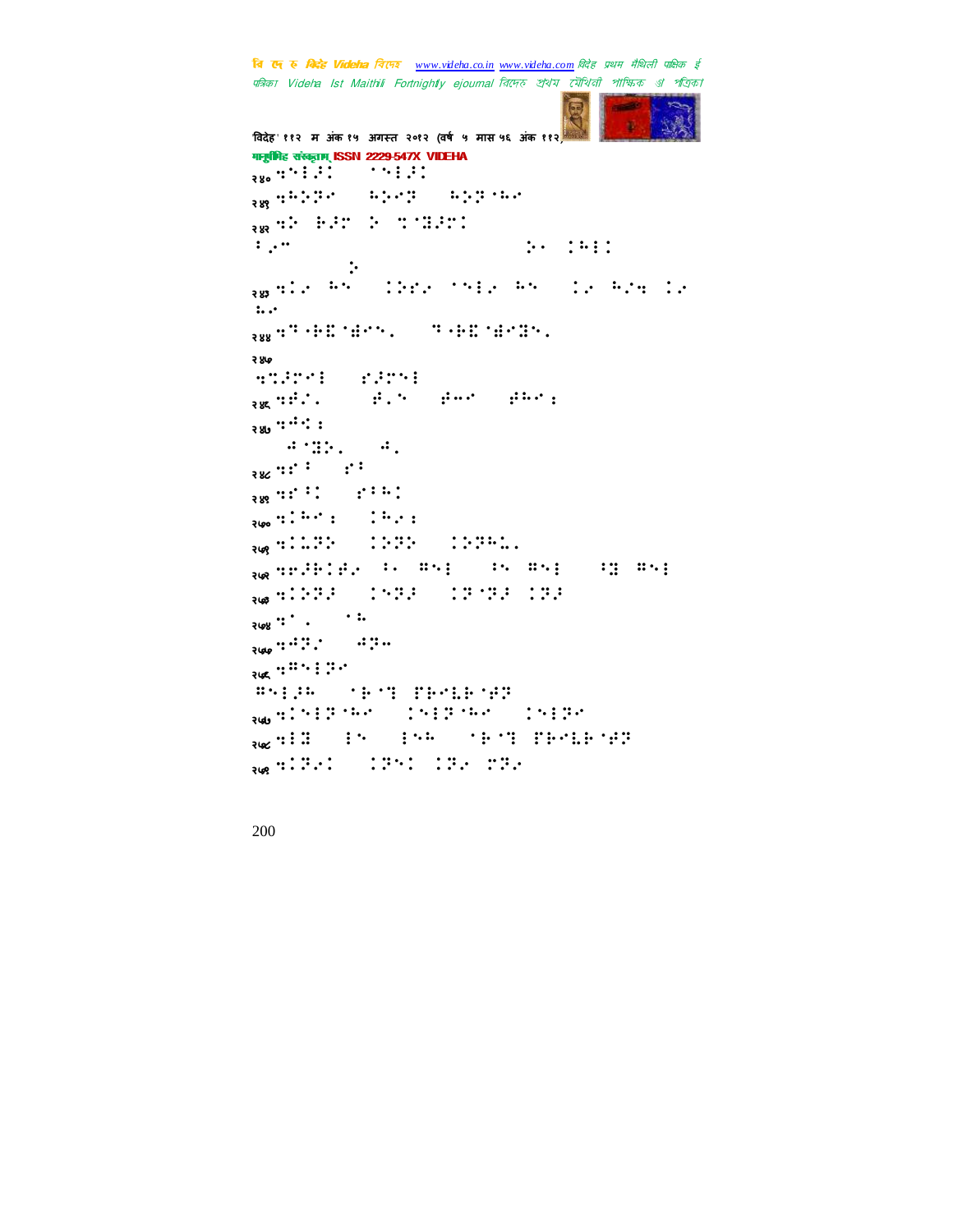```
विदेह' ११२ म अंक १५ अगस्त २०१२ (वर्ष ५ मास ५६ अंक ११२)
मानुष्टीमिह संस्कृताम् ISSN 2229-547X VIDEHA
२६०⣒&⣚3⢽⢳!&⣚3⢽0!&⣚3⢽0!
&&⣚⢵3⢽⢳0!&⣚7⣊3⢽0!
२६९ में २००९ में २००९ में अर्थ से उ
<sub>२६३</sub> च स्पर्धाः अप्रति । स्पर्धाः अप्रति ।
२६३⣒&⢳3!⢿⢷!⢷⢳⢽!⣟0!7⢴+!⢷⢳⢽!⣟!
२६४⣒⢼⢼⢷⢼⢽⢾!7⢼⢷⢴!&⢷⣝⢵⢻!⣅+⢾!
P⢾⢽⢴⢴!⢽⣝⣓⢽⢾⢼!&⢷+⢼⣝!⢵⢷!7⢹3⢼!
⣇⢻⢷⢳!)7⢼⢷⢴*!!&⢷⣝⢵⢻!⣅+⢾!
२६७ थे अपनी साथ से साथ से अपनी साथ से अपनी साथ से अपनी साथ से अपनी साथ से अपनी साथ से अपनी साथ से अपनी साथ से अ<br>जनसङ्ख्या
\mathbf{\cdot} \mathbf{\cdot}२६६ घ.<del>२.३ घ.२ घ.</del> मध्य प्राप्त कर
२६७⣒3⢻"0!3⢻"⣝!
२६८ : २००९ : २००९ : २००९ : २००९ : २००९ : २००९ : 2008 : 2008 : 2008 : 2008 : 2008 : 2008 : 2008 : 200
्<br>२६९ : पर्ने अप्राप्त कर<mark>्न</mark>
२७०⣒⢼⢾0!⢾0!⢼⢵⢾!
२७१
⣒⣈⢼⢾0!⣈⢾0!⣈"⢾!!
<sub>२७२</sub>०<del>:</del> २००२ जन्म २००२ जन्म २००२ जन्म २००१ जन्म २००१ जन्म २००१ जन्म २००१ जन्म २००१ जन्म २००१ जन्म २००१ जन्म २०
२७३⣒⣉⣅⢷⣅0!⣉⣅⢷⣅⢳!
२७४⣒⣉⣅⢷⣅⢳0!⣉⣅⢷⣅!
२७५⣒⢾⢼⢳0⢵⢾⢼⢳0!⢾⢼⢳0!⣊⢾⢼⢳!
२७६ पर्वतीय संगीत करता है।<br>राजनीय
२७७ सेल्टोलेले सेल्यूटर के सम्पूर्ण करने सेल्यूटर के अन्या सम्पूर्ण करने सेल्यूटर के अन्या सम्पूर्ण करने सम्पू<br>जनसङ्ख्या
२७८ : : : : : : : : : : : 395
२७९⣒"0!!
\frac{1}{360} \frac{1}{3} \frac{3}{3} \frac{3}{3} \frac{1}{3} \frac{1}{3} \frac{1}{3} \frac{1}{3} \frac{1}{3} \frac{1}{3} \frac{1}{3} \frac{1}{3} \frac{1}{3} \frac{1}{3} \frac{1}{3} \frac{1}{3} \frac{1}{3} \frac{1}{3} \frac{1}{3} \frac{1}{3} \frac{1}{3} \frac{1}{3}
```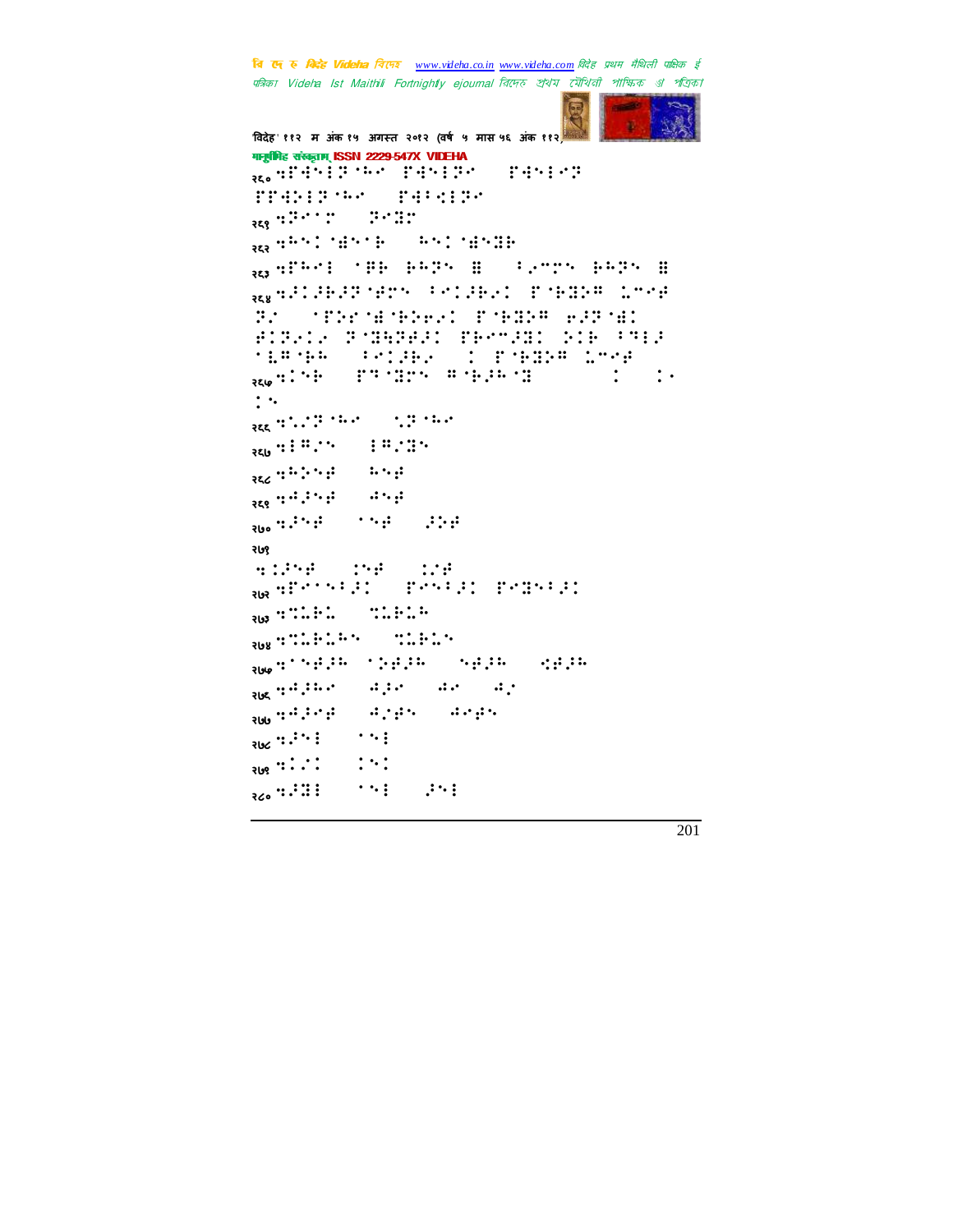'विदेह' ११२ म अंक १५ अगस्त २०१२ (वर्ष ५ मास ५६ अंक ११२) मानुषीिमह संकृताम्ISSN 2229-547X VIDEHA 202 २८९ में जीतिक अपने अपने अपने अधिकारिक अपने अधिकारिक अधिकारिक अधिकारिक अधिकारिक अधिकारिक अधिकारिक अधिकारिक अधिक<br>अधिकारिक अधिकारिक अधिकारिक अधिकारिक अधिकारिक अधिकारिक अधिकारिक अधिकारिक अधिकारिक अधिकारिक अधिकारिक अधिकारिक अध  $3$  3  $3$  3  $3$  3  $3$  3  $3$  3  $3$ २८२ : 30:25 : 30:25 : 30 <sub>२८</sub>५ :4129: 1419:5 २८४**:** हेलें<sup>81</sup> हेलें बहुत होते. २८५ : महाराज महाराज्य संस्कृतिका संस्कृतिका संस्कृतिका संस्कृतिका संस्कृतिका संस्कृतिक २८६ में प्रदेश करते हैं । अपने प्रदेश करते हैं । <sup>२८७</sup>⣒⢷⢼0⢷⢼0!⢷⢼!)⢸⢼⢾!⢷⢼!⢻3\*! <sup>२८८</sup>⣒⢳"⢾!⢷⢳⢴0⢹⣈"⢾!⢷⢳⢴0!⢳"⢾!⣁3⣊⣐0! ⢳"!⣁3⣊⣐.!⢳⢽⢼!+3"⢾0!&⣟"⢾! )&⣟".&⣟"⢾!⢷⣙!⣈⢽⢵!⢼3!&⢷⣇⢷⢾⢾\*! .!⢼⢷!7⣅⣔"0!7⣅⣔"⢾!)7⣅⣔"0!7⣅⣔"!⣁⢴-! ⣅⢹⢼!7⣅⣔"⢾.7⣅⣔"⢾\*0!"⢾0!"⣒! ÎÊZÊ (1624-72) TZAN SZI (SZN)<br>Priz (Prizin 6390) 6390 N Pr 7+3"0!7+3"⣒!⢷⣈7⢼0!⢷⣈7⢼!⣒!7⢽⣅0! 7⢽⣒!⢷⢼⢾0!⢷⢼⢾⣅!7⣅⣔"!⢼!7⣅⣔"⢾!⢷! &⢽.&⢽!⢺⢻⢳&⢷!&⢷⣝⢵⢻!⢴+⢴⢽!⣁⣒! 7⣅⣔"⢾.7⣅⣔"⢾!⢼7!7⣅⣔3"⣒!⢳⢳⣓=!7⣅⣔"!  $\ddots$  : २८९ : "1.889 : "1.889 : "1.889 २९०**:** १९८० - १९८० - १९८८ २९९ ः ⣈⢽0!⣈⢴⢽0!!⣈⣅⢽⢼!)⢸⢵⢷!⣈⢽0!⢸⢵⢷!⣈⢴⢽\*!!  $\frac{1}{282}$   $\therefore$   $\therefore$   $\therefore$   $\therefore$   $\therefore$   $\therefore$   $\therefore$   $\therefore$   $\therefore$   $\therefore$   $\therefore$   $\therefore$   $\therefore$   $\therefore$   $\therefore$   $\therefore$   $\therefore$   $\therefore$   $\therefore$   $\therefore$   $\therefore$   $\therefore$   $\therefore$   $\therefore$   $\therefore$   $\therefore$   $\therefore$   $\therefore$   $\therefore$   $\therefore$   $\therefore$   $\therefore$   $\therefore$   $\therefore$   $\therefore$  $\mathbf{R}$   $\mathbf{S}$   $\mathbf{S}$   $\mathbf{S}$   $\mathbf{S}$   $\mathbf{S}$   $\mathbf{S}$   $\mathbf{S}$   $\mathbf{S}$   $\mathbf{S}$   $\mathbf{S}$   $\mathbf{S}$   $\mathbf{S}$   $\mathbf{S}$   $\mathbf{S}$   $\mathbf{S}$   $\mathbf{S}$   $\mathbf{S}$   $\mathbf{S}$   $\mathbf{S}$   $\mathbf{S}$   $\mathbf{S}$   $\mathbf{S}$   $\mathbf{S}$   $\mathbf{$  $T_1$  $\frac{1}{398}$  with  $\frac{1}{35}$  ,  $\frac{1}{35}$  ,  $\frac{1}{35}$  ,  $\frac{1}{35}$  ,  $\frac{1}{35}$  ,  $\frac{1}{35}$  ,  $\frac{1}{35}$  ,  $\frac{1}{35}$  ,  $\frac{1}{35}$  ,  $\frac{1}{35}$  ,  $\frac{1}{35}$  ,  $\frac{1}{35}$  ,  $\frac{1}{35}$  ,  $\frac{1}{35}$  ,  $\frac{1}{35}$  ,  $\frac{1}{35}$ <sup>२९५</sup>⣒⢾⢾⣇-)⢾⢴⢽!⢿⢷!3!7⢹3⢼! &⣅⢽⢷⣅⢾!!⢼!⣞⢼!⢹⢵⢷!⣅&⣝⢵⢻\*!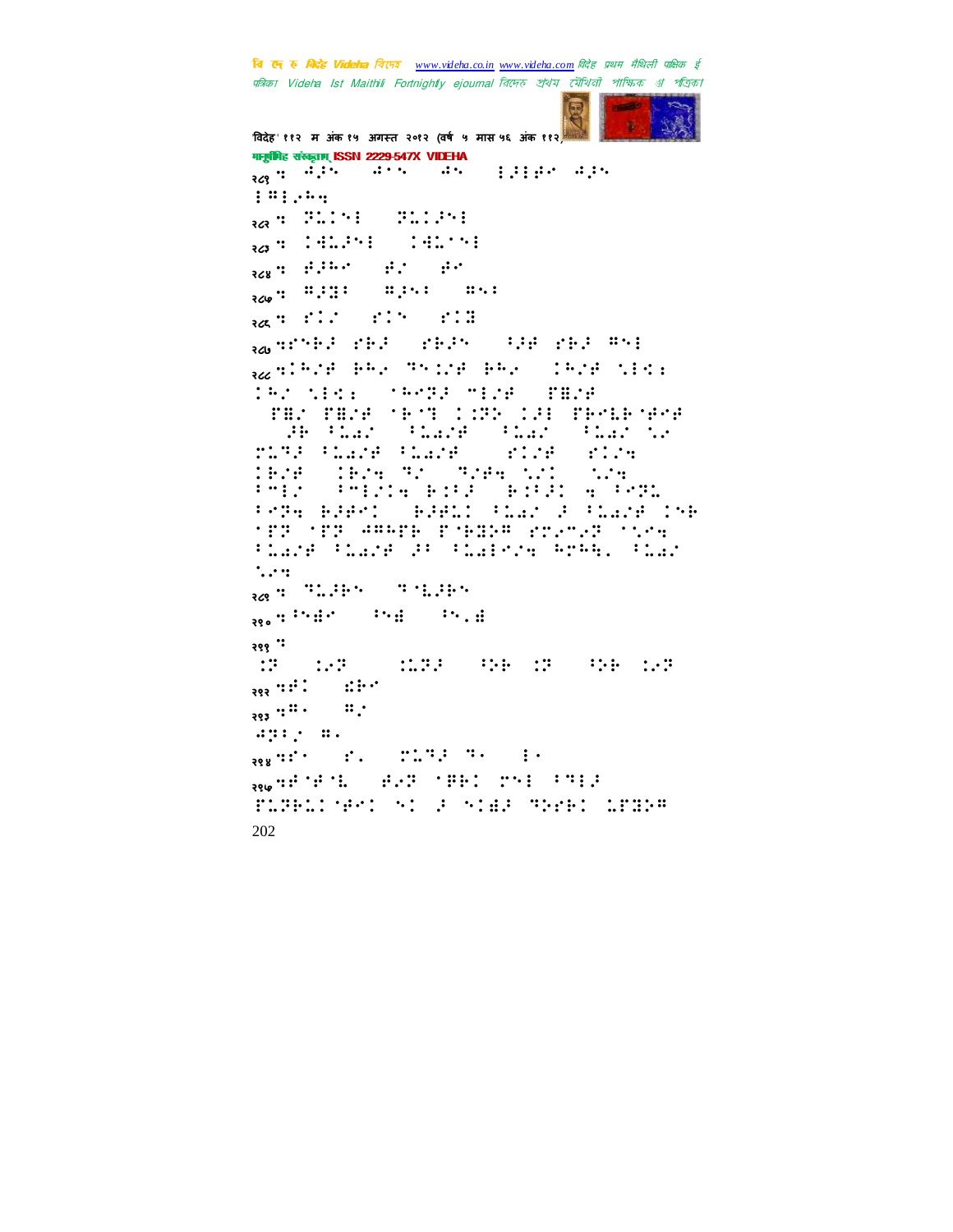```
.<br>विदेह' ११२ म अंक १५ अगस्त २०१२ (वर्ष ५ मास ५६ अंक ११२)
मानुषीिह संस्कृताम् ISSN 2229-547X VIDEHA
 \tilde{P}92] \tilde{P} \tilde{P} \tilde{P} \tilde{P} \tilde{P} \tilde{P} \tilde{P} \tilde{P} \tilde{P} \tilde{P} \tilde{P} \tilde{P} \tilde{P} \tilde{P} \tilde{P} \tilde{P} \tilde{P} \tilde{P} \tilde{P} \tilde{P} \tilde{P} \tilde{P} \tilde{P} \til^{\prime} ^{\prime} ^{\prime} ^{\prime} ^{\prime} ^{\prime} ^{\prime} ^{\prime} ^{\prime} ^{\prime} ^{\prime} ^{\prime} ^{\prime} ^{\prime} ^{\prime} ^{\prime} ^{\prime} ^{\prime} ^{\prime} ^{\prime} ^{\prime} ^{\prime} ^{\prime} ^{\prime} ^{\prime} ^{\prime} ^{\prime} ^{\prime} ^{\prime} ^{\prime} ^{\prime} ^{\prime}⢵⢽⢵!⢼⣇⣉⣝⢾⢼!"⣙3⢴!⢽"!⣁⣒!
 \text{Li} \text{Li} \text{Li} \text{Li}\frac{1}{395} or \frac{1}{2} \frac{1}{2} \frac{1}{2} \frac{1}{2} \frac{1}{2} \frac{1}{2} \frac{1}{2} \frac{1}{2} \frac{1}{2} \frac{1}{2}२९७ मध्या अध्यान अध्यान अध्यान अध्यान अध्यान अध्यान अध्यान अध्यान अध्यान अध्यान अध्यान अध्यान अध्यान अध्यान अध
२९८
⣒⣇⢼3⢴0!)7⢹3"⣇⢼3⢴*!!
२<sub>९९</sub> सो.मे अल्लोले अप्रैल
३००⣒!⢽⢾⢷⢷⢼⣏⣞⢷⣝0!
 ⢽⢾⢷⢷⢼⣏⣞⢷⢴⣝!
308 : 1513 1513३०२⣒3⣁⣅⢷⢼-!⢽⣁⣅⢷⢼!
303 \frac{11337}{100} \frac{187}{100}⢸⣞"⢾0!⢸⣞"*!!
3^{3} : \vdots \vdots \vdots \vdots308 ... ... ... ...304 \frac{1}{304} \frac{1}{304} \frac{1}{304} \frac{1}{304} \frac{1}{304} \frac{1}{304} \frac{1}{304}\frac{3}{2}oc\frac{1}{2}:
\overline{300} + Frontier (Frontier Ernstell
302 : \cdot 154 in The Fe \cdot 1577 in The \cdot⢼⢾⢷-!⣝⣙⢼⣐⢸⣇!7⢴+!⢽"⣒!
309 :: :: :: :: :: ::३१०⣒!
\frac{1}{2} \frac{1}{3} \frac{1}{3} \frac{1}{3} \frac{1}{3} \frac{1}{3} \frac{1}{3} \frac{1}{3} \frac{1}{3} \frac{1}{3} \frac{1}{3} \frac{1}{3} \frac{1}{3} \frac{1}{3} \frac{1}{3} \frac{1}{3} \frac{1}{3} \frac{1}{3} \frac{1}{3} \frac{1}{3} \frac{1}{3} \frac{1}{3} \<sub>399</sub> ........  5....
३१२⣒⣈⢷⢼&0!⣈⢷⢼7!
```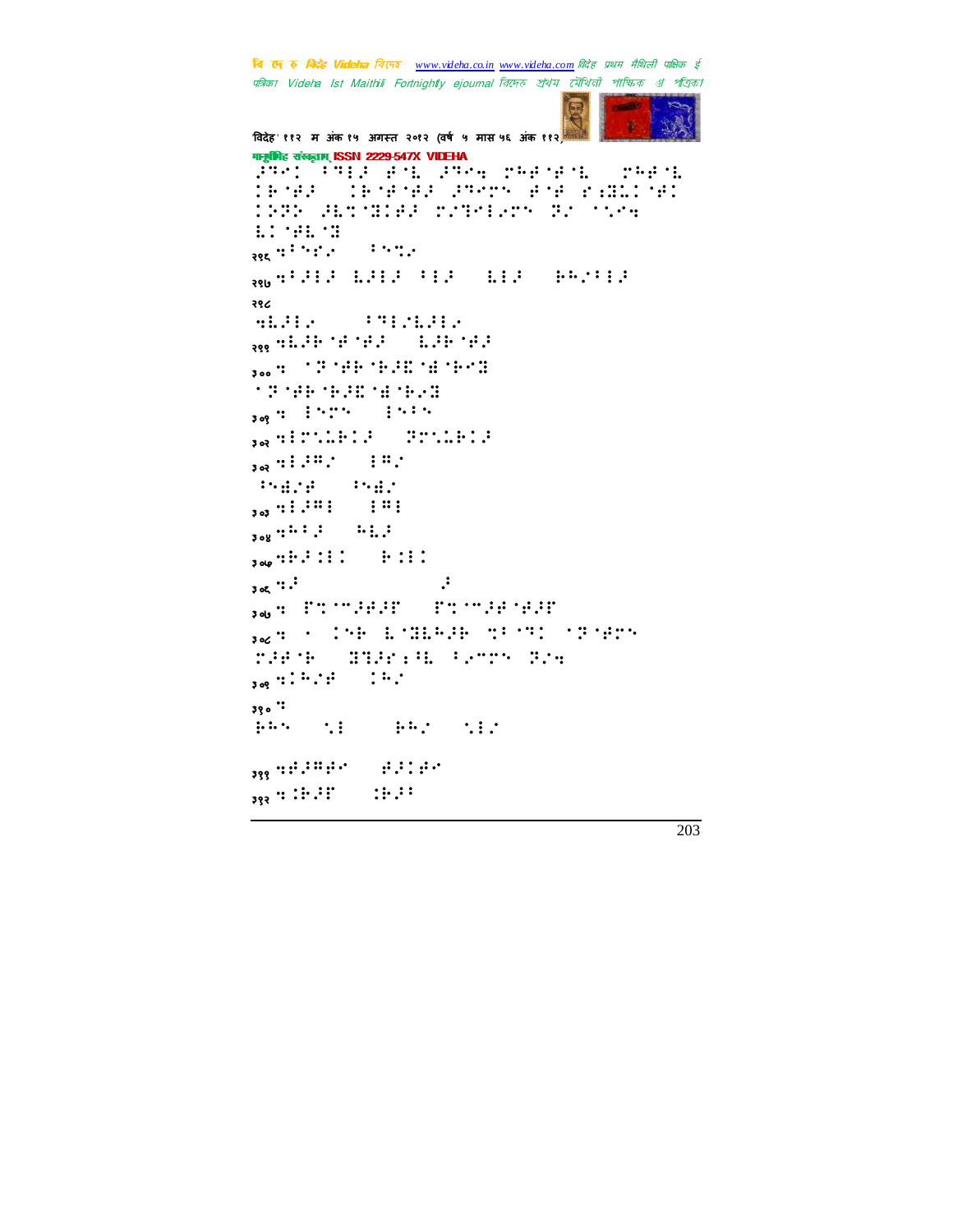

विदेह' ११२ म अंक १५ अगस्त २०१२ (वर्ष ५ मास ५६ अंक ११२ मानुमिह संस्कृतम् ISSN 2229-547X VIDEHA<br>३९३ <sup>:</sup> : : : : : : : : : : : : : : : <sup>३१३</sup>⣒7⢵⢽0!7⢵⢽0!7⢵⢽!  $338$  :  $\frac{1}{2}$ ;  $\frac{1}{2}$ ;  $\frac{1}{2}$ ;  $\frac{1}{2}$ ;  $\frac{1}{2}$ ;  $\frac{1}{2}$ ;  $\frac{1}{2}$ ;  $\frac{1}{2}$ ;  $\frac{1}{2}$ ;  $\frac{1}{2}$ ;  $\frac{1}{2}$ ;  $\frac{1}{2}$ ;  $\frac{1}{2}$ ;  $\frac{1}{2}$ ;  $\frac{1}{2}$ ;  $\frac{1}{2}$ ;  $\frac{1}{2}$ ;  $\frac{1}{2}$ ;  $\frac{1}{2}$ ;  $\frac{$  $\frac{336}{100}$  ::  $\frac{1}{20}$  :  $\frac{1}{20}$  :  $\frac{1}{20}$  :  $\frac{1}{20}$  :  $\frac{1}{20}$  :  $\frac{1}{20}$  :  $\frac{1}{20}$  :  $\frac{1}{20}$  :  $\frac{1}{20}$  :  $\frac{1}{20}$  :  $\frac{1}{20}$  :  $\frac{1}{20}$  :  $\frac{1}{20}$  :  $\frac{1}{20}$  :  $\frac{1}{20}$  :  $\frac{1}{20}$  $\frac{336}{25}$  if  $\frac{10}{25}$  if  $\frac{1}{25}$  if  $\frac{1}{25}$  if  $\frac{1}{25}$  if  $\frac{1}{25}$  if  $\frac{1}{25}$  if  $\frac{1}{25}$  if  $\frac{1}{25}$  if  $\frac{1}{25}$  if  $\frac{1}{25}$  if  $\frac{1}{25}$  if  $\frac{1}{25}$  if  $\frac{1}{25}$  if  $\frac{1}{25}$  if  $\frac{1}{25$ txbmmpx\*0.000 and txbmmpx\*0.000 and txbmmpx\*0.000 and txbmmpx\*0.000 and txbmmpx\*0.000 and txbmmpx\*0.000 and txb<br>The contract of the contract of the contract of the contract of the contract of the contract of the contract o <sup>३१७</sup>⣒⢷⢼⣏⣞⢷⣝0!⢷⢼⣏⣞⢷⢴⣝!

<sub>९४२०</sub> :::: : :::

Opwerstelling and the state of the state of the state of the state of the state of the state of the state of the  $\mathbf{P}_{\mathbf{S}}$ 

 $G_{\rm 3}$  3124.  $G_{\rm 3}$  3124.  $G_{\rm 3}$  3124.  $G_{\rm 3}$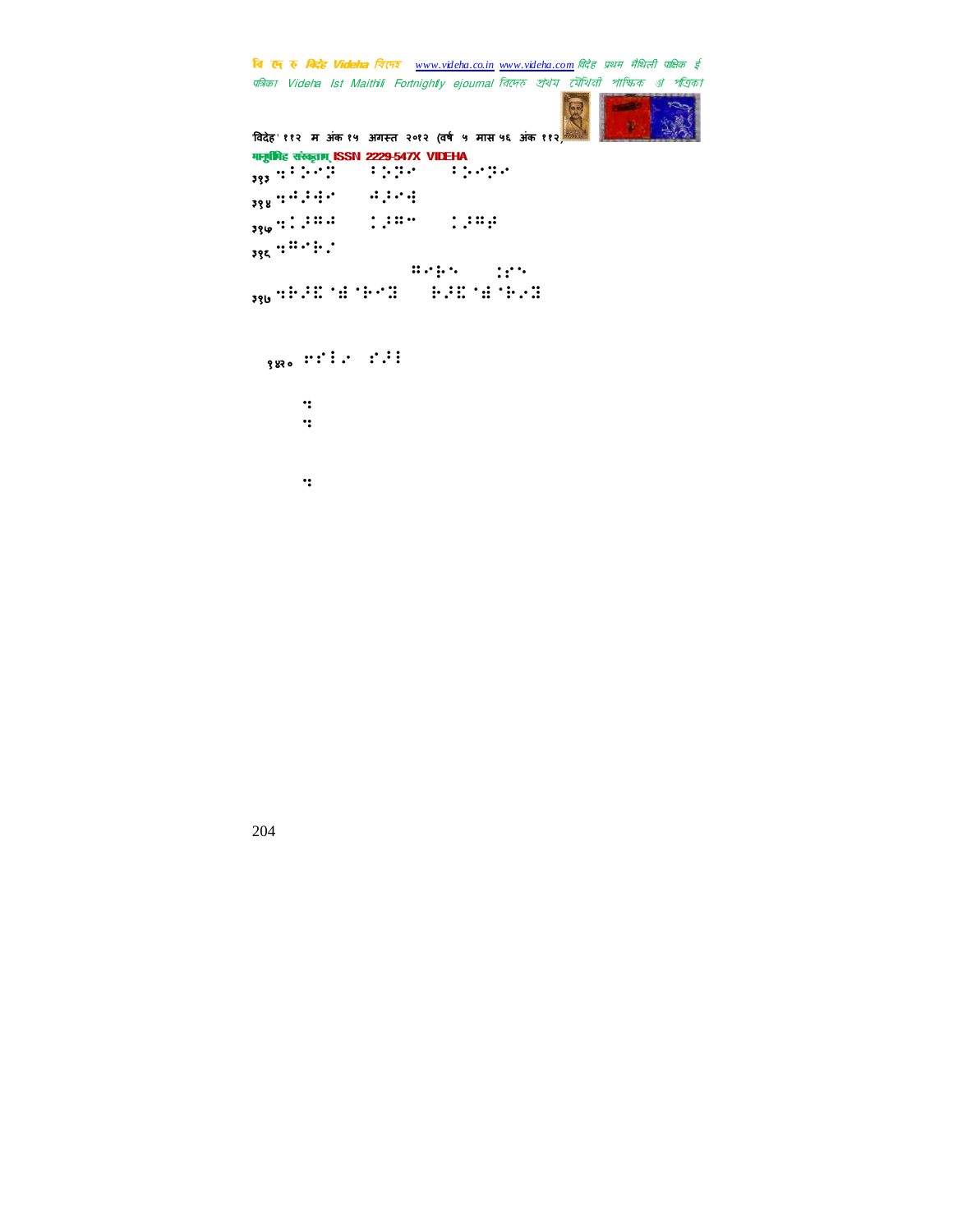

.<br>विदेह' ११२ म अंक १५ अगस्त २०१२ (वर्ष ५ मास ५६ अंक ११२) मानुषीिह संस्कृतम् ISSN 2229-547X VIDEHA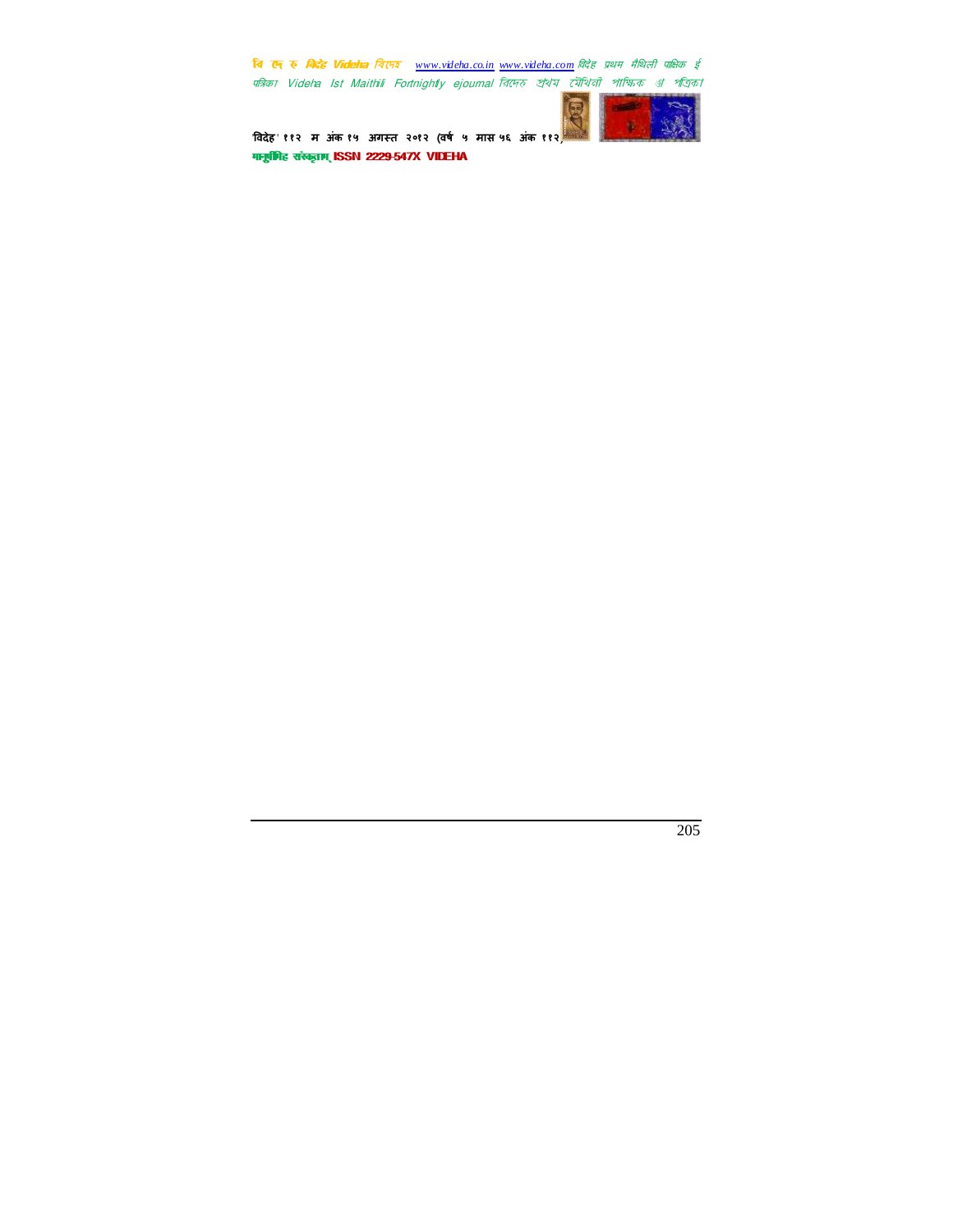

.<br>विदेह' ११२ म अंक १५ अगस्त २०१२ (वर्ष ५ मास ५६ अंक ११२) मानुष्टीिह संस्कृतम् ISSN 2229-547X VIDEHA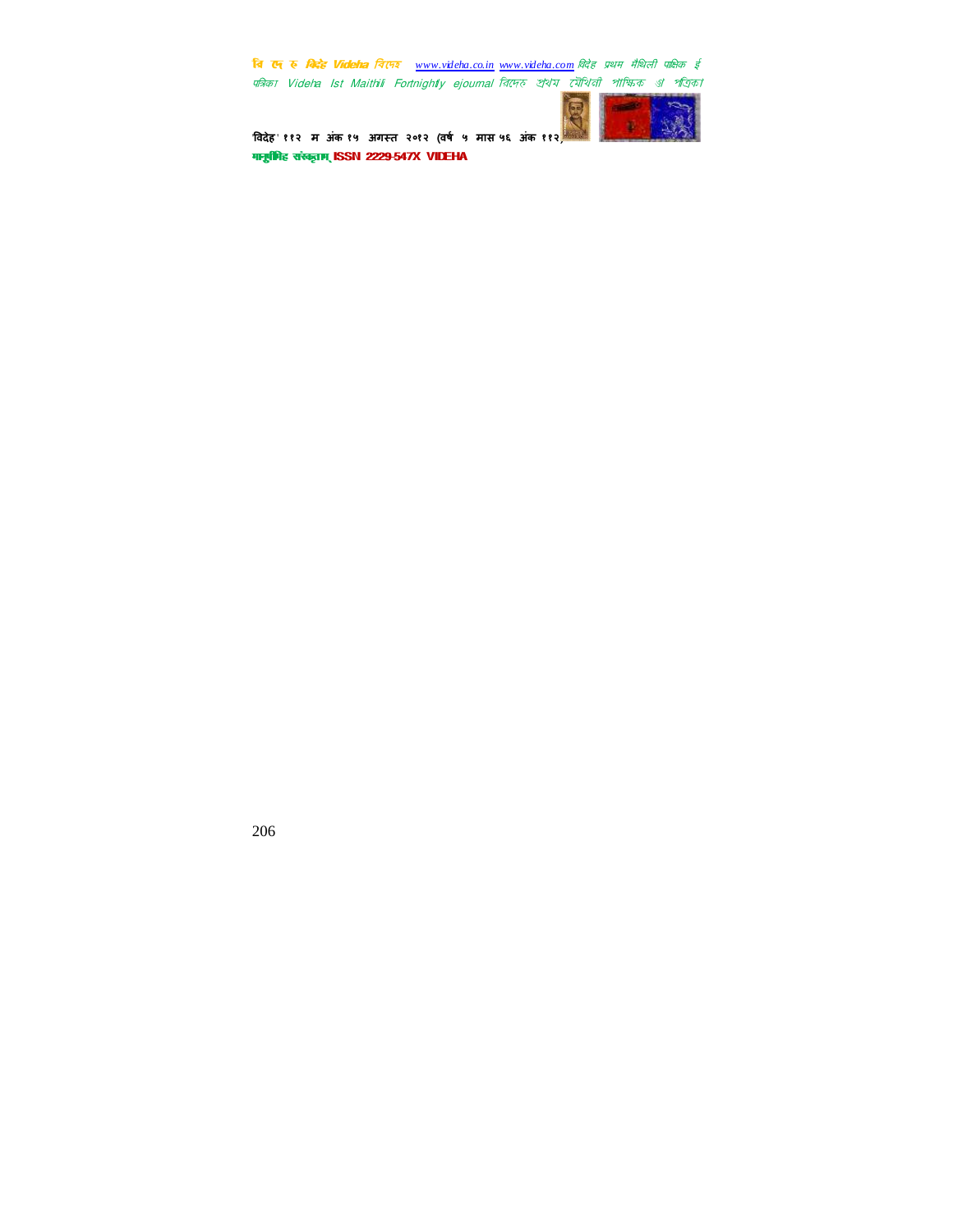

.<br>विदेह' ११२ म अंक १५ अगस्त २०१२ (वर्ष ५ मास ५६ अंक ११२) मानुषीिह संस्कृतम् ISSN 2229-547X VIDEHA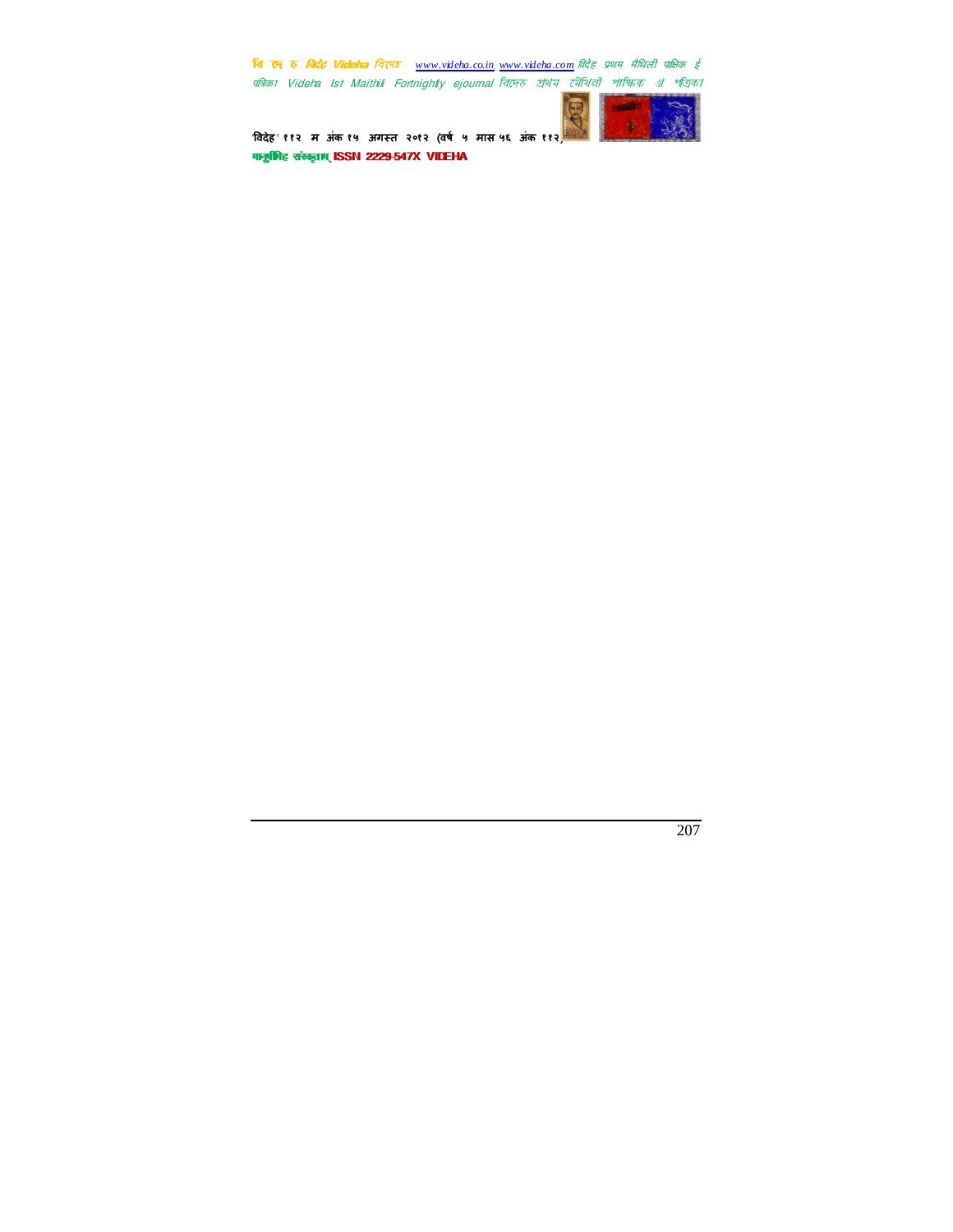

'वदेह' ११२ म अंक १५ अगत २०१२ (वष ५ मास ५६ अंक ११२) मानुष्टीबिह संस्कृताम् ISSN 2229-547X VIDEHA

<sup>१</sup>⣒⣇⢹⢳!⢴.&⢾⢷⢼!⢸⣞⢼!&⣅⢷⢼⢽!⣐! 7⢷3-!⢾⢷⢳⣅⢾⢼!⢼!⢹⣇⢽⢼⢻⢷⢴!⢷⣓&!

⣇⢹⢳!⢴.&⢾⢷⢼!&⢳3!५० ⣐!

⣇⢹⢳!⢴.&⢾⢷⢼!५०!=!⢼⢻⢼=!⣐!

 $_3$ 42.794.8 | P29. | P29. | P20.392.

, AND IN THE SAME OF STREET AND THE SAME OF STREET AND THE SAME OF STREET AND THE SAME OF STREET AND THE SAME O

 $\mathbf{y}$ 420.334 ! $\mathbf{y}$  . In  $\mathbf{y}$  . In  $\mathbf{y}$  . In  $\mathbf{y}$  . In  $\mathbf{y}$ 

<sup>५</sup>⣒⣙3⢼!+⢾⢷3⢼0!⢼⣎⣅⢽!+⢾⢷3⢼! ⢼!+⢾⢷!Njuijmb!Qbjoujoh0!

#⣇⢹⢳#!⢳!⢸!⢳⣝⢵⢻⢴!3⣐&⢷!⢳⢵! **31** : 1946 : 1946 :  $\frac{1}{6}$ 419756 | 123916 | 1319  $\ddot{\mathbf{u}}$ 

ुख:नभ्यभ 2299€ 4981 4989 9 भाषा:स्यभ⊞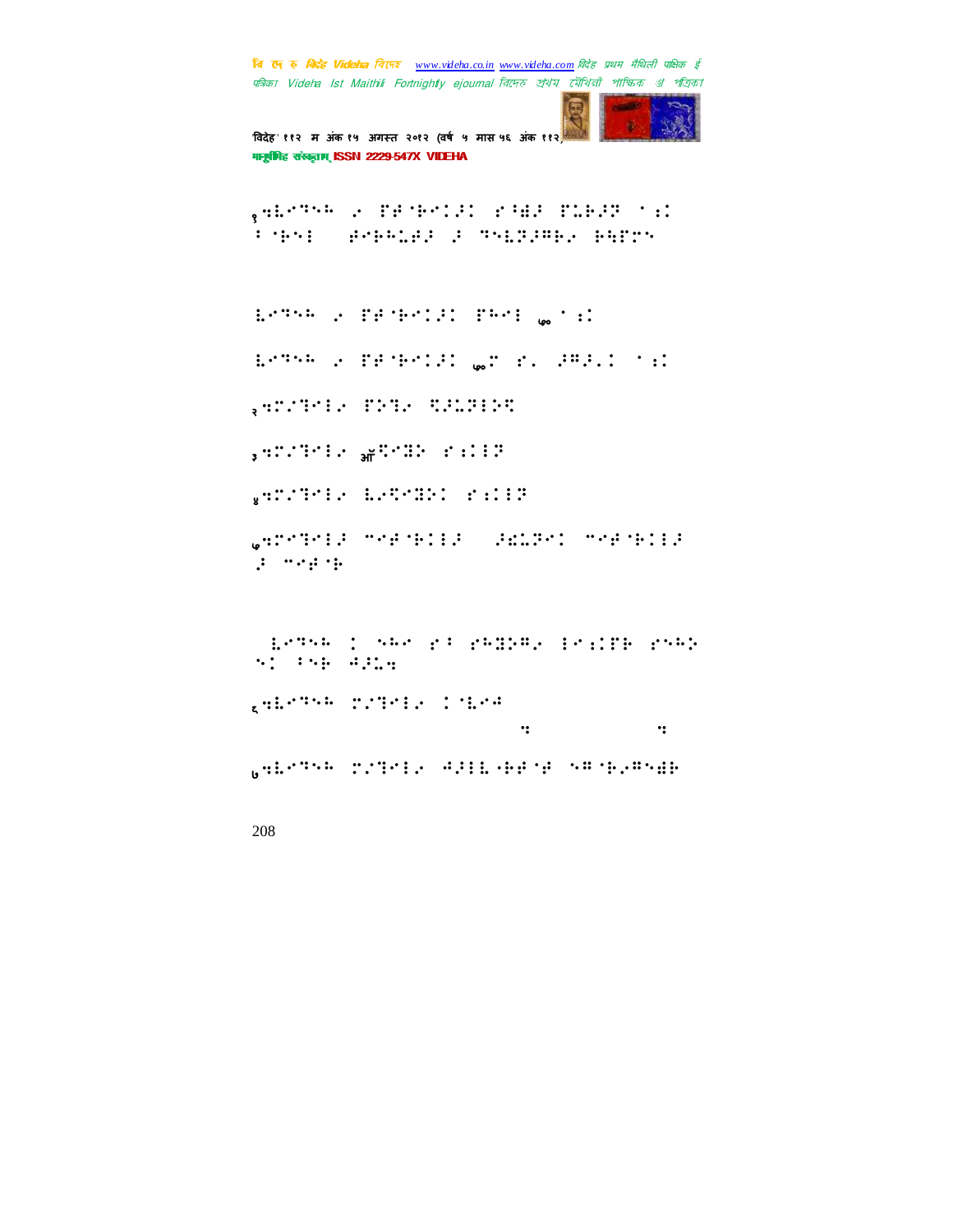```
चि एक रु विदेह Videha चिएन्छ <u>www.videha.co.in www.videha.com</u> विदेह प्रथम मैथिली पाक्षिक ई
 पत्रिका Videha Ist Maithili Fortnightly ejournal রিদেহ প্রথম মৌথিনী পাক্ষিক গ্র পত্রিক।
'विदेह' ११२ म अंक १५ अगस्त २०१२ (वर्ष ५ मास ५६ अंक ११
मानुषीिह संस्कृताम् ISSN 2229-547X VIDEHA
 bhship shows the control of the control of the control of the control of the control of the control of the control of
 \epsilongilinga (postinje od stanovni se obađena (
^{\prime} ^{\prime} ^{\prime} ^{\prime} ^{\prime} ^{\prime} ^{\prime} ^{\prime} ^{\prime} ^{\prime} ^{\prime} ^{\prime} ^{\prime} ^{\prime} ^{\prime} ^{\prime} ^{\prime} ^{\prime} ^{\prime} ^{\prime} ^{\prime} ^{\prime} ^{\prime} ^{\prime} ^{\prime} ^{\prime} ^{\prime} ^{\prime} ^{\prime} ^{\prime} ^{\prime} ^{\primebsuch the control of the control of the control of the control of the control of the control of the control of
 ९⣒⣇⢹⢳!&⣓⢷⣇.⢷⣓&!#⢸⢼3⢷!⢻⢼⣁#!!
 iuuq;00hbkfoesbuiblvs⣒cmphtq
 puòde della contra
 १०⣒⣇⢹⢳!⣐⣋!!;!!
 iuuq;00wjefib234⣒cmphtqpu⣒dpn
 <sub>९९</sub> •:.•∵∵… •:.•:
 ius;00wjefib234,000wjefib234
१२⣒!⣇⢹⢳;!⢹⢳!;!&⢳3!⢾⢷⢳⣅⢾⢼!
  \deltasemerigae\delta algrede e\delta , form
 tbefore the control of the control of the control of the control of the control of the control of the control of the control of the control of the control of the control of the control of the control of the control of the 
 <sub>१३</sub>५ 12°95' (1951) - 2009 - 2009 - 2009 - 2009 - 2009 - 2009 - 2009 - 2009 - 2009 - 2009 - 2009 - 2009 - 2009 -
FRAI THE EATH THEFT
 csbimmed and the control of the control of the control of the control of the control of the control of the control of the control of the control of the control of the control of the control of the control of the control of
 9y is the state of the state of the state of the state of the state of the state of the state of the state of the state of the state of the state of the state of the state of the state of the state of the state of the s
 bsdie bedruik in der deutsche bedruik in der deutsche bedruik in der deutsche bedruik in der deutsche bedruik 
 <sub>१७</sub>: 1/756 P.982 P.981 P.985 P.98
BENDIE TERM SHOP
```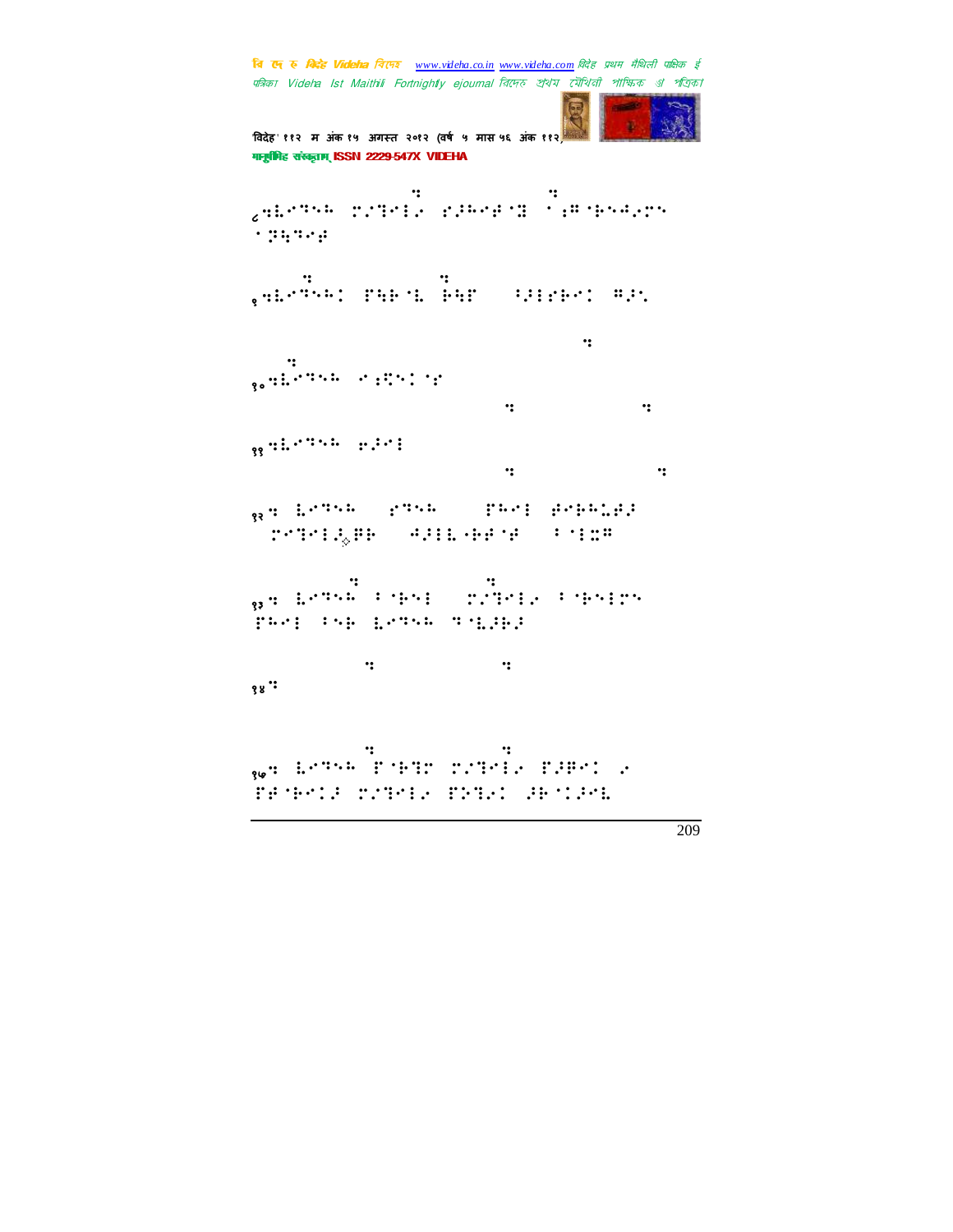

'वदेह' ११२ म अंक १५ अगत २०१२ (वष ५ मास ५६ अंक ११२) मानुष्टीबिह संस्कृताम् ISSN 2229-547X VIDEHA

## qpuijon and the control of the control of the control of the control of the control of the control of the control of the control of the control of the control of the control of the control of the control of the control of

<sub>१६</sub>५ 1934 P1932 P2931 P2931 P2931 P3 &⢾⢷⢼!ऑ⣋⣝⢵!⢼⢷⢼⣇!

by the control of the control of the control of the control of the control of the control of the control of the <sub>१७</sub>५ 1/956 P.992 P.991 P.992 P.992 P. &⢾⢷⢼!⣇⢴⣋⣝⢵!⢼⢷⢼⣇!

where  $\mathbf{q}$  is the positive point of  $\mathbf{q}$ <sub>%/</sub>g 12556 Policy Policy Policy Policy 2 &⢾⢷⢼!⣙3⢼!+⢾⢷3⢼-!⢼⣎⣅⢽!  $113$  3 media 1113

quadratic control of the control of the control of the control of the control of the control of the control of <sub>१९</sub>५ : 22991 - 28 : 299912 - 2299121 - 3991 - $\frac{1}{2}\frac{1}{2}\frac{1}{2}\frac{1}{2}\frac{1}{2}\frac{1}{2}\frac{1}{2}$ 

ius;00nbjuijmbvsnjuijmbvsnjuijmbvsniuijmbvsniuijmbvsniuijmbvsniuijmbvsniuijmbvsniuijmbvsniuijmbvsniuijmbvsniui https://www.file.com <sub>२०</sub>५९'862#\* | 1962#198 ius in control de la control de la control de la control de la control de la control de la control de la control de la control de la control de la control de la control de la control de la control de la control de la contr  $\mathbf{q}$  $\mathcal{R}$ 

INE PREMIER INT

210  $3:2:3$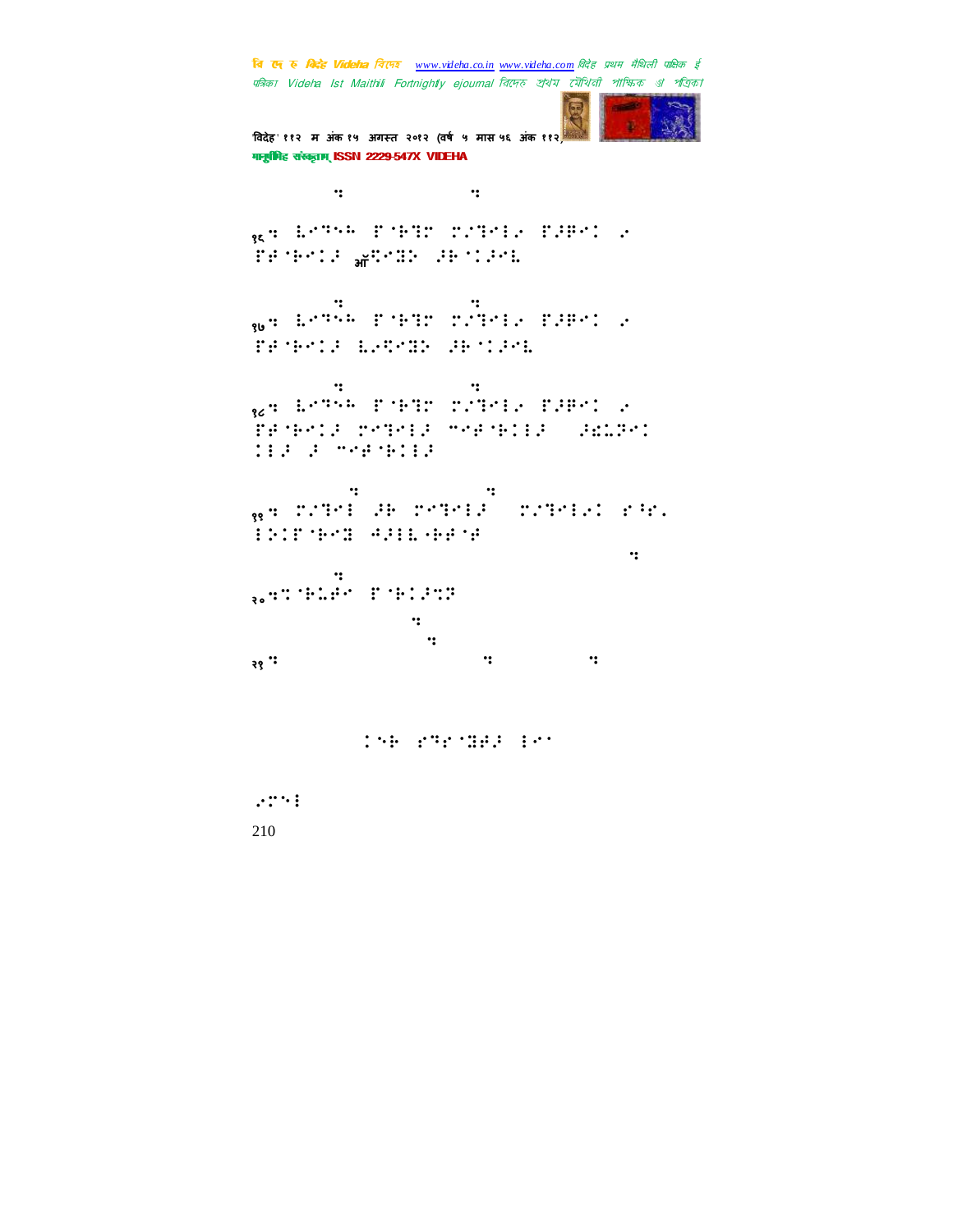```
चि एक रु विदेह Videha चिएन्छ <u>www.videha.co.in www.videha.com</u> विदेह प्रथम मैथिली पाक्षिक ई
पत्रिका Videha Ist Maithili Fortnightly ejournal রিদেহ প্রথম মৌথিনী পাক্ষিক গ্র পত্রিক।
'वदेह' ११२ म अंक १५ अगत २०१२ (वष ५ मास ५६ अंक ११२)
मानुष्टीबिह संस्कृताम् ISSN 2229-547X VIDEHA
SHA STRAIN SIL
\mathcal{R}\mathbf{v}_t and \mathbf{v}_t and \mathbf{v}_t and \mathbf{v}_t<sub>३३</sub>५#452°°C अपनी साम्राज्य सम्पर्कतन्त्र
ius;00hbkfoesbuibloesbuibloesbuibloesbuibloesbuibloesbuibloesbuibloesbuibloesbuibloesbuibloesbuibloesbuibloesb
https://www.file.com
   <sub>२४</sub>५ २०३३ - २०३३ - २०
libco de la contrada de la contrada de la contrada de la contrada de la contrada de la contrada de la contrada
<sub>२७</sub>५६८°९५ के सम्पादी होती हैं। इन्द्र सम्पादी के सम्पादी सम्पादी हैं।
⢼⢹!&⢳3!&⢵⣋⢼⣞!⢼⣞!
ius (100 wieleniai) in die stelling von die stelling von die stelling von die stelling von die stelling von die
         \cdot:
२६\mathbf{B} Wiefib Sbejp \mathbf{S}\mathcal{L}_{\mathcal{D}} : where \mathcal{L}_{\mathcal{D}} is the parameter \mathcal{L}_{\mathcal{D}}\mathbf{g} is a set of \mathbf{g} is a set of \mathbf{g}<sub>२८</sub>० 1979-9 - 229919 - 239910 - 239910
esbnb, esbnb, esbnb, esbnb, esbnb, esbnb, esbnb, esbnb, esbnb, esbnb, esbnb, esbnb, esbnb, esbnb, esbnb, esbnb
<sub>२९</sub> :::::::::
ius;00ftbnbbesquedpnbbesquedpnbbesquedpnbbesquedpnbbesquedpnbbesquedpnbbesquedpnbbesquedpnbbesquedpnbbesquedpn
```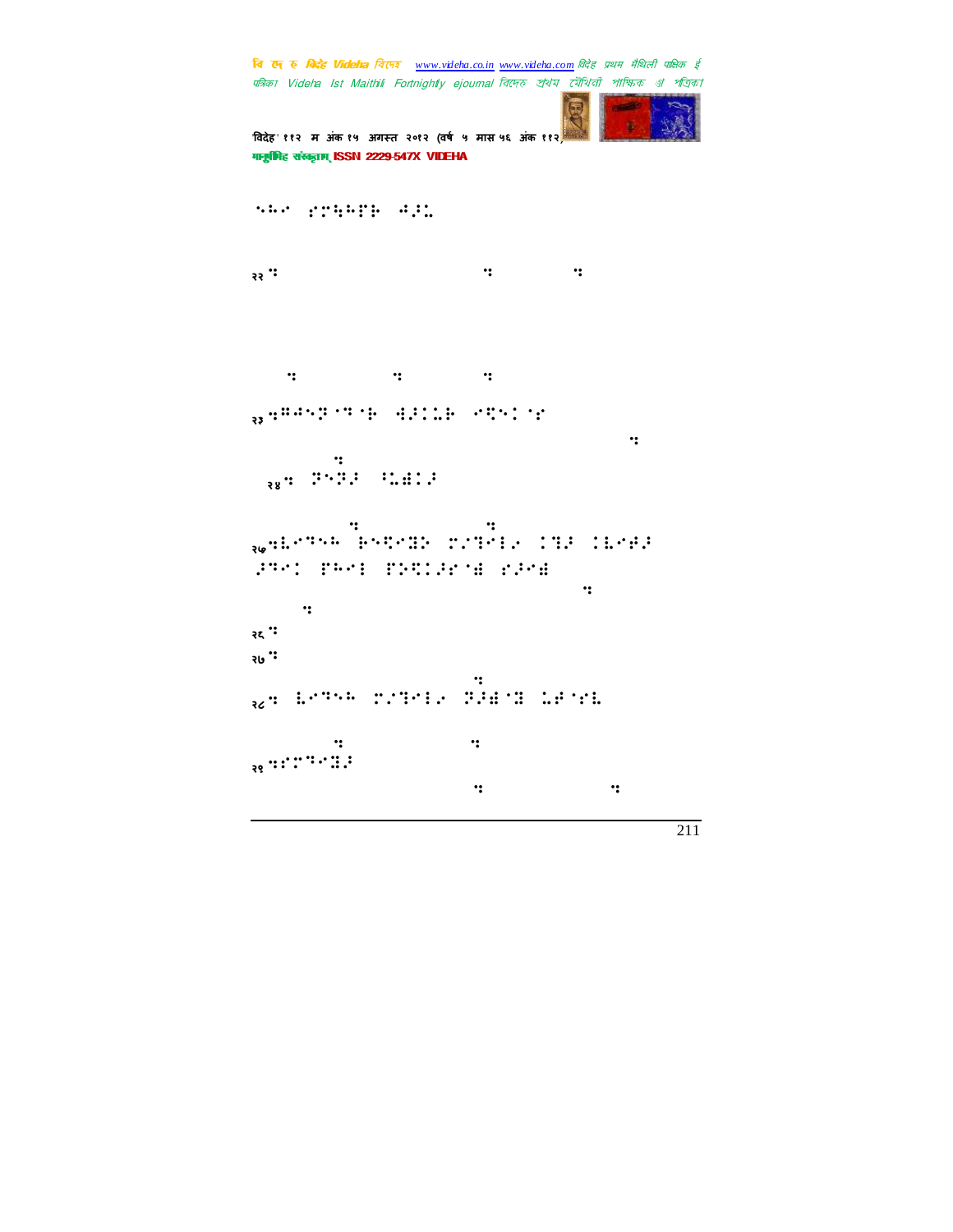.<br>विदेह' ११२ म अंक १५ अगस्त २०१२ (वर्ष ५ मास ५६ अंक ११ मानुष्टीबिह संस्कृताम् ISSN 2229-547X VIDEHA <sub>३०</sub>० : : : : : : : : : : : : : : : : ius;00nbjuijmjegimntoja (1900-1900) udproduce the control of the control of the control of the control of the control of the control of the control of the control of the control of the control of the control of the control of the control of the control of th <sub>३९</sub> + 100 + 100 + 100 + 100 + 100 + 100 + 100 + 100 + 100 + 100 + 100 + 100 + 100 + 100 + 100 + 100 + 100 + 100 ⣒cmphtqpu⣒dpn0!! <sub>३२</sub>५ :2799:2 क्रिकेट के ibility of the company of the company of the company of the company of the company of the company of the company of the company of the company of the company of the company of the company of the company of the company of t <sup>३३</sup>⣒!⢼⢽!"⣙3⢴! nbjurga julijanske političare postavlja se objavlja se objavlja se objavlja se objavlja se objavlja se objavlj <sub>३४</sub>: 1995-2017 ( ius dialektura dialektura dialektura dialektura dialektura dialektura dialektura dialektura dialektura dialekt<br>Dialektura dialektura dialektura dialektura dialektura dialektura dialektura dialektura dialektura dialektura <sub>३७</sub>५ :2299:20 : 1199:30 : lbwydd a chwaraeth a chwaraeth a chwaraeth a chwaraeth a chwaraeth a chwaraeth a chwaraeth a chwaraeth a chwar<br>Daeth a chwaraeth a chwaraeth a chwaraeth a chwaraeth a chwaraeth a chwaraeth a chwaraeth a chwaraeth a chwara <sub>३६</sub>० | 2239||२० | 332|| lbuib $\mathcal{L}$ <sub>३७</sub> :::39 ::: :::39 :::39 :::39 :::39 :: tbnbmpdiobate both products and the products of the products of the products of the products of the products of the products of the products of the products of the products of the products of the products of the products o

 $\left\langle \mathcal{D}^{\text{L}}\mathcal{D}^{\text{L}}\mathcal{D}^{\text{L}}\mathcal{D}^{\text{L}}\mathcal{D}^{\text{L}}\mathcal{D}^{\text{L}}\mathcal{D}^{\text{L}}\mathcal{D}^{\text{L}}\mathcal{D}^{\text{L}}\mathcal{D}^{\text{L}}\mathcal{D}^{\text{L}}\mathcal{D}^{\text{L}}\mathcal{D}^{\text{L}}\mathcal{D}^{\text{L}}\mathcal{D}^{\text{L}}\mathcal{D}^{\text{L}}\mathcal{D}^{\text{L}}\mathcal{D}^{\text{L}}$ ⢹⣇⢼⢷⢼!⣎⢼⢷⢼⣇⢼⢳!⢷⣓&!⢴.&⢷⢼⣉⢾! 3!⢻3!⢻⢺⢽⢹⢷!⣚⢼⣅⢷!!⢽7⢽⣎.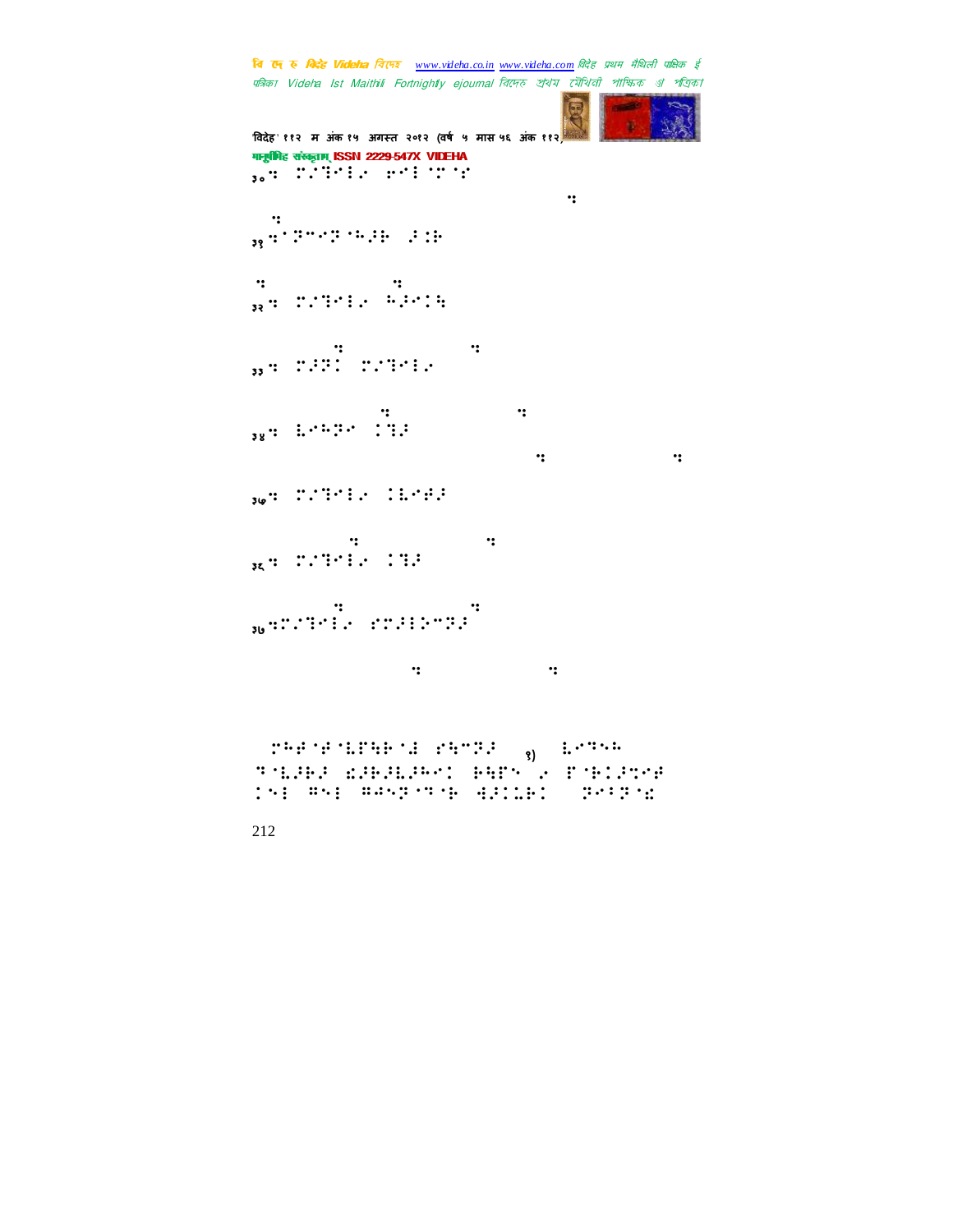

विदेह' ११२ म अंक १५ अगस्त २०१२ (वर्ष ५ मास ५६ अंक ११२) मानुषीिमह संकृताम्ISSN 2229-547X VIDEHA BÕ7B7Î^# (PIVB2)<br>| PAP^B7JBBY )⢳⢷7⢼⣟⢽\*!-!&⢹⣝.⣐⢻⢷⢳! )<br>CHEAT (HEAT) + 2000 (STAR) + 1000 (STAR)<br>CHEAT (HEAT) + 2000 (STAR) + 11000 (STAR) )⢻3&.⢻⣅+⣁\*-!⢽⢼⣞)⣐⢷⣏⣜\*-! ⢳⢼⢼⣇⣝!)⢾⣇⢲+⢼⢳⢲+!⢼!⢲⢺⢼⢾!  $T$ 3.  $T$  3.3.  $T$  7.0.3.  $T$  3.3.  $T$  3.3.  $T$  3.3.  $T$  3.3.  $T$  3.3.  $T$  3.3.  $T$ ⣐&⣓⢷⣜!⢴.&⢷⢼⣉⢽!7⢼⢹!&⢷⣐⣞! ⢶⣍⢷⣒!⣅⢷⣅⢿⢾⢷–⢽⢾⢷⢽!  $\mathbb{Z}$ :  $\mathbb{Z}$   $\mathbb{Z}$   $\mathbb{Z}$   $\mathbb{Z}$   $\mathbb{Z}$   $\mathbb{Z}$   $\mathbb{Z}$   $\mathbb{Z}$   $\mathbb{Z}$   $\mathbb{Z}$   $\mathbb{Z}$   $\mathbb{Z}$   $\mathbb{Z}$   $\mathbb{Z}$   $\mathbb{Z}$   $\mathbb{Z}$   $\mathbb{Z}$   $\mathbb{Z}$   $\mathbb{Z}$   $\mathbb{Z}$   $\mathbb{Z}$   $\mathbb{Z}$   $\mathbb{Z}$   $\mathbb$ Op 39.92.1883:00 10.92.1883:00 10.93.1883:00 10.93.1883:00 10.93.1883:00 10.93.1883:00 10.93.1883:00 10.93.18  $\mathbf{P}$  . Our property of the set of the set of the set of the set of the set of the set of the set of the set of the set of the set of the set of the set of the set of the set of the set of the set of the set of the set ius in control de la control de la control de la control de la control de la control de la control de la control de la control de la control de la control de la control de la control de la control de la control de la contr qvcmjdbujpo dpn0.  $\mathbb{R}$ Ad yd yn Erddi ac yn Allymau (1995). Yn Allymau (1995) "⣙3⢴.⣐⢻⢷⢺⢴!⢼!⣐⢻⢷⢺⢴!"⣙3⢴!  $^{\prime}$  )  $^{\prime}$  (  $^{\prime}$  )  $^{\prime}$  (  $^{\prime}$  )  $^{\prime}$  (  $^{\prime}$  )  $^{\prime}$  (  $^{\prime}$  )  $^{\prime}$  (  $^{\prime}$  )  $^{\prime}$  (  $^{\prime}$  )  $^{\prime}$  (  $^{\prime}$  )  $^{\prime}$  (  $^{\prime}$  )  $^{\prime}$  (  $^{\prime}$  )  $^{\prime}$  (  $^{\prime}$  )  $^{\prime}$  (  $^{\prime}$  )  $^{\prime}$  (  $^{\prime}$ SAL MERRY ARANG MERRY ARTER  $...$ Fohmjti.Nbjuijmj!Ejdujpobsz⣒! ⣇⢹⢳!⢸⢼⣏⢼&⢼.!⢷+⢽⢼3⣈⢽!⢾⣐⢸⣒! ⣅⢷⣅⢿⢾⢷!⢽⢾⢷⢽.!⢻⢺⢽⢹⢷!  $...$ ⊞ASP'T NE INSTRACT ⢴⢿⢼-!⣅&⢽⣝⢼!)⢳⢷7⢼⣟⢽\*!-! &⢹⣝.⣐⢻⢷⢳!)⢳⢷⢼7⢹⢴!+⣊&⣋&⢷\*-! ⣙⢼.⢻3&!)⢻3&!⢻⣅+⣁\*-! BH : :HE'BI → TELHE ) engan negaran di serangan dan 7⢼3⣐⣋3⢴.⣉⢵⢷⢺⢻⢾!⣇⢹⢳!⣐&⣓⢷⣜!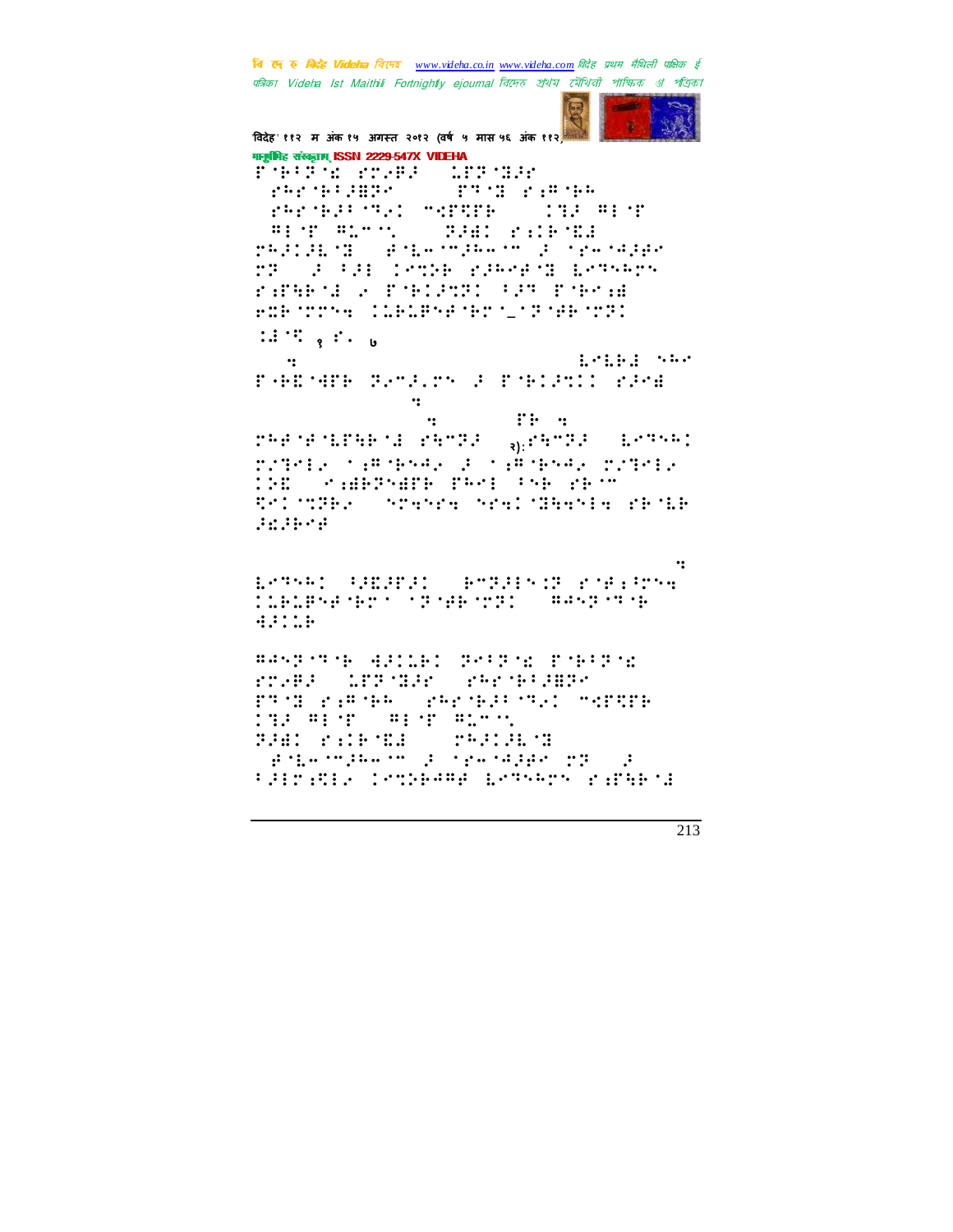

विदेह' ११२ म अंक १५ अगस्त २०१२ (वर्ष ५ मास ५६ अंक ११२) मानुष्टीिह संस्कृतम् ISSN 2229-547X VIDEHA  $\sim$  P/B1252. F2P P/B4:B e2B/2254.

Uiblist van die Stern van die Stern van die Stern van die Stern van die Stern van die Stern van die Stern van<br>Gebeure

⣅⢷⣅⢿⢾⢷–⢽⢾⢷⢽-!⣈⣜⣋.१ =!<sup>७</sup>

Boubsnboble. (1999)

## <sub>६९२</sub> #२<del>०</del>€ #२० % | 2111 | 2111 | 3211 | 3211 | 3211 | 3211 | 3211 | 3211 | 3211 | 3211 | 3211 | 3211 | 3211 |

) (between the distribution of the distribution of the distribution of the distribution of the distribution of State of the state of the state of the state of the state of the state of the state of the state of the state

iuuqt;00tjuftigtation on the phmf dpn0bowj

efib $\alpha$  of  $\alpha$  of  $\alpha$  of  $\alpha$  of  $\alpha$ ius;00wjefib234,000wjefib234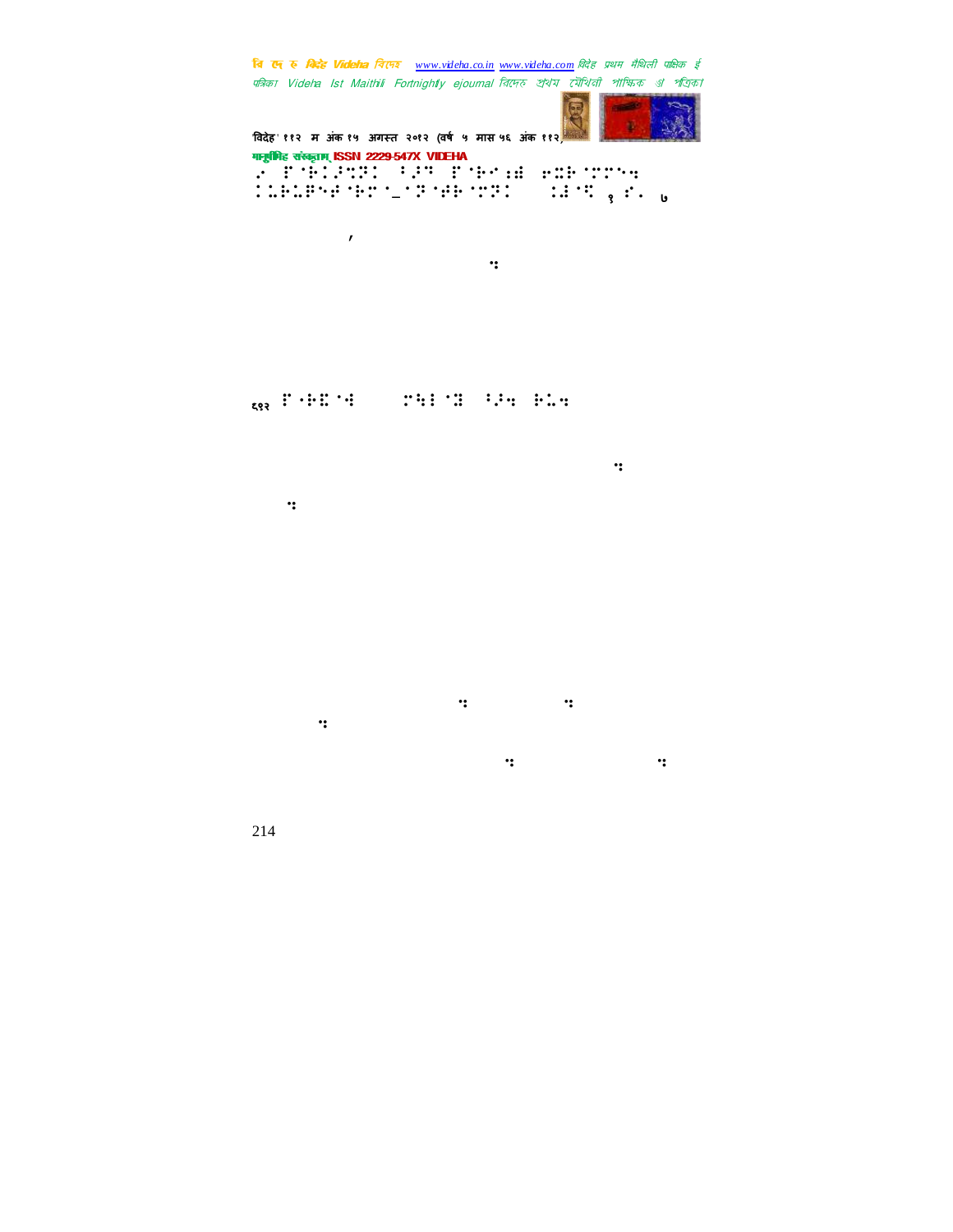पत्रिका Videha Ist Maithili Fortnightly ejournal রিদেহ প্রথম মৌথিনী পাক্ষিক গ্র পত্রিক। 'वदेह' ११२ म अंक १५ अगत २०१२ (वष ५ मास ५६ अंक ११२) मानुषीिह संस्कृतम् ISSN 2229-547X VIDEHA xfctium (1980), iuu quadrum (1980), iuu  $\frac{d\theta}{d\theta}$ nbjm;tisvuj⣒qvcmjdbujpoAtisv uj.dov. a na staro dpa je postavlja se obrazil na staro dpa je postavlja se obrazil na staro dpa je postavlja<br>Dogodka je postavlja se obrazil na staro dpa je postavlja se obrazil na staro dpa je postavlja se obrazil na s  $\mathbb{R}^{2\times 3\times 4}$  ;  $\mathbb{R}^{3\times 4}$   $\mathbb{R}^{3\times 4}$   $\mathbb{R}^{4\times 4}$   $\mathbb{R}^{4\times 4}$  ;  $\mathbb{R}^{4\times 4}$  ;  $\mathbb{R}^{4\times 4}$  ;  $\mathbb{R}^{4\times 4}$  ;  $\mathbb{R}^{4\times 4}$  ;  $\mathbb{R}^{4\times 4}$  ;  $\mathbb{R}^{4\times 4}$  ;  $\mathbb{R}^{4\times 4}$  ;  $\mathbb{R}$ ⢹⣇⢽⢼⢻⢷⢴!#⣇⢹⢳#!-!&⢷⣐⣞!⣐⢷⣜! ;⣇⢹⢳.⢴.&⢾⢷⢼!  $\mathbf{u}$  is defined by  $\mathbf{u}$  is defined by  $\mathbf{u}$ +⣅⢽3!⢷+⢽⢼!3⢾⣒!  $\frac{1}{2}$ ;  $\frac{1}{2}$ ;  $\frac{1}{2}$ ;  $\frac{1}{2}$ ;  $\frac{1}{2}$ ;  $\frac{1}{2}$ ;  $\frac{1}{2}$ ;  $\frac{1}{2}$ ;  $\frac{1}{2}$ ;  $\frac{1}{2}$ ;  $\frac{1}{2}$ ;  $\frac{1}{2}$ ;  $\frac{1}{2}$ &⢼⢹;!⢻⢺⢽⢹⢷!⣚⢼⣅⢷⣒! iuuq;00xxx⣒tisvuj.  $q$  and  $q$  and  $q$  and  $q$  and  $q$  and  $q$ tisvuje konstantine konstantine konstantine konstantine konstantine konstantine konstantine konstantine konstantine konstantine konstantine konstantine konstantine konstantine konstantine konstantine konstantine konstantin  $\mathbf{q}$  $\mathbf{z}$  :  $\mathbf{z}$ :  $\mathbf{z}$  $\sim$  10.300  $\sim$  10.300  $\sim$  10.300  $\sim$  10.300  $\sim$ ⣙3⢼⢿⢷!⢼!⢹⣇⢽⢼⢻⢷⢴!⢼!⢻⢺⢽⢹⢷! ⣚⢼⣅⢷!⢼⢾!⣈⣜⣋.!⢽7⢽⣎.&⢷7⢽⣎. ⢴⢿⢼-⣅&⢽⣝⢼!)⢳⢷7⢼⣟⢽\*!-!

चि एक रु *विदेह Videha चिए*न्छ <u>www.videha.co.in www.videha.com</u> विदेह प्रथम मैथिली पाक्षिक ई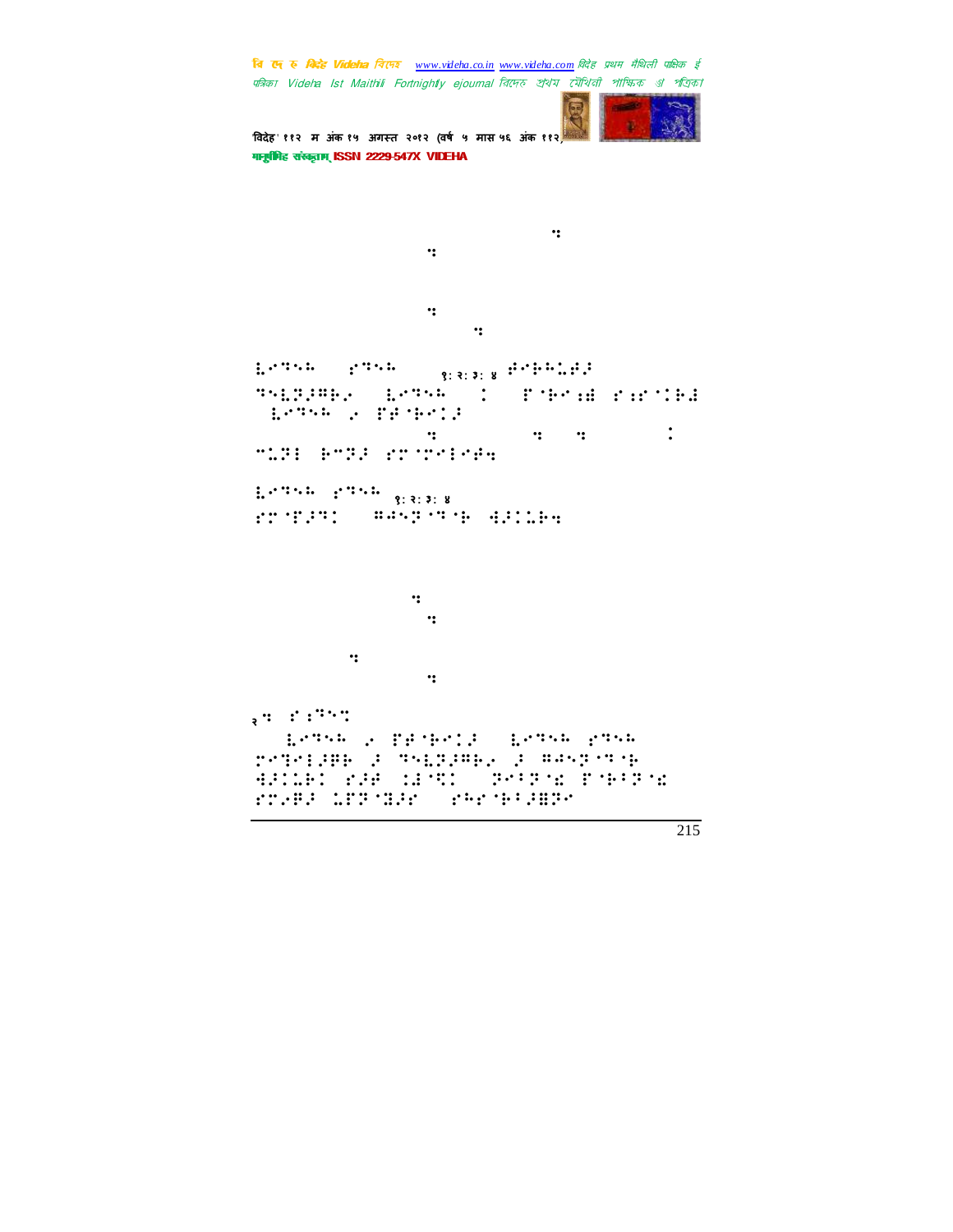

विदेह' ११२ म अंक १५ अगस्त २०१२ (वर्ष ५ मास ५६ अंक ११२)

गानुबंधिह संस्कृतम् ISSN 2229-547X VIDEHA PROBLEM SPACE PRODUCT PRESER **THE WEST CONFIDENT Widt** and the state of the state of the state of the state of the state of the state of the state of the state of th ten Sager (22) **SOURCE PARAGEMENT** ARE SEPTER CORDENELLY THEORI 

genome spresh af crements.

**BEAMAINE LANGE LOCALIFOR** rad Gara retailed inne amani (193 45 (1895) 546 8423-832885 48 538 866 ram dhe dhe rifhica ridhe ne <u> 152515. 21422 2 Present Sieres</u> PORCH BROWN COMPANY ISSUED TO THE Principal Packet Constant Preside FTP LEEP & BREE

, et des Praggions Prais  $\begin{array}{ccc} \mathbf{1} & \mathbf{1} & \mathbf{1} & \mathbf{1} & \mathbf{1} & \mathbf{1} & \mathbf{1} & \mathbf{1} & \mathbf{1} & \mathbf{1} & \mathbf{1} & \mathbf{1} & \mathbf{1} & \mathbf{1} & \mathbf{1} & \mathbf{1} & \mathbf{1} & \mathbf{1} & \mathbf{1} & \mathbf{1} & \mathbf{1} & \mathbf{1} & \mathbf{1} & \mathbf{1} & \mathbf{1} & \mathbf{1} & \mathbf{1} & \mathbf{1} & \mathbf{1} & \mathbf{1} & \mathbf$ FRONTS FIRST BATS, MISSION AS OFF THE RESEARCH THREE IS THE SACTOS EPSIER A PRAY STRAINSTER STRAIN 198001 Angl Ar Agenol Mislarda no 991 729

gever britannisk britansk reth

2 Pjedigerick se Pjedrjeer BARA HIPS AN SEATH

SEPTER IS, STRACTERY PORCHOTECH APPS PYRTIMES S PARK PHI ATRA 1985 LEEPSE (SVAR 2018-1988 SPEET 43 **SAMPLE SEPARANT THE MERIT P**  $\mathcal{L}^{\bullet}$  . The set of  $\mathcal{L}^{\bullet}$ rancher, popperar se sea del the der (1911 Paerdy (Promeopar) PAPEL POPIN ROBE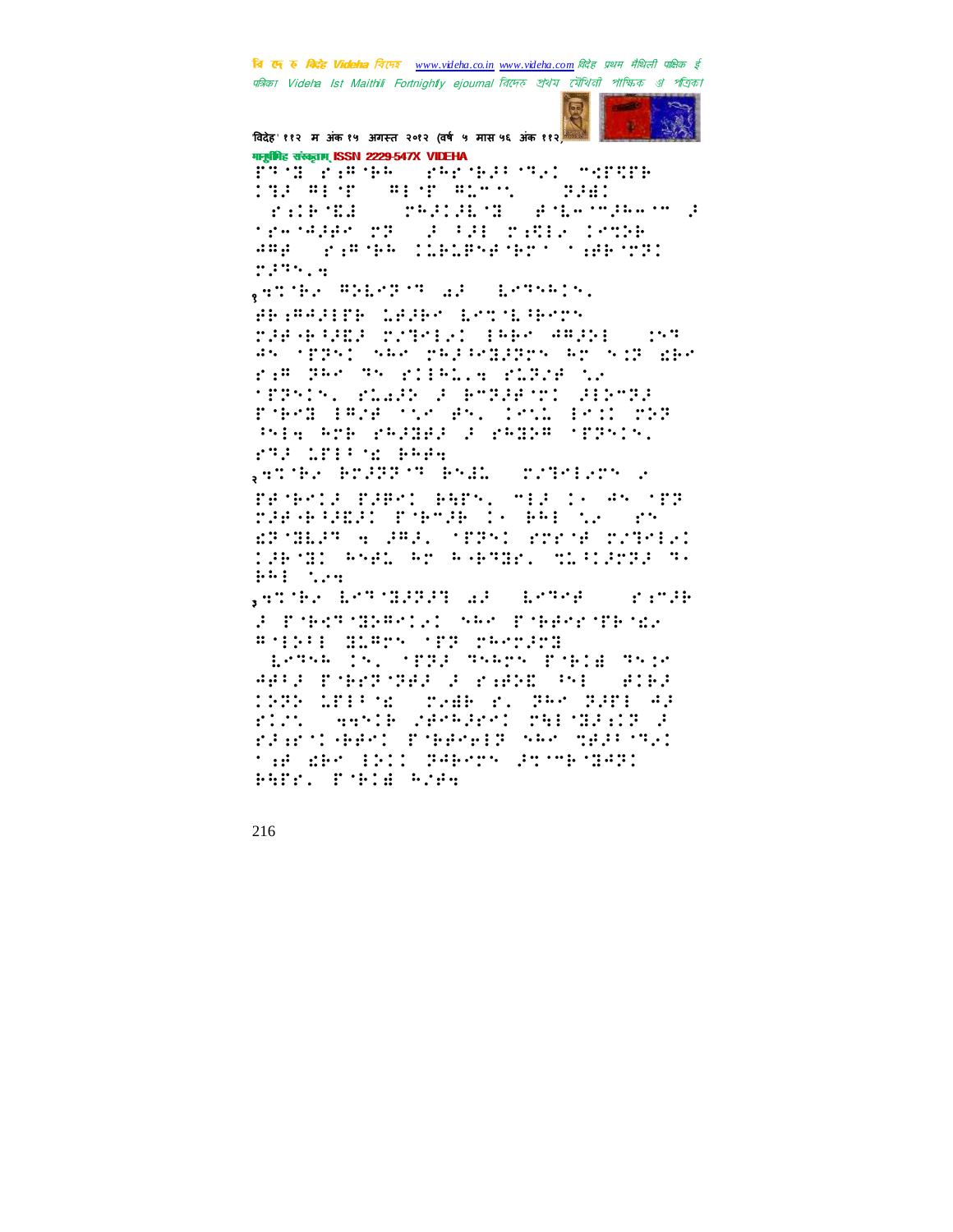

विदेह' ११२ म अंक १५ अगस्त २०१२ (वर्ष ५ मास ५६ अंक ११२ गानूबंगिह संस्कृताम् ISSN 2229-547X VIDEHA

**WEIGH AND BURGERY:** 

(45 124 542) 15 BHF 12  $399219433$ Bib Spel at Sep Provide Condi rerages above grow in particular APPA IN AN NEWS REAL MOTOR (LATER 2 AFTEIN, MBT PAE STRAAGERTSAI MALVED TEL PLATAL INE TARGETER Ge CDe #i#st #1902 she betsh IR TON (ESP) RAE (SAS) I POSESSONE MP ( MARCEAL PORP) MARCHER (MARRA) trake kan saarkan ny youer brondse **ABOUT TEMPS OF SALE OF A PART LOT TER** 1919-22 3 Pedro Pine **Side Shall the** rrogammental: PDB, CLELPARTES MARKING PART SARAWA PALE BUN BO CROSS CARTE CONSIDER tra rumer ruar 2 reds se and there: mone acts aremared RTE RABITEL FEAR POLRIGE IBRE ge the Barathe was Barbies af **STRA PORTABLE** POLE SEAR rildringskrift brith. 1888 Princesserre stiller (199 <sub>a</sub>n the Changers Poperal raknens flagre (staepha pe poegr rother fames factors formed the PHOREA FOLKERS FORCH CHA ge opder indebtidieren erse i i de de Co Poble colored papel probable masses D'ESPORT PRESE ARRE CRYD SINE ring three gargened thealls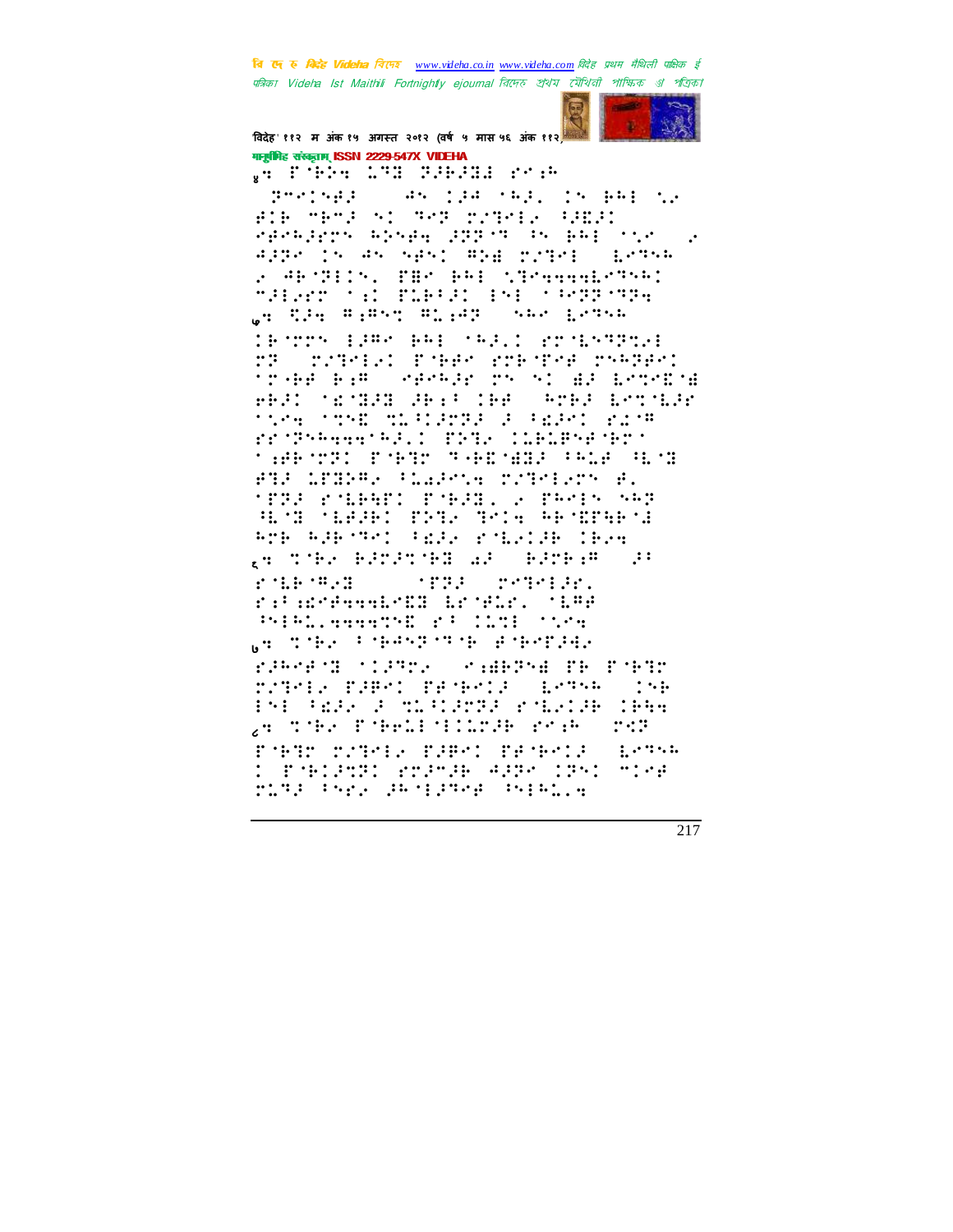

विदेह' ११२ म अंक १५ अगस्त २०१२ (वर्ष ५ मास ५६ अंक ११२) गानुबंधिह संस्कृतम् ISSN 2229-547X VIDEHA Denthis, Bige Aper man appear FRAME TRING, CAR INFORMER 2:8:122234 **SARA THE BEAT BANK SO ARRESTED** ABOR IN BAILONY (48) HE PATHS **CONSTRAY Bracker college** PACHINHANIS, POHLSO RACSEN, PARPOI ITT 14321 TIME PROPINERTY NEW recept an removar entered the ta ang pag-ang pangalan **MARK PERSON** .. THA PROPHET AN IND PACH PANEOLI PNELSOS (AJEANS NUMBER FRONTIL PORTREY IN 1851 PAGER TERRE SORE ROBOT TERRISORDE & LETERY WARTED TRING BRING NAME TON TRAP BYTY RTP TOPPORATHEOR ARGEO  $......$ WHO TORY ESSENTIAL COMPANY **Letteller (S.S.S.)** and the second second second second second second second second second second second second second second second second second second second second second second second second second second second second second second seco ': Thill, rocheti ar tall FRESH STRAGGERS IN THE SERIES RNAL AME MIRIAMES ROLLIA 1NE AANA g: The PLEETTE BRE  $\bullet$ PROPOSE ESTAR (1 FRANK ARRA Pobracher (Sig (Estat) pobroh FINISH FLENTE AN FURNITURE TE ruan fragilen (artistica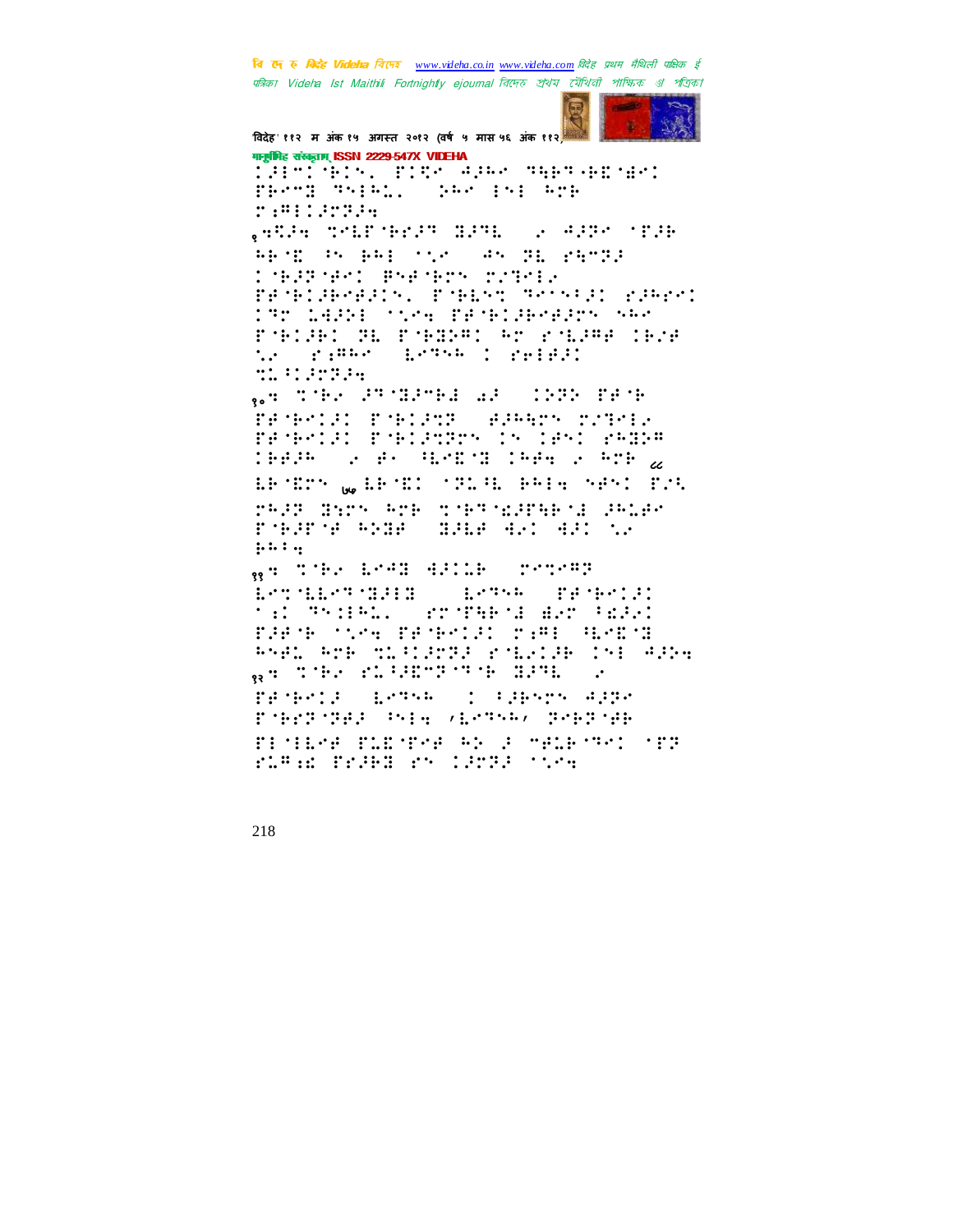

विदेह' ११२ म अंक १५ अगस्त २०१२ (वर्ष ५ मास ५६ अंक ११२) गानूबंगिह संस्कृताम् ISSN 2229-547X VIDEHA

WHO THE PATHLED IN POPPER  $\ddot{\phantom{a}}$ PROPOSE LOTGE (SE PRIPAL PRIPAL **TROPAGE ROBERTS CREDU BRAGE** WHO RUBS TO BE CONSIDERED AND A BOTTOM SPORFER PROTOCOPS, ASSAULTED 1798 SB (851 BAP5, 51B LALB2 SS ring time an 131 mm regro 17 mins <del>1921</del> - Sel Grund South Chesa Shape THE RICHARD RICH OF THE 1971 THIS ONE PORTUGE PHA TITLE IN STARR  $\ddots$  :

we the EPPRESS LAPRE Conder **ATTITUDEST SEATHER SEEDING THIS BEE** 

New Statements of the reading read (Amars PALITABAL, BIBS BAB ASBORI BESAN repeak bend and allowed inherita PSTAINI PAGNA PSHA (PS LOTTLAR  $: ...:$ 

ge the EPPP'TP EPPPE ( EPP) 2 TEMPOR TREMEN PROPER CAPITA **THAI SEART TRIEL: SIE**  $1.41 \cdot 1.4$ ERPORT PED POP ESPAGE PAIRE (P. RMBA PAARPA (1118-9385 PR18 PDASIS) Ar right fill became the completed 2008 B. Aber 1520 BN 381-112-212-15 Prekimen nemmer (PLNP) Lrk PH (Prre By White Millergi Who Erght ratelly, spread infanctificialit FORCES CLEARAFORM MARKETING PERSONALISM CRAINE STATE RAD Poblokation of the candres with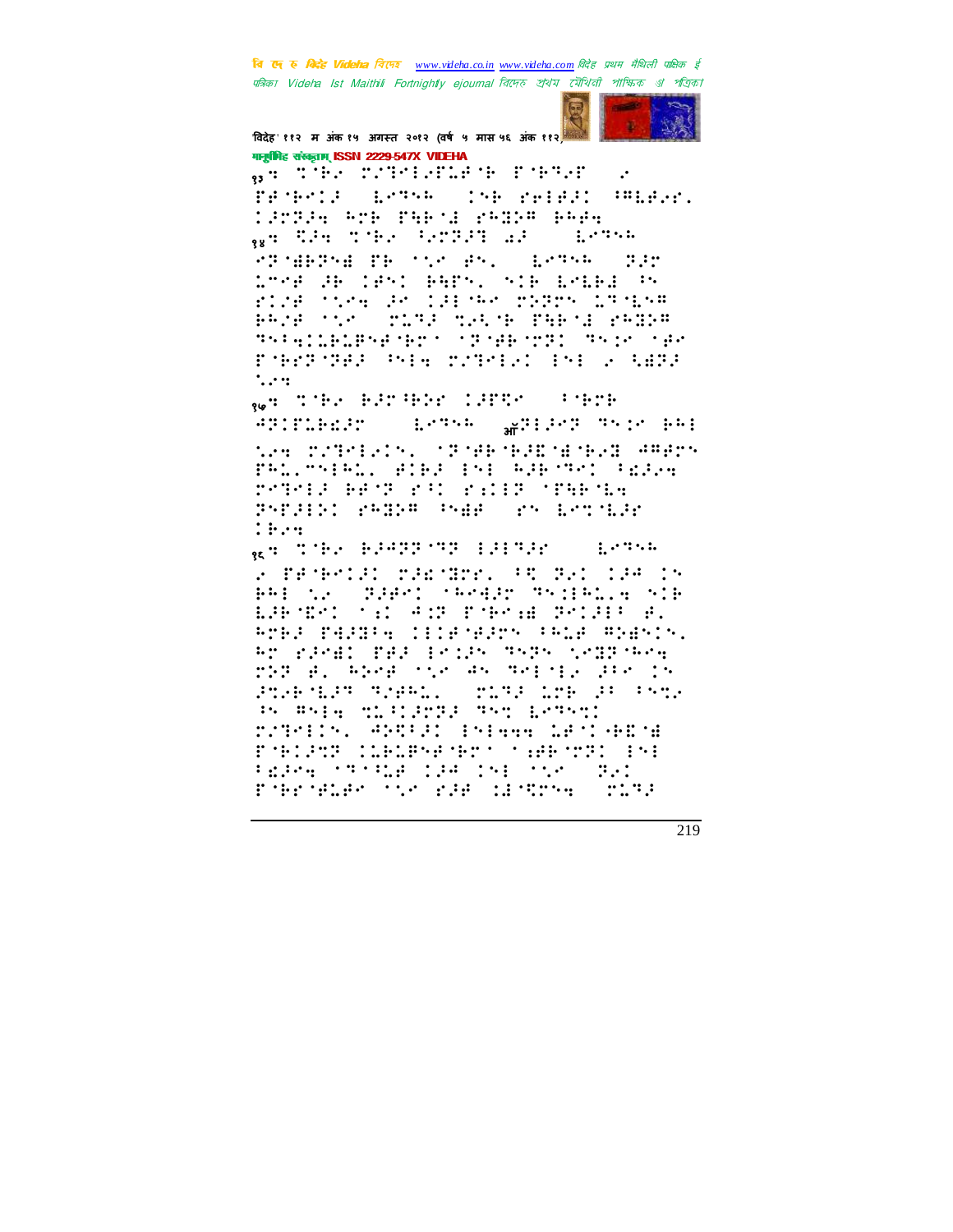

विदेह' ११२ म अंक १५ अगस्त २०१२ (वर्ष ५ मास ५६ अंक ११२) गानूबंगिह संस्कृताम् ISSN 2229-547X VIDEHA

SALT PALE FOR PORTLANT FIR PANE APPROACH PAP, PRESENT PRESPON DSD rATE ART EST DAS BASEIN PROTE PAIN, LOIRO TSE ROBOTA FTEMPH TERRIT MAL FAMPLE TO ESTAR TALLED OF TALISHE INE PART PROPER SEMIPARTY

 $\dddot{\mathbf{r}}$ 

 $\dddot{\mathbf{r}}$ 

TH POIL PHORO RELEEFS ESECUTEFING NO 2 HERBOIN PARK PRENIN SAR ARTIANIS, AN INGEN PORTAGE OGGINAN Bole Purad Barry Published 1929 the a bib S man bone the banenp Age (1931 Senagena Sae Stea BASE STE GRILD ANN **Southern State THAN THE SECOND STATE WHICH ENDINGS IN SALE**  $\cdots$  : ratelers eadersdrik roei resieta SEPTER COMMISSION IN MORE STANDE rae e britisher (from Sei Ste **MARIO PORTUGALE ME TRANSPORTANT** Pobober to structurers an are rnest popular al de denne tera raksmare (storial redet) sti **TT Principles : Service** genomerate influence amount around r PENECIE THIS PRESSURE SENSE THE THIS ESSER CHAINTSHARE CONNE Steamer Rachard Starte (alanis, Caste **TAIR STEAM LARGERY PRESIDE SIR** AND IS MONICHAN (PRS) (MONIC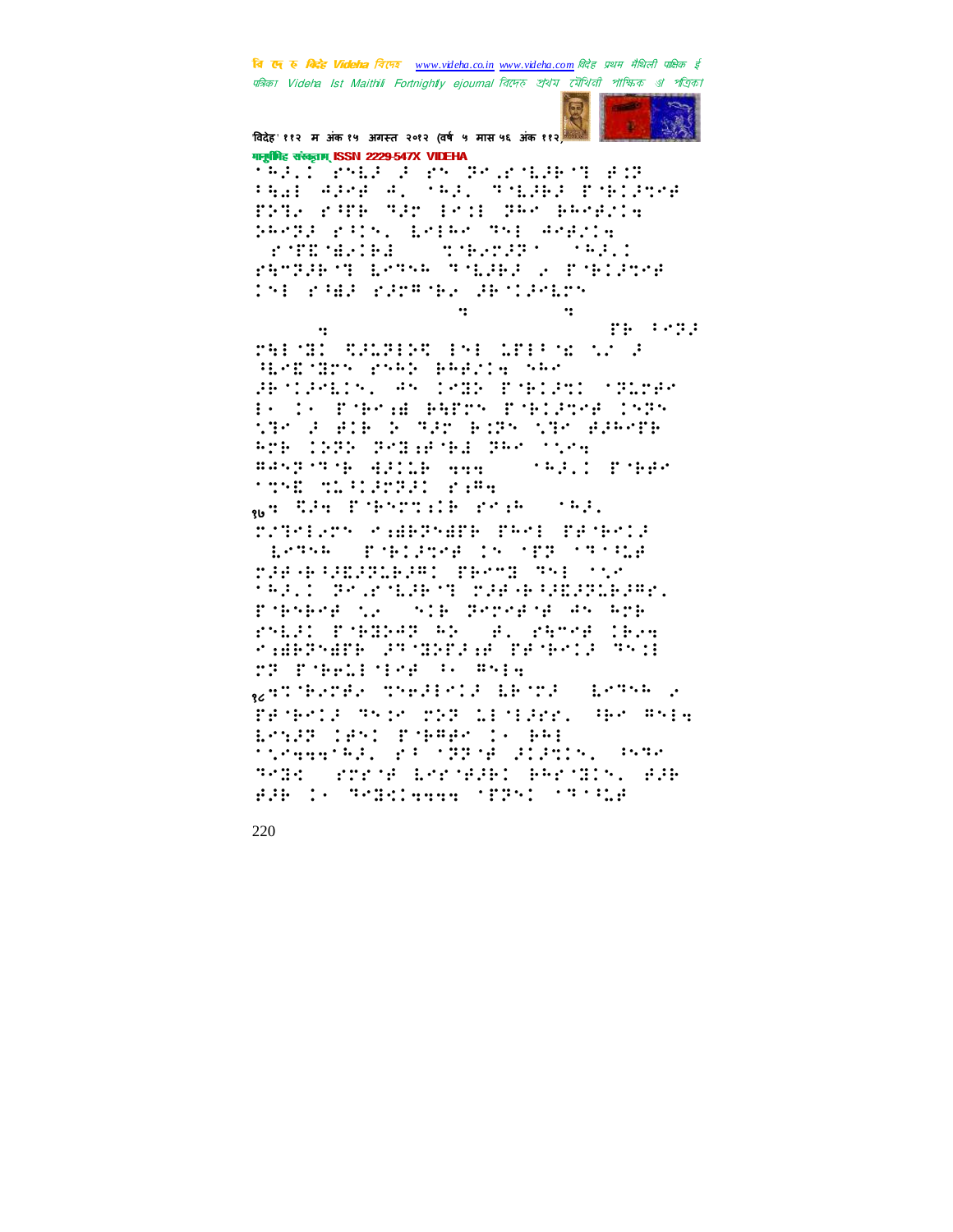

विदेह' ११२ म अंक १५ अगस्त २०१२ (वर्ष ५ मास ५६ अंक ११२) गानूबंगिह संस्कृताम् ISSN 2229-547X VIDEHA

first (margeter is a E-BOOK-ALL THEODYNE HIMES FINE **Time Parker** WATCHER PORTION ARD CONDUCTING WITHOUT SHER, MERS MATALE MITTALLY ROLLER BROTH AS PROPORTED THAT THAT BANGARAN SA BAI MATKIRI MIGRAT redelli Alr Alrry ridell myezi: **WORKSHOW** WORK We the BEERT at Clement ERSPORACER (CLELPSPORT) (APPORT CONSIN, SMIDS, SMIDS, MED SMID vink amer slag 1974 2  $\gamma$  ,  $\gamma$  ,  $\gamma$  ,  $\gamma$ rorado: 34E145codo 936 Arieles **CEPTRIN PERMIEL 28/E2988 New** Leter : Telfines fifile fation ry drived by ril 45  $H: \mathbb{R}^n$ ERRET IND INDED CHERRITH FRONT FRONT DO ROBBINI STORI PORTUGAL CAPARENT IAE AR FICUR WHO TO BE CONTRACTED TO THE TABLE TRITAR (AB MINERIA ERSANYA PALA BAR (1983) (TD) BRTSBYE (PR) rockie riege and die Benned PORTUGE TOTALIE TO MOVED ristar in Adre WHITEH ANEIGHTH (ESTAR) PLTTER ti for the control theories of the state Teni rodineza originariza renza **A** THE HITFING AF THE CONSENSATION CONTINUES TRIANS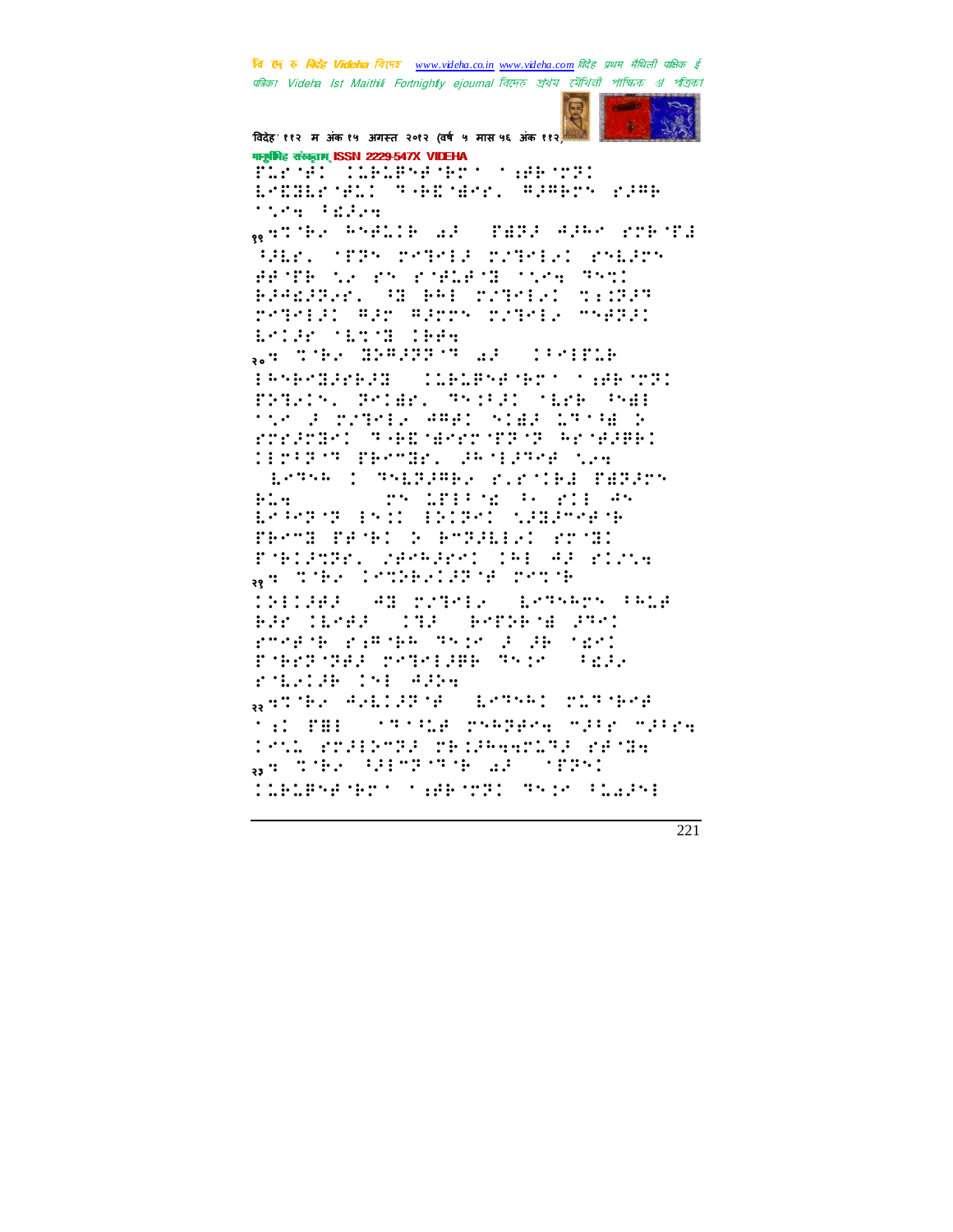

विदेह' ११२ म अंक १५ अगस्त २०१२ (वर्ष ५ मास ५६ अंक ११२) मानूबंभिह संस्कृतम् ISSN 2229-547X VIDEHA

When We offer the Milk. Street wie ESTATION OF GAS TERMI PROFESSIONI PROSED TOOK TERM ROBE WEEKS THE LEMENEME LAPASA PD  $\ddots$  :  $\ddots$ TERRIC FROM THE TELLS <sub>ap</sub>erdever to paer ar (1622)

CONFERENT THEORY COUNTY **ANDREASNE SPURIER**  $\mathbb{R}^n$  . In the set of  $\mathbb{R}^n$ rankis ta nasara ya kuangira ya ka 11/22 100101221 1001 **Senter**  $\mathbf{1}$ ramens ri dener die raselat LA MARRA MARCELLANI (1871-1878) A PARTY ARABANY  $\mathcal{L}(\mathcal{L},\mathcal{L},\mathcal{L})=\mathcal{L}(\mathcal{L},\mathcal{L},\mathcal{L})$ 

WATCHE PAGARRYT PATCH (CLALPSPORT) ta#Frog: or acF 18271826 pr#reag: An Especial information and are Especial TESE SPAAA (SIELPSPACHT) (ABCTS) rand Tall Schule Search FTJERTEJIN, EMPREJ PRTTN PRM ENE

Apropramente applie gethe response eage.  $\sim$  and the state  $\sim$ thermals (1968-581-1919) (AB-021 THE THI RESEARCH REGARD THAT FARTY (GLA 273 1386) TLT3 ABY: FHIRD, PROPERTIES INDIA WHIPPER INTERFET TREES (ILBLENEMENT) **THEORY ORDER EPH CONTROL** rawers in , file nime what remer  $\mathcal{L}$   $\mathcal{L}$   $\mathcal{L}$   $\mathcal{L}$ WATCHE PECHANNICS PART (EPSON) AP

Sombol City, the till policy.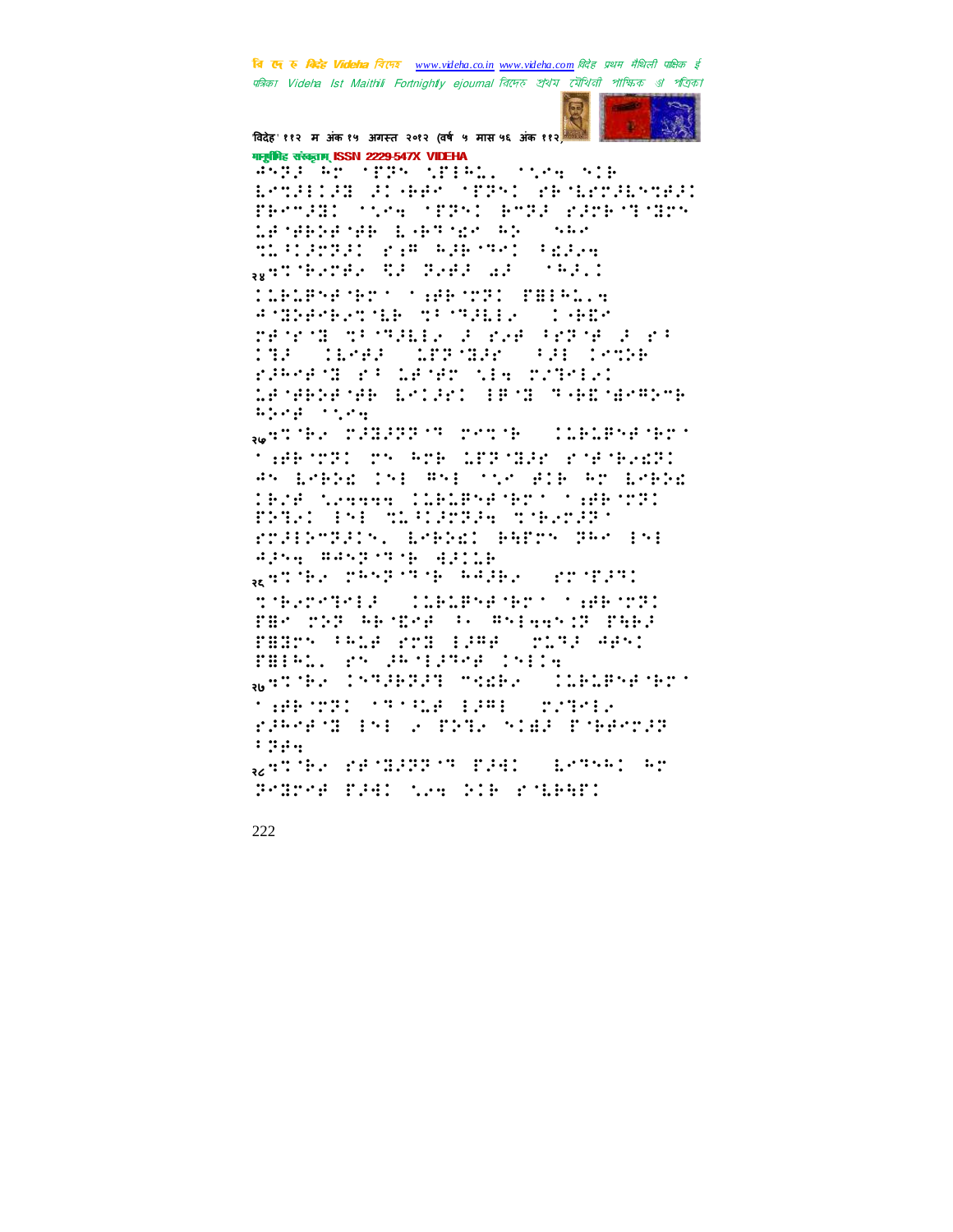

विदेह' ११२ म अंक १५ अगस्त २०१२ (वर्ष ५ मास ५६ अंक ११२) गानूबंगिह संस्कृताम् ISSN 2229-547X VIDEHA

FORTHER MERLYN STORE CRAIN  $\cdots$  : TERENFORT THROTE THIRD CON *p*angrap : 1999 (200 bry, 80  $LIF++$ WATCHPOOR BOW WAS KONSTANT OPTERA TESTAR COROPHENS SHESTIC PSPSH embor fme a sib miggeral model pip progress to map **STATE TO THE STATE** 191 Poblice In PH S24 1279-1<br>1909-2019: Poblet Silvier WATCHER PROPERTY ALL STARR CONCOR Promote Things Profiles of Controls Inc **STARR CREATE BREATH** WHITE PROPERTY BRIDE (1981-98) repersons neves very rif PORTUGES, GROSSE SOLICIONS PROTHER TO APPEAR OF HER STOCK WHITE PREPETT EMPERICATION P CONDENSATION IN BENOTO THINK MIRRIES place and a concentration of the control of  $\frac{1}{2}$  :  $\frac{1}{2}$  :  $\frac{1}{2}$  :  $\frac{1}{2}$  :  $\frac{1}{2}$  :  $\frac{1}{2}$ BRITHSTES PORTIER TOTOR WEOPTA **CLELBYERENT MEBSON PHIPLE 23** 8722 12 7719421 12814 12224 WARTHA CARTHODARDAD CONTR **CONSERVATION AND SERVICE**  $1.4447411$ FRONT BALL 1981 (1991) 28 (1991) 191  $\mathcal{L}_{\text{max}}$ WANTER TRAP GELAN SPREA Brillia rame Sencialis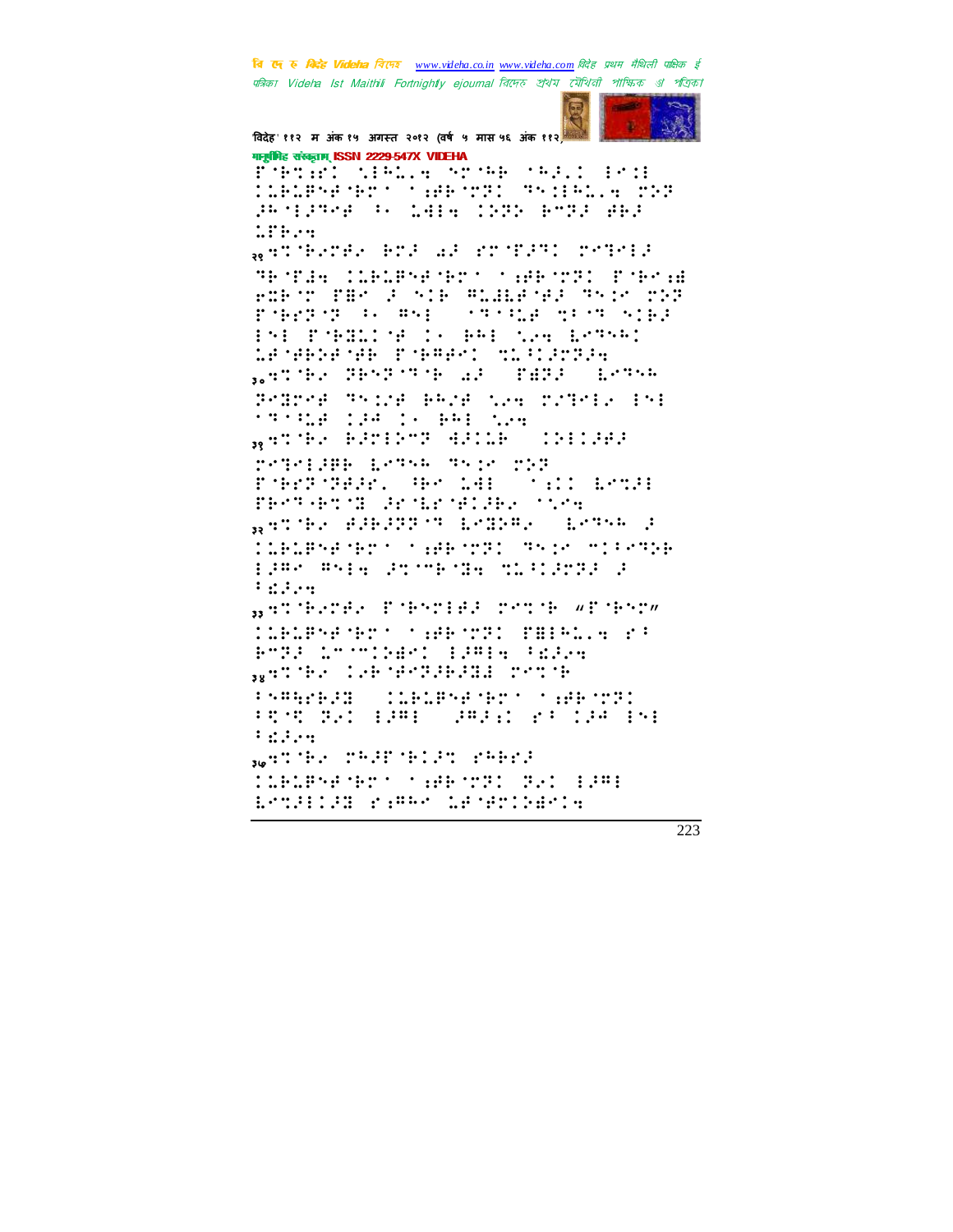

विदेह' ११२ म अंक १५ अगस्त २०१२ (वर्ष ५ मास ५६ अंक ११२) गानूबंगिह संस्कृताम् ISSN 2229-547X VIDEHA RATH SETTEMBER **CONTRACTOR** THLUB LOTAL PHINGS POPT B. TIC SIEP PORTHICLE TERP RT SIEP TERMINERI IPA PRIMIE MARGEIEI rografiy, rigg agers from ge **Lere Gabe (2005)** WHITE THE PLENTED TEAMS (ESTAR) APSI PORTHER INFORMATION ANNEW PR most defense <sub>az</sub>hor teknologi interesten ile 12 dentar CLELPSEMENT THE MOST LEMENT COOPER ESTABALE AN INEX TRIM NEW PRES PORTO INTELECTION CONTROL  $11.11.1177744$ WHITE NETHRITIST POST WA CONSENSATION TO SANDRED THEAD. THE MET WARTHOL BUBURIER AND CONFUSIO rather samed reteil rrisk (1956-18) **CRYBYRYB PYRREPYRC (200 C) BRE TOM CORPRETED THEORY TELESCO**  $: 101111$ WHIPPYB CLTD TOOR **CLELPSHORY (SHECKED FALE R.C** PALE TARGET TESSURE PESSE general comparent comparent and taments a brown once riceard where **MAS PREMIX REPARENT PENDE** <sub>w</sub>atter Panggg proje (1875) LARAM F TRETHBEFTBEHAR IBA  $-11.3133334$  $\cdots$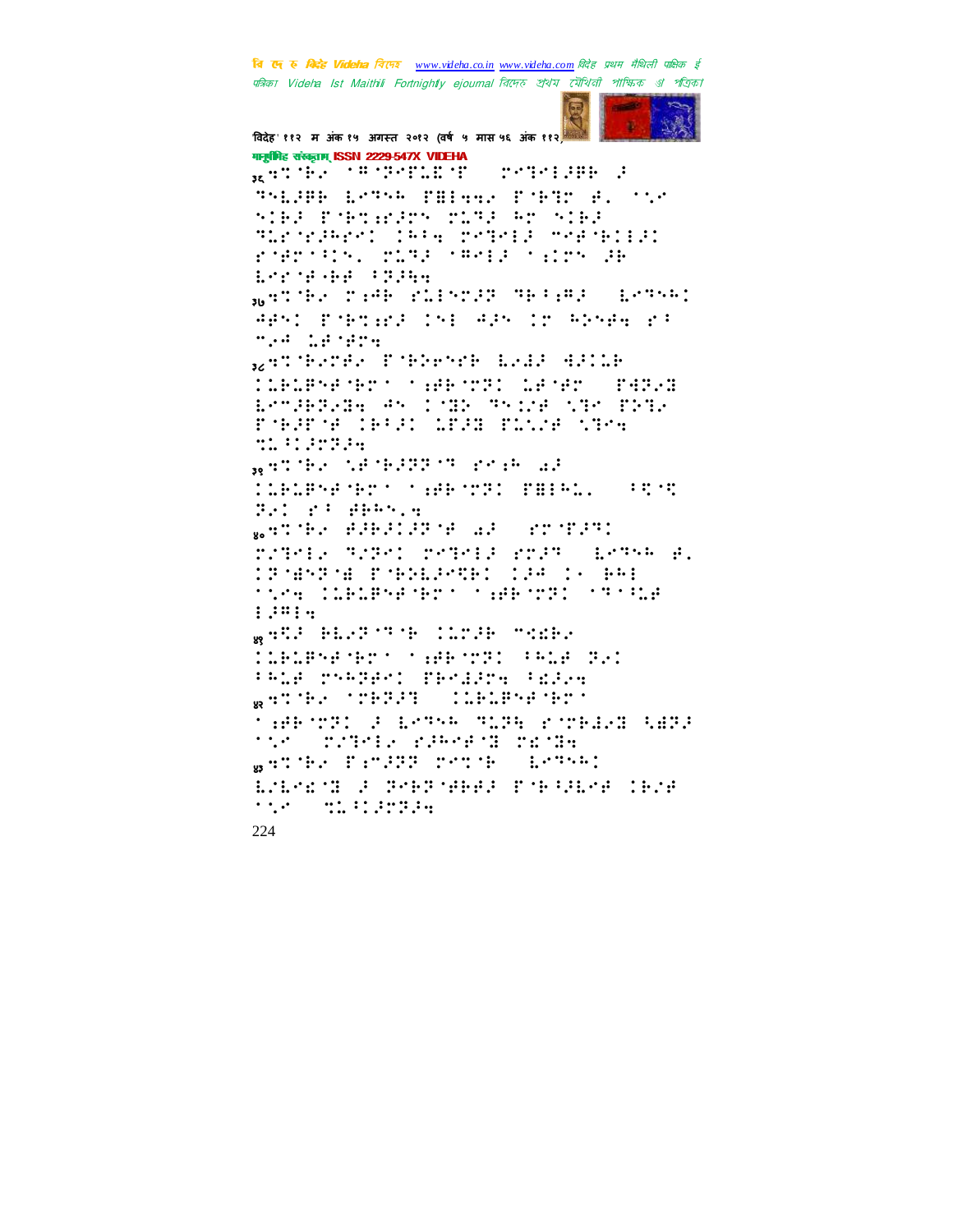

विदेह' ११२ म अंक १५ अगस्त २०१२ (वर्ष ५ मास ५६ अंक ११२) गानूबंगिह संस्कृताम् ISSN 2229-547X VIDEHA

WHITE ISTH 1998 **CONDITACTE MEMBER 2018 1991 BEMBER** LIDAYI A FEAT PALIAR CRYM A Protegal Herold PHIPL.4 SLPACH B. 1381 4593 1282 129-932 563. 951383 range the tighter free inserer fr gar ber as skeps al es regalerade  $\cdot$  ,  $\cdot$  .

WATCHE APPIE APPIE (1962) PEL 196

In BRE the BDBD ASEBSTA TRACK SAR MARK MAIL AP MARKEY (1912)AR (BR28) BK  $7.14$ 

genote and as other: macher:

riture spletcher, specie pe BRIS PIERL AN 2 ISBN 22878 18828 and and "I wear their Mi in rately that an emaching the at Presib stable brake mregion (n **POINT PRODUCT** 

WHIPE TO BE INTER POST (BOTTL) BESTEED OF CONSTITUTED TRIP akolanda (K. 641 (204 dominisher).

TAE AP RICE AN ROLPER CONSER FRONTIL SPEARED ESTART FRO rolbollerry from Alyan Sar Clebeshi GBS 21 A. (4365) 9225 HP W #MP BAN MINE (APP) **CLELBARARY R. MYAR MAGH** WARPA TANK PATTE (TEPSI PTEGP)

1952 Edenard Information Arnelia<br>Schela Scheelden (Ad. Mobiled Inf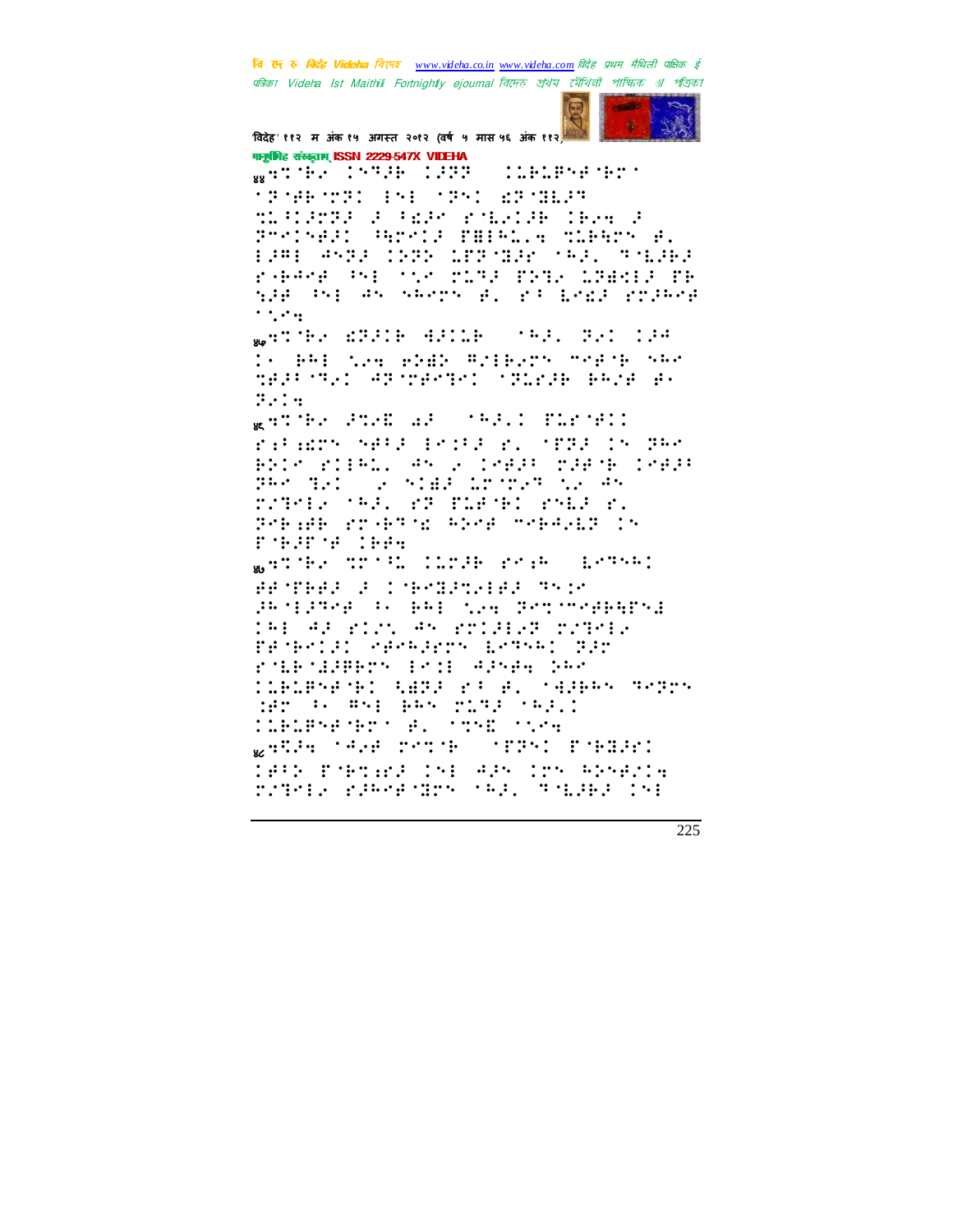

विदेह' ११२ म अंक १५ अगस्त २०१२ (वर्ष ५ मास ५६ अंक ११२) गानूबंगिह संस्कृताम् ISSN 2229-547X VIDEHA When I has most considered in the parties of the second control of the second control of the second control of  $1.1.1.$ WHITEHOLD FREME IN THE TELL OF THE VEHICLE IN THE VEHICLE IN THE VEHICLE IN THE VEHICLE IN THE VEHICLE IN THE  $\cdots$  :  $\cdots$ CONDENSATOR TERMINE STATE STATE FBP TAP PORTPART PHALOWER rance and and basic interest and basic rn 120324 Westim Constantinoperation  $\cdots$  and  $\cdots$  . The set of  $\cdots$ Personal Leonal Part (2001) 2 AB THE TRIP CAP PORT THAT THE STA **MARK PERSON** WHITE HETPIT WAS ITEDE ESTAR PTAR PHPA BRP PLTP **CLELBYANETY (1878B)281 MY10 F-ALL** HAID EAR PORTH IN HAIN, A DI Estile Work as the presented page **THE MANUFILM** watche beshied grows beach gash Thir (216 Lerosia Thir 198 ruerus: 1919 GATIER PRESTILE PROF COEDESEIENT 'P'AR'TEL SIR AL'BAR TS'N 'AP PORCHORA PHOTOGRAPH AND A GRACIE roletors an den den skips belg SARRE HERBYBYS 198 1928 BAS the Control Paragona PraPrahoa:PECPER (CLPLPhener)  $\mathbb{R}^2$  . The set of  $\mathbb{R}^2$ **MINE MILLER SERVICE** BLILENES TYPE NEW PORCHOL SYE **TRACK TOPS WORTHLAR (1851-1818) RD**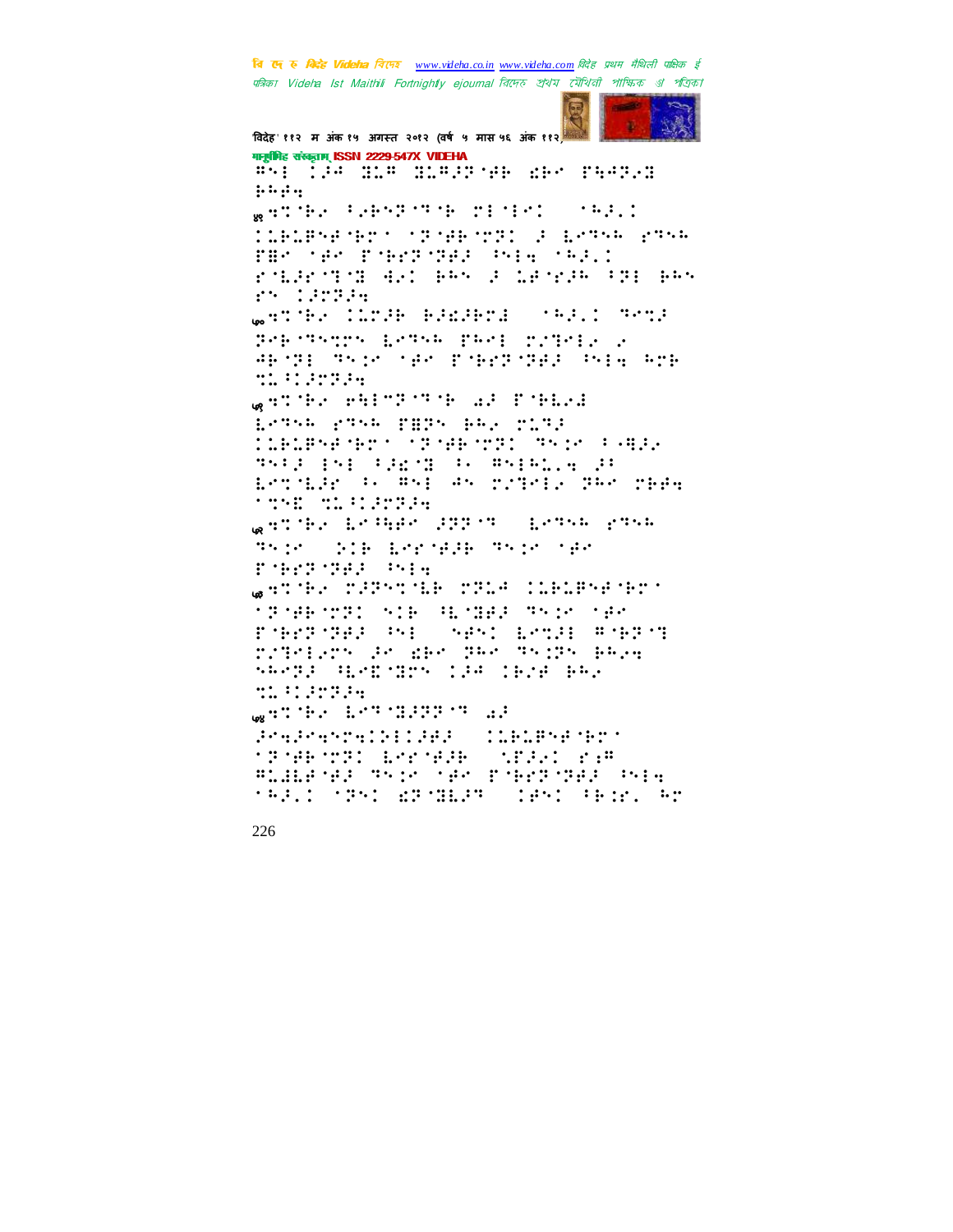

विदेह' ११२ म अंक १५ अगस्त २०१२ (वर्ष ५ मास ५६ अंक ११२)

गानुबंधिह संस्कृतम् ISSN 2229-547X VIDEHA PARTNE MIRL AN FI POL TRETA TITEL LEAPTHALL FURTHERN tel biel byffe in eel tu tryt  $17.131.334$ WHITE THETT HEILE ILELENFIT **TRIBUTE TRIEF PROFILES IN SOF** SAR BEAT TARE TORING TOP the Controller genthe Clock His Claimster. **SPERING THE RAILWAY INSIDE SALE THRIDGE PHI 1751** WHO THE POPPER PRAIRS CORDPORTED  $\frac{1}{2}$  :  $\frac{1}{2}$  :  $\frac{1}{2}$  :  $\frac{1}{2}$  :  $\frac{1}{2}$ **STORY STORY SERVICE** WARE MENICIPAL ACTIVE COMPANY TRED 'TT LAIRI TATRAR SALIK, ROBI principal and signal provided and service and service and service and service and service and service and service  $\mathcal{L}^{\bullet}$  ,  $\mathcal{L}^{\bullet}$  as gander arbonisme poborbone (1921) rrens finally rainteds the bors the **SALE PRESENS SPARE PARAM**  $4.1\%$ **PRACIS PICE NAM** genore Thansir Bask (assemn POSTOBER FIRTH FORBE  $\ldots$ FAAD ERSA (SIRA SASAARS) (BISA  $\cdots$ WHITE THE SPECIAL CAPACITY takim skip (pada sula kim ted FRANCHEN NEU MITE NEUTROPHIER  $\mathbb{S}^{n+1}$  in gander efflik kanss asonr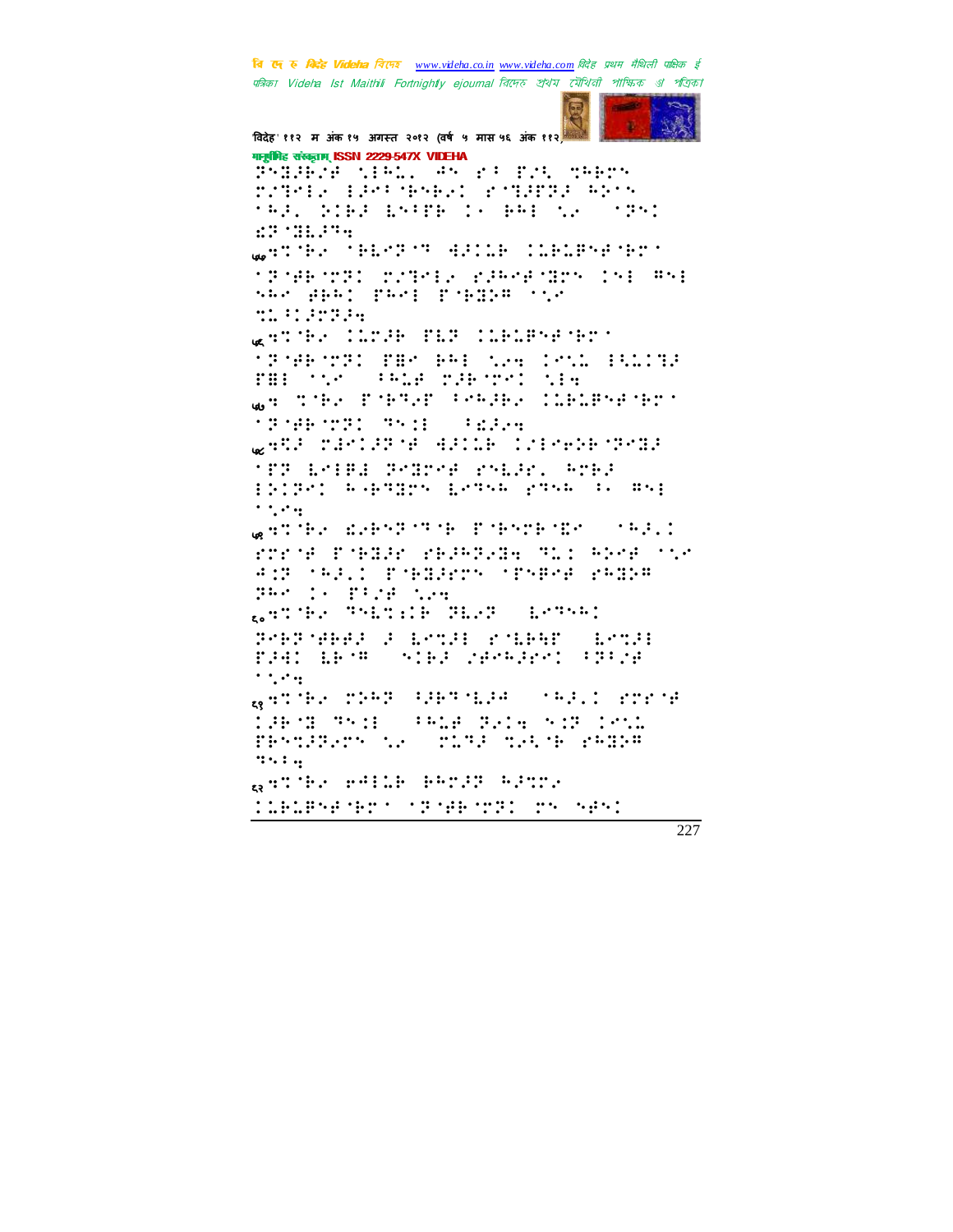

विदेह' ११२ म अंक १५ अगस्त २०१२ (वर्ष ५ मास ५६ अंक ११२) गानूबंगिह संस्कृताम् ISSN 2229-547X VIDEHA

MARAT ESE SAL, RIRGEIRT SRSTIAL  $\ddots$  :

gevik 18.72 af  $\mathbf{r}$  ,  $\mathbf{r}$  ,  $\mathbf{r}$  ,  $\mathbf{r}$ MMB MIRRI BREAK (MARII BARLAM PRODUCED COMMENDED NOR Shaankhaalkid nheibr Arls: Mira POLECT & PORTS PRAY WHITE APPAINTMENT PAT

**CLELPHENEY (PRIME) FELAL (A CTD** PROFILED MAP SPECHALISM THE MEREN. FBK WHO WAS WED ARD ANNERT ERERE AN PARTY LETAR PRETRIBURN TOP ry mise indicate she rimshed ind LPP GAR STORED IN CRON LELEVARD (SPI) tice rolledly determined. THEMP LIBINES DRY LEDY FRYRAG FOI TEMPERATURE CONTROLLER WATCH TIME AF CACHE POTOR ROLL COMO CONSTANT TRENT DI **FRANK AREA ENE MISSINGE** gende aktor meek morech  $-0.32333334$ rdene ardent ræ rderde av

'FF THE THRIN, S'HIPT' BIG 'SI PTINAR INE APNE RE TEL WAT PORCH FRINGER LEGANIA, PALE PALE EPTHIT AN NAME FOR THE COPY FOR  $\mathcal{L}$ : **SEP PRESSOR PART POPRES** 

ranona.

wallsheered rete (reem makreep

**VERTHALL VILLESHERT TO HERTIC** 

228

42 MAIL RESERVE EN PORTER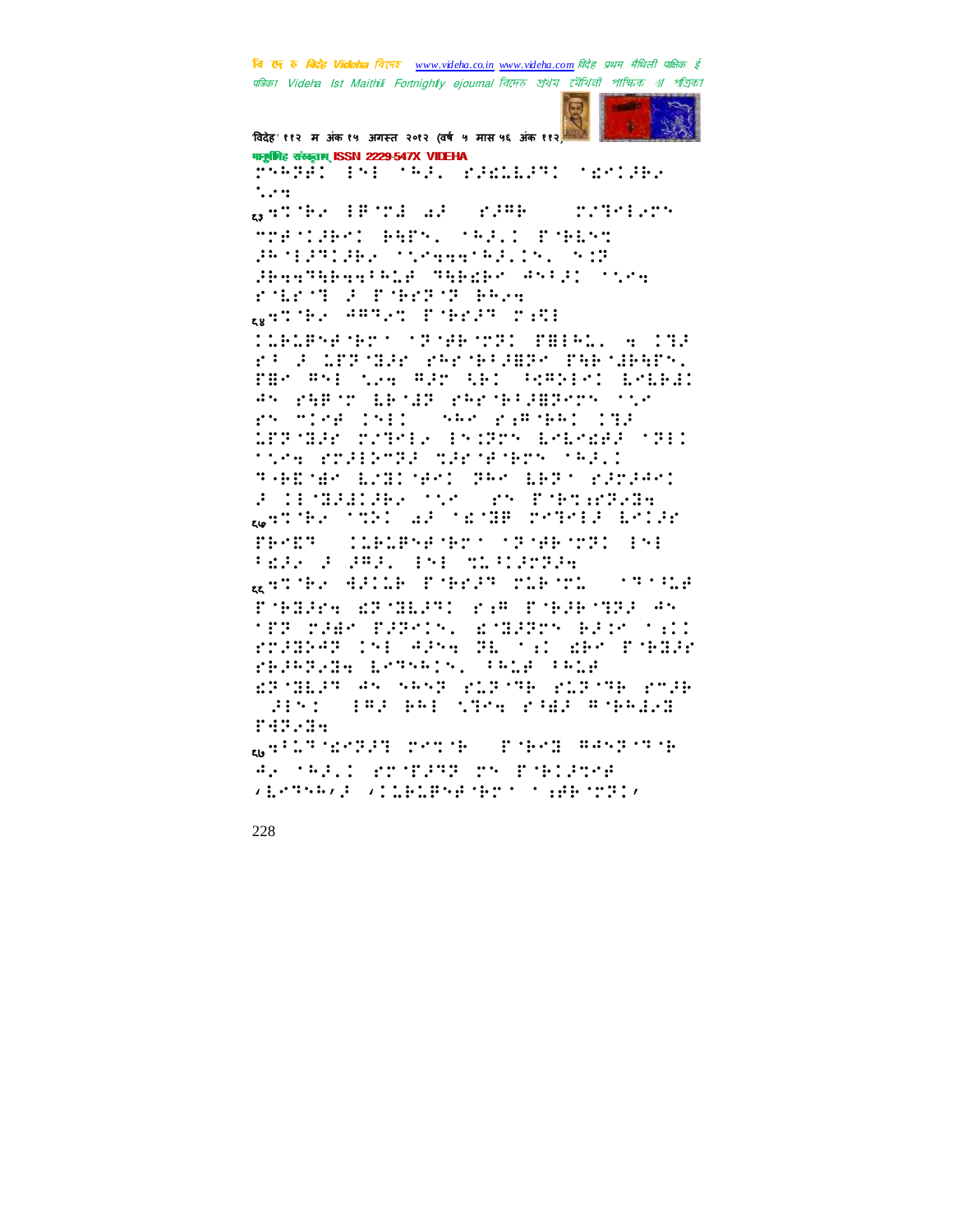

विदेह' ११२ म अंक १५ अगस्त २०१२ (वर्ष ५ मास ५६ अंक ११२) गानुबंधिह संस्कृतम् ISSN 2229-547X VIDEHA

<u>Drigi'na meta a saiga nyma (ta ger</u> MAR MARIO EN TRAPPENDO NAMOR MADE ME r. There I boid and Pressent general Person State (19) BRST THE THIS HISTORY CONDUCTS THETE BE THE THE **ARTICLE STARFORD COMPANY**  $\mathbb{R}^n$  and  $\mathbb{R}^n$ **APP TAIL TO BEFORE A** ganche Personae (SPR) ( oche adsporte de la Clélesenero o ABS/201<br>PBP anan (F psegi Ssielle WHIP HERTTHRIT HILLE SPIRE FEIN PRIE NIE KIENTSTE FSPORTEI rathe WHIPE HEAD PHINGE rathe  $\mathbb{R}^2 \times \mathbb{R}^2$ BAE CROP P. CROP MESSENC MPP HAIDA DHEMB MPP ARRE PROMPE THI THT THE BRI STAR **CONTECTADOR** therary CEMPATEMENT AP DAY (BESID) 2 POTENE EXITY NTP AN IPTID TEM AN tide and true al rootered sport Print APPLERS PRO BROED TOLERS **SRAPS OF 1999 1982 PRA TS10 APRA TRACK SPACEMENT EMPTRIME ADS:** KPR STAPPE TOM KTTPP WHITE AND IN THE TEACHER IN THE SAME IS A égmen negyi prmap apr (161858-92) tan wal anno stat la nom would PAP TAP AP BAP SARIT PERSETIAN **MANUFACTURER**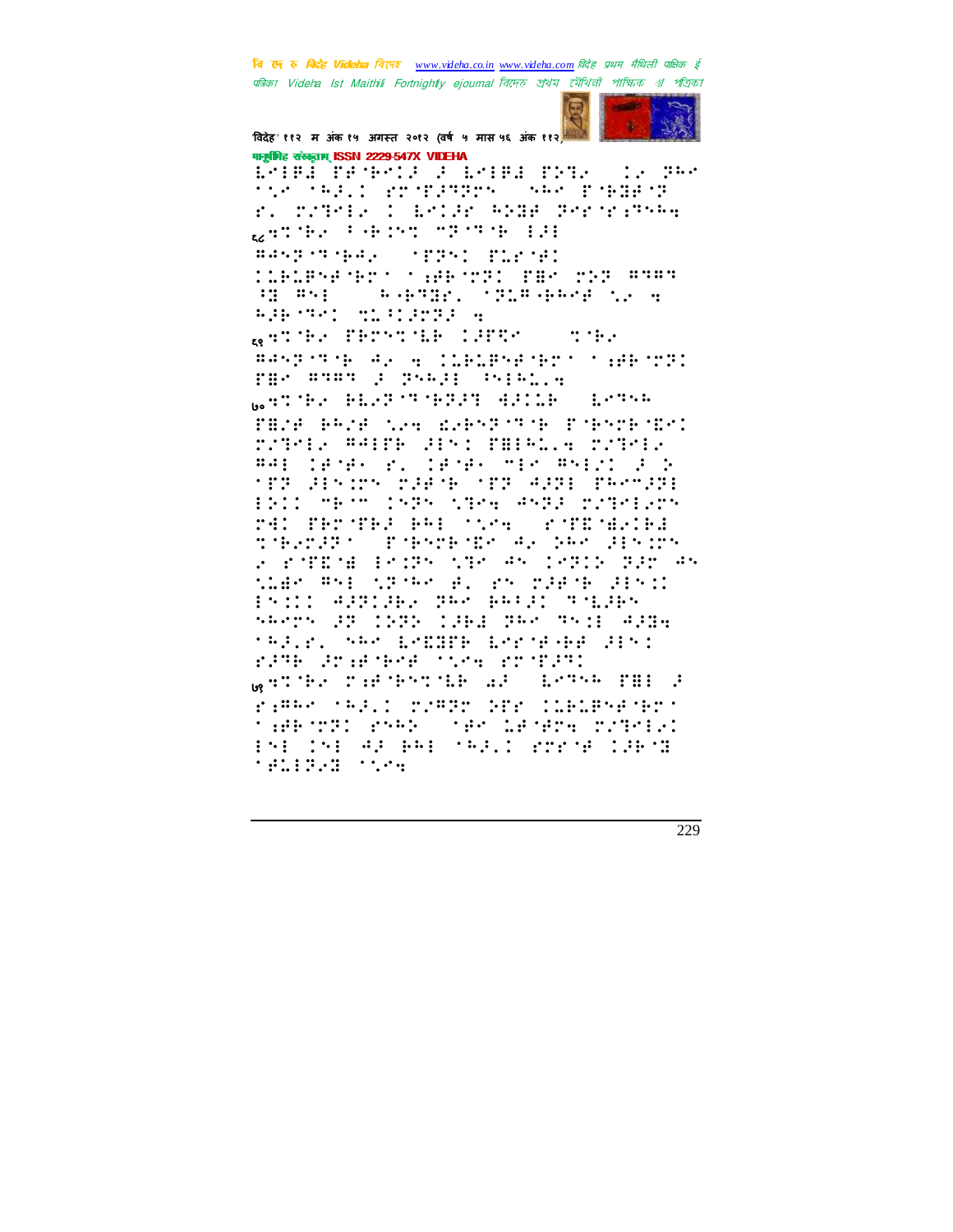

विदेह' ११२ म अंक १५ अगस्त २०१२ (वर्ष ५ मास ५६ अंक ११२) गानूबंगिह संस्कृताम् ISSN 2229-547X VIDEHA

we the mesignize are cleared mor **THE MAIL MATHEVON STATEMED SIMPLE SE** BOBBOT TEM SARPS ENCIL PUBLE térésé a Pola Loi telang aga se PAIL BAPTERIEL AND BROAD **THERE SAYS** WHITEH PLISTING PROVIDED ENGINEERY **THEATH TY PEPPE PROPER** F

EPSPIER SALL ALBUE PRSPIEL 1981 - MAJ, SAR BSENDY 28 282, 198 THE PROPERTY STATE

webserved rooms claiments tan vrdi ad lengt redelars daels

TO PART LONE PARTE THE CHI AF RICH SCRA HERDON IN SCHIFFER Well'Ebrail (213 Saints matteriants.

CLELENFORM MOREOVER PRIS 255 as which has then her my most PS PALE ROBEL SISERS NI (2018) AS In Parts bis Pray of Fam. Sher RPT WITH BRI STROOM SRPPP PRP. PSRP 199121 953 1575

**WATTER LTD STORE ARE LESSED** ##SPYPYB#2 (1821-4#SPICP# 18181) the restriction is make this day 1535 MER MIRIERRA MARION, SMP **FALE TOW OR TEST (1984)** WHITE ISLETIC COMPUTER ##SPOTOB RELEASE ORGEO POLE SIER romans es tre suggerant aput the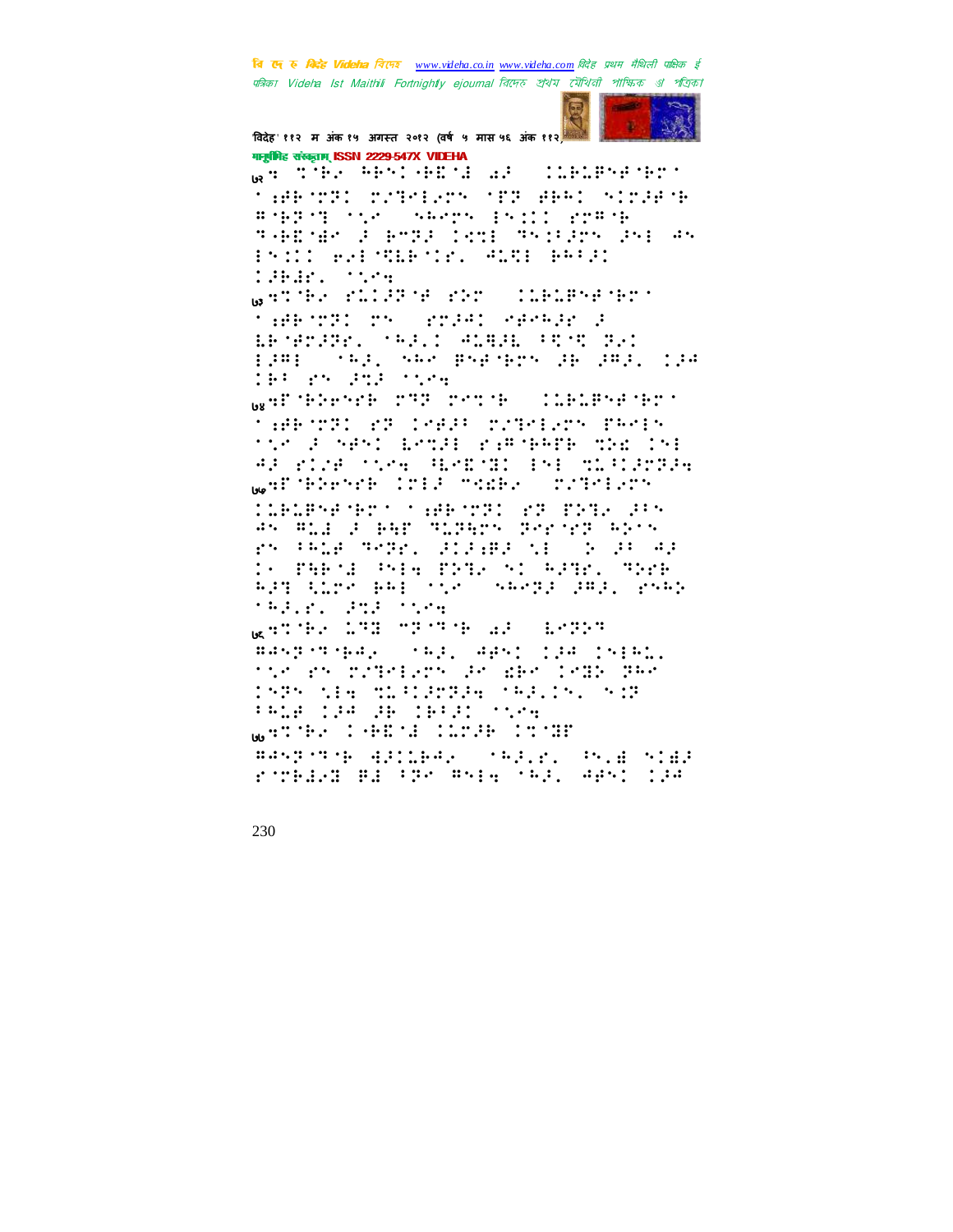

विदेह' ११२ म अंक १५ अगस्त २०१२ (वर्ष ५ मास ५६ अंक ११२) गानूबंधिह संस्कृताम् ISSN 2229-547X VIDEHA

Aber Dagga (1988-1981) ay sidoog soo doog.<br>Bilis sa sanad sanad ahaan WHITES PARTIES THE STARLI POTPERI THE SIT PORTHER IN THE SPOKE PART REAL tics (FRA): CLELESATET (TRIABITR) **POSTED AND AND SERVICE SERVICE SERVICE SERVICE SERVICE SERVICE SERVICE SERVICE SERVICE SERVICE SERVICE SERVICE** File mine mother (2010) 19814 We died alternative cards af a a gumhair a bha an air a probotat rockic a proba. Para PROF TOTAL DOGRESS OF BETROOF OOS 医肝的 医牙联胎 用针结合用的物质 计存储器 计语言的过去式和过去分词 **SAFLI PROPAGENTS, APROVI MARISHER** 

 $1.43444$ 

TITH PERSON PROBE

Roomer in the Museum Sheep of States and Sheep Sheep Sheep ESIL THE THE SAM HES PATITIALITY ESTAR PORT TITER PRESS PROPERTY ED TEATL **SEARTH AND PRO CONSTRUCT** (1959 PARIS PRAID PROPAG the Condense of Condense, 1994 MODE OF A 4 SHIP POTERT BRANCH CONFAIL PESSIE <u>Sandarra Section de Compart Angle</u> AP TREE PORTTY PAIP PORTHER FT TET THE TEMPER SEARCH AND LETTE F CA BAGE COSB BESCA STORT FABI BARTAN MENYESE (PSMF BAILBA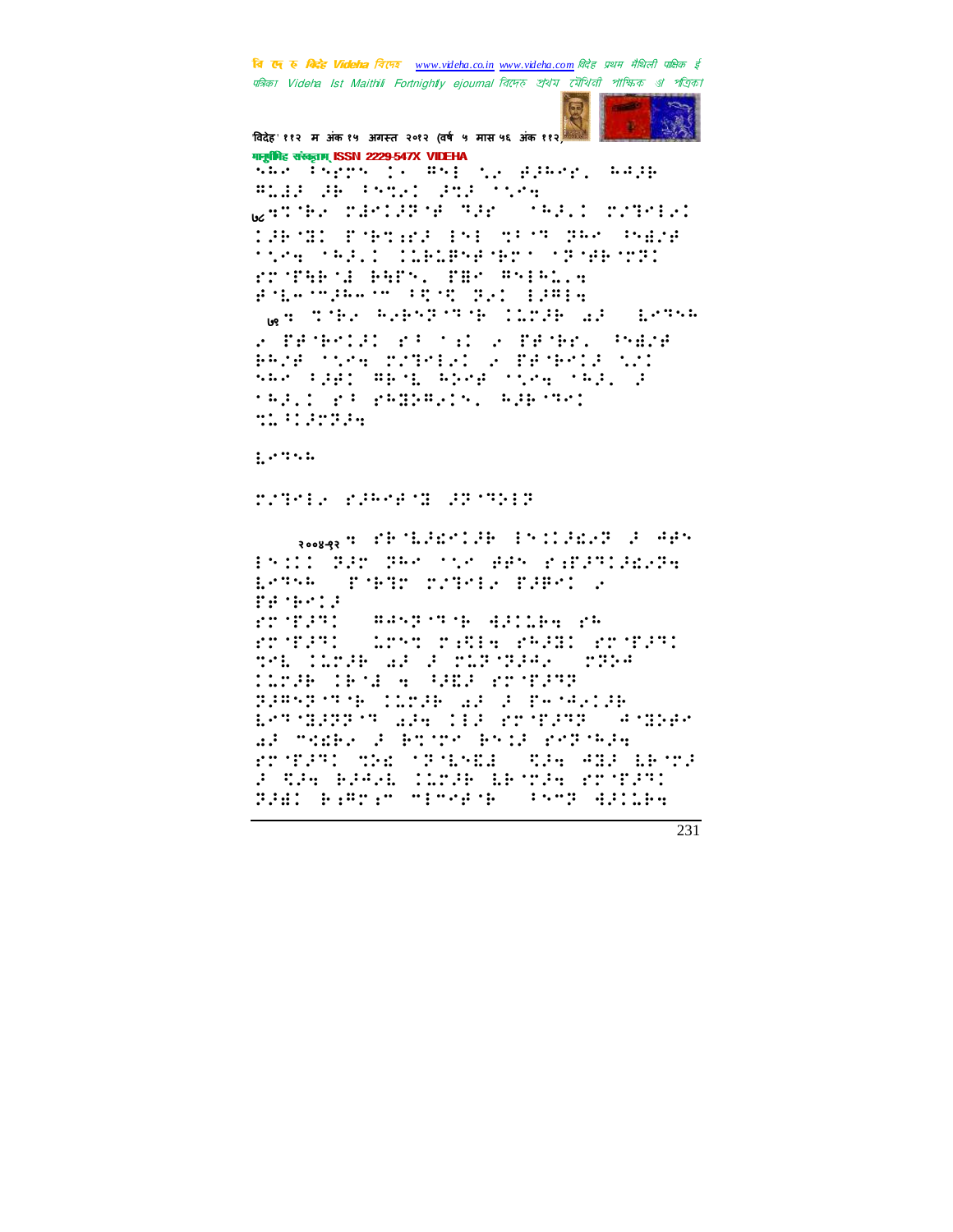

विदेह' ११२ म अंक १५ अगस्त २०१२ (वर्ष ५ मास ५६ अंक ११२) मानूबंगिह संस्कृताम् ISSN 2229-547X VIDEHA

CONFIDENTIAL CONFIDENT CONFI rane ren førbælle an rryen **THEY DONN BOYS DETER** 

PTERCH TER TRIPS A TETRIPOR PTER **ATE POINTED PAPERS LESPERSES INSTERN WEST STORY** 

•:

 $\mathbb{C}^{n}$ .  $\mathbb{C}^{n}$ 

**MARK COMMANDS**  $\bullet$ **FOR THE PART CON**  $\mathbf{Q}$  and  $\mathbf{Q}$  $\mathbb{R}^3$  and  $\mathbb{R}^3$ the Police for Police off reports FRAME S YFF POLICE INE WAS READY FANAJA (25 JUL 1828 NPA BUJI) tiers ager pag (as y prog relet the digital periodic samples and THROUGHTENDEN, THE 42 BH **TOM THE PHOTO BOOKS FOR** BRACKE SAME CONFIDENT PARK STR PARTNER TELL PATRO THE WORLD ALSAMA (PORTROLLARIST) PROBATION AS SEATS TATGE Partide do fementos presedo TITELED PALARE PTF THIRTE INE APPE TOPE SAR 2 PEMPIRING THROPS PRODUCED TO BE THE TIME OF SAL POTOL 2 PORTUGALISE APORTUNA

rh there is cleared ESTARTA POBLETSE POHE BOTE 2 **JENTIFED RENEARDIE EMPIDIE J** rimship gard (Personale Para) **TOOLS FILE FRAME IN LARA**